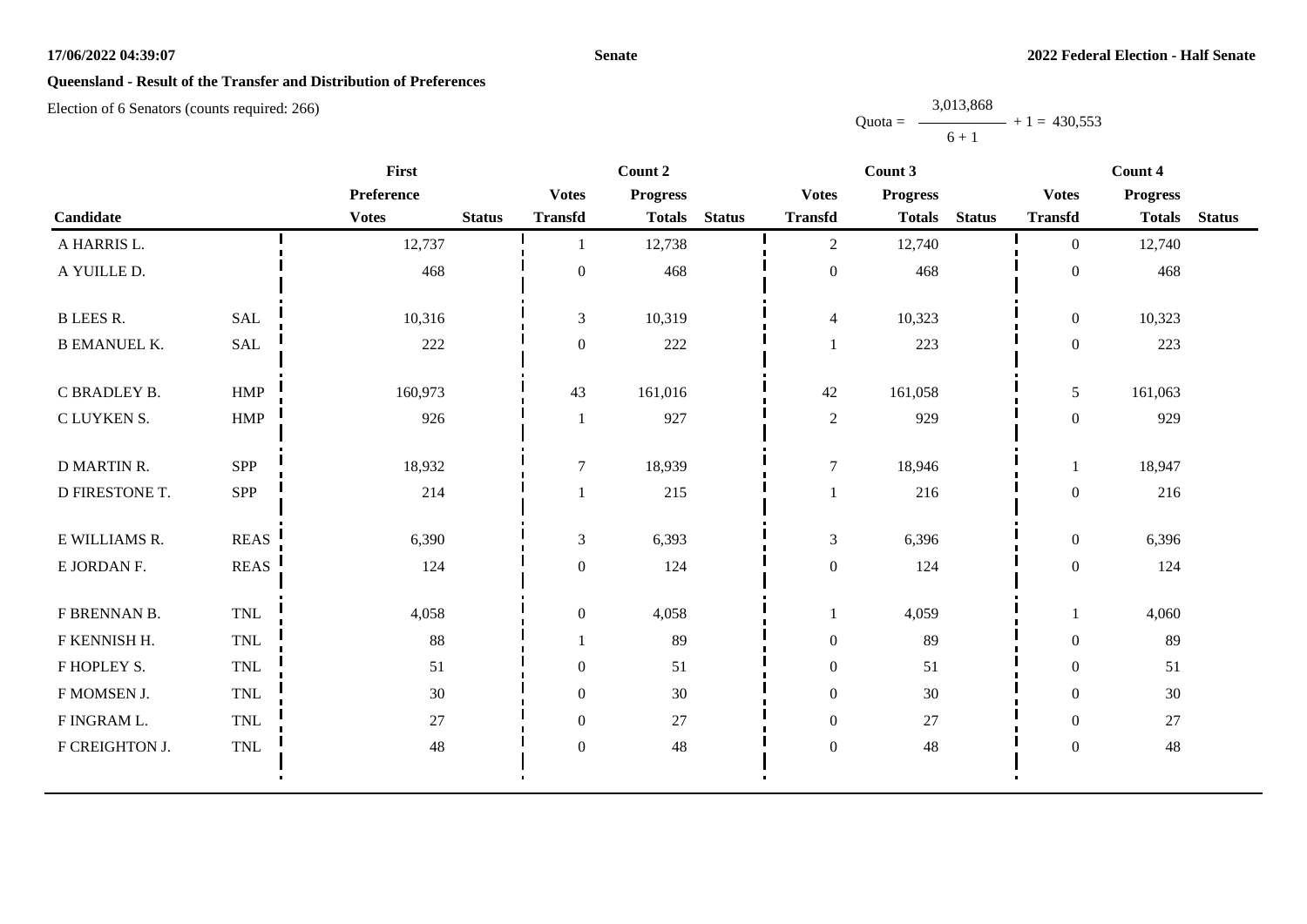#### **Senate**

# **Queensland - Result of the Transfer and Distribution of Preferences**

Election of 6 Senators (counts required: 266)

Quota =  $\longrightarrow$  + 1 = 430,553 3,013,868  $6 + 1$ 

|                      |             | First        |               |                  | Count 2         |               |                  | Count 3         |               |                  | Count 4         |               |
|----------------------|-------------|--------------|---------------|------------------|-----------------|---------------|------------------|-----------------|---------------|------------------|-----------------|---------------|
|                      |             | Preference   |               | <b>Votes</b>     | <b>Progress</b> |               | <b>Votes</b>     | <b>Progress</b> |               | <b>Votes</b>     | <b>Progress</b> |               |
| Candidate            |             | <b>Votes</b> | <b>Status</b> | <b>Transfd</b>   | <b>Totals</b>   | <b>Status</b> | <b>Transfd</b>   | <b>Totals</b>   | <b>Status</b> | <b>Transfd</b>   | <b>Totals</b>   | <b>Status</b> |
| <b>G PAYNE K.</b>    | ${\rm FIN}$ | 6,098        |               | $\tau$           | 6,105           |               | 9                | 6,114           |               | $\overline{0}$   | 6,114           |               |
| <b>G CARROLL K.</b>  | <b>FIN</b>  | 101          |               | $\boldsymbol{0}$ | 101             |               | $\boldsymbol{0}$ | 101             |               | $\boldsymbol{0}$ | 101             |               |
| H DICKSON S.         |             | 3,612        |               | $\boldsymbol{0}$ | 3,612           |               | 1                | 3,613           |               | $\boldsymbol{0}$ | 3,613           |               |
| H LLOYD R.           |             | 954          |               | $\boldsymbol{0}$ | 954             |               | $\boldsymbol{0}$ | 954             |               |                  | 955             |               |
| I HEAD M.            |             | 1,074        |               |                  | 1,075           |               | $\boldsymbol{0}$ | 1,075           |               | $\boldsymbol{0}$ | 1,075           |               |
| I DAVIS J.           |             | 55           |               | $\boldsymbol{0}$ | 55              |               | $\boldsymbol{0}$ | 55              |               | $\overline{0}$   | 55              |               |
| J ALLMAN-PAYNE P.    | <b>GRN</b>  | 367,141      |               | 74               | 367,215         |               | 385              | 367,600         |               | $\tau$           | 367,607         |               |
| J SRI A.             | <b>GRN</b>  | 1,718        |               | $\overline{7}$   | 1,725           |               | 16               | 1,741           |               | $\boldsymbol{0}$ | 1,741           |               |
| <b>J PENNINGS B.</b> | <b>GRN</b>  | 1,002        |               | $\overline{7}$   | 1,009           |               | 12               | 1,021           |               | $\overline{0}$   | 1,021           |               |
| J SIDHU N.           | <b>GRN</b>  | 970          |               | $6\,$            | 976             |               | $8\,$            | 984             |               | $\boldsymbol{0}$ | 984             |               |
| J NELLIGAN A.        | <b>GRN</b>  | 657          |               |                  | 658             |               | 2                | 660             |               | $\overline{0}$   | 660             |               |
| J HALEY R.           | <b>GRN</b>  | 1,972        |               | $\overline{7}$   | 1,979           |               | 6                | 1,985           |               | $\boldsymbol{0}$ | 1,985           |               |
| K HENAWAY L.         | IAP         | 32,141       |               | 27               | 32,168          |               | 38               | 32,206          |               |                  | 32,207          |               |
| K CARR J.            | IAP         | 700          |               | $\overline{2}$   | 702             |               | $\overline{7}$   | 709             |               |                  | 710             |               |
| L PUKALLUS J.        | <b>CEC</b>  | 6,058        |               | $\overline{4}$   | 6,062           |               | $\mathfrak{Z}$   | 6,065           |               |                  | 6,066           |               |
| L DOEL R.            | <b>CEC</b>  | 65           |               | $\boldsymbol{0}$ | 65              |               | $\boldsymbol{0}$ | 65              |               | $\boldsymbol{0}$ | 65              |               |
|                      |             |              |               |                  |                 |               |                  |                 |               |                  |                 |               |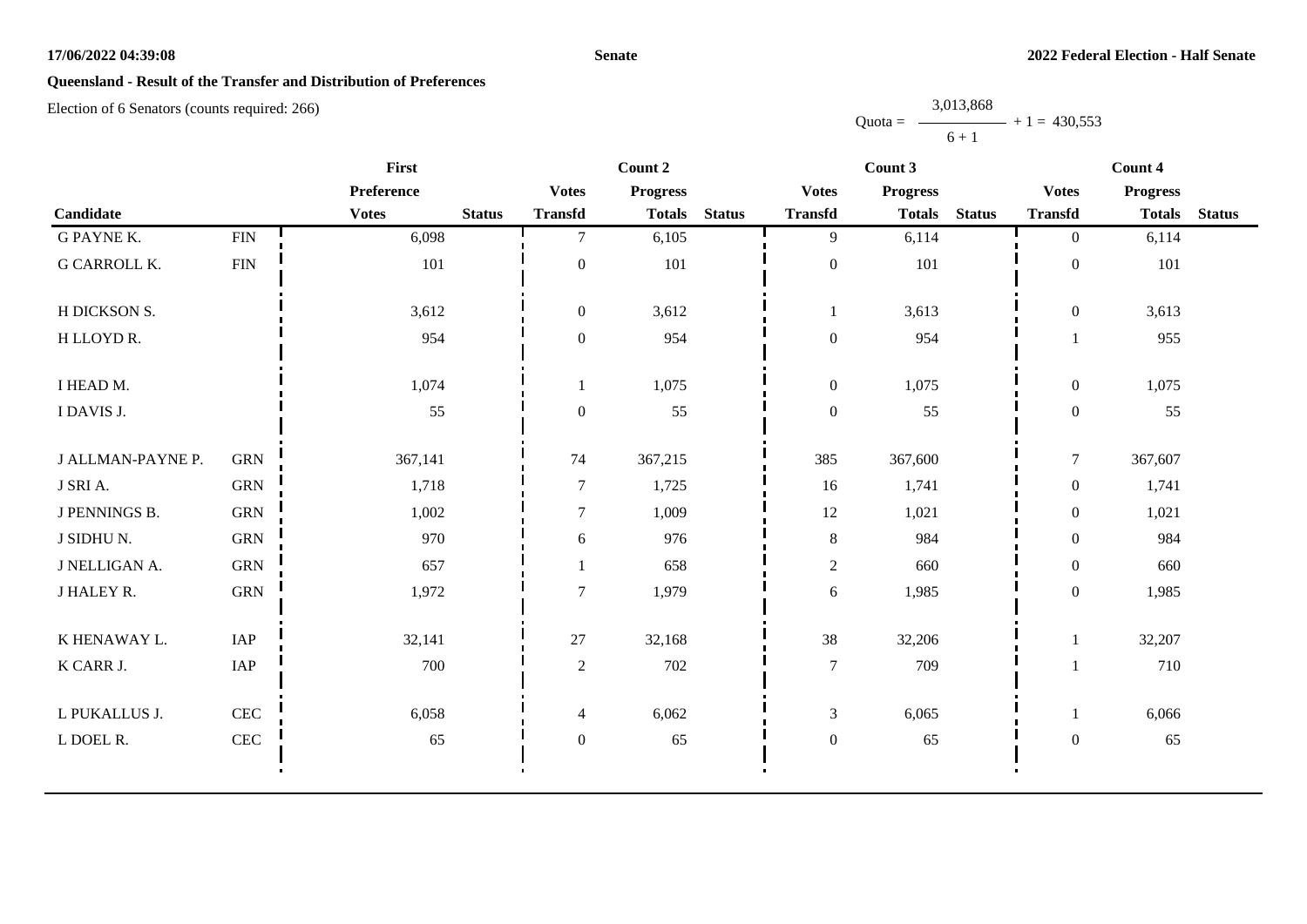#### **Senate**

# **Queensland - Result of the Transfer and Distribution of Preferences**

Election of 6 Senators (counts required: 266)

Quota = 3,013,868  $6 + 1$  $+ 1 = 430,553$ 

|               |                              | <b>First</b>                  |                  | Count 2         |               | Count 3          |                 |               | Count 4          |                 |               |
|---------------|------------------------------|-------------------------------|------------------|-----------------|---------------|------------------|-----------------|---------------|------------------|-----------------|---------------|
|               |                              | Preference                    | <b>Votes</b>     | <b>Progress</b> |               | <b>Votes</b>     | <b>Progress</b> |               | <b>Votes</b>     | <b>Progress</b> |               |
| Candidate     |                              | <b>Votes</b><br><b>Status</b> | <b>Transfd</b>   | <b>Totals</b>   | <b>Status</b> | <b>Transfd</b>   | <b>Totals</b>   | <b>Status</b> | <b>Transfd</b>   | <b>Totals</b>   | <b>Status</b> |
| M MILES J.    | GAP                          | 24,103                        | 23               | 24,126          |               | 10               | 24,136          |               | -1               | 24,137          |               |
| M COTTAM E.   | GAP                          | 159                           |                  | 160             |               | $\mathbf{0}$     | 160             |               | $\boldsymbol{0}$ | 160             |               |
| N RUSSELL H.  | <b>AUVA</b>                  | 18,064                        | 29               | 18,093          |               | 13               | 18,106          |               | 12               | 18,118          |               |
| N HANSEN J.   | AUVA!                        | 130                           | $\mathbf{2}$     | 132             |               | $\boldsymbol{0}$ | 132             |               | $\boldsymbol{0}$ | 132             |               |
| O TILYARD I.  | <b>CYA</b>                   | 7,065                         | $28\,$           | 7,093           |               | $11\,$           | 7,104           |               | 1                | 7,105           |               |
| O BENNETT J.  | <b>CYA</b>                   | 198                           | $8\,$            | 206             |               | $\sqrt{3}$       | 209             |               | $\overline{0}$   | 209             |               |
| O SMYTH M.    | <b>CYA</b>                   | 67                            | $\boldsymbol{0}$ | 67              |               | 1                | 68              |               | $\overline{0}$   | 68              |               |
| P SEVERNS M.  | ${\rm AJP}$                  | 38,385                        | 46               | 38,431          |               | 45               | 38,476          |               | $\overline{4}$   | 38,480          |               |
| P WEBER S.    | ${\rm AJP}$                  | 380                           | $\boldsymbol{6}$ | 386             |               | $\sqrt{5}$       | 391             |               | $\mathbf{1}$     | 392             |               |
| Q ARBUCKLE L. | $\mbox{\rm AUD}$             | 11,347                        | 59               | 11,406          |               | 36               | 11,442          |               | 3                | 11,445          |               |
| Q SIMPSON C.  | $\hbox{A}\mathrm{U}\hbox{D}$ | 126                           | 5                | 131             |               | $\overline{2}$   | 133             |               | $\mathbf{1}$     | 134             |               |
| R PALMER C.   | <b>UAPP</b>                  | 125,887                       | 228              | 126,115         |               | 74               | 126,189         |               | 39               | 126,228         |               |
| R BREWSTER M. | <b>UAPP</b>                  | 169                           | 9                | 178             |               | $\overline{4}$   | 182             |               | $\sqrt{2}$       | 184             |               |
| R ADIDI D.    | <b>UAPP</b>                  | 111                           | $\mathbf{2}$     | 113             |               | $\boldsymbol{0}$ | 113             |               | $\boldsymbol{0}$ | 113             |               |
| R McCABE J.   | <b>UAPP</b>                  | 176                           |                  | 177             |               | $\sqrt{2}$       | 179             |               | $\mathbf{1}$     | 180             |               |
| S McGRATH J.  | ${\rm LNP}$                  | 1,034,638 Elected             | $-604,085$       | 430,553 Elected |               | $\boldsymbol{0}$ | 430,553 Elected |               | $\overline{0}$   | 430,553 Elected |               |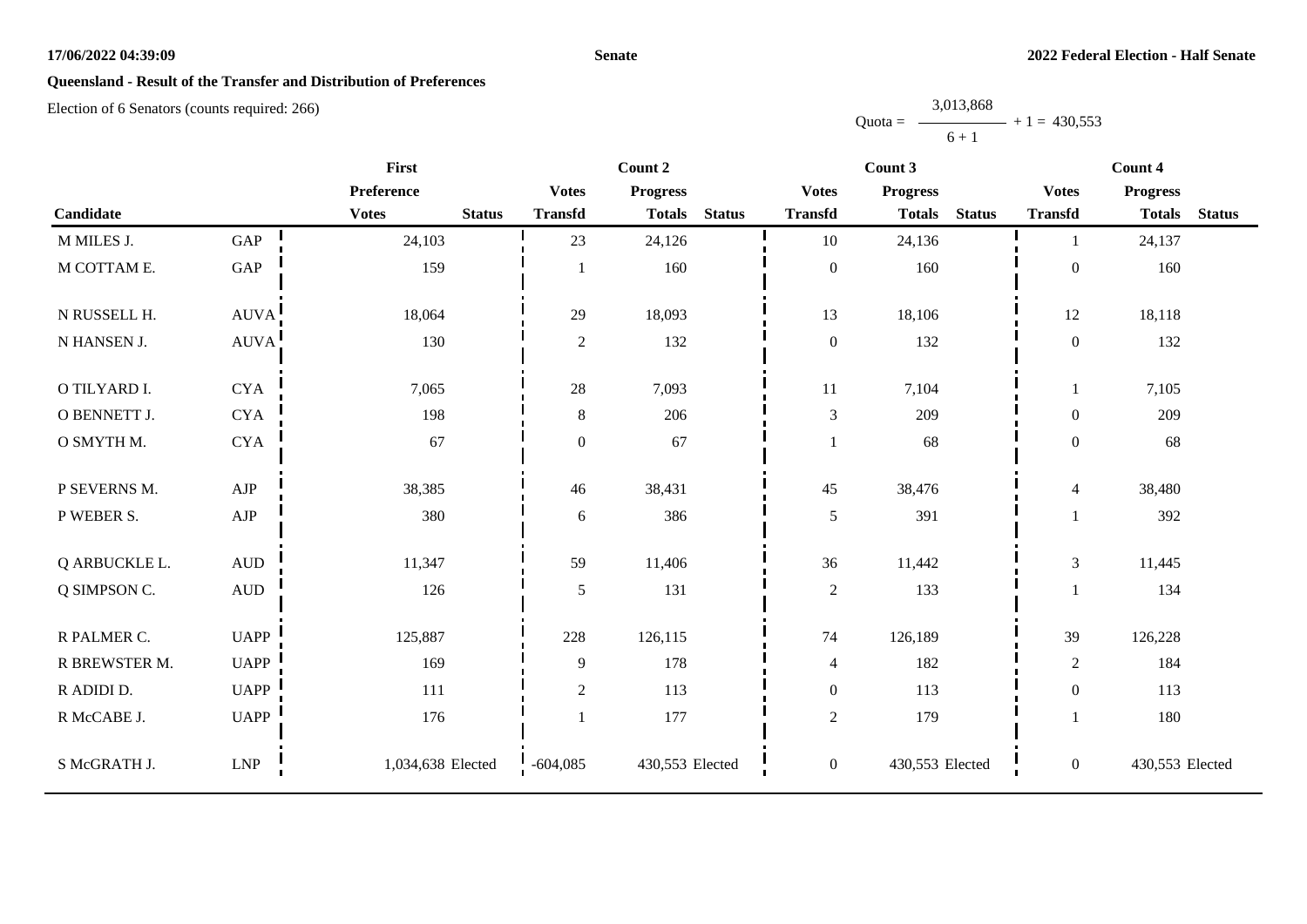#### **Senate**

# **Queensland - Result of the Transfer and Distribution of Preferences**

|           | 3,013,868 |                |
|-----------|-----------|----------------|
| $Quota =$ |           | $+1 = 430,553$ |
|           | $6 + 1$   |                |

|                      |             | <b>First</b>                  |                | Count 2                        |                | Count 3                        |                | Count 4                        |  |  |
|----------------------|-------------|-------------------------------|----------------|--------------------------------|----------------|--------------------------------|----------------|--------------------------------|--|--|
|                      |             | Preference                    | <b>Votes</b>   | <b>Progress</b>                | <b>Votes</b>   | <b>Progress</b>                | <b>Votes</b>   | <b>Progress</b>                |  |  |
| Candidate            |             | <b>Votes</b><br><b>Status</b> | <b>Transfd</b> | <b>Status</b><br><b>Totals</b> | <b>Transfd</b> | <b>Status</b><br><b>Totals</b> | <b>Transfd</b> | <b>Totals</b><br><b>Status</b> |  |  |
| S CANAVAN M.         | <b>LNP</b>  | 11,822                        | 600,914        | 612,736 Elected                | $\overline{0}$ | 612,736 Elected                | $-182, 183$    | 430,553 Elected                |  |  |
| S STOKER A.          | <b>LNP</b>  | 11,981                        | 786            | 12,767                         | 18             | 12,785                         | 181,273        | 194,058                        |  |  |
| S TOBIN N.           | <b>LNP</b>  | 636                           | 144            | 780                            | $\overline{4}$ | 784                            | 92             | 876                            |  |  |
| S CRIPPS A.          | LNP         | 794                           | 145            | 939                            | $\sqrt{2}$     | 941                            | 165            | 1,106                          |  |  |
| S WARD F.            | <b>LNP</b>  | 1,767                         | 172            | 1,939                          | $\overline{7}$ | 1,946                          | 93             | 2,039                          |  |  |
| T LAHN A.            | <b>IMO</b>  | 13,457                        | 58             | 13,515                         | 28             | 13,543                         | $\mathfrak{Z}$ | 13,546                         |  |  |
| T MELHOP J.          | $\rm{IMO}$  | 279                           | 9              | 288                            | $\mathfrak{Z}$ | 291                            |                | 292                            |  |  |
| T LAMBETH P.         | $\rm{IMO}$  | 180                           | 4              | 184                            | $\mathbf{2}$   | 186                            | $\mathbf{0}$   | 186                            |  |  |
| <b>U SELIC B.</b>    | <b>SOPA</b> | 10,928                        | 47             | 10,975                         | 26             | 11,001                         | $\overline{2}$ | 11,003                         |  |  |
| <b>U WHATLING R.</b> | <b>SOPA</b> | 151                           | 5              | 156                            | $\overline{4}$ | 160                            |                | 161                            |  |  |
| V PAVLOU D.          | <b>DPDA</b> | 4,534                         | 25             | 4,559                          | 33             | 4,592                          | $\overline{2}$ | 4,594                          |  |  |
| V LEITCH S.          | <b>DPDA</b> | 21                            |                | 22                             | $\mathfrak{Z}$ | 25                             | $\overline{0}$ | 25 Excluded                    |  |  |
| W NEWMAN C.          | <b>LDP</b>  | 74,556                        | 413            | 74,969                         | 159            | 75,128                         | 149            | 75,277                         |  |  |
| W GRAINGER T.        | <b>LDP</b>  | 602                           | 29             | 631                            | 17             | 648                            | $\tau$         | 655                            |  |  |
| X HANSON P.          | <b>ON</b>   | 217,706                       | 524            | 218,230                        | 200            | 218,430                        | 202            | 218,632                        |  |  |
| X GURUSWAMY R.       | <b>ON</b>   | 182                           | $\overline{2}$ | 184                            | $\overline{9}$ | 193                            | $\overline{2}$ | 195                            |  |  |
| X CHRISTENSEN G.     | $\mbox{ON}$ | 5,037                         | 6              | 5,043                          | $\mathfrak{S}$ | 5,048                          | 35             | 5,083                          |  |  |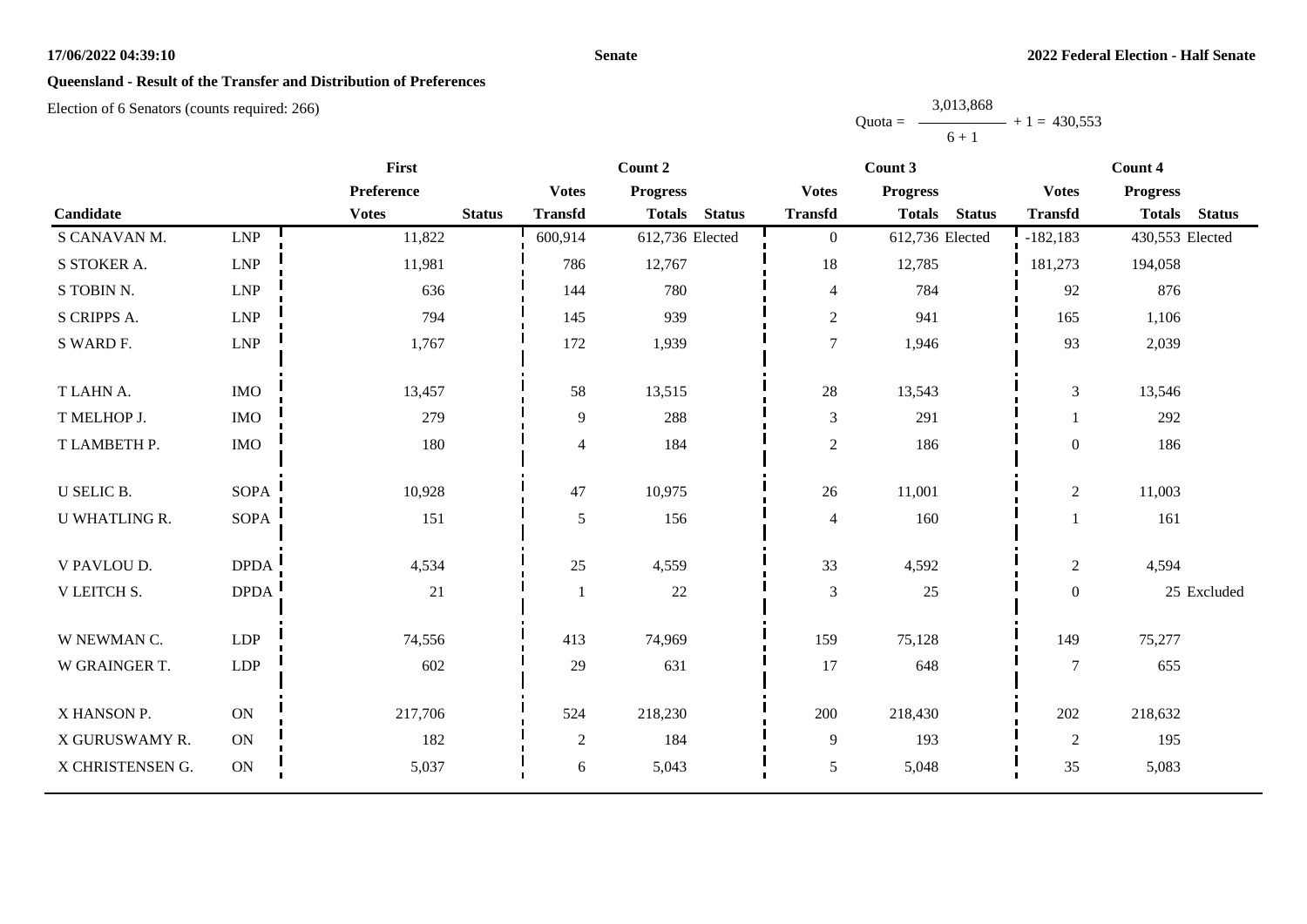#### **Senate**

# **Queensland - Result of the Transfer and Distribution of Preferences**

Election of 6 Senators (counts required: 266)

Quota =  $\longrightarrow$  + 1 = 430,553 3,013,868  $6 + 1$ 

|                         |                             | First                         |                  | Count 2                        |                  | Count 3                        | Count 4          |                                |  |
|-------------------------|-----------------------------|-------------------------------|------------------|--------------------------------|------------------|--------------------------------|------------------|--------------------------------|--|
|                         |                             | Preference                    | <b>Votes</b>     | <b>Progress</b>                | <b>Votes</b>     | <b>Progress</b>                | <b>Votes</b>     | <b>Progress</b>                |  |
| Candidate               |                             | <b>Votes</b><br><b>Status</b> | <b>Transfd</b>   | <b>Status</b><br><b>Totals</b> | <b>Transfd</b>   | <b>Totals</b><br><b>Status</b> | <b>Transfd</b>   | <b>Totals</b><br><b>Status</b> |  |
|                         |                             |                               |                  |                                |                  |                                |                  |                                |  |
| Y WATT M.               | <b>ALP</b>                  | 734,898 Elected               | $\boldsymbol{0}$ | 734,898 Elected                | $-304,345$       | 430,553 Elected                | $\boldsymbol{0}$ | 430,553 Elected                |  |
| Y CHISHOLM A.           | <b>ALP</b>                  | 2,183                         | 53               | 2,236                          | 302,443          | 304,679                        | 29               | 304,708                        |  |
| Y ANDREW E.             | ALP                         | 2,405                         | 17               | 2,422                          | 269              | 2,691                          | 3                | 2,694                          |  |
| Y WARRY C.              | <b>ALP</b>                  | 1,724                         | 12               | 1,736                          | 121              | 1,857                          |                  | 1,858                          |  |
| Y HENDERSON J.          | ALP                         | 1,779                         | $\,8\,$          | 1,787                          | 74               | 1,861                          |                  | 1,862                          |  |
| Y PASCOE R.             | ALP                         | 1,223                         | 3                | 1,226                          | 68               | 1,294                          |                  | 1,295                          |  |
| UG LYON R.              | <b>KAP</b>                  | 5,693                         | 17               | 5,710                          | 37               | 5,747                          | $\tau$           | 5,754                          |  |
| UG SCHEFE D.            | <b>IND</b>                  | 688                           | $\overline{4}$   | 692                            | $10\,$           | 702                            | $\boldsymbol{0}$ | 702                            |  |
| UG TEMPLE L.            | $\ensuremath{\text{IND}}$   | 5,462                         |                  | 5,463                          | $\overline{4}$   | 5,467                          | $\mathbf{0}$     | 5,467                          |  |
| UG HAMILTON C.          | <b>IND</b>                  | 185                           | $\boldsymbol{0}$ | 185                            | $\overline{c}$   | 187                            | $\theta$         | 187                            |  |
| UG SMITH L.             | $\mathop{\rm IND}\nolimits$ | 399                           |                  | 400                            | $\overline{c}$   | 402                            | $\theta$         | 402                            |  |
| UG QUINLIVAN L.         | <b>IND</b>                  | 315                           | $\boldsymbol{0}$ | 315                            |                  | 316                            | $\boldsymbol{0}$ | 316                            |  |
| UG KOCHARDY K.          | <b>IND</b>                  | 387                           |                  | 388                            | 5                | 393                            | $\theta$         | 393                            |  |
| UG ROGERS P.            | $\mathop{\rm IND}\nolimits$ | 967                           | $\overline{2}$   | 969                            | $\mathfrak{Z}$   | 972                            | $\boldsymbol{0}$ | 972                            |  |
| <b>Exhausted Votes</b>  |                             | $\boldsymbol{0}$              | $\mathbf{0}$     | $\overline{0}$                 | $\boldsymbol{0}$ | $\boldsymbol{0}$               | $\boldsymbol{0}$ | $\boldsymbol{0}$               |  |
| <b>Loss By Fraction</b> |                             | $\Omega$                      | 32               | 32                             | $30\,$           | 62                             | 31               | 93                             |  |
| <b>Total Votes</b>      |                             | 3,013,868                     | $\boldsymbol{0}$ | 3,013,868                      | $\boldsymbol{0}$ | 3,013,868                      | $\overline{0}$   | 3,013,868                      |  |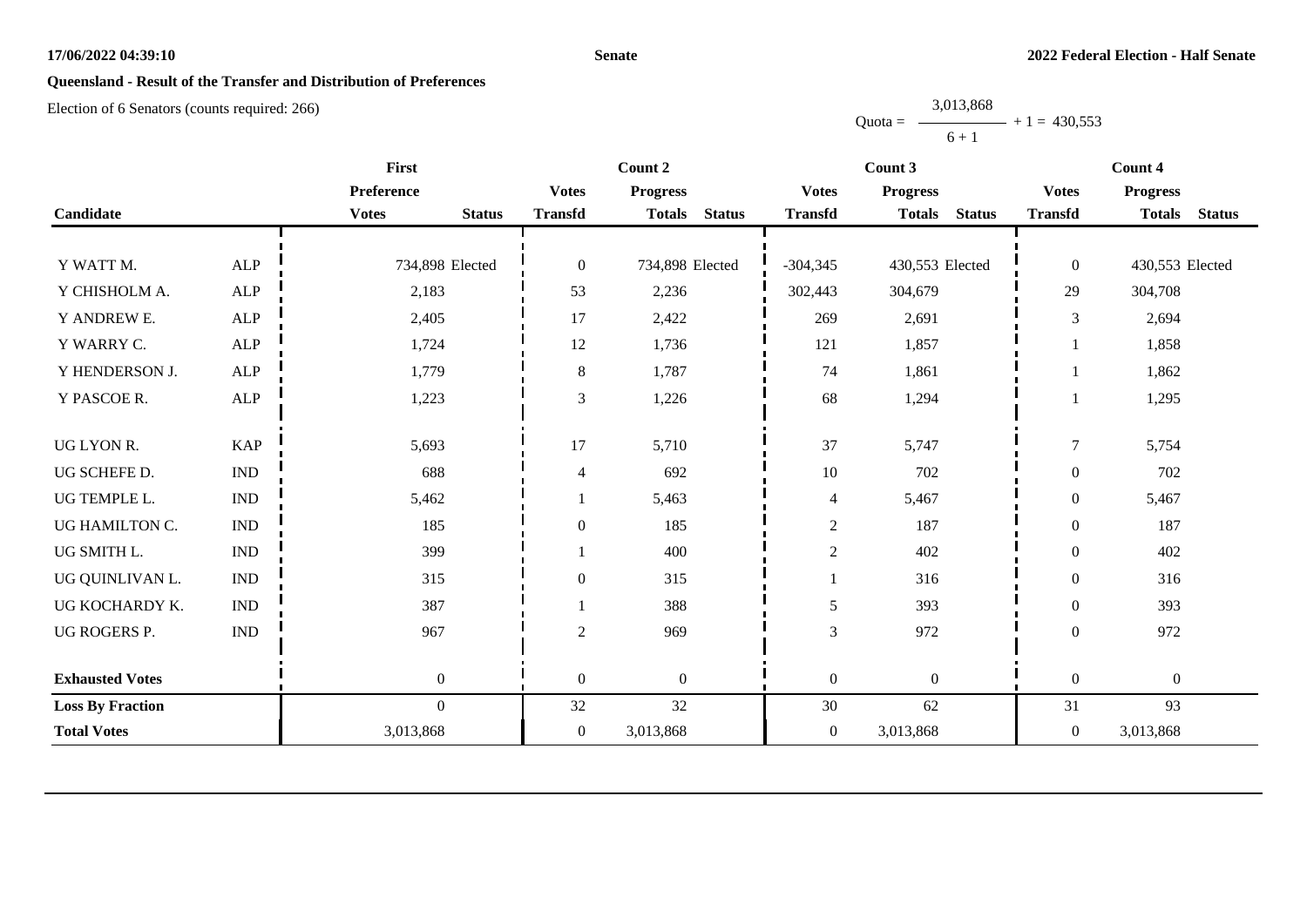#### **Queensland - Result of the Transfer and Distribution of Preferences**

Election of 6 Senators (counts required: 266)

| Ouota $=$           | 3.013.868 | $ +1 = 430.553$    |
|---------------------|-----------|--------------------|
|                     | $6 + 1$   |                    |
| Surplus Distributed |           | Surplus Distribute |

Surplus Distributed WATT M.

Surplus Distributed CANAVAN M.

Candidates Elected 1. McGRATH J.(1) 2. WATT M.(1)

Surplus Distributed McGRATH J. Candidates Elected 3. CANAVAN M.(2)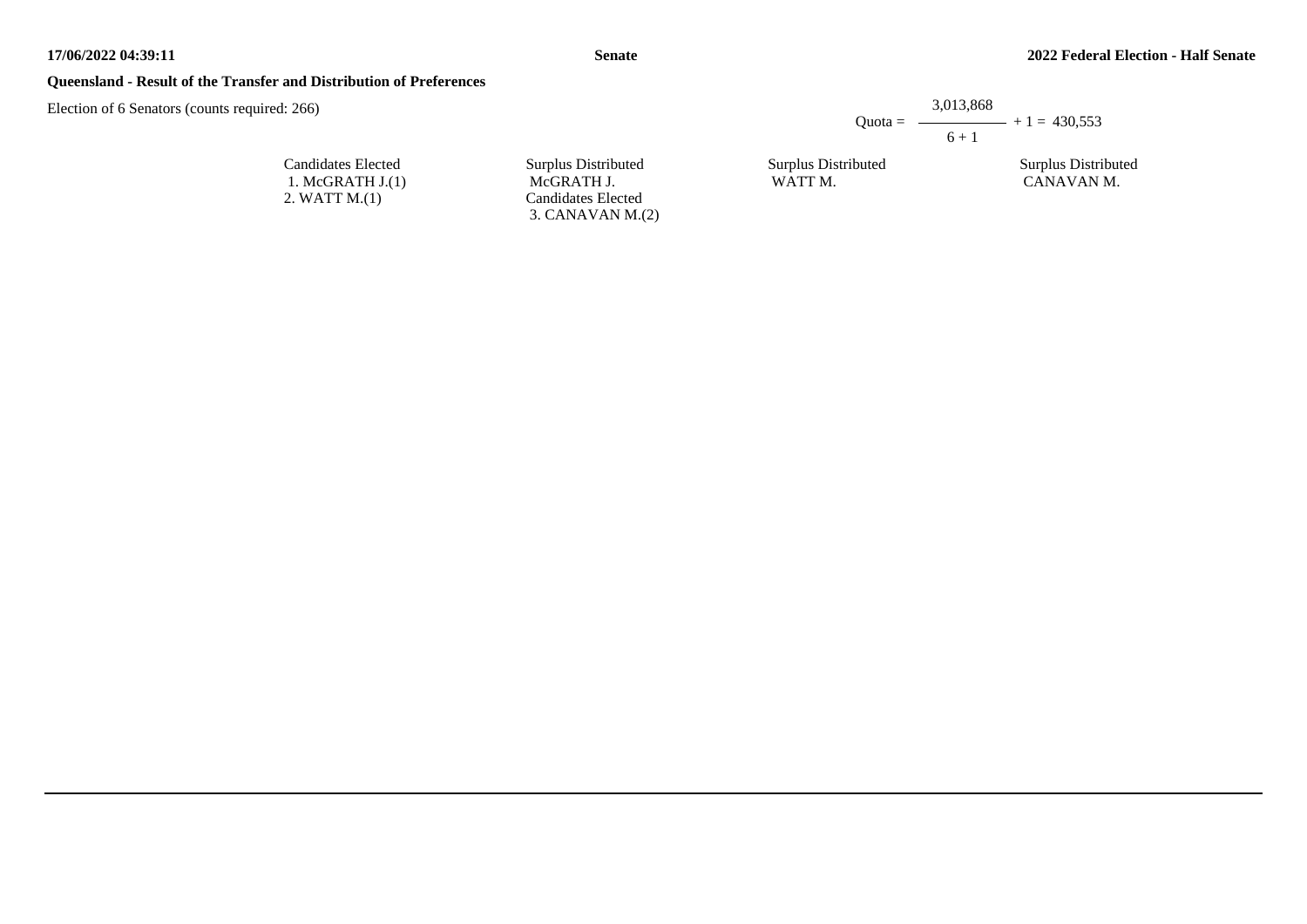#### **Senate**

# **Queensland - Result of the Transfer and Distribution of Preferences**

|           | 3,013,868 |                   |
|-----------|-----------|-------------------|
| $Quota =$ |           | $-$ + 1 = 430,553 |
|           | $6 + 1$   |                   |

|                      |             | Count $5 - 8$         |               |                  | Count 9         |               |                  | <b>Count 10 - 12</b>           |                  | <b>Count 13 - 14</b> |               |
|----------------------|-------------|-----------------------|---------------|------------------|-----------------|---------------|------------------|--------------------------------|------------------|----------------------|---------------|
|                      |             | <b>Votes Progress</b> |               | <b>Votes</b>     | <b>Progress</b> |               | <b>Votes</b>     | <b>Progress</b>                | <b>Votes</b>     | <b>Progress</b>      |               |
| Candidate            |             | <b>Transfd Totals</b> | <b>Status</b> | <b>Transfd</b>   | <b>Totals</b>   | <b>Status</b> | <b>Transfd</b>   | <b>Status</b><br><b>Totals</b> | <b>Transfd</b>   | <b>Totals</b>        | <b>Status</b> |
| A HARRIS, L.         |             | $\overline{0}$        | 12,740        | $\mathbf{0}$     | 12,740          |               | $\overline{0}$   | 12,740                         | $\overline{0}$   | 12,740               |               |
| A YUILLE, D.         |             | $\mathbf{0}$          | 468           | $\mathbf{0}$     | 468             |               | $\boldsymbol{0}$ | 468                            |                  | 469                  |               |
| B LEES, R.           | <b>SAL</b>  | $\boldsymbol{0}$      | 10,323        | -1               | 10,324          |               | $\boldsymbol{0}$ | 10,324                         | $\theta$         | 10,324               |               |
| <b>B EMANUEL, K.</b> | SAL         | $\boldsymbol{0}$      | 223           | $\boldsymbol{0}$ | 223             |               | $\boldsymbol{0}$ | 223                            | $\theta$         | 223                  |               |
| C BRADLEY, B.        | <b>HMP</b>  | $\boldsymbol{0}$      | 161,063       | $\boldsymbol{0}$ | 161,063         |               | $\boldsymbol{0}$ | 161,063                        | $\overline{0}$   | 161,063              |               |
| C LUYKEN, S.         | <b>HMP</b>  | $\overline{0}$        | 929           | $\boldsymbol{0}$ | 929             |               | $\boldsymbol{0}$ | 929                            | $\theta$         | 929                  |               |
| D MARTIN, R.         | SPP         | $\overline{2}$        | 18,949        |                  | 18,950          |               | $\boldsymbol{0}$ | 18,950                         | $\boldsymbol{0}$ | 18,950               |               |
| D FIRESTONE, T.      | SPP         | $\boldsymbol{0}$      | 216           | $\boldsymbol{0}$ | 216             |               | -1               | 217                            | $\boldsymbol{0}$ | 217                  |               |
| E WILLIAMS, R.       | <b>REAS</b> | $\boldsymbol{0}$      | 6,396         | $\boldsymbol{0}$ | 6,396           |               |                  | 6,397                          |                  | 6,398                |               |
| E JORDAN, F.         | <b>REAS</b> | $\boldsymbol{0}$      | 124           | $\boldsymbol{0}$ | 124             |               | $\boldsymbol{0}$ | 124                            |                  | 125                  |               |
| F BRENNAN, B.        | <b>TNL</b>  | $\boldsymbol{0}$      | 4,060         | $\mathfrak{Z}$   | 4,063           |               | $\overline{4}$   | 4,067                          | $\boldsymbol{0}$ | 4,067                |               |
| F KENNISH, H.        | <b>TNL</b>  | $\boldsymbol{0}$      | 89            |                  | 90              |               | $\mathfrak{S}$   | 95                             | $\theta$         | 95                   |               |
| F HOPLEY, S.         | <b>TNL</b>  | $\boldsymbol{0}$      | 51            | $\mathfrak{Z}$   | 54              |               | $\sqrt{6}$       | 60                             | $\theta$         | 60                   |               |
| F MOMSEN, J.         | <b>TNL</b>  | $\overline{0}$        | 30            | $\overline{c}$   |                 | 32 Excluded   | $-32$            | 0 Excluded                     | $\theta$         |                      | 0 Excluded    |
| F INGRAM, L.         | <b>TNL</b>  | $\boldsymbol{0}$      | 27 Excluded   | $-27$            |                 | 0 Excluded    | $\boldsymbol{0}$ | 0 Excluded                     | $\overline{0}$   |                      | 0 Excluded    |
| F CREIGHTON, J.      | <b>TNL</b>  | $\boldsymbol{0}$      | 48            | $\overline{4}$   | 52              |               | $\boldsymbol{6}$ | 58                             | $\theta$         |                      | 58 Excluded   |
|                      |             |                       |               |                  |                 |               |                  |                                |                  |                      |               |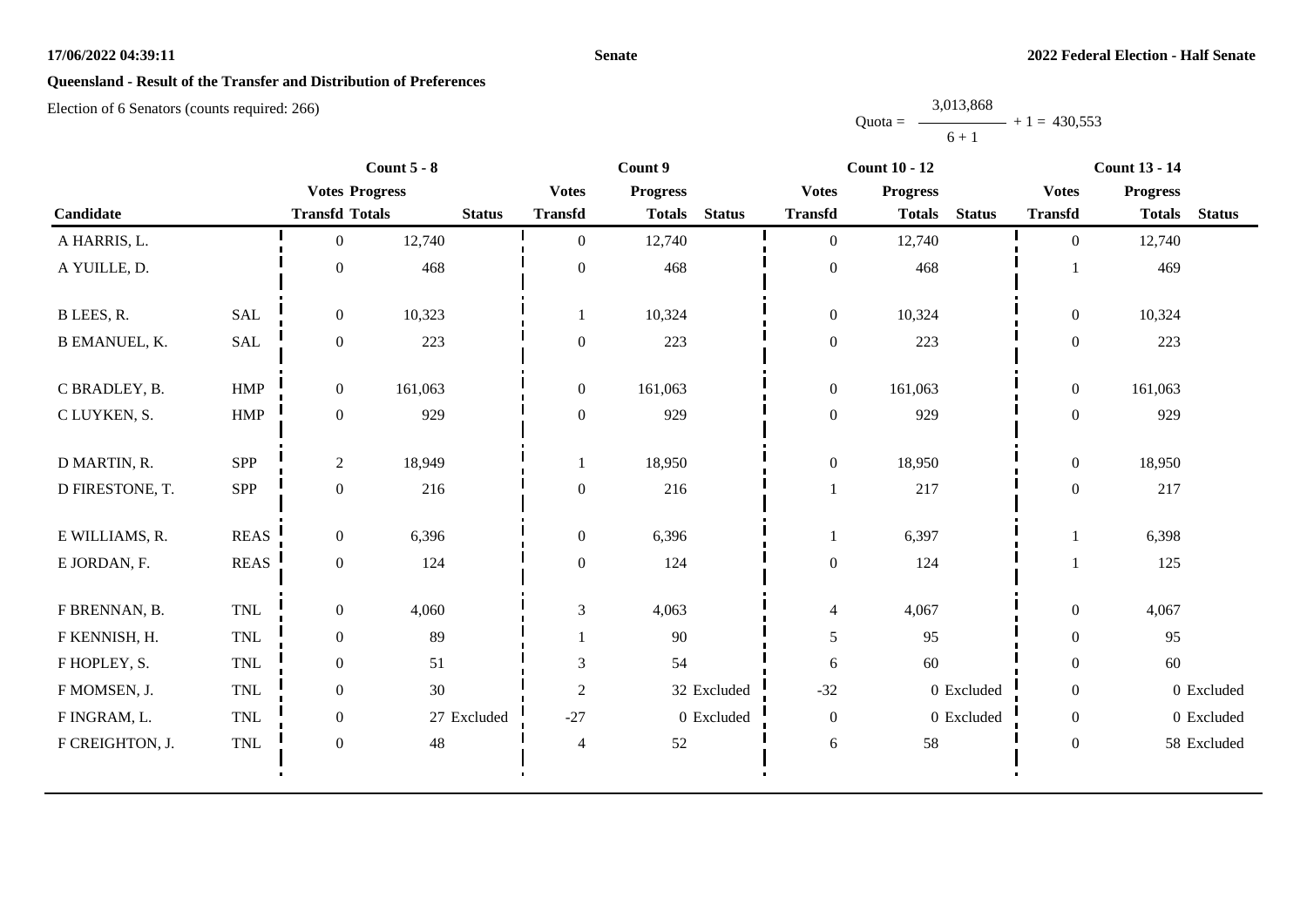#### **Senate**

# **Queensland - Result of the Transfer and Distribution of Preferences**

|           | 3,013,868 |                   |
|-----------|-----------|-------------------|
| $Quota =$ |           | $-$ + 1 = 430,553 |
|           | $6 + 1$   |                   |

|                    | Count $5 - 8$ |                       | Count 9 |               |                  | <b>Count 10 - 12</b> |               |                  | <b>Count 13 - 14</b> |               |                  |                 |               |
|--------------------|---------------|-----------------------|---------|---------------|------------------|----------------------|---------------|------------------|----------------------|---------------|------------------|-----------------|---------------|
|                    |               | <b>Votes Progress</b> |         |               | <b>Votes</b>     | <b>Progress</b>      |               | <b>Votes</b>     | <b>Progress</b>      |               | <b>Votes</b>     | <b>Progress</b> |               |
| Candidate          |               | <b>Transfd Totals</b> |         | <b>Status</b> | <b>Transfd</b>   | <b>Totals</b>        | <b>Status</b> | <b>Transfd</b>   | <b>Totals</b>        | <b>Status</b> | <b>Transfd</b>   | <b>Totals</b>   | <b>Status</b> |
| G PAYNE, K.        | ${\rm FIN}$   | $\overline{0}$        | 6,114   |               | 3                | 6,117                |               | $\overline{0}$   | 6,117                |               | $\mathbf{1}$     | 6,118           |               |
| G CARROLL, K.      | <b>FIN</b>    | $\mathbf{0}$          | 101     |               |                  | 102                  |               | $\mathfrak{Z}$   | 105                  |               | $\boldsymbol{0}$ | 105             |               |
| H DICKSON, S.      |               | $\overline{0}$        | 3,613   |               |                  | 3,614                |               | $\mathbf{1}$     | 3,615                |               | $8\,$            | 3,623           |               |
| H LLOYD, R.        |               | $\theta$              | 955     |               |                  | 956                  |               | 1                | 957                  |               | 5                | 962             |               |
| I HEAD, M.         |               | $\mathbf{0}$          | 1,075   |               | $\boldsymbol{0}$ | 1,075                |               | $\mathbf{1}$     | 1,076                |               | 17               | 1,093           |               |
| I DAVIS, J.        |               | $\overline{0}$        | 55      |               |                  | 56                   |               | $\boldsymbol{0}$ |                      | 56 Excluded   | $-56$            |                 | 0 Excluded    |
| J ALLMAN-PAYNE, P. | <b>GRN</b>    | $\overline{2}$        | 367,609 |               | $\mathbf{0}$     | 367,609              |               | $\mathbf{1}$     | 367,610              |               | $\overline{2}$   | 367,612         |               |
| J SRI, A.          | <b>GRN</b>    | $\overline{0}$        | 1,741   |               |                  | 1,742                |               | $\boldsymbol{0}$ | 1,742                |               | 4                | 1,746           |               |
| J PENNINGS, B.     | <b>GRN</b>    | $\overline{0}$        | 1,021   |               |                  | 1,022                |               | $\boldsymbol{0}$ | 1,022                |               | $\mathbf{1}$     | 1,023           |               |
| J SIDHU, N.        | <b>GRN</b>    | $\overline{0}$        | 984     |               | $\mathbf{0}$     | 984                  |               | $\mathbf{2}$     | 986                  |               | $\mathbf{2}$     | 988             |               |
| J NELLIGAN, A.     | <b>GRN</b>    | $\overline{0}$        | 660     |               | $\mathbf{0}$     | 660                  |               | $\boldsymbol{0}$ | 660                  |               | $\boldsymbol{0}$ | 660             |               |
| J HALEY, R.        | <b>GRN</b>    | $\overline{0}$        | 1,985   |               | $\boldsymbol{0}$ | 1,985                |               | $\boldsymbol{0}$ | 1,985                |               | $\mathbf{1}$     | 1,986           |               |
| K HENAWAY, L.      | IAP           | $\overline{0}$        | 32,207  |               | $\overline{2}$   | 32,209               |               | $\boldsymbol{0}$ | 32,209               |               | $\mathbf{1}$     | 32,210          |               |
| K CARR, J.         | IAP           | $\overline{0}$        | 710     |               | $\mathbf{0}$     | 710                  |               | $\boldsymbol{0}$ | 710                  |               | 3                | 713             |               |
| L PUKALLUS, J.     | $\mbox{CEC}$  | $\overline{0}$        | 6,066   |               | $\overline{0}$   | 6,066                |               | $\boldsymbol{0}$ | 6,066                |               |                  | 6,067           |               |
| L DOEL, R.         | $\mbox{CEC}$  | $\overline{0}$        | 65      |               | $\boldsymbol{0}$ | 65                   |               | $\boldsymbol{0}$ | 65                   |               |                  | 66              |               |
|                    |               |                       |         |               |                  |                      |               |                  |                      |               |                  |                 |               |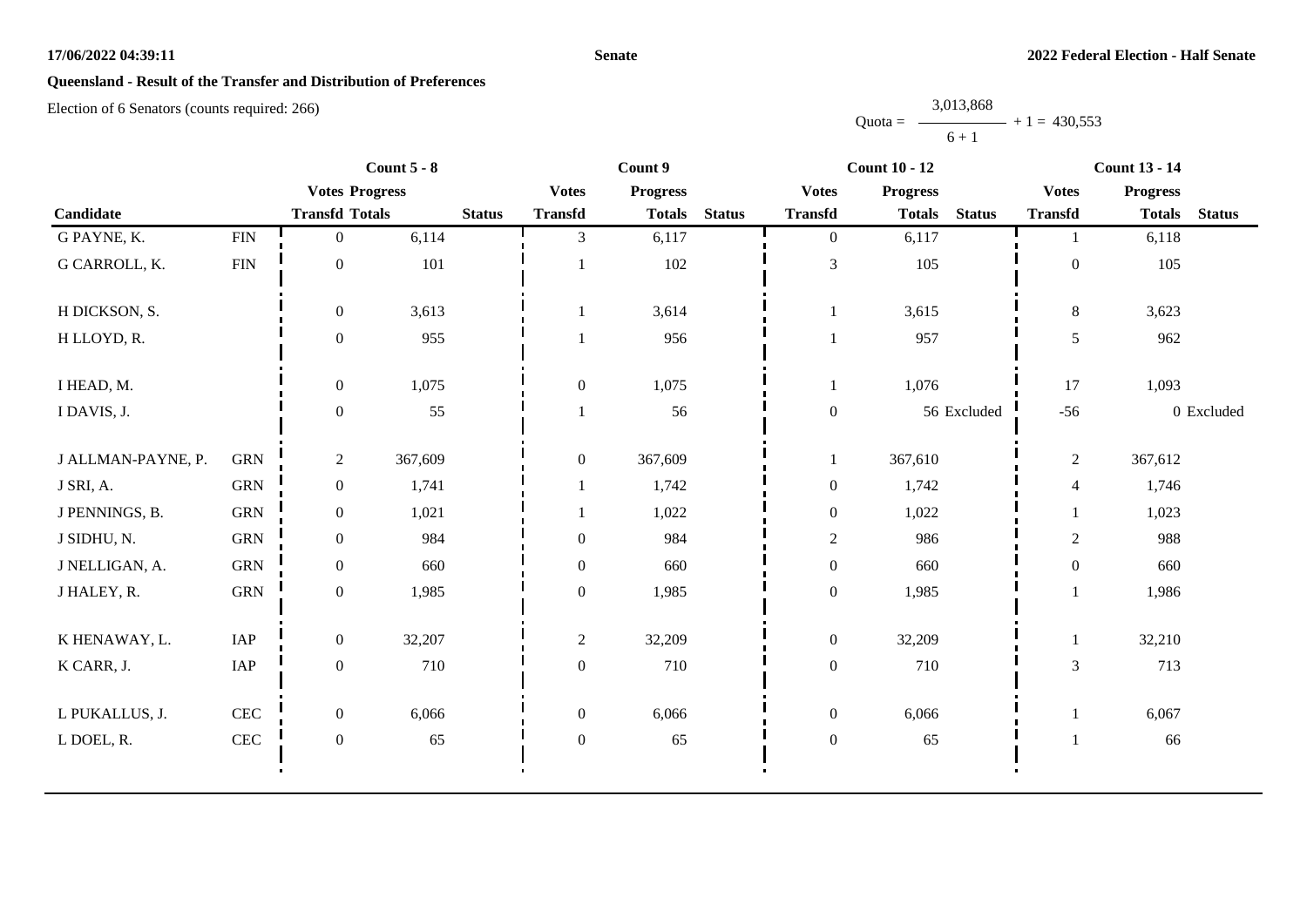#### **Senate**

# **Queensland - Result of the Transfer and Distribution of Preferences**

|           | 3,013,868 |                |
|-----------|-----------|----------------|
| $Quota =$ |           | $+1 = 430,553$ |
|           | $6 + 1$   |                |

|                |                             |                       | Count $5 - 8$   |                  | Count 9         |               |                  | <b>Count 10 - 12</b> |               |                  | <b>Count 13 - 14</b> |               |
|----------------|-----------------------------|-----------------------|-----------------|------------------|-----------------|---------------|------------------|----------------------|---------------|------------------|----------------------|---------------|
|                |                             | <b>Votes Progress</b> |                 | <b>Votes</b>     | <b>Progress</b> |               | <b>Votes</b>     | <b>Progress</b>      |               | <b>Votes</b>     | <b>Progress</b>      |               |
| Candidate      |                             | <b>Transfd Totals</b> | <b>Status</b>   | <b>Transfd</b>   | <b>Totals</b>   | <b>Status</b> | <b>Transfd</b>   | <b>Totals</b>        | <b>Status</b> | <b>Transfd</b>   | <b>Totals</b>        | <b>Status</b> |
| M MILES, J.    | GAP                         | $\overline{0}$        | 24,137          | $\overline{0}$   | 24,137          |               | $\overline{0}$   | 24,137               |               |                  | 24,138               |               |
| M COTTAM, E.   | GAP                         | $\boldsymbol{0}$      | 160             | $\overline{0}$   | 160             |               | $\boldsymbol{0}$ | 160                  |               |                  | 161                  |               |
| N RUSSELL, H.  | AUVA!                       | $\boldsymbol{0}$      | 18,118          | $\overline{0}$   | 18,118          |               | $\boldsymbol{0}$ | 18,118               |               | $\boldsymbol{0}$ | 18,118               |               |
| N HANSEN, J.   | AUVA                        | $\boldsymbol{0}$      | 132             | $\overline{0}$   | 132             |               | $\boldsymbol{0}$ | 132                  |               | $\overline{0}$   | 132                  |               |
| O TILYARD, I.  | <b>CYA</b>                  | $\boldsymbol{0}$      | 7,105           | $\boldsymbol{0}$ | 7,105           |               | $\mathbf{0}$     | 7,105                |               | $\boldsymbol{0}$ | 7,105                |               |
| O BENNETT, J.  | <b>CYA</b>                  | $\boldsymbol{0}$      | 209             | $\overline{0}$   | 209             |               | $\mathbf{0}$     | 209                  |               | $\overline{0}$   | 209                  |               |
| O SMYTH, M.    | <b>CYA</b>                  | $\mathbf{0}$          | 68              | $\boldsymbol{0}$ | 68              |               | $\boldsymbol{0}$ | 68                   |               | $\overline{0}$   | 68                   |               |
| P SEVERNS, M.  | ${\rm AJP}$                 | $\boldsymbol{0}$      | 38,480          | $\mathbf{0}$     | 38,480          |               | $\boldsymbol{0}$ | 38,480               |               | $\boldsymbol{0}$ | 38,480               |               |
| P WEBER, S.    | ${\rm AJP}$                 | $\boldsymbol{0}$      | 392             | $\boldsymbol{0}$ | 392             |               | $\boldsymbol{0}$ | 392                  |               | $\boldsymbol{0}$ | 392                  |               |
| Q ARBUCKLE, L. | $\mbox{\rm AUD}$            | $\boldsymbol{0}$      | 11,445          | $\overline{0}$   | 11,445          |               | $\mathbf{0}$     | 11,445               |               | $\overline{0}$   | 11,445               |               |
| Q SIMPSON, C.  | $\hbox{AUD}$                | $\boldsymbol{0}$      | 134             | $\boldsymbol{0}$ | 134             |               | $\boldsymbol{0}$ | 134                  |               | $\boldsymbol{0}$ | 134                  |               |
| R PALMER, C.   | <b>UAPP</b>                 | $\boldsymbol{0}$      | 126,228         |                  | 126,229         |               | $\boldsymbol{0}$ | 126,229              |               | $\boldsymbol{0}$ | 126,229              |               |
| R BREWSTER, M. | <b>UAPP</b>                 | $\overline{0}$        | 184             | $\boldsymbol{0}$ | 184             |               | $\boldsymbol{0}$ | 184                  |               |                  | 185                  |               |
| R ADIDI, D.    | <b>UAPP</b>                 | $\boldsymbol{0}$      | 113             | 0                | 113             |               | $\mathbf{0}$     | 113                  |               | $\overline{0}$   | 113                  |               |
| R McCABE, J.   | <b>UAPP</b>                 | $\boldsymbol{0}$      | 180             | $\boldsymbol{0}$ | 180             |               | $\boldsymbol{0}$ | 180                  |               | $\boldsymbol{0}$ | 180                  |               |
| S McGRATH, J.  | $\ensuremath{\mathrm{LNP}}$ | $\boldsymbol{0}$      | 430,553 Elected | $\mathbf{0}$     | 430,553 Elected |               | $\boldsymbol{0}$ | 430,553 Elected      |               | $\boldsymbol{0}$ | 430,553 Elected      |               |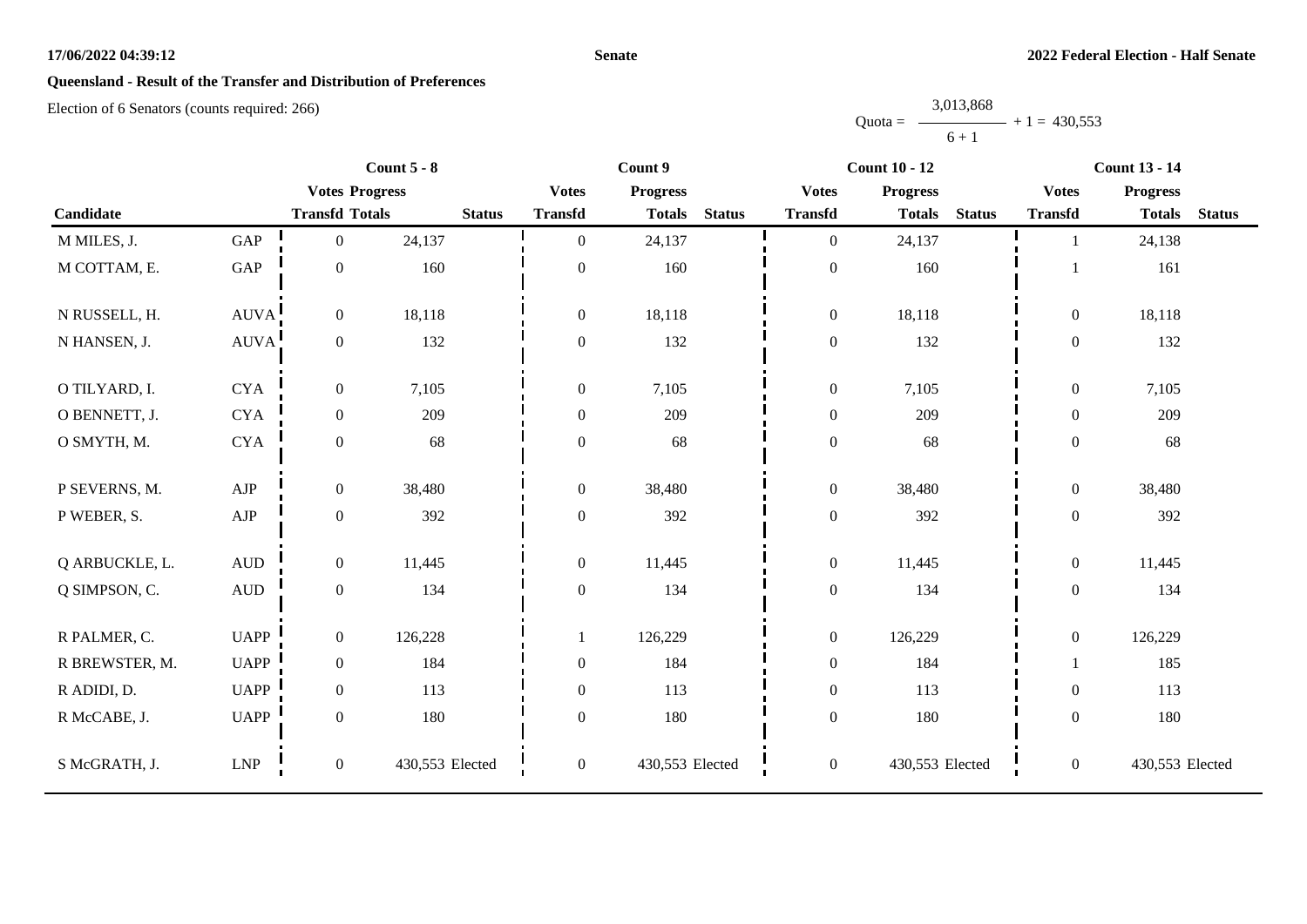#### **Senate**

# **Queensland - Result of the Transfer and Distribution of Preferences**

|           | 3,013,868 |                |
|-----------|-----------|----------------|
| $Quota =$ |           | $+1 = 430,553$ |
|           | $6 + 1$   |                |

|                   |                             |                       | Count $5 - 8$   | Count 9          |                 |               | <b>Count 10 - 12</b> |                 |               | <b>Count 13 - 14</b> |                 |               |
|-------------------|-----------------------------|-----------------------|-----------------|------------------|-----------------|---------------|----------------------|-----------------|---------------|----------------------|-----------------|---------------|
|                   |                             | <b>Votes Progress</b> |                 | <b>Votes</b>     | <b>Progress</b> |               | <b>Votes</b>         | <b>Progress</b> |               | <b>Votes</b>         | <b>Progress</b> |               |
| Candidate         |                             | <b>Transfd Totals</b> | <b>Status</b>   | <b>Transfd</b>   | <b>Totals</b>   | <b>Status</b> | <b>Transfd</b>       | <b>Totals</b>   | <b>Status</b> | <b>Transfd</b>       | <b>Totals</b>   | <b>Status</b> |
| S CANAVAN, M.     | LNP                         | $\mathbf{0}$          | 430,553 Elected | $\overline{0}$   | 430,553 Elected |               | $\boldsymbol{0}$     | 430,553 Elected |               | $\overline{0}$       | 430,553 Elected |               |
| S STOKER, A.      | $\ensuremath{\mathrm{LNP}}$ | 1                     | 194,059         | $\mathbf{0}$     | 194,059         |               | $\boldsymbol{0}$     | 194,059         |               | $\overline{0}$       | 194,059         |               |
| S TOBIN, N.       | $\ensuremath{\mathrm{LNP}}$ | $\mathbf{0}$          | 876             | $\boldsymbol{0}$ | 876             |               | $\boldsymbol{0}$     | 876             |               | $\boldsymbol{0}$     | 876             |               |
| S CRIPPS, A.      | $\ensuremath{\mathrm{LNP}}$ | $\mathbf{0}$          | 1,106           | $\theta$         | 1,106           |               | $\boldsymbol{0}$     | 1,106           |               | $\mathbf{0}$         | 1,106           |               |
| S WARD, F.        | LNP                         |                       | 2,040           | $\boldsymbol{0}$ | 2,040           |               | $\boldsymbol{0}$     | 2,040           |               | $\mathbf{0}$         | 2,040           |               |
| T LAHN, A.        | $\rm{IMO}$                  | $\mathbf{0}$          | 13,546          | $\boldsymbol{0}$ | 13,546          |               | $\boldsymbol{0}$     | 13,546          |               | $\overline{0}$       | 13,546          |               |
| T MELHOP, J.      | <b>IMO</b>                  | 1                     | 293             | $\mathbf{0}$     | 293             |               | $\boldsymbol{0}$     | 293             |               | $\overline{0}$       | 293             |               |
| T LAMBETH, P.     | $\rm{IMO}$                  | $\boldsymbol{0}$      | 186             | $\theta$         | 186             |               | $\boldsymbol{0}$     | 186             |               | $\overline{0}$       | 186             |               |
| U SELIC, B.       | <b>SOPA</b>                 | 2                     | 11,005          | $\boldsymbol{0}$ | 11,005          |               | $\boldsymbol{0}$     | 11,005          |               | $\overline{0}$       | 11,005          |               |
| U WHATLING, R.    | <b>SOPA</b>                 | 1                     | 162             | $\boldsymbol{0}$ | 162             |               | $\boldsymbol{0}$     | 162             |               | $\overline{0}$       | 162             |               |
| V PAVLOU, D.      | <b>DPDA</b>                 | $8\,$                 | 4,602           | $\mathbf{0}$     | 4,602           |               | $\boldsymbol{0}$     | 4,602           |               | $\overline{0}$       | 4,602           |               |
| V LEITCH, S.      | <b>DPDA</b>                 | $-25$                 | 0 Excluded      | $\mathbf{0}$     |                 | 0 Excluded    | $\boldsymbol{0}$     |                 | 0 Excluded    | $\overline{0}$       |                 | 0 Excluded    |
| W NEWMAN, C.      | <b>LDP</b>                  | 1                     | 75,278          | $\overline{0}$   | 75,278          |               | $\mathbf{0}$         | 75,278          |               | $\overline{0}$       | 75,278          |               |
| W GRAINGER, T.    | LDP                         | $\boldsymbol{0}$      | 655             | $\boldsymbol{0}$ | 655             |               | $\boldsymbol{0}$     | 655             |               | $\mathbf{0}$         | 655             |               |
| X HANSON, P.      | ON                          | $\boldsymbol{0}$      | 218,632         | $\boldsymbol{0}$ | 218,632         |               | $\boldsymbol{0}$     | 218,632         |               | $\overline{c}$       | 218,634         |               |
| X GURUSWAMY, R.   | <b>ON</b>                   | $\mathbf{0}$          | 195             | $\boldsymbol{0}$ | 195             |               | $\boldsymbol{0}$     | 195             |               | $\overline{0}$       | 195             |               |
| X CHRISTENSEN, G. | $\mathbf{ON}$               |                       | 5,084           | $\boldsymbol{0}$ | 5,084           |               | $\boldsymbol{0}$     | 5,084           |               | $\boldsymbol{0}$     | 5,084           |               |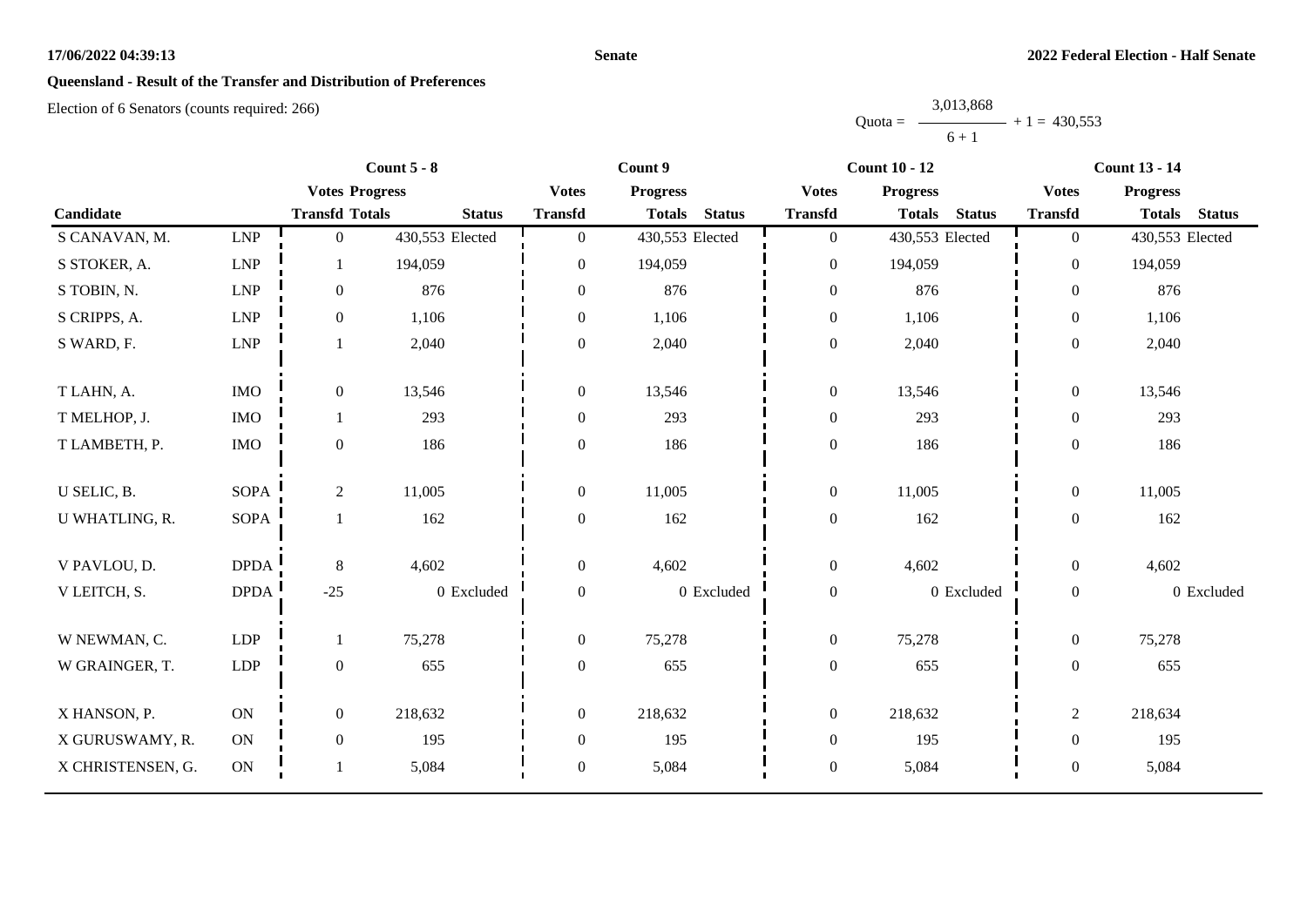#### **Senate**

# **Queensland - Result of the Transfer and Distribution of Preferences**

Election of 6 Senators (counts required: 266)

Quota = 3,013,868  $6 + 1$  $+ 1 = 430,553$ 

|                         |                           |                       | Count $5 - 8$    |                  | Count 9                        |                  | <b>Count 10 - 12</b>           | <b>Count 13 - 14</b> |                                |  |
|-------------------------|---------------------------|-----------------------|------------------|------------------|--------------------------------|------------------|--------------------------------|----------------------|--------------------------------|--|
|                         |                           | <b>Votes Progress</b> |                  | <b>Votes</b>     | <b>Progress</b>                | <b>Votes</b>     | <b>Progress</b>                | <b>Votes</b>         | <b>Progress</b>                |  |
| Candidate               |                           | <b>Transfd Totals</b> | <b>Status</b>    | <b>Transfd</b>   | <b>Status</b><br><b>Totals</b> | <b>Transfd</b>   | <b>Totals</b><br><b>Status</b> | <b>Transfd</b>       | <b>Totals</b><br><b>Status</b> |  |
|                         |                           |                       |                  |                  |                                |                  |                                |                      |                                |  |
| Y WATT, M.              | <b>ALP</b>                | $\overline{0}$        | 430,553 Elected  | $\boldsymbol{0}$ | 430,553 Elected                | $\boldsymbol{0}$ | 430,553 Elected                | $\overline{0}$       | 430,553 Elected                |  |
| Y CHISHOLM, A.          | ${\sf ALP}$               |                       | 304,709          | $\boldsymbol{0}$ | 304,709                        | $\overline{0}$   | 304,709                        | $\overline{0}$       | 304,709                        |  |
| Y ANDREW, E.            | <b>ALP</b>                | $\overline{0}$        | 2,694            | $\boldsymbol{0}$ | 2,694                          | $\boldsymbol{0}$ | 2,694                          | $\overline{0}$       | 2,694                          |  |
| Y WARRY, C.             | <b>ALP</b>                | $\overline{0}$        | 1,858            | $\theta$         | 1,858                          | $\boldsymbol{0}$ | 1,858                          | $\mathbf{0}$         | 1,858                          |  |
| Y HENDERSON, J.         | <b>ALP</b>                | $\overline{0}$        | 1,862            | $\boldsymbol{0}$ | 1,862                          | $\boldsymbol{0}$ | 1,862                          | $\boldsymbol{0}$     | 1,862                          |  |
| Y PASCOE, R.            | <b>ALP</b>                | $\overline{0}$        | 1,295            | $\boldsymbol{0}$ | 1,295                          | $\boldsymbol{0}$ | 1,295                          | $\boldsymbol{0}$     | 1,295                          |  |
|                         |                           |                       |                  |                  |                                |                  |                                |                      |                                |  |
| UG LYON, R.             | <b>KAP</b>                | $\mathbf{0}$          | 5,754            | $\boldsymbol{0}$ | 5,754                          | $\boldsymbol{0}$ | 5,754                          |                      | 5,755                          |  |
| UG SCHEFE, D.           | $\ensuremath{\text{IND}}$ | $\boldsymbol{0}$      | 702              | $\boldsymbol{0}$ | 702                            | $\boldsymbol{0}$ | 702                            | $\boldsymbol{0}$     | 702                            |  |
| UG TEMPLE, L.           | $\mathbf{IND}$            | $\overline{0}$        | 5,467            | $\boldsymbol{0}$ | 5,467                          | $\boldsymbol{0}$ | 5,467                          | $\overline{0}$       | 5,467                          |  |
| UG HAMILTON, C.         | <b>IND</b>                | $\overline{0}$        | 187              | $\theta$         | 187                            | $\boldsymbol{0}$ | 187                            | $\overline{0}$       | 187                            |  |
| UG SMITH, L.            | $\ensuremath{\text{IND}}$ | $\overline{0}$        | 402              | $\boldsymbol{0}$ | 402                            | $\boldsymbol{0}$ | 402                            | $\boldsymbol{0}$     | 402                            |  |
| UG QUINLIVAN, L.        | <b>IND</b>                | $\overline{0}$        | 316              | $\Omega$         | 316                            | $\boldsymbol{0}$ | 316                            | $\overline{0}$       | 316                            |  |
| UG KOCHARDY, K.         | $\ensuremath{\text{IND}}$ | $\overline{0}$        | 393              | $\theta$         | 393                            | $\boldsymbol{0}$ | 393                            | $\overline{0}$       | 393                            |  |
| UG ROGERS, P.           | $\ensuremath{\text{IND}}$ | $\overline{0}$        | 972              | $\boldsymbol{0}$ | 972                            | $\boldsymbol{0}$ | 972                            | $\boldsymbol{0}$     | 972                            |  |
|                         |                           |                       |                  |                  |                                |                  |                                |                      |                                |  |
| <b>Exhausted Votes</b>  |                           | $\overline{0}$        | $\boldsymbol{0}$ | $\mathbf{0}$     | $\overline{0}$                 | $\boldsymbol{0}$ | $\boldsymbol{0}$               | $\boldsymbol{0}$     | $\boldsymbol{0}$               |  |
| <b>Loss By Fraction</b> |                           | $\overline{4}$        | 97               | $\boldsymbol{0}$ | 97                             | $\boldsymbol{0}$ | 97                             | $\overline{0}$       | 97                             |  |
| <b>Total Votes</b>      |                           | $\overline{0}$        | 3,013,868        | $\boldsymbol{0}$ | 3,013,868                      | $\boldsymbol{0}$ | 3,013,868                      | $\boldsymbol{0}$     | 3,013,868                      |  |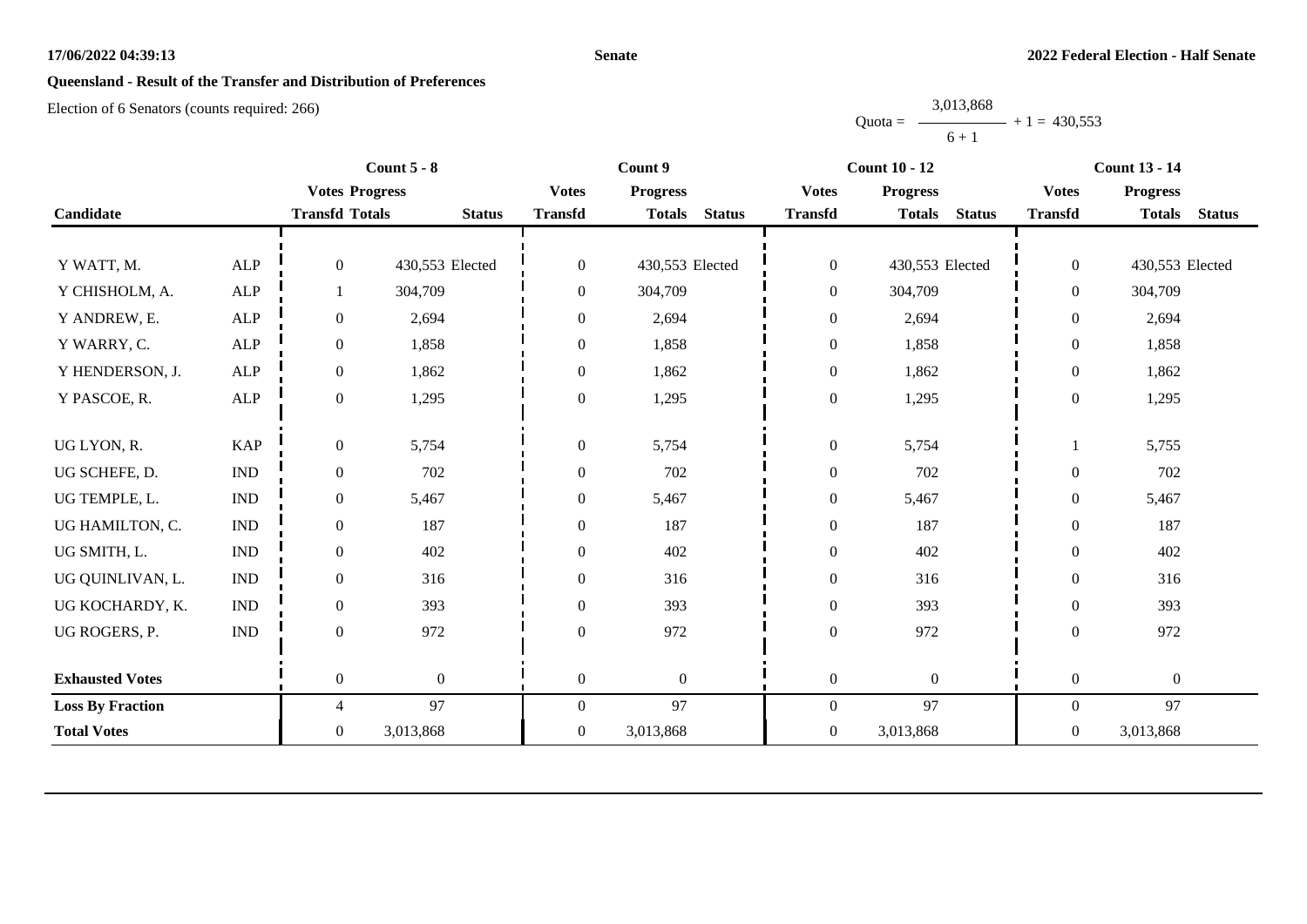# **Queensland - Result of the Transfer and Distribution of Preferences**

| red: 266)           |                     | $Quota =$           | 3,013,868<br>$ +1 = 430.553$<br>$6 + 1$ |
|---------------------|---------------------|---------------------|-----------------------------------------|
| Candidates Excluded | Candidates Excluded | Candidates Excluded | Candidates Excluded                     |
| 85. LEITCH, S.      | 40. INGRAM, L.      | 39. MOMSEN, J.      | 47. DAVIS, J.                           |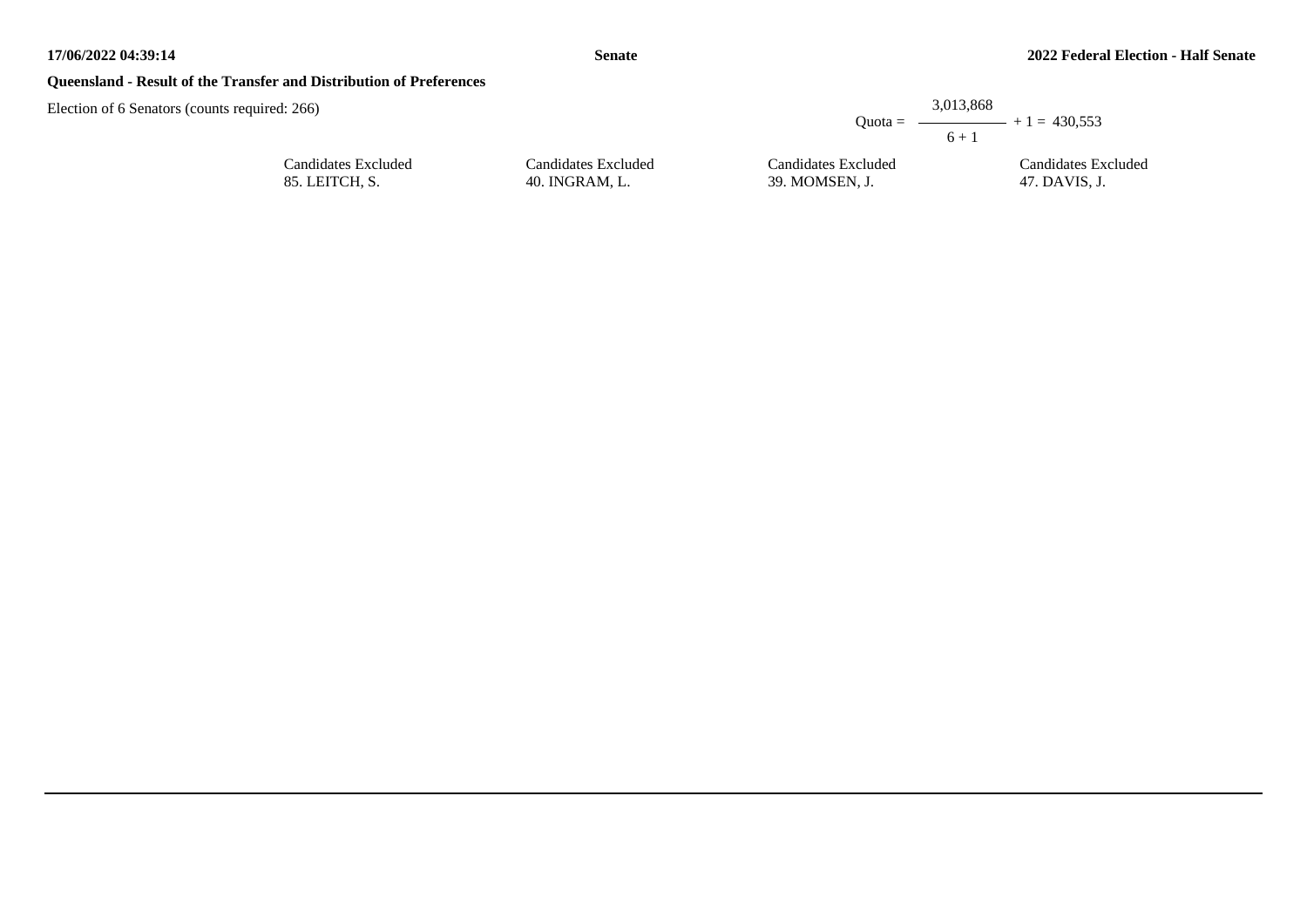#### **Senate**

# **Queensland - Result of the Transfer and Distribution of Preferences**

|           | 3,013,868 |                |
|-----------|-----------|----------------|
| $Quota =$ |           | $+1 = 430,553$ |
|           | $6 + 1$   |                |

|                      |              |                       | <b>Count 15 - 16</b> |                  | <b>Count 17 - 18</b> |               |                  | <b>Count 19 - 22</b>           |                  | Count 23        |               |  |
|----------------------|--------------|-----------------------|----------------------|------------------|----------------------|---------------|------------------|--------------------------------|------------------|-----------------|---------------|--|
|                      |              | <b>Votes Progress</b> |                      | <b>Votes</b>     | <b>Progress</b>      |               | <b>Votes</b>     | <b>Progress</b>                | <b>Votes</b>     | <b>Progress</b> |               |  |
| Candidate            |              | <b>Transfd Totals</b> | <b>Status</b>        | <b>Transfd</b>   | <b>Totals</b>        | <b>Status</b> | <b>Transfd</b>   | <b>Totals</b><br><b>Status</b> | <b>Transfd</b>   | <b>Totals</b>   | <b>Status</b> |  |
| A HARRIS, L.         |              | $\Omega$              | 12,740               | $\mathbf{0}$     | 12,740               |               | $\mathbf{0}$     | 12,740                         |                  | 12,741          |               |  |
| A YUILLE, D.         |              | $\overline{0}$        | 469                  | $\theta$         | 469                  |               | $\boldsymbol{0}$ | 469                            | $\Omega$         | 469             |               |  |
| B LEES, R.           | <b>SAL</b>   | $\overline{0}$        | 10,324               | $\boldsymbol{0}$ | 10,324               |               | $\boldsymbol{0}$ | 10,324                         | $\boldsymbol{0}$ | 10,324          |               |  |
| <b>B EMANUEL, K.</b> | SAL          | $\overline{0}$        | 223                  | $\boldsymbol{0}$ | 223                  |               | $\boldsymbol{0}$ | 223                            | $\boldsymbol{0}$ | 223             |               |  |
| C BRADLEY, B.        | HMP          | $\overline{0}$        | 161,063              | $\mathbf{2}$     | 161,065              |               | $\boldsymbol{0}$ | 161,065                        | $\sqrt{2}$       | 161,067         |               |  |
| C LUYKEN, S.         | <b>HMP</b>   | $\overline{0}$        | 929                  |                  | 930                  |               | $\boldsymbol{0}$ | 930                            |                  | 931             |               |  |
| D MARTIN, R.         | <b>SPP</b>   |                       | 18,951               |                  | 18,952               |               | $\boldsymbol{0}$ | 18,952                         | 4                | 18,956          |               |  |
| D FIRESTONE, T.      | SPP          | $\overline{0}$        | 217                  | $\boldsymbol{0}$ | 217                  |               | $\boldsymbol{0}$ | 217                            | 2                | 219             |               |  |
| E WILLIAMS, R.       | <b>REAS</b>  | $\overline{4}$        | 6,402                | $\boldsymbol{0}$ | 6,402                |               | 1                | 6,403                          | $\overline{2}$   | 6,405           |               |  |
| E JORDAN, F.         | <b>REAS</b>  |                       | 126                  | $\boldsymbol{0}$ | 126                  |               | $\boldsymbol{0}$ | 126                            | $\overline{2}$   | 128             |               |  |
| F BRENNAN, B.        | $\mbox{TNL}$ | $\tau$                | 4,074                | $\boldsymbol{0}$ | 4,074                |               | $\boldsymbol{0}$ | 4,074                          | 11               | 4,085           |               |  |
| F KENNISH, H.        | $\mbox{TNL}$ | 5                     | 100                  | $\overline{c}$   | 102                  |               | $\boldsymbol{0}$ | 102                            | 37               | 139             |               |  |
| F HOPLEY, S.         | <b>TNL</b>   | 25                    | 85                   | $\boldsymbol{0}$ | 85                   |               | $\boldsymbol{0}$ | 85 Excluded                    | $-85$            |                 | 0 Excluded    |  |
| F MOMSEN, J.         | <b>TNL</b>   | $\boldsymbol{0}$      | 0 Excluded           | $\boldsymbol{0}$ |                      | 0 Excluded    | $\boldsymbol{0}$ | 0 Excluded                     | $\overline{0}$   |                 | 0 Excluded    |  |
| F INGRAM, L.         | <b>TNL</b>   | $\boldsymbol{0}$      | 0 Excluded           | $\boldsymbol{0}$ |                      | 0 Excluded    | $\boldsymbol{0}$ | 0 Excluded                     | $\overline{0}$   |                 | 0 Excluded    |  |
| F CREIGHTON, J.      | TNL          | $-58$                 | 0 Excluded           | $\boldsymbol{0}$ |                      | 0 Excluded    | $\boldsymbol{0}$ | 0 Excluded                     | $\overline{0}$   |                 | 0 Excluded    |  |
|                      |              |                       |                      |                  |                      |               |                  |                                |                  |                 |               |  |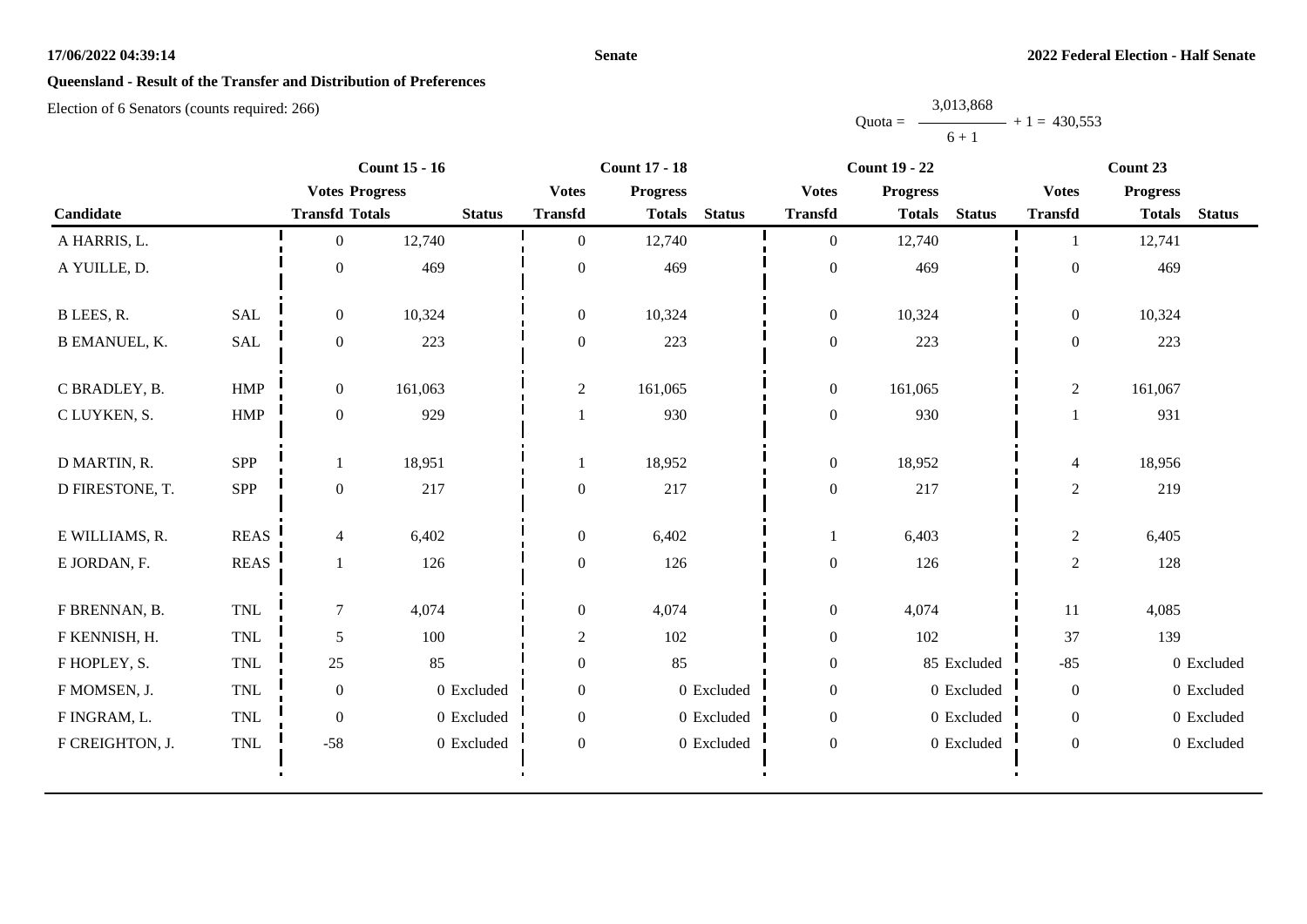#### **Senate**

# **Queensland - Result of the Transfer and Distribution of Preferences**

|           | 3,013,868 |                |
|-----------|-----------|----------------|
| $Quota =$ |           | $+1 = 430,553$ |
|           | $6 + 1$   |                |

|                    |              |                       | <b>Count 15 - 16</b> |                  | <b>Count 17 - 18</b><br><b>Count 19 - 22</b> |               |                  |                 |               | Count 23         |                 |               |
|--------------------|--------------|-----------------------|----------------------|------------------|----------------------------------------------|---------------|------------------|-----------------|---------------|------------------|-----------------|---------------|
|                    |              | <b>Votes Progress</b> |                      | <b>Votes</b>     | <b>Progress</b>                              |               | <b>Votes</b>     | <b>Progress</b> |               | <b>Votes</b>     | <b>Progress</b> |               |
| Candidate          |              | <b>Transfd Totals</b> | <b>Status</b>        | <b>Transfd</b>   | <b>Totals</b>                                | <b>Status</b> | <b>Transfd</b>   | <b>Totals</b>   | <b>Status</b> | <b>Transfd</b>   | <b>Totals</b>   | <b>Status</b> |
| G PAYNE, K.        | ${\rm FIN}$  |                       | 6,119                | $\Omega$         | 6,119                                        |               | $\overline{0}$   | 6,119           |               | 6                | 6,125           |               |
| G CARROLL, K.      | <b>FIN</b>   | $\mathbf{0}$          | 105                  |                  | 106                                          |               | $\boldsymbol{0}$ | 106             |               | $\overline{c}$   |                 | 108 Excluded  |
| H DICKSON, S.      |              | $\overline{0}$        | 3,623                |                  | 3,624                                        |               | $\boldsymbol{0}$ | 3,624           |               | 1                | 3,625           |               |
| H LLOYD, R.        |              |                       | 963                  | $\mathbf{0}$     | 963                                          |               | $\boldsymbol{0}$ | 963             |               | $\boldsymbol{2}$ | 965             |               |
| I HEAD, M.         |              | $\overline{2}$        | 1,095                | $\mathbf{1}$     | 1,096                                        |               | $\boldsymbol{0}$ | 1,096           |               | $\mathbf{1}$     | 1,097           |               |
| I DAVIS, J.        |              | $\mathbf{0}$          | 0 Excluded           | $\mathbf{0}$     |                                              | 0 Excluded    | $\boldsymbol{0}$ |                 | 0 Excluded    | $\boldsymbol{0}$ |                 | 0 Excluded    |
| J ALLMAN-PAYNE, P. | <b>GRN</b>   | $\mathfrak{Z}$        | 367,615              | $\overline{2}$   | 367,617                                      |               | $\overline{2}$   | 367,619         |               | $\mathbf{1}$     | 367,620         |               |
| J SRI, A.          | <b>GRN</b>   | $\overline{0}$        | 1,746                | $\overline{0}$   | 1,746                                        |               | $\boldsymbol{0}$ | 1,746           |               | 3                | 1,749           |               |
| J PENNINGS, B.     | <b>GRN</b>   | $\boldsymbol{0}$      | 1,023                |                  | 1,024                                        |               | 1                | 1,025           |               | $\overline{c}$   | 1,027           |               |
| J SIDHU, N.        | <b>GRN</b>   |                       | 989                  | $\boldsymbol{0}$ | 989                                          |               | $\boldsymbol{0}$ | 989             |               | $\mathbf{1}$     | 990             |               |
| J NELLIGAN, A.     | <b>GRN</b>   |                       | 661                  | $\boldsymbol{0}$ | 661                                          |               | $\boldsymbol{0}$ | 661             |               | $\boldsymbol{0}$ | 661             |               |
| J HALEY, R.        | <b>GRN</b>   | 1                     | 1,987                | $\mathbf{0}$     | 1,987                                        |               | $\boldsymbol{0}$ | 1,987           |               | $\boldsymbol{0}$ | 1,987           |               |
| K HENAWAY, L.      | IAP          | $\overline{0}$        | 32,210               | $\mathbf{0}$     | 32,210                                       |               | 1                | 32,211          |               | $\overline{c}$   | 32,213          |               |
| K CARR, J.         | IAP          | $\boldsymbol{0}$      | 713                  |                  | 714                                          |               | $\boldsymbol{0}$ | 714             |               | $\boldsymbol{0}$ | 714             |               |
| L PUKALLUS, J.     | $\mbox{CEC}$ | $\overline{0}$        | 6,067                | 23               | 6,090                                        |               | $\boldsymbol{0}$ | 6,090           |               | 1                | 6,091           |               |
| L DOEL, R.         | $\mbox{CEC}$ | $\boldsymbol{0}$      | 66 Excluded          | $-66$            |                                              | 0 Excluded    | $\boldsymbol{0}$ |                 | 0 Excluded    | $\overline{0}$   |                 | 0 Excluded    |
|                    |              |                       |                      |                  |                                              |               |                  |                 |               |                  |                 |               |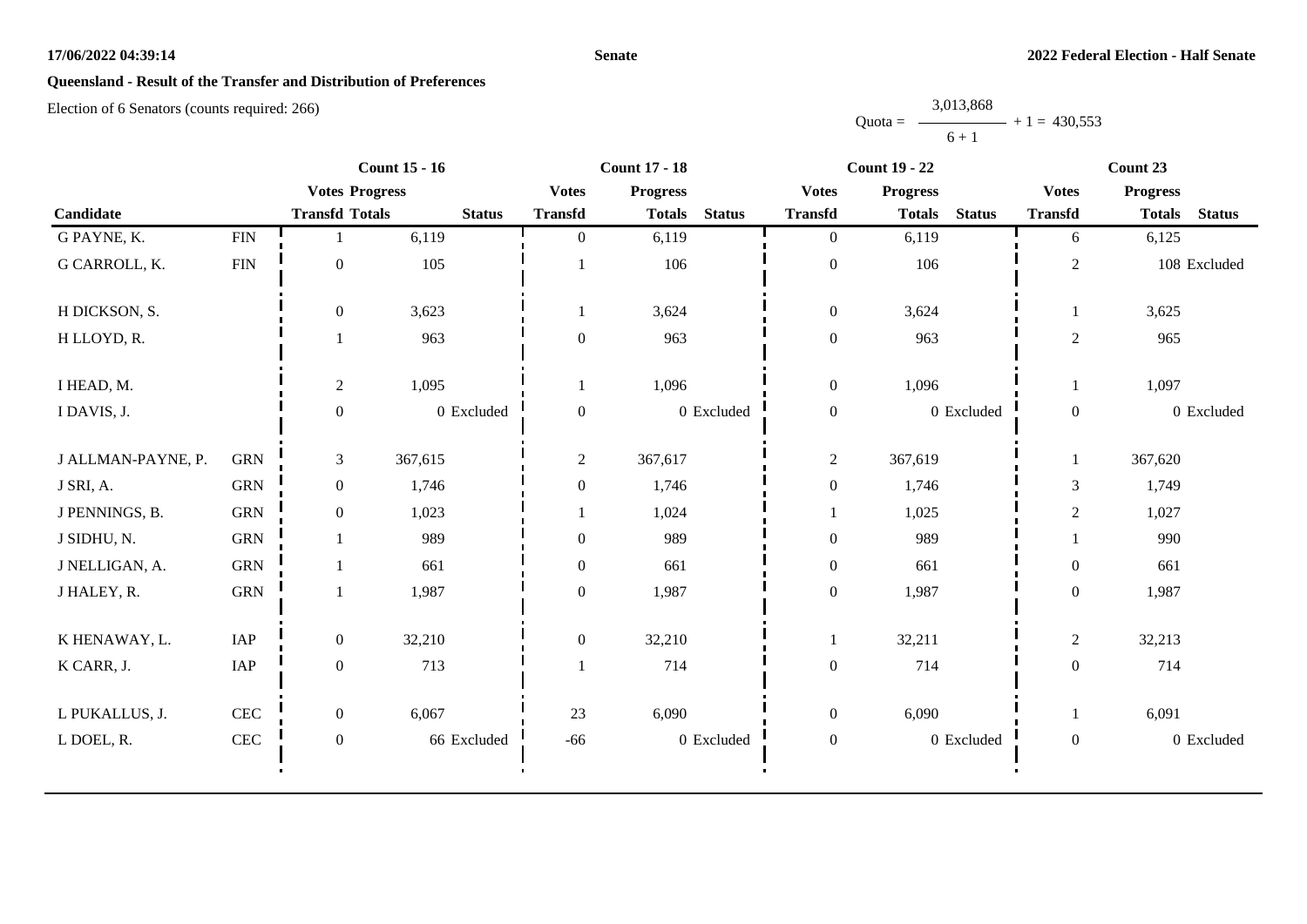#### **Senate**

# **Queensland - Result of the Transfer and Distribution of Preferences**

|           | 3,013,868 |                |
|-----------|-----------|----------------|
| $Quota =$ |           | $+1 = 430.553$ |
|           | $6 + 1$   |                |

|                |                      |                       | <b>Count 15 - 16</b> |                          | <b>Count 17 - 18</b> |               |                  | <b>Count 19 - 22</b> |               | Count 23       |                 |               |
|----------------|----------------------|-----------------------|----------------------|--------------------------|----------------------|---------------|------------------|----------------------|---------------|----------------|-----------------|---------------|
|                |                      | <b>Votes Progress</b> |                      | <b>Votes</b>             | <b>Progress</b>      |               | <b>Votes</b>     | <b>Progress</b>      |               | <b>Votes</b>   | <b>Progress</b> |               |
| Candidate      |                      | <b>Transfd Totals</b> | <b>Status</b>        | <b>Transfd</b>           | <b>Totals</b>        | <b>Status</b> | <b>Transfd</b>   | <b>Totals</b>        | <b>Status</b> | <b>Transfd</b> | <b>Totals</b>   | <b>Status</b> |
| M MILES, J.    | GAP                  | $\mathbf{0}$          | 24,138               | $\tau$                   | 24,145               |               | $\overline{2}$   | 24,147               |               | $\theta$       | 24,147          |               |
| M COTTAM, E.   | $\operatorname{GAP}$ | $\boldsymbol{0}$      | 161                  | $\overline{c}$           | 163                  |               | $\boldsymbol{0}$ | 163                  |               | $\mathbf{0}$   | 163             |               |
| N RUSSELL, H.  | <b>AUVA</b>          | $\boldsymbol{0}$      | 18,118               | $\overline{\mathcal{L}}$ | 18,122               |               | 1                | 18,123               |               | $\mathbf{0}$   | 18,123          |               |
| N HANSEN, J.   | <b>AUVA</b>          | $\boldsymbol{0}$      | 132                  |                          | 133                  |               | 3                | 136                  |               | $\mathbf{0}$   | 136             |               |
| O TILYARD, I.  | <b>CYA</b>           | $\boldsymbol{0}$      | 7,105                |                          | 7,106                |               | 13               | 7,119                |               | $\overline{0}$ | 7,119           |               |
| O BENNETT, J.  | <b>CYA</b>           | $\boldsymbol{0}$      | 209                  |                          | 210                  |               | 24               | 234                  |               | $\overline{0}$ | 234             |               |
| O SMYTH, M.    | CYA                  | $\boldsymbol{0}$      | 68                   | $\mathbf{0}$             |                      | 68 Excluded   | $-68$            |                      | 0 Excluded    | $\overline{0}$ |                 | 0 Excluded    |
| P SEVERNS, M.  | AJP                  | $\boldsymbol{0}$      | 38,480               | $\overline{2}$           | 38,482               |               | $\mathbf{0}$     | 38,482               |               | $\overline{0}$ | 38,482          |               |
| P WEBER, S.    | ${\rm AJP}$          | $\boldsymbol{0}$      | 392                  | $\boldsymbol{0}$         | 392                  |               | $\boldsymbol{0}$ | 392                  |               | $\overline{0}$ | 392             |               |
| Q ARBUCKLE, L. | $\mbox{AUD}$         | $\boldsymbol{0}$      | 11,445               |                          | 11,446               |               | $\boldsymbol{0}$ | 11,446               |               | $\overline{0}$ | 11,446          |               |
| Q SIMPSON, C.  | $\mbox{\rm AUD}$     | 1                     | 135                  | $\boldsymbol{0}$         | 135                  |               | $\boldsymbol{0}$ | 135                  |               | $\overline{0}$ | 135             |               |
| R PALMER, C.   | <b>UAPP</b>          | $\mathbf{1}$          | 126,230              | $\overline{c}$           | 126,232              |               | $\overline{c}$   | 126,234              |               | $\overline{0}$ | 126,234         |               |
| R BREWSTER, M. | <b>UAPP</b>          | $\boldsymbol{0}$      | 185                  | $\mathbf{0}$             | 185                  |               | $\sqrt{2}$       | 187                  |               | $\overline{0}$ | 187             |               |
| R ADIDI, D.    | <b>UAPP</b>          | $\boldsymbol{0}$      | 113                  | $\theta$                 | 113                  |               | $\boldsymbol{0}$ | 113                  |               | $\overline{0}$ | 113             |               |
| R McCABE, J.   | <b>UAPP</b>          | $\boldsymbol{0}$      | 180                  | $\boldsymbol{0}$         | 180                  |               | $\boldsymbol{0}$ | 180                  |               | $\mathbf{0}$   | 180             |               |
| S McGRATH, J.  | <b>LNP</b>           | $\boldsymbol{0}$      | 430,553 Elected      | $\mathbf{0}$             | 430,553 Elected      |               | $\boldsymbol{0}$ | 430,553 Elected      |               | $\mathbf{0}$   | 430,553 Elected |               |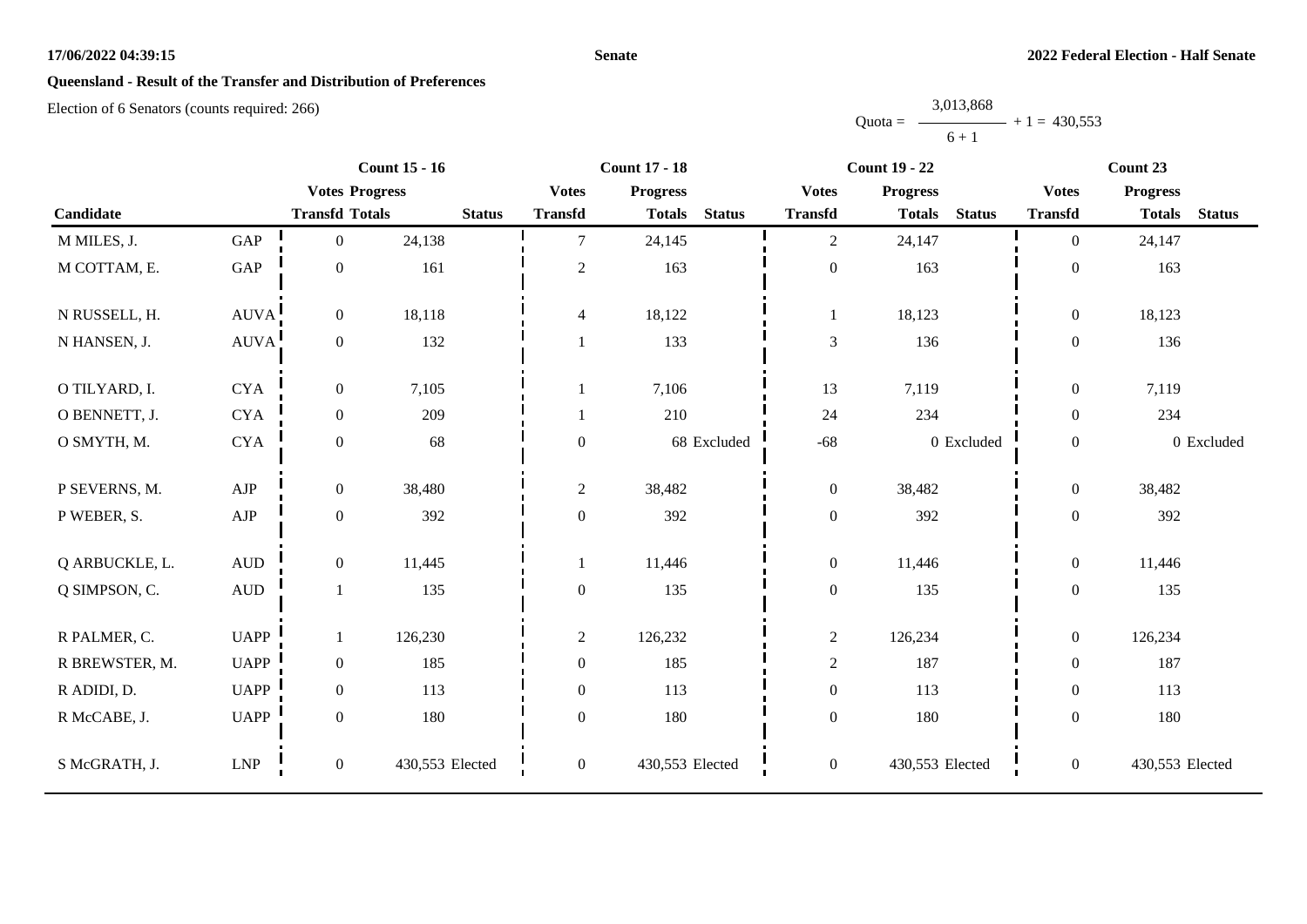#### **Senate**

# **Queensland - Result of the Transfer and Distribution of Preferences**

|           | 3,013,868      |  |
|-----------|----------------|--|
| $Quota =$ | $+1 = 430.553$ |  |
|           | $6 + 1$        |  |

|                   |                             |                       | <b>Count 15 - 16</b> |                  | <b>Count 17 - 18</b> |               | <b>Count 19 - 22</b> |                 |               | Count 23         |                 |               |
|-------------------|-----------------------------|-----------------------|----------------------|------------------|----------------------|---------------|----------------------|-----------------|---------------|------------------|-----------------|---------------|
|                   |                             | <b>Votes Progress</b> |                      | <b>Votes</b>     | <b>Progress</b>      |               | <b>Votes</b>         | <b>Progress</b> |               | <b>Votes</b>     | <b>Progress</b> |               |
| Candidate         |                             | <b>Transfd Totals</b> | <b>Status</b>        | <b>Transfd</b>   | <b>Totals</b>        | <b>Status</b> | <b>Transfd</b>       | <b>Totals</b>   | <b>Status</b> | <b>Transfd</b>   | <b>Totals</b>   | <b>Status</b> |
| S CANAVAN, M.     | <b>LNP</b>                  | $\mathbf{0}$          | 430,553 Elected      | $\overline{0}$   | 430,553 Elected      |               | $\overline{0}$       | 430,553 Elected |               | $\overline{0}$   | 430,553 Elected |               |
| S STOKER, A.      | $\ensuremath{\mathrm{LNP}}$ | $\mathbf{0}$          | 194,059              |                  | 194,060              |               | $\boldsymbol{0}$     | 194,060         |               | $\overline{0}$   | 194,060         |               |
| S TOBIN, N.       | $\ensuremath{\mathrm{LNP}}$ | $\boldsymbol{0}$      | 876                  | $\overline{0}$   | 876                  |               | $\boldsymbol{0}$     | 876             |               | $\overline{0}$   | 876             |               |
| S CRIPPS, A.      | <b>LNP</b>                  | $\mathbf{0}$          | 1,106                | $\Omega$         | 1,106                |               | $\boldsymbol{0}$     | 1,106           |               | $\Omega$         | 1,106           |               |
| S WARD, F.        | ${\rm LNP}$                 | $\boldsymbol{0}$      | 2,040                | $\Omega$         | 2,040                |               | $\mathbf{1}$         | 2,041           |               |                  | 2,042           |               |
| T LAHN, A.        | <b>IMO</b>                  | $\boldsymbol{0}$      | 13,546               | $\boldsymbol{0}$ | 13,546               |               | $\boldsymbol{0}$     | 13,546          |               | $\boldsymbol{0}$ | 13,546          |               |
| T MELHOP, J.      | <b>IMO</b>                  | $\mathbf{0}$          | 293                  |                  | 294                  |               | $\boldsymbol{0}$     | 294             |               | $\theta$         | 294             |               |
| T LAMBETH, P.     | <b>IMO</b>                  | $\boldsymbol{0}$      | 186                  | $\Omega$         | 186                  |               | $\boldsymbol{0}$     | 186             |               | $\boldsymbol{0}$ | 186             |               |
| U SELIC, B.       | <b>SOPA</b>                 | $\boldsymbol{0}$      | 11,005               |                  | 11,006               |               | $\boldsymbol{0}$     | 11,006          |               | $\boldsymbol{0}$ | 11,006          |               |
| U WHATLING, R.    | <b>SOPA</b>                 | $\boldsymbol{0}$      | 162                  | $\boldsymbol{0}$ | 162                  |               | $\boldsymbol{0}$     | 162             |               | $\boldsymbol{0}$ | 162             |               |
| V PAVLOU, D.      | <b>DPDA</b>                 | $\boldsymbol{0}$      | 4,602                | $\overline{0}$   | 4,602                |               | $\mathbf{1}$         | 4,603           |               | $\overline{0}$   | 4,603           |               |
| V LEITCH, S.      | <b>DPDA</b>                 | $\boldsymbol{0}$      | 0 Excluded           | $\overline{0}$   |                      | 0 Excluded    | $\boldsymbol{0}$     |                 | 0 Excluded    | $\boldsymbol{0}$ |                 | 0 Excluded    |
| W NEWMAN, C.      | LDP                         | $\boldsymbol{0}$      | 75,278               | $\overline{0}$   | 75,278               |               | $\mathbf{1}$         | 75,279          |               | $\mathbf{0}$     | 75,279          |               |
| W GRAINGER, T.    | ${\rm LDP}$                 | $\mathfrak{Z}$        | 658                  | $\overline{0}$   | 658                  |               | $\mathfrak{Z}$       | 661             |               | $\boldsymbol{0}$ | 661             |               |
| X HANSON, P.      | ON                          | $\boldsymbol{0}$      | 218,634              | 4                | 218,638              |               | $\mathfrak{Z}$       | 218,641         |               | $\boldsymbol{0}$ | 218,641         |               |
| X GURUSWAMY, R.   | ON                          | $\boldsymbol{0}$      | 195                  | $\overline{0}$   | 195                  |               | $\boldsymbol{0}$     | 195             |               | $\overline{0}$   | 195             |               |
| X CHRISTENSEN, G. | ON                          | $\boldsymbol{0}$      | 5,084                | $\overline{0}$   | 5,084                |               | $\mathfrak 3$        | 5,087           |               | $\boldsymbol{0}$ | 5,087           |               |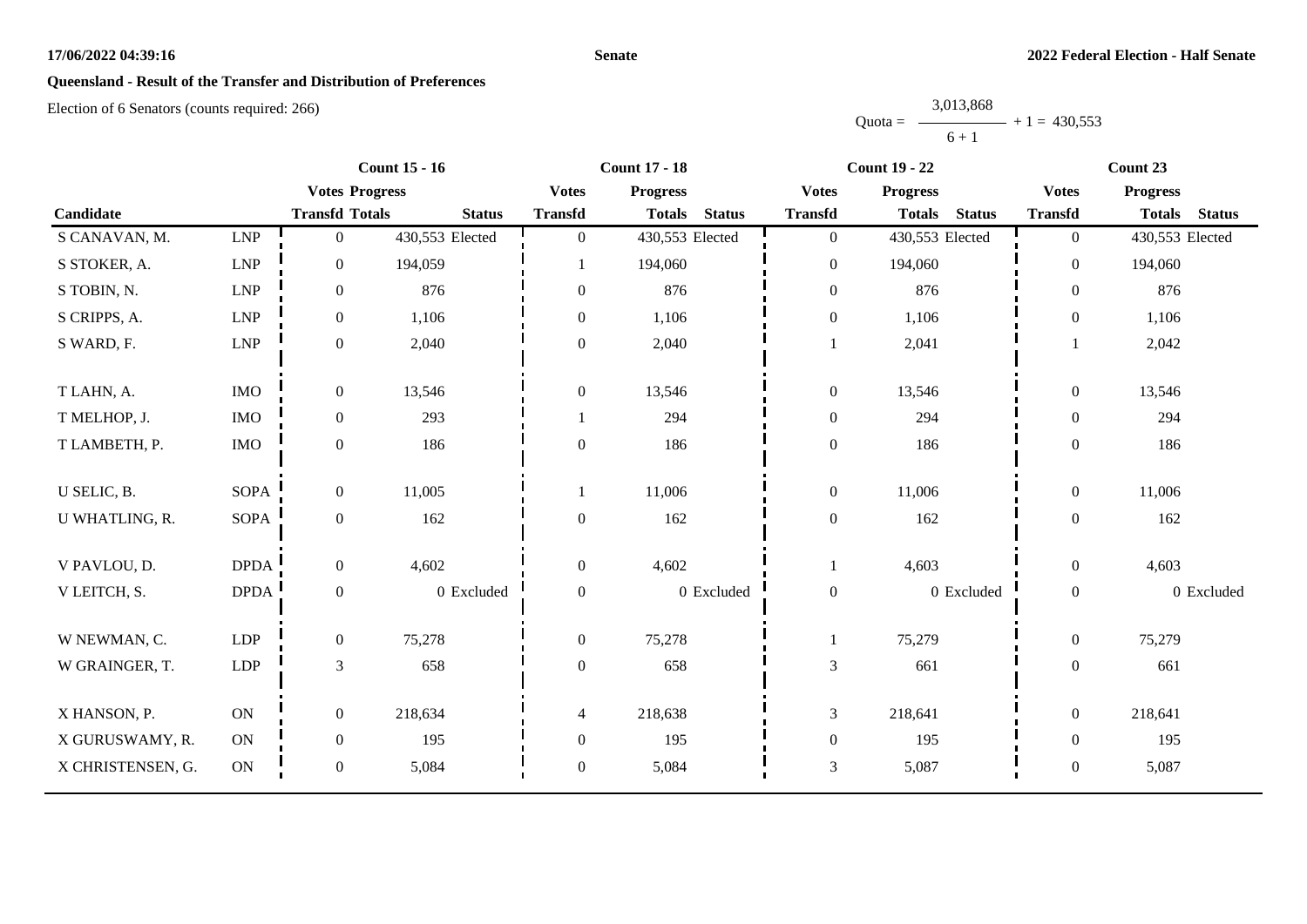#### **Senate**

# **Queensland - Result of the Transfer and Distribution of Preferences**

Election of 6 Senators (counts required: 266)

Quota = 3,013,868  $6 + 1$  $+ 1 = 430,553$ 

|                         |                           |                       | <b>Count 15 - 16</b> |                  | <b>Count 17 - 18</b> |               | <b>Count 19 - 22</b> |                  | Count 23      |                  |                  |               |
|-------------------------|---------------------------|-----------------------|----------------------|------------------|----------------------|---------------|----------------------|------------------|---------------|------------------|------------------|---------------|
|                         |                           | <b>Votes Progress</b> |                      | <b>Votes</b>     | <b>Progress</b>      |               | <b>Votes</b>         | <b>Progress</b>  |               | <b>Votes</b>     | <b>Progress</b>  |               |
| Candidate               |                           | <b>Transfd Totals</b> | <b>Status</b>        | <b>Transfd</b>   | <b>Totals</b>        | <b>Status</b> | <b>Transfd</b>       | <b>Totals</b>    | <b>Status</b> | <b>Transfd</b>   | <b>Totals</b>    | <b>Status</b> |
|                         |                           |                       |                      |                  |                      |               |                      |                  |               |                  |                  |               |
| Y WATT, M.              | <b>ALP</b>                | $\mathbf{0}$          | 430,553 Elected      | $\mathbf{0}$     | 430,553 Elected      |               | $\boldsymbol{0}$     | 430,553 Elected  |               | $\overline{0}$   | 430,553 Elected  |               |
| Y CHISHOLM, A.          | ALP                       | $\mathbf{0}$          | 304,709              | $\boldsymbol{0}$ | 304,709              |               | $\boldsymbol{0}$     | 304,709          |               | $\overline{0}$   | 304,709          |               |
| Y ANDREW, E.            | ${\sf ALP}$               | $\boldsymbol{0}$      | 2,694                | $\overline{0}$   | 2,694                |               | $\boldsymbol{0}$     | 2,694            |               | $\boldsymbol{0}$ | 2,694            |               |
| Y WARRY, C.             | ALP                       | $\theta$              | 1,858                | $\overline{0}$   | 1,858                |               | $\boldsymbol{0}$     | 1,858            |               | $\overline{0}$   | 1,858            |               |
| Y HENDERSON, J.         | <b>ALP</b>                | $\boldsymbol{0}$      | 1,862                | $\boldsymbol{0}$ | 1,862                |               | $\boldsymbol{0}$     | 1,862            |               | $\boldsymbol{0}$ | 1,862            |               |
| Y PASCOE, R.            | ${\sf ALP}$               | $\boldsymbol{0}$      | 1,295                |                  | 1,296                |               | $\boldsymbol{0}$     | 1,296            |               | $\boldsymbol{0}$ | 1,296            |               |
|                         |                           |                       |                      |                  |                      |               |                      |                  |               |                  |                  |               |
| UG LYON, R.             | <b>KAP</b>                | $\theta$              | 5,755                | $\overline{0}$   | 5,755                |               | $\boldsymbol{0}$     | 5,755            |               | $\boldsymbol{0}$ | 5,755            |               |
| UG SCHEFE, D.           | <b>IND</b>                | $\boldsymbol{0}$      | 702                  | $\boldsymbol{0}$ | 702                  |               | $\boldsymbol{0}$     | 702              |               | $\boldsymbol{0}$ | 702              |               |
| UG TEMPLE, L.           | $\ensuremath{\text{IND}}$ | $\boldsymbol{0}$      | 5,467                | $\boldsymbol{0}$ | 5,467                |               | $\overline{c}$       | 5,469            |               | $\boldsymbol{0}$ | 5,469            |               |
| UG HAMILTON, C.         | <b>IND</b>                | $\boldsymbol{0}$      | 187                  | $\boldsymbol{0}$ | 187                  |               | $\boldsymbol{0}$     | 187              |               | $\mathbf{0}$     | 187              |               |
| UG SMITH, L.            | $\ensuremath{\text{IND}}$ | $\boldsymbol{0}$      | 402                  | $\boldsymbol{0}$ | 402                  |               | $\boldsymbol{0}$     | 402              |               | $\boldsymbol{0}$ | 402              |               |
| UG QUINLIVAN, L.        | <b>IND</b>                | $\theta$              | 316                  | $\overline{0}$   | 316                  |               | $\boldsymbol{0}$     | 316              |               | $\overline{0}$   | 316              |               |
| UG KOCHARDY, K.         | <b>IND</b>                | $\boldsymbol{0}$      | 393                  | $\boldsymbol{0}$ | 393                  |               | $\boldsymbol{0}$     | 393              |               | $\boldsymbol{0}$ | 393              |               |
| UG ROGERS, P.           | $\ensuremath{\text{IND}}$ | $\theta$              | 972                  |                  | 973                  |               |                      | 974              |               | $\boldsymbol{0}$ | 974              |               |
|                         |                           |                       |                      |                  |                      |               |                      |                  |               |                  |                  |               |
| <b>Exhausted Votes</b>  |                           | $\overline{0}$        | $\boldsymbol{0}$     | $\mathbf{0}$     | $\overline{0}$       |               | $\boldsymbol{0}$     | $\boldsymbol{0}$ |               | $\boldsymbol{0}$ | $\boldsymbol{0}$ |               |
| <b>Loss By Fraction</b> |                           | $\overline{0}$        | 97                   | $\overline{0}$   | 97                   |               | 1                    | 98               |               | $\overline{0}$   | 98               |               |
| <b>Total Votes</b>      |                           | $\overline{0}$        | 3,013,868            | $\overline{0}$   | 3,013,868            |               | $\boldsymbol{0}$     | 3,013,868        |               | $\overline{0}$   | 3,013,868        |               |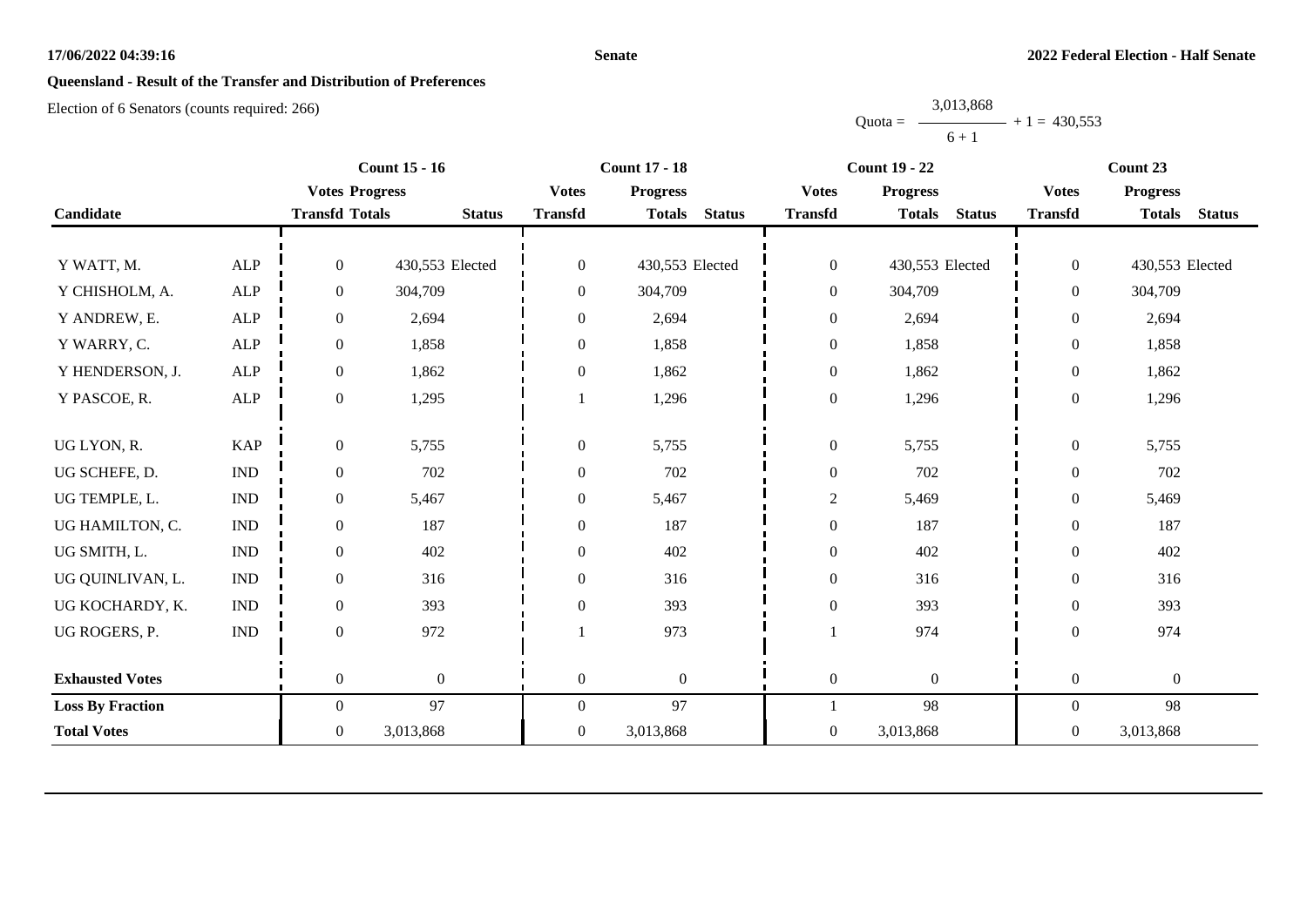# **Queensland - Result of the Transfer and Distribution of Preferences**

|                     |                     | 3,013,868<br>Ouota = $\longrightarrow$ + 1 = 430.553<br>$6 + 1$ |
|---------------------|---------------------|-----------------------------------------------------------------|
| Candidates Excluded | Candidates Excluded | Candidates Excluded                                             |
| 57. DOEL, R.        | 64. SMYTH, M.       | 38. HOPLEY, S.                                                  |

| Candidates Excluded |  |
|---------------------|--|
| 41. CREIGHTON, J.   |  |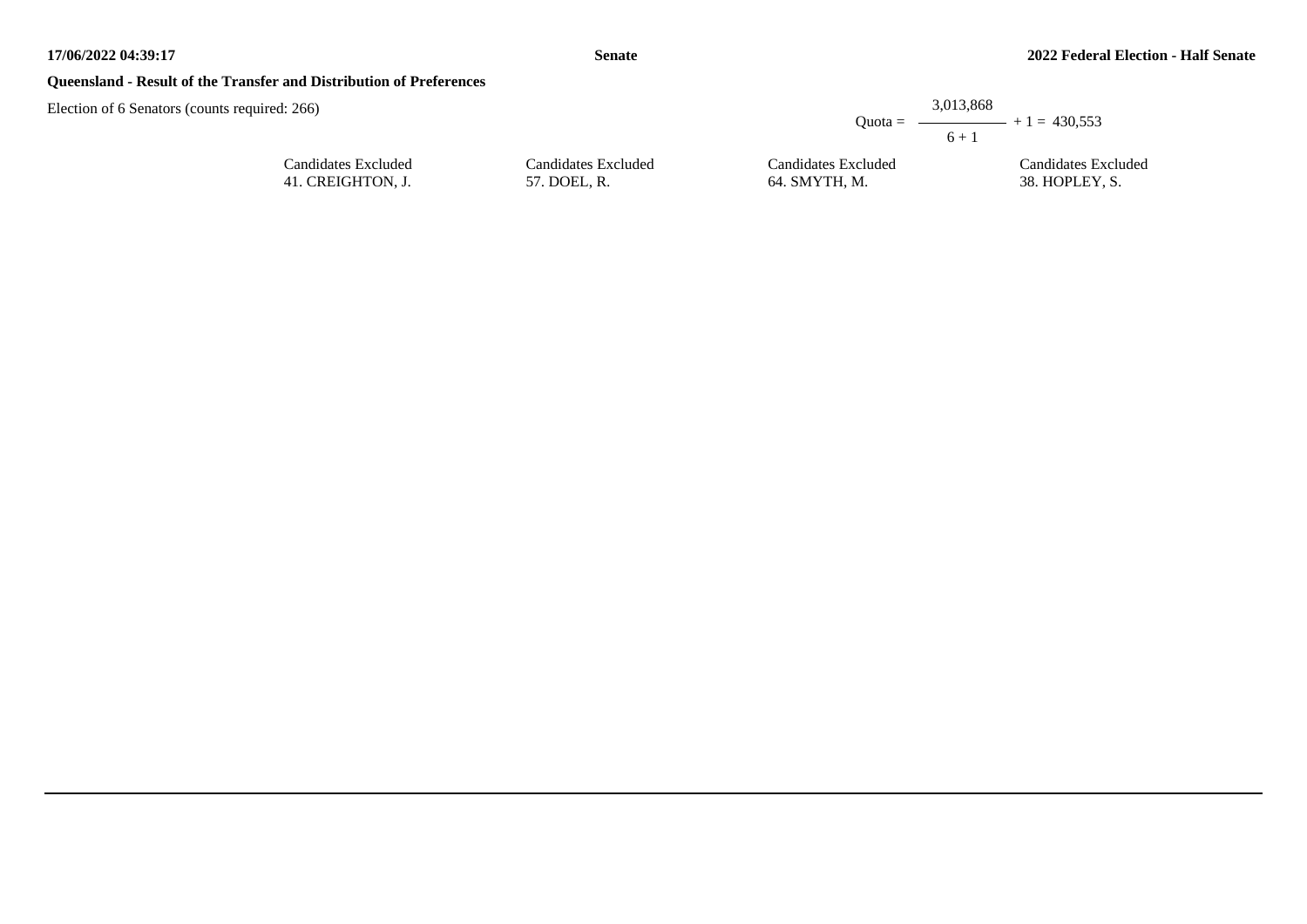#### **Senate**

# **Queensland - Result of the Transfer and Distribution of Preferences**

Election of 6 Senators (counts required: 266)

Quota =  $\longrightarrow$  + 1 = 430,553 3,013,868  $6 + 1$ 

|                      |                      | Count 24              |               | <b>Count 25 - 28</b> |                                |                  | Count 29                       | <b>Count 30 - 33</b> |                                |  |
|----------------------|----------------------|-----------------------|---------------|----------------------|--------------------------------|------------------|--------------------------------|----------------------|--------------------------------|--|
|                      |                      | <b>Votes Progress</b> |               | <b>Votes</b>         | <b>Progress</b>                | <b>Votes</b>     | <b>Progress</b>                | <b>Votes</b>         | <b>Progress</b>                |  |
| Candidate            |                      | <b>Transfd Totals</b> | <b>Status</b> | <b>Transfd</b>       | <b>Status</b><br><b>Totals</b> | <b>Transfd</b>   | <b>Status</b><br><b>Totals</b> | <b>Transfd</b>       | <b>Status</b><br><b>Totals</b> |  |
| A HARRIS, L.         |                      | $\mathfrak{2}$        | 12,743        | $\mathbf{0}$         | 12,743                         | 2                | 12,745                         | $\overline{2}$       | 12,747                         |  |
| A YUILLE, D.         |                      |                       | 470           | $\theta$             | 470                            | $\boldsymbol{0}$ | 470                            | $\overline{0}$       | 470                            |  |
| B LEES, R.           | <b>SAL</b>           | $\sqrt{2}$            | 10,326        | $\boldsymbol{0}$     | 10,326                         | 6                | 10,332                         | $\mathbf{0}$         | 10,332                         |  |
| <b>B EMANUEL, K.</b> | $\operatorname{SAL}$ |                       | 224           | $\boldsymbol{0}$     | 224                            | $\mathbf{1}$     | 225                            |                      | 226                            |  |
| C BRADLEY, B.        | <b>HMP</b>           | $\overline{4}$        | 161,071       | $\overline{4}$       | 161,075                        | $\overline{4}$   | 161,079                        | $\mathbf{0}$         | 161,079                        |  |
| C LUYKEN, S.         | <b>HMP</b>           |                       | 932           | $\overline{1}$       | 933                            | $\boldsymbol{0}$ | 933                            |                      | 934                            |  |
| D MARTIN, R.         | SPP                  |                       | 18,957        | $\boldsymbol{0}$     | 18,957                         | $\overline{4}$   | 18,961                         |                      | 18,962                         |  |
| D FIRESTONE, T.      | <b>SPP</b>           | $\mathfrak{2}$        | 221           | $\boldsymbol{0}$     | 221                            | $\mathfrak{H}$   | 226                            | $\mathbf{0}$         | 226                            |  |
| E WILLIAMS, R.       | <b>REAS</b>          | $\overline{4}$        | 6,409         | $\overline{2}$       | 6,411                          | 46               | 6,457                          | $\mathbf{0}$         | 6,457                          |  |
| E JORDAN, F.         | <b>REAS</b>          | $\mathbf{0}$          | 128           | $\boldsymbol{0}$     | 128 Excluded                   | $-128$           | 0 Excluded                     | $\boldsymbol{0}$     | 0 Excluded                     |  |
| F BRENNAN, B.        | <b>TNL</b>           |                       | 4,086         | $\boldsymbol{0}$     | 4,086                          | $\overline{4}$   | 4,090                          | $\mathbf{0}$         | 4,090                          |  |
| F KENNISH, H.        | <b>TNL</b>           | $\boldsymbol{0}$      | 139           | $\boldsymbol{0}$     | 139                            | $\overline{c}$   | 141                            | $\overline{0}$       | 141 Excluded                   |  |
| F HOPLEY, S.         | <b>TNL</b>           | $\boldsymbol{0}$      | 0 Excluded    | $\boldsymbol{0}$     | 0 Excluded                     | $\boldsymbol{0}$ | 0 Excluded                     | $\boldsymbol{0}$     | 0 Excluded                     |  |
| F MOMSEN, J.         | <b>TNL</b>           | $\mathbf{0}$          | 0 Excluded    | $\boldsymbol{0}$     | 0 Excluded                     | $\boldsymbol{0}$ | 0 Excluded                     | $\overline{0}$       | 0 Excluded                     |  |
| F INGRAM, L.         | <b>TNL</b>           | $\boldsymbol{0}$      | 0 Excluded    | $\boldsymbol{0}$     | 0 Excluded                     | $\boldsymbol{0}$ | 0 Excluded                     | $\overline{0}$       | 0 Excluded                     |  |
| F CREIGHTON, J.      | <b>TNL</b>           | $\boldsymbol{0}$      | 0 Excluded    | $\boldsymbol{0}$     | 0 Excluded                     | $\boldsymbol{0}$ | 0 Excluded                     | $\mathbf{0}$         | 0 Excluded                     |  |
|                      |                      |                       |               |                      |                                |                  |                                |                      |                                |  |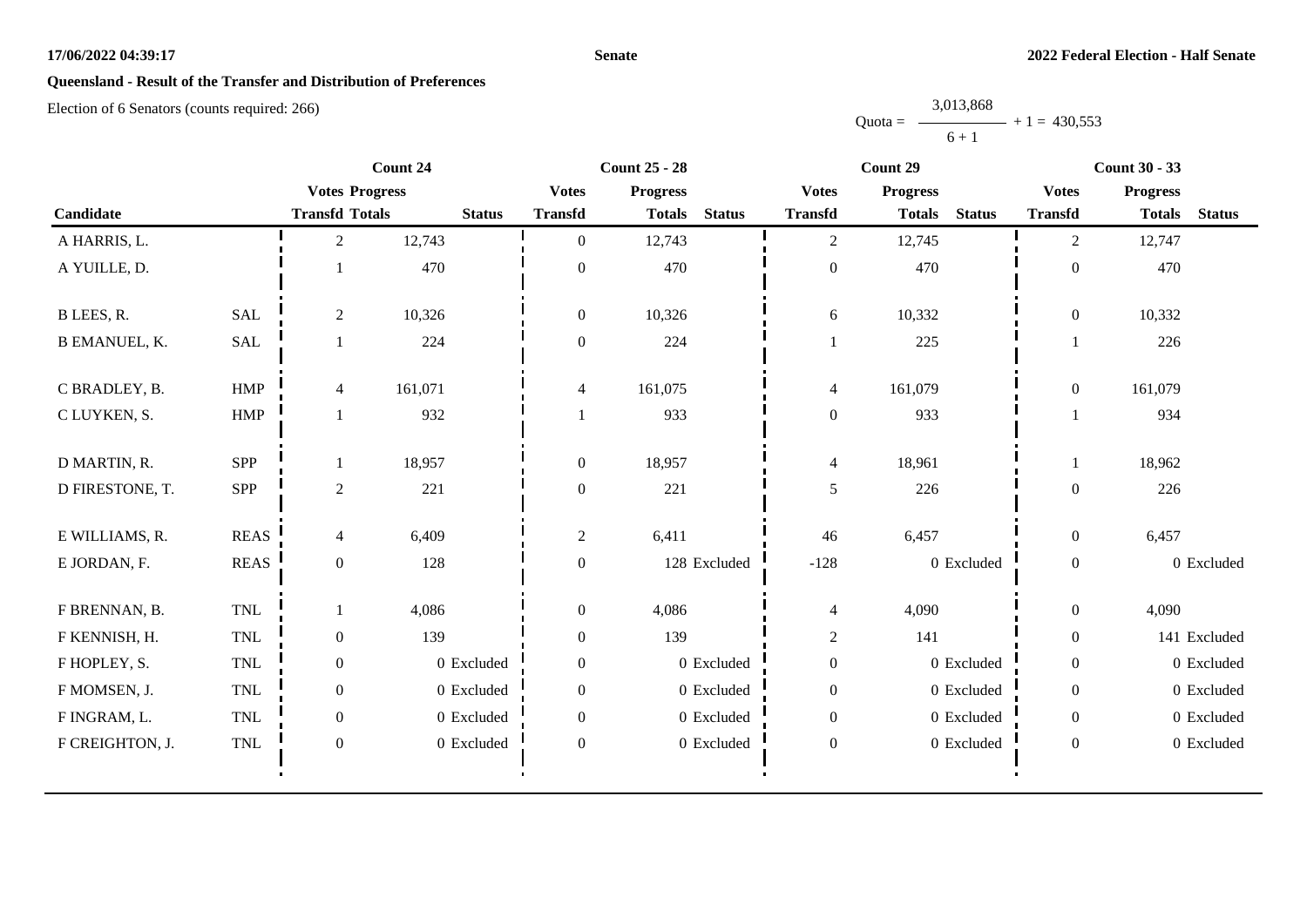#### **Senate**

# **Queensland - Result of the Transfer and Distribution of Preferences**

Election of 6 Senators (counts required: 266)

Quota =  $-$ 3,013,868  $6 + 1$  $+ 1 = 430,553$ 

|                    |            | Count 24              |               | <b>Count 25 - 28</b> |                 |               | Count 29         |                 |               | <b>Count 30 - 33</b> |                 |               |
|--------------------|------------|-----------------------|---------------|----------------------|-----------------|---------------|------------------|-----------------|---------------|----------------------|-----------------|---------------|
|                    |            | <b>Votes Progress</b> |               | <b>Votes</b>         | <b>Progress</b> |               | <b>Votes</b>     | <b>Progress</b> |               | <b>Votes</b>         | <b>Progress</b> |               |
| Candidate          |            | <b>Transfd Totals</b> | <b>Status</b> | <b>Transfd</b>       | <b>Totals</b>   | <b>Status</b> | <b>Transfd</b>   | <b>Totals</b>   | <b>Status</b> | <b>Transfd</b>       | <b>Totals</b>   | <b>Status</b> |
| G PAYNE, K.        | FIN        | 40                    | 6,165         | $\overline{0}$       | 6,165           |               | 8                | 6,173           |               | $\overline{0}$       | 6,173           |               |
| G CARROLL, K.      | <b>FIN</b> | $-108$                | 0 Excluded    | $\overline{0}$       |                 | 0 Excluded    | $\boldsymbol{0}$ |                 | 0 Excluded    | $\mathbf{0}$         |                 | 0 Excluded    |
| H DICKSON, S.      |            | 3                     | 3,628         | $\boldsymbol{0}$     | 3,628           |               | $\overline{4}$   | 3,632           |               |                      | 3,633           |               |
| H LLOYD, R.        |            | 6                     | 971           | $\boldsymbol{0}$     | 971             |               | $\overline{4}$   | 975             |               | $\overline{c}$       | 977             |               |
| I HEAD, M.         |            |                       | 1,098         | $\boldsymbol{0}$     | 1,098           |               | $\boldsymbol{0}$ | 1,098           |               |                      | 1,099           |               |
| I DAVIS, J.        |            | $\boldsymbol{0}$      | 0 Excluded    | $\overline{0}$       |                 | 0 Excluded    | $\boldsymbol{0}$ |                 | 0 Excluded    | $\mathbf{0}$         |                 | 0 Excluded    |
| J ALLMAN-PAYNE, P. | <b>GRN</b> | 6                     | 367,626       | $\overline{c}$       | 367,628         |               | $\boldsymbol{7}$ | 367,635         |               |                      | 367,636         |               |
| J SRI, A.          | <b>GRN</b> | $\overline{2}$        | 1,751         | $\boldsymbol{0}$     | 1,751           |               | $\overline{4}$   | 1,755           |               | $\boldsymbol{0}$     | 1,755           |               |
| J PENNINGS, B.     | <b>GRN</b> | 3                     | 1,030         | $\boldsymbol{0}$     | 1,030           |               | 3                | 1,033           |               |                      | 1,034           |               |
| J SIDHU, N.        | <b>GRN</b> | $\sqrt{2}$            | 992           |                      | 993             |               |                  | 994             |               | $\mathbf{0}$         | 994             |               |
| J NELLIGAN, A.     | <b>GRN</b> | $\boldsymbol{0}$      | 661           | $\boldsymbol{0}$     | 661             |               | 1                | 662             |               | $\boldsymbol{0}$     | 662             |               |
| J HALEY, R.        | <b>GRN</b> | 3                     | 1,990         |                      | 1,991           |               | $\sqrt{2}$       | 1,993           |               | $\boldsymbol{0}$     | 1,993           |               |
| K HENAWAY, L.      | IAP        |                       | 32,214        | $\mathfrak{Z}$       | 32,217          |               | $\boldsymbol{0}$ | 32,217          |               | $\overline{4}$       | 32,221          |               |
| K CARR, J.         | IAP        | $\boldsymbol{0}$      | 714           |                      | 715             |               | $\mathfrak 3$    | 718             |               | $\sqrt{2}$           | 720             |               |
| L PUKALLUS, J.     | <b>CEC</b> | $\overline{4}$        | 6,095         | $\boldsymbol{0}$     | 6,095           |               | $\mathbf{1}$     | 6,096           |               | 5                    | 6,101           |               |
| L DOEL, R.         | <b>CEC</b> | $\boldsymbol{0}$      | 0 Excluded    | $\boldsymbol{0}$     |                 | 0 Excluded    | $\boldsymbol{0}$ |                 | 0 Excluded    | $\boldsymbol{0}$     |                 | 0 Excluded    |
|                    |            |                       |               |                      |                 |               |                  |                 |               |                      |                 |               |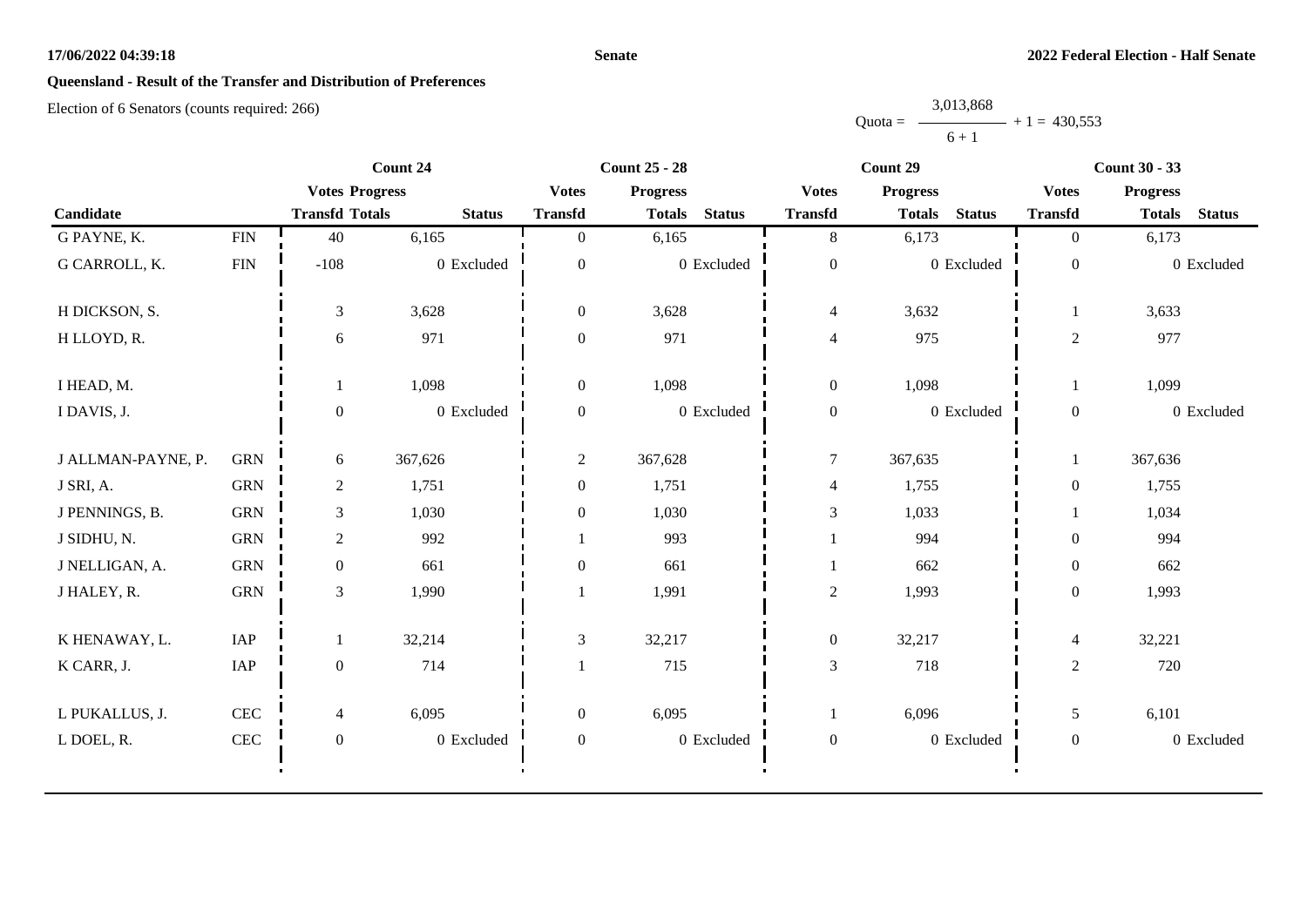#### **Senate**

# **Queensland - Result of the Transfer and Distribution of Preferences**

|           | 3,013,868 |                |
|-----------|-----------|----------------|
| $Quota =$ |           | $+1 = 430.553$ |
|           | $6 + 1$   |                |

|                |                      |                       | Count 24        | <b>Count 25 - 28</b> |                 | Count 29      |                  |                 | <b>Count 30 - 33</b> |                  |                 |               |
|----------------|----------------------|-----------------------|-----------------|----------------------|-----------------|---------------|------------------|-----------------|----------------------|------------------|-----------------|---------------|
|                |                      | <b>Votes Progress</b> |                 | <b>Votes</b>         | <b>Progress</b> |               | <b>Votes</b>     | <b>Progress</b> |                      | <b>Votes</b>     | <b>Progress</b> |               |
| Candidate      |                      | <b>Transfd Totals</b> | <b>Status</b>   | <b>Transfd</b>       | <b>Totals</b>   | <b>Status</b> | <b>Transfd</b>   | <b>Totals</b>   | <b>Status</b>        | <b>Transfd</b>   | <b>Totals</b>   | <b>Status</b> |
| M MILES, J.    | GAP                  | $\mathbf{0}$          | 24,147          | $\Omega$             | 24,147          |               | $\mathbf{1}$     | 24,148          |                      | $\overline{3}$   | 24,151          |               |
| M COTTAM, E.   | $\operatorname{GAP}$ |                       | 164             | $\boldsymbol{0}$     | 164             |               | $\boldsymbol{0}$ | 164             |                      | 3                | 167             |               |
| N RUSSELL, H.  | <b>AUVA</b>          | $\overline{2}$        | 18,125          |                      | 18,126          |               | $\sqrt{2}$       | 18,128          |                      | 59               | 18,187          |               |
| N HANSEN, J.   | <b>AUVA</b>          | $\boldsymbol{0}$      | 136             |                      | 137             |               | $\mathbf{1}$     |                 | 138 Excluded         | $-138$           |                 | 0 Excluded    |
| O TILYARD, I.  | <b>CYA</b>           | $\boldsymbol{0}$      | 7,119           | $\boldsymbol{0}$     | 7,119           |               | $\boldsymbol{0}$ | 7,119           |                      |                  | 7,120           |               |
| O BENNETT, J.  | <b>CYA</b>           |                       | 235             | 6                    | 241             |               | $\boldsymbol{0}$ | 241             |                      |                  | 242             |               |
| O SMYTH, M.    | <b>CYA</b>           | $\mathbf{0}$          | 0 Excluded      | $\boldsymbol{0}$     |                 | 0 Excluded    | $\boldsymbol{0}$ |                 | 0 Excluded           | $\overline{0}$   |                 | 0 Excluded    |
| P SEVERNS, M.  | ${\rm AJP}$          | 1                     | 38,483          | 3                    | 38,486          |               | -1               | 38,487          |                      | $\overline{4}$   | 38,491          |               |
| P WEBER, S.    | ${\rm AJP}$          | $\boldsymbol{0}$      | 392             | $\boldsymbol{0}$     | 392             |               | $\boldsymbol{0}$ | 392             |                      | 3                | 395             |               |
| Q ARBUCKLE, L. | $\mbox{\rm AUD}$     | $\overline{2}$        | 11,448          |                      | 11,449          |               | $\mathbf{1}$     | 11,450          |                      | 5                | 11,455          |               |
| Q SIMPSON, C.  | $\mbox{\rm AUD}$     | $\overline{2}$        | 137             | $\overline{c}$       | 139             |               | $\boldsymbol{0}$ | 139             |                      | 3                | 142             |               |
| R PALMER, C.   | <b>UAPP</b>          | 1                     | 126,235         | 19                   | 126,254         |               | $\boldsymbol{2}$ | 126,256         |                      | 5                | 126,261         |               |
| R BREWSTER, M. | <b>UAPP</b>          | $\mathbf{0}$          | 187             | 9                    | 196             |               | $\boldsymbol{0}$ | 196             |                      | $\Omega$         | 196             |               |
| R ADIDI, D.    | <b>UAPP</b>          | $\mathbf{0}$          | 113 Excluded    | $-113$               |                 | 0 Excluded    | $\boldsymbol{0}$ |                 | 0 Excluded           | $\overline{0}$   |                 | 0 Excluded    |
| R McCABE, J.   | <b>UAPP</b>          | $\mathbf{0}$          | 180             | 23                   | 203             |               | $\boldsymbol{0}$ | 203             |                      | 3                | 206             |               |
| S McGRATH, J.  | ${\rm LNP}$          | $\mathbf{0}$          | 430,553 Elected | $\mathbf{0}$         | 430,553 Elected |               | $\boldsymbol{0}$ | 430,553 Elected |                      | $\boldsymbol{0}$ | 430,553 Elected |               |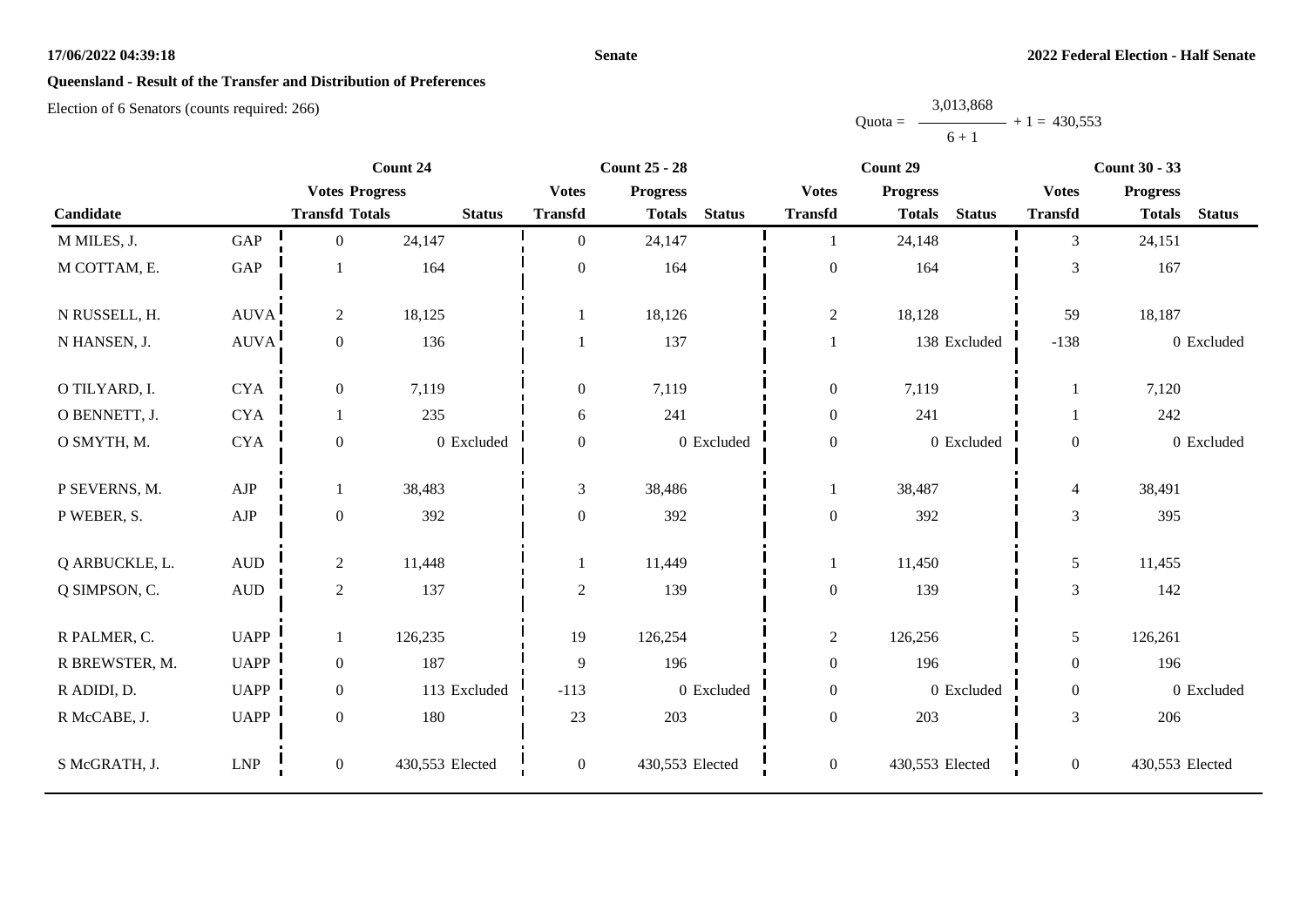#### **Senate**

# **Queensland - Result of the Transfer and Distribution of Preferences**

|           | 3,013,868 |                |
|-----------|-----------|----------------|
| $Quota =$ |           | $+1 = 430,553$ |
|           | $6 + 1$   |                |

|                   |                             |                       | Count 24<br><b>Count 25 - 28</b> |                  |                 | Count 29      |                  |                 | <b>Count 30 - 33</b> |                  |                 |               |
|-------------------|-----------------------------|-----------------------|----------------------------------|------------------|-----------------|---------------|------------------|-----------------|----------------------|------------------|-----------------|---------------|
|                   |                             | <b>Votes Progress</b> |                                  | <b>Votes</b>     | <b>Progress</b> |               | <b>Votes</b>     | <b>Progress</b> |                      | <b>Votes</b>     | <b>Progress</b> |               |
| Candidate         |                             | <b>Transfd Totals</b> | <b>Status</b>                    | <b>Transfd</b>   | <b>Totals</b>   | <b>Status</b> | <b>Transfd</b>   | <b>Totals</b>   | <b>Status</b>        | <b>Transfd</b>   | <b>Totals</b>   | <b>Status</b> |
| S CANAVAN, M.     | LNP                         | $\overline{0}$        | 430,553 Elected                  | $\overline{0}$   | 430,553 Elected |               | $\overline{0}$   | 430,553 Elected |                      | $\overline{0}$   | 430,553 Elected |               |
| S STOKER, A.      | $\ensuremath{\mathrm{LNP}}$ | $\overline{2}$        | 194,062                          | 3                | 194,065         |               | $\mathbf{0}$     | 194,065         |                      | $\overline{3}$   | 194,068         |               |
| S TOBIN, N.       | LNP                         | $\boldsymbol{0}$      | 876                              | $\boldsymbol{0}$ | 876             |               | $\boldsymbol{0}$ | 876             |                      | $\mathbf{0}$     | 876             |               |
| S CRIPPS, A.      | $\ensuremath{\mathrm{LNP}}$ | $\boldsymbol{0}$      | 1,106                            |                  | 1,107           |               | $\boldsymbol{0}$ | 1,107           |                      |                  | 1,108           |               |
| S WARD, F.        | LNP                         | $\mathbf{1}$          | 2,043                            | 3                | 2,046           |               | $\boldsymbol{0}$ | 2,046           |                      | $\boldsymbol{0}$ | 2,046           |               |
| T LAHN, A.        | <b>IMO</b>                  | 1                     | 13,547                           | $\overline{4}$   | 13,551          |               | 1                | 13,552          |                      | $\overline{0}$   | 13,552          |               |
|                   |                             |                       |                                  |                  |                 |               |                  |                 |                      |                  |                 |               |
| T MELHOP, J.      | $\rm{IMO}$                  | $\boldsymbol{0}$      | 294                              | $\overline{4}$   | 298             |               | $\sqrt{2}$       | 300             |                      | $\overline{0}$   | 300             |               |
| T LAMBETH, P.     | <b>IMO</b>                  | $\boldsymbol{0}$      | 186                              | $\boldsymbol{0}$ | 186             |               | $\boldsymbol{0}$ | 186             |                      |                  | 187             |               |
| U SELIC, B.       | <b>SOPA</b>                 | $\mathbf{1}$          | 11,007                           | $\boldsymbol{0}$ | 11,007          |               | 1                | 11,008          |                      | $\boldsymbol{0}$ | 11,008          |               |
| U WHATLING, R.    | <b>SOPA</b>                 | $\boldsymbol{0}$      | 162                              | $\overline{0}$   | 162             |               |                  | 163             |                      | $\mathbf{1}$     | 164             |               |
|                   |                             |                       |                                  |                  |                 |               |                  |                 |                      |                  |                 |               |
| V PAVLOU, D.      | <b>DPDA</b>                 | $\boldsymbol{0}$      | 4,603                            | $\mathbf{0}$     | 4,603           |               | $\boldsymbol{0}$ | 4,603           |                      | $\overline{2}$   | 4,605           |               |
| V LEITCH, S.      | <b>DPDA</b>                 | $\boldsymbol{0}$      | 0 Excluded                       | $\boldsymbol{0}$ |                 | 0 Excluded    | $\boldsymbol{0}$ |                 | 0 Excluded           | $\boldsymbol{0}$ |                 | 0 Excluded    |
|                   |                             |                       |                                  |                  |                 |               |                  |                 |                      |                  |                 |               |
| W NEWMAN, C.      | <b>LDP</b>                  | $\overline{0}$        | 75,279                           | 5                | 75,284          |               | $\overline{0}$   | 75,284          |                      | 1                | 75,285          |               |
| W GRAINGER, T.    | <b>LDP</b>                  | $\boldsymbol{0}$      | 661                              | 3                | 664             |               | $\boldsymbol{0}$ | 664             |                      |                  | 665             |               |
| X HANSON, P.      | <b>ON</b>                   | 1                     | 218,642                          | 5                | 218,647         |               | $\boldsymbol{0}$ | 218,647         |                      | 5                | 218,652         |               |
| X GURUSWAMY, R.   | <b>ON</b>                   | $\boldsymbol{0}$      | 195                              | $\boldsymbol{0}$ | 195             |               | $\boldsymbol{0}$ | 195             |                      |                  | 196             |               |
|                   |                             |                       |                                  |                  |                 |               |                  |                 |                      |                  |                 |               |
| X CHRISTENSEN, G. | $\mathbf{ON}$               | $\boldsymbol{0}$      | 5,087                            | $\boldsymbol{0}$ | 5,087           |               | $\boldsymbol{0}$ | 5,087           |                      |                  | 5,088           |               |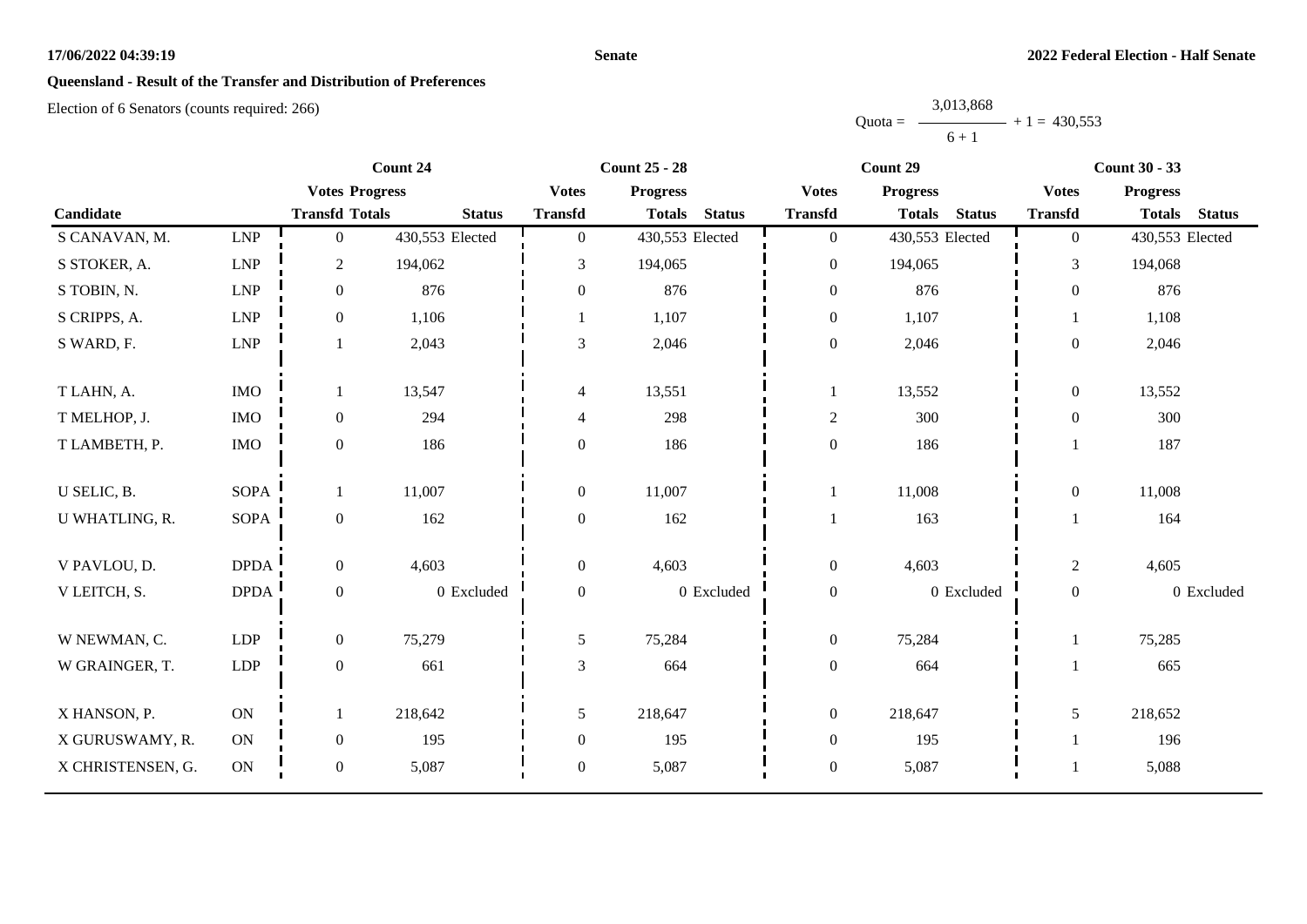#### **Senate**

# **Queensland - Result of the Transfer and Distribution of Preferences**

Election of 6 Senators (counts required: 266)

Quota =  $\longrightarrow$  + 1 = 430,553 3,013,868  $6 + 1$ 

|                         |                             |                       | Count 24        | <b>Count 25 - 28</b><br>Count 29 |                 |               | <b>Count 30 - 33</b> |                 |               |                  |                  |               |
|-------------------------|-----------------------------|-----------------------|-----------------|----------------------------------|-----------------|---------------|----------------------|-----------------|---------------|------------------|------------------|---------------|
|                         |                             | <b>Votes Progress</b> |                 | <b>Votes</b>                     | <b>Progress</b> |               | <b>Votes</b>         | <b>Progress</b> |               | <b>Votes</b>     | <b>Progress</b>  |               |
| Candidate               |                             | <b>Transfd Totals</b> | <b>Status</b>   | <b>Transfd</b>                   | <b>Totals</b>   | <b>Status</b> | <b>Transfd</b>       | <b>Totals</b>   | <b>Status</b> | <b>Transfd</b>   | <b>Totals</b>    | <b>Status</b> |
|                         |                             |                       |                 |                                  |                 |               |                      |                 |               |                  |                  |               |
| Y WATT, M.              | <b>ALP</b>                  | $\theta$              | 430,553 Elected | $\mathbf{0}$                     | 430,553 Elected |               | $\boldsymbol{0}$     | 430,553 Elected |               | $\overline{0}$   | 430,553 Elected  |               |
| Y CHISHOLM, A.          | <b>ALP</b>                  |                       | 304,710         |                                  | 304,711         |               | $\overline{c}$       | 304,713         |               | $\overline{2}$   | 304,715          |               |
| Y ANDREW, E.            | ${\sf ALP}$                 | $\boldsymbol{0}$      | 2,694           | $\boldsymbol{0}$                 | 2,694           |               | $\boldsymbol{0}$     | 2,694           |               | $\boldsymbol{0}$ | 2,694            |               |
| Y WARRY, C.             | <b>ALP</b>                  | $\boldsymbol{0}$      | 1,858           | 2                                | 1,860           |               | $\mathbf{0}$         | 1,860           |               | $\overline{0}$   | 1,860            |               |
| Y HENDERSON, J.         | <b>ALP</b>                  | $\boldsymbol{0}$      | 1,862           | $\boldsymbol{0}$                 | 1,862           |               | $\boldsymbol{0}$     | 1,862           |               | $\boldsymbol{0}$ | 1,862            |               |
| Y PASCOE, R.            | <b>ALP</b>                  |                       | 1,297           | $\boldsymbol{0}$                 | 1,297           |               | $\boldsymbol{0}$     | 1,297           |               | $\boldsymbol{0}$ | 1,297            |               |
|                         |                             |                       |                 |                                  |                 |               |                      |                 |               |                  |                  |               |
| UG LYON, R.             | <b>KAP</b>                  | $\boldsymbol{0}$      | 5,755           | $\boldsymbol{0}$                 | 5,755           |               | $\boldsymbol{0}$     | 5,755           |               | $\boldsymbol{0}$ | 5,755            |               |
| UG SCHEFE, D.           | $\mathop{\rm IND}\nolimits$ | $\mathbf{0}$          | 702             | $\boldsymbol{0}$                 | 702             |               | $\boldsymbol{0}$     | 702             |               | $\boldsymbol{0}$ | 702              |               |
| UG TEMPLE, L.           | $\mathop{\rm IND}\nolimits$ | $\overline{0}$        | 5,469           | $\theta$                         | 5,469           |               | $\boldsymbol{0}$     | 5,469           |               | 3                | 5,472            |               |
| UG HAMILTON, C.         | $\mathop{\rm IND}\nolimits$ | $\overline{0}$        | 187             | $\theta$                         | 187             |               | $\boldsymbol{0}$     | 187             |               | $\overline{0}$   | 187              |               |
| UG SMITH, L.            | $\mathop{\rm IND}\nolimits$ | $\boldsymbol{0}$      | 402             |                                  | 403             |               | $\boldsymbol{0}$     | 403             |               |                  | 404              |               |
| UG QUINLIVAN, L.        | $\mathop{\rm IND}\nolimits$ | $\overline{0}$        | 316             | $\overline{0}$                   | 316             |               | $\boldsymbol{0}$     | 316             |               | $\overline{0}$   | 316              |               |
| UG KOCHARDY, K.         | $\ensuremath{\text{IND}}$   | $\boldsymbol{0}$      | 393             | $\boldsymbol{0}$                 | 393             |               |                      | 394             |               | $\overline{0}$   | 394              |               |
| UG ROGERS, P.           | $\mathop{\rm IND}\nolimits$ | $\overline{0}$        | 974             | $\overline{0}$                   | 974             |               | $\boldsymbol{0}$     | 974             |               |                  | 975              |               |
|                         |                             |                       |                 |                                  |                 |               |                      |                 |               |                  |                  |               |
| <b>Exhausted Votes</b>  |                             | $\overline{0}$        | $\overline{0}$  | $\boldsymbol{0}$                 | $\theta$        |               | $\overline{0}$       | $\theta$        |               | $\boldsymbol{0}$ | $\boldsymbol{0}$ |               |
| <b>Loss By Fraction</b> |                             | $\overline{0}$        | 98              |                                  | 99              |               | $\boldsymbol{0}$     | 99              |               | $\mathfrak{2}$   | 101              |               |
| <b>Total Votes</b>      |                             | $\overline{0}$        | 3,013,868       | $\boldsymbol{0}$                 | 3,013,868       |               | $\boldsymbol{0}$     | 3,013,868       |               | $\boldsymbol{0}$ | 3,013,868        |               |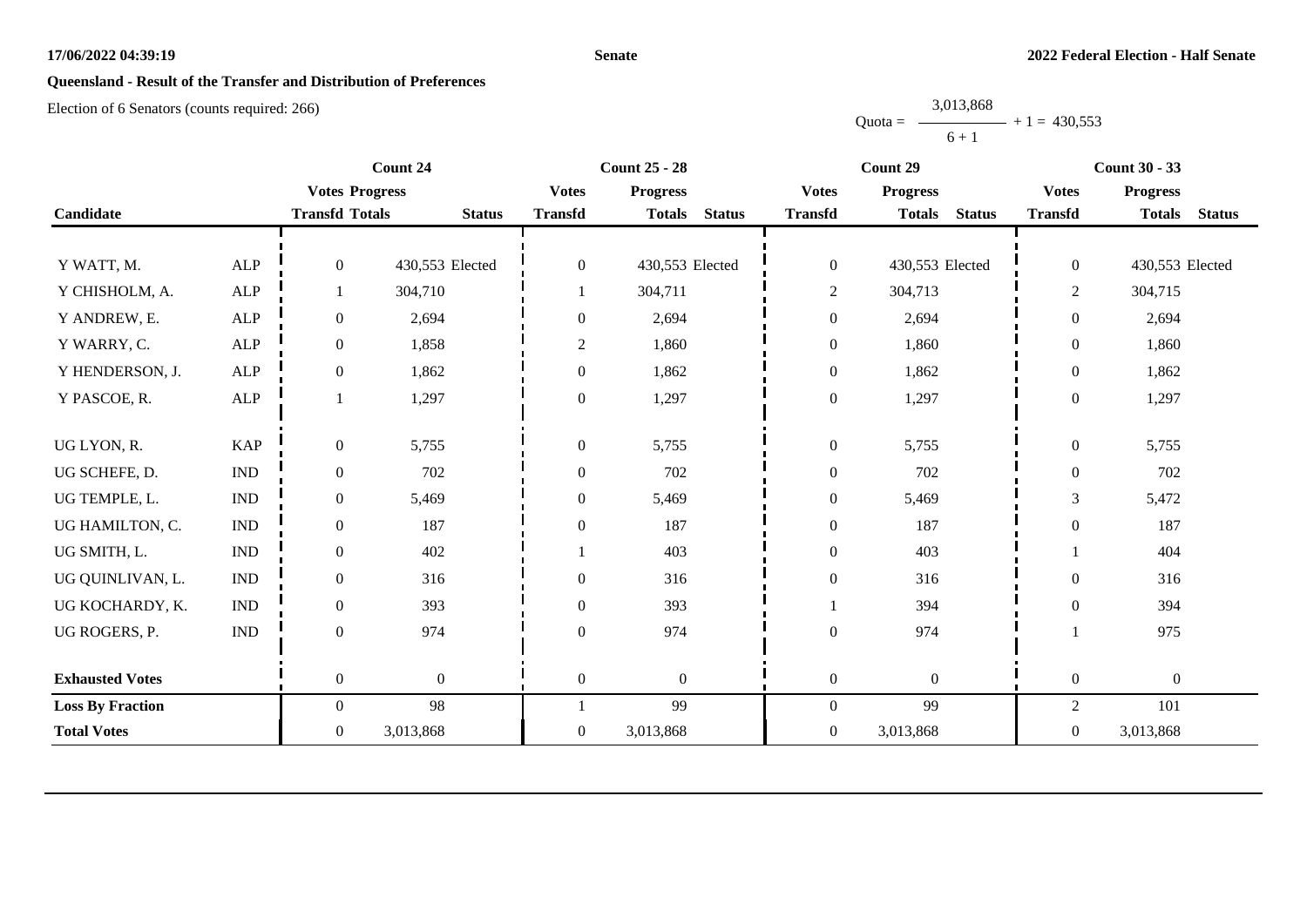## **Queensland - Result of the Transfer and Distribution of Preferences**

Candidates Excluded 43. CARROLL, K.

|                     |                     | 3,013,868<br>Ouota = $\longrightarrow$ + 1 = 430.553<br>$6 + 1$ |
|---------------------|---------------------|-----------------------------------------------------------------|
| Candidates Excluded | Candidates Excluded | Candidates Excluded                                             |
| 71. ADIDI, D.       | 35. JORDAN, F.      | 61. HANSEN, J.                                                  |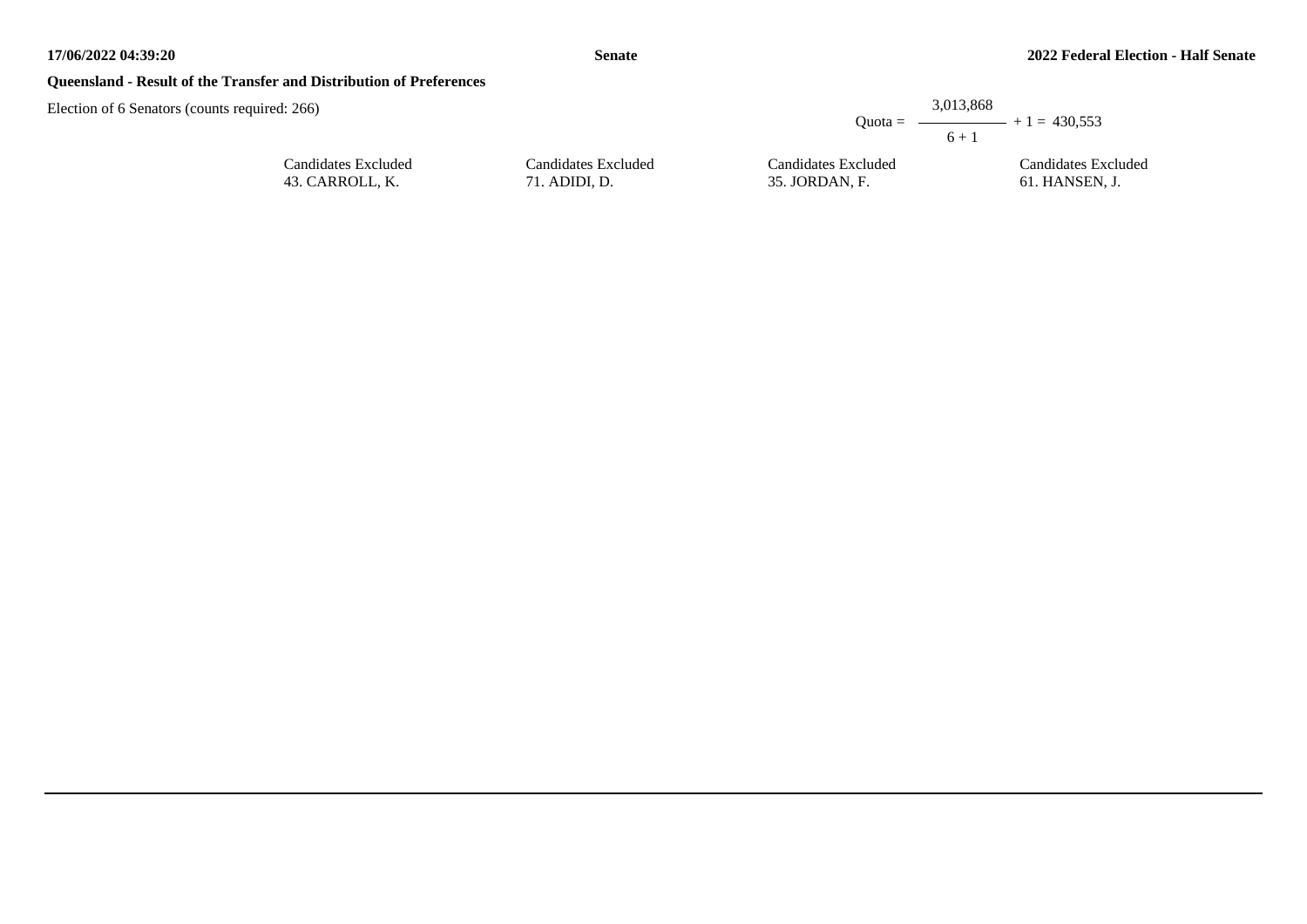#### **Senate**

# **Queensland - Result of the Transfer and Distribution of Preferences**

|           | 3,013,868      |  |
|-----------|----------------|--|
| $Quota =$ | $+1 = 430,553$ |  |
|           | $6 + 1$        |  |

|                      |                             | <b>Count 34 - 36</b>  |               |                  | <b>Count 37 - 40</b>           |                  | <b>Count 41 - 44</b>           | <b>Count 45 - 47</b> |                 |               |
|----------------------|-----------------------------|-----------------------|---------------|------------------|--------------------------------|------------------|--------------------------------|----------------------|-----------------|---------------|
|                      |                             | <b>Votes Progress</b> |               | <b>Votes</b>     | <b>Progress</b>                | <b>Votes</b>     | <b>Progress</b>                | <b>Votes</b>         | <b>Progress</b> |               |
| Candidate            |                             | <b>Transfd Totals</b> | <b>Status</b> | <b>Transfd</b>   | <b>Status</b><br><b>Totals</b> | <b>Transfd</b>   | <b>Status</b><br><b>Totals</b> | <b>Transfd</b>       | <b>Totals</b>   | <b>Status</b> |
| A HARRIS, L.         |                             | $\overline{0}$        | 12,747        | $\boldsymbol{0}$ | 12,747                         | $\mathbf{0}$     | 12,747                         | $\overline{0}$       | 12,747          |               |
| A YUILLE, D.         |                             | $\theta$              | 470           | $\overline{0}$   | 470                            | $\boldsymbol{0}$ | 470                            | $\overline{0}$       | 470             |               |
| B LEES, R.           | <b>SAL</b>                  | $\overline{0}$        | 10,332        | $\boldsymbol{0}$ | 10,332                         | $\boldsymbol{0}$ | 10,332                         | $\boldsymbol{0}$     | 10,332          |               |
| <b>B EMANUEL, K.</b> | SAL                         | $\boldsymbol{0}$      | 226           | $\boldsymbol{0}$ | 226                            | $\mathbf{1}$     | 227                            |                      | 228             |               |
| C BRADLEY, B.        | <b>HMP</b>                  | 3                     | 161,082       | $\overline{c}$   | 161,084                        | $\overline{4}$   | 161,088                        | 5                    | 161,093         |               |
| C LUYKEN, S.         | HMP                         | 2                     | 936           |                  | 937                            | $\mathfrak 3$    | 940                            | $\mathbf{0}$         | 940             |               |
| D MARTIN, R.         | <b>SPP</b>                  | 4                     | 18,966        | $\overline{c}$   | 18,968                         | $\mathfrak{Z}$   | 18,971                         | $\mathfrak{Z}$       | 18,974          |               |
| D FIRESTONE, T.      | <b>SPP</b>                  | $\mathfrak{Z}$        | 229           |                  | 230                            | $\mathfrak{Z}$   | 233                            | $\mathbf{0}$         | 233             |               |
| E WILLIAMS, R.       | <b>REAS</b>                 | 6                     | 6,463         | $\boldsymbol{0}$ | 6,463                          |                  | 6,464                          |                      | 6,465           |               |
| E JORDAN, F.         | <b>REAS</b>                 | $\overline{0}$        | 0 Excluded    | $\boldsymbol{0}$ | 0 Excluded                     | $\boldsymbol{0}$ | 0 Excluded                     | $\boldsymbol{0}$     |                 | 0 Excluded    |
| F BRENNAN, B.        | $\ensuremath{\mathsf{TNL}}$ | 89                    | 4,179         |                  | 4,180                          | $\boldsymbol{0}$ | 4,180                          | $\overline{0}$       | 4,180           |               |
| F KENNISH, H.        | $\mbox{TNL}$                | $-141$                | 0 Excluded    | $\boldsymbol{0}$ | 0 Excluded                     | $\boldsymbol{0}$ | 0 Excluded                     | $\overline{0}$       |                 | 0 Excluded    |
| F HOPLEY, S.         | <b>TNL</b>                  | $\overline{0}$        | 0 Excluded    | $\boldsymbol{0}$ | 0 Excluded                     | $\boldsymbol{0}$ | 0 Excluded                     | $\overline{0}$       |                 | 0 Excluded    |
| F MOMSEN, J.         | $\mbox{TNL}$                | $\overline{0}$        | 0 Excluded    | $\theta$         | 0 Excluded                     | $\boldsymbol{0}$ | 0 Excluded                     | $\Omega$             |                 | 0 Excluded    |
| F INGRAM, L.         | <b>TNL</b>                  | $\overline{0}$        | 0 Excluded    | $\theta$         | 0 Excluded                     | $\overline{0}$   | 0 Excluded                     | $\overline{0}$       |                 | 0 Excluded    |
| F CREIGHTON, J.      | TNL                         | $\boldsymbol{0}$      | 0 Excluded    | $\boldsymbol{0}$ | 0 Excluded                     | $\boldsymbol{0}$ | 0 Excluded                     | $\overline{0}$       |                 | 0 Excluded    |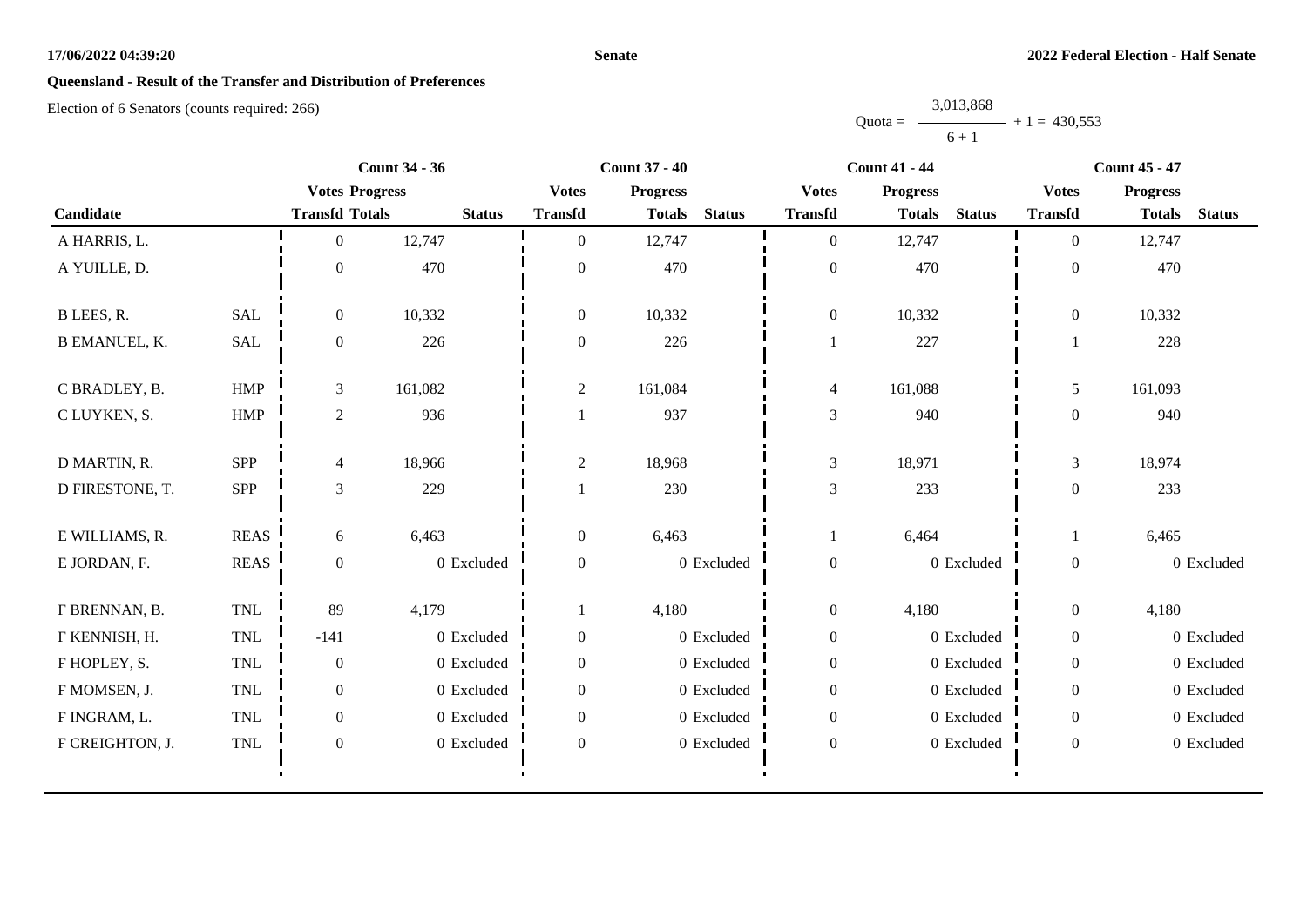#### **Senate**

# **Queensland - Result of the Transfer and Distribution of Preferences**

|           | 3,013,868 |                |
|-----------|-----------|----------------|
| $Quota =$ |           | $+1 = 430.553$ |
|           | $6 + 1$   |                |

|                    |              | <b>Count 34 - 36</b>  |               | <b>Count 37 - 40</b> |                 |               | <b>Count 41 - 44</b> |                 |               | <b>Count 45 - 47</b> |                 |               |
|--------------------|--------------|-----------------------|---------------|----------------------|-----------------|---------------|----------------------|-----------------|---------------|----------------------|-----------------|---------------|
|                    |              | <b>Votes Progress</b> |               | <b>Votes</b>         | <b>Progress</b> |               | <b>Votes</b>         | <b>Progress</b> |               | <b>Votes</b>         | <b>Progress</b> |               |
| Candidate          |              | <b>Transfd Totals</b> | <b>Status</b> | <b>Transfd</b>       | <b>Totals</b>   | <b>Status</b> | <b>Transfd</b>       | <b>Totals</b>   | <b>Status</b> | <b>Transfd</b>       | <b>Totals</b>   | <b>Status</b> |
| G PAYNE, K.        | ${\rm FIN}$  | 3                     | 6,176         | $\overline{0}$       | 6,176           |               |                      | 6,177           |               | $\overline{0}$       | 6,177           |               |
| G CARROLL, K.      | <b>FIN</b>   | $\boldsymbol{0}$      | 0 Excluded    | $\mathbf{0}$         |                 | 0 Excluded    | $\boldsymbol{0}$     |                 | 0 Excluded    | $\mathbf{0}$         |                 | 0 Excluded    |
| H DICKSON, S.      |              | $\overline{2}$        | 3,635         | $\overline{0}$       | 3,635           |               | $\boldsymbol{0}$     | 3,635           |               | $\overline{0}$       | 3,635           |               |
| H LLOYD, R.        |              | $\tau$                | 984           | $\theta$             | 984             |               | $\boldsymbol{0}$     | 984             |               | $\mathbf{0}$         | 984             |               |
| I HEAD, M.         |              | 1                     | 1,100         | $\overline{2}$       | 1,102           |               | $\boldsymbol{0}$     | 1,102           |               | $\overline{0}$       | 1,102           |               |
| I DAVIS, J.        |              | $\boldsymbol{0}$      | 0 Excluded    | $\mathbf{0}$         |                 | 0 Excluded    | $\mathbf{0}$         |                 | 0 Excluded    | $\overline{0}$       |                 | 0 Excluded    |
| J ALLMAN-PAYNE, P. | <b>GRN</b>   | $\mathfrak{Z}$        | 367,639       | $\overline{2}$       | 367,641         |               | 6                    | 367,647         |               | $\overline{4}$       | 367,651         |               |
| J SRI, A.          | <b>GRN</b>   | $\overline{0}$        | 1,755         |                      | 1,756           |               |                      | 1,757           |               | 3                    | 1,760           |               |
| J PENNINGS, B.     | <b>GRN</b>   |                       | 1,035         |                      | 1,036           |               | $\boldsymbol{0}$     | 1,036           |               | $\boldsymbol{2}$     | 1,038           |               |
| J SIDHU, N.        | <b>GRN</b>   |                       | 995           | $\mathbf{0}$         | 995             |               | $\overline{2}$       | 997             |               |                      | 998             |               |
| J NELLIGAN, A.     | <b>GRN</b>   | $\overline{2}$        | 664           | $\boldsymbol{0}$     | 664             |               | $\boldsymbol{0}$     | 664             |               |                      | 665             |               |
| J HALEY, R.        | <b>GRN</b>   | $\overline{0}$        | 1,993         |                      | 1,994           |               | -1                   | 1,995           |               | $\overline{c}$       | 1,997           |               |
| K HENAWAY, L.      | IAP          | $\overline{2}$        | 32,223        | $\overline{4}$       | 32,227          |               | $\boldsymbol{0}$     | 32,227          |               | 1                    | 32,228          |               |
| K CARR, J.         | IAP          | 6                     | 726           | 3                    | 729             |               |                      | 730             |               | 3                    | 733             |               |
| L PUKALLUS, J.     | $\mbox{CEC}$ | $\overline{0}$        | 6,101         | 1                    | 6,102           |               | $\boldsymbol{0}$     | 6,102           |               | 1                    | 6,103           |               |
| L DOEL, R.         | $\mbox{CEC}$ | $\boldsymbol{0}$      | 0 Excluded    | $\boldsymbol{0}$     |                 | 0 Excluded    | $\boldsymbol{0}$     |                 | 0 Excluded    | $\boldsymbol{0}$     |                 | 0 Excluded    |
|                    |              |                       |               |                      |                 |               |                      |                 |               |                      |                 |               |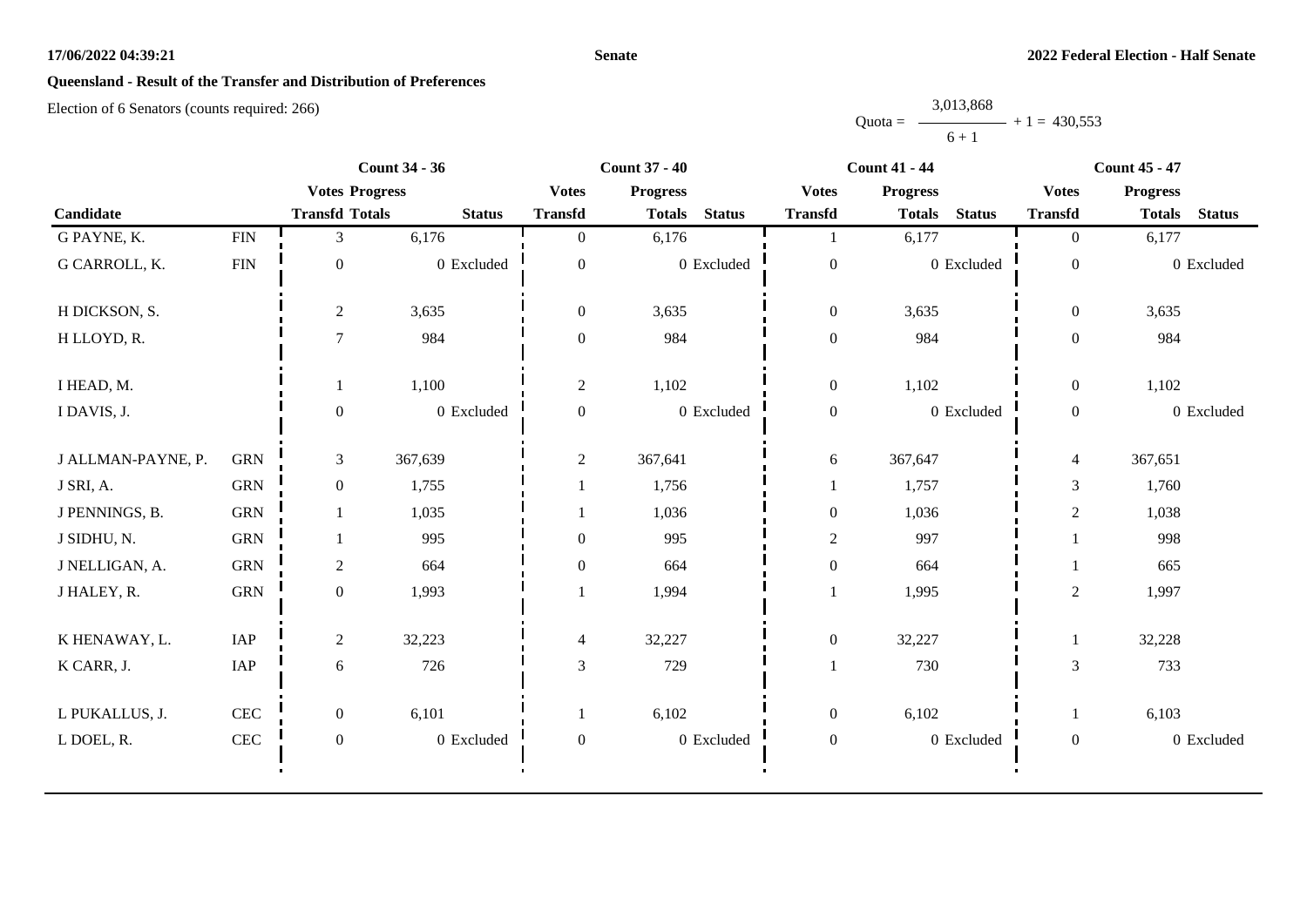#### **Senate**

# **Queensland - Result of the Transfer and Distribution of Preferences**

|           | 3,013,868 |                |
|-----------|-----------|----------------|
| $Quota =$ |           | $+1 = 430,553$ |
|           | $6 + 1$   |                |

|                |                             |                       | <b>Count 34 - 36</b> |                  | <b>Count 37 - 40</b> |               |                  | <b>Count 41 - 44</b>           |                  | <b>Count 45 - 47</b>           |
|----------------|-----------------------------|-----------------------|----------------------|------------------|----------------------|---------------|------------------|--------------------------------|------------------|--------------------------------|
|                |                             | <b>Votes Progress</b> |                      | <b>Votes</b>     | <b>Progress</b>      |               | <b>Votes</b>     | <b>Progress</b>                | <b>Votes</b>     | <b>Progress</b>                |
| Candidate      |                             | <b>Transfd Totals</b> | <b>Status</b>        | <b>Transfd</b>   | <b>Totals</b>        | <b>Status</b> | <b>Transfd</b>   | <b>Status</b><br><b>Totals</b> | <b>Transfd</b>   | <b>Status</b><br><b>Totals</b> |
| M MILES, J.    | GAP                         |                       | 24,152               |                  | 24,153               |               | $\overline{0}$   | 24,153                         | 77               | 24,230                         |
| M COTTAM, E.   | GAP                         |                       | 168                  | $\mathbf{0}$     | 168                  |               | $\boldsymbol{0}$ | 168 Excluded                   | $-168$           | 0 Excluded                     |
| N RUSSELL, H.  | <b>AUVA</b>                 | $\mathbf{1}$          | 18,188               |                  | 18,189               |               | $\boldsymbol{0}$ | 18,189                         | 6                | 18,195                         |
| N HANSEN, J.   | AUVA!                       | $\boldsymbol{0}$      | 0 Excluded           | $\overline{0}$   | 0 Excluded           |               | $\boldsymbol{0}$ | 0 Excluded                     | $\overline{0}$   | 0 Excluded                     |
| O TILYARD, I.  | <b>CYA</b>                  | $\boldsymbol{0}$      | 7,120                |                  | 7,121                |               | $\boldsymbol{0}$ | 7,121                          | 3                | 7,124                          |
| O BENNETT, J.  | <b>CYA</b>                  | $\boldsymbol{0}$      | 242                  | 3                | 245                  |               | $\boldsymbol{0}$ | 245                            | 5                | 250                            |
| O SMYTH, M.    | <b>CYA</b>                  | $\mathbf{0}$          | 0 Excluded           | $\overline{0}$   | 0 Excluded           |               | $\boldsymbol{0}$ | 0 Excluded                     | $\overline{0}$   | 0 Excluded                     |
| P SEVERNS, M.  | AJP                         | $\boldsymbol{0}$      | 38,491               | $\overline{2}$   | 38,493               |               | $\overline{2}$   | 38,495                         | 6                | 38,501                         |
| P WEBER, S.    | ${\rm AJP}$                 | $\boldsymbol{0}$      | 395                  |                  | 396                  |               | $\mathbf{2}$     | 398                            | $\overline{c}$   | 400                            |
| Q ARBUCKLE, L. | $\hbox{AUD}$                | $\boldsymbol{0}$      | 11,455               | 63               | 11,518               |               | $\overline{2}$   | 11,520                         | $\mathbf{1}$     | 11,521                         |
| Q SIMPSON, C.  | $\mbox{AUD}$                | $\overline{0}$        | 142 Excluded         | $-142$           | 0 Excluded           |               | $\boldsymbol{0}$ | 0 Excluded                     | $\overline{0}$   | 0 Excluded                     |
| R PALMER, C.   | <b>UAPP</b>                 | $\mathbf{1}$          | 126,262              | 5                | 126,267              |               | 1                | 126,268                        | 4                | 126,272                        |
| R BREWSTER, M. | <b>UAPP</b>                 | $\mathbf{0}$          | 196                  |                  | 197                  |               | $\boldsymbol{0}$ | 197                            | $\overline{3}$   | 200                            |
| R ADIDI, D.    | <b>UAPP</b>                 | $\boldsymbol{0}$      | 0 Excluded           | $\overline{0}$   | 0 Excluded           |               | $\boldsymbol{0}$ | 0 Excluded                     | $\boldsymbol{0}$ | 0 Excluded                     |
| R McCABE, J.   | <b>UAPP</b>                 | $\boldsymbol{0}$      | 206                  | $\overline{2}$   | 208                  |               | $\boldsymbol{0}$ | 208                            |                  | 209                            |
| S McGRATH, J.  | $\ensuremath{\mathrm{LNP}}$ | $\boldsymbol{0}$      | 430,553 Elected      | $\boldsymbol{0}$ | 430,553 Elected      |               | $\boldsymbol{0}$ | 430,553 Elected                | $\overline{0}$   | 430,553 Elected                |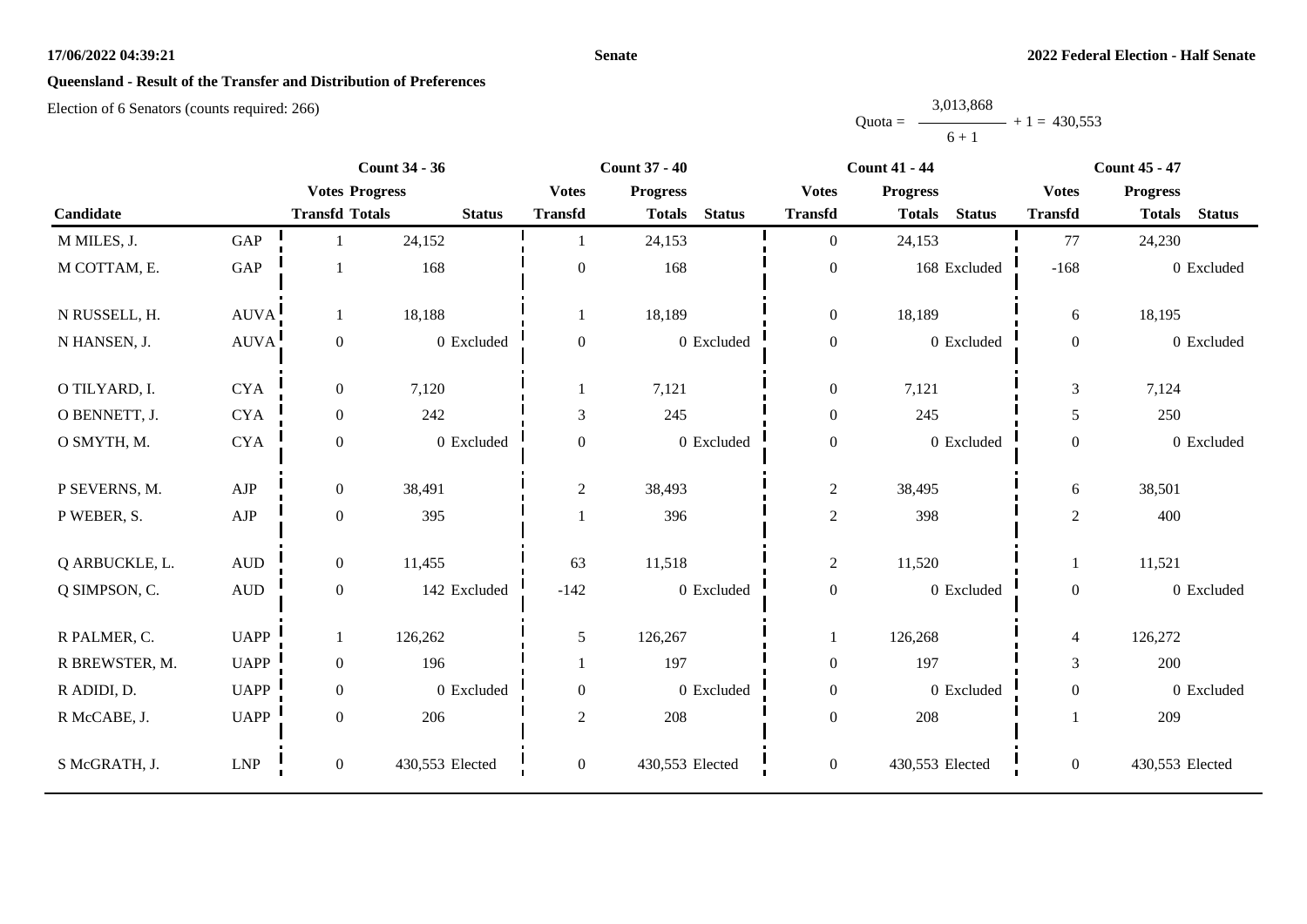#### **Senate**

# **Queensland - Result of the Transfer and Distribution of Preferences**

|           | 3,013,868      |  |
|-----------|----------------|--|
| $Quota =$ | $+1 = 430,553$ |  |
|           | $6 + 1$        |  |

|                   |             |                       | <b>Count 34 - 36</b> |                          | <b>Count 37 - 40</b>           |                |                  | <b>Count 41 - 44</b>           |                  | <b>Count 45 - 47</b> |               |
|-------------------|-------------|-----------------------|----------------------|--------------------------|--------------------------------|----------------|------------------|--------------------------------|------------------|----------------------|---------------|
|                   |             | <b>Votes Progress</b> |                      | <b>Votes</b>             | <b>Progress</b>                |                | <b>Votes</b>     | <b>Progress</b>                | <b>Votes</b>     | <b>Progress</b>      |               |
| Candidate         |             | <b>Transfd Totals</b> | <b>Status</b>        | <b>Transfd</b>           | <b>Status</b><br><b>Totals</b> | <b>Transfd</b> |                  | <b>Status</b><br><b>Totals</b> | <b>Transfd</b>   | <b>Totals</b>        | <b>Status</b> |
| S CANAVAN, M.     | LNP         | $\mathbf{0}$          | 430,553 Elected      | $\overline{0}$           | 430,553 Elected                |                | $\boldsymbol{0}$ | 430,553 Elected                | $\overline{0}$   | 430,553 Elected      |               |
| S STOKER, A.      | LNP         | $\boldsymbol{0}$      | 194,068              | 3                        | 194,071                        |                |                  | 194,072                        | $\overline{2}$   | 194,074              |               |
| S TOBIN, N.       | ${\rm LNP}$ | $\boldsymbol{0}$      | 876                  | $\overline{\mathcal{L}}$ | 880                            |                | 1                | 881                            | $\overline{0}$   | 881                  |               |
| S CRIPPS, A.      | LNP         | $\boldsymbol{0}$      | 1,108                | $\overline{c}$           | 1,110                          |                | $\boldsymbol{0}$ | 1,110                          | $\theta$         | 1,110                |               |
| S WARD, F.        | LNP         | $\boldsymbol{0}$      | 2,046                | $\overline{c}$           | 2,048                          |                |                  | 2,049                          |                  | 2,050                |               |
| T LAHN, A.        | <b>IMO</b>  | $\boldsymbol{0}$      | 13,552               | 3                        | 13,555                         |                | $\sqrt{2}$       | 13,557                         | 1                | 13,558               |               |
| T MELHOP, J.      | <b>IMO</b>  | $\boldsymbol{0}$      | 300                  | $\boldsymbol{0}$         | 300                            |                | 1                | 301                            | 3                | 304                  |               |
| T LAMBETH, P.     | $\rm{IMO}$  | $\boldsymbol{0}$      | 187                  | $\overline{c}$           | 189                            |                | $\sqrt{2}$       | 191                            |                  | 192                  |               |
| U SELIC, B.       | <b>SOPA</b> | $\boldsymbol{0}$      | 11,008               |                          | 11,009                         |                | 100              | 11,109                         | $\overline{0}$   | 11,109               |               |
| U WHATLING, R.    | <b>SOPA</b> | $\boldsymbol{0}$      | 164                  |                          | 165 Excluded                   |                | $-165$           | 0 Excluded                     | $\boldsymbol{0}$ |                      | 0 Excluded    |
| V PAVLOU, D.      | <b>DPDA</b> | $\boldsymbol{0}$      | 4,605                | $\overline{0}$           | 4,605                          |                |                  | 4,606                          | $\overline{0}$   | 4,606                |               |
| V LEITCH, S.      | <b>DPDA</b> | $\boldsymbol{0}$      | 0 Excluded           | $\boldsymbol{0}$         | 0 Excluded                     |                | $\boldsymbol{0}$ | 0 Excluded                     | $\overline{0}$   |                      | 0 Excluded    |
| W NEWMAN, C.      | LDP         | $\boldsymbol{0}$      | 75,285               | 5                        | 75,290                         |                | $\boldsymbol{0}$ | 75,290                         |                  | 75,291               |               |
| W GRAINGER, T.    | LDP         | $\boldsymbol{0}$      | 665                  | $\overline{c}$           | 667                            |                | $\mathbf{1}$     | 668                            |                  | 669                  |               |
| X HANSON, P.      | ON          | $\boldsymbol{0}$      | 218,652              | $\overline{2}$           | 218,654                        |                | 1                | 218,655                        | 10               | 218,665              |               |
| X GURUSWAMY, R.   | ON          | $\boldsymbol{0}$      | 196                  |                          | 197                            |                | $\boldsymbol{0}$ | 197                            | $\mathbf{0}$     | 197                  |               |
| X CHRISTENSEN, G. | ON          | $\boldsymbol{0}$      | 5,088                | $\boldsymbol{0}$         | 5,088                          |                | $\boldsymbol{0}$ | 5,088                          | 3                | 5,091                |               |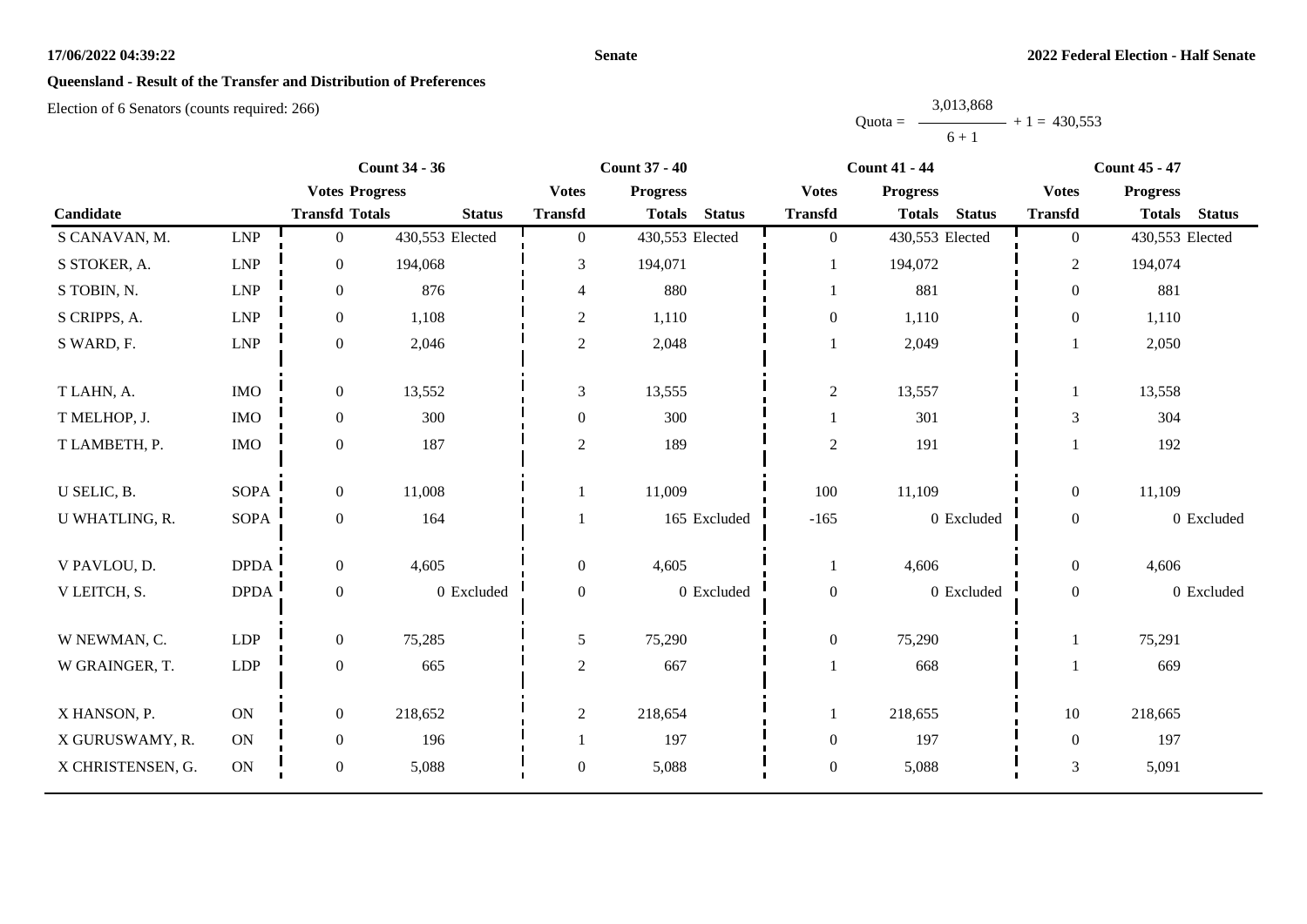#### **Senate**

# **Queensland - Result of the Transfer and Distribution of Preferences**

|           | 3,013,868 |                |
|-----------|-----------|----------------|
| $Quota =$ |           | $+1 = 430,553$ |
|           | $6 + 1$   |                |

|                         | <b>Count 34 - 36</b><br><b>Count 37 - 40</b><br><b>Count 41 - 44</b> |                       |                  | <b>Count 45 - 47</b> |                 |               |                  |                  |               |                  |                  |               |
|-------------------------|----------------------------------------------------------------------|-----------------------|------------------|----------------------|-----------------|---------------|------------------|------------------|---------------|------------------|------------------|---------------|
|                         |                                                                      | <b>Votes Progress</b> |                  | <b>Votes</b>         | <b>Progress</b> |               | <b>Votes</b>     | <b>Progress</b>  |               | <b>Votes</b>     | <b>Progress</b>  |               |
| Candidate               |                                                                      | <b>Transfd Totals</b> | <b>Status</b>    | <b>Transfd</b>       | <b>Totals</b>   | <b>Status</b> | <b>Transfd</b>   | <b>Totals</b>    | <b>Status</b> | <b>Transfd</b>   | <b>Totals</b>    | <b>Status</b> |
|                         |                                                                      |                       |                  |                      |                 |               |                  |                  |               |                  |                  |               |
| Y WATT, M.              | <b>ALP</b>                                                           | $\overline{0}$        | 430,553 Elected  | $\mathbf{0}$         | 430,553 Elected |               | $\boldsymbol{0}$ | 430,553 Elected  |               | $\boldsymbol{0}$ | 430,553 Elected  |               |
| Y CHISHOLM, A.          | ALP                                                                  | $\mathbf{0}$          | 304,715          | 4                    | 304,719         |               | $\overline{c}$   | 304,721          |               | 3                | 304,724          |               |
| Y ANDREW, E.            | ${\sf ALP}$                                                          | $\boldsymbol{0}$      | 2,694            | $\overline{0}$       | 2,694           |               | $\boldsymbol{0}$ | 2,694            |               |                  | 2,695            |               |
| Y WARRY, C.             | ALP                                                                  | $\overline{0}$        | 1,860            |                      | 1,861           |               | $\boldsymbol{0}$ | 1,861            |               | $\boldsymbol{0}$ | 1,861            |               |
| Y HENDERSON, J.         | <b>ALP</b>                                                           | $\boldsymbol{0}$      | 1,862            | $\boldsymbol{0}$     | 1,862           |               | 1                | 1,863            |               |                  | 1,864            |               |
| Y PASCOE, R.            | ${\sf ALP}$                                                          | $\boldsymbol{0}$      | 1,297            | $\overline{0}$       | 1,297           |               | 3                | 1,300            |               |                  | 1,301            |               |
|                         |                                                                      |                       |                  |                      |                 |               |                  |                  |               |                  |                  |               |
| UG LYON, R.             | <b>KAP</b>                                                           |                       | 5,756            | $\overline{0}$       | 5,756           |               |                  | 5,757            |               | $\boldsymbol{0}$ | 5,757            |               |
| UG SCHEFE, D.           | $\mathbf{IND}\xspace$                                                | $\boldsymbol{0}$      | 702              | $\boldsymbol{0}$     | 702             |               |                  | 703              |               | $\boldsymbol{0}$ | 703              |               |
| UG TEMPLE, L.           | $\ensuremath{\text{IND}}$                                            | $\boldsymbol{0}$      | 5,472            | $\overline{0}$       | 5,472           |               |                  | 5,473            |               |                  | 5,474            |               |
| UG HAMILTON, C.         | <b>IND</b>                                                           | $\mathbf{0}$          | 187              |                      | 188             |               | $\boldsymbol{0}$ | 188              |               | $\boldsymbol{0}$ |                  | 188 Excluded  |
| UG SMITH, L.            | $\ensuremath{\text{IND}}$                                            | $\boldsymbol{0}$      | 404              | $\overline{0}$       | 404             |               |                  | 405              |               |                  | 406              |               |
| UG QUINLIVAN, L.        | <b>IND</b>                                                           | $\overline{0}$        | 316              | $\overline{0}$       | 316             |               | $\boldsymbol{0}$ | 316              |               | $\boldsymbol{0}$ | 316              |               |
| UG KOCHARDY, K.         | <b>IND</b>                                                           | $\boldsymbol{0}$      | 394              | $\boldsymbol{0}$     | 394             |               | $\boldsymbol{0}$ | 394              |               | $\boldsymbol{0}$ | 394              |               |
| UG ROGERS, P.           | $\ensuremath{\text{IND}}$                                            | $\overline{0}$        | 975              | $\overline{0}$       | 975             |               | $\boldsymbol{0}$ | 975              |               |                  | 976              |               |
|                         |                                                                      |                       |                  |                      |                 |               |                  |                  |               |                  |                  |               |
| <b>Exhausted Votes</b>  |                                                                      | $\overline{0}$        | $\boldsymbol{0}$ | $\mathbf{0}$         | $\overline{0}$  |               | $\boldsymbol{0}$ | $\boldsymbol{0}$ |               | $\boldsymbol{0}$ | $\boldsymbol{0}$ |               |
| <b>Loss By Fraction</b> |                                                                      |                       | 102              | 6                    | 108             |               | $10\,$           | 118              |               | $\overline{0}$   | 118              |               |
| <b>Total Votes</b>      |                                                                      | $\overline{0}$        | 3,013,868        | $\overline{0}$       | 3,013,868       |               | $\boldsymbol{0}$ | 3,013,868        |               | $\overline{0}$   | 3,013,868        |               |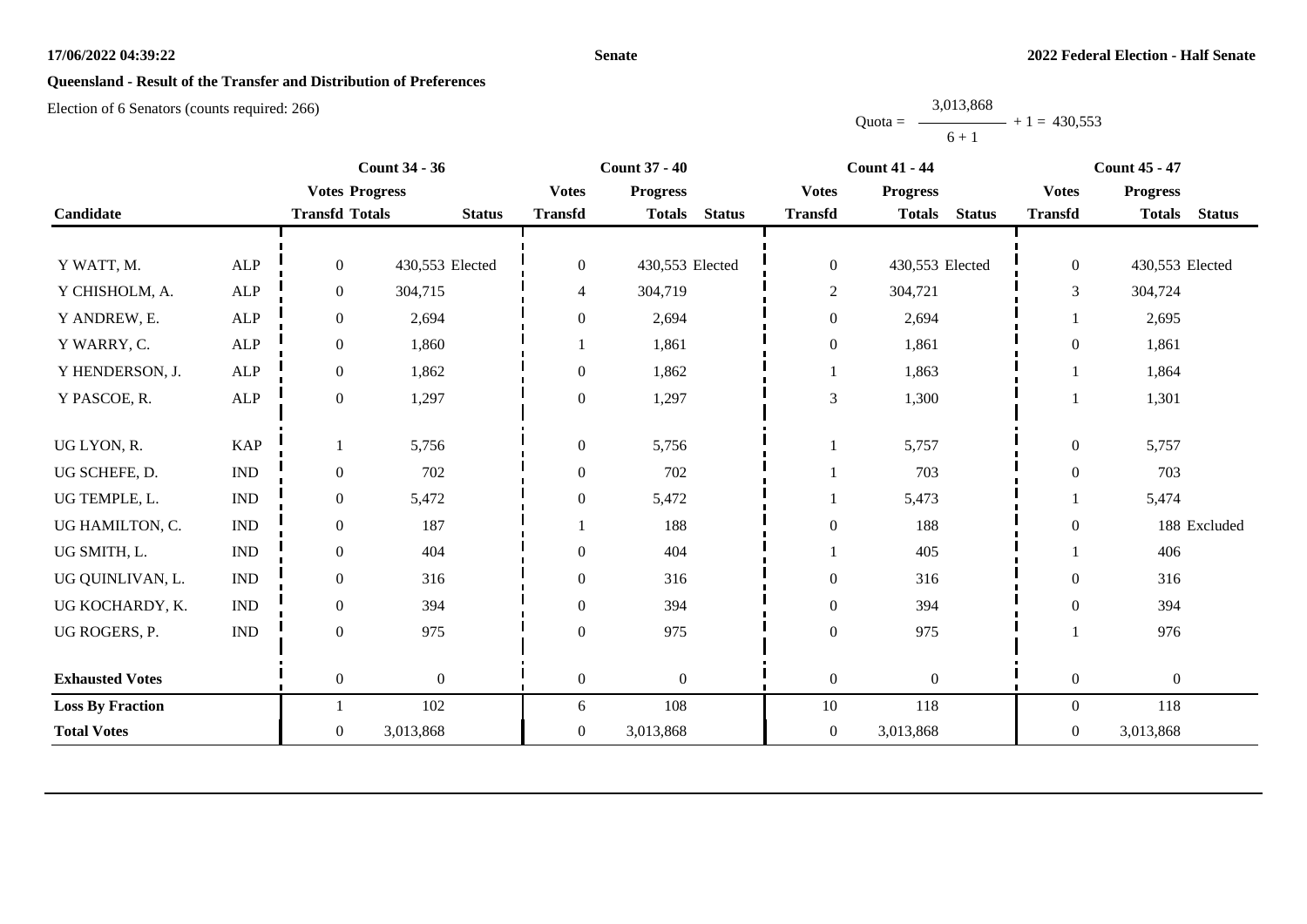## **Queensland - Result of the Transfer and Distribution of Preferences**

| ounts required: 266) |                     |                     | 3,013,868<br>Quota = $\longrightarrow$ + 1 = 430,553<br>$6 + 1$ |
|----------------------|---------------------|---------------------|-----------------------------------------------------------------|
| Candidates Excluded  | Candidates Excluded | Candidates Excluded | Candidates Excluded                                             |
| 37. KENNISH, H.      | 68. SIMPSON. C.     | 83. WHATLING, R.    | 59. COTTAM. E.                                                  |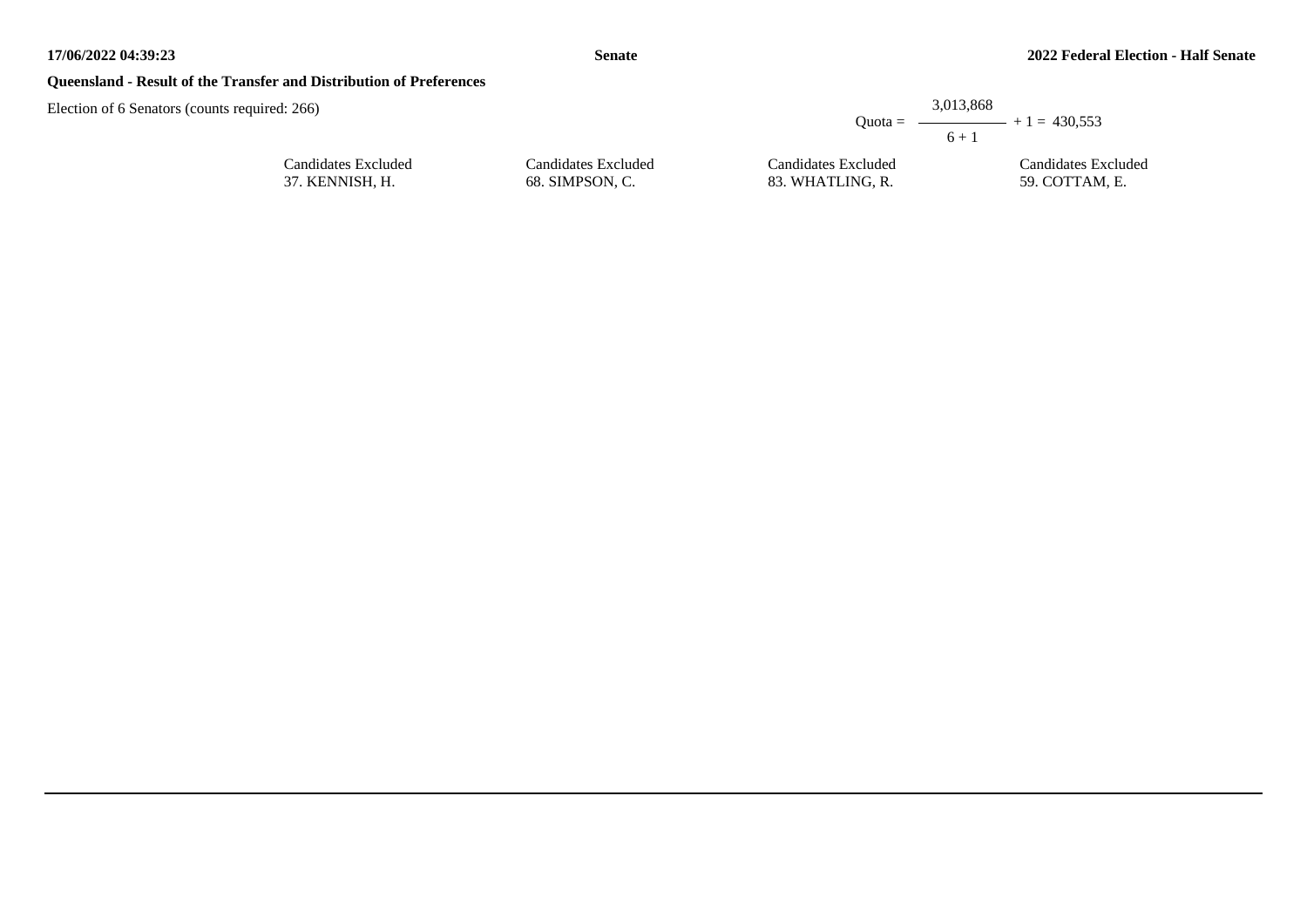#### **Senate**

# **Queensland - Result of the Transfer and Distribution of Preferences**

|           | 3,013,868 |                |
|-----------|-----------|----------------|
| $Quota =$ |           | $+1 = 430,553$ |
|           | $6 + 1$   |                |

|                      |                       |                       | <b>Count 48 - 51</b> |                  | <b>Count 52 - 55</b>           |                  | <b>Count 56 - 59</b>           |                  | <b>Count 60 - 63</b>           |
|----------------------|-----------------------|-----------------------|----------------------|------------------|--------------------------------|------------------|--------------------------------|------------------|--------------------------------|
|                      |                       | <b>Votes Progress</b> |                      | <b>Votes</b>     | <b>Progress</b>                | <b>Votes</b>     | <b>Progress</b>                | <b>Votes</b>     | <b>Progress</b>                |
| Candidate            |                       | <b>Transfd Totals</b> | <b>Status</b>        | <b>Transfd</b>   | <b>Status</b><br><b>Totals</b> | <b>Transfd</b>   | <b>Status</b><br><b>Totals</b> | <b>Transfd</b>   | <b>Status</b><br><b>Totals</b> |
| A HARRIS, L.         |                       | $\Omega$              | 12,747               | $\overline{2}$   | 12,749                         | $\overline{0}$   | 12,749                         | $\theta$         | 12,749                         |
| A YUILLE, D.         |                       | $\mathbf{0}$          | 470                  | $\boldsymbol{0}$ | 470                            | $\boldsymbol{0}$ | 470                            | $\Omega$         | 470                            |
| B LEES, R.           | <b>SAL</b>            | $\overline{0}$        | 10,332               | $\overline{0}$   | 10,332                         | $\boldsymbol{0}$ | 10,332                         | $\overline{2}$   | 10,334                         |
| <b>B EMANUEL, K.</b> | SAL                   | $\boldsymbol{0}$      | 228                  |                  | 229                            | $\boldsymbol{0}$ | 229                            | $\boldsymbol{0}$ | 229 Excluded                   |
| C BRADLEY, B.        | <b>HMP</b>            | 15                    | 161,108              | 6                | 161,114                        | $\overline{c}$   | 161,116                        | $\overline{4}$   | 161,120                        |
| C LUYKEN, S.         | ${\rm HMP}$           | $\mathbf{1}$          | 941                  |                  | 942                            |                  | 943                            | $\overline{0}$   | 943                            |
| D MARTIN, R.         | SPP                   | 3                     | 18,977               | $\boldsymbol{0}$ | 18,977                         | $\boldsymbol{0}$ | 18,977                         | $\mathbf{0}$     | 18,977                         |
| D FIRESTONE, T.      | SPP                   | $\boldsymbol{0}$      | 233                  | 4                | 237                            |                  | 238                            | $\boldsymbol{0}$ | 238                            |
| E WILLIAMS, R.       | <b>REAS</b>           |                       | 6,466                | $\boldsymbol{0}$ | 6,466                          | $\overline{c}$   | 6,468                          | $\mathbf{0}$     | 6,468                          |
| E JORDAN, F.         | $\operatorname{REAS}$ | $\boldsymbol{0}$      | 0 Excluded           | $\boldsymbol{0}$ | 0 Excluded                     | $\boldsymbol{0}$ | 0 Excluded                     | $\boldsymbol{0}$ | 0 Excluded                     |
| F BRENNAN, B.        | TNL                   | $\overline{0}$        | 4,180                | $\boldsymbol{0}$ | 4,180                          | -1               | 4,181                          | $\boldsymbol{0}$ | 4,181                          |
| F KENNISH, H.        | TNL                   | $\boldsymbol{0}$      | 0 Excluded           | $\boldsymbol{0}$ | 0 Excluded                     | $\boldsymbol{0}$ | 0 Excluded                     | $\boldsymbol{0}$ | 0 Excluded                     |
| F HOPLEY, S.         | <b>TNL</b>            | $\boldsymbol{0}$      | 0 Excluded           | $\overline{0}$   | 0 Excluded                     | $\boldsymbol{0}$ | 0 Excluded                     | $\boldsymbol{0}$ | 0 Excluded                     |
| F MOMSEN, J.         | TNL                   | $\boldsymbol{0}$      | 0 Excluded           | $\Omega$         | 0 Excluded                     | $\boldsymbol{0}$ | $0$ Excluded                   | $\overline{0}$   | 0 Excluded                     |
| F INGRAM, L.         | TNL                   | $\boldsymbol{0}$      | 0 Excluded           | $\overline{0}$   | 0 Excluded                     | $\boldsymbol{0}$ | 0 Excluded                     | $\boldsymbol{0}$ | 0 Excluded                     |
| F CREIGHTON, J.      | TNL                   | $\boldsymbol{0}$      | 0 Excluded           | $\boldsymbol{0}$ | 0 Excluded                     | $\boldsymbol{0}$ | 0 Excluded                     | $\overline{0}$   | 0 Excluded                     |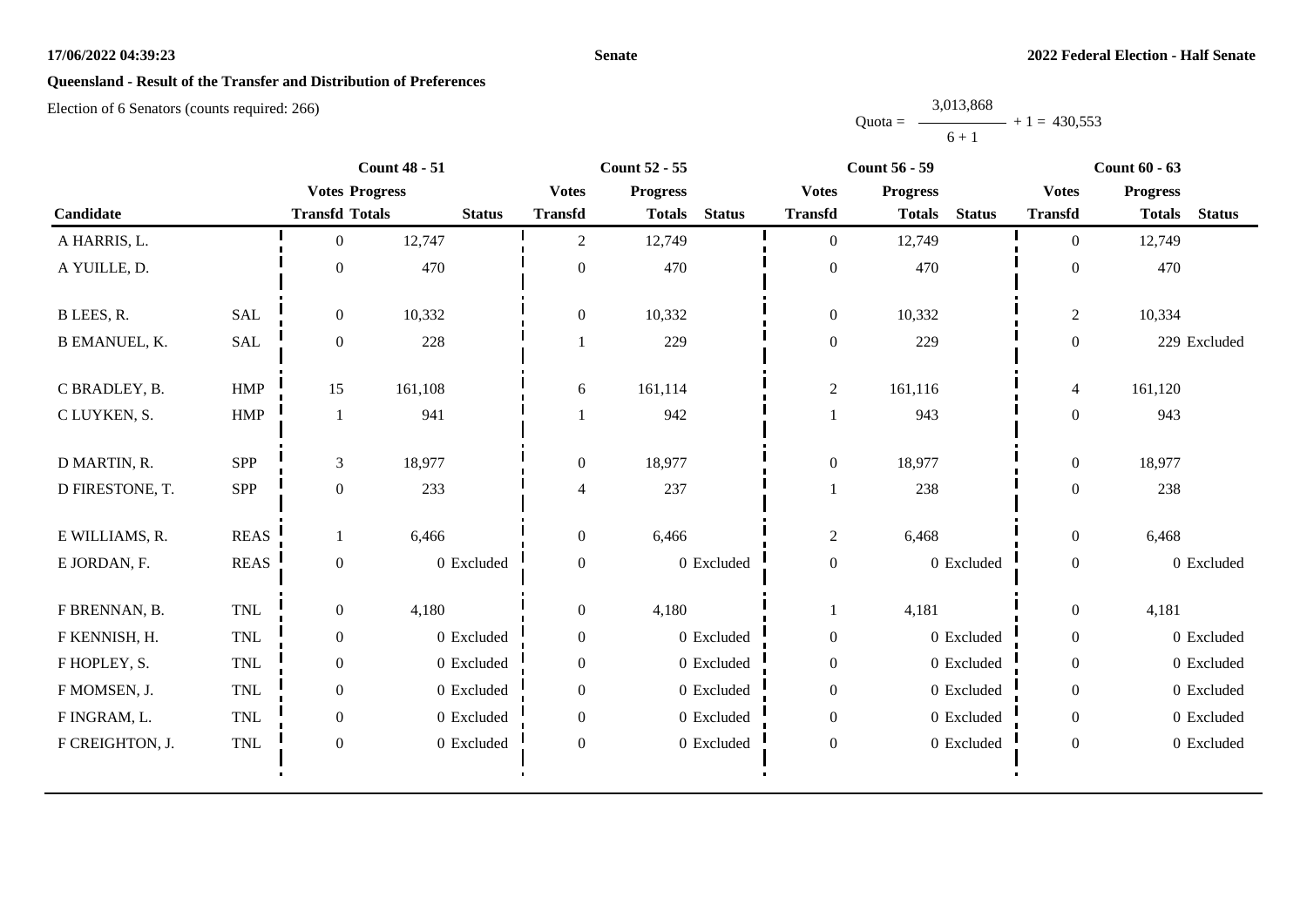#### **Senate**

# **Queensland - Result of the Transfer and Distribution of Preferences**

|           | 3,013,868 |                |
|-----------|-----------|----------------|
| $Quota =$ |           | $+1 = 430.553$ |
|           | $6 + 1$   |                |

|                    |              |                       | <b>Count 48 - 51</b> |                  | <b>Count 52 - 55</b> |               |                  | <b>Count 56 - 59</b> |               |                  | <b>Count 60 - 63</b> |               |
|--------------------|--------------|-----------------------|----------------------|------------------|----------------------|---------------|------------------|----------------------|---------------|------------------|----------------------|---------------|
|                    |              | <b>Votes Progress</b> |                      | <b>Votes</b>     | <b>Progress</b>      |               | <b>Votes</b>     | <b>Progress</b>      |               | <b>Votes</b>     | <b>Progress</b>      |               |
| Candidate          |              | <b>Transfd Totals</b> | <b>Status</b>        | <b>Transfd</b>   | <b>Totals</b>        | <b>Status</b> | <b>Transfd</b>   | <b>Totals</b>        | <b>Status</b> | <b>Transfd</b>   | <b>Totals</b>        | <b>Status</b> |
| G PAYNE, K.        | ${\rm FIN}$  | 3                     | 6,180                |                  | 6,181                |               |                  | 6,182                |               |                  | 6,183                |               |
| G CARROLL, K.      | <b>FIN</b>   | $\boldsymbol{0}$      | 0 Excluded           | $\Omega$         |                      | 0 Excluded    | $\boldsymbol{0}$ |                      | 0 Excluded    | $\mathbf{0}$     |                      | 0 Excluded    |
| H DICKSON, S.      |              | $\boldsymbol{0}$      | 3,635                | $\overline{2}$   | 3,637                |               | $\boldsymbol{0}$ | 3,637                |               | $\overline{0}$   | 3,637                |               |
| H LLOYD, R.        |              | $\Omega$              | 984                  | $\Omega$         | 984                  |               | $\sqrt{2}$       | 986                  |               | $\mathbf{0}$     | 986                  |               |
| I HEAD, M.         |              | $\boldsymbol{0}$      | 1,102                | 1                | 1,103                |               | $\boldsymbol{0}$ | 1,103                |               | $\boldsymbol{0}$ | 1,103                |               |
| I DAVIS, J.        |              | $\boldsymbol{0}$      | 0 Excluded           | $\mathbf{0}$     |                      | $0$ Excluded  | $\boldsymbol{0}$ |                      | 0 Excluded    | $\mathbf{0}$     |                      | 0 Excluded    |
| J ALLMAN-PAYNE, P. | <b>GRN</b>   | 9                     | 367,660              | $\overline{2}$   | 367,662              |               | $\overline{c}$   | 367,664              |               |                  | 367,665              |               |
| J SRI, A.          | <b>GRN</b>   | $\overline{c}$        | 1,762                | $\boldsymbol{0}$ | 1,762                |               | $\sqrt{2}$       | 1,764                |               |                  | 1,765                |               |
| J PENNINGS, B.     | <b>GRN</b>   | $\overline{0}$        | 1,038                |                  | 1,039                |               |                  | 1,040                |               |                  | 1,041                |               |
| J SIDHU, N.        | ${\rm GRN}$  | $\overline{c}$        | 1,000                | $\boldsymbol{0}$ | 1,000                |               |                  | 1,001                |               |                  | 1,002                |               |
| J NELLIGAN, A.     | <b>GRN</b>   | $\boldsymbol{0}$      | 665                  | $\boldsymbol{0}$ | 665                  |               | $\boldsymbol{0}$ | 665                  |               | $\boldsymbol{0}$ | 665                  |               |
| J HALEY, R.        | <b>GRN</b>   | 3                     | 2,000                |                  | 2,001                |               | $\boldsymbol{0}$ | 2,001                |               | $\boldsymbol{0}$ | 2,001                |               |
| K HENAWAY, L.      | IAP          | $\tau$                | 32,235               | $\boldsymbol{0}$ | 32,235               |               | -1               | 32,236               |               | 1                | 32,237               |               |
| K CARR, J.         | IAP          | $\overline{2}$        | 735                  |                  | 736                  |               | $\boldsymbol{0}$ | 736                  |               | $\boldsymbol{0}$ | 736                  |               |
| L PUKALLUS, J.     | $\mbox{CEC}$ | $\overline{0}$        | 6,103                | $\overline{0}$   | 6,103                |               | $\boldsymbol{0}$ | 6,103                |               | $\overline{0}$   | 6,103                |               |
| L DOEL, R.         | $\mbox{CEC}$ | $\boldsymbol{0}$      | 0 Excluded           | $\boldsymbol{0}$ |                      | 0 Excluded    | $\boldsymbol{0}$ |                      | 0 Excluded    | $\mathbf{0}$     |                      | 0 Excluded    |
|                    |              |                       |                      |                  |                      |               |                  |                      |               |                  |                      |               |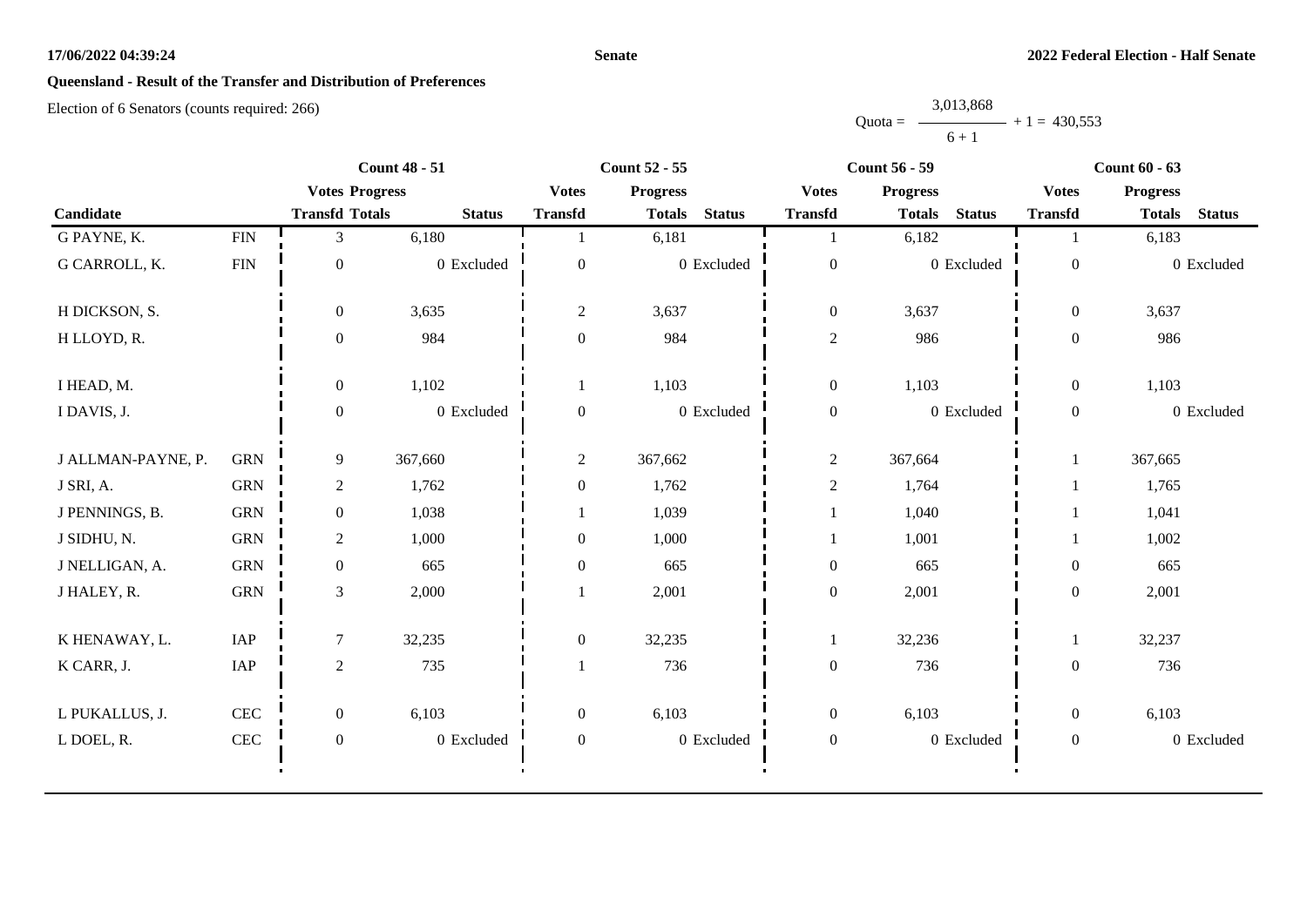#### **Senate**

# **Queensland - Result of the Transfer and Distribution of Preferences**

|           | 3,013,868 |                |
|-----------|-----------|----------------|
| $Quota =$ |           | $+1 = 430,553$ |
|           | $6 + 1$   |                |

|                |                             |                       | <b>Count 48 - 51</b> |                | <b>Count 52 - 55</b>           |                  | <b>Count 56 - 59</b>           |                  | <b>Count 60 - 63</b>           |
|----------------|-----------------------------|-----------------------|----------------------|----------------|--------------------------------|------------------|--------------------------------|------------------|--------------------------------|
|                |                             | <b>Votes Progress</b> |                      | <b>Votes</b>   | <b>Progress</b>                | <b>Votes</b>     | <b>Progress</b>                | <b>Votes</b>     | <b>Progress</b>                |
| Candidate      |                             | <b>Transfd Totals</b> | <b>Status</b>        | <b>Transfd</b> | <b>Status</b><br><b>Totals</b> | <b>Transfd</b>   | <b>Status</b><br><b>Totals</b> | <b>Transfd</b>   | <b>Status</b><br><b>Totals</b> |
| M MILES, J.    | GAP                         | $\overline{2}$        | 24,232               | $\tau$         | 24,239                         | $\overline{2}$   | 24,241                         |                  | 24,242                         |
| M COTTAM, E.   | GAP                         | $\boldsymbol{0}$      | 0 Excluded           | $\overline{0}$ | 0 Excluded                     | $\boldsymbol{0}$ | 0 Excluded                     | $\boldsymbol{0}$ | 0 Excluded                     |
| N RUSSELL, H.  | <b>AUVA</b>                 | $\mathfrak{Z}$        | 18,198               | $\overline{2}$ | 18,200                         | $\mathbf{1}$     | 18,201                         | $\overline{2}$   | 18,203                         |
| N HANSEN, J.   | AUVA!                       | $\boldsymbol{0}$      | 0 Excluded           | $\overline{0}$ | 0 Excluded                     | $\boldsymbol{0}$ | 0 Excluded                     | $\overline{0}$   | 0 Excluded                     |
| O TILYARD, I.  | <b>CYA</b>                  | $\boldsymbol{0}$      | 7,124                |                | 7,125                          | $\boldsymbol{0}$ | 7,125                          |                  | 7,126                          |
| O BENNETT, J.  | <b>CYA</b>                  |                       | 251                  |                | 252                            | $\boldsymbol{0}$ | 252                            | 3                | 255                            |
| O SMYTH, M.    | <b>CYA</b>                  | $\boldsymbol{0}$      | 0 Excluded           | $\overline{0}$ | 0 Excluded                     | $\boldsymbol{0}$ | 0 Excluded                     | $\overline{0}$   | 0 Excluded                     |
| P SEVERNS, M.  | ${\rm AJP}$                 | $\mathbf{0}$          | 38,501               | $\overline{0}$ | 38,501                         | $\boldsymbol{0}$ | 38,501                         | 1                | 38,502                         |
| P WEBER, S.    | ${\rm AJP}$                 | $\boldsymbol{0}$      | 400                  | 0              | 400                            | $\boldsymbol{0}$ | 400                            | 3                | 403                            |
| Q ARBUCKLE, L. | $\hbox{AUD}$                | $\boldsymbol{0}$      | 11,521               | $\overline{2}$ | 11,523                         | $\boldsymbol{0}$ | 11,523                         | $\overline{4}$   | 11,527                         |
| Q SIMPSON, C.  | $\mbox{AUD}$                | $\boldsymbol{0}$      | 0 Excluded           | $\overline{0}$ | 0 Excluded                     | $\boldsymbol{0}$ | 0 Excluded                     | $\overline{0}$   | 0 Excluded                     |
| R PALMER, C.   | <b>UAPP</b>                 | $\overline{2}$        | 126,274              | 9              | 126,283                        | $\mathfrak{Z}$   | 126,286                        | 41               | 126,327                        |
| R BREWSTER, M. | <b>UAPP</b>                 | $\mathbf{0}$          | 200                  | $\Omega$       | 200                            | 1                | 201 Excluded                   | $-201$           | 0 Excluded                     |
| R ADIDI, D.    | <b>UAPP</b>                 | $\boldsymbol{0}$      | 0 Excluded           | $\overline{0}$ | 0 Excluded                     | $\boldsymbol{0}$ | 0 Excluded                     | $\mathbf{0}$     | 0 Excluded                     |
| R McCABE, J.   | <b>UAPP</b>                 | $\boldsymbol{0}$      | 209                  | $\theta$       | 209                            |                  | 210                            | 60               | 270                            |
| S McGRATH, J.  | $\ensuremath{\mathrm{LNP}}$ | $\boldsymbol{0}$      | 430,553 Elected      | $\overline{0}$ | 430,553 Elected                | $\boldsymbol{0}$ | 430,553 Elected                | $\overline{0}$   | 430,553 Elected                |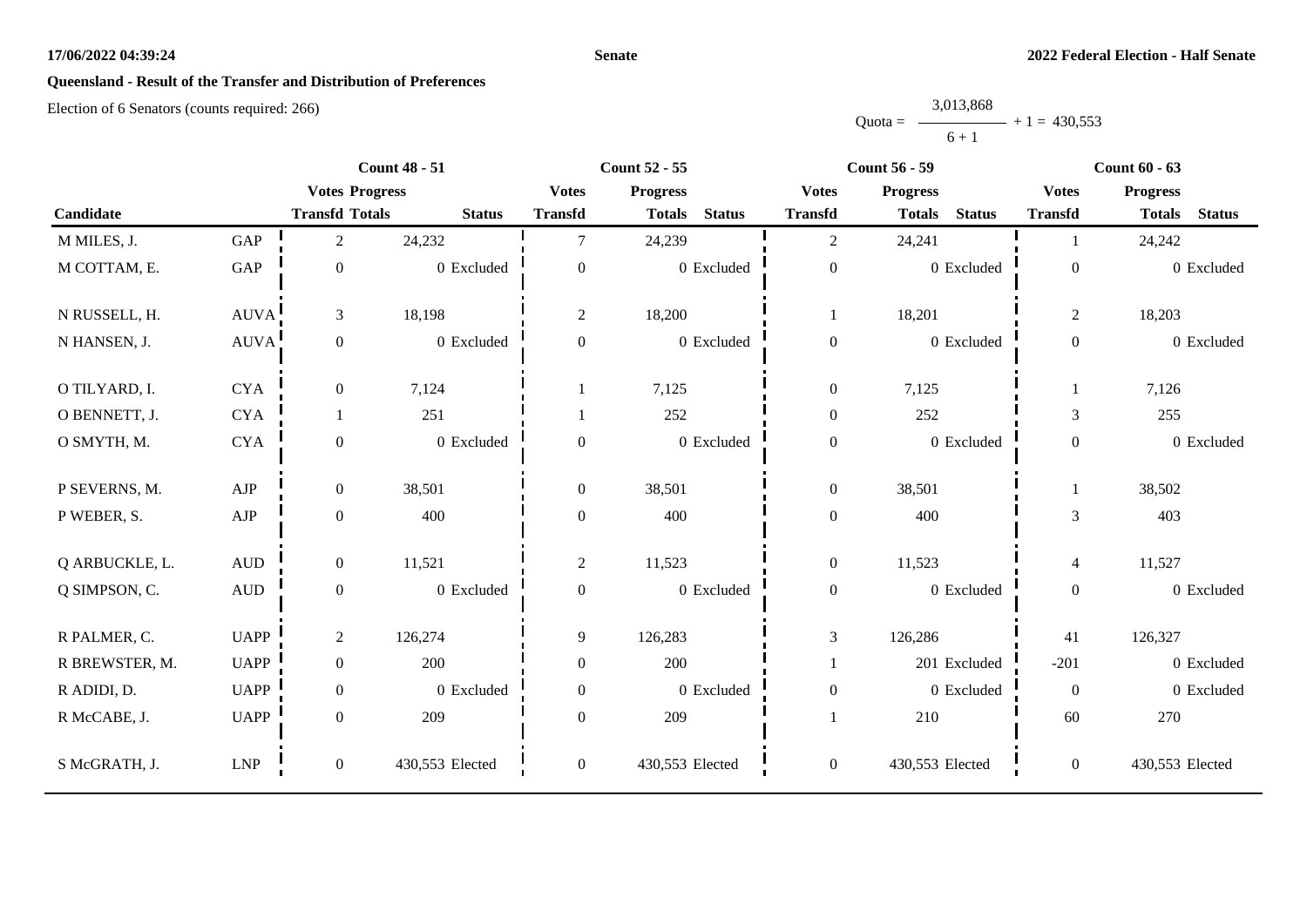#### **Senate**

# **Queensland - Result of the Transfer and Distribution of Preferences**

|           | 3,013,868 |                |
|-----------|-----------|----------------|
| $Quota =$ |           | $+1 = 430,553$ |
|           | $6 + 1$   |                |

|                   |                             |                       | <b>Count 48 - 51</b> |                  | <b>Count 52 - 55</b>           |                  | <b>Count 56 - 59</b>           |                         | <b>Count 60 - 63</b>           |
|-------------------|-----------------------------|-----------------------|----------------------|------------------|--------------------------------|------------------|--------------------------------|-------------------------|--------------------------------|
|                   |                             | <b>Votes Progress</b> |                      | <b>Votes</b>     | <b>Progress</b>                | <b>Votes</b>     | <b>Progress</b>                | <b>Votes</b>            | <b>Progress</b>                |
| Candidate         |                             | <b>Transfd Totals</b> | <b>Status</b>        | <b>Transfd</b>   | <b>Status</b><br><b>Totals</b> | <b>Transfd</b>   | <b>Status</b><br><b>Totals</b> | <b>Transfd</b>          | <b>Status</b><br><b>Totals</b> |
| S CANAVAN, M.     | $\ensuremath{\mathrm{LNP}}$ | $\overline{0}$        | 430,553 Elected      | $\Omega$         | 430,553 Elected                | $\overline{0}$   | 430,553 Elected                | $\overline{0}$          | 430,553 Elected                |
| S STOKER, A.      | ${\rm LNP}$                 | 5                     | 194,079              |                  | 194,080                        | 13               | 194,093                        | 10                      | 194,103                        |
| S TOBIN, N.       | $\ensuremath{\mathrm{LNP}}$ | $\mathbf{0}$          | 881                  |                  | 882                            | $\boldsymbol{0}$ | 882                            |                         | 883                            |
| S CRIPPS, A.      | <b>LNP</b>                  | 1                     | 1,111                | $\Omega$         | 1,111                          | $\boldsymbol{0}$ | 1,111                          |                         | 1,112                          |
| S WARD, F.        | ${\rm LNP}$                 | $\boldsymbol{0}$      | 2,050                | $\overline{2}$   | 2,052                          | 1                | 2,053                          | 3                       | 2,056                          |
| T LAHN, A.        | <b>IMO</b>                  | $\boldsymbol{0}$      | 13,558               | 25               | 13,583                         | $\sqrt{2}$       | 13,585                         | $\overline{\mathbf{4}}$ | 13,589                         |
| T MELHOP, J.      | <b>IMO</b>                  | $\mathbf{0}$          | 304                  | 75               | 379                            | $\sqrt{2}$       | 381                            | 3                       | 384                            |
| T LAMBETH, P.     | <b>IMO</b>                  | $\boldsymbol{0}$      | 192 Excluded         | $-192$           | 0 Excluded                     | $\boldsymbol{0}$ | 0 Excluded                     | $\boldsymbol{0}$        | 0 Excluded                     |
| U SELIC, B.       | <b>SOPA</b>                 | $\mathbf{1}$          | 11,110               | 5                | 11,115                         | $\overline{c}$   | 11,117                         |                         | 11,118                         |
| U WHATLING, R.    | <b>SOPA</b>                 | $\boldsymbol{0}$      | 0 Excluded           | $\boldsymbol{0}$ | 0 Excluded                     | $\boldsymbol{0}$ | 0 Excluded                     | $\boldsymbol{0}$        | 0 Excluded                     |
| V PAVLOU, D.      | <b>DPDA</b>                 | $\boldsymbol{0}$      | 4,606                | $\Omega$         | 4,606                          | 5                | 4,611                          | $\overline{c}$          | 4,613                          |
| V LEITCH, S.      | <b>DPDA</b>                 | $\boldsymbol{0}$      | 0 Excluded           | $\overline{0}$   | 0 Excluded                     | $\boldsymbol{0}$ | 0 Excluded                     | $\overline{0}$          | 0 Excluded                     |
| W NEWMAN, C.      | <b>LDP</b>                  | 4                     | 75,295               | 5                | 75,300                         | $\overline{4}$   | 75,304                         | 4                       | 75,308                         |
| W GRAINGER, T.    | LDP                         |                       | 670                  |                  | 671                            | $\sqrt{6}$       | 677                            | 3                       | 680                            |
| X HANSON, P.      | ON                          | $8\,$                 | 218,673              | 17               | 218,690                        | 26               | 218,716                        | 16                      | 218,732                        |
| X GURUSWAMY, R.   | ON                          |                       | 198                  | $\overline{0}$   | 198 Excluded                   | $-198$           | 0 Excluded                     | $\overline{0}$          | 0 Excluded                     |
| X CHRISTENSEN, G. | $\mathbf{ON}$               | $\overline{7}$        | 5,098                | 4                | 5,102                          | 99               | 5,201                          | $\overline{7}$          | 5,208                          |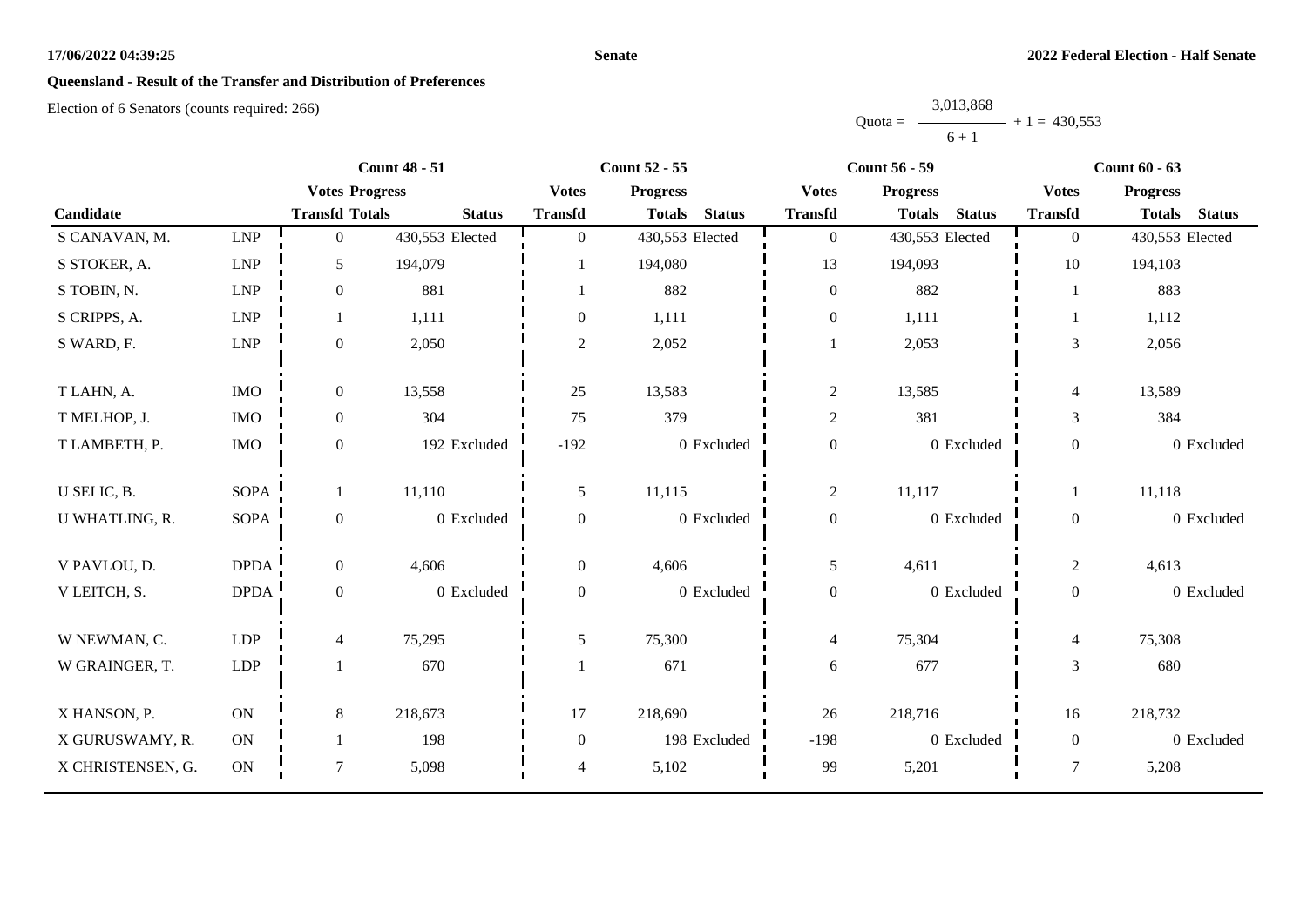#### **Senate**

# **Queensland - Result of the Transfer and Distribution of Preferences**

|           | 3,013,868 |                |
|-----------|-----------|----------------|
| $Quota =$ |           | $+1 = 430.553$ |
|           | $6 + 1$   |                |

| <b>Count 48 - 51</b>    |                             | <b>Count 52 - 55</b>  |                  |                  | <b>Count 56 - 59</b>           | <b>Count 60 - 63</b> |                                |                  |                                |
|-------------------------|-----------------------------|-----------------------|------------------|------------------|--------------------------------|----------------------|--------------------------------|------------------|--------------------------------|
|                         |                             | <b>Votes Progress</b> |                  | <b>Votes</b>     | <b>Progress</b>                | <b>Votes</b>         | <b>Progress</b>                | <b>Votes</b>     | <b>Progress</b>                |
| Candidate               |                             | <b>Transfd Totals</b> | <b>Status</b>    | <b>Transfd</b>   | <b>Status</b><br><b>Totals</b> | <b>Transfd</b>       | <b>Status</b><br><b>Totals</b> | <b>Transfd</b>   | <b>Status</b><br><b>Totals</b> |
|                         |                             |                       |                  |                  |                                |                      |                                |                  |                                |
| Y WATT, M.              | <b>ALP</b>                  | $\overline{0}$        | 430,553 Elected  | $\mathbf{0}$     | 430,553 Elected                | $\boldsymbol{0}$     | 430,553 Elected                | $\overline{0}$   | 430,553 Elected                |
| Y CHISHOLM, A.          | ${\sf ALP}$                 | 9                     | 304,733          | $\boldsymbol{0}$ | 304,733                        | 3                    | 304,736                        |                  | 304,737                        |
| Y ANDREW, E.            | ${\sf ALP}$                 | $\overline{c}$        | 2,697            |                  | 2,698                          | $\boldsymbol{0}$     | 2,698                          | $\overline{2}$   | 2,700                          |
| Y WARRY, C.             | <b>ALP</b>                  | 4                     | 1,865            | $\overline{0}$   | 1,865                          |                      | 1,866                          |                  | 1,867                          |
| Y HENDERSON, J.         | ALP                         | 3                     | 1,867            | $\boldsymbol{0}$ | 1,867                          | $\boldsymbol{0}$     | 1,867                          | $\boldsymbol{0}$ | 1,867                          |
| Y PASCOE, R.            | ALP                         | $\overline{c}$        | 1,303            | $\overline{0}$   | 1,303                          | $\boldsymbol{0}$     | 1,303                          | $\boldsymbol{0}$ | 1,303                          |
|                         |                             |                       |                  |                  |                                |                      |                                |                  |                                |
| UG LYON, R.             | <b>KAP</b>                  | 5                     | 5,762            |                  | 5,763                          | $\boldsymbol{0}$     | 5,763                          | $\overline{2}$   | 5,765                          |
| UG SCHEFE, D.           | $\mathop{\rm IND}\nolimits$ | 14                    | 717              | 3                | 720                            | $\boldsymbol{0}$     | 720                            | $\theta$         | 720                            |
| UG TEMPLE, L.           | <b>IND</b>                  | 23                    | 5,497            | $\overline{0}$   | 5,497                          |                      | 5,498                          | $\theta$         | 5,498                          |
| UG HAMILTON, C.         | <b>IND</b>                  | $-188$                | 0 Excluded       | $\overline{0}$   | 0 Excluded                     | $\boldsymbol{0}$     | 0 Excluded                     | $\boldsymbol{0}$ | 0 Excluded                     |
| UG SMITH, L.            | $\ensuremath{\text{IND}}$   | $22\,$                | 428              | $\overline{0}$   | 428                            | $\boldsymbol{0}$     | 428                            | $\theta$         | 428                            |
| UG QUINLIVAN, L.        | <b>IND</b>                  |                       | 323              |                  | 324                            | $\boldsymbol{0}$     | 324                            | $\overline{0}$   | 324                            |
| UG KOCHARDY, K.         | $\ensuremath{\text{IND}}$   | 4                     | 398              | $\overline{0}$   | 398                            | $\boldsymbol{0}$     | 398                            | $\boldsymbol{0}$ | 398                            |
| UG ROGERS, P.           | <b>IND</b>                  | $\overline{7}$        | 983              |                  | 984                            | $\boldsymbol{0}$     | 984                            | $\theta$         | 984                            |
|                         |                             |                       |                  |                  |                                |                      |                                |                  |                                |
| <b>Exhausted Votes</b>  |                             | $\overline{0}$        | $\boldsymbol{0}$ | $\mathbf{0}$     | $\overline{0}$                 | $\boldsymbol{0}$     | $\boldsymbol{0}$               | $\boldsymbol{0}$ | $\boldsymbol{0}$               |
| <b>Loss By Fraction</b> |                             | $\overline{2}$        | 120              | 4                | 124                            | $8\,$                | 132                            | 12               | 144                            |
| <b>Total Votes</b>      |                             | $\overline{0}$        | 3,013,868        | $\overline{0}$   | 3,013,868                      | $\overline{0}$       | 3,013,868                      | $\overline{0}$   | 3,013,868                      |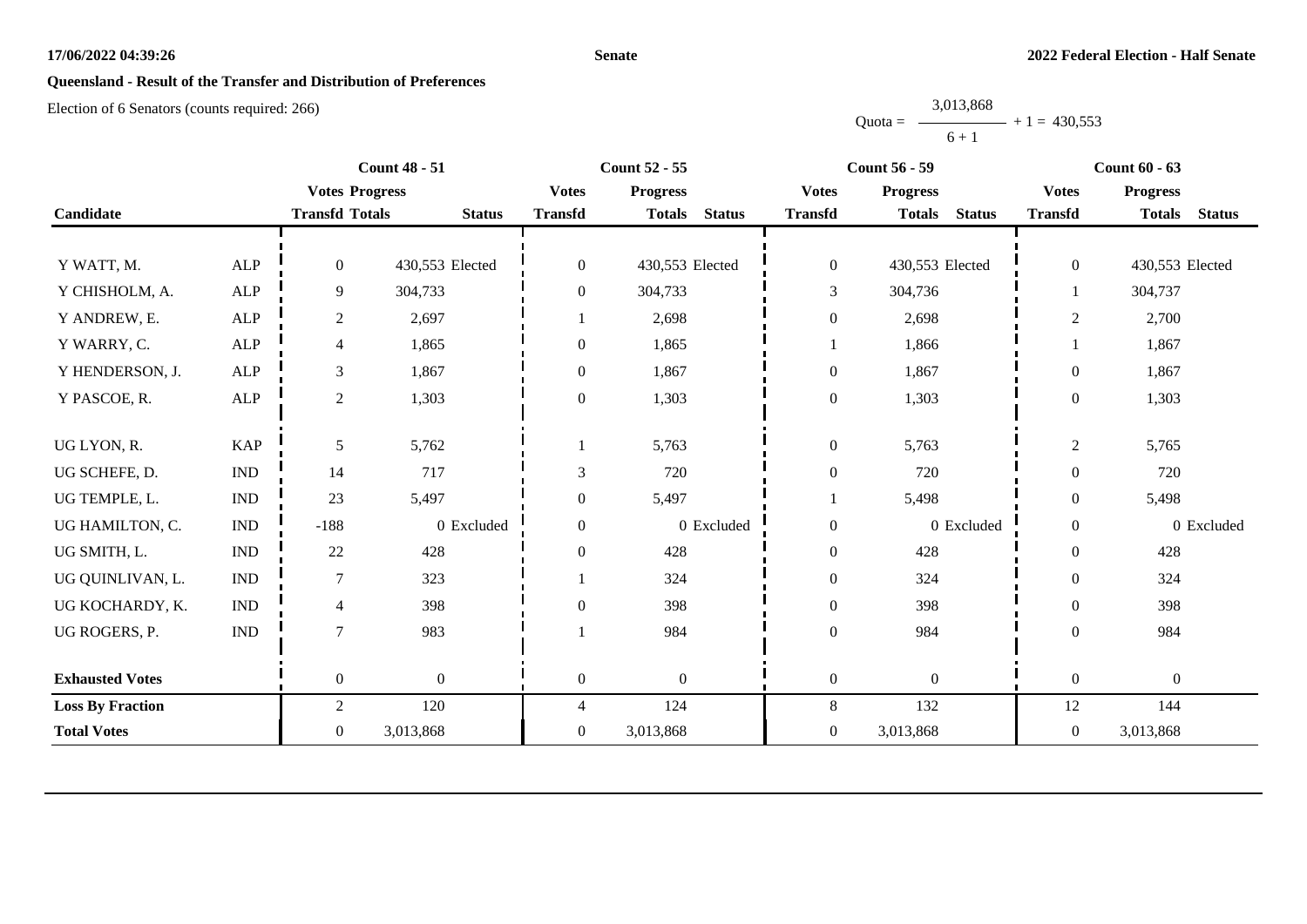#### **Queensland - Result of the Transfer and Distribution of Preferences**

Election of 6 Senators (counts required: 266)

|           | 3,013,868       |
|-----------|-----------------|
| $Quota =$ | $ +1 = 430,553$ |
|           | $6 + 1$         |
|           |                 |

Candidates Excluded 89. GURUSWAMY, R. Candidates Excluded 70. BREWSTER, M.

Candidates Excluded 100. HAMILTON, C.

Candidates Excluded 81. LAMBETH, P.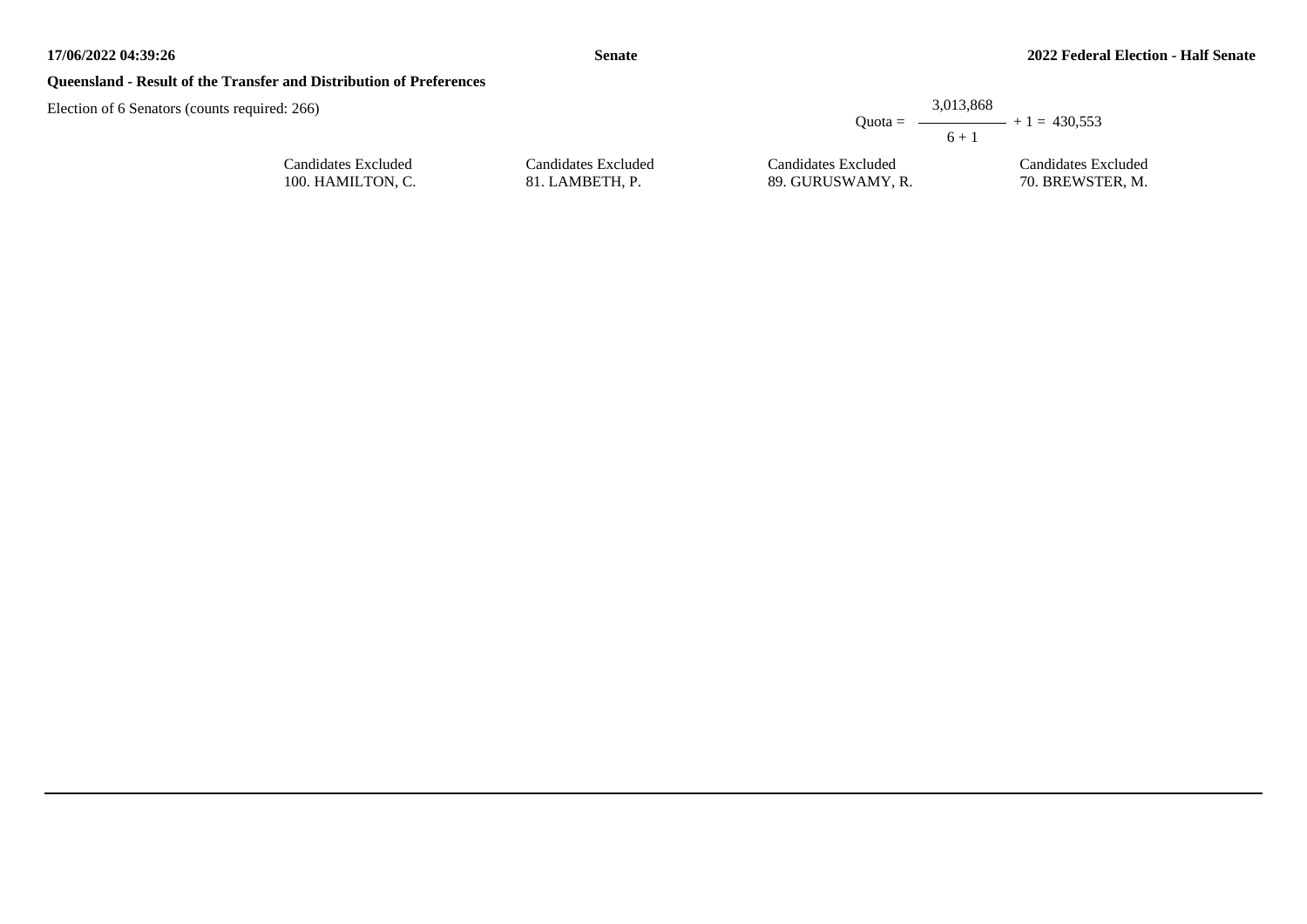#### **Senate**

# **Queensland - Result of the Transfer and Distribution of Preferences**

|           | 3,013,868 |                |
|-----------|-----------|----------------|
| $Quota =$ |           | $+1 = 430,553$ |
|           | $6 + 1$   |                |

|                      |              |                       | <b>Count 64 - 65</b> |                  | <b>Count 66 - 68</b> |               |                  | <b>Count 69 - 72</b> |               |                  | <b>Count 73 - 76</b> |               |
|----------------------|--------------|-----------------------|----------------------|------------------|----------------------|---------------|------------------|----------------------|---------------|------------------|----------------------|---------------|
|                      |              | <b>Votes Progress</b> |                      | <b>Votes</b>     | <b>Progress</b>      |               | <b>Votes</b>     | <b>Progress</b>      |               | <b>Votes</b>     | <b>Progress</b>      |               |
| Candidate            |              | <b>Transfd Totals</b> | <b>Status</b>        | <b>Transfd</b>   | <b>Totals</b>        | <b>Status</b> | <b>Transfd</b>   | <b>Totals</b>        | <b>Status</b> | <b>Transfd</b>   | <b>Totals</b>        | <b>Status</b> |
| A HARRIS, L.         |              | 3                     | 12,752               | $\overline{2}$   | 12,754               |               |                  | 12,755               |               | $\overline{0}$   | 12,755               |               |
| A YUILLE, D.         |              | 4                     | 474                  | 2                | 476                  |               | $\boldsymbol{0}$ | 476                  |               | $\overline{0}$   | 476                  |               |
| B LEES, R.           | <b>SAL</b>   | 75                    | 10,409               | 4                | 10,413               |               | $\boldsymbol{0}$ | 10,413               |               |                  | 10,414               |               |
| <b>B EMANUEL, K.</b> | <b>SAL</b>   | $-229$                | 0 Excluded           | $\overline{0}$   |                      | 0 Excluded    | $\boldsymbol{0}$ |                      | 0 Excluded    | $\overline{0}$   |                      | 0 Excluded    |
| C BRADLEY, B.        | HMP          | 37                    | 161,157              | 13               | 161,170              |               | $\boldsymbol{7}$ | 161,177              |               | $\boldsymbol{2}$ | 161,179              |               |
| C LUYKEN, S.         | ${\rm HMP}$  | 12                    | 955                  | 14               | 969                  |               | $\boldsymbol{0}$ | 969                  |               | $\overline{4}$   | 973                  |               |
| D MARTIN, R.         | <b>SPP</b>   | 19                    | 18,996               | 83               | 19,079               |               | 1                | 19,080               |               | $\boldsymbol{0}$ | 19,080               |               |
| D FIRESTONE, T.      | SPP          | $12\,$                | 250 Excluded         | $-250$           |                      | 0 Excluded    | $\boldsymbol{0}$ |                      | 0 Excluded    | $\boldsymbol{0}$ |                      | 0 Excluded    |
| E WILLIAMS, R.       | <b>REAS</b>  | 15                    | 6,483                | 18               | 6,501                |               | 1                | 6,502                |               | $\boldsymbol{0}$ | 6,502                |               |
| E JORDAN, F.         | <b>REAS</b>  | $\boldsymbol{0}$      | 0 Excluded           | $\boldsymbol{0}$ |                      | 0 Excluded    | $\boldsymbol{0}$ |                      | 0 Excluded    | $\boldsymbol{0}$ |                      | 0 Excluded    |
| F BRENNAN, B.        | TNL          | $\overline{2}$        | 4,183                | 11               | 4,194                |               | $\boldsymbol{0}$ | 4,194                |               | $\boldsymbol{0}$ | 4,194                |               |
| F KENNISH, H.        | TNL          | $\overline{0}$        | 0 Excluded           | $\overline{0}$   |                      | 0 Excluded    | $\boldsymbol{0}$ |                      | 0 Excluded    | $\overline{0}$   |                      | 0 Excluded    |
| F HOPLEY, S.         | TNL          | $\boldsymbol{0}$      | 0 Excluded           | $\overline{0}$   |                      | 0 Excluded    | $\boldsymbol{0}$ |                      | 0 Excluded    | $\boldsymbol{0}$ |                      | 0 Excluded    |
| F MOMSEN, J.         | $\mbox{TNL}$ | $\boldsymbol{0}$      | 0 Excluded           | $\overline{0}$   |                      | 0 Excluded    | $\boldsymbol{0}$ |                      | 0 Excluded    | $\overline{0}$   |                      | 0 Excluded    |
| F INGRAM, L.         | TNL          | $\overline{0}$        | 0 Excluded           | $\overline{0}$   |                      | 0 Excluded    | $\overline{0}$   |                      | 0 Excluded    | $\overline{0}$   |                      | 0 Excluded    |
| F CREIGHTON, J.      | TNL          | $\boldsymbol{0}$      | 0 Excluded           | $\mathbf{0}$     |                      | 0 Excluded    | $\boldsymbol{0}$ |                      | 0 Excluded    | $\boldsymbol{0}$ |                      | 0 Excluded    |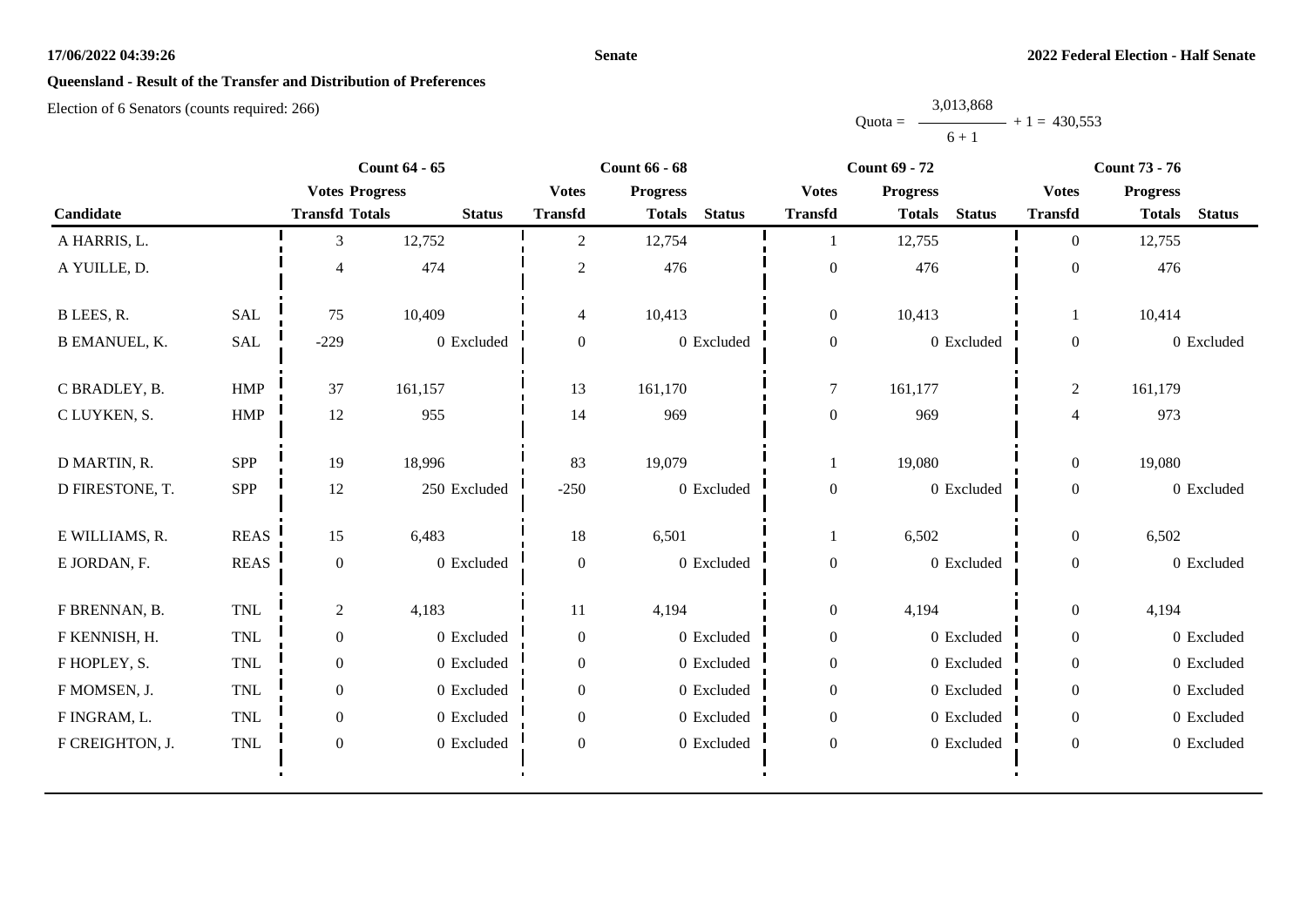#### **Senate**

# **Queensland - Result of the Transfer and Distribution of Preferences**

|           | 3,013,868 |                |
|-----------|-----------|----------------|
| $Quota =$ |           | $+1 = 430,553$ |
|           | $6 + 1$   |                |

|                    |              |                       | <b>Count 64 - 65</b> |                  | <b>Count 66 - 68</b> |               |                  | <b>Count 69 - 72</b> |               |                  | <b>Count 73 - 76</b> |               |
|--------------------|--------------|-----------------------|----------------------|------------------|----------------------|---------------|------------------|----------------------|---------------|------------------|----------------------|---------------|
|                    |              | <b>Votes Progress</b> |                      | <b>Votes</b>     | <b>Progress</b>      |               | <b>Votes</b>     | <b>Progress</b>      |               | <b>Votes</b>     | <b>Progress</b>      |               |
| Candidate          |              | <b>Transfd Totals</b> | <b>Status</b>        | <b>Transfd</b>   | <b>Totals</b>        | <b>Status</b> | <b>Transfd</b>   | <b>Totals</b>        | <b>Status</b> | <b>Transfd</b>   | <b>Totals</b>        | <b>Status</b> |
| G PAYNE, K.        | ${\rm FIN}$  | 4                     | 6,187                | $10\,$           | 6,197                |               |                  | 6,198                |               | $\overline{0}$   | 6,198                |               |
| G CARROLL, K.      | <b>FIN</b>   | $\mathbf{0}$          | 0 Excluded           | $\mathbf{0}$     |                      | 0 Excluded    | $\boldsymbol{0}$ |                      | 0 Excluded    | $\mathbf{0}$     |                      | 0 Excluded    |
| H DICKSON, S.      |              | 1                     | 3,638                | 5                | 3,643                |               |                  | 3,644                |               | $\mathbf{0}$     | 3,644                |               |
| H LLOYD, R.        |              | 5                     | 991                  | 9                | 1,000                |               |                  | 1,001                |               |                  | 1,002                |               |
| I HEAD, M.         |              | 1                     | 1,104                | 5                | 1,109                |               | $\boldsymbol{0}$ | 1,109                |               | $\overline{0}$   | 1,109                |               |
| I DAVIS, J.        |              | $\mathbf{0}$          | 0 Excluded           | $\overline{0}$   |                      | 0 Excluded    | $\boldsymbol{0}$ |                      | 0 Excluded    | $\mathbf{0}$     |                      | 0 Excluded    |
| J ALLMAN-PAYNE, P. | <b>GRN</b>   | 6                     | 367,671              | 5                | 367,676              |               | 6                | 367,682              |               |                  | 367,683              |               |
| J SRI, A.          | <b>GRN</b>   | 9                     | 1,774                | 6                | 1,780                |               |                  | 1,781                |               |                  | 1,782                |               |
| J PENNINGS, B.     | <b>GRN</b>   | $\overline{2}$        | 1,043                | $\overline{4}$   | 1,047                |               |                  | 1,048                |               | $\overline{0}$   | 1,048                |               |
| J SIDHU, N.        | <b>GRN</b>   | $\overline{2}$        | 1,004                | 3                | 1,007                |               | $\boldsymbol{0}$ | 1,007                |               | $\boldsymbol{0}$ | 1,007                |               |
| J NELLIGAN, A.     | <b>GRN</b>   | $\boldsymbol{0}$      | 665                  | $\mathfrak{Z}$   | 668                  |               |                  | 669                  |               | $\boldsymbol{0}$ | 669                  |               |
| J HALEY, R.        | ${\rm GRN}$  | 1                     | 2,002                | 6                | 2,008                |               |                  | 2,009                |               | $\boldsymbol{0}$ | 2,009                |               |
| K HENAWAY, L.      | IAP          | $\overline{0}$        | 32,237               | $\overline{2}$   | 32,239               |               | $\overline{9}$   | 32,248               |               | $\overline{c}$   | 32,250               |               |
| K CARR, J.         | IAP          | 6                     | 742                  | $\overline{4}$   | 746                  |               | $10\,$           | 756                  |               | $\boldsymbol{0}$ | 756                  |               |
| L PUKALLUS, J.     | $\mbox{CEC}$ | $\mathbf{1}$          | 6,104                | 1                | 6,105                |               | $\mathfrak{Z}$   | 6,108                |               | 3                | 6,111                |               |
| L DOEL, R.         | $\mbox{CEC}$ | $\boldsymbol{0}$      | 0 Excluded           | $\boldsymbol{0}$ |                      | 0 Excluded    | $\boldsymbol{0}$ |                      | 0 Excluded    | $\overline{0}$   |                      | 0 Excluded    |
|                    |              |                       |                      |                  |                      |               |                  |                      |               |                  |                      |               |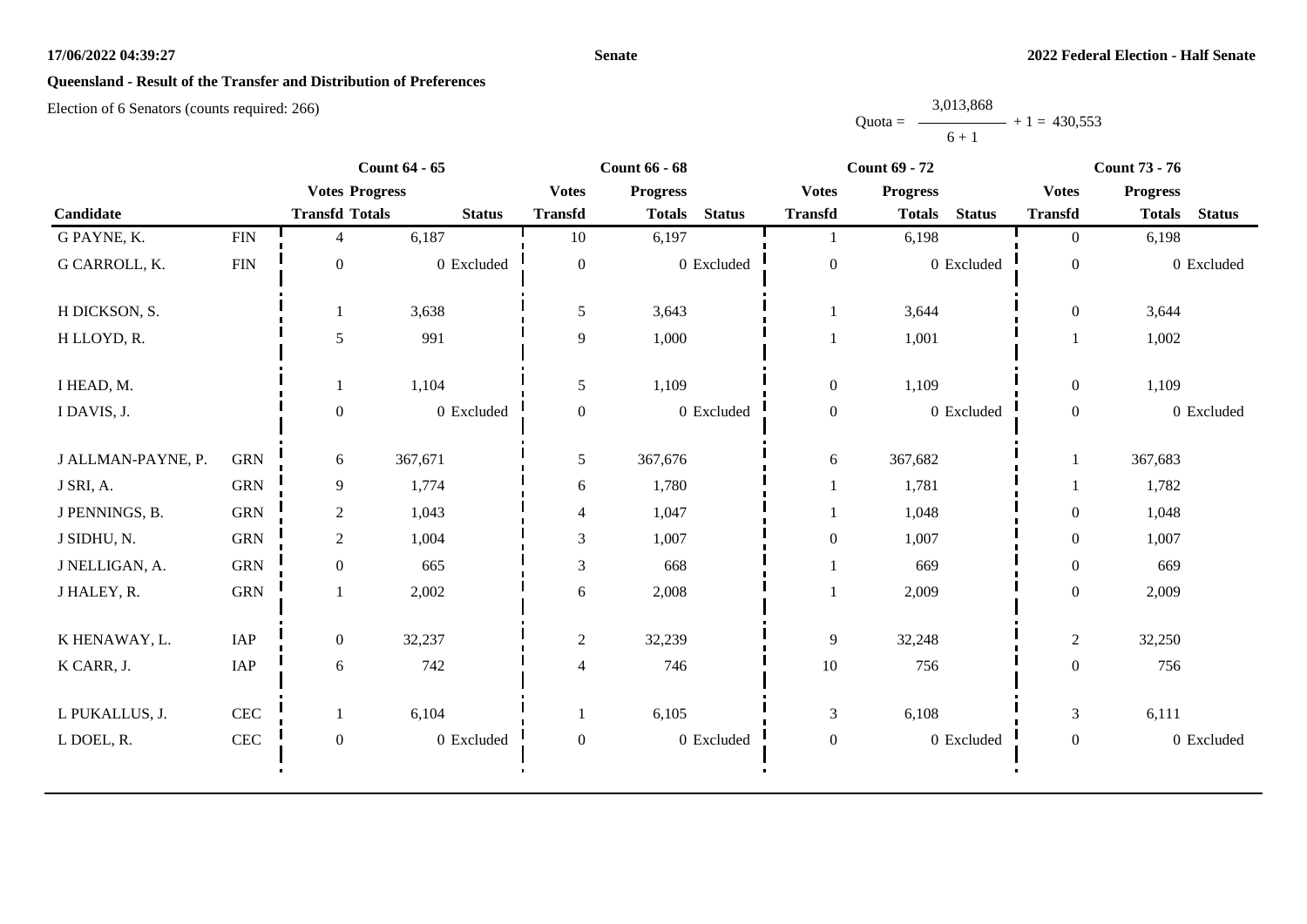#### **Senate**

# **Queensland - Result of the Transfer and Distribution of Preferences**

|           | 3,013,868 |                |
|-----------|-----------|----------------|
| $Quota =$ |           | $+1 = 430.553$ |
|           | $6 + 1$   |                |

|                |                      |                       | <b>Count 64 - 65</b> |                | <b>Count 66 - 68</b>           |                  | <b>Count 69 - 72</b>           |                | <b>Count 73 - 76</b>           |
|----------------|----------------------|-----------------------|----------------------|----------------|--------------------------------|------------------|--------------------------------|----------------|--------------------------------|
|                |                      | <b>Votes Progress</b> |                      | <b>Votes</b>   | <b>Progress</b>                | <b>Votes</b>     | <b>Progress</b>                | <b>Votes</b>   | <b>Progress</b>                |
| Candidate      |                      | <b>Transfd Totals</b> | <b>Status</b>        | <b>Transfd</b> | <b>Status</b><br><b>Totals</b> | <b>Transfd</b>   | <b>Status</b><br><b>Totals</b> | <b>Transfd</b> | <b>Status</b><br><b>Totals</b> |
| M MILES, J.    | GAP                  |                       | 24,243               | 3              | 24,246                         | 12               | 24,258                         |                | 24,259                         |
| M COTTAM, E.   | $\operatorname{GAP}$ | $\boldsymbol{0}$      | 0 Excluded           | $\theta$       | 0 Excluded                     | $\boldsymbol{0}$ | 0 Excluded                     | $\theta$       | 0 Excluded                     |
| N RUSSELL, H.  | AUVA                 | 1                     | 18,204               |                | 18,205                         | $\mathfrak{S}$   | 18,210                         | $\overline{2}$ | 18,212                         |
| N HANSEN, J.   | AUVA                 | $\boldsymbol{0}$      | 0 Excluded           | $\Omega$       | 0 Excluded                     | $\boldsymbol{0}$ | 0 Excluded                     | $\Omega$       | 0 Excluded                     |
| O TILYARD, I.  | <b>CYA</b>           | $\mathbf{0}$          | 7,126                |                | 7,127                          | 88               | 7,215                          | 3              | 7,218                          |
| O BENNETT, J.  | <b>CYA</b>           | $\boldsymbol{0}$      | 255                  | $\Omega$       | 255 Excluded                   | $-255$           | 0 Excluded                     | $\overline{0}$ | 0 Excluded                     |
| O SMYTH, M.    | <b>CYA</b>           | $\overline{0}$        | 0 Excluded           | $\overline{0}$ | 0 Excluded                     | $\boldsymbol{0}$ | 0 Excluded                     | $\overline{0}$ | 0 Excluded                     |
| P SEVERNS, M.  | AJP                  | $\overline{2}$        | 38,504               | $\mathfrak{Z}$ | 38,507                         | $\tau$           | 38,514                         | 3              | 38,517                         |
| P WEBER, S.    | ${\rm AJP}$          | $\boldsymbol{0}$      | 403                  | $\overline{4}$ | 407                            | $\overline{9}$   | 416                            | 3              | 419                            |
| Q ARBUCKLE, L. | $\mbox{AUD}$         | 1                     | 11,528               | $\Omega$       | 11,528                         | $8\,$            | 11,536                         | $\overline{4}$ | 11,540                         |
| Q SIMPSON, C.  | $\mbox{\rm AUD}$     | $\boldsymbol{0}$      | 0 Excluded           | $\overline{0}$ | 0 Excluded                     | $\boldsymbol{0}$ | 0 Excluded                     | $\overline{0}$ | 0 Excluded                     |
| R PALMER, C.   | <b>UAPP</b>          | $\overline{2}$        | 126,329              | $\mathfrak{Z}$ | 126,332                        | $11\,$           | 126,343                        | 166            | 126,509                        |
| R BREWSTER, M. | <b>UAPP</b>          | $\overline{0}$        | 0 Excluded           | $\Omega$       | $0\,$ Excluded                 | $\boldsymbol{0}$ | 0 Excluded                     | $\Omega$       | 0 Excluded                     |
| R ADIDI, D.    | <b>UAPP</b>          | $\boldsymbol{0}$      | 0 Excluded           | $\Omega$       | 0 Excluded                     | $\boldsymbol{0}$ | 0 Excluded                     | $\overline{0}$ | 0 Excluded                     |
| R McCABE, J.   | <b>UAPP</b>          | $\boldsymbol{0}$      | 270                  | $\Omega$       | 270                            | $\boldsymbol{0}$ | 270 Excluded                   | $-270$         | 0 Excluded                     |
| S McGRATH, J.  | ${\rm LNP}$          | $\overline{0}$        | 430,553 Elected      | $\overline{0}$ | 430,553 Elected                | $\mathbf{0}$     | 430,553 Elected                | $\overline{0}$ | 430,553 Elected                |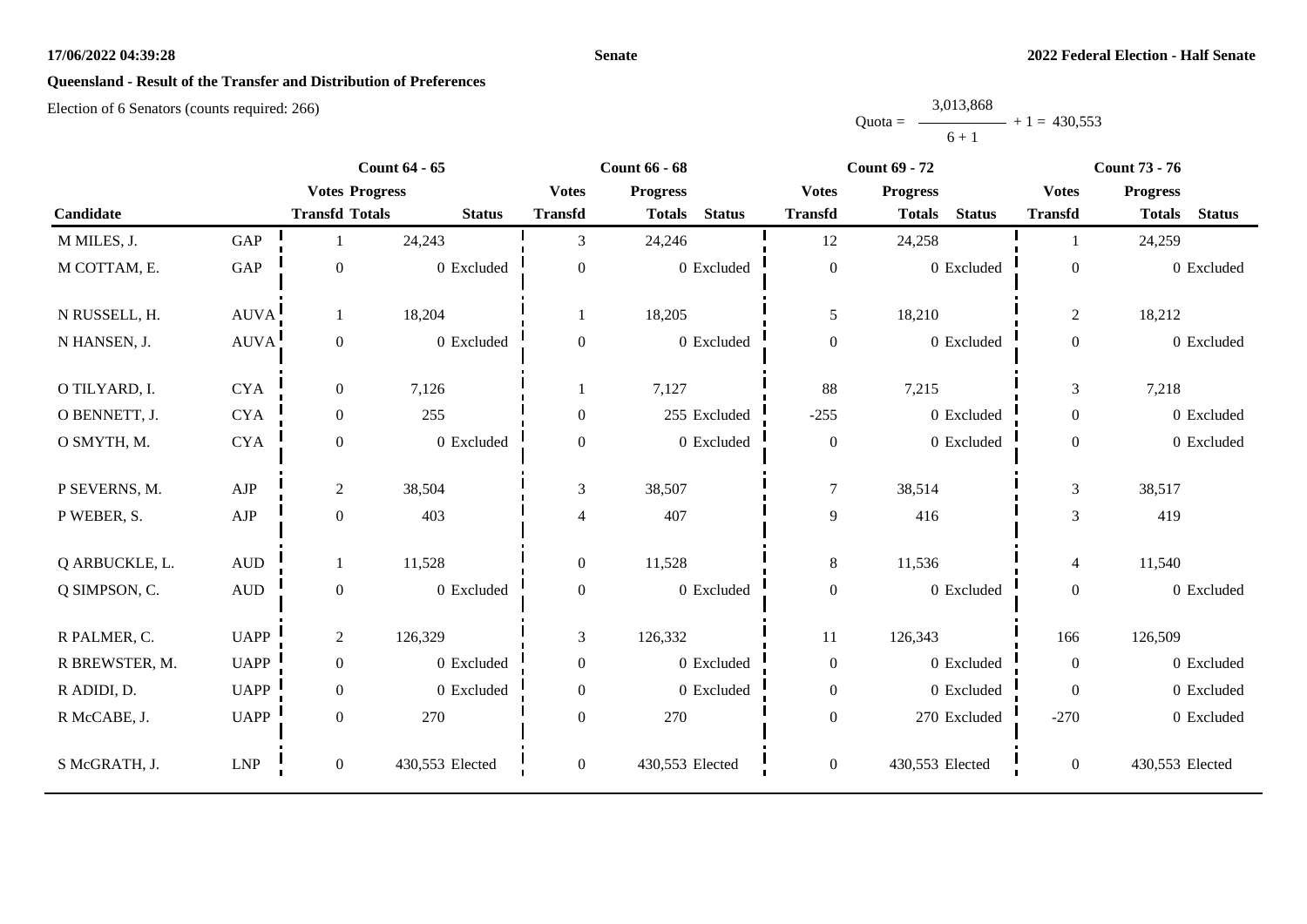#### **Senate**

# **Queensland - Result of the Transfer and Distribution of Preferences**

|           | 3,013,868 |                |
|-----------|-----------|----------------|
| $Quota =$ |           | $+1 = 430,553$ |
|           | $6 + 1$   |                |

|                   |             |                       | <b>Count 64 - 65</b> |                  | <b>Count 66 - 68</b>           |                  | <b>Count 69 - 72</b>           |                | <b>Count 73 - 76</b>           |
|-------------------|-------------|-----------------------|----------------------|------------------|--------------------------------|------------------|--------------------------------|----------------|--------------------------------|
|                   |             | <b>Votes Progress</b> |                      | <b>Votes</b>     | <b>Progress</b>                | <b>Votes</b>     | <b>Progress</b>                | <b>Votes</b>   | <b>Progress</b>                |
| Candidate         |             | <b>Transfd Totals</b> | <b>Status</b>        | <b>Transfd</b>   | <b>Status</b><br><b>Totals</b> | <b>Transfd</b>   | <b>Status</b><br><b>Totals</b> | <b>Transfd</b> | <b>Status</b><br><b>Totals</b> |
| S CANAVAN, M.     | LNP         | $\mathbf{0}$          | 430,553 Elected      | $\overline{0}$   | 430,553 Elected                | $\mathbf{0}$     | 430,553 Elected                | $\Omega$       | 430,553 Elected                |
| S STOKER, A.      | LNP         | $\mathbf{0}$          | 194,103              |                  | 194,104                        |                  | 194,105                        | $\overline{4}$ | 194,109                        |
| S TOBIN, N.       | LNP         | $\mathbf{0}$          | 883                  | $\theta$         | 883                            | -1               | 884                            | $\overline{c}$ | 886                            |
| S CRIPPS, A.      | LNP         | $\boldsymbol{0}$      | 1,112                |                  | 1,113                          | $\mathbf{2}$     | 1,115                          | $\theta$       | 1,115                          |
| S WARD, F.        | LNP         | $\mathbf{0}$          | 2,056                | $\overline{2}$   | 2,058                          | 5                | 2,063                          | 5              | 2,068                          |
| T LAHN, A.        | <b>IMO</b>  | $\boldsymbol{0}$      | 13,589               |                  | 13,590                         | $\mathfrak{Z}$   | 13,593                         | $\overline{c}$ | 13,595                         |
| T MELHOP, J.      | <b>IMO</b>  | $\mathbf{1}$          | 385                  |                  | 386                            | 3                | 389                            | 3              | 392                            |
| T LAMBETH, P.     | $\rm{IMO}$  | $\boldsymbol{0}$      | 0 Excluded           | $\theta$         | 0 Excluded                     | $\boldsymbol{0}$ | 0 Excluded                     | $\overline{0}$ | 0 Excluded                     |
| U SELIC, B.       | <b>SOPA</b> | 1                     | 11,119               | $\tau$           | 11,126                         | $\overline{4}$   | 11,130                         | 1              | 11,131                         |
| U WHATLING, R.    | <b>SOPA</b> | $\boldsymbol{0}$      | 0 Excluded           | $\boldsymbol{0}$ | 0 Excluded                     | $\boldsymbol{0}$ | 0 Excluded                     | $\overline{0}$ | 0 Excluded                     |
| V PAVLOU, D.      | <b>DPDA</b> | $\mathbf{0}$          | 4,613                | $\overline{0}$   | 4,613                          |                  | 4,614                          | $\overline{0}$ | 4,614                          |
| V LEITCH, S.      | <b>DPDA</b> | $\mathbf{0}$          | 0 Excluded           | $\mathbf{0}$     | 0 Excluded                     | $\mathbf{0}$     | 0 Excluded                     | $\overline{0}$ | 0 Excluded                     |
| W NEWMAN, C.      | LDP         | $\overline{0}$        | 75,308               | $\overline{0}$   | 75,308                         | $8\,$            | 75,316                         | 5              | 75,321                         |
| W GRAINGER, T.    | LDP         | $\boldsymbol{0}$      | 680                  | $\overline{c}$   | 682                            | $\mathbf{1}$     | 683                            |                | 684                            |
| X HANSON, P.      | ON          | $\boldsymbol{0}$      | 218,732              | 3                | 218,735                        | 14               | 218,749                        | 24             | 218,773                        |
| X GURUSWAMY, R.   | ON          | $\mathbf{0}$          | 0 Excluded           | $\boldsymbol{0}$ | 0 Excluded                     | $\boldsymbol{0}$ | 0 Excluded                     | $\overline{0}$ | 0 Excluded                     |
| X CHRISTENSEN, G. | ON          | $\boldsymbol{0}$      | 5,208                | $\mathbf{0}$     | 5,208                          | 6                | 5,214                          | $12\,$         | 5,226                          |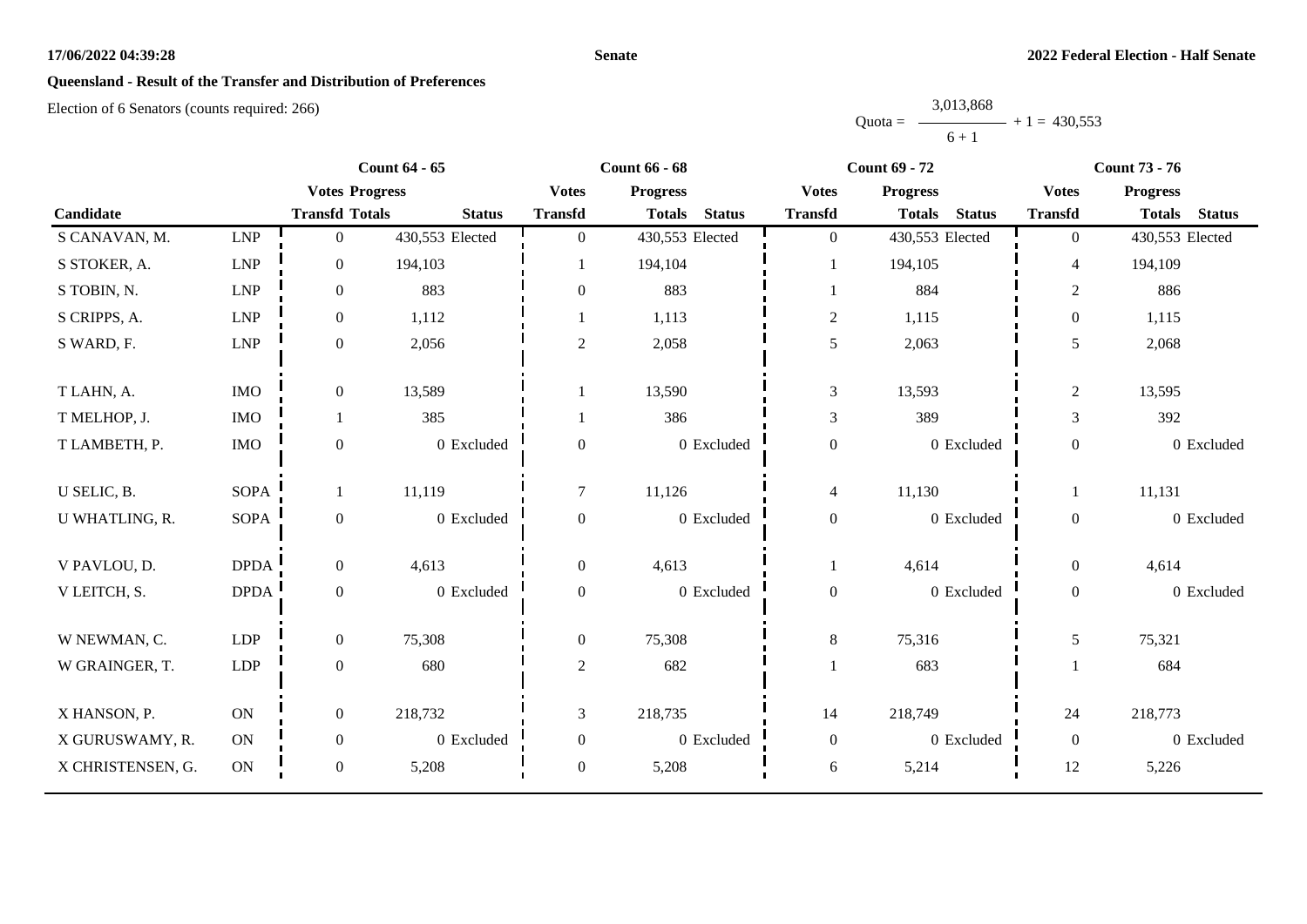#### **Senate**

# **Queensland - Result of the Transfer and Distribution of Preferences**

|           | 3,013,868 |                |
|-----------|-----------|----------------|
| $Quota =$ |           | $+1 = 430,553$ |
|           | $6 + 1$   |                |

|                         |                             |                       | <b>Count 64 - 65</b> |                  | <b>Count 66 - 68</b>           |                  | <b>Count 69 - 72</b>           |                  | <b>Count 73 - 76</b>           |
|-------------------------|-----------------------------|-----------------------|----------------------|------------------|--------------------------------|------------------|--------------------------------|------------------|--------------------------------|
|                         |                             | <b>Votes Progress</b> |                      | <b>Votes</b>     | <b>Progress</b>                | <b>Votes</b>     | <b>Progress</b>                | <b>Votes</b>     | <b>Progress</b>                |
| Candidate               |                             | <b>Transfd Totals</b> | <b>Status</b>        | <b>Transfd</b>   | <b>Status</b><br><b>Totals</b> | <b>Transfd</b>   | <b>Status</b><br><b>Totals</b> | <b>Transfd</b>   | <b>Status</b><br><b>Totals</b> |
|                         |                             |                       |                      |                  |                                |                  |                                |                  |                                |
| Y WATT, M.              | <b>ALP</b>                  | $\overline{0}$        | 430,553 Elected      | $\boldsymbol{0}$ | 430,553 Elected                | $\overline{0}$   | 430,553 Elected                | $\overline{0}$   | 430,553 Elected                |
| Y CHISHOLM, A.          | <b>ALP</b>                  |                       | 304,738              | $\mathbf{0}$     | 304,738                        | 6                | 304,744                        | 3                | 304,747                        |
| Y ANDREW, E.            | ${\sf ALP}$                 | $\overline{0}$        | 2,700                | $\overline{0}$   | 2,700                          | 3                | 2,703                          |                  | 2,704                          |
| Y WARRY, C.             | <b>ALP</b>                  | $\overline{0}$        | 1,867                |                  | 1,868                          |                  | 1,869                          | $\overline{2}$   | 1,871                          |
| Y HENDERSON, J.         | <b>ALP</b>                  |                       | 1,868                | $\boldsymbol{0}$ | 1,868                          |                  | 1,869                          | $\boldsymbol{0}$ | 1,869                          |
| Y PASCOE, R.            | <b>ALP</b>                  | $\overline{0}$        | 1,303                | 4                | 1,307                          |                  | 1,308                          | $\overline{2}$   | 1,310                          |
|                         |                             |                       |                      |                  |                                |                  |                                |                  |                                |
| UG LYON, R.             | <b>KAP</b>                  | $\overline{0}$        | 5,765                | $\overline{0}$   | 5,765                          | $\overline{c}$   | 5,767                          | $\overline{0}$   | 5,767                          |
| UG SCHEFE, D.           | $\mathop{\rm IND}\nolimits$ | $\overline{0}$        | 720                  | $\theta$         | 720                            | $\boldsymbol{0}$ | 720                            |                  | 721                            |
| UG TEMPLE, L.           | $\mathop{\rm IND}\nolimits$ | $\overline{0}$        | 5,498                | $\boldsymbol{0}$ | 5,498                          | $\boldsymbol{0}$ | 5,498                          | $\theta$         | 5,498                          |
| UG HAMILTON, C.         | $\mathop{\rm IND}\nolimits$ | $\boldsymbol{0}$      | 0 Excluded           | $\boldsymbol{0}$ | 0 Excluded                     | $\boldsymbol{0}$ | 0 Excluded                     | $\boldsymbol{0}$ | 0 Excluded                     |
| UG SMITH, L.            | $\mathop{\rm IND}\nolimits$ | $\overline{0}$        | 428                  | $\overline{0}$   | 428                            | $\boldsymbol{0}$ | 428                            | $\theta$         | 428                            |
| UG QUINLIVAN, L.        | <b>IND</b>                  | $\overline{0}$        | 324                  | $\overline{0}$   | 324                            | $\boldsymbol{0}$ | 324                            | $\theta$         | 324 Excluded                   |
| UG KOCHARDY, K.         | $\mathop{\rm IND}\nolimits$ | $\overline{0}$        | 398                  | $\boldsymbol{0}$ | 398                            | $\boldsymbol{0}$ | 398                            | $\theta$         | 398                            |
| UG ROGERS, P.           | $\mathop{\rm IND}\nolimits$ | $\overline{0}$        | 984                  | $\theta$         | 984                            | $\boldsymbol{0}$ | 984                            |                  | 985                            |
|                         |                             |                       |                      |                  |                                |                  |                                |                  |                                |
| <b>Exhausted Votes</b>  |                             | $\overline{0}$        | $\overline{0}$       | $\mathbf{0}$     | $\overline{0}$                 |                  |                                | $\boldsymbol{0}$ |                                |
| <b>Loss By Fraction</b> |                             |                       | 145                  | $\overline{2}$   | 147                            | 6                | 153                            | $\overline{4}$   | 157                            |
| <b>Total Votes</b>      |                             | $\overline{0}$        | 3,013,868            | $\overline{0}$   | 3,013,868                      | $\overline{0}$   | 3,013,868                      | $\theta$         | 3,013,868                      |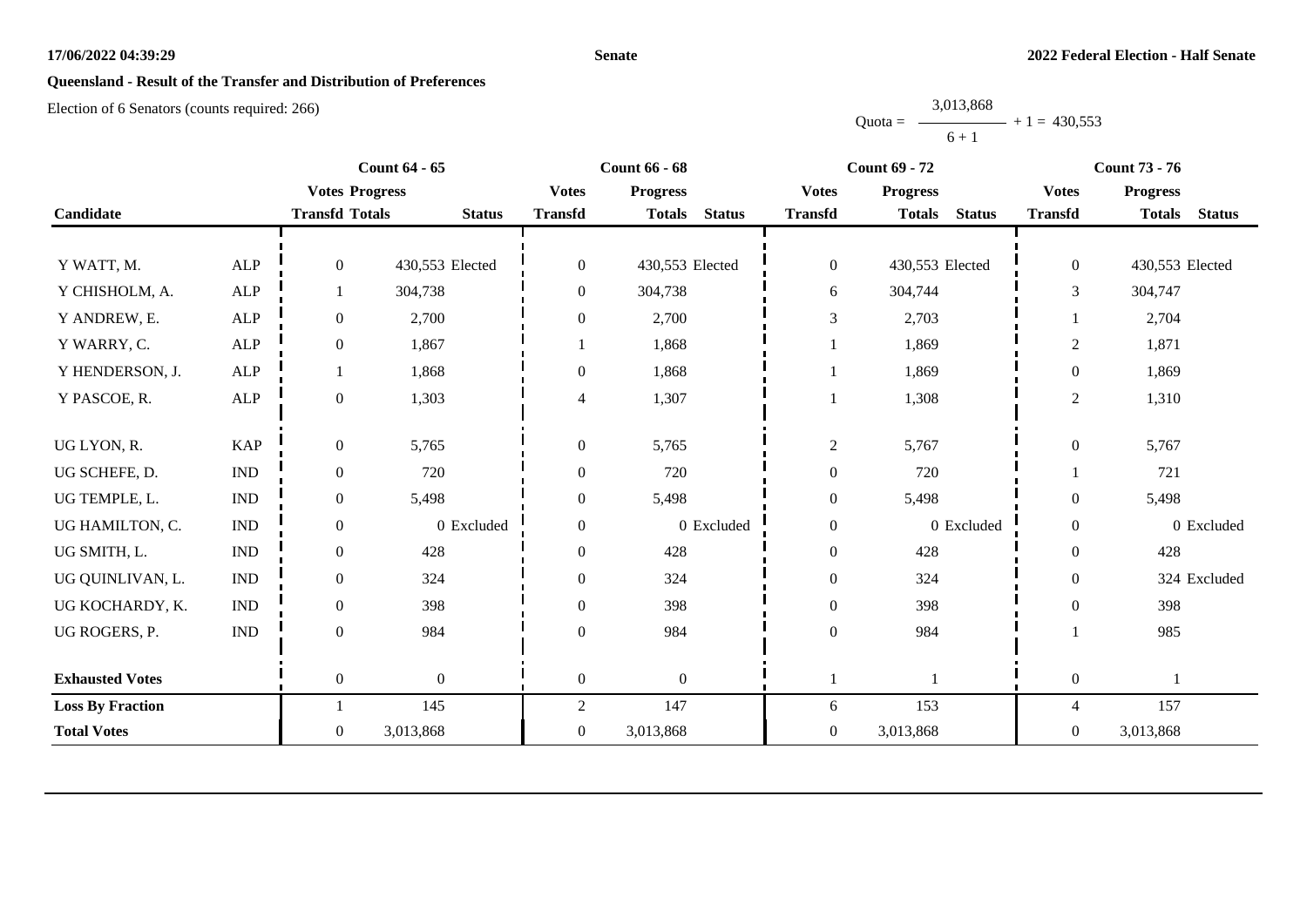## **Queensland - Result of the Transfer and Distribution of Preferences**

| ired: 266)          |                     |                     | 3.013.868<br>Quota = $\longrightarrow$ + 1 = 430,553<br>$6 + 1$ |
|---------------------|---------------------|---------------------|-----------------------------------------------------------------|
| Candidates Excluded | Candidates Excluded | Candidates Excluded | Candidates Excluded                                             |
| 29. EMANUEL, K.     | 33. FIRESTONE, T.   | 63. BENNETT, J.     | 72. McCABE, J.                                                  |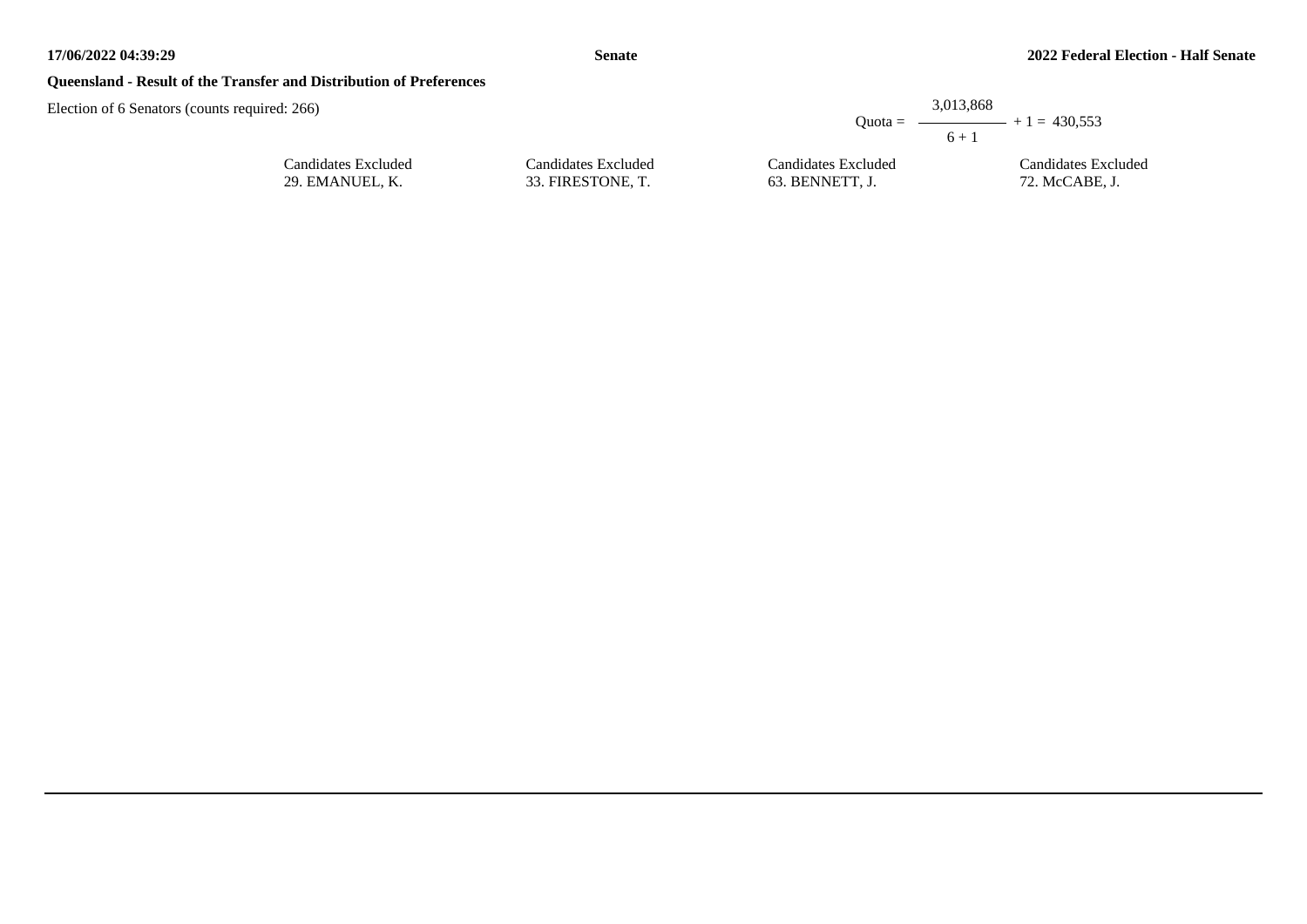#### **Senate**

# **Queensland - Result of the Transfer and Distribution of Preferences**

|           | 3,013,868 |                |
|-----------|-----------|----------------|
| $Quota =$ |           | $+1 = 430.553$ |
|           | $6 + 1$   |                |

|                      |              | <b>Count 77 - 79</b>  |               | <b>Count 80 - 83</b> |                 |               | <b>Count 84 - 87</b> |                 | <b>Count 88 - 91</b> |                  |                 |               |
|----------------------|--------------|-----------------------|---------------|----------------------|-----------------|---------------|----------------------|-----------------|----------------------|------------------|-----------------|---------------|
|                      |              | <b>Votes Progress</b> |               | <b>Votes</b>         | <b>Progress</b> |               | <b>Votes</b>         | <b>Progress</b> |                      | <b>Votes</b>     | <b>Progress</b> |               |
| Candidate            |              | <b>Transfd Totals</b> | <b>Status</b> | <b>Transfd</b>       | <b>Totals</b>   | <b>Status</b> | <b>Transfd</b>       | <b>Totals</b>   | <b>Status</b>        | <b>Transfd</b>   | <b>Totals</b>   | <b>Status</b> |
| A HARRIS, L.         |              | $\Omega$              | 12,755        |                      | 12,756          |               | 1                    | 12,757          |                      | $\Omega$         | 12,757          |               |
| A YUILLE, D.         |              |                       | 477           |                      | 478             |               |                      | 479             |                      | $\boldsymbol{0}$ |                 | 479 Excluded  |
| B LEES, R.           | <b>SAL</b>   |                       | 10,415        | $\overline{0}$       | 10,415          |               | $\mathbf{0}$         | 10,415          |                      | 1                | 10,416          |               |
| <b>B EMANUEL, K.</b> | SAL          | $\boldsymbol{0}$      | 0 Excluded    | $\boldsymbol{0}$     | 0 Excluded      |               | $\boldsymbol{0}$     |                 | 0 Excluded           | $\overline{0}$   |                 | 0 Excluded    |
| C BRADLEY, B.        | <b>HMP</b>   | $\overline{0}$        | 161,179       | 3                    | 161,182         |               | 6                    | 161,188         |                      | 16               | 161,204         |               |
| C LUYKEN, S.         | HMP          | $\overline{0}$        | 973           | $\mathfrak{Z}$       | 976             |               | $\mathbf{1}$         | 977             |                      | 10               | 987             |               |
| D MARTIN, R.         | <b>SPP</b>   |                       | 19,081        | $\overline{2}$       | 19,083          |               | $\mathbf{0}$         | 19,083          |                      | 8                | 19,091          |               |
| D FIRESTONE, T.      | <b>SPP</b>   | $\overline{0}$        | 0 Excluded    | $\mathbf{0}$         | 0 Excluded      |               | $\boldsymbol{0}$     |                 | 0 Excluded           | $\boldsymbol{0}$ |                 | 0 Excluded    |
| E WILLIAMS, R.       | <b>REAS</b>  | $\overline{0}$        | 6,502         |                      | 6,503           |               | $\boldsymbol{0}$     | 6,503           |                      |                  | 6,504           |               |
| E JORDAN, F.         | <b>REAS</b>  | $\overline{0}$        | 0 Excluded    | $\boldsymbol{0}$     | 0 Excluded      |               | $\boldsymbol{0}$     |                 | 0 Excluded           | $\boldsymbol{0}$ |                 | 0 Excluded    |
| F BRENNAN, B.        | TNL          | $\overline{0}$        | 4,194         | $\overline{0}$       | 4,194           |               | $\mathbf{1}$         | 4,195           |                      | $\overline{0}$   | 4,195           |               |
| F KENNISH, H.        | TNL          | $\overline{0}$        | 0 Excluded    | $\boldsymbol{0}$     | 0 Excluded      |               | $\boldsymbol{0}$     |                 | 0 Excluded           | $\overline{0}$   |                 | 0 Excluded    |
| F HOPLEY, S.         | <b>TNL</b>   | $\overline{0}$        | 0 Excluded    | $\overline{0}$       | 0 Excluded      |               | $\boldsymbol{0}$     |                 | 0 Excluded           | $\overline{0}$   |                 | 0 Excluded    |
| F MOMSEN, J.         | $\mbox{TNL}$ | $\overline{0}$        | 0 Excluded    | $\Omega$             | 0 Excluded      |               | $\boldsymbol{0}$     |                 | $0$ Excluded         | $\overline{0}$   |                 | 0 Excluded    |
| F INGRAM, L.         | <b>TNL</b>   | $\overline{0}$        | 0 Excluded    | $\mathbf{0}$         | 0 Excluded      |               | $\boldsymbol{0}$     |                 | 0 Excluded           | $\overline{0}$   |                 | 0 Excluded    |
| F CREIGHTON, J.      | $\mbox{TNL}$ | $\overline{0}$        | 0 Excluded    | $\boldsymbol{0}$     | 0 Excluded      |               | $\boldsymbol{0}$     |                 | $0$ Excluded         | $\boldsymbol{0}$ |                 | 0 Excluded    |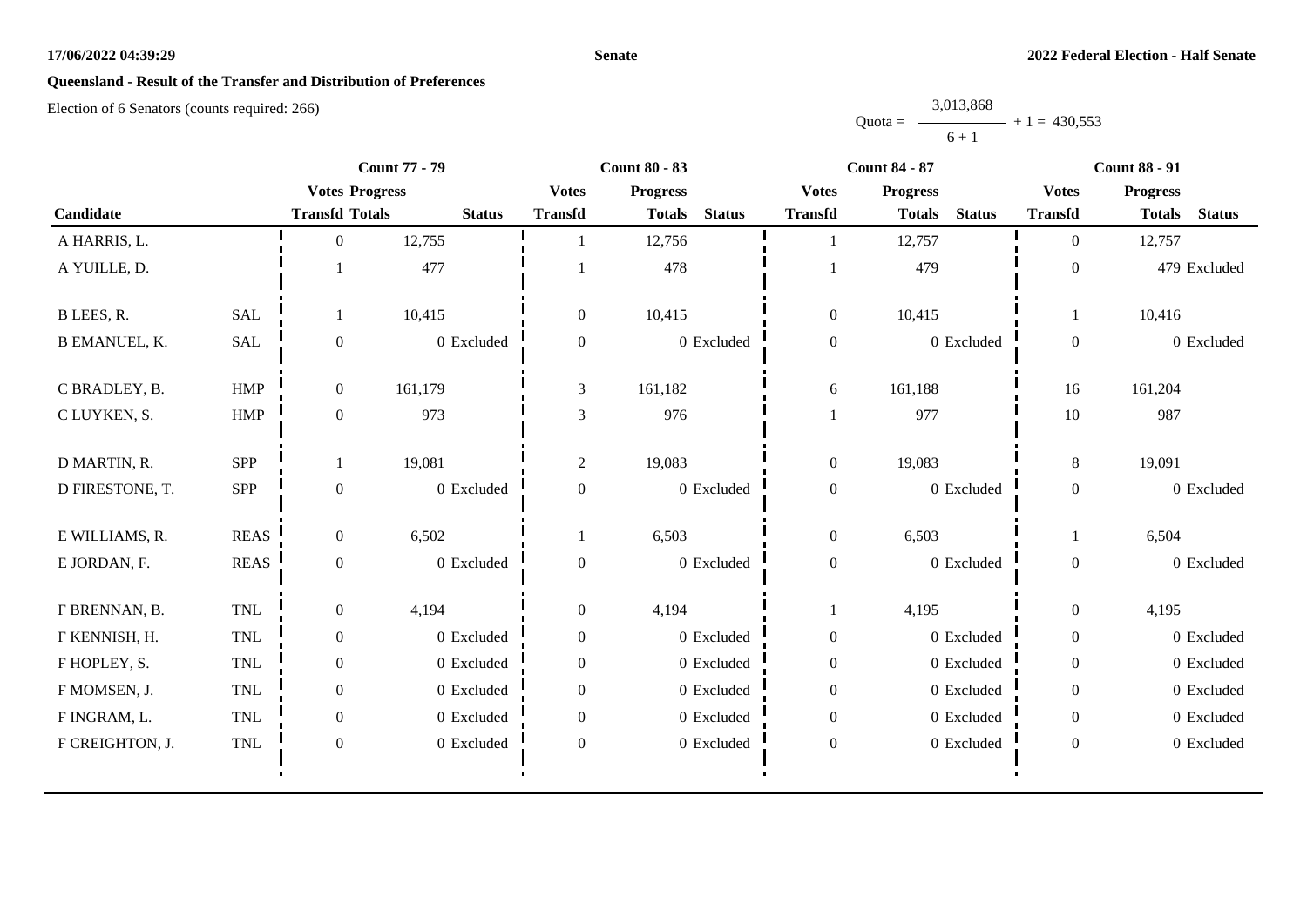#### **Senate**

# **Queensland - Result of the Transfer and Distribution of Preferences**

|           | 3,013,868 |                |
|-----------|-----------|----------------|
| $Quota =$ |           | $+1 = 430,553$ |
|           | $6 + 1$   |                |

| <b>Count 77 - 79</b> |              |                       |               | <b>Count 80 - 83</b> |                 |               |                  | <b>Count 84 - 87</b>           | <b>Count 88 - 91</b> |                 |               |
|----------------------|--------------|-----------------------|---------------|----------------------|-----------------|---------------|------------------|--------------------------------|----------------------|-----------------|---------------|
|                      |              | <b>Votes Progress</b> |               | <b>Votes</b>         | <b>Progress</b> |               | <b>Votes</b>     | <b>Progress</b>                | <b>Votes</b>         | <b>Progress</b> |               |
| Candidate            |              | <b>Transfd Totals</b> | <b>Status</b> | <b>Transfd</b>       | <b>Totals</b>   | <b>Status</b> | <b>Transfd</b>   | <b>Status</b><br><b>Totals</b> | <b>Transfd</b>       | <b>Totals</b>   | <b>Status</b> |
| G PAYNE, K.          | ${\rm FIN}$  | $\overline{0}$        | 6,198         |                      | 6,199           |               |                  | 6,200                          | $\overline{2}$       | 6,202           |               |
| G CARROLL, K.        | <b>FIN</b>   | $\boldsymbol{0}$      | 0 Excluded    | $\mathbf{0}$         |                 | 0 Excluded    | $\boldsymbol{0}$ | 0 Excluded                     | $\boldsymbol{0}$     |                 | 0 Excluded    |
| H DICKSON, S.        |              | $\boldsymbol{0}$      | 3,644         | $\overline{0}$       | 3,644           |               | $\boldsymbol{0}$ | 3,644                          | $\boldsymbol{0}$     | 3,644           |               |
| H LLOYD, R.          |              | $\overline{0}$        | 1,002         | 6                    | 1,008           |               | $\boldsymbol{0}$ | 1,008                          |                      | 1,009           |               |
| I HEAD, M.           |              | $\boldsymbol{0}$      | 1,109         |                      | 1,110           |               | 1                | 1,111                          | $\overline{c}$       | 1,113           |               |
| I DAVIS, J.          |              | $\boldsymbol{0}$      | 0 Excluded    | $\overline{0}$       |                 | 0 Excluded    | $\boldsymbol{0}$ | 0 Excluded                     | $\mathbf{0}$         |                 | 0 Excluded    |
| J ALLMAN-PAYNE, P.   | <b>GRN</b>   | 3                     | 367,686       | $\sqrt{2}$           | 367,688         |               | $\overline{4}$   | 367,692                        | 12                   | 367,704         |               |
| J SRI, A.            | <b>GRN</b>   | 4                     | 1,786         | 3                    | 1,789           |               | $\boldsymbol{0}$ | 1,789                          | 4                    | 1,793           |               |
| J PENNINGS, B.       | <b>GRN</b>   | $\boldsymbol{0}$      | 1,048         | $\boldsymbol{0}$     | 1,048           |               | $\boldsymbol{0}$ | 1,048                          | $\boldsymbol{0}$     | 1,048           |               |
| J SIDHU, N.          | <b>GRN</b>   | $\overline{c}$        | 1,009         | $\boldsymbol{0}$     | 1,009           |               | $\boldsymbol{0}$ | 1,009                          | $\mathfrak{Z}$       | 1,012           |               |
| J NELLIGAN, A.       | <b>GRN</b>   | $\overline{0}$        | 669           |                      | 670             |               | $\boldsymbol{0}$ | 670                            | $\boldsymbol{0}$     | 670             |               |
| J HALEY, R.          | <b>GRN</b>   |                       | 2,010         | $\overline{0}$       | 2,010           |               |                  | 2,011                          | 6                    | 2,017           |               |
| K HENAWAY, L.        | IAP          | $\boldsymbol{0}$      | 32,250        | $\mathbf{0}$         | 32,250          |               | $\mathbf{2}$     | 32,252                         | 6                    | 32,258          |               |
| K CARR, J.           | IAP          | $\boldsymbol{0}$      | 756           | 4                    | 760             |               | $\boldsymbol{0}$ | 760                            | 26                   | 786             |               |
| L PUKALLUS, J.       | CEC          | $\overline{0}$        | 6,111         | 4                    | 6,115           |               | 1                | 6,116                          | 5                    | 6,121           |               |
| L DOEL, R.           | $\mbox{CEC}$ | $\boldsymbol{0}$      | 0 Excluded    | $\mathbf{0}$         |                 | 0 Excluded    | $\boldsymbol{0}$ | 0 Excluded                     | $\overline{0}$       |                 | 0 Excluded    |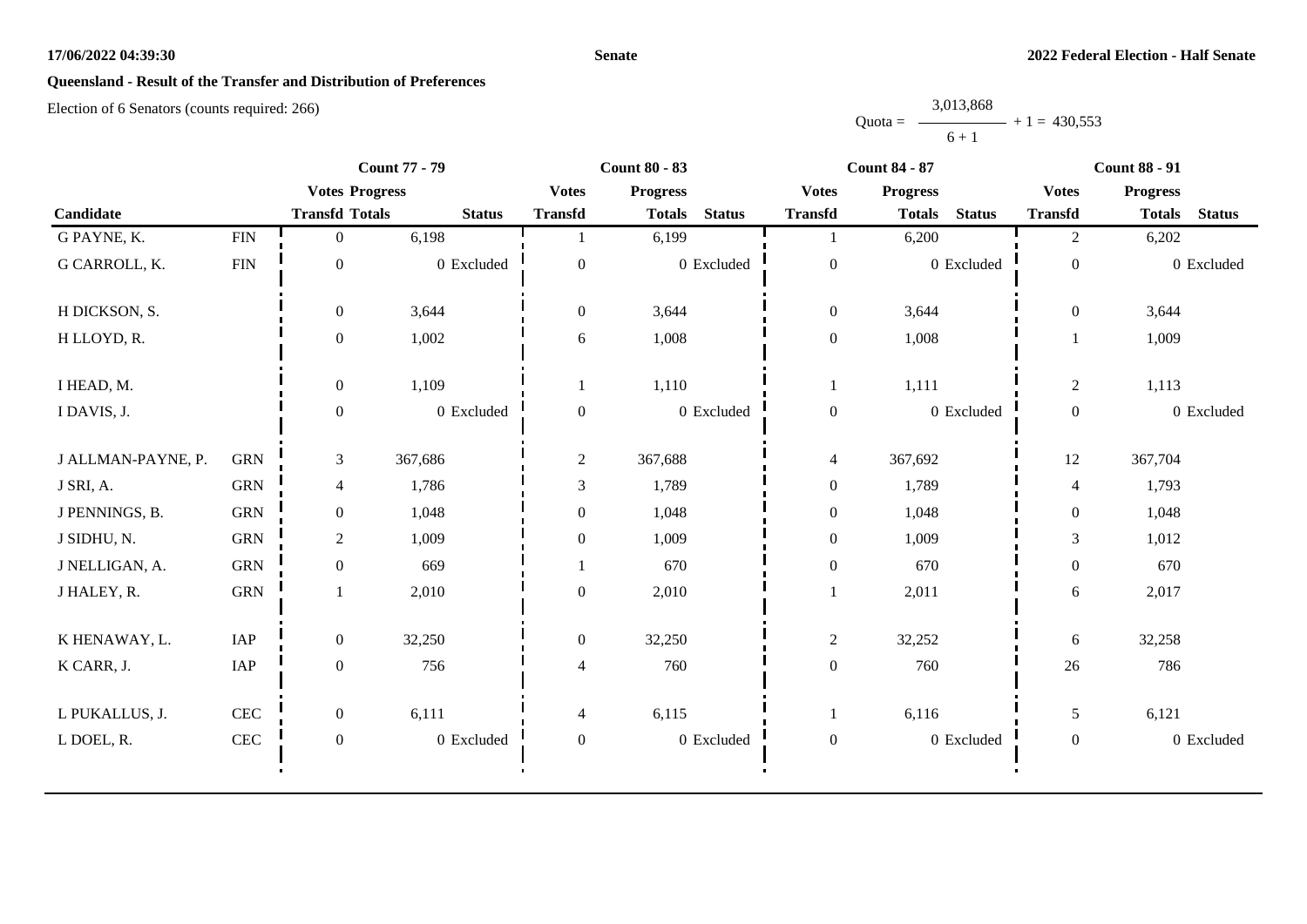#### **Senate**

# **Queensland - Result of the Transfer and Distribution of Preferences**

|           | 3,013,868 |                |
|-----------|-----------|----------------|
| $Quota =$ |           | $+1 = 430,553$ |
|           | $6 + 1$   |                |

| <b>Count 77 - 79</b> |                      | <b>Count 80 - 83</b>  |                 |                  | <b>Count 84 - 87</b>           | <b>Count 88 - 91</b> |                                |                |                                |
|----------------------|----------------------|-----------------------|-----------------|------------------|--------------------------------|----------------------|--------------------------------|----------------|--------------------------------|
|                      |                      | <b>Votes Progress</b> |                 | <b>Votes</b>     | <b>Progress</b>                | <b>Votes</b>         | <b>Progress</b>                | <b>Votes</b>   | <b>Progress</b>                |
| Candidate            |                      | <b>Transfd Totals</b> | <b>Status</b>   | <b>Transfd</b>   | <b>Status</b><br><b>Totals</b> | <b>Transfd</b>       | <b>Status</b><br><b>Totals</b> | <b>Transfd</b> | <b>Status</b><br><b>Totals</b> |
| M MILES, J.          | GAP                  | $\overline{0}$        | 24,259          | 15               | 24,274                         | -1                   | 24,275                         | 5              | 24,280                         |
| M COTTAM, E.         | $\operatorname{GAP}$ | $\overline{0}$        | 0 Excluded      | $\boldsymbol{0}$ | 0 Excluded                     | $\boldsymbol{0}$     | 0 Excluded                     | $\mathbf{0}$   | 0 Excluded                     |
| N RUSSELL, H.        | AUVA!                | $\overline{0}$        | 18,212          | $\sqrt{2}$       | 18,214                         | $\boldsymbol{0}$     | 18,214                         | 5              | 18,219                         |
| N HANSEN, J.         | <b>AUVA</b>          | $\Omega$              | 0 Excluded      | $\mathbf{0}$     | 0 Excluded                     | $\boldsymbol{0}$     | 0 Excluded                     | $\mathbf{0}$   | 0 Excluded                     |
| O TILYARD, I.        | <b>CYA</b>           |                       | 7,219           | 3                | 7,222                          | $\boldsymbol{0}$     | 7,222                          | 3              | 7,225                          |
| O BENNETT, J.        | <b>CYA</b>           | $\overline{0}$        | 0 Excluded      | $\overline{0}$   | 0 Excluded                     | $\boldsymbol{0}$     | 0 Excluded                     | $\overline{0}$ | 0 Excluded                     |
| O SMYTH, M.          | <b>CYA</b>           | $\overline{0}$        | 0 Excluded      | $\overline{0}$   | 0 Excluded                     | $\boldsymbol{0}$     | 0 Excluded                     | $\overline{0}$ | 0 Excluded                     |
| P SEVERNS, M.        | ${\rm AJP}$          | $\overline{c}$        | 38,519          | 9                | 38,528                         | $\mathfrak{Z}$       | 38,531                         | 218            | 38,749                         |
| P WEBER, S.          | ${\rm AJP}$          | $\mathbf{2}$          | 421             | 4                | 425                            | $\boldsymbol{0}$     | 425 Excluded                   | $-425$         | 0 Excluded                     |
| Q ARBUCKLE, L.       | $\mbox{AUD}$         |                       | 11,541          |                  | 11,542                         | $\overline{c}$       | 11,544                         | 3              | 11,547                         |
| Q SIMPSON, C.        | $\hbox{AUD}$         | $\overline{0}$        | 0 Excluded      | $\mathbf{0}$     | 0 Excluded                     | $\boldsymbol{0}$     | 0 Excluded                     | $\mathbf{0}$   | 0 Excluded                     |
| R PALMER, C.         | <b>UAPP</b>          | $\overline{0}$        | 126,509         | $\tau$           | 126,516                        | $\overline{c}$       | 126,518                        | 6              | 126,524                        |
| R BREWSTER, M.       | <b>UAPP</b>          | $\overline{0}$        | 0 Excluded      | $\boldsymbol{0}$ | 0 Excluded                     | $\boldsymbol{0}$     | 0 Excluded                     | $\overline{0}$ | 0 Excluded                     |
| R ADIDI, D.          | <b>UAPP</b>          | $\overline{0}$        | 0 Excluded      | $\mathbf{0}$     | 0 Excluded                     | $\boldsymbol{0}$     | 0 Excluded                     | $\overline{0}$ | 0 Excluded                     |
| R McCABE, J.         | <b>UAPP</b>          | $\overline{0}$        | 0 Excluded      | $\theta$         | $0\,$ Excluded                 | $\boldsymbol{0}$     | 0 Excluded                     | $\mathbf{0}$   | 0 Excluded                     |
| S McGRATH, J.        | <b>LNP</b>           | $\boldsymbol{0}$      | 430,553 Elected | $\boldsymbol{0}$ | 430,553 Elected                | $\boldsymbol{0}$     | 430,553 Elected                | $\overline{0}$ | 430,553 Elected                |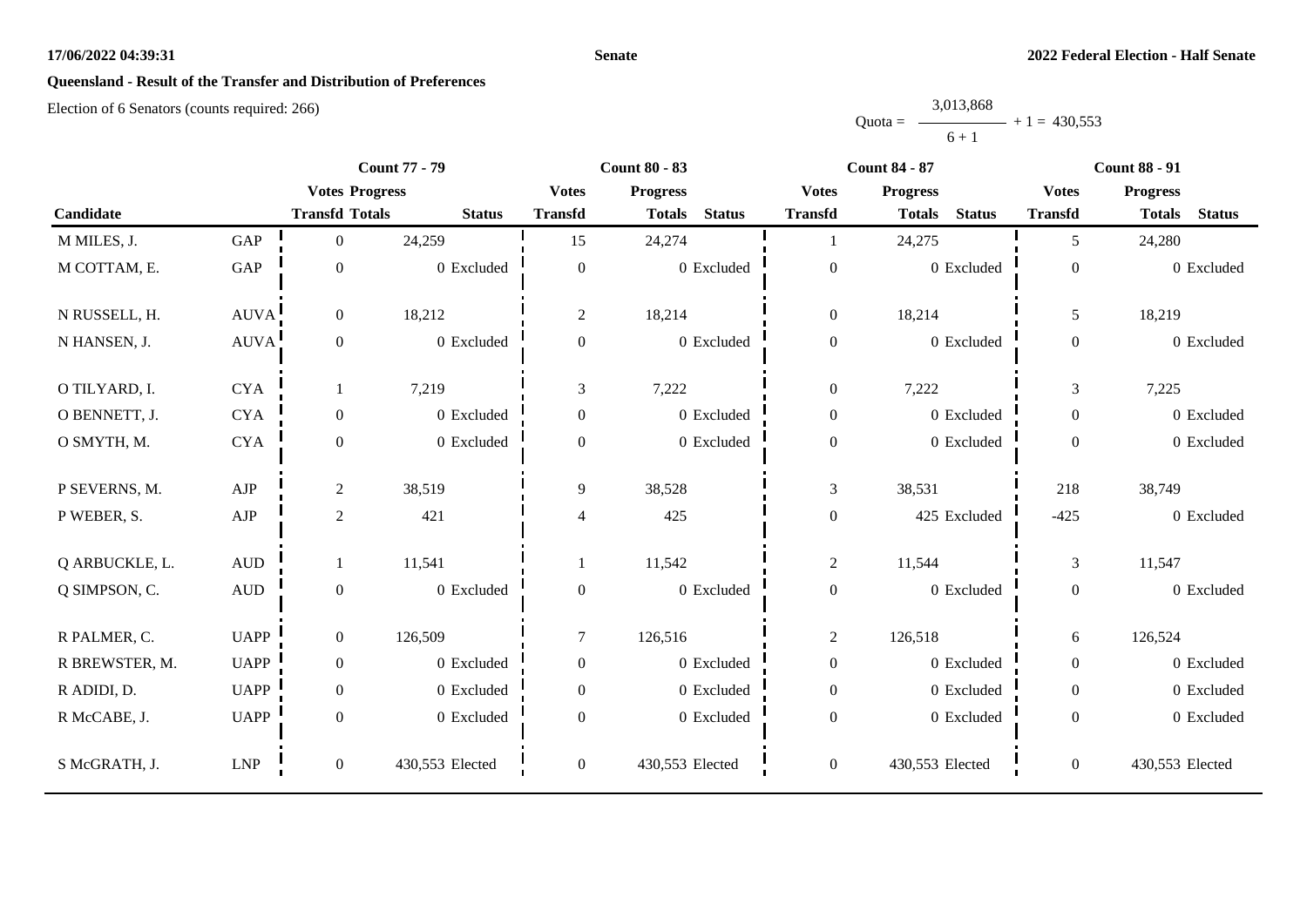#### **Senate**

## **Queensland - Result of the Transfer and Distribution of Preferences**

|           | 3,013,868 |                |
|-----------|-----------|----------------|
| $Quota =$ |           | $+1 = 430,553$ |
|           | $6 + 1$   |                |

|                   |                             | <b>Count 77 - 79</b>  |                 | <b>Count 80 - 83</b> |                                |                  | <b>Count 84 - 87</b>           | <b>Count 88 - 91</b> |                                |  |
|-------------------|-----------------------------|-----------------------|-----------------|----------------------|--------------------------------|------------------|--------------------------------|----------------------|--------------------------------|--|
|                   |                             | <b>Votes Progress</b> |                 | <b>Votes</b>         | <b>Progress</b>                | <b>Votes</b>     | <b>Progress</b>                | <b>Votes</b>         | <b>Progress</b>                |  |
| Candidate         |                             | <b>Transfd Totals</b> | <b>Status</b>   | <b>Transfd</b>       | <b>Status</b><br><b>Totals</b> | <b>Transfd</b>   | <b>Status</b><br><b>Totals</b> | <b>Transfd</b>       | <b>Status</b><br><b>Totals</b> |  |
| S CANAVAN, M.     | LNP                         | $\mathbf{0}$          | 430,553 Elected | $\overline{0}$       | 430,553 Elected                | $\mathbf{0}$     | 430,553 Elected                | $\overline{0}$       | 430,553 Elected                |  |
| S STOKER, A.      | $\ensuremath{\mathrm{LNP}}$ | 25                    | 194,134         | 4                    | 194,138                        | 6                | 194,144                        | 5                    | 194,149                        |  |
| S TOBIN, N.       | <b>LNP</b>                  | 3                     | 889             | 5                    | 894                            | 1                | 895                            | $\overline{0}$       | 895                            |  |
| S CRIPPS, A.      | LNP                         | $\overline{4}$        | 1,119           | $\Omega$             | 1,119                          | $\mathbf{0}$     | 1,119                          | $\Omega$             | 1,119                          |  |
| S WARD, F.        | ${\rm LNP}$                 | $10\,$                | 2,078           | $\Omega$             | 2,078                          | $\sqrt{2}$       | 2,080                          |                      | 2,081                          |  |
| T LAHN, A.        | <b>IMO</b>                  | $\overline{c}$        | 13,597          | 250                  | 13,847                         | $\sqrt{2}$       | 13,849                         | $\overline{c}$       | 13,851                         |  |
|                   |                             |                       |                 |                      |                                |                  |                                |                      |                                |  |
| T MELHOP, J.      | <b>IMO</b>                  | 3                     | 395 Excluded    | $-395$               | 0 Excluded                     | $\boldsymbol{0}$ | 0 Excluded                     | $\overline{0}$       | 0 Excluded                     |  |
| T LAMBETH, P.     | $\rm{IMO}$                  | $\boldsymbol{0}$      | 0 Excluded      | $\boldsymbol{0}$     | 0 Excluded                     | $\boldsymbol{0}$ | 0 Excluded                     | $\overline{0}$       | 0 Excluded                     |  |
| U SELIC, B.       | <b>SOPA</b>                 | $\mathbf{1}$          | 11,132          | 6                    | 11,138                         | $\tau$           | 11,145                         | $\tau$               | 11,152                         |  |
| U WHATLING, R.    | <b>SOPA</b>                 | $\boldsymbol{0}$      | 0 Excluded      | $\overline{0}$       | 0 Excluded                     | $\boldsymbol{0}$ | 0 Excluded                     | $\overline{0}$       | 0 Excluded                     |  |
|                   |                             |                       |                 |                      |                                |                  |                                |                      |                                |  |
| V PAVLOU, D.      | <b>DPDA</b>                 | $\overline{c}$        | 4,616           | 5                    | 4,621                          | 7                | 4,628                          | $\overline{0}$       | 4,628                          |  |
| V LEITCH, S.      | <b>DPDA</b>                 | $\boldsymbol{0}$      | 0 Excluded      | $\boldsymbol{0}$     | 0 Excluded                     | $\boldsymbol{0}$ | 0 Excluded                     | $\overline{0}$       | 0 Excluded                     |  |
|                   |                             |                       |                 |                      |                                |                  |                                |                      |                                |  |
| W NEWMAN, C.      | <b>LDP</b>                  | 22                    | 75,343          | 5                    | 75,348                         | $8\,$            | 75,356                         | 6                    | 75,362                         |  |
| W GRAINGER, T.    | ${\rm LDP}$                 | $\mathfrak{S}$        | 689             | 4                    | 693                            | $\mathbf{2}$     | 695                            | 5                    | 700                            |  |
| X HANSON, P.      | ON                          | 3                     | 218,776         | 20                   | 218,796                        | 25               | 218,821                        | 20                   | 218,841                        |  |
|                   |                             |                       |                 |                      |                                |                  |                                |                      |                                |  |
| X GURUSWAMY, R.   | ON                          | $\boldsymbol{0}$      | 0 Excluded      | $\mathbf{0}$         | 0 Excluded                     | $\boldsymbol{0}$ | 0 Excluded                     | $\overline{0}$       | 0 Excluded                     |  |
| X CHRISTENSEN, G. | ON                          | $\boldsymbol{0}$      | 5,226           | 4                    | 5,230                          |                  | 5,231                          |                      | 5,232                          |  |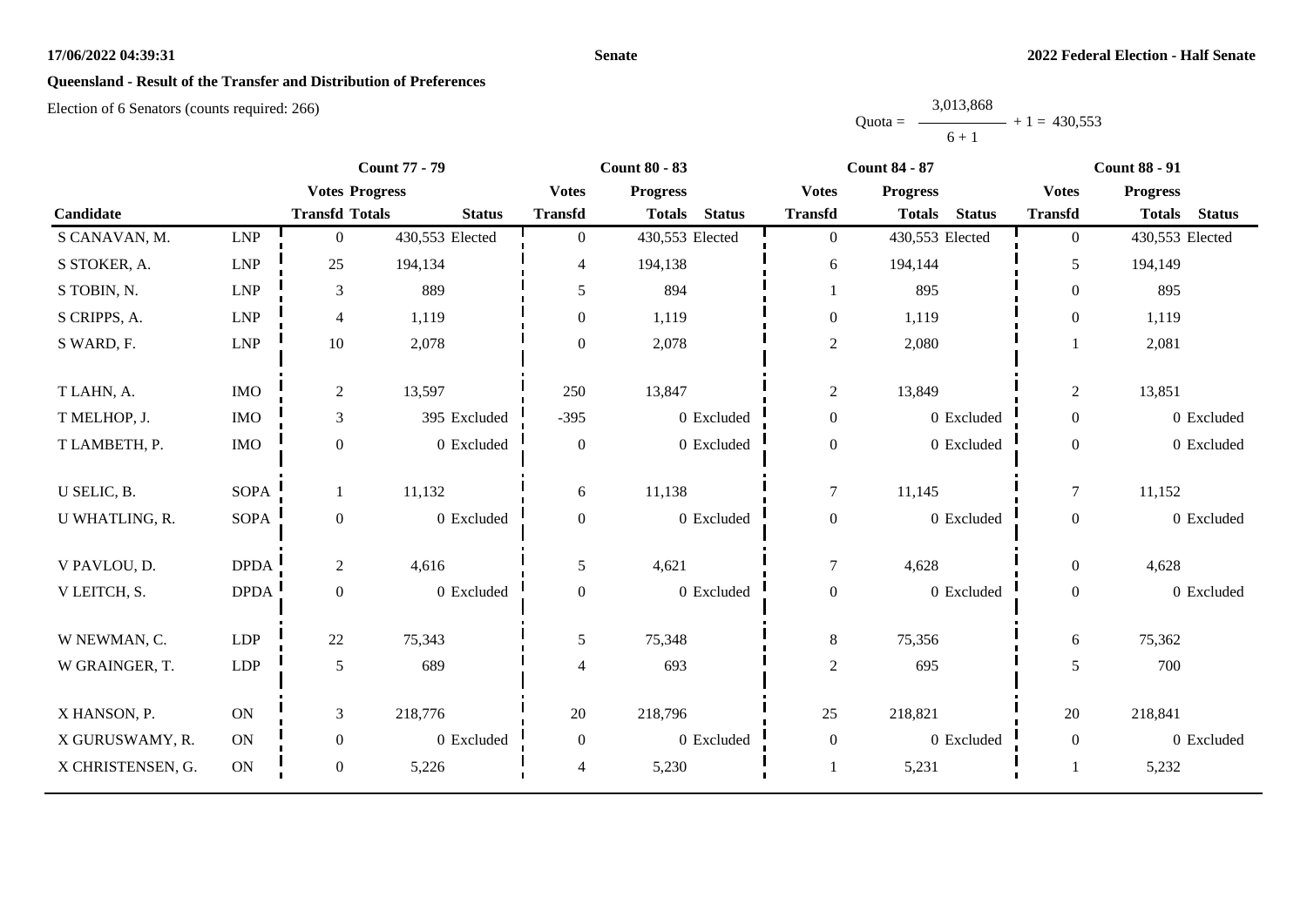#### **Senate**

## **Queensland - Result of the Transfer and Distribution of Preferences**

Election of 6 Senators (counts required: 266)

Quota = 3,013,868  $6 + 1$  $+ 1 = 430,553$ 

|                         |                             | <b>Count 77 - 79</b><br><b>Count 80 - 83</b><br><b>Count 84 - 87</b> |                 |                  | <b>Count 88 - 91</b>           |                  |                                |                  |                                |
|-------------------------|-----------------------------|----------------------------------------------------------------------|-----------------|------------------|--------------------------------|------------------|--------------------------------|------------------|--------------------------------|
|                         |                             | <b>Votes Progress</b>                                                |                 | <b>Votes</b>     | <b>Progress</b>                | <b>Votes</b>     | <b>Progress</b>                | <b>Votes</b>     | <b>Progress</b>                |
| Candidate               |                             | <b>Transfd Totals</b>                                                | <b>Status</b>   | <b>Transfd</b>   | <b>Status</b><br><b>Totals</b> | <b>Transfd</b>   | <b>Status</b><br><b>Totals</b> | <b>Transfd</b>   | <b>Status</b><br><b>Totals</b> |
|                         |                             |                                                                      |                 |                  |                                |                  |                                |                  |                                |
| Y WATT, M.              | <b>ALP</b>                  | $\Omega$                                                             | 430,553 Elected | $\overline{0}$   | 430,553 Elected                | $\boldsymbol{0}$ | 430,553 Elected                | $\overline{0}$   | 430,553 Elected                |
| Y CHISHOLM, A.          | <b>ALP</b>                  | 25                                                                   | 304,772         |                  | 304,773                        | 4                | 304,777                        | 5                | 304,782                        |
| Y ANDREW, E.            | ${\sf ALP}$                 | 3                                                                    | 2,707           | $\sqrt{2}$       | 2,709                          | $\sqrt{2}$       | 2,711                          | $\sqrt{2}$       | 2,713                          |
| Y WARRY, C.             | <b>ALP</b>                  | 3                                                                    | 1,874           |                  | 1,875                          |                  | 1,876                          | 3                | 1,879                          |
| Y HENDERSON, J.         | <b>ALP</b>                  | 9                                                                    | 1,878           | $\boldsymbol{0}$ | 1,878                          |                  | 1,879                          | 3                | 1,882                          |
| Y PASCOE, R.            | <b>ALP</b>                  | 6                                                                    | 1,316           | 2                | 1,318                          | $\boldsymbol{0}$ | 1,318                          | $\theta$         | 1,318                          |
|                         |                             |                                                                      |                 |                  |                                |                  |                                |                  |                                |
| UG LYON, R.             | <b>KAP</b>                  | 4                                                                    | 5,771           |                  | 5,772                          | 35               | 5,807                          |                  | 5,808                          |
| UG SCHEFE, D.           | <b>IND</b>                  | 6                                                                    | 727             | $\overline{0}$   | 727                            | 14               | 741                            | $\theta$         | 741                            |
| UG TEMPLE, L.           | <b>IND</b>                  | 16                                                                   | 5,514           |                  | 5,515                          | 9                | 5,524                          | $\overline{2}$   | 5,526                          |
| UG HAMILTON, C.         | <b>IND</b>                  | $\theta$                                                             | 0 Excluded      | $\boldsymbol{0}$ | 0 Excluded                     | $\boldsymbol{0}$ | 0 Excluded                     | $\theta$         | 0 Excluded                     |
| UG SMITH, L.            | $\mathop{\rm IND}\nolimits$ | 124                                                                  | 552             | $\overline{c}$   | 554                            | $11\,$           | 565                            |                  | 566                            |
| UG QUINLIVAN, L.        | <b>IND</b>                  | $-324$                                                               | 0 Excluded      | $\theta$         | 0 Excluded                     | $\boldsymbol{0}$ | 0 Excluded                     | $\Omega$         | 0 Excluded                     |
| UG KOCHARDY, K.         | <b>IND</b>                  | 4                                                                    | 402             | $\overline{0}$   | 402 Excluded                   | $-402$           | 0 Excluded                     | $\overline{0}$   | 0 Excluded                     |
| UG ROGERS, P.           | $\ensuremath{\text{IND}}$   | 24                                                                   | 1,009           | $\mathbf{0}$     | 1,009                          | 233              | 1,242                          | 3                | 1,245                          |
|                         |                             |                                                                      |                 |                  |                                |                  |                                |                  |                                |
| <b>Exhausted Votes</b>  |                             | $\overline{0}$                                                       |                 | $\boldsymbol{0}$ |                                | $\boldsymbol{0}$ |                                | $\overline{4}$   | 5                              |
| <b>Loss By Fraction</b> |                             |                                                                      | 158             | 8                | 166                            | 3                | 169                            | 11               | 180                            |
| <b>Total Votes</b>      |                             | $\overline{0}$                                                       | 3,013,868       | $\boldsymbol{0}$ | 3,013,868                      | $\boldsymbol{0}$ | 3,013,868                      | $\boldsymbol{0}$ | 3,013,868                      |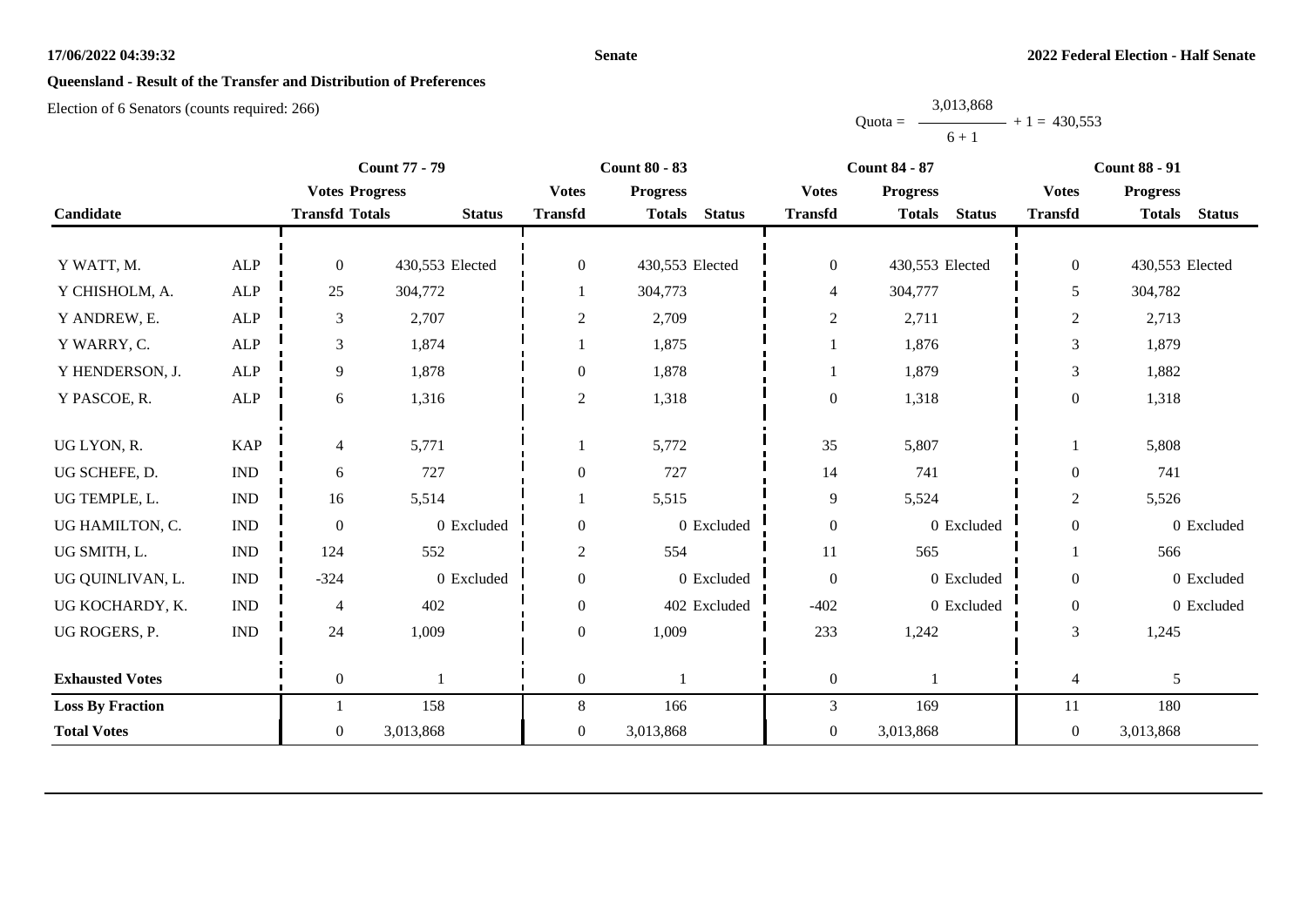## **Queensland - Result of the Transfer and Distribution of Preferences**

Candidates Excluded 102. QUINLIVAN, L.

|                     | 3,013,868<br>$6 + 1$ | Ouota = $\longrightarrow$ + 1 = 430.553 |
|---------------------|----------------------|-----------------------------------------|
| Candidates Excluded | Candidates Excluded  | Candidates Excluded                     |
| 80. MELHOP. J.      | 103. KOCHARDY, K.    | 66. WEBER, S.                           |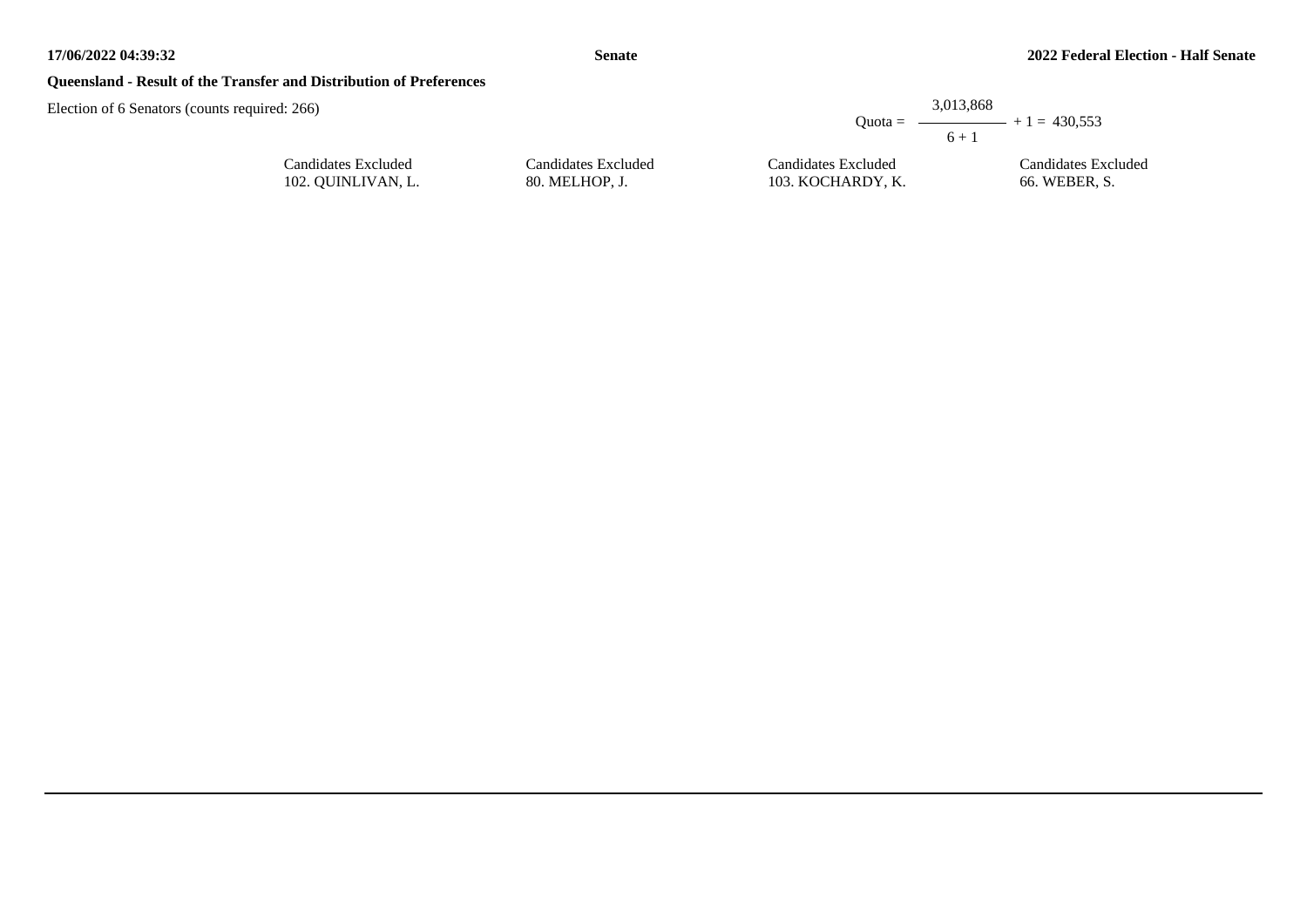#### **Senate**

# **Queensland - Result of the Transfer and Distribution of Preferences**

|           | 3,013,868 |                |
|-----------|-----------|----------------|
| $Quota =$ |           | $+1 = 430.553$ |
|           | $6 + 1$   |                |

| <b>Count 92 - 94</b> |             | <b>Count 95 - 98</b>  |               |                  | <b>Count 99 - 102</b>          | <b>Count 103 - 106</b> |                                |                  |                                |
|----------------------|-------------|-----------------------|---------------|------------------|--------------------------------|------------------------|--------------------------------|------------------|--------------------------------|
|                      |             | <b>Votes Progress</b> |               | <b>Votes</b>     | <b>Progress</b>                | <b>Votes</b>           | <b>Progress</b>                | <b>Votes</b>     | <b>Progress</b>                |
| Candidate            |             | <b>Transfd Totals</b> | <b>Status</b> | <b>Transfd</b>   | <b>Status</b><br><b>Totals</b> | <b>Transfd</b>         | <b>Status</b><br><b>Totals</b> | <b>Transfd</b>   | <b>Status</b><br><b>Totals</b> |
| A HARRIS, L.         |             | 107                   | 12,864        |                  | 12,865                         | $\overline{2}$         | 12,867                         | 3                | 12,870                         |
| A YUILLE, D.         |             | $-479$                | 0 Excluded    | $\theta$         | 0 Excluded                     | $\boldsymbol{0}$       | 0 Excluded                     | $\overline{0}$   | 0 Excluded                     |
| B LEES, R.           | <b>SAL</b>  | 72                    | 10,488        | $\overline{0}$   | 10,488                         | 6                      | 10,494                         | $\overline{0}$   | 10,494                         |
| <b>B EMANUEL, K.</b> | SAL         | $\boldsymbol{0}$      | 0 Excluded    | $\overline{0}$   | 0 Excluded                     | $\boldsymbol{0}$       | 0 Excluded                     | $\boldsymbol{0}$ | 0 Excluded                     |
| C BRADLEY, B.        | <b>HMP</b>  | 43                    | 161,247       |                  | 161,248                        | 6                      | 161,254                        | $\tau$           | 161,261                        |
| C LUYKEN, S.         | HMP         | 62                    | 1,049         | 5                | 1,054                          | 6                      | 1,060                          | $\overline{4}$   | 1,064                          |
| D MARTIN, R.         | SPP         | 14                    | 19,105        | $\overline{0}$   | 19,105                         | $\overline{2}$         | 19,107                         | 3                | 19,110                         |
| D FIRESTONE, T.      | SPP         | $\theta$              | 0 Excluded    | $\Omega$         | 0 Excluded                     | $\boldsymbol{0}$       | 0 Excluded                     | $\overline{0}$   | 0 Excluded                     |
| E WILLIAMS, R.       | <b>REAS</b> | 6                     | 6,510         | $\boldsymbol{0}$ | 6,510                          | $\mathbf{2}$           | 6,512                          | $\mathbf{2}$     | 6,514                          |
| E JORDAN, F.         | <b>REAS</b> | $\overline{0}$        | 0 Excluded    | $\overline{0}$   | 0 Excluded                     | $\boldsymbol{0}$       | 0 Excluded                     | $\overline{0}$   | 0 Excluded                     |
| F BRENNAN, B.        | TNL         | 5                     | 4,200         | $\overline{0}$   | 4,200                          | $\boldsymbol{0}$       | 4,200                          | $\overline{0}$   | 4,200                          |
| F KENNISH, H.        | <b>TNL</b>  | $\boldsymbol{0}$      | 0 Excluded    | $\overline{0}$   | 0 Excluded                     | $\boldsymbol{0}$       | 0 Excluded                     | $\overline{0}$   | 0 Excluded                     |
| F HOPLEY, S.         | <b>TNL</b>  | $\theta$              | 0 Excluded    | $\Omega$         | 0 Excluded                     | $\boldsymbol{0}$       | 0 Excluded                     | $\overline{0}$   | 0 Excluded                     |
| F MOMSEN, J.         | <b>TNL</b>  | $\boldsymbol{0}$      | 0 Excluded    | $\Omega$         | 0 Excluded                     | $\boldsymbol{0}$       | 0 Excluded                     | $\overline{0}$   | 0 Excluded                     |
| F INGRAM, L.         | TNL         | $\overline{0}$        | 0 Excluded    | $\overline{0}$   | 0 Excluded                     | $\boldsymbol{0}$       | 0 Excluded                     | $\overline{0}$   | 0 Excluded                     |
| F CREIGHTON, J.      | TNL         | $\boldsymbol{0}$      | 0 Excluded    | $\mathbf{0}$     | 0 Excluded                     | $\boldsymbol{0}$       | 0 Excluded                     | $\boldsymbol{0}$ | 0 Excluded                     |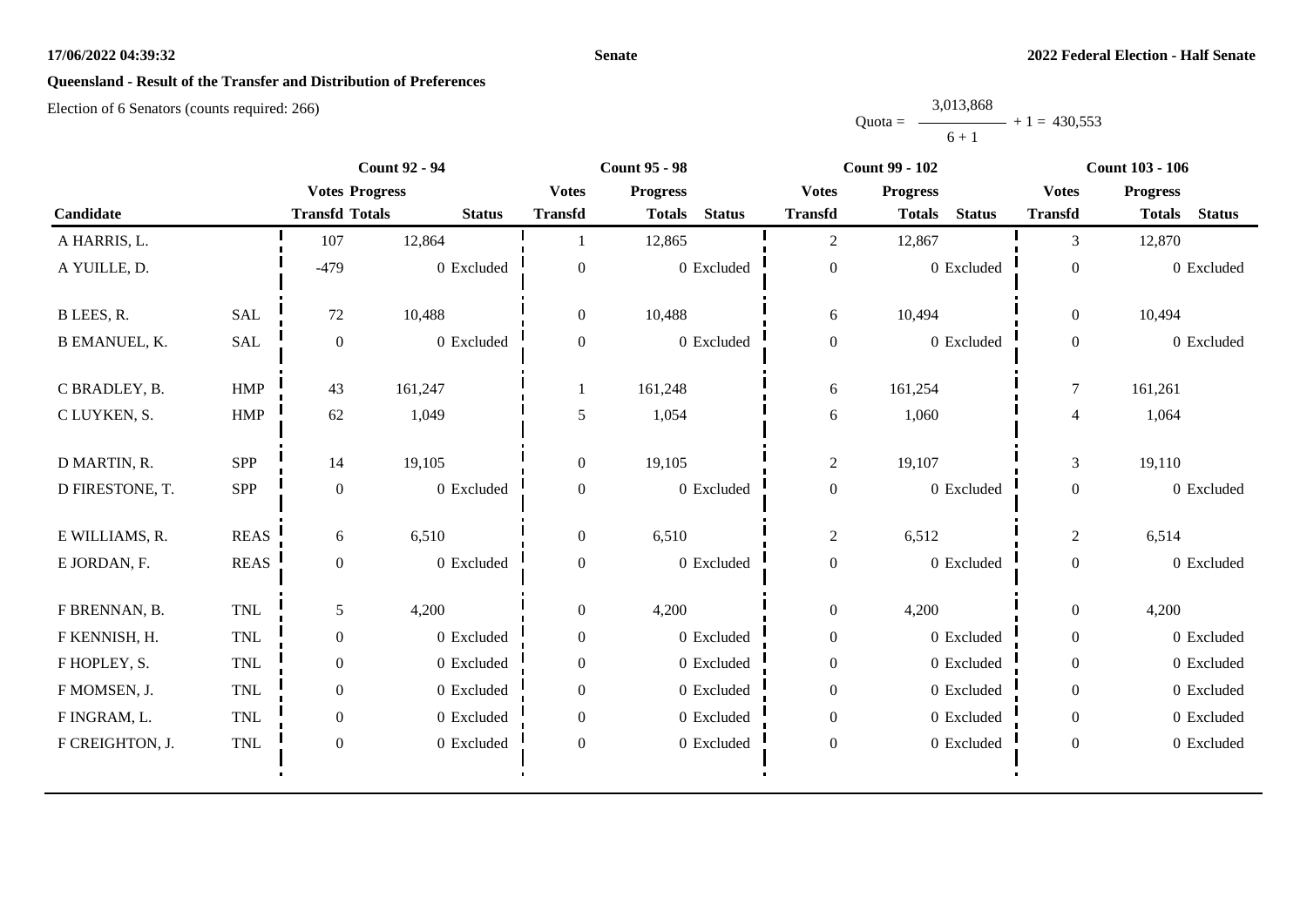#### **Senate**

# **Queensland - Result of the Transfer and Distribution of Preferences**

|           | 3,013,868 |                |
|-----------|-----------|----------------|
| $Quota =$ |           | $+1 = 430.553$ |
|           | $6 + 1$   |                |

|                    |              | <b>Count 92 - 94</b>  |               | <b>Count 95 - 98</b> |                 |               | <b>Count 99 - 102</b> |                 |               | <b>Count 103 - 106</b> |                 |               |
|--------------------|--------------|-----------------------|---------------|----------------------|-----------------|---------------|-----------------------|-----------------|---------------|------------------------|-----------------|---------------|
|                    |              | <b>Votes Progress</b> |               | <b>Votes</b>         | <b>Progress</b> |               | <b>Votes</b>          | <b>Progress</b> |               | <b>Votes</b>           | <b>Progress</b> |               |
| Candidate          |              | <b>Transfd Totals</b> | <b>Status</b> | <b>Transfd</b>       | <b>Totals</b>   | <b>Status</b> | <b>Transfd</b>        | <b>Totals</b>   | <b>Status</b> | <b>Transfd</b>         | <b>Totals</b>   | <b>Status</b> |
| G PAYNE, K.        | <b>FIN</b>   | $\overline{2}$        | 6,204         | $\Omega$             | 6,204           |               |                       | 6,205           |               | $\overline{0}$         | 6,205           |               |
| G CARROLL, K.      | <b>FIN</b>   | $\mathbf{0}$          | 0 Excluded    | $\Omega$             |                 | 0 Excluded    | $\boldsymbol{0}$      |                 | 0 Excluded    | $\mathbf{0}$           |                 | 0 Excluded    |
| H DICKSON, S.      |              | 18                    | 3,662         | $\mathbf{0}$         | 3,662           |               | $\boldsymbol{0}$      | 3,662           |               |                        | 3,663           |               |
| H LLOYD, R.        |              | 46                    | 1,055         | 6                    | 1,061           |               | $\boldsymbol{0}$      | 1,061           |               | 23                     | 1,084           |               |
| I HEAD, M.         |              | $\sqrt{2}$            | 1,115         | $\overline{2}$       | 1,117           |               |                       | 1,118           |               | $\overline{0}$         | 1,118           |               |
| I DAVIS, J.        |              | $\boldsymbol{0}$      | 0 Excluded    | $\boldsymbol{0}$     |                 | 0 Excluded    | $\boldsymbol{0}$      |                 | 0 Excluded    | $\boldsymbol{0}$       |                 | 0 Excluded    |
| J ALLMAN-PAYNE, P. | <b>GRN</b>   | 3                     | 367,707       | 6                    | 367,713         |               | 129                   | 367,842         |               | $\overline{7}$         | 367,849         |               |
| J SRI, A.          | <b>GRN</b>   | 3                     | 1,796         | $\boldsymbol{0}$     | 1,796           |               | 66                    | 1,862           |               | 3                      | 1,865           |               |
| J PENNINGS, B.     | <b>GRN</b>   | $\overline{0}$        | 1,048         |                      | 1,049           |               | 49                    | 1,098           |               |                        | 1,099           |               |
| J SIDHU, N.        | <b>GRN</b>   |                       | 1,013         | $\boldsymbol{0}$     | 1,013           |               | 41                    | 1,054           |               | $\mathbf{2}$           | 1,056           |               |
| J NELLIGAN, A.     | <b>GRN</b>   | $\mathbf{2}$          | 672           | $\mathbf{2}$         |                 | 674 Excluded  | $-674$                |                 | 0 Excluded    | $\boldsymbol{0}$       |                 | 0 Excluded    |
| J HALEY, R.        | <b>GRN</b>   | 4                     | 2,021         | $\overline{2}$       | 2,023           |               | 278                   | 2,301           |               | $\overline{3}$         | 2,304           |               |
| K HENAWAY, L.      | IAP          | 4                     | 32,262        | $\boldsymbol{0}$     | 32,262          |               | 11                    | 32,273          |               | $\mathfrak{Z}$         | 32,276          |               |
| K CARR, J.         | IAP          |                       | 787           | 12                   | 799             |               | $10\,$                | 809             |               | 9                      | 818             |               |
| L PUKALLUS, J.     | CEC          | 3                     | 6,124         | $\mathbf{1}$         | 6,125           |               | $\overline{4}$        | 6,129           |               | 12                     | 6,141           |               |
| L DOEL, R.         | $\mbox{CEC}$ | $\mathbf{0}$          | 0 Excluded    | $\overline{0}$       |                 | 0 Excluded    | $\boldsymbol{0}$      |                 | 0 Excluded    | $\boldsymbol{0}$       |                 | 0 Excluded    |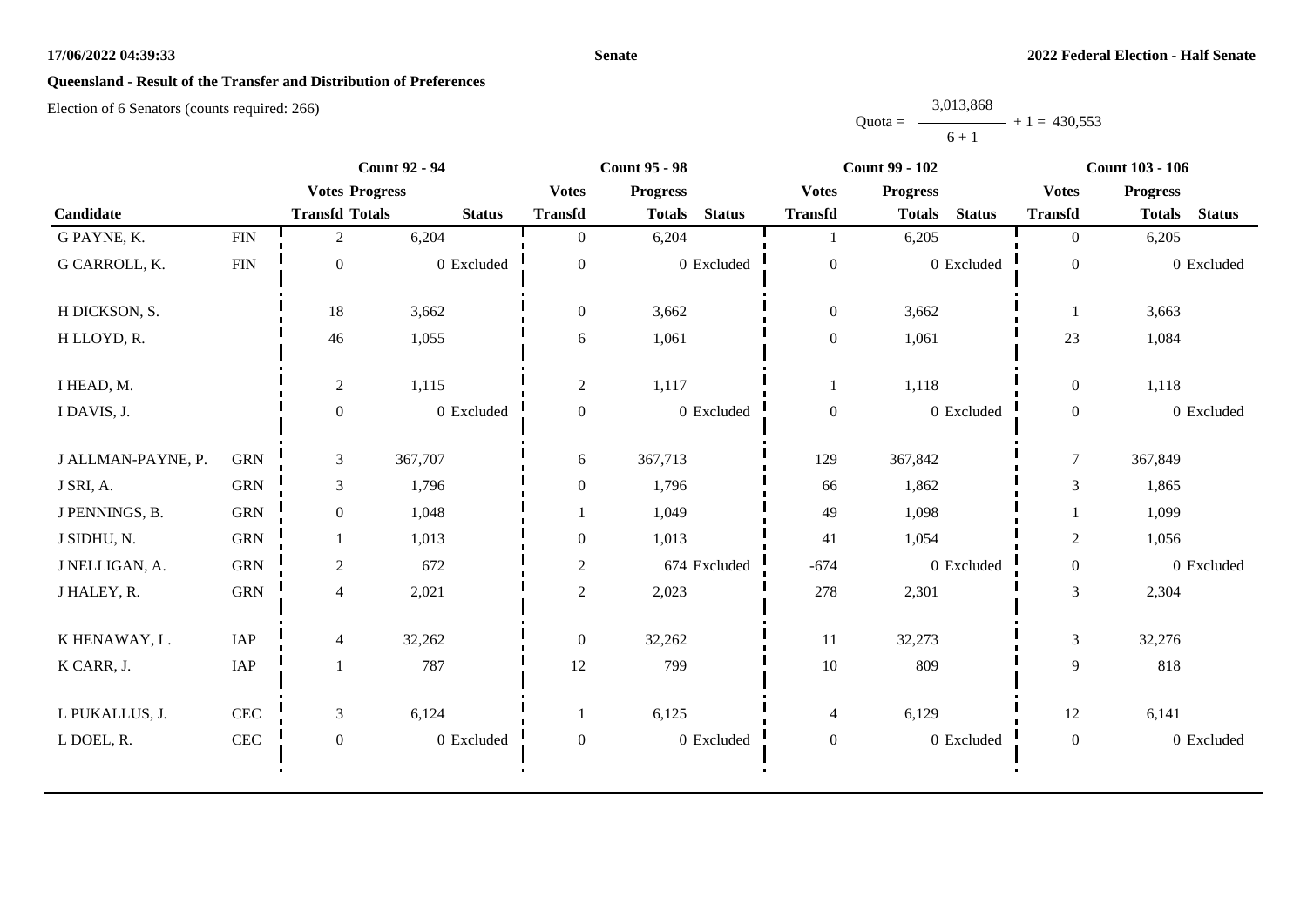#### **Senate**

# **Queensland - Result of the Transfer and Distribution of Preferences**

|           | 3,013,868 |                |
|-----------|-----------|----------------|
| $Quota =$ |           | $+1 = 430.553$ |
|           | $6 + 1$   |                |

|                |                      | <b>Count 92 - 94</b>  |                 | <b>Count 95 - 98</b> |                                |                  | <b>Count 99 - 102</b>          | <b>Count 103 - 106</b> |                                |  |
|----------------|----------------------|-----------------------|-----------------|----------------------|--------------------------------|------------------|--------------------------------|------------------------|--------------------------------|--|
|                |                      | <b>Votes Progress</b> |                 | <b>Votes</b>         | <b>Progress</b>                | <b>Votes</b>     | <b>Progress</b>                | <b>Votes</b>           | <b>Progress</b>                |  |
| Candidate      |                      | <b>Transfd Totals</b> | <b>Status</b>   | <b>Transfd</b>       | <b>Status</b><br><b>Totals</b> | <b>Transfd</b>   | <b>Status</b><br><b>Totals</b> | <b>Transfd</b>         | <b>Status</b><br><b>Totals</b> |  |
| M MILES, J.    | GAP                  | 20                    | 24,300          | 3                    | 24,303                         |                  | 24,304                         | 22                     | 24,326                         |  |
| M COTTAM, E.   | $\operatorname{GAP}$ | $\boldsymbol{0}$      | 0 Excluded      | $\overline{0}$       | $0$ Excluded                   | $\boldsymbol{0}$ | 0 Excluded                     | $\boldsymbol{0}$       | 0 Excluded                     |  |
| N RUSSELL, H.  | AUVA                 | 6                     | 18,225          |                      | 18,226                         | $\overline{4}$   | 18,230                         | 9                      | 18,239                         |  |
| N HANSEN, J.   | <b>AUVA</b>          | $\overline{0}$        | 0 Excluded      | $\overline{0}$       | 0 Excluded                     | $\boldsymbol{0}$ | 0 Excluded                     | $\mathbf{0}$           | 0 Excluded                     |  |
| O TILYARD, I.  | <b>CYA</b>           | $\overline{c}$        | 7,227           |                      | 7,228                          | $\boldsymbol{0}$ | 7,228                          | 5                      | 7,233                          |  |
| O BENNETT, J.  | <b>CYA</b>           | $\overline{0}$        | 0 Excluded      | $\boldsymbol{0}$     | 0 Excluded                     | $\boldsymbol{0}$ | 0 Excluded                     | $\mathbf{0}$           | 0 Excluded                     |  |
| O SMYTH, M.    | <b>CYA</b>           | $\overline{0}$        | 0 Excluded      | $\overline{0}$       | 0 Excluded                     | $\boldsymbol{0}$ | 0 Excluded                     | $\overline{0}$         | 0 Excluded                     |  |
| P SEVERNS, M.  | ${\rm AJP}$          | $\overline{0}$        | 38,749          | 3                    | 38,752                         | $10\,$           | 38,762                         | 5                      | 38,767                         |  |
| P WEBER, S.    | ${\rm AJP}$          | $\overline{0}$        | 0 Excluded      | $\boldsymbol{0}$     | 0 Excluded                     | $\boldsymbol{0}$ | 0 Excluded                     | $\boldsymbol{0}$       | 0 Excluded                     |  |
| Q ARBUCKLE, L. | <b>AUD</b>           | $\overline{0}$        | 11,547          | 3                    | 11,550                         | 3                | 11,553                         | 12                     | 11,565                         |  |
| Q SIMPSON, C.  | $\mbox{AUD}$         | $\boldsymbol{0}$      | $0$ Excluded    | $\boldsymbol{0}$     | 0 Excluded                     | $\boldsymbol{0}$ | 0 Excluded                     | $\mathbf{0}$           | 0 Excluded                     |  |
| R PALMER, C.   | <b>UAPP</b>          | 6                     | 126,530         | 5                    | 126,535                        | $\overline{c}$   | 126,537                        | 12                     | 126,549                        |  |
| R BREWSTER, M. | <b>UAPP</b>          | $\overline{0}$        | 0 Excluded      | $\overline{0}$       | 0 Excluded                     | $\boldsymbol{0}$ | 0 Excluded                     | $\overline{0}$         | 0 Excluded                     |  |
| R ADIDI, D.    | <b>UAPP</b>          | $\overline{0}$        | 0 Excluded      | $\overline{0}$       | 0 Excluded                     | $\boldsymbol{0}$ | 0 Excluded                     | $\overline{0}$         | 0 Excluded                     |  |
| R McCABE, J.   | <b>UAPP</b>          | $\overline{0}$        | 0 Excluded      | $\overline{0}$       | 0 Excluded                     | $\boldsymbol{0}$ | 0 Excluded                     | $\overline{0}$         | 0 Excluded                     |  |
| S McGRATH, J.  | <b>LNP</b>           | $\boldsymbol{0}$      | 430,553 Elected | $\boldsymbol{0}$     | 430,553 Elected                | $\boldsymbol{0}$ | 430,553 Elected                | $\boldsymbol{0}$       | 430,553 Elected                |  |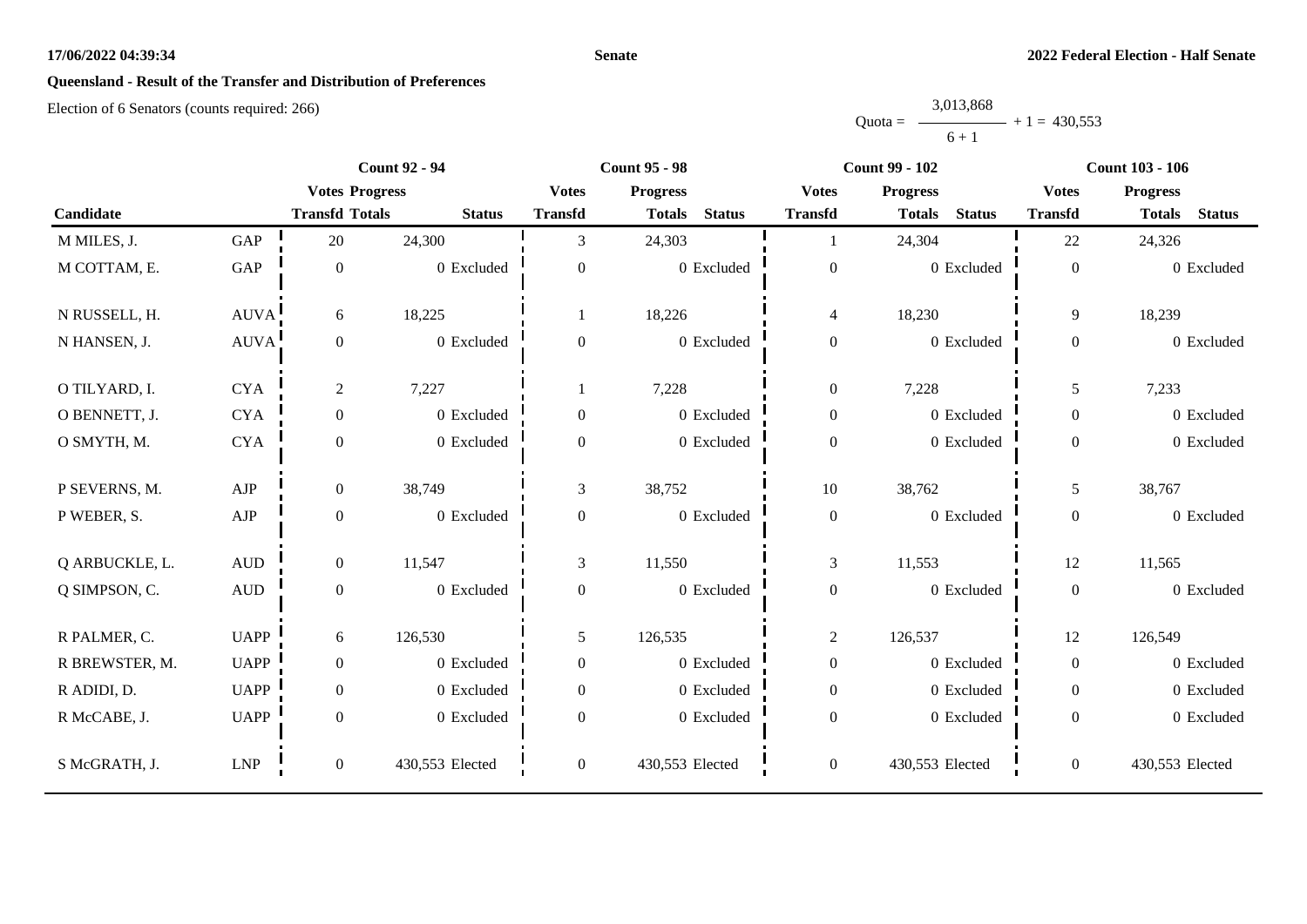#### **Senate**

# **Queensland - Result of the Transfer and Distribution of Preferences**

|           | 3,013,868      |  |
|-----------|----------------|--|
| $Quota =$ | $+1 = 430.553$ |  |
|           | $6 + 1$        |  |

|                   | <b>Count 92 - 94</b>        |                       |                 | <b>Count 95 - 98</b> |                                | <b>Count 99 - 102</b> | <b>Count 103 - 106</b>         |                |                                |
|-------------------|-----------------------------|-----------------------|-----------------|----------------------|--------------------------------|-----------------------|--------------------------------|----------------|--------------------------------|
|                   |                             | <b>Votes Progress</b> |                 | <b>Votes</b>         | <b>Progress</b>                | <b>Votes</b>          | <b>Progress</b>                | <b>Votes</b>   | <b>Progress</b>                |
| Candidate         |                             | <b>Transfd Totals</b> | <b>Status</b>   | <b>Transfd</b>       | <b>Status</b><br><b>Totals</b> | <b>Transfd</b>        | <b>Status</b><br><b>Totals</b> | <b>Transfd</b> | <b>Status</b><br><b>Totals</b> |
| S CANAVAN, M.     | <b>LNP</b>                  | $\mathbf{0}$          | 430,553 Elected | $\overline{0}$       | 430,553 Elected                | $\overline{0}$        | 430,553 Elected                | $\overline{0}$ | 430,553 Elected                |
| S STOKER, A.      | $\ensuremath{\mathrm{LNP}}$ | 3                     | 194,152         | 6                    | 194,158                        | 3                     | 194,161                        | 85             | 194,246                        |
| S TOBIN, N.       | LNP                         |                       | 896             |                      | 897                            | $\overline{2}$        | 899                            | 10             | 909                            |
| S CRIPPS, A.      | <b>LNP</b>                  | $\boldsymbol{0}$      | 1,119           | $\Omega$             | 1,119                          |                       | 1,120                          | 4              | 1,124                          |
| S WARD, F.        | $\ensuremath{\mathrm{LNP}}$ | $\boldsymbol{0}$      | 2,081           | 4                    | 2,085                          | $\boldsymbol{0}$      | 2,085                          | $\overline{7}$ | 2,092                          |
| T LAHN, A.        | $\rm{IMO}$                  | 11                    | 13,862          | 6                    | 13,868                         | 1                     | 13,869                         | $\overline{7}$ | 13,876                         |
| T MELHOP, J.      | <b>IMO</b>                  | $\boldsymbol{0}$      | 0 Excluded      | $\overline{0}$       | 0 Excluded                     | $\boldsymbol{0}$      | 0 Excluded                     | $\overline{0}$ | 0 Excluded                     |
| T LAMBETH, P.     | $\rm{IMO}$                  | $\boldsymbol{0}$      | 0 Excluded      | $\Omega$             | 0 Excluded                     | $\boldsymbol{0}$      | 0 Excluded                     | $\overline{0}$ | 0 Excluded                     |
| U SELIC, B.       | <b>SOPA</b>                 | $\mathbf{1}$          | 11,153          | 4                    | 11,157                         | $\sqrt{2}$            | 11,159                         | $\overline{7}$ | 11,166                         |
| U WHATLING, R.    | <b>SOPA</b>                 | $\boldsymbol{0}$      | 0 Excluded      | $\boldsymbol{0}$     | 0 Excluded                     | $\boldsymbol{0}$      | 0 Excluded                     | $\overline{0}$ | 0 Excluded                     |
| V PAVLOU, D.      | <b>DPDA</b>                 |                       | 4,629           | $\overline{0}$       | 4,629                          | $\boldsymbol{0}$      | 4,629                          | $\tau$         | 4,636                          |
| V LEITCH, S.      | <b>DPDA</b>                 | $\boldsymbol{0}$      | 0 Excluded      | $\overline{0}$       | 0 Excluded                     | $\boldsymbol{0}$      | 0 Excluded                     | $\overline{0}$ | 0 Excluded                     |
| W NEWMAN, C.      | <b>LDP</b>                  | 4                     | 75,366          |                      | 75,367                         | $\mathfrak{Z}$        | 75,370                         | 234            | 75,604                         |
| W GRAINGER, T.    | LDP                         | $\boldsymbol{0}$      | 700             | 3                    | 703                            | $\boldsymbol{0}$      | 703 Excluded                   | $-703$         | 0 Excluded                     |
| X HANSON, P.      | ON                          | 8                     | 218,849         | 14                   | 218,863                        | 3                     | 218,866                        | 54             | 218,920                        |
| X GURUSWAMY, R.   | <b>ON</b>                   | $\mathbf{0}$          | 0 Excluded      | $\Omega$             | 0 Excluded                     | $\boldsymbol{0}$      | 0 Excluded                     | $\overline{0}$ | 0 Excluded                     |
| X CHRISTENSEN, G. | $\mathbf{ON}$               | $\mathfrak{Z}$        | 5,235           | 3                    | 5,238                          |                       | 5,239                          | 61             | 5,300                          |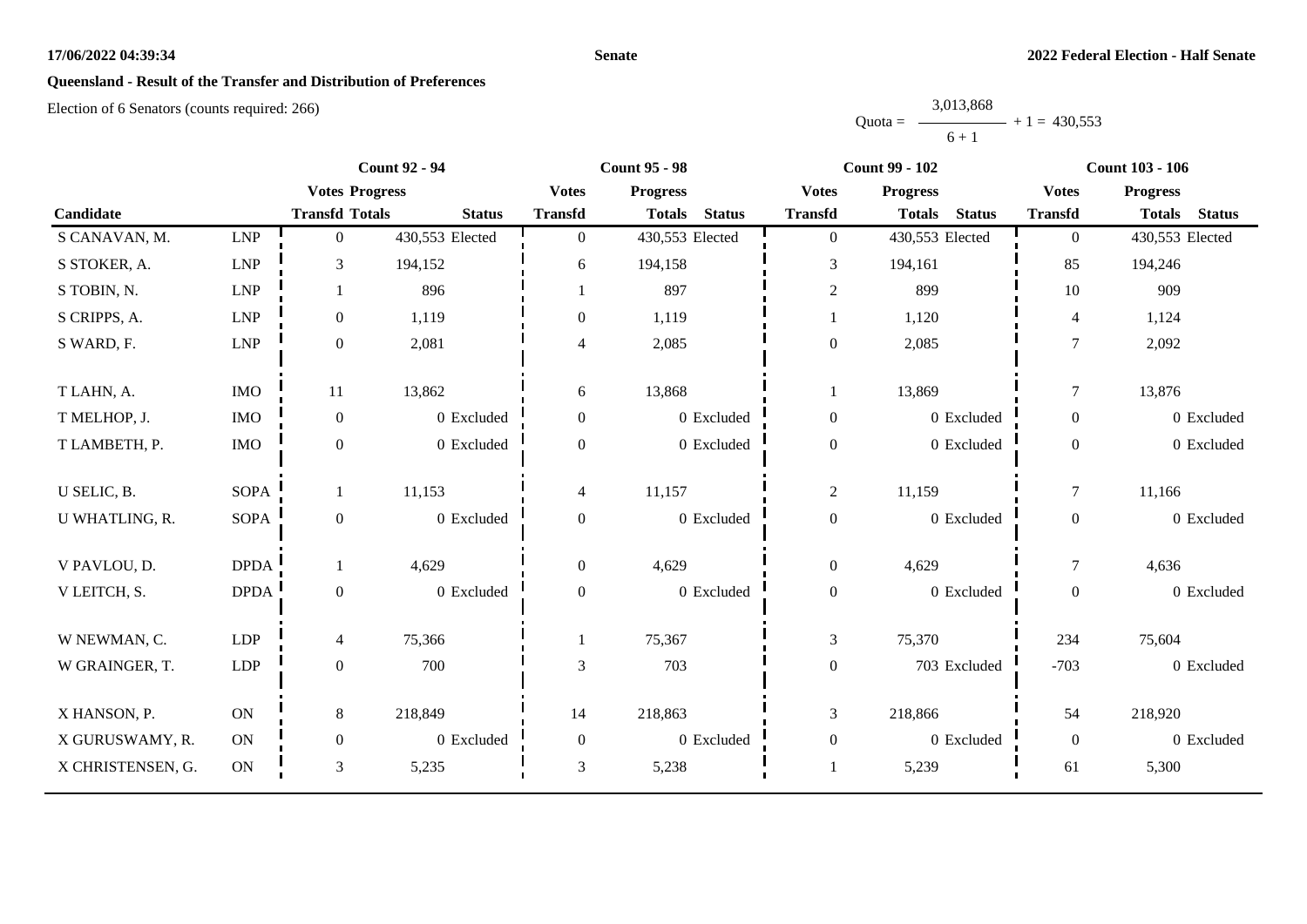#### **Senate**

# **Queensland - Result of the Transfer and Distribution of Preferences**

|           | 3,013,868 |                |
|-----------|-----------|----------------|
| $Quota =$ |           | $+1 = 430.553$ |
|           | $6 + 1$   |                |

|                         |                             |                       | <b>Count 92 - 94</b> |                  | <b>Count 95 - 98</b>           |                  | <b>Count 99 - 102</b>          | <b>Count 103 - 106</b> |                                |  |
|-------------------------|-----------------------------|-----------------------|----------------------|------------------|--------------------------------|------------------|--------------------------------|------------------------|--------------------------------|--|
|                         |                             | <b>Votes Progress</b> |                      | <b>Votes</b>     | <b>Progress</b>                | <b>Votes</b>     | <b>Progress</b>                | <b>Votes</b>           | <b>Progress</b>                |  |
| Candidate               |                             | <b>Transfd Totals</b> | <b>Status</b>        | <b>Transfd</b>   | <b>Status</b><br><b>Totals</b> | <b>Transfd</b>   | <b>Totals</b><br><b>Status</b> | <b>Transfd</b>         | <b>Totals</b><br><b>Status</b> |  |
|                         |                             |                       |                      |                  |                                |                  |                                |                        |                                |  |
| Y WATT, M.              | <b>ALP</b>                  | $\overline{0}$        | 430,553 Elected      | $\overline{0}$   | 430,553 Elected                | $\boldsymbol{0}$ | 430,553 Elected                | $\overline{0}$         | 430,553 Elected                |  |
| Y CHISHOLM, A.          | <b>ALP</b>                  | $\boldsymbol{0}$      | 304,782              |                  | 304,783                        | 3                | 304,786                        | 10                     | 304,796                        |  |
| Y ANDREW, E.            | ${\sf ALP}$                 | $\boldsymbol{0}$      | 2,713                | 12               | 2,725                          | $\mathfrak{Z}$   | 2,728                          | 13                     | 2,741                          |  |
| Y WARRY, C.             | <b>ALP</b>                  | $\overline{0}$        | 1,879                | 8                | 1,887                          | 5                | 1,892                          | 5                      | 1,897                          |  |
| Y HENDERSON, J.         | <b>ALP</b>                  |                       | 1,883                | 13               | 1,896                          | $\sqrt{6}$       | 1,902                          | 6                      | 1,908                          |  |
| Y PASCOE, R.            | <b>ALP</b>                  | $\mathbf{0}$          | 1,318                | $\overline{2}$   | 1,320                          | 1                | 1,321                          |                        | 1,322                          |  |
|                         |                             |                       |                      |                  |                                |                  |                                |                        |                                |  |
| UG LYON, R.             | <b>KAP</b>                  | $\boldsymbol{0}$      | 5,808                | 16               | 5,824                          | $\boldsymbol{0}$ | 5,824                          | $8\,$                  | 5,832                          |  |
| UG SCHEFE, D.           | $\ensuremath{\text{IND}}$   | $\boldsymbol{0}$      | 741                  | 41               | 782                            | $\sqrt{2}$       | 784                            | $\boldsymbol{0}$       | 784 Excluded                   |  |
| UG TEMPLE, L.           | $\mathop{\rm IND}\nolimits$ | 7                     | 5,533                | 294              | 5,827                          |                  | 5,828                          | 4                      | 5,832                          |  |
| UG HAMILTON, C.         | $\ensuremath{\text{IND}}$   | $\mathbf{0}$          | 0 Excluded           | $\overline{0}$   | 0 Excluded                     | $\boldsymbol{0}$ | 0 Excluded                     | $\overline{0}$         | 0 Excluded                     |  |
| UG SMITH, L.            | $\mathop{\rm IND}\nolimits$ | 5                     | 571 Excluded         | $-571$           | 0 Excluded                     | $\boldsymbol{0}$ | 0 Excluded                     | $\boldsymbol{0}$       | 0 Excluded                     |  |
| UG QUINLIVAN, L.        | <b>IND</b>                  | $\mathbf{0}$          | 0 Excluded           | $\theta$         | 0 Excluded                     | $\boldsymbol{0}$ | 0 Excluded                     | $\overline{0}$         | 0 Excluded                     |  |
| UG KOCHARDY, K.         | <b>IND</b>                  | $\boldsymbol{0}$      | 0 Excluded           | $\overline{0}$   | 0 Excluded                     | $\boldsymbol{0}$ | 0 Excluded                     | $\boldsymbol{0}$       | 0 Excluded                     |  |
| UG ROGERS, P.           | <b>IND</b>                  | $\overline{c}$        | 1,247                | 84               | 1,331                          | $\boldsymbol{0}$ | 1,331                          | 6                      | 1,337                          |  |
|                         |                             |                       |                      |                  |                                |                  |                                |                        |                                |  |
| <b>Exhausted Votes</b>  |                             | $\overline{0}$        | 5                    | $\boldsymbol{0}$ | 5                              | $\boldsymbol{0}$ | 5                              |                        | 6                              |  |
| <b>Loss By Fraction</b> |                             | $\overline{0}$        | 180                  | 3                | 183                            | 3                | 186                            | 25                     | 211                            |  |
| <b>Total Votes</b>      |                             | $\overline{0}$        | 3,013,868            | $\overline{0}$   | 3,013,868                      | $\boldsymbol{0}$ | 3,013,868                      | $\boldsymbol{0}$       | 3,013,868                      |  |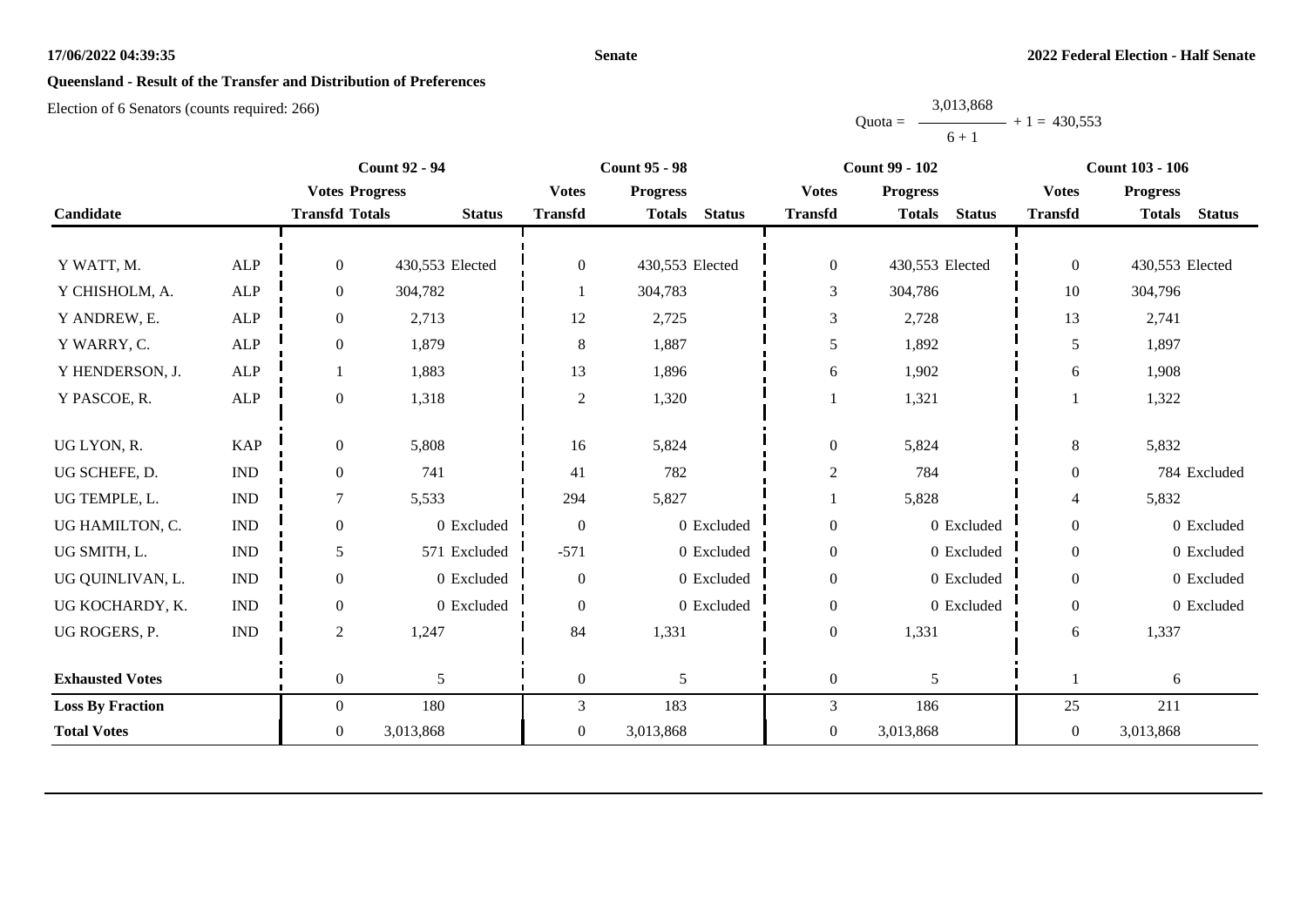## **Queensland - Result of the Transfer and Distribution of Preferences**

| d: 266)             |                     |                     | 3,013,868<br>Quota = $\longrightarrow$ + 1 = 430.553<br>$6 + 1$ |
|---------------------|---------------------|---------------------|-----------------------------------------------------------------|
| Candidates Excluded | Candidates Excluded | Candidates Excluded | Candidates Excluded                                             |
| 27. YUILLE, D.      | 101. SMITH, L.      | 52. NELLIGAN, A.    | 87. GRAINGER, T.                                                |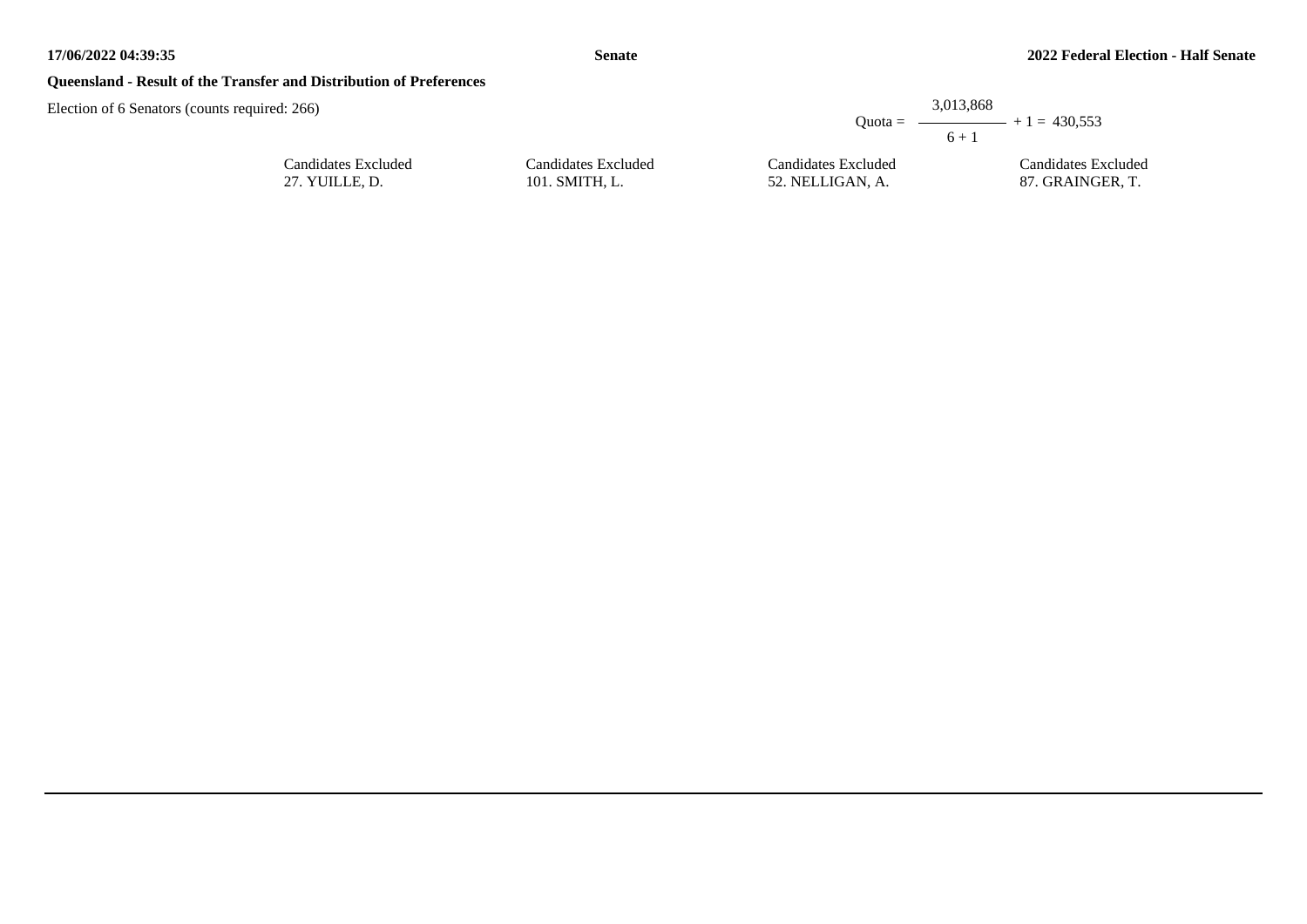#### **Senate**

# **Queensland - Result of the Transfer and Distribution of Preferences**

|           | 3,013,868 |                |
|-----------|-----------|----------------|
| $Quota =$ |           | $+1 = 430.553$ |
|           | $6 + 1$   |                |

|                      |             | <b>Count 107 - 110</b> |               | <b>Count 111 - 114</b> |                                |                  | <b>Count 115 - 118</b>         | <b>Count 119 - 122</b> |                                |  |
|----------------------|-------------|------------------------|---------------|------------------------|--------------------------------|------------------|--------------------------------|------------------------|--------------------------------|--|
|                      |             | <b>Votes Progress</b>  |               | <b>Votes</b>           | <b>Progress</b>                | <b>Votes</b>     | <b>Progress</b>                | <b>Votes</b>           | <b>Progress</b>                |  |
| Candidate            |             | <b>Transfd Totals</b>  | <b>Status</b> | <b>Transfd</b>         | <b>Status</b><br><b>Totals</b> | <b>Transfd</b>   | <b>Status</b><br><b>Totals</b> | <b>Transfd</b>         | <b>Status</b><br><b>Totals</b> |  |
| A HARRIS, L.         |             | 5                      | 12,875        |                        | 12,876                         | $\overline{0}$   | 12,876                         |                        | 12,877                         |  |
| A YUILLE, D.         |             | $\theta$               | $0$ Excluded  | $\theta$               | $0$ Excluded                   | $\boldsymbol{0}$ | 0 Excluded                     | $\mathbf{0}$           | 0 Excluded                     |  |
| B LEES, R.           | <b>SAL</b>  | $\overline{0}$         | 10,494        | 6                      | 10,500                         | $\boldsymbol{0}$ | 10,500                         | 2                      | 10,502                         |  |
| <b>B EMANUEL, K.</b> | SAL         | $\boldsymbol{0}$       | 0 Excluded    | $\overline{0}$         | 0 Excluded                     | $\boldsymbol{0}$ | 0 Excluded                     | $\overline{0}$         | 0 Excluded                     |  |
| C BRADLEY, B.        | <b>HMP</b>  | 3                      | 161,264       | 21                     | 161,285                        | 3                | 161,288                        | 15                     | 161,303                        |  |
| C LUYKEN, S.         | HMP         | $\overline{0}$         | 1,064         | 27                     | 1,091                          | $\mathfrak{Z}$   | 1,094                          | 12                     | 1,106                          |  |
| D MARTIN, R.         | SPP         | 3                      | 19,113        | $\,8\,$                | 19,121                         | $\sqrt{2}$       | 19,123                         | 15                     | 19,138                         |  |
| D FIRESTONE, T.      | SPP         | $\overline{0}$         | 0 Excluded    | $\Omega$               | 0 Excluded                     | $\boldsymbol{0}$ | 0 Excluded                     | $\overline{0}$         | 0 Excluded                     |  |
| E WILLIAMS, R.       | <b>REAS</b> | $\overline{0}$         | 6,514         | 13                     | 6,527                          | $\boldsymbol{0}$ | 6,527                          | 5                      | 6,532                          |  |
| E JORDAN, F.         | <b>REAS</b> | $\overline{0}$         | 0 Excluded    | $\boldsymbol{0}$       | 0 Excluded                     | $\boldsymbol{0}$ | 0 Excluded                     | $\overline{0}$         | 0 Excluded                     |  |
| F BRENNAN, B.        | TNL         | $\overline{0}$         | 4,200         |                        | 4,201                          | $\boldsymbol{0}$ | 4,201                          |                        | 4,202                          |  |
| F KENNISH, H.        | <b>TNL</b>  | $\overline{0}$         | 0 Excluded    | $\overline{0}$         | 0 Excluded                     | $\overline{0}$   | 0 Excluded                     | $\overline{0}$         | 0 Excluded                     |  |
| F HOPLEY, S.         | <b>TNL</b>  | $\overline{0}$         | 0 Excluded    | $\Omega$               | 0 Excluded                     | $\boldsymbol{0}$ | 0 Excluded                     | $\Omega$               | 0 Excluded                     |  |
| F MOMSEN, J.         | TNL         | $\overline{0}$         | 0 Excluded    | $\Omega$               | 0 Excluded                     | $\boldsymbol{0}$ | 0 Excluded                     | $\overline{0}$         | 0 Excluded                     |  |
| F INGRAM, L.         | TNL         | $\overline{0}$         | 0 Excluded    | $\overline{0}$         | 0 Excluded                     | $\overline{0}$   | 0 Excluded                     | $\overline{0}$         | 0 Excluded                     |  |
| F CREIGHTON, J.      | TNL         | $\boldsymbol{0}$       | 0 Excluded    | $\boldsymbol{0}$       | 0 Excluded                     | $\boldsymbol{0}$ | 0 Excluded                     | $\boldsymbol{0}$       | 0 Excluded                     |  |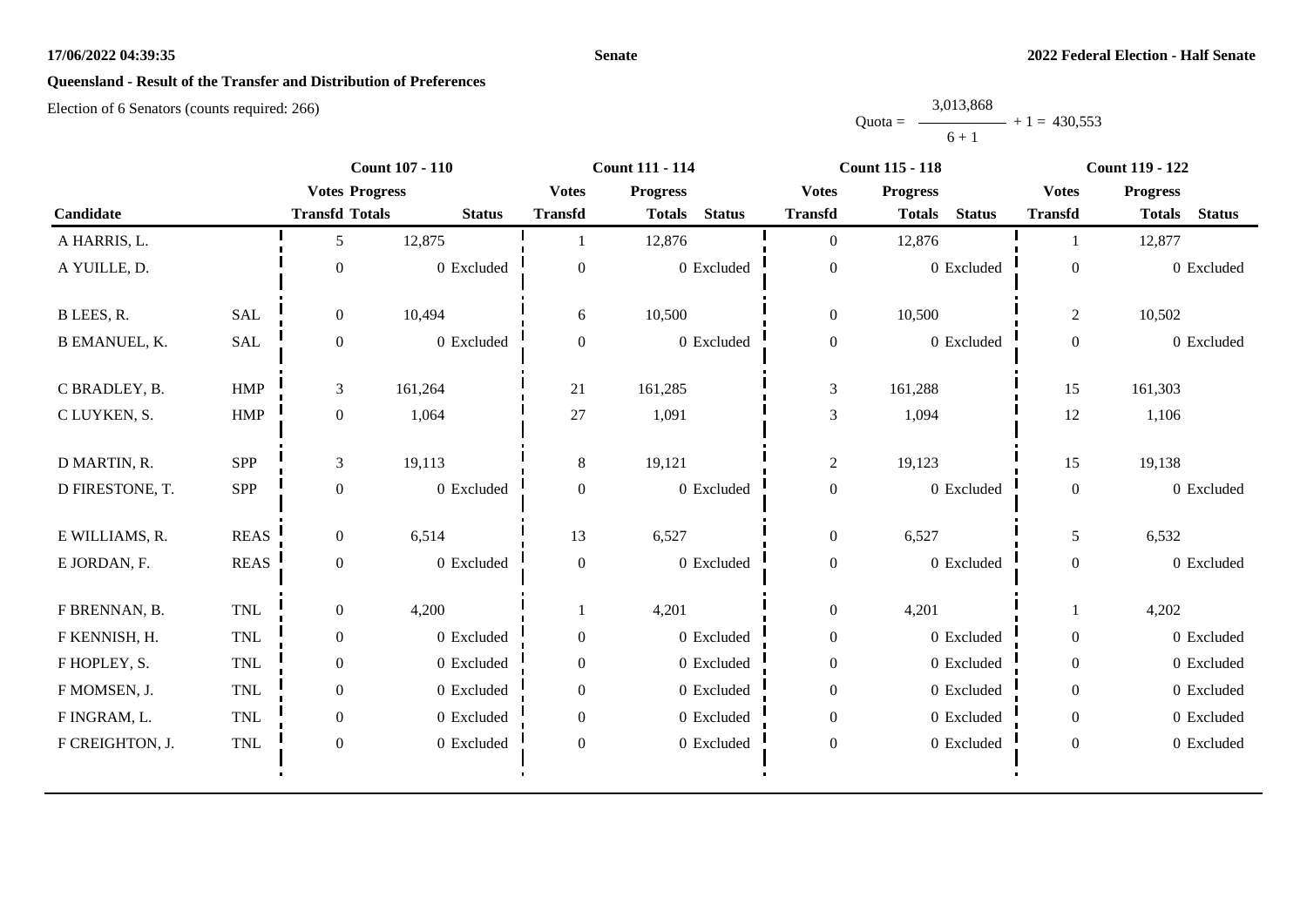#### **Senate**

# **Queensland - Result of the Transfer and Distribution of Preferences**

|           | 3,013,868 |                |
|-----------|-----------|----------------|
| $Quota =$ |           | $+1 = 430.553$ |
|           | $6 + 1$   |                |

|                    |              | <b>Count 107 - 110</b> |               | <b>Count 111 - 114</b> |                                |                  | <b>Count 115 - 118</b>         | <b>Count 119 - 122</b> |                                |
|--------------------|--------------|------------------------|---------------|------------------------|--------------------------------|------------------|--------------------------------|------------------------|--------------------------------|
|                    |              | <b>Votes Progress</b>  |               | <b>Votes</b>           | <b>Progress</b>                | <b>Votes</b>     | <b>Progress</b>                | <b>Votes</b>           | <b>Progress</b>                |
| Candidate          |              | <b>Transfd Totals</b>  | <b>Status</b> | <b>Transfd</b>         | <b>Status</b><br><b>Totals</b> | <b>Transfd</b>   | <b>Status</b><br><b>Totals</b> | <b>Transfd</b>         | <b>Status</b><br><b>Totals</b> |
| G PAYNE, K.        | ${\rm FIN}$  | $\overline{0}$         | 6,205         | 2                      | 6,207                          | $\overline{0}$   | 6,207                          | 8                      | 6,215                          |
| G CARROLL, K.      | <b>FIN</b>   | $\mathbf{0}$           | 0 Excluded    | $\mathbf{0}$           | 0 Excluded                     | $\boldsymbol{0}$ | 0 Excluded                     | $\mathbf{0}$           | 0 Excluded                     |
| H DICKSON, S.      |              | $\overline{0}$         | 3,663         | $\overline{c}$         | 3,665                          | $\boldsymbol{0}$ | 3,665                          |                        | 3,666                          |
| H LLOYD, R.        |              | 5                      | 1,089         | 6                      | 1,095                          | $\boldsymbol{0}$ | 1,095                          | 3                      | 1,098 Excluded                 |
| I HEAD, M.         |              |                        | 1,119         |                        | 1,120                          |                  | 1,121                          |                        | 1,122                          |
| I DAVIS, J.        |              | $\Omega$               | 0 Excluded    | $\mathbf{0}$           | 0 Excluded                     | $\boldsymbol{0}$ | 0 Excluded                     | $\mathbf{0}$           | 0 Excluded                     |
| J ALLMAN-PAYNE, P. | <b>GRN</b>   | 4                      | 367,853       | 31                     | 367,884                        | $\mathfrak{Z}$   | 367,887                        | 140                    | 368,027                        |
| J SRI, A.          | <b>GRN</b>   | $\overline{2}$         | 1,867         | 27                     | 1,894                          | 3                | 1,897                          | 296                    | 2,193                          |
| J PENNINGS, B.     | <b>GRN</b>   |                        | 1,100         | 12                     | 1,112                          | $\overline{4}$   | 1,116                          | 115                    | 1,231                          |
| J SIDHU, N.        | <b>GRN</b>   | $\overline{0}$         | 1,056         | $\overline{7}$         | 1,063                          | $\mathfrak{Z}$   | 1,066 Excluded                 | $-1,066$               | 0 Excluded                     |
| J NELLIGAN, A.     | <b>GRN</b>   | $\overline{0}$         | 0 Excluded    | $\overline{0}$         | 0 Excluded                     | $\boldsymbol{0}$ | 0 Excluded                     | $\boldsymbol{0}$       | 0 Excluded                     |
| J HALEY, R.        | <b>GRN</b>   |                        | 2,305         | 26                     | 2,331                          | $\overline{4}$   | 2,335                          | 212                    | 2,547                          |
| K HENAWAY, L.      | IAP          | 5                      | 32,281        | 406                    | 32,687                         | $\mathfrak{S}$   | 32,692                         | 25                     | 32,717                         |
| K CARR, J.         | IAP          | $\overline{0}$         | 818 Excluded  | $-818$                 | 0 Excluded                     | $\boldsymbol{0}$ | 0 Excluded                     | $\mathbf{0}$           | 0 Excluded                     |
| L PUKALLUS, J.     | $\mbox{CEC}$ |                        | 6,142         | 12                     | 6,154                          | $\mathfrak{Z}$   | 6,157                          | 16                     | 6,173                          |
| L DOEL, R.         | CEC          | $\mathbf{0}$           | 0 Excluded    | $\theta$               | 0 Excluded                     | $\mathbf{0}$     | 0 Excluded                     | $\boldsymbol{0}$       | 0 Excluded                     |
|                    |              |                        |               |                        |                                |                  |                                |                        |                                |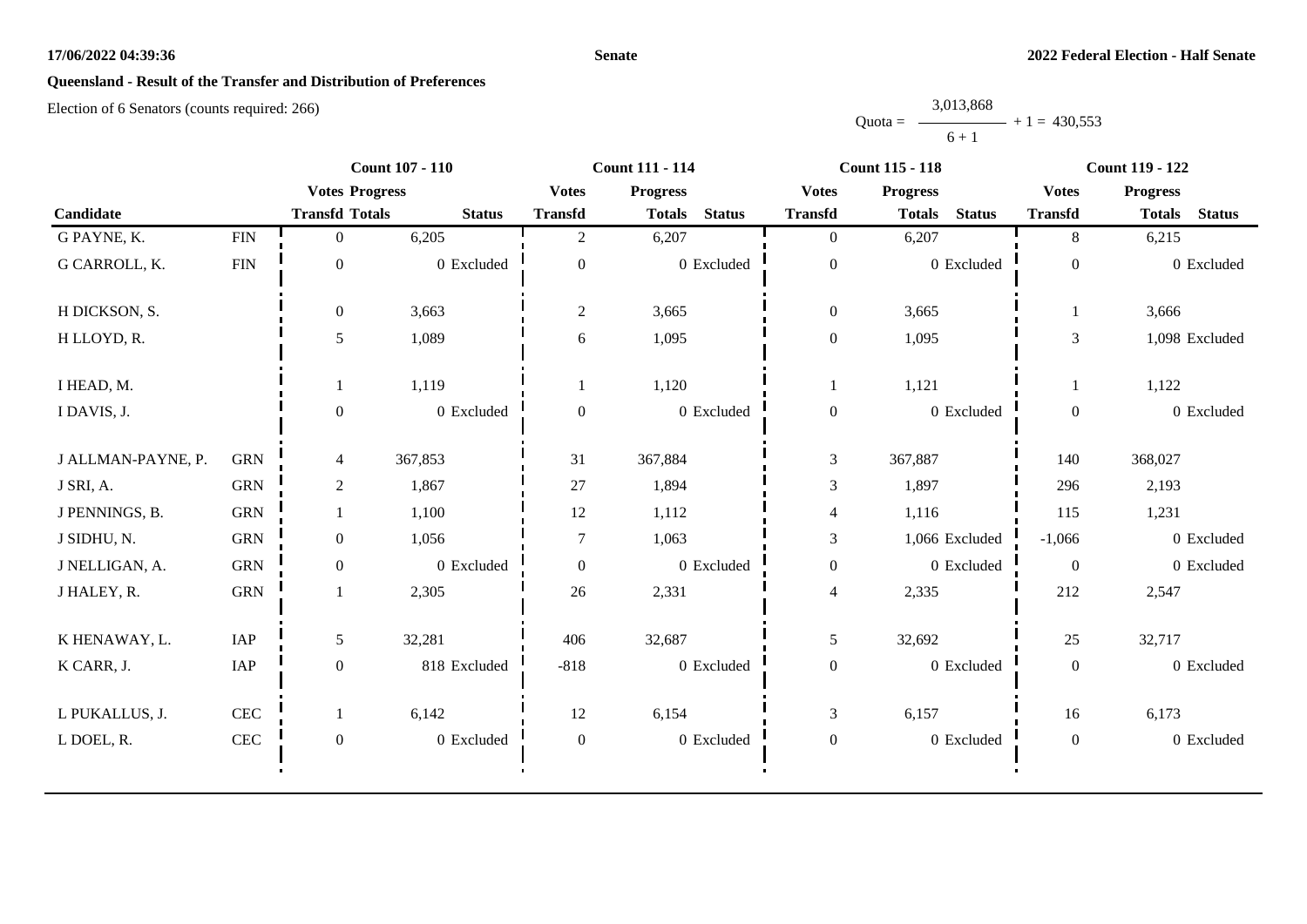#### **Senate**

# **Queensland - Result of the Transfer and Distribution of Preferences**

|           | 3,013,868 |                |
|-----------|-----------|----------------|
| $Quota =$ |           | $+1 = 430.553$ |
|           | $6 + 1$   |                |

|                |                      |                       | <b>Count 107 - 110</b> |                | <b>Count 111 - 114</b>         |                  | <b>Count 115 - 118</b>         |                | <b>Count 119 - 122</b>         |
|----------------|----------------------|-----------------------|------------------------|----------------|--------------------------------|------------------|--------------------------------|----------------|--------------------------------|
|                |                      | <b>Votes Progress</b> |                        | <b>Votes</b>   | <b>Progress</b>                | <b>Votes</b>     | <b>Progress</b>                | <b>Votes</b>   | <b>Progress</b>                |
| Candidate      |                      | <b>Transfd Totals</b> | <b>Status</b>          | <b>Transfd</b> | <b>Status</b><br><b>Totals</b> | <b>Transfd</b>   | <b>Status</b><br><b>Totals</b> | <b>Transfd</b> | <b>Status</b><br><b>Totals</b> |
| M MILES, J.    | GAP                  | $\overline{0}$        | 24,326                 | 14             | 24,340                         | 3                | 24,343                         | 6              | 24,349                         |
| M COTTAM, E.   | $\operatorname{GAP}$ | $\boldsymbol{0}$      | 0 Excluded             | $\overline{0}$ | 0 Excluded                     | $\overline{0}$   | 0 Excluded                     | $\overline{0}$ | 0 Excluded                     |
| N RUSSELL, H.  | <b>AUVA</b>          | 8                     | 18,247                 | 8              | 18,255                         | $\mathfrak{Z}$   | 18,258                         | $\mathfrak{Z}$ | 18,261                         |
| N HANSEN, J.   | <b>AUVA</b>          | $\boldsymbol{0}$      | 0 Excluded             | $\Omega$       | 0 Excluded                     | $\boldsymbol{0}$ | 0 Excluded                     | $\overline{0}$ | 0 Excluded                     |
| O TILYARD, I.  | <b>CYA</b>           | 1                     | 7,234                  | 11             | 7,245                          | $\overline{2}$   | 7,247                          | $\overline{4}$ | 7,251                          |
| O BENNETT, J.  | <b>CYA</b>           | $\boldsymbol{0}$      | 0 Excluded             | $\overline{0}$ | 0 Excluded                     | $\boldsymbol{0}$ | 0 Excluded                     | $\overline{0}$ | 0 Excluded                     |
| O SMYTH, M.    | <b>CYA</b>           | $\boldsymbol{0}$      | 0 Excluded             | $\overline{0}$ | 0 Excluded                     | $\boldsymbol{0}$ | 0 Excluded                     | $\overline{0}$ | 0 Excluded                     |
| P SEVERNS, M.  | AJP                  | $\overline{4}$        | 38,771                 | 23             | 38,794                         | 8                | 38,802                         | 12             | 38,814                         |
| P WEBER, S.    | ${\rm AJP}$          | $\boldsymbol{0}$      | 0 Excluded             | $\overline{0}$ | 0 Excluded                     | $\boldsymbol{0}$ | 0 Excluded                     | $\overline{0}$ | 0 Excluded                     |
| Q ARBUCKLE, L. | $\mbox{\rm AUD}$     | 8                     | 11,573                 | 3              | 11,576                         | $\overline{3}$   | 11,579                         | 3              | 11,582                         |
| Q SIMPSON, C.  | $\mbox{\rm AUD}$     | $\boldsymbol{0}$      | 0 Excluded             | $\overline{0}$ | 0 Excluded                     | $\overline{0}$   | 0 Excluded                     | $\overline{0}$ | 0 Excluded                     |
| R PALMER, C.   | <b>UAPP</b>          | 9                     | 126,558                | 15             | 126,573                        | $\mathbf{9}$     | 126,582                        | 12             | 126,594                        |
| R BREWSTER, M. | <b>UAPP</b>          | $\boldsymbol{0}$      | 0 Excluded             | $\overline{0}$ | 0 Excluded                     | $\boldsymbol{0}$ | 0 Excluded                     | $\Omega$       | 0 Excluded                     |
| R ADIDI, D.    | <b>UAPP</b>          | $\boldsymbol{0}$      | 0 Excluded             | $\overline{0}$ | 0 Excluded                     | $\boldsymbol{0}$ | 0 Excluded                     | $\overline{0}$ | 0 Excluded                     |
| R McCABE, J.   | <b>UAPP</b>          | $\boldsymbol{0}$      | 0 Excluded             | $\Omega$       | 0 Excluded                     | $\boldsymbol{0}$ | 0 Excluded                     | $\Omega$       | 0 Excluded                     |
| S McGRATH, J.  | <b>LNP</b>           | $\overline{0}$        | 430,553 Elected        | $\overline{0}$ | 430,553 Elected                | $\boldsymbol{0}$ | 430,553 Elected                | $\overline{0}$ | 430,553 Elected                |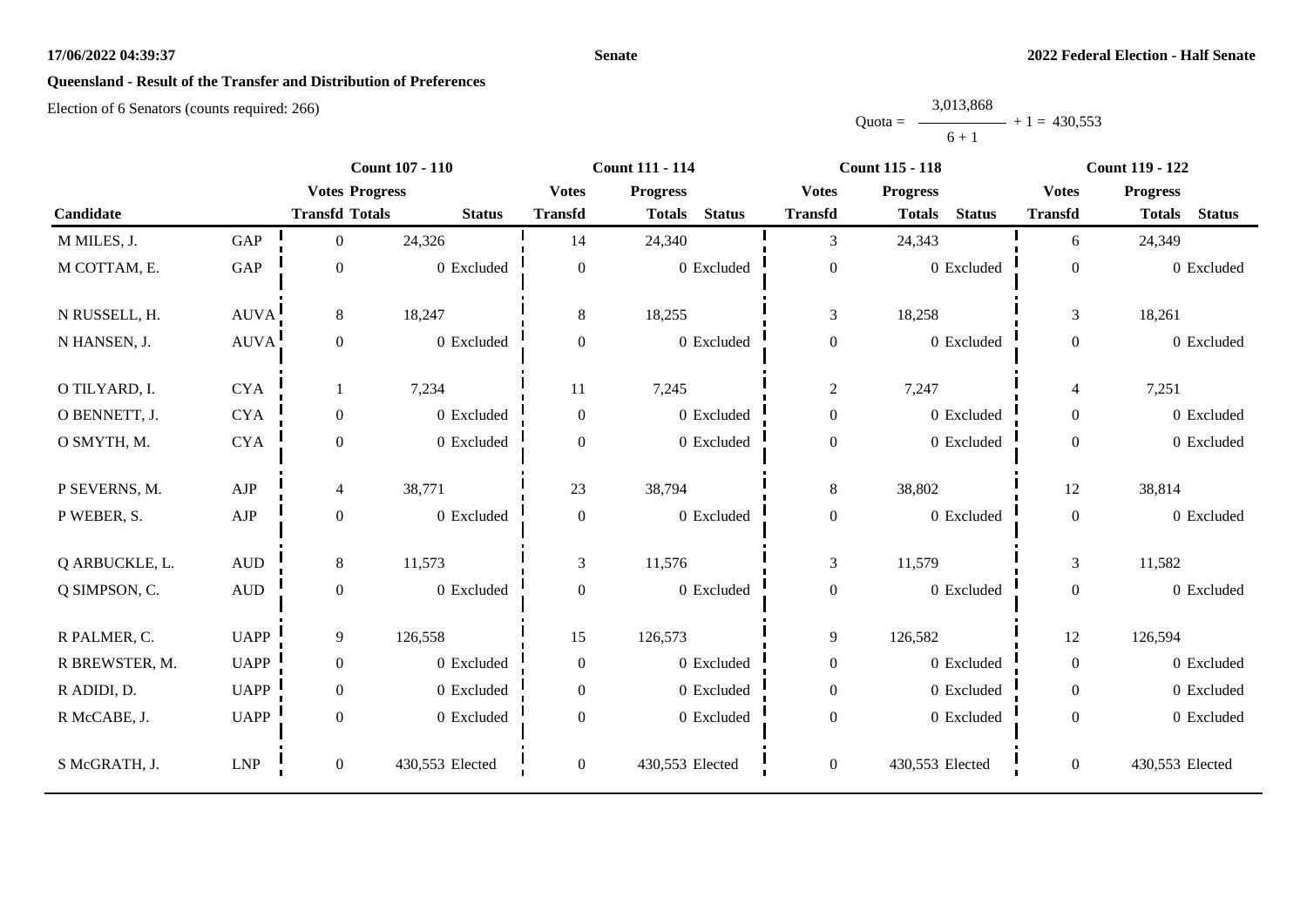#### **Senate**

# **Queensland - Result of the Transfer and Distribution of Preferences**

|           | 3,013,868 |                |
|-----------|-----------|----------------|
| $Quota =$ |           | $+1 = 430.553$ |
|           | $6 + 1$   |                |

|                   |                             | <b>Count 107 - 110</b> |                 | <b>Count 111 - 114</b> |                                | <b>Count 115 - 118</b> |                                | <b>Count 119 - 122</b> |                                |
|-------------------|-----------------------------|------------------------|-----------------|------------------------|--------------------------------|------------------------|--------------------------------|------------------------|--------------------------------|
|                   |                             | <b>Votes Progress</b>  |                 | <b>Votes</b>           | <b>Progress</b>                | <b>Votes</b>           | <b>Progress</b>                | <b>Votes</b>           | <b>Progress</b>                |
| Candidate         |                             | <b>Transfd Totals</b>  | <b>Status</b>   | <b>Transfd</b>         | <b>Status</b><br><b>Totals</b> | <b>Transfd</b>         | <b>Status</b><br><b>Totals</b> | <b>Transfd</b>         | <b>Status</b><br><b>Totals</b> |
| S CANAVAN, M.     | <b>LNP</b>                  | $\overline{0}$         | 430,553 Elected | $\Omega$               | 430,553 Elected                | $\mathbf{0}$           | 430,553 Elected                | $\theta$               | 430,553 Elected                |
| S STOKER, A.      | <b>LNP</b>                  | 28                     | 194,274         | 17                     | 194,291                        | 281                    | 194,572                        | 18                     | 194,590                        |
| S TOBIN, N.       | <b>LNP</b>                  | $\overline{2}$         | 911             | 8                      | 919 Excluded                   | $-919$                 | 0 Excluded                     | $\overline{0}$         | 0 Excluded                     |
| S CRIPPS, A.      | <b>LNP</b>                  | $\overline{c}$         | 1,126           | $\overline{2}$         | 1,128                          | 182                    | 1,310                          |                        | 1,311                          |
| S WARD, F.        | $\ensuremath{\mathrm{LNP}}$ | $\overline{4}$         | 2,096           | $\tau$                 | 2,103                          | 243                    | 2,346                          | 5                      | 2,351                          |
| T LAHN, A.        | <b>IMO</b>                  | $5\overline{)}$        | 13,881          | 9                      | 13,890                         | 5                      | 13,895                         |                        | 13,896                         |
| T MELHOP, J.      | <b>IMO</b>                  | $\boldsymbol{0}$       | 0 Excluded      | 0                      | 0 Excluded                     | $\boldsymbol{0}$       | 0 Excluded                     | $\overline{0}$         | 0 Excluded                     |
| T LAMBETH, P.     | <b>IMO</b>                  | $\boldsymbol{0}$       | 0 Excluded      | $\Omega$               | 0 Excluded                     | $\boldsymbol{0}$       | 0 Excluded                     | $\overline{0}$         | 0 Excluded                     |
| U SELIC, B.       | <b>SOPA</b>                 | $\overline{2}$         | 11,168          | 5                      | 11,173                         | 6                      | 11,179                         | $\overline{4}$         | 11,183                         |
| U WHATLING, R.    | <b>SOPA</b>                 | $\boldsymbol{0}$       | 0 Excluded      | 0                      | 0 Excluded                     | $\boldsymbol{0}$       | 0 Excluded                     | $\overline{0}$         | 0 Excluded                     |
| V PAVLOU, D.      | <b>DPDA</b>                 | $\overline{2}$         | 4,638           |                        | 4,639                          | $\tau$                 | 4,646                          | $\overline{4}$         | 4,650                          |
| V LEITCH, S.      | <b>DPDA</b>                 | $\boldsymbol{0}$       | 0 Excluded      | $\Omega$               | 0 Excluded                     | $\boldsymbol{0}$       | 0 Excluded                     | $\Omega$               | 0 Excluded                     |
| W NEWMAN, C.      | <b>LDP</b>                  | 25                     | 75,629          | $\overline{4}$         | 75,633                         | 36                     | 75,669                         | 12                     | 75,681                         |
| W GRAINGER, T.    | ${\rm LDP}$                 | $\boldsymbol{0}$       | 0 Excluded      | $\overline{0}$         | 0 Excluded                     | $\boldsymbol{0}$       | 0 Excluded                     | $\overline{0}$         | 0 Excluded                     |
| X HANSON, P.      | <b>ON</b>                   | 32                     | 218,952         | 15                     | 218,967                        | 24                     | 218,991                        | $\overline{4}$         | 218,995                        |
| X GURUSWAMY, R.   | <b>ON</b>                   | $\boldsymbol{0}$       | 0 Excluded      | $\overline{0}$         | 0 Excluded                     | $\boldsymbol{0}$       | 0 Excluded                     | $\overline{0}$         | 0 Excluded                     |
| X CHRISTENSEN, G. | $\rm ON$                    | $\mathfrak{Z}$         | 5,303           | $\overline{0}$         | 5,303                          |                        | 5,304                          | $\theta$               | 5,304                          |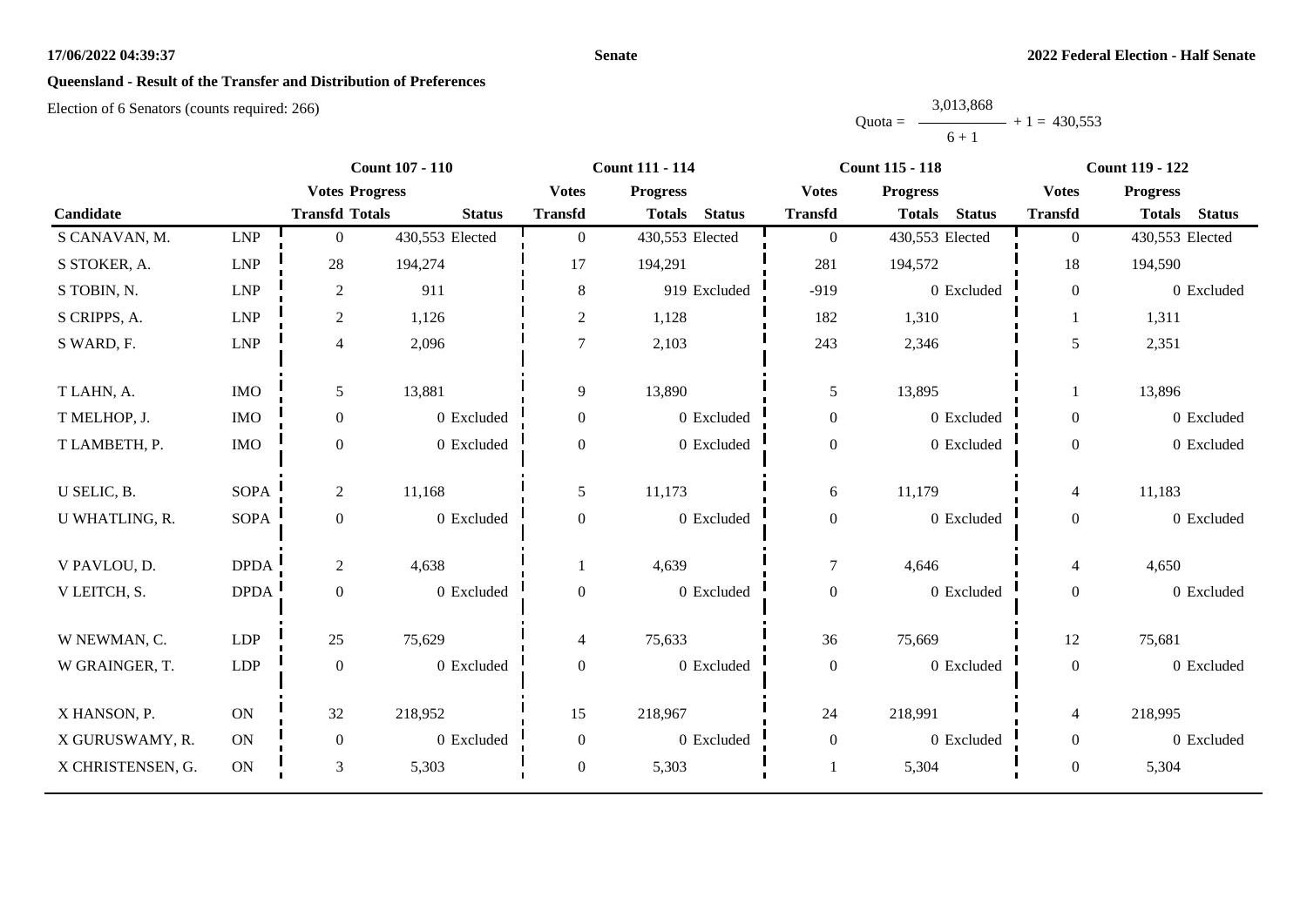#### **Senate**

# **Queensland - Result of the Transfer and Distribution of Preferences**

|           | 3,013,868 |                |
|-----------|-----------|----------------|
| $Quota =$ |           | $+1 = 430.553$ |
|           | $6 + 1$   |                |

|                         |                             |                       | <b>Count 107 - 110</b> |                | <b>Count 111 - 114</b>         |                  | <b>Count 115 - 118</b>         |                  | <b>Count 119 - 122</b>         |
|-------------------------|-----------------------------|-----------------------|------------------------|----------------|--------------------------------|------------------|--------------------------------|------------------|--------------------------------|
|                         |                             | <b>Votes Progress</b> |                        | <b>Votes</b>   | <b>Progress</b>                | <b>Votes</b>     | <b>Progress</b>                | <b>Votes</b>     | <b>Progress</b>                |
| Candidate               |                             | <b>Transfd Totals</b> | <b>Status</b>          | <b>Transfd</b> | <b>Status</b><br><b>Totals</b> | <b>Transfd</b>   | <b>Status</b><br><b>Totals</b> | <b>Transfd</b>   | <b>Status</b><br><b>Totals</b> |
|                         |                             |                       |                        |                |                                |                  |                                |                  |                                |
| Y WATT, M.              | ALP                         | $\Omega$              | 430,553 Elected        | $\overline{0}$ | 430,553 Elected                | $\boldsymbol{0}$ | 430,553 Elected                | $\overline{0}$   | 430,553 Elected                |
| Y CHISHOLM, A.          | ${\sf ALP}$                 | 17                    | 304,813                | 10             | 304,823                        | 14               | 304,837                        | 34               | 304,871                        |
| Y ANDREW, E.            | <b>ALP</b>                  | 6                     | 2,747                  | 13             | 2,760                          | 11               | 2,771                          | 25               | 2,796                          |
| Y WARRY, C.             | ALP                         | 4                     | 1,901                  | 8              | 1,909                          | 9                | 1,918                          | 11               | 1,929                          |
| Y HENDERSON, J.         | ALP                         | 4                     | 1,912                  | 4              | 1,916                          | 11               | 1,927                          | 7                | 1,934                          |
| Y PASCOE, R.            | ALP                         | 3                     | 1,325                  | 8              | 1,333                          | $\boldsymbol{0}$ | 1,333                          | 7                | 1,340                          |
|                         |                             |                       |                        |                |                                |                  |                                |                  |                                |
| UG LYON, R.             | <b>KAP</b>                  | 42                    | 5,874                  | $\overline{2}$ | 5,876                          | $\boldsymbol{0}$ | 5,876                          | 3                | 5,879                          |
| UG SCHEFE, D.           | $\mathop{\rm IND}\nolimits$ | $-784$                | 0 Excluded             | $\overline{0}$ | 0 Excluded                     | $\boldsymbol{0}$ | 0 Excluded                     | $\boldsymbol{0}$ | 0 Excluded                     |
| UG TEMPLE, L.           | $\mathop{\rm IND}\nolimits$ | 473                   | 6,305                  | 6              | 6,311                          | $\boldsymbol{0}$ | 6,311                          | $\overline{c}$   | 6,313                          |
| UG HAMILTON, C.         | $\mathop{\rm IND}\nolimits$ | $\boldsymbol{0}$      | 0 Excluded             | $\overline{0}$ | 0 Excluded                     | $\boldsymbol{0}$ | 0 Excluded                     | $\boldsymbol{0}$ | 0 Excluded                     |
| UG SMITH, L.            | $\mathop{\rm IND}\nolimits$ | $\boldsymbol{0}$      | 0 Excluded             | $\overline{0}$ | $0\,$ Excluded                 | $\boldsymbol{0}$ | 0 Excluded                     | $\mathbf{0}$     | 0 Excluded                     |
| UG QUINLIVAN, L.        | <b>IND</b>                  | $\Omega$              | 0 Excluded             | $\Omega$       | 0 Excluded                     | $\boldsymbol{0}$ | 0 Excluded                     | $\overline{0}$   | 0 Excluded                     |
| UG KOCHARDY, K.         | $\ensuremath{\text{IND}}$   | $\mathbf{0}$          | 0 Excluded             | $\overline{0}$ | 0 Excluded                     | $\boldsymbol{0}$ | 0 Excluded                     | $\boldsymbol{0}$ | 0 Excluded                     |
| UG ROGERS, P.           | <b>IND</b>                  | 58                    | 1,395                  | 4              | 1,399                          | 3                | 1,402                          | 6                | 1,408                          |
|                         |                             |                       |                        |                |                                |                  |                                |                  |                                |
| <b>Exhausted Votes</b>  |                             | $\overline{0}$        | 6                      | 5              | 11                             | $\boldsymbol{0}$ | 11                             | 3                | 14                             |
| <b>Loss By Fraction</b> |                             | 11                    | 222                    | 7              | 229                            | 24               | 253                            | 11               | 264                            |
| <b>Total Votes</b>      |                             | $\overline{0}$        | 3,013,868              | $\overline{0}$ | 3,013,868                      | $\boldsymbol{0}$ | 3,013,868                      | $\overline{0}$   | 3,013,868                      |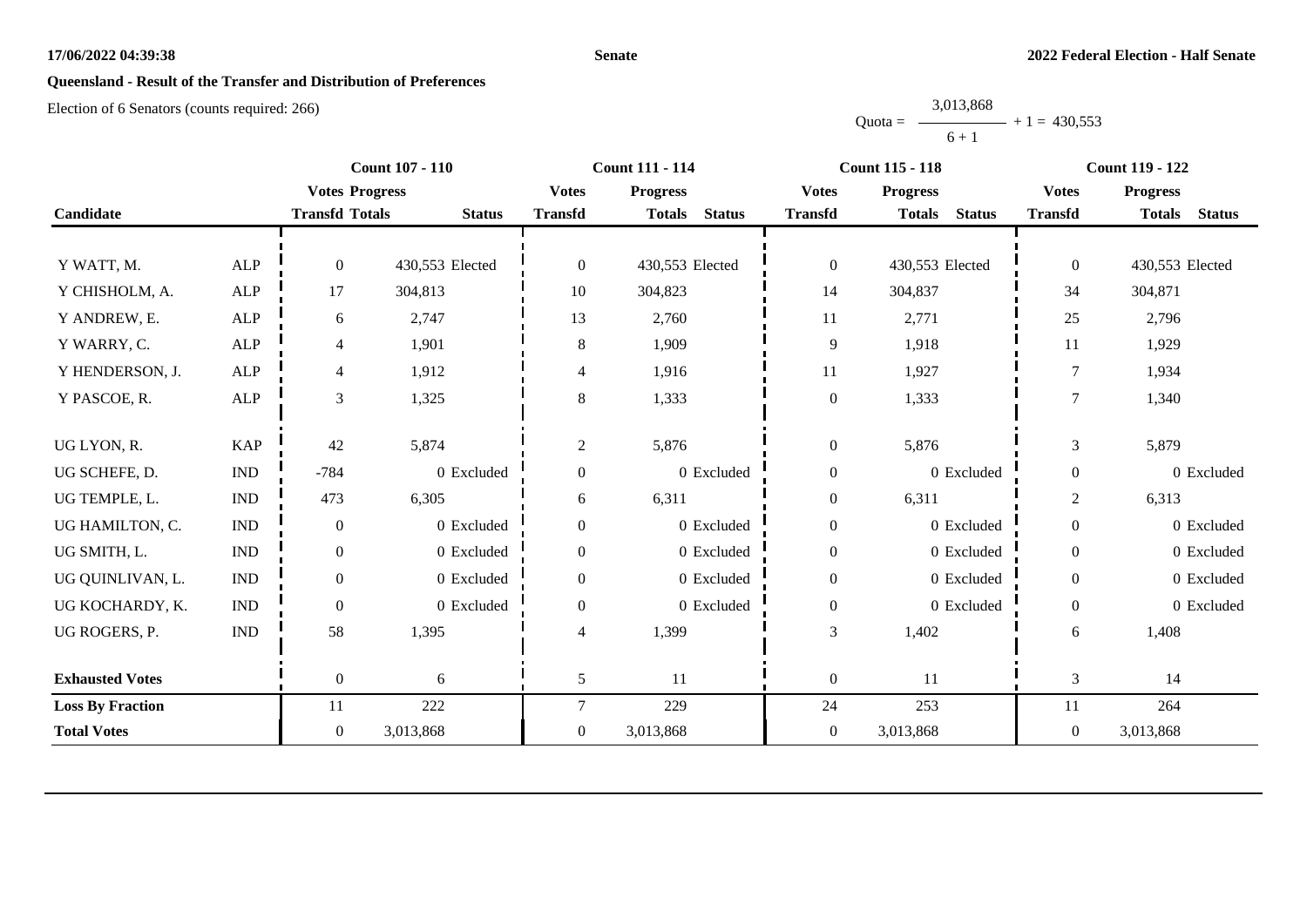## **Queensland - Result of the Transfer and Distribution of Preferences**

| : 266                                 |                                     |                                      | 3,013,868<br>Ouota = $\longrightarrow$ + 1 = 430.553 |
|---------------------------------------|-------------------------------------|--------------------------------------|------------------------------------------------------|
|                                       |                                     |                                      | $6 + 1$                                              |
| Candidates Excluded<br>98. SCHEFE, D. | Candidates Excluded<br>55. CARR, J. | Candidates Excluded<br>76. TOBIN, N. | Candidates Excluded<br>51. SIDHU, N.                 |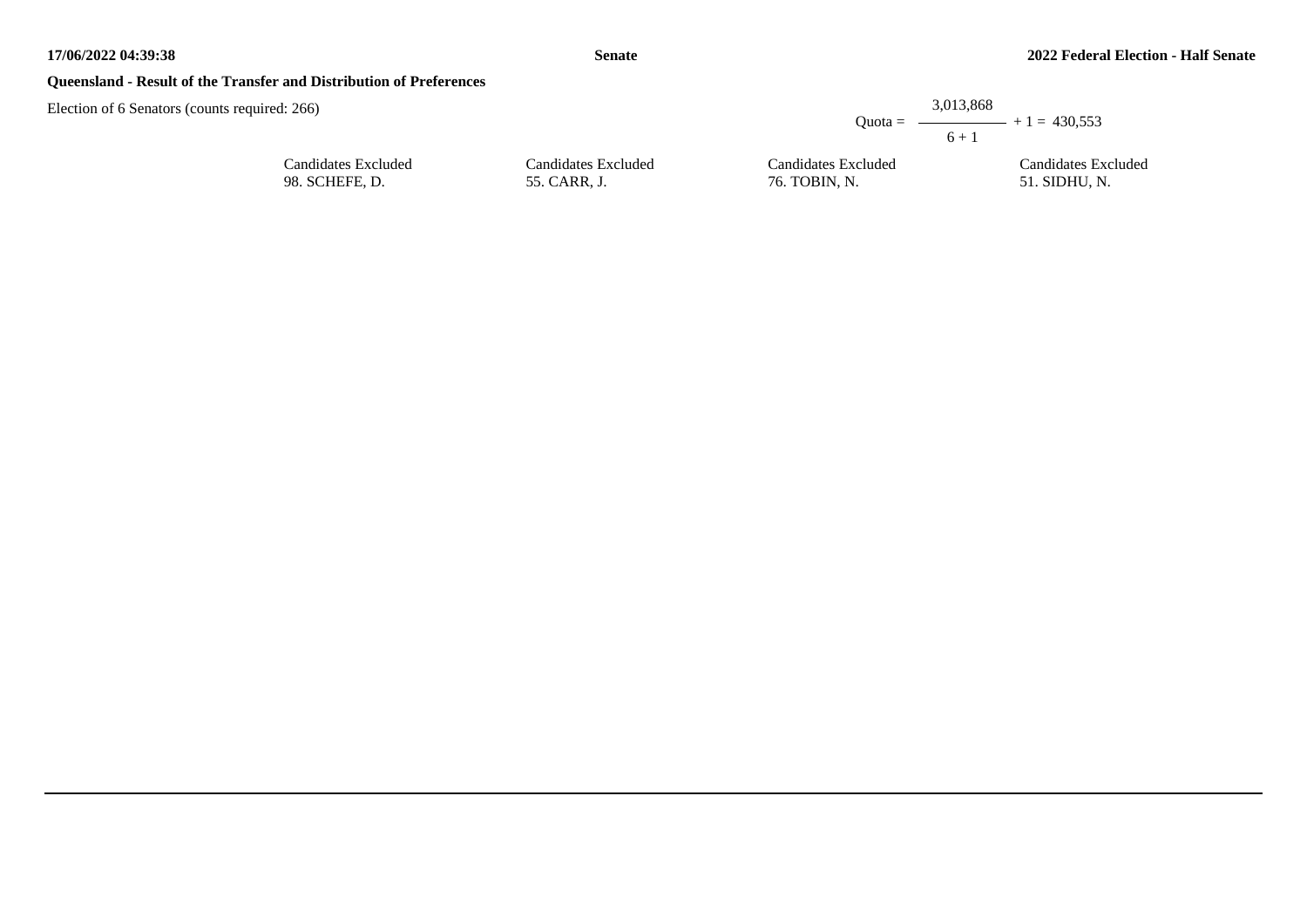#### **Senate**

# **Queensland - Result of the Transfer and Distribution of Preferences**

|           | 3,013,868 |                |
|-----------|-----------|----------------|
| $Quota =$ |           | $+1 = 430.553$ |
|           | $6 + 1$   |                |

|                      |             | Count 123 - 124       |                | Count 125 - 128  |                                | <b>Count 129 - 131</b> |                                | Count 132 - 135  |                                |
|----------------------|-------------|-----------------------|----------------|------------------|--------------------------------|------------------------|--------------------------------|------------------|--------------------------------|
|                      |             | <b>Votes Progress</b> |                | <b>Votes</b>     | <b>Progress</b>                | <b>Votes</b>           | <b>Progress</b>                | <b>Votes</b>     | <b>Progress</b>                |
| Candidate            |             | <b>Transfd Totals</b> | <b>Status</b>  | <b>Transfd</b>   | <b>Status</b><br><b>Totals</b> | <b>Transfd</b>         | <b>Status</b><br><b>Totals</b> | <b>Transfd</b>   | <b>Status</b><br><b>Totals</b> |
| A HARRIS, L.         |             | 30                    | 12,907         | 8                | 12,915                         | 30                     | 12,945                         | 3                | 12,948                         |
| A YUILLE, D.         |             | $\mathbf{0}$          | 0 Excluded     | $\theta$         | 0 Excluded                     | $\boldsymbol{0}$       | 0 Excluded                     | $\theta$         | 0 Excluded                     |
| B LEES, R.           | <b>SAL</b>  | 3                     | 10,505         | 30               | 10,535                         | 75                     | 10,610                         | 14               | 10,624                         |
| <b>B EMANUEL, K.</b> | <b>SAL</b>  | $\overline{0}$        | 0 Excluded     | $\mathbf{0}$     | 0 Excluded                     | $\boldsymbol{0}$       | 0 Excluded                     | $\overline{0}$   | 0 Excluded                     |
| C BRADLEY, B.        | HMP         | 8                     | 161,311        | 419              | 161,730                        | 29                     | 161,759                        | 33               | 161,792                        |
| C LUYKEN, S.         | HMP         | 8                     | 1,114 Excluded | $-1,114$         | 0 Excluded                     | $\boldsymbol{0}$       | 0 Excluded                     | $\overline{0}$   | 0 Excluded                     |
| D MARTIN, R.         | SPP         | 6                     | 19,144         | 86               | 19,230                         | 17                     | 19,247                         | 11               | 19,258                         |
| D FIRESTONE, T.      | SPP         | $\overline{0}$        | 0 Excluded     | $\Omega$         | 0 Excluded                     | $\boldsymbol{0}$       | 0 Excluded                     | $\mathbf{0}$     | 0 Excluded                     |
| E WILLIAMS, R.       | <b>REAS</b> | $\overline{4}$        | 6,536          | 55               | 6,591                          | $18\,$                 | 6,609                          | 6                | 6,615                          |
| E JORDAN, F.         | <b>REAS</b> | $\overline{0}$        | 0 Excluded     | $\theta$         | 0 Excluded                     | $\boldsymbol{0}$       | 0 Excluded                     | $\overline{0}$   | 0 Excluded                     |
| F BRENNAN, B.        | <b>TNL</b>  |                       | 4,203          | 23               | 4,226                          | 20                     | 4,246                          | $\mathfrak{Z}$   | 4,249                          |
| F KENNISH, H.        | <b>TNL</b>  | $\overline{0}$        | 0 Excluded     | $\boldsymbol{0}$ | 0 Excluded                     | $\boldsymbol{0}$       | 0 Excluded                     | $\boldsymbol{0}$ | 0 Excluded                     |
| F HOPLEY, S.         | TNL         | $\overline{0}$        | 0 Excluded     | $\overline{0}$   | 0 Excluded                     | $\boldsymbol{0}$       | 0 Excluded                     | $\boldsymbol{0}$ | 0 Excluded                     |
| F MOMSEN, J.         | <b>TNL</b>  | $\overline{0}$        | 0 Excluded     | $\Omega$         | 0 Excluded                     | $\overline{0}$         | 0 Excluded                     | $\overline{0}$   | 0 Excluded                     |
| F INGRAM, L.         | <b>TNL</b>  | $\overline{0}$        | 0 Excluded     | $\Omega$         | 0 Excluded                     | $\mathbf{0}$           | 0 Excluded                     | $\overline{0}$   | 0 Excluded                     |
| F CREIGHTON, J.      | <b>TNL</b>  | $\boldsymbol{0}$      | 0 Excluded     | $\boldsymbol{0}$ | 0 Excluded                     | $\boldsymbol{0}$       | 0 Excluded                     | $\boldsymbol{0}$ | 0 Excluded                     |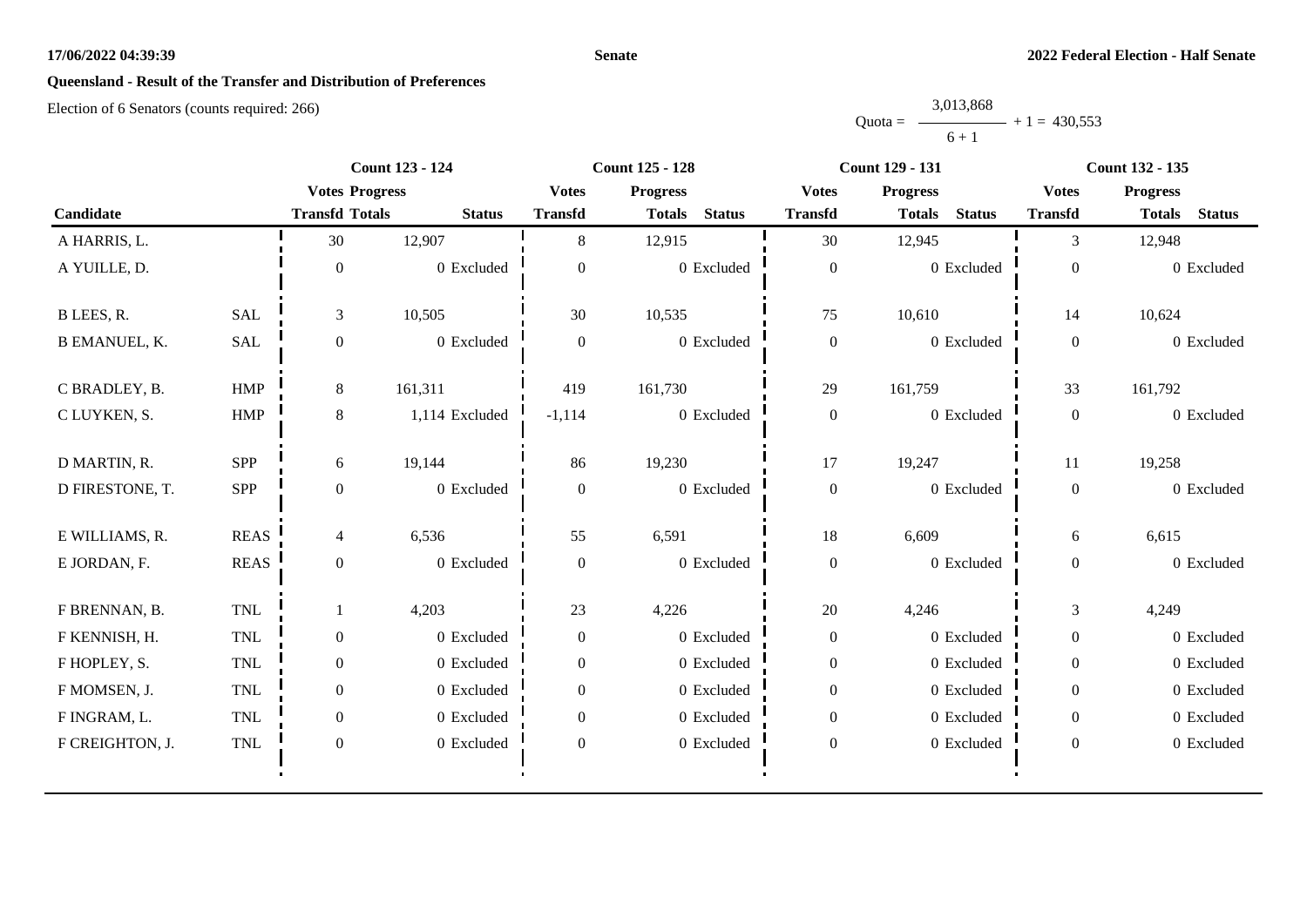#### **Senate**

# **Queensland - Result of the Transfer and Distribution of Preferences**

|           | 3,013,868 |                |
|-----------|-----------|----------------|
| $Quota =$ |           | $+1 = 430.553$ |
|           | $6 + 1$   |                |

|                    | <b>Count 123 - 124</b> |                       | <b>Count 125 - 128</b> |                  | <b>Count 129 - 131</b>         |                  | <b>Count 132 - 135</b>         |                  |                                |
|--------------------|------------------------|-----------------------|------------------------|------------------|--------------------------------|------------------|--------------------------------|------------------|--------------------------------|
|                    |                        | <b>Votes Progress</b> |                        | <b>Votes</b>     | <b>Progress</b>                | <b>Votes</b>     | <b>Progress</b>                | <b>Votes</b>     | <b>Progress</b>                |
| Candidate          |                        | <b>Transfd Totals</b> | <b>Status</b>          | <b>Transfd</b>   | <b>Status</b><br><b>Totals</b> | <b>Transfd</b>   | <b>Status</b><br><b>Totals</b> | <b>Transfd</b>   | <b>Status</b><br><b>Totals</b> |
| G PAYNE, K.        | <b>FIN</b>             | 8                     | 6,223                  | 17               | 6,240                          | 35               | 6,275                          | 10               | 6,285                          |
| G CARROLL, K.      | <b>FIN</b>             | $\boldsymbol{0}$      | 0 Excluded             | $\mathbf{0}$     | 0 Excluded                     | $\boldsymbol{0}$ | 0 Excluded                     | $\mathbf{0}$     | 0 Excluded                     |
| H DICKSON, S.      |                        | 547                   | 4,213                  | 11               | 4,224                          | 430              | 4,654                          | 9                | 4,663                          |
| H LLOYD, R.        |                        | $-1,098$              | 0 Excluded             | $\boldsymbol{0}$ | 0 Excluded                     | $\boldsymbol{0}$ | 0 Excluded                     | $\boldsymbol{0}$ | 0 Excluded                     |
| I HEAD, M.         |                        | 23                    | 1,145                  | 3                | 1,148 Excluded                 | $-1,148$         | 0 Excluded                     | $\boldsymbol{0}$ | 0 Excluded                     |
| I DAVIS, J.        |                        | $\mathbf{0}$          | 0 Excluded             | $\boldsymbol{0}$ | 0 Excluded                     | $\boldsymbol{0}$ | 0 Excluded                     | $\overline{0}$   | 0 Excluded                     |
| J ALLMAN-PAYNE, P. | <b>GRN</b>             | 9                     | 368,036                | 50               | 368,086                        | 86               | 368,172                        | 338              | 368,510                        |
| J SRI, A.          | <b>GRN</b>             | 14                    | 2,207                  | 64               | 2,271                          | 3                | 2,274                          | 345              | 2,619                          |
| J PENNINGS, B.     | <b>GRN</b>             | 6                     | 1,237                  | 20               | 1,257                          | $\overline{4}$   | 1,261 Excluded                 | $-1,261$         | 0 Excluded                     |
| J SIDHU, N.        | <b>GRN</b>             | $\overline{0}$        | 0 Excluded             | $\overline{0}$   | 0 Excluded                     | $\boldsymbol{0}$ | 0 Excluded                     | $\theta$         | 0 Excluded                     |
| J NELLIGAN, A.     | <b>GRN</b>             | $\overline{0}$        | 0 Excluded             | $\overline{0}$   | 0 Excluded                     | $\boldsymbol{0}$ | 0 Excluded                     | $\theta$         | 0 Excluded                     |
| J HALEY, R.        | <b>GRN</b>             | 5                     | 2,552                  | 46               | 2,598                          |                  | 2,599                          | 218              | 2,817                          |
| K HENAWAY, L.      | IAP                    | 18                    | 32,735                 | 33               | 32,768                         | 71               | 32,839                         | 21               | 32,860                         |
| K CARR, J.         | IAP                    | $\boldsymbol{0}$      | 0 Excluded             | $\boldsymbol{0}$ | 0 Excluded                     | $\boldsymbol{0}$ | 0 Excluded                     | $\boldsymbol{0}$ | 0 Excluded                     |
| L PUKALLUS, J.     | CEC                    | 8                     | 6,181                  | 15               | 6,196                          | 21               | 6,217                          | 15               | 6,232                          |
| L DOEL, R.         | $\mbox{CEC}$           | $\boldsymbol{0}$      | 0 Excluded             | $\boldsymbol{0}$ | 0 Excluded                     | $\boldsymbol{0}$ | 0 Excluded                     | $\boldsymbol{0}$ | 0 Excluded                     |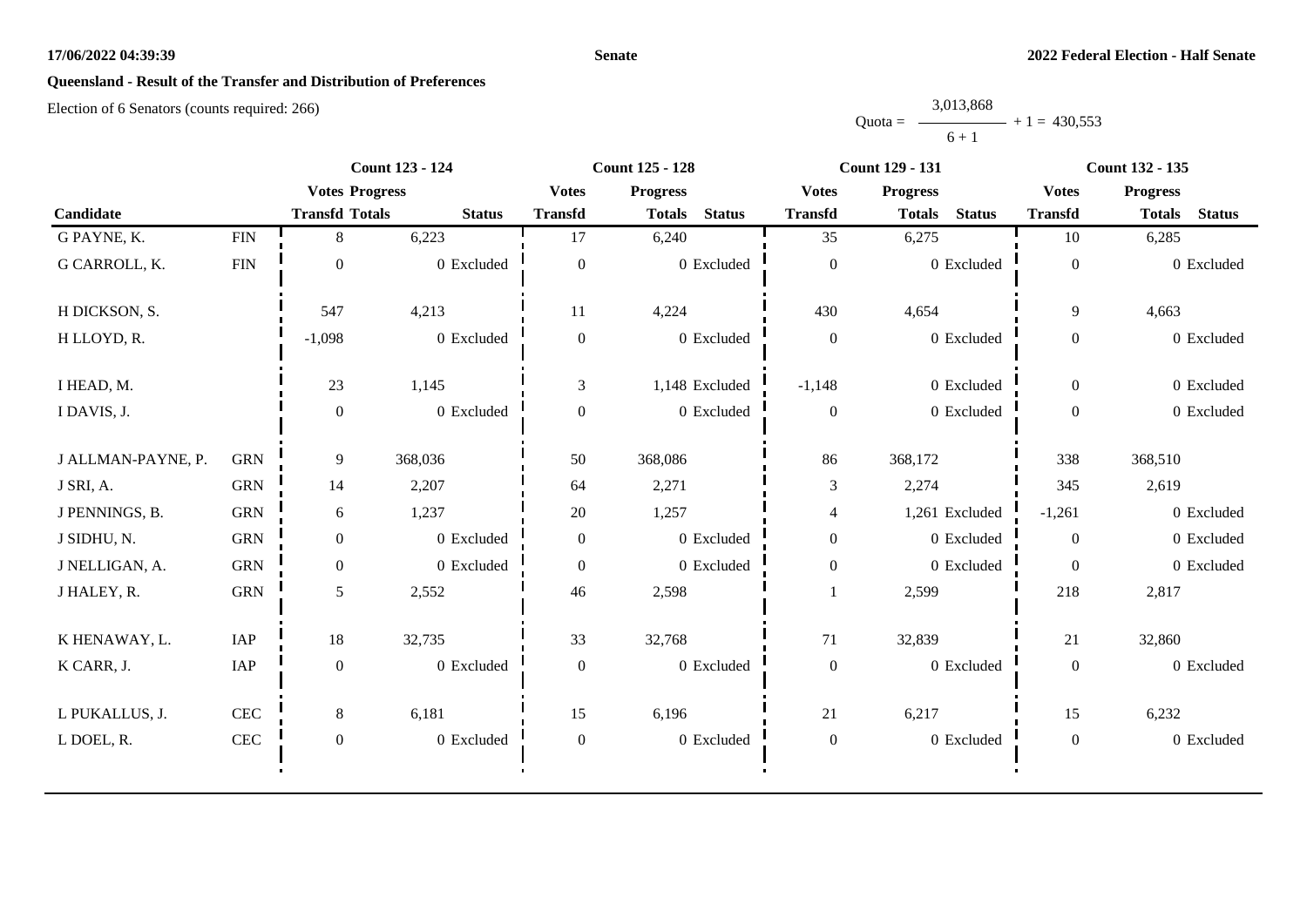#### **Senate**

# **Queensland - Result of the Transfer and Distribution of Preferences**

|           | 3,013,868 |                |
|-----------|-----------|----------------|
| $Quota =$ |           | $+1 = 430.553$ |
|           | $6 + 1$   |                |

|                |                  |                       | <b>Count 123 - 124</b> |                  | <b>Count 125 - 128</b>         |                  | <b>Count 129 - 131</b>         |                  | <b>Count 132 - 135</b>         |
|----------------|------------------|-----------------------|------------------------|------------------|--------------------------------|------------------|--------------------------------|------------------|--------------------------------|
|                |                  | <b>Votes Progress</b> |                        | <b>Votes</b>     | <b>Progress</b>                | <b>Votes</b>     | <b>Progress</b>                | <b>Votes</b>     | <b>Progress</b>                |
| Candidate      |                  | <b>Transfd Totals</b> | <b>Status</b>          | <b>Transfd</b>   | <b>Status</b><br><b>Totals</b> | <b>Transfd</b>   | <b>Status</b><br><b>Totals</b> | <b>Transfd</b>   | <b>Status</b><br><b>Totals</b> |
| M MILES, J.    | GAP              | 46                    | 24,395                 | 14               | 24,409                         | 22               | 24,431                         | 31               | 24,462                         |
| M COTTAM, E.   | GAP              | $\boldsymbol{0}$      | 0 Excluded             | $\overline{0}$   | 0 Excluded                     | $\boldsymbol{0}$ | 0 Excluded                     | $\boldsymbol{0}$ | 0 Excluded                     |
| N RUSSELL, H.  | AUVA!            | $10\,$                | 18,271                 | 9                | 18,280                         | 21               | 18,301                         | $\overline{7}$   | 18,308                         |
| N HANSEN, J.   | <b>AUVA</b>      | $\boldsymbol{0}$      | 0 Excluded             | $\boldsymbol{0}$ | 0 Excluded                     | $\boldsymbol{0}$ | 0 Excluded                     | $\overline{0}$   | 0 Excluded                     |
| O TILYARD, I.  | <b>CYA</b>       | 9                     | 7,260                  | $\overline{2}$   | 7,262                          | 14               | 7,276                          | 5                | 7,281                          |
| O BENNETT, J.  | <b>CYA</b>       | $\boldsymbol{0}$      | 0 Excluded             | $\overline{0}$   | 0 Excluded                     | $\boldsymbol{0}$ | 0 Excluded                     | $\overline{0}$   | 0 Excluded                     |
| O SMYTH, M.    | <b>CYA</b>       | $\boldsymbol{0}$      | 0 Excluded             | $\boldsymbol{0}$ | 0 Excluded                     | $\boldsymbol{0}$ | 0 Excluded                     | $\overline{0}$   | 0 Excluded                     |
| P SEVERNS, M.  | AJP              | $\mathfrak{Z}$        | 38,817                 | 37               | 38,854                         | 22               | 38,876                         | 24               | 38,900                         |
| P WEBER, S.    | ${\rm AJP}$      | $\boldsymbol{0}$      | 0 Excluded             | $\boldsymbol{0}$ | 0 Excluded                     | $\boldsymbol{0}$ | 0 Excluded                     | $\boldsymbol{0}$ | 0 Excluded                     |
| Q ARBUCKLE, L. | $\mbox{\rm AUD}$ | $\overline{4}$        | 11,586                 | $\overline{c}$   | 11,588                         | 10               | 11,598                         | $\tau$           | 11,605                         |
| Q SIMPSON, C.  | $\mbox{\rm AUD}$ | $\boldsymbol{0}$      | 0 Excluded             | $\overline{0}$   | 0 Excluded                     | $\boldsymbol{0}$ | 0 Excluded                     | $\overline{0}$   | 0 Excluded                     |
| R PALMER, C.   | <b>UAPP</b>      | 21                    | 126,615                | 11               | 126,626                        | $10\,$           | 126,636                        | 6                | 126,642                        |
| R BREWSTER, M. | <b>UAPP</b>      | $\boldsymbol{0}$      | 0 Excluded             | $\boldsymbol{0}$ | 0 Excluded                     | $\boldsymbol{0}$ | 0 Excluded                     | $\overline{0}$   | 0 Excluded                     |
| R ADIDI, D.    | <b>UAPP</b>      | $\boldsymbol{0}$      | 0 Excluded             | $\overline{0}$   | 0 Excluded                     | $\boldsymbol{0}$ | 0 Excluded                     | $\overline{0}$   | 0 Excluded                     |
| R McCABE, J.   | <b>UAPP</b>      | $\boldsymbol{0}$      | 0 Excluded             | $\Omega$         | 0 Excluded                     | $\boldsymbol{0}$ | 0 Excluded                     | $\overline{0}$   | 0 Excluded                     |
| S McGRATH, J.  | <b>LNP</b>       | $\boldsymbol{0}$      | 430,553 Elected        | $\overline{0}$   | 430,553 Elected                | $\boldsymbol{0}$ | 430,553 Elected                | $\overline{0}$   | 430,553 Elected                |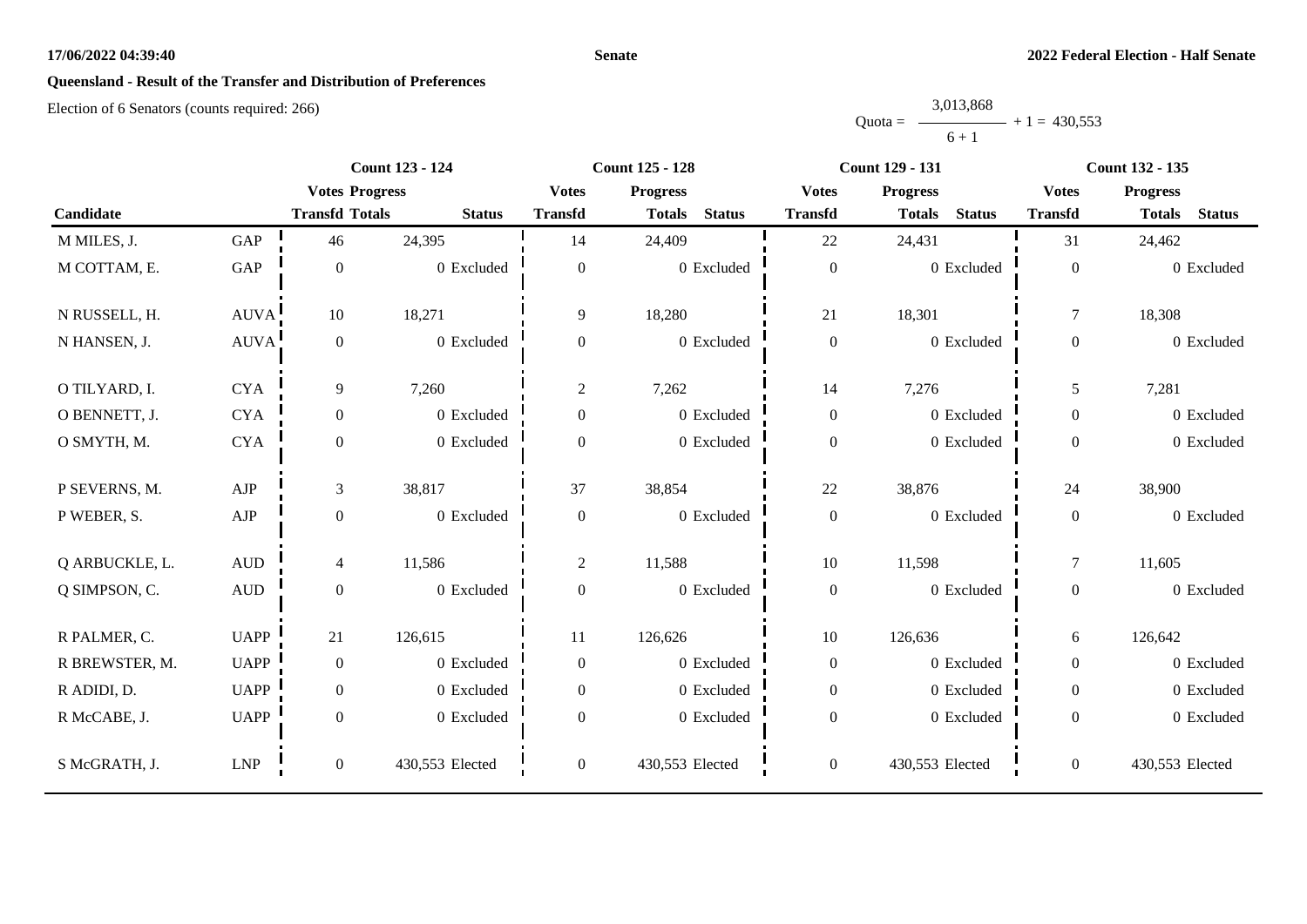#### **Senate**

# **Queensland - Result of the Transfer and Distribution of Preferences**

|           | 3,013,868 |                |
|-----------|-----------|----------------|
| $Quota =$ |           | $+1 = 430.553$ |
|           | $6 + 1$   |                |

|                   |             | <b>Count 123 - 124</b> |                 | <b>Count 125 - 128</b> |                                | <b>Count 129 - 131</b> |                                | <b>Count 132 - 135</b> |                                |
|-------------------|-------------|------------------------|-----------------|------------------------|--------------------------------|------------------------|--------------------------------|------------------------|--------------------------------|
|                   |             | <b>Votes Progress</b>  |                 | <b>Votes</b>           | <b>Progress</b>                | <b>Votes</b>           | <b>Progress</b>                | <b>Votes</b>           | <b>Progress</b>                |
| Candidate         |             | <b>Transfd Totals</b>  | <b>Status</b>   | <b>Transfd</b>         | <b>Status</b><br><b>Totals</b> | <b>Transfd</b>         | <b>Status</b><br><b>Totals</b> | <b>Transfd</b>         | <b>Status</b><br><b>Totals</b> |
| S CANAVAN, M.     | <b>LNP</b>  | $\overline{0}$         | 430,553 Elected | $\overline{0}$         | 430,553 Elected                | $\boldsymbol{0}$       | 430,553 Elected                | $\overline{0}$         | 430,553 Elected                |
| S STOKER, A.      | <b>LNP</b>  | 60                     | 194,650         | 11                     | 194,661                        | 19                     | 194,680                        | 9                      | 194,689                        |
| S TOBIN, N.       | <b>LNP</b>  | $\boldsymbol{0}$       | 0 Excluded      | $\boldsymbol{0}$       | 0 Excluded                     | $\boldsymbol{0}$       | 0 Excluded                     | $\overline{0}$         | 0 Excluded                     |
| S CRIPPS, A.      | LNP         | -1                     | 1,312           | $\overline{0}$         | 1,312                          | $\sqrt{2}$             | 1,314                          | 3                      | 1,317 Excluded                 |
| S WARD, F.        | LNP         | $\mathfrak{Z}$         | 2,354           |                        | 2,355                          | $\mathbf{1}$           | 2,356                          | $\overline{4}$         | 2,360                          |
| T LAHN, A.        | <b>IMO</b>  | 33                     | 13,929          | 12                     | 13,941                         | $\,8\,$                | 13,949                         | $\overline{4}$         | 13,953                         |
| T MELHOP, J.      | <b>IMO</b>  | $\boldsymbol{0}$       | 0 Excluded      | $\boldsymbol{0}$       | 0 Excluded                     | $\boldsymbol{0}$       | 0 Excluded                     | $\overline{0}$         | 0 Excluded                     |
| T LAMBETH, P.     | <b>IMO</b>  | $\boldsymbol{0}$       | 0 Excluded      | $\Omega$               | 0 Excluded                     | $\boldsymbol{0}$       | 0 Excluded                     | $\overline{0}$         | 0 Excluded                     |
| U SELIC, B.       | <b>SOPA</b> | $\overline{2}$         | 11,185          | 10                     | 11,195                         | 6                      | 11,201                         | 10                     | 11,211                         |
| U WHATLING, R.    | <b>SOPA</b> | $\boldsymbol{0}$       | 0 Excluded      | $\boldsymbol{0}$       | 0 Excluded                     | $\boldsymbol{0}$       | 0 Excluded                     | $\overline{0}$         | 0 Excluded                     |
| V PAVLOU, D.      | <b>DPDA</b> | 1                      | 4,651           | $\overline{2}$         | 4,653                          | $\boldsymbol{0}$       | 4,653                          |                        | 4,654                          |
| V LEITCH, S.      | <b>DPDA</b> | $\boldsymbol{0}$       | 0 Excluded      | $\overline{0}$         | 0 Excluded                     | $\boldsymbol{0}$       | 0 Excluded                     | $\overline{0}$         | 0 Excluded                     |
| W NEWMAN, C.      | <b>LDP</b>  | $\overline{4}$         | 75,685          | 4                      | 75,689                         | 8                      | 75,697                         | 16                     | 75,713                         |
| W GRAINGER, T.    | <b>LDP</b>  | $\boldsymbol{0}$       | 0 Excluded      | $\boldsymbol{0}$       | 0 Excluded                     | $\boldsymbol{0}$       | 0 Excluded                     | $\overline{0}$         | 0 Excluded                     |
| X HANSON, P.      | ON          | 45                     | 219,040         | 34                     | 219,074                        | 27                     | 219,101                        | 10                     | 219,111                        |
| X GURUSWAMY, R.   | ON          | $\boldsymbol{0}$       | 0 Excluded      | $\overline{0}$         | 0 Excluded                     | $\boldsymbol{0}$       | 0 Excluded                     | $\overline{0}$         | 0 Excluded                     |
| X CHRISTENSEN, G. | $\rm ON$    | 78                     | 5,382           | 4                      | 5,386                          |                        | 5,387                          | $\sqrt{2}$             | 5,389                          |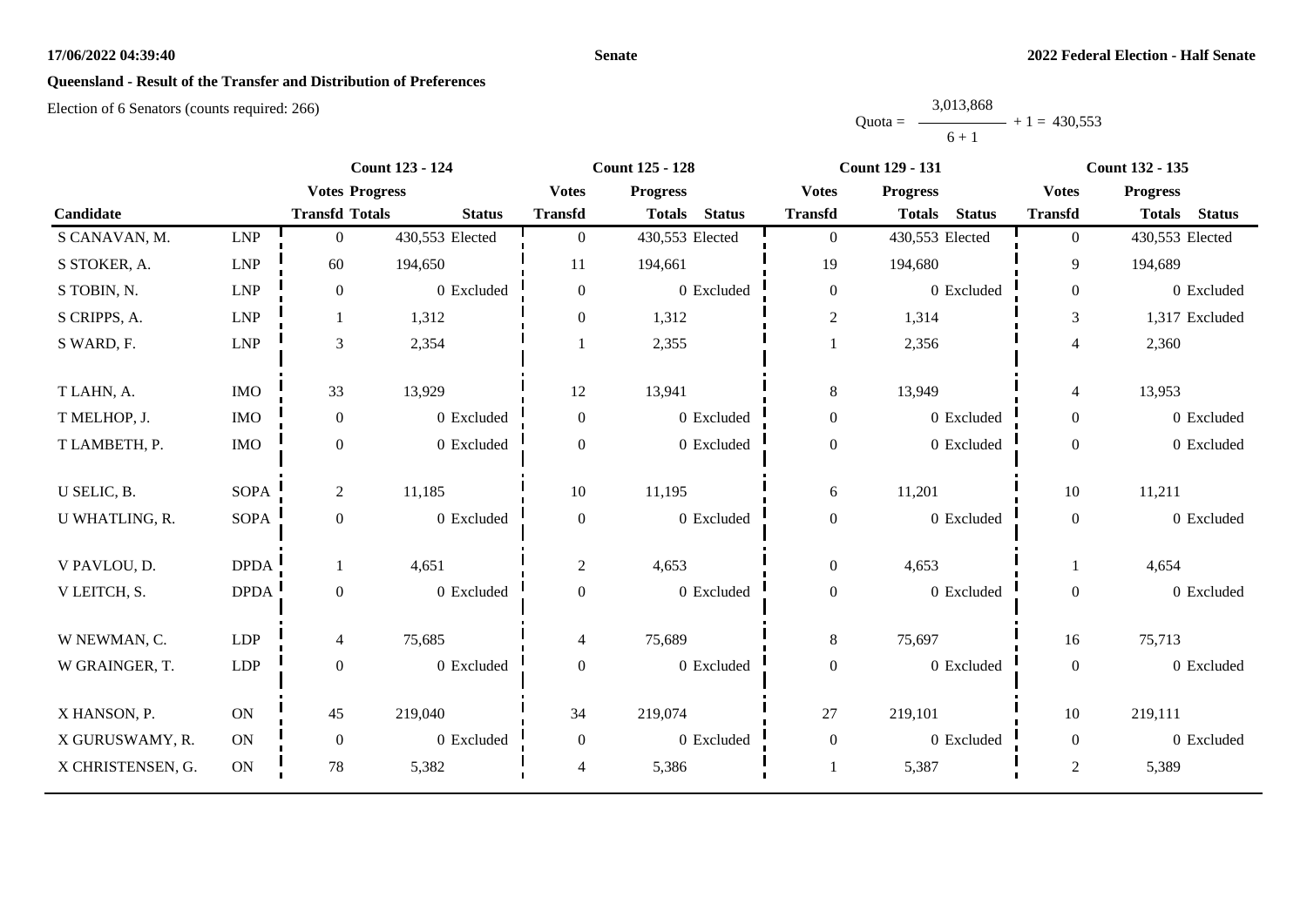#### **Senate**

# **Queensland - Result of the Transfer and Distribution of Preferences**

|           | 3,013,868 |                |
|-----------|-----------|----------------|
| $Quota =$ |           | $+1 = 430.553$ |
|           | $6 + 1$   |                |

|                         |                             |                       | <b>Count 123 - 124</b> |                | <b>Count 125 - 128</b>         |                  | <b>Count 129 - 131</b>         |                  | <b>Count 132 - 135</b>         |
|-------------------------|-----------------------------|-----------------------|------------------------|----------------|--------------------------------|------------------|--------------------------------|------------------|--------------------------------|
|                         |                             | <b>Votes Progress</b> |                        | <b>Votes</b>   | <b>Progress</b>                | <b>Votes</b>     | <b>Progress</b>                | <b>Votes</b>     | <b>Progress</b>                |
| Candidate               |                             | <b>Transfd Totals</b> | <b>Status</b>          | <b>Transfd</b> | <b>Status</b><br><b>Totals</b> | <b>Transfd</b>   | <b>Status</b><br><b>Totals</b> | <b>Transfd</b>   | <b>Totals</b><br><b>Status</b> |
|                         |                             |                       |                        |                |                                |                  |                                |                  |                                |
| Y WATT, M.              | <b>ALP</b>                  | $\Omega$              | 430,553 Elected        | $\overline{0}$ | 430,553 Elected                | $\boldsymbol{0}$ | 430,553 Elected                | $\overline{0}$   | 430,553 Elected                |
| Y CHISHOLM, A.          | ${\sf ALP}$                 | $\overline{c}$        | 304,873                | 10             | 304,883                        | 22               | 304,905                        | 31               | 304,936                        |
| Y ANDREW, E.            | ALP                         | 5                     | 2,801                  | 4              | 2,805                          | $\boldsymbol{2}$ | 2,807                          | 14               | 2,821                          |
| Y WARRY, C.             | ALP                         |                       | 1,930                  | 11             | 1,941                          |                  | 1,942                          | 12               | 1,954                          |
| Y HENDERSON, J.         | ALP                         | $\overline{2}$        | 1,936                  | 10             | 1,946                          | $\boldsymbol{0}$ | 1,946                          | 11               | 1,957                          |
| Y PASCOE, R.            | ALP                         | $\overline{2}$        | 1,342                  | 3              | 1,345                          | $\boldsymbol{0}$ | 1,345                          | 3                | 1,348                          |
|                         |                             |                       |                        |                |                                |                  |                                |                  |                                |
| UG LYON, R.             | <b>KAP</b>                  | $\overline{2}$        | 5,881                  | 3              | 5,884                          | $\boldsymbol{0}$ | 5,884                          |                  | 5,885                          |
| UG SCHEFE, D.           | $\mathop{\rm IND}\nolimits$ | $\mathbf{0}$          | $0$ Excluded           | $\mathbf{0}$   | 0 Excluded                     | $\boldsymbol{0}$ | 0 Excluded                     | $\overline{0}$   | 0 Excluded                     |
| UG TEMPLE, L.           | $\mathbf{IND}\xspace$       | 51                    | 6,364                  | 5              | 6,369                          | $\overline{7}$   | 6,376                          | 3                | 6,379                          |
| UG HAMILTON, C.         | <b>IND</b>                  | $\boldsymbol{0}$      | 0 Excluded             | $\overline{0}$ | 0 Excluded                     | $\boldsymbol{0}$ | 0 Excluded                     | $\boldsymbol{0}$ | 0 Excluded                     |
| UG SMITH, L.            | <b>IND</b>                  | $\boldsymbol{0}$      | 0 Excluded             | $\overline{0}$ | 0 Excluded                     | $\boldsymbol{0}$ | 0 Excluded                     | $\boldsymbol{0}$ | 0 Excluded                     |
| UG QUINLIVAN, L.        | <b>IND</b>                  | $\theta$              | 0 Excluded             | $\Omega$       | 0 Excluded                     | $\boldsymbol{0}$ | 0 Excluded                     | $\overline{0}$   | 0 Excluded                     |
| UG KOCHARDY, K.         | <b>IND</b>                  | $\mathbf{0}$          | 0 Excluded             | $\overline{0}$ | 0 Excluded                     | $\boldsymbol{0}$ | 0 Excluded                     | $\overline{0}$   | 0 Excluded                     |
| UG ROGERS, P.           | <b>IND</b>                  | 10                    | 1,418                  | 6              | 1,424                          | 3                | 1,427                          |                  | 1,428                          |
|                         |                             |                       |                        |                |                                |                  |                                |                  |                                |
| <b>Exhausted Votes</b>  |                             | 5                     | 19                     | 25             | 44                             | 102              | 146                            | 4                | 150                            |
| <b>Loss By Fraction</b> |                             | $\overline{0}$        | 264                    | 4              | 268                            | $\overline{0}$   | 268                            | 16               | 284                            |
| <b>Total Votes</b>      |                             | $\mathbf{0}$          | 3,013,868              | $\overline{0}$ | 3,013,868                      | $\boldsymbol{0}$ | 3,013,868                      | $\mathbf{0}$     | 3,013,868                      |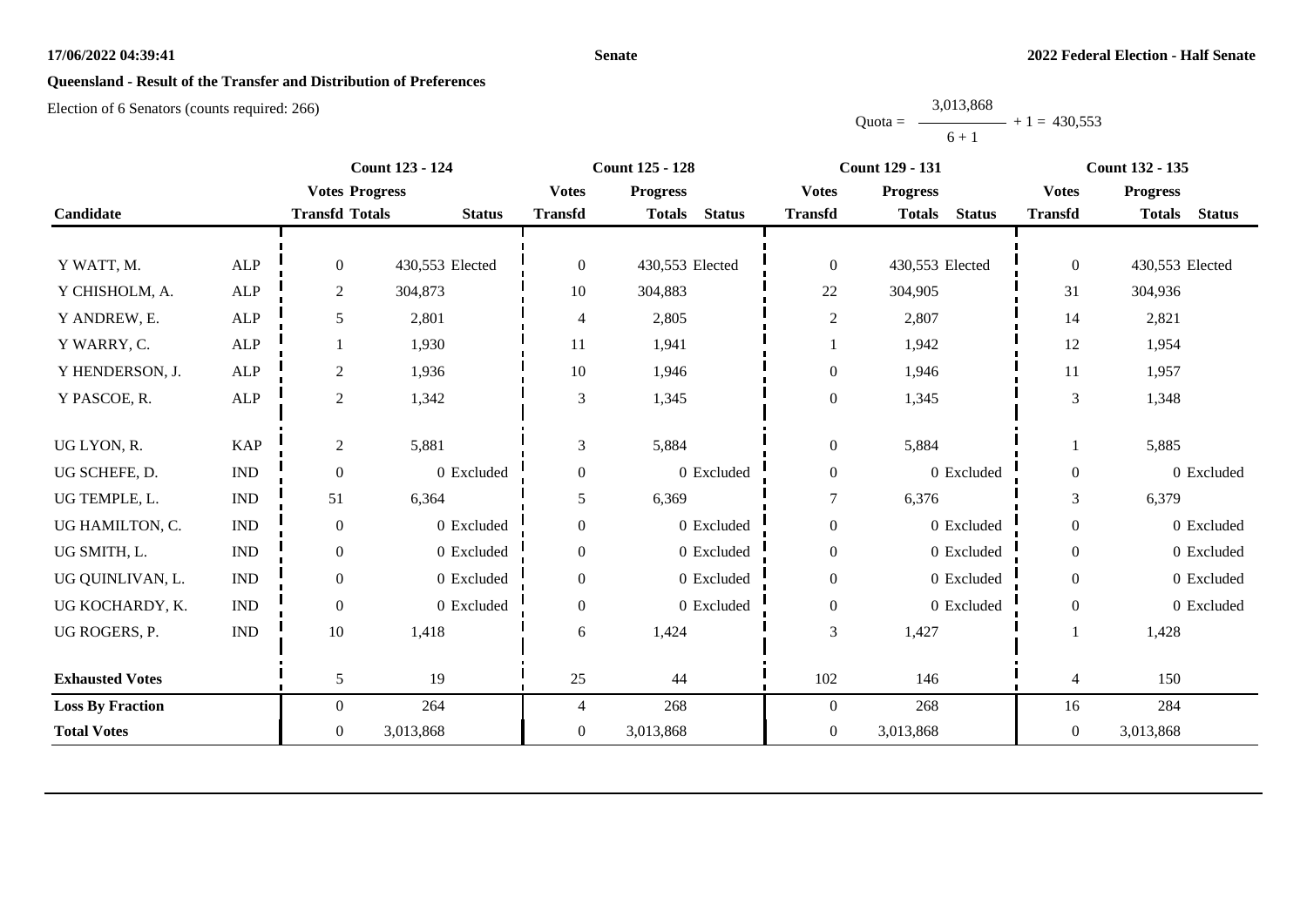## **Queensland - Result of the Transfer and Distribution of Preferences**

Election of 6 Senators (counts required: 266)

|                     | 3.013.868           |                                         |  |  |
|---------------------|---------------------|-----------------------------------------|--|--|
|                     |                     | Ouota = $\longrightarrow$ + 1 = 430.553 |  |  |
|                     | $6 + 1$             |                                         |  |  |
| Candidates Excluded | Candidates Excluded | Candidates Excluded                     |  |  |
| 31. LUYKEN, S.      | 46. HEAD, M.        | 50. PENNINGS, B.                        |  |  |

| Candidates Excluded |  |
|---------------------|--|
| 45. LLOYD, R.       |  |

31. LUYKEN, S.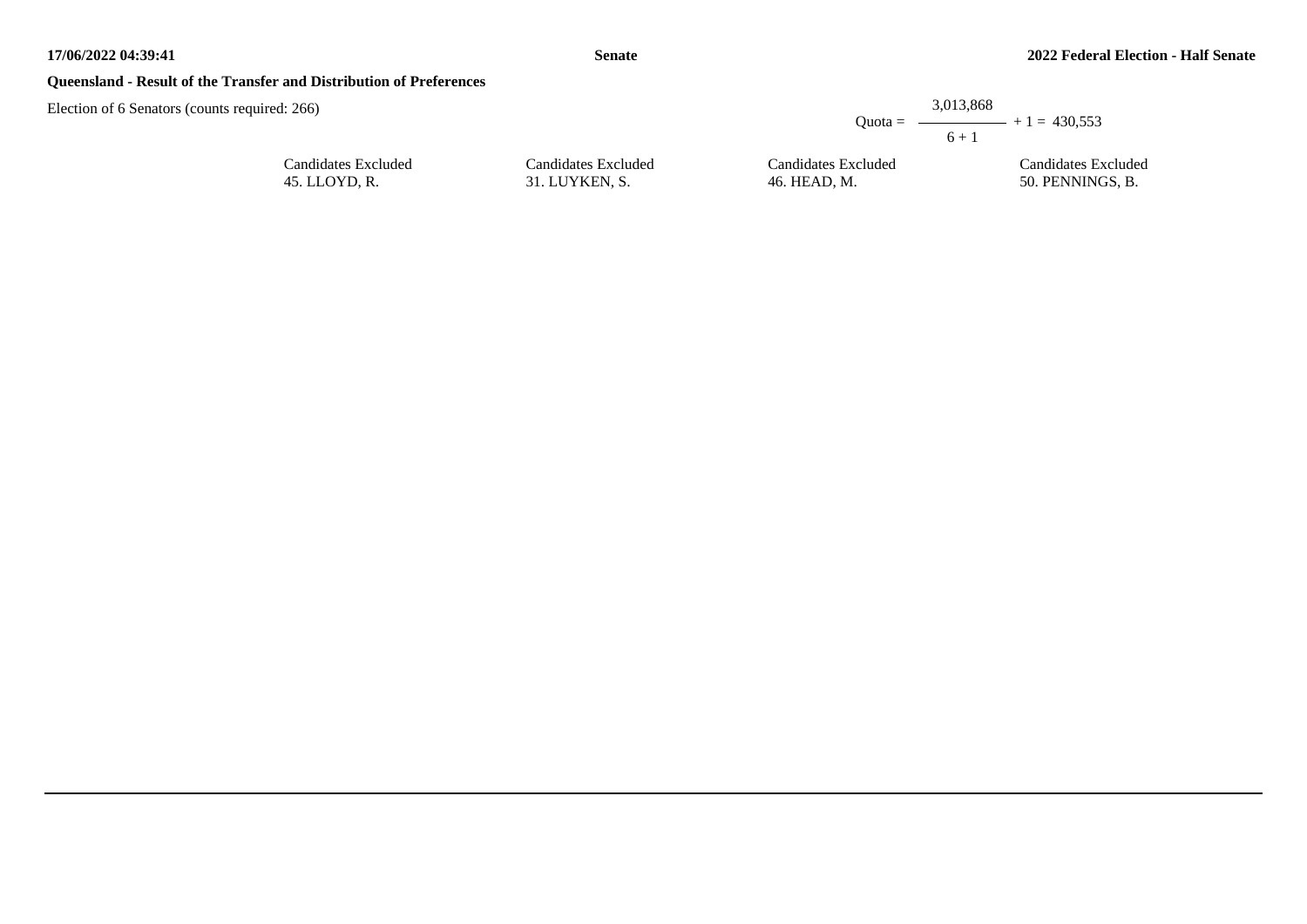#### **Senate**

# **Queensland - Result of the Transfer and Distribution of Preferences**

|           | 3,013,868 |                |
|-----------|-----------|----------------|
| $Quota =$ |           | $+1 = 430.553$ |
|           | $6 + 1$   |                |

|                      |             | <b>Count 136 - 139</b> |               | Count 140 - 143  |                                |                  | <b>Count 144 - 147</b>         | <b>Count 148 - 151</b> |                                |
|----------------------|-------------|------------------------|---------------|------------------|--------------------------------|------------------|--------------------------------|------------------------|--------------------------------|
|                      |             | <b>Votes Progress</b>  |               | <b>Votes</b>     | <b>Progress</b>                | <b>Votes</b>     | <b>Progress</b>                | <b>Votes</b>           | <b>Progress</b>                |
| Candidate            |             | <b>Transfd Totals</b>  | <b>Status</b> | <b>Transfd</b>   | <b>Status</b><br><b>Totals</b> | <b>Transfd</b>   | <b>Status</b><br><b>Totals</b> | <b>Transfd</b>         | <b>Status</b><br><b>Totals</b> |
| A HARRIS, L.         |             |                        | 12,949        |                  | 12,950                         | 32               | 12,982                         | $\overline{2}$         | 12,984                         |
| A YUILLE, D.         |             | $\Omega$               | 0 Excluded    | $\overline{0}$   | 0 Excluded                     | $\boldsymbol{0}$ | 0 Excluded                     | $\overline{0}$         | 0 Excluded                     |
| B LEES, R.           | <b>SAL</b>  | $\overline{0}$         | 10,624        | $\overline{2}$   | 10,626                         | 3                | 10,629                         | 5                      | 10,634                         |
| <b>B EMANUEL, K.</b> | SAL         | $\boldsymbol{0}$       | 0 Excluded    | $\boldsymbol{0}$ | 0 Excluded                     | $\boldsymbol{0}$ | 0 Excluded                     | $\boldsymbol{0}$       | 0 Excluded                     |
| C BRADLEY, B.        | <b>HMP</b>  | 9                      | 161,801       | 13               | 161,814                        | 32               | 161,846                        | 17                     | 161,863                        |
| C LUYKEN, S.         | HMP         | $\mathbf{0}$           | 0 Excluded    | $\boldsymbol{0}$ | 0 Excluded                     | $\boldsymbol{0}$ | 0 Excluded                     | $\overline{0}$         | 0 Excluded                     |
| D MARTIN, R.         | SPP         |                        | 19,259        | 6                | 19,265                         | $10\,$           | 19,275                         | 5                      | 19,280                         |
| D FIRESTONE, T.      | SPP         | $\mathbf{0}$           | 0 Excluded    | $\overline{0}$   | 0 Excluded                     | $\boldsymbol{0}$ | 0 Excluded                     | $\overline{0}$         | 0 Excluded                     |
| E WILLIAMS, R.       | <b>REAS</b> | $\overline{0}$         | 6,615         | $\overline{0}$   | 6,615                          |                  | 6,616                          | $\overline{c}$         | 6,618                          |
| E JORDAN, F.         | <b>REAS</b> | $\boldsymbol{0}$       | 0 Excluded    | $\boldsymbol{0}$ | 0 Excluded                     | $\boldsymbol{0}$ | 0 Excluded                     | $\boldsymbol{0}$       | 0 Excluded                     |
| F BRENNAN, B.        | TNL         | $\overline{c}$         | 4,251         |                  | 4,252                          | $\overline{4}$   | 4,256                          | $\overline{2}$         | 4,258                          |
| F KENNISH, H.        | TNL         | $\overline{0}$         | 0 Excluded    | $\overline{0}$   | 0 Excluded                     | $\boldsymbol{0}$ | 0 Excluded                     | $\overline{0}$         | 0 Excluded                     |
| F HOPLEY, S.         | <b>TNL</b>  | $\overline{0}$         | 0 Excluded    | $\overline{0}$   | 0 Excluded                     | $\boldsymbol{0}$ | 0 Excluded                     | $\mathbf{0}$           | 0 Excluded                     |
| F MOMSEN, J.         | <b>TNL</b>  | $\overline{0}$         | 0 Excluded    | $\Omega$         | 0 Excluded                     | $\mathbf{0}$     | 0 Excluded                     | $\overline{0}$         | 0 Excluded                     |
| F INGRAM, L.         | <b>TNL</b>  | $\overline{0}$         | 0 Excluded    | $\overline{0}$   | 0 Excluded                     | $\mathbf{0}$     | 0 Excluded                     | $\overline{0}$         | 0 Excluded                     |
| F CREIGHTON, J.      | <b>TNL</b>  | $\boldsymbol{0}$       | 0 Excluded    | $\boldsymbol{0}$ | 0 Excluded                     | $\boldsymbol{0}$ | 0 Excluded                     | $\overline{0}$         | 0 Excluded                     |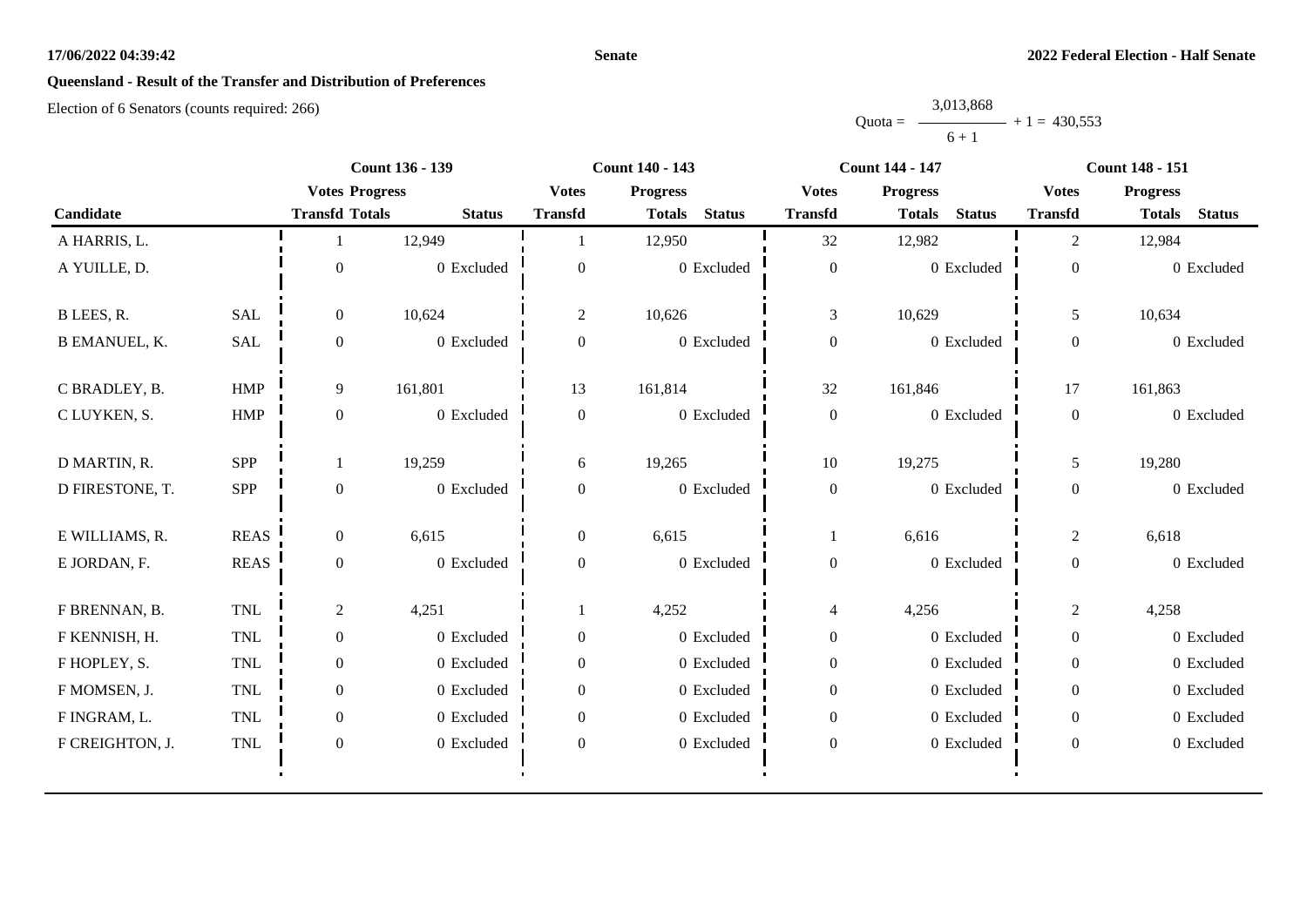#### **Senate**

# **Queensland - Result of the Transfer and Distribution of Preferences**

|           | 3,013,868 |                |
|-----------|-----------|----------------|
| $Quota =$ |           | $+1 = 430.553$ |
|           | $6 + 1$   |                |

|                    |              | <b>Count 136 - 139</b> |               | Count 140 - 143 |                                |                  | <b>Count 144 - 147</b>         | <b>Count 148 - 151</b> |                                |
|--------------------|--------------|------------------------|---------------|-----------------|--------------------------------|------------------|--------------------------------|------------------------|--------------------------------|
|                    |              | <b>Votes Progress</b>  |               | <b>Votes</b>    | <b>Progress</b>                | <b>Votes</b>     | <b>Progress</b>                | <b>Votes</b>           | <b>Progress</b>                |
| Candidate          |              | <b>Transfd Totals</b>  | <b>Status</b> | <b>Transfd</b>  | <b>Status</b><br><b>Totals</b> | <b>Transfd</b>   | <b>Status</b><br><b>Totals</b> | <b>Transfd</b>         | <b>Status</b><br><b>Totals</b> |
| G PAYNE, K.        | <b>FIN</b>   |                        | 6,286         | 2               | 6,288                          | 12               | 6,300                          | $\overline{4}$         | 6,304                          |
| G CARROLL, K.      | <b>FIN</b>   | $\mathbf{0}$           | 0 Excluded    | $\mathbf{0}$    | 0 Excluded                     | $\boldsymbol{0}$ | 0 Excluded                     | $\overline{0}$         | 0 Excluded                     |
| H DICKSON, S.      |              |                        | 4,664         | $\overline{0}$  | 4,664                          | 21               | 4,685                          | $\overline{4}$         | 4,689                          |
| H LLOYD, R.        |              | $\Omega$               | 0 Excluded    | $\mathbf{0}$    | 0 Excluded                     | $\boldsymbol{0}$ | 0 Excluded                     | $\overline{0}$         | 0 Excluded                     |
| I HEAD, M.         |              | $\overline{0}$         | 0 Excluded    | $\overline{0}$  | 0 Excluded                     | $\boldsymbol{0}$ | 0 Excluded                     | $\mathbf{0}$           | 0 Excluded                     |
| I DAVIS, J.        |              | $\Omega$               | 0 Excluded    | $\Omega$        | 0 Excluded                     | $\boldsymbol{0}$ | 0 Excluded                     | $\overline{0}$         | 0 Excluded                     |
| J ALLMAN-PAYNE, P. | <b>GRN</b>   | 8                      | 368,518       | 17              | 368,535                        | 12               | 368,547                        | 65                     | 368,612                        |
| J SRI, A.          | <b>GRN</b>   | $\overline{c}$         | 2,621         | $8\,$           | 2,629                          | $\overline{7}$   | 2,636                          | 37                     | 2,673 Excluded                 |
| J PENNINGS, B.     | <b>GRN</b>   | $\boldsymbol{0}$       | 0 Excluded    | $\overline{0}$  | 0 Excluded                     | $\boldsymbol{0}$ | 0 Excluded                     | $\overline{0}$         | 0 Excluded                     |
| J SIDHU, N.        | <b>GRN</b>   | $\overline{0}$         | 0 Excluded    | $\overline{0}$  | 0 Excluded                     | $\boldsymbol{0}$ | 0 Excluded                     | $\overline{0}$         | 0 Excluded                     |
| J NELLIGAN, A.     | <b>GRN</b>   | $\boldsymbol{0}$       | 0 Excluded    | $\mathbf{0}$    | 0 Excluded                     | $\boldsymbol{0}$ | 0 Excluded                     | $\boldsymbol{0}$       | 0 Excluded                     |
| J HALEY, R.        | <b>GRN</b>   | $\overline{2}$         | 2,819         | 10              | 2,829                          | $6\,$            | 2,835                          | 31                     | 2,866                          |
| K HENAWAY, L.      | IAP          | 3                      | 32,863        | 13              | 32,876                         | 17               | 32,893                         | 28                     | 32,921                         |
| K CARR, J.         | IAP          | $\mathbf{0}$           | 0 Excluded    | $\theta$        | 0 Excluded                     | $\boldsymbol{0}$ | 0 Excluded                     | $\boldsymbol{0}$       | 0 Excluded                     |
| L PUKALLUS, J.     | $\mbox{CEC}$ |                        | 6,233         |                 | 6,234                          | $\overline{4}$   | 6,238                          | 8                      | 6,246                          |
| L DOEL, R.         | $\mbox{CEC}$ | $\mathbf{0}$           | 0 Excluded    | $\mathbf{0}$    | 0 Excluded                     | $\boldsymbol{0}$ | 0 Excluded                     | $\mathbf{0}$           | 0 Excluded                     |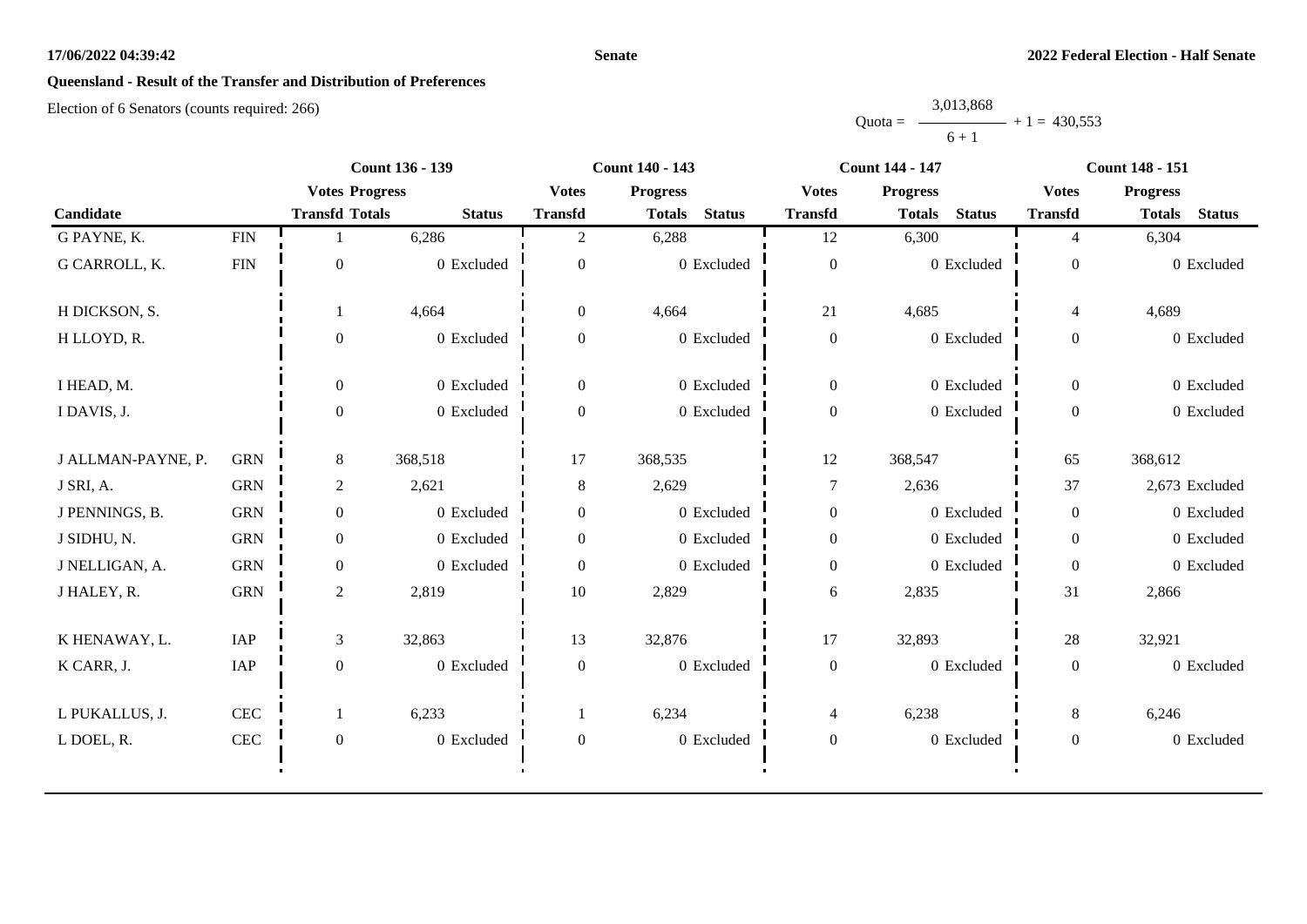#### **Senate**

# **Queensland - Result of the Transfer and Distribution of Preferences**

|           | 3,013,868 |                |
|-----------|-----------|----------------|
| $Quota =$ |           | $+1 = 430.553$ |
|           | $6 + 1$   |                |

|                |                  |                       | <b>Count 136 - 139</b> |                  | <b>Count 140 - 143</b>         |                  | <b>Count 144 - 147</b>         |                  | <b>Count 148 - 151</b>         |
|----------------|------------------|-----------------------|------------------------|------------------|--------------------------------|------------------|--------------------------------|------------------|--------------------------------|
|                |                  | <b>Votes Progress</b> |                        | <b>Votes</b>     | <b>Progress</b>                | <b>Votes</b>     | <b>Progress</b>                | <b>Votes</b>     | <b>Progress</b>                |
| Candidate      |                  | <b>Transfd Totals</b> | <b>Status</b>          | <b>Transfd</b>   | <b>Status</b><br><b>Totals</b> | <b>Transfd</b>   | <b>Status</b><br><b>Totals</b> | <b>Transfd</b>   | <b>Status</b><br><b>Totals</b> |
| M MILES, J.    | GAP              | 11                    | 24,473                 | 8                | 24,481                         | 52               | 24,533                         | 9                | 24,542                         |
| M COTTAM, E.   | GAP              | $\boldsymbol{0}$      | 0 Excluded             | $\overline{0}$   | 0 Excluded                     | $\boldsymbol{0}$ | 0 Excluded                     | $\boldsymbol{0}$ | 0 Excluded                     |
| N RUSSELL, H.  | AUVA!            | $\overline{4}$        | 18,312                 | 4                | 18,316                         | 11               | 18,327                         | 13               | 18,340                         |
| N HANSEN, J.   | AUVA!            | $\boldsymbol{0}$      | 0 Excluded             | $\boldsymbol{0}$ | $0\,$ Excluded                 | $\boldsymbol{0}$ | 0 Excluded                     | $\overline{0}$   | 0 Excluded                     |
| O TILYARD, I.  | <b>CYA</b>       | 1                     | 7,282                  |                  | 7,283                          | 6                | 7,289                          | 5                | 7,294                          |
| O BENNETT, J.  | <b>CYA</b>       | $\boldsymbol{0}$      | 0 Excluded             | $\boldsymbol{0}$ | 0 Excluded                     | $\boldsymbol{0}$ | 0 Excluded                     | $\overline{0}$   | 0 Excluded                     |
| O SMYTH, M.    | <b>CYA</b>       | $\boldsymbol{0}$      | 0 Excluded             | $\boldsymbol{0}$ | 0 Excluded                     | $\boldsymbol{0}$ | 0 Excluded                     | $\overline{0}$   | 0 Excluded                     |
| P SEVERNS, M.  | AJP              | 11                    | 38,911                 | 14               | 38,925                         | 20               | 38,945                         | 27               | 38,972                         |
| P WEBER, S.    | ${\rm AJP}$      | $\boldsymbol{0}$      | 0 Excluded             | $\boldsymbol{0}$ | 0 Excluded                     | $\boldsymbol{0}$ | 0 Excluded                     | $\boldsymbol{0}$ | 0 Excluded                     |
| Q ARBUCKLE, L. | $\mbox{\rm AUD}$ | $\tau$                | 11,612                 | $\overline{7}$   | 11,619                         | 11               | 11,630                         | $\overline{4}$   | 11,634                         |
| Q SIMPSON, C.  | <b>AUD</b>       | $\boldsymbol{0}$      | 0 Excluded             | $\boldsymbol{0}$ | 0 Excluded                     | $\boldsymbol{0}$ | 0 Excluded                     | $\boldsymbol{0}$ | 0 Excluded                     |
| R PALMER, C.   | <b>UAPP</b>      | 32                    | 126,674                | 10               | 126,684                        | 26               | 126,710                        | 24               | 126,734                        |
| R BREWSTER, M. | <b>UAPP</b>      | $\boldsymbol{0}$      | 0 Excluded             | $\boldsymbol{0}$ | 0 Excluded                     | $\boldsymbol{0}$ | $0\,$ Excluded                 | $\overline{0}$   | 0 Excluded                     |
| R ADIDI, D.    | <b>UAPP</b>      | $\boldsymbol{0}$      | 0 Excluded             | $\overline{0}$   | 0 Excluded                     | $\boldsymbol{0}$ | 0 Excluded                     | $\overline{0}$   | 0 Excluded                     |
| R McCABE, J.   | <b>UAPP</b>      | $\boldsymbol{0}$      | 0 Excluded             | $\Omega$         | $0\,$ Excluded                 | $\boldsymbol{0}$ | 0 Excluded                     | $\overline{0}$   | 0 Excluded                     |
| S McGRATH, J.  | <b>LNP</b>       | $\mathbf{0}$          | 430,553 Elected        | $\overline{0}$   | 430,553 Elected                | $\boldsymbol{0}$ | 430,553 Elected                | $\overline{0}$   | 430,553 Elected                |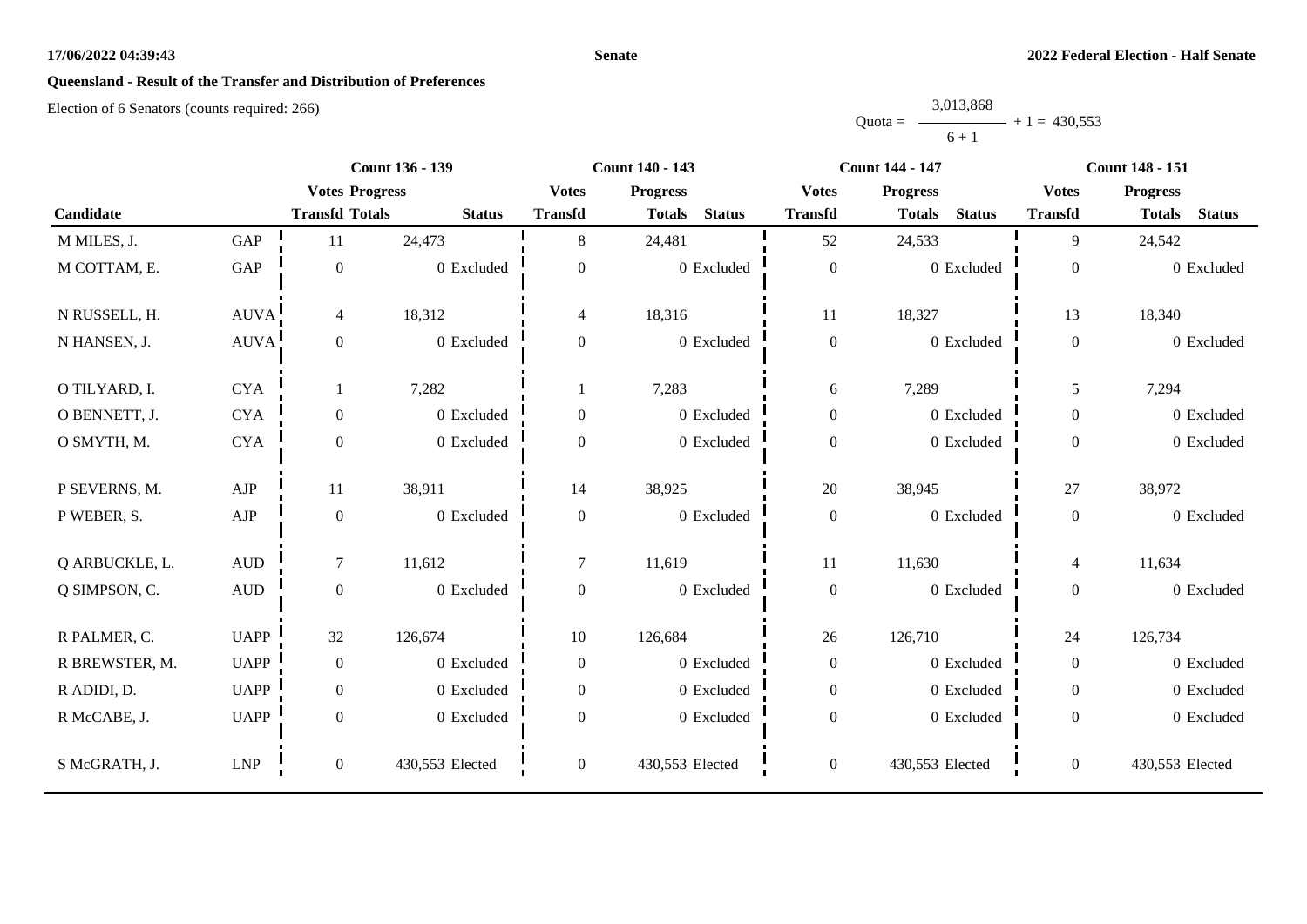#### **Senate**

# **Queensland - Result of the Transfer and Distribution of Preferences**

|           | 3,013,868 |                |
|-----------|-----------|----------------|
| $Quota =$ |           | $+1 = 430.553$ |
|           | $6 + 1$   |                |

|                   |             | <b>Count 136 - 139</b><br><b>Count 140 - 143</b> |                 |                |                                | <b>Count 144 - 147</b> | <b>Count 148 - 151</b>         |                |                                |
|-------------------|-------------|--------------------------------------------------|-----------------|----------------|--------------------------------|------------------------|--------------------------------|----------------|--------------------------------|
|                   |             | <b>Votes Progress</b>                            |                 | <b>Votes</b>   | <b>Progress</b>                | <b>Votes</b>           | <b>Progress</b>                | <b>Votes</b>   | <b>Progress</b>                |
| Candidate         |             | <b>Transfd Totals</b>                            | <b>Status</b>   | <b>Transfd</b> | <b>Status</b><br><b>Totals</b> | <b>Transfd</b>         | <b>Status</b><br><b>Totals</b> | <b>Transfd</b> | <b>Status</b><br><b>Totals</b> |
| S CANAVAN, M.     | <b>LNP</b>  | $\mathbf{0}$                                     | 430,553 Elected | $\overline{0}$ | 430,553 Elected                | $\overline{0}$         | 430,553 Elected                | $\overline{0}$ | 430,553 Elected                |
| S STOKER, A.      | <b>LNP</b>  | 510                                              | 195,199         | 14             | 195,213                        | 24                     | 195,237                        | 41             | 195,278                        |
| S TOBIN, N.       | <b>LNP</b>  | $\boldsymbol{0}$                                 | 0 Excluded      | $\overline{0}$ | 0 Excluded                     | $\overline{0}$         | 0 Excluded                     | $\overline{0}$ | 0 Excluded                     |
| S CRIPPS, A.      | <b>LNP</b>  | $-1,317$                                         | 0 Excluded      | $\overline{0}$ | 0 Excluded                     | $\boldsymbol{0}$       | 0 Excluded                     | $\overline{0}$ | 0 Excluded                     |
| S WARD, F.        | <b>LNP</b>  | 486                                              | 2,846           | 11             | 2,857                          | $\overline{7}$         | 2,864                          | 26             | 2,890                          |
| T LAHN, A.        | <b>IMO</b>  | 3                                                | 13,956          | 7              | 13,963                         | 34                     | 13,997                         | 12             | 14,009                         |
| T MELHOP, J.      | <b>IMO</b>  | $\boldsymbol{0}$                                 | 0 Excluded      | $\overline{0}$ | 0 Excluded                     | $\boldsymbol{0}$       | 0 Excluded                     | $\overline{0}$ | 0 Excluded                     |
| T LAMBETH, P.     | <b>IMO</b>  | $\boldsymbol{0}$                                 | 0 Excluded      | $\Omega$       | 0 Excluded                     | $\boldsymbol{0}$       | 0 Excluded                     | $\overline{0}$ | 0 Excluded                     |
| U SELIC, B.       | <b>SOPA</b> | 6                                                | 11,217          | 4              | 11,221                         | 16                     | 11,237                         | 10             | 11,247                         |
| U WHATLING, R.    | <b>SOPA</b> | $\boldsymbol{0}$                                 | 0 Excluded      | $\overline{0}$ | 0 Excluded                     | $\boldsymbol{0}$       | 0 Excluded                     | $\overline{0}$ | 0 Excluded                     |
| V PAVLOU, D.      | <b>DPDA</b> | $\overline{2}$                                   | 4,656           | 3              | 4,659                          | $\overline{4}$         | 4,663                          | 12             | 4,675                          |
| V LEITCH, S.      | <b>DPDA</b> | $\boldsymbol{0}$                                 | 0 Excluded      | $\overline{0}$ | 0 Excluded                     | $\overline{0}$         | 0 Excluded                     | $\overline{0}$ | 0 Excluded                     |
| W NEWMAN, C.      | LDP         | 65                                               | 75,778          | 15             | 75,793                         | 21                     | 75,814                         | 34             | 75,848                         |
| W GRAINGER, T.    | <b>LDP</b>  | $\boldsymbol{0}$                                 | 0 Excluded      | $\overline{0}$ | 0 Excluded                     | $\boldsymbol{0}$       | 0 Excluded                     | $\overline{0}$ | 0 Excluded                     |
| X HANSON, P.      | ON          | 49                                               | 219,160         | 28             | 219,188                        | 137                    | 219,325                        | 73             | 219,398                        |
| X GURUSWAMY, R.   | ON          | $\boldsymbol{0}$                                 | 0 Excluded      | $\Omega$       | 0 Excluded                     | $\boldsymbol{0}$       | 0 Excluded                     | $\theta$       | 0 Excluded                     |
| X CHRISTENSEN, G. | $\rm ON$    | 6                                                | 5,395           | 11             | 5,406                          | 39                     | 5,445                          | 6              | 5,451                          |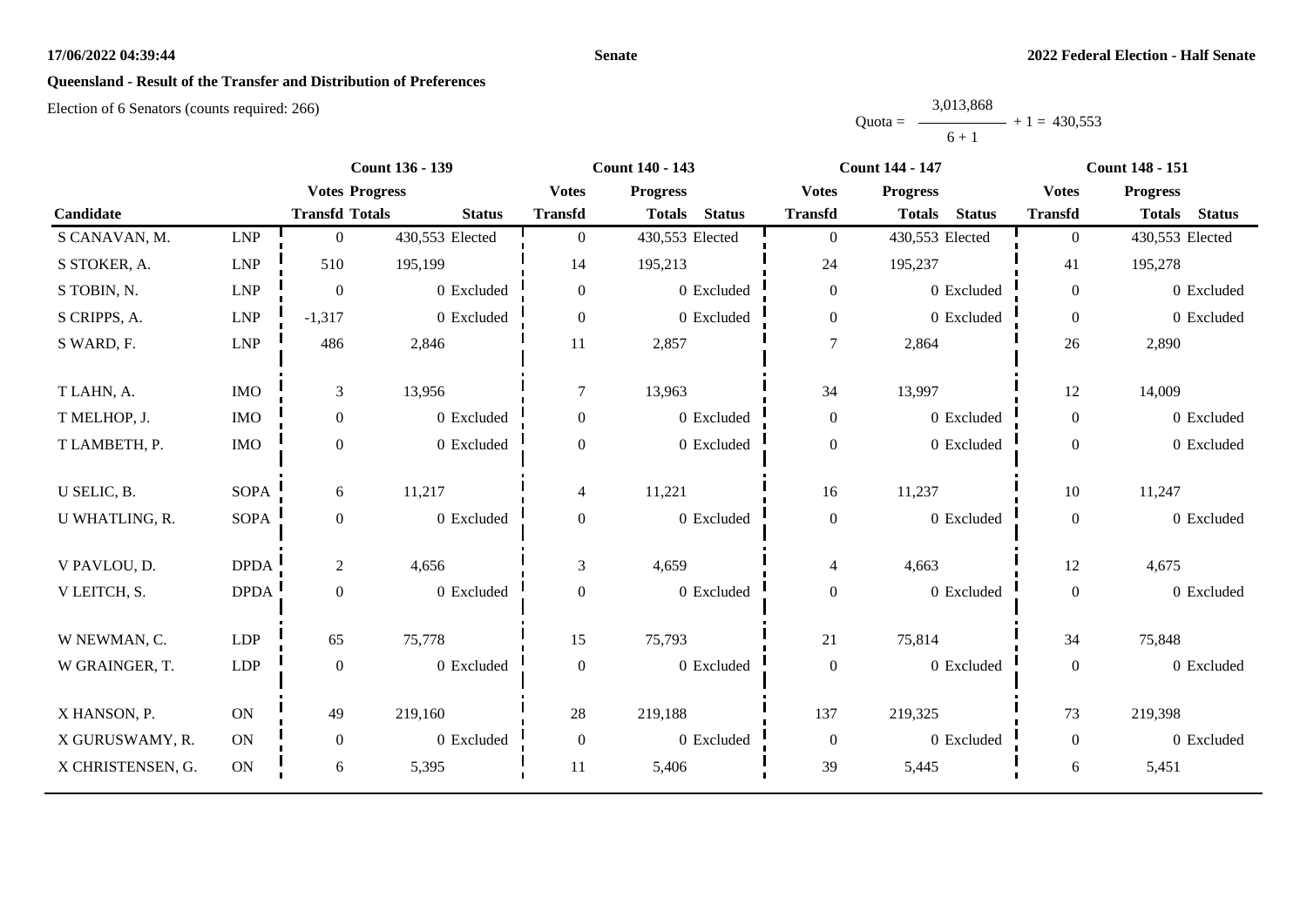#### **Senate**

# **Queensland - Result of the Transfer and Distribution of Preferences**

|           | 3,013,868 |                |
|-----------|-----------|----------------|
| $Quota =$ |           | $+1 = 430.553$ |
|           | $6 + 1$   |                |

|                         |                             |                       | <b>Count 136 - 139</b> | <b>Count 140 - 143</b> |                                | <b>Count 144 - 147</b> |                                | <b>Count 148 - 151</b> |                                |
|-------------------------|-----------------------------|-----------------------|------------------------|------------------------|--------------------------------|------------------------|--------------------------------|------------------------|--------------------------------|
|                         |                             | <b>Votes Progress</b> |                        | <b>Votes</b>           | <b>Progress</b>                | <b>Votes</b>           | <b>Progress</b>                | <b>Votes</b>           | <b>Progress</b>                |
| Candidate               |                             | <b>Transfd Totals</b> | <b>Status</b>          | <b>Transfd</b>         | <b>Status</b><br><b>Totals</b> | <b>Transfd</b>         | <b>Totals</b><br><b>Status</b> | <b>Transfd</b>         | <b>Status</b><br><b>Totals</b> |
|                         |                             |                       |                        |                        |                                |                        |                                |                        |                                |
| Y WATT, M.              | <b>ALP</b>                  | $\Omega$              | 430,553 Elected        | $\Omega$               | 430,553 Elected                | $\boldsymbol{0}$       | 430,553 Elected                | $\overline{0}$         | 430,553 Elected                |
| Y CHISHOLM, A.          | <b>ALP</b>                  | 26                    | 304,962                | 196                    | 305,158                        | 19                     | 305,177                        | 255                    | 305,432                        |
| Y ANDREW, E.            | <b>ALP</b>                  | 11                    | 2,832                  | 159                    | 2,991                          | 14                     | 3,005                          | 546                    | 3,551                          |
| Y WARRY, C.             | <b>ALP</b>                  | 9                     | 1,963                  | 120                    | 2,083                          | 5                      | 2,088 Excluded                 | $-2,088$               | 0 Excluded                     |
| Y HENDERSON, J.         | ALP                         | 5                     | 1,962                  | 635                    | 2,597                          | 13                     | 2,610                          | 743                    | 3,353                          |
| Y PASCOE, R.            | <b>ALP</b>                  | 3                     | 1,351 Excluded         | $-1,351$               | 0 Excluded                     | $\boldsymbol{0}$       | 0 Excluded                     | $\overline{0}$         | 0 Excluded                     |
|                         |                             |                       |                        |                        |                                |                        |                                |                        |                                |
| UG LYON, R.             | <b>KAP</b>                  | 14                    | 5,899                  | 5                      | 5,904                          | 161                    | 6,065                          | 9                      | 6,074                          |
| UG SCHEFE, D.           | $\ensuremath{\text{IND}}$   | $\boldsymbol{0}$      | 0 Excluded             | 0                      | 0 Excluded                     | $\boldsymbol{0}$       | 0 Excluded                     | $\boldsymbol{0}$       | 0 Excluded                     |
| UG TEMPLE, L.           | $\mathop{\rm IND}\nolimits$ |                       | 6,380                  | 4                      | 6,384                          | 646                    | 7,030                          | 9                      | 7,039                          |
| UG HAMILTON, C.         | $\mathop{\rm IND}\nolimits$ | $\mathbf{0}$          | 0 Excluded             | $\overline{0}$         | 0 Excluded                     | $\boldsymbol{0}$       | 0 Excluded                     | $\mathbf{0}$           | 0 Excluded                     |
| UG SMITH, L.            | $\mathop{\rm IND}\nolimits$ | $\boldsymbol{0}$      | 0 Excluded             | $\mathbf{0}$           | 0 Excluded                     | $\boldsymbol{0}$       | 0 Excluded                     | $\overline{0}$         | 0 Excluded                     |
| UG QUINLIVAN, L.        | $\mathop{\rm IND}\nolimits$ | $\Omega$              | 0 Excluded             | $\Omega$               | 0 Excluded                     | $\boldsymbol{0}$       | 0 Excluded                     | $\theta$               | 0 Excluded                     |
| UG KOCHARDY, K.         | $\ensuremath{\text{IND}}$   | $\mathbf{0}$          | 0 Excluded             | $\overline{0}$         | 0 Excluded                     | $\boldsymbol{0}$       | 0 Excluded                     | $\overline{0}$         | 0 Excluded                     |
| UG ROGERS, P.           | <b>IND</b>                  |                       | 1,429                  | 6                      | 1,435 Excluded                 | $-1,435$               | 0 Excluded                     | $\theta$               | 0 Excluded                     |
|                         |                             |                       |                        |                        |                                |                        |                                |                        |                                |
| <b>Exhausted Votes</b>  |                             |                       | 151                    |                        | 152                            | $\mathfrak{Z}$         | 155                            | $\,8\,$                | 163                            |
| <b>Loss By Fraction</b> |                             | 22                    | 306                    | 14                     | 320                            | 5                      | 325                            | 12                     | 337                            |
| <b>Total Votes</b>      |                             | $\overline{0}$        | 3,013,868              | $\overline{0}$         | 3,013,868                      | $\overline{0}$         | 3,013,868                      | $\overline{0}$         | 3,013,868                      |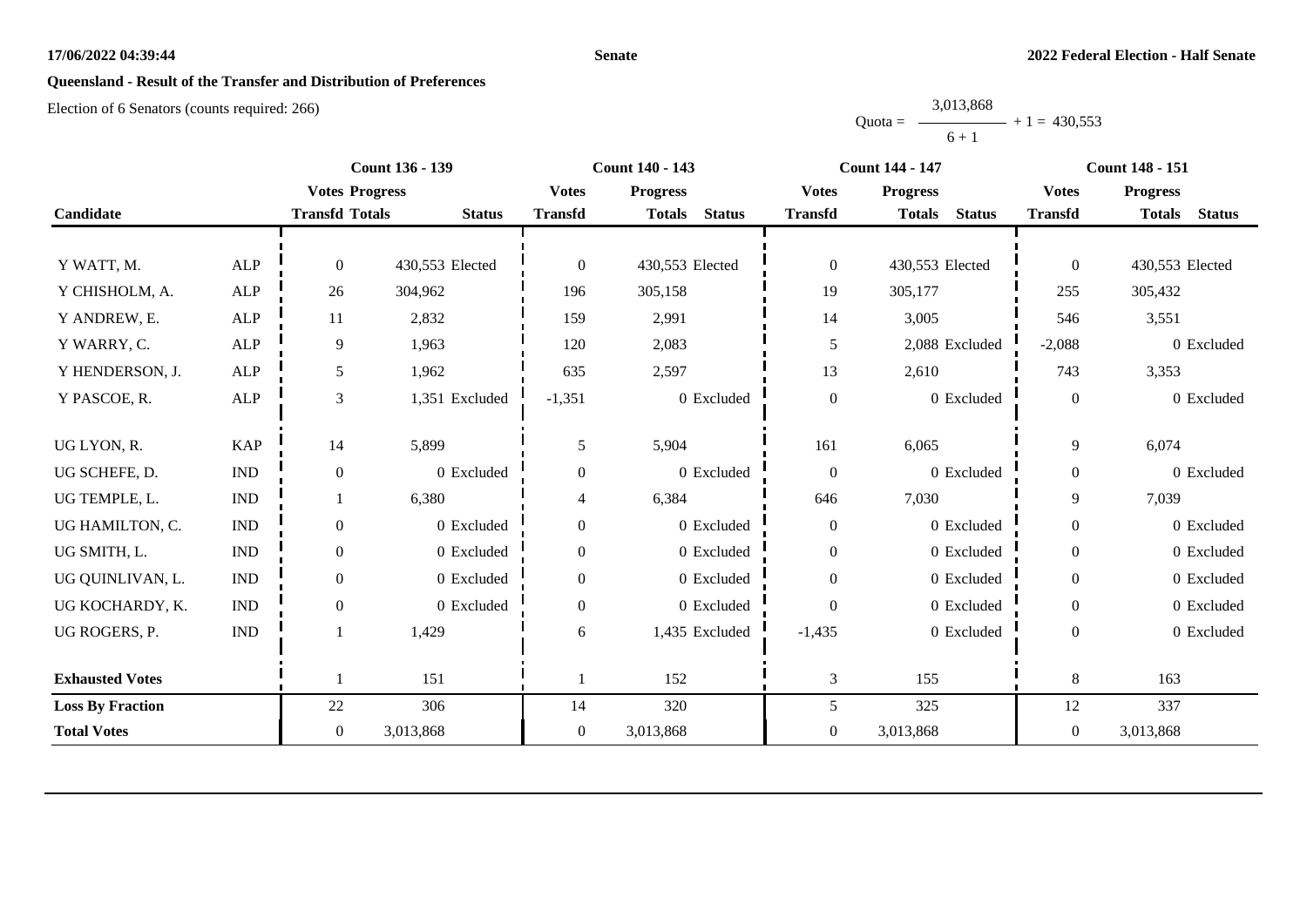## **Queensland - Result of the Transfer and Distribution of Preferences**

| : 266               |                     |                     | 3,013,868<br>Quota = $\longrightarrow$ + 1 = 430,553<br>$6 + 1$ |
|---------------------|---------------------|---------------------|-----------------------------------------------------------------|
| Candidates Excluded | Candidates Excluded | Candidates Excluded | Candidates Excluded                                             |
| 77. CRIPPS, A.      | 96. PASCOE, R.      | 104. ROGERS, P.     | 94. WARRY, C.                                                   |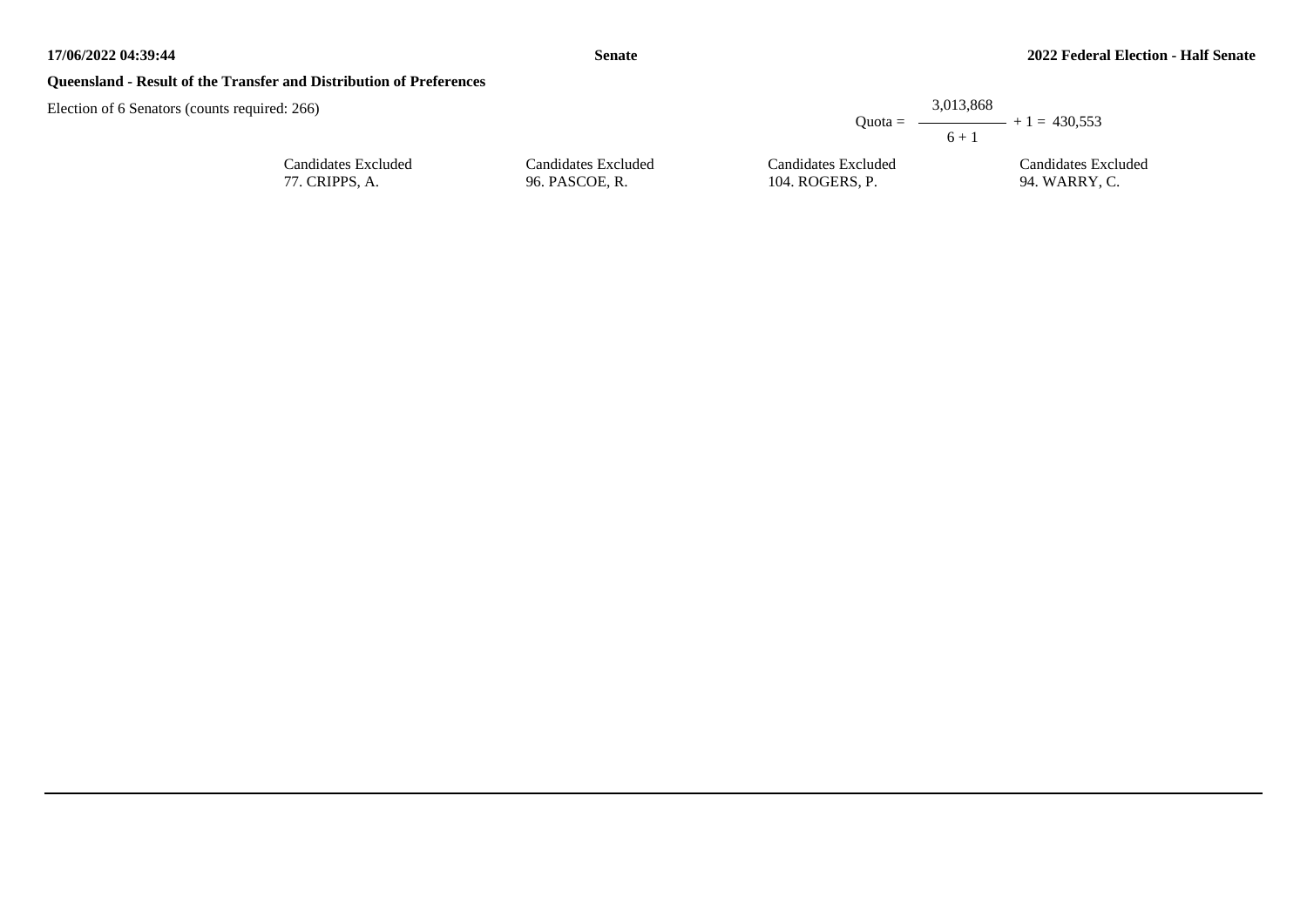#### **Senate**

# **Queensland - Result of the Transfer and Distribution of Preferences**

|           | 3,013,868 |                |
|-----------|-----------|----------------|
| $Quota =$ |           | $+1 = 430.553$ |
|           | $6 + 1$   |                |

|                      |             |                       | <b>Count 152 - 155</b> |                  | Count 156 - 159                |                  | <b>Count 160 - 163</b>         |                  | <b>Count 164 - 167</b>         |
|----------------------|-------------|-----------------------|------------------------|------------------|--------------------------------|------------------|--------------------------------|------------------|--------------------------------|
|                      |             | <b>Votes Progress</b> |                        | <b>Votes</b>     | <b>Progress</b>                | <b>Votes</b>     | <b>Progress</b>                | <b>Votes</b>     | <b>Progress</b>                |
| Candidate            |             | <b>Transfd Totals</b> | <b>Status</b>          | <b>Transfd</b>   | <b>Status</b><br><b>Totals</b> | <b>Transfd</b>   | <b>Status</b><br><b>Totals</b> | <b>Transfd</b>   | <b>Status</b><br><b>Totals</b> |
| A HARRIS, L.         |             | 3                     | 12,987                 |                  | 12,988                         |                  | 12,989                         | $\overline{2}$   | 12,991                         |
| A YUILLE, D.         |             | $\Omega$              | 0 Excluded             | $\overline{0}$   | 0 Excluded                     | $\boldsymbol{0}$ | 0 Excluded                     | $\boldsymbol{0}$ | 0 Excluded                     |
| B LEES, R.           | <b>SAL</b>  | 22                    | 10,656                 | 3                | 10,659                         | 13               | 10,672                         | 39               | 10,711                         |
| <b>B EMANUEL, K.</b> | <b>SAL</b>  | $\boldsymbol{0}$      | 0 Excluded             | $\overline{0}$   | 0 Excluded                     | $\boldsymbol{0}$ | 0 Excluded                     | $\overline{0}$   | 0 Excluded                     |
| C BRADLEY, B.        | <b>HMP</b>  | 36                    | 161,899                | 16               | 161,915                        | 28               | 161,943                        | 58               | 162,001                        |
| C LUYKEN, S.         | <b>HMP</b>  | $\overline{0}$        | 0 Excluded             | $\boldsymbol{0}$ | 0 Excluded                     | $\boldsymbol{0}$ | 0 Excluded                     | $\overline{0}$   | 0 Excluded                     |
| D MARTIN, R.         | SPP         | 30                    | 19,310                 | 9                | 19,319                         | 17               | 19,336                         | 36               | 19,372                         |
| D FIRESTONE, T.      | SPP         | $\theta$              | 0 Excluded             | $\Omega$         | 0 Excluded                     | $\boldsymbol{0}$ | 0 Excluded                     | $\overline{0}$   | 0 Excluded                     |
| E WILLIAMS, R.       | <b>REAS</b> | $10\,$                | 6,628                  | 5                | 6,633                          | 6                | 6,639                          | 15               | 6,654                          |
| E JORDAN, F.         | <b>REAS</b> | $\overline{0}$        | 0 Excluded             | $\overline{0}$   | 0 Excluded                     | $\boldsymbol{0}$ | 0 Excluded                     | $\overline{0}$   | 0 Excluded                     |
| F BRENNAN, B.        | TNL         | 5                     | 4,263                  | 3                | 4,266                          |                  | 4,267                          | 5                | 4,272 Excluded                 |
| F KENNISH, H.        | TNL         | $\overline{0}$        | 0 Excluded             | $\overline{0}$   | 0 Excluded                     | $\overline{0}$   | 0 Excluded                     | $\overline{0}$   | 0 Excluded                     |
| F HOPLEY, S.         | <b>TNL</b>  | $\overline{0}$        | 0 Excluded             | $\overline{0}$   | 0 Excluded                     | $\boldsymbol{0}$ | 0 Excluded                     | $\overline{0}$   | 0 Excluded                     |
| F MOMSEN, J.         | <b>TNL</b>  | $\boldsymbol{0}$      | 0 Excluded             | $\Omega$         | 0 Excluded                     | $\boldsymbol{0}$ | 0 Excluded                     | $\overline{0}$   | 0 Excluded                     |
| F INGRAM, L.         | TNL         | $\overline{0}$        | 0 Excluded             | $\overline{0}$   | 0 Excluded                     | $\boldsymbol{0}$ | 0 Excluded                     | $\overline{0}$   | 0 Excluded                     |
| F CREIGHTON, J.      | TNL         | $\boldsymbol{0}$      | 0 Excluded             | $\boldsymbol{0}$ | 0 Excluded                     | $\boldsymbol{0}$ | 0 Excluded                     | $\overline{0}$   | 0 Excluded                     |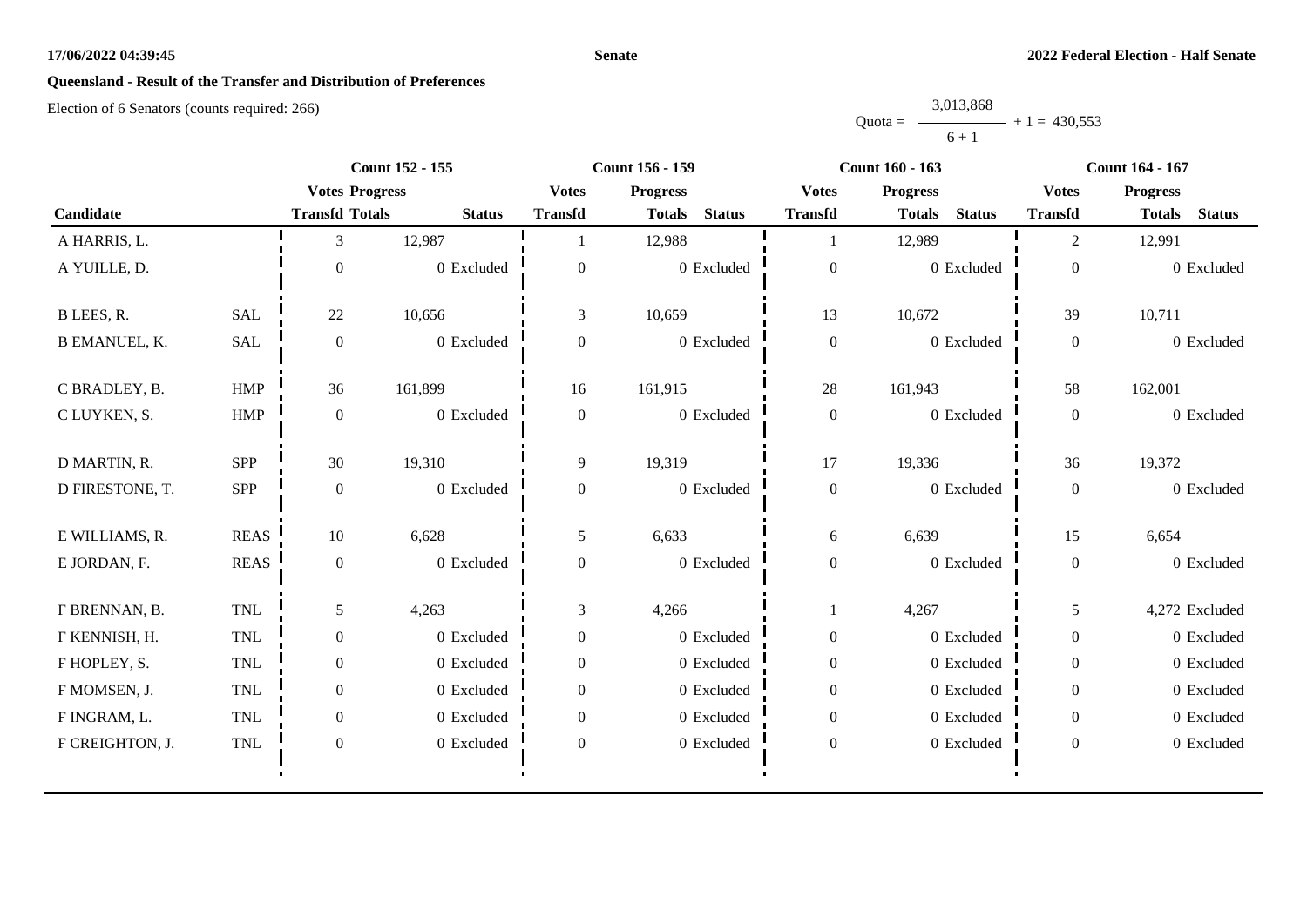#### **Senate**

# **Queensland - Result of the Transfer and Distribution of Preferences**

|           | 3,013,868 |                |
|-----------|-----------|----------------|
| $Quota =$ |           | $+1 = 430.553$ |
|           | $6 + 1$   |                |

|                    |            |                       | <b>Count 152 - 155</b> |                  | Count 156 - 159                |                  | <b>Count 160 - 163</b>         |                  | <b>Count 164 - 167</b>         |
|--------------------|------------|-----------------------|------------------------|------------------|--------------------------------|------------------|--------------------------------|------------------|--------------------------------|
|                    |            | <b>Votes Progress</b> |                        | <b>Votes</b>     | <b>Progress</b>                | <b>Votes</b>     | <b>Progress</b>                | <b>Votes</b>     | <b>Progress</b>                |
| Candidate          |            | <b>Transfd Totals</b> | <b>Status</b>          | <b>Transfd</b>   | <b>Status</b><br><b>Totals</b> | <b>Transfd</b>   | <b>Status</b><br><b>Totals</b> | <b>Transfd</b>   | <b>Status</b><br><b>Totals</b> |
| G PAYNE, K.        | <b>FIN</b> | 6                     | 6,310                  | 2                | 6,312                          | $\overline{4}$   | 6,316                          | 8                | 6,324                          |
| G CARROLL, K.      | <b>FIN</b> | $\Omega$              | 0 Excluded             | $\Omega$         | 0 Excluded                     | $\boldsymbol{0}$ | 0 Excluded                     | $\Omega$         | 0 Excluded                     |
| H DICKSON, S.      |            | $\overline{0}$        | 4,689                  | $\overline{c}$   | 4,691                          | $\overline{c}$   | 4,693                          | $\overline{2}$   | 4,695                          |
| H LLOYD, R.        |            | $\Omega$              | 0 Excluded             | $\overline{0}$   | 0 Excluded                     | $\boldsymbol{0}$ | 0 Excluded                     | $\theta$         | 0 Excluded                     |
| I HEAD, M.         |            | $\mathbf{0}$          | 0 Excluded             | $\overline{0}$   | 0 Excluded                     | $\boldsymbol{0}$ | 0 Excluded                     | $\boldsymbol{0}$ | 0 Excluded                     |
| I DAVIS, J.        |            | $\Omega$              | 0 Excluded             | $\overline{0}$   | 0 Excluded                     | $\boldsymbol{0}$ | 0 Excluded                     | $\boldsymbol{0}$ | 0 Excluded                     |
| J ALLMAN-PAYNE, P. | <b>GRN</b> | 1,409                 | 370,021                | 34               | 370,055                        | 101              | 370,156                        | 2,812            | 372,968                        |
| J SRI, A.          | <b>GRN</b> | $-2,673$              | 0 Excluded             | $\overline{0}$   | 0 Excluded                     | $\boldsymbol{0}$ | 0 Excluded                     | $\overline{0}$   | 0 Excluded                     |
| J PENNINGS, B.     | <b>GRN</b> | $\boldsymbol{0}$      | 0 Excluded             | $\overline{0}$   | 0 Excluded                     | $\boldsymbol{0}$ | 0 Excluded                     | $\overline{0}$   | 0 Excluded                     |
| J SIDHU, N.        | <b>GRN</b> | $\boldsymbol{0}$      | 0 Excluded             | $\boldsymbol{0}$ | 0 Excluded                     | $\boldsymbol{0}$ | 0 Excluded                     | $\overline{0}$   | 0 Excluded                     |
| J NELLIGAN, A.     | <b>GRN</b> | $\boldsymbol{0}$      | 0 Excluded             | $\overline{0}$   | 0 Excluded                     | $\boldsymbol{0}$ | 0 Excluded                     | $\Omega$         | 0 Excluded                     |
| J HALEY, R.        | <b>GRN</b> | 652                   | 3,518                  | 29               | 3,547                          | 61               | 3,608 Excluded                 | $-3,608$         | 0 Excluded                     |
| K HENAWAY, L.      | IAP        | 72                    | 32,993                 | 19               | 33,012                         | 33               | 33,045                         | 86               | 33,131                         |
| K CARR, J.         | IAP        | $\boldsymbol{0}$      | 0 Excluded             | $\overline{0}$   | 0 Excluded                     | $\boldsymbol{0}$ | 0 Excluded                     | $\mathbf{0}$     | 0 Excluded                     |
| L PUKALLUS, J.     | CEC        | 22                    | 6,268                  | 3                | 6,271                          | 17               | 6,288                          | 28               | 6,316                          |
| L DOEL, R.         | CEC        | $\boldsymbol{0}$      | 0 Excluded             | $\theta$         | 0 Excluded                     | $\boldsymbol{0}$ | 0 Excluded                     | $\overline{0}$   | 0 Excluded                     |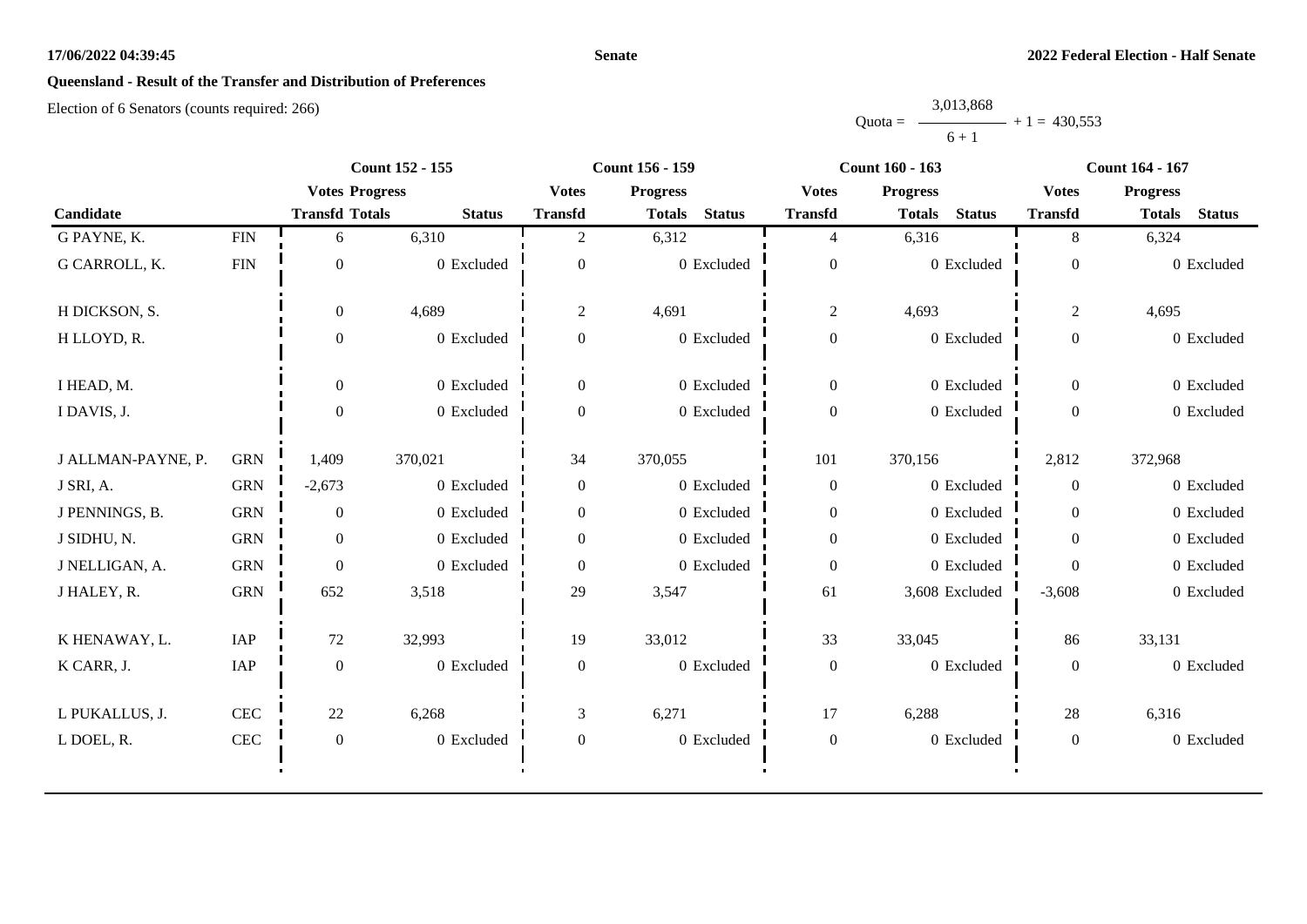#### **Senate**

# **Queensland - Result of the Transfer and Distribution of Preferences**

|           | 3,013,868 |                |
|-----------|-----------|----------------|
| $Quota =$ |           | $+1 = 430.553$ |
|           | $6 + 1$   |                |

|                |                  |                       | <b>Count 152 - 155</b> |                  | <b>Count 156 - 159</b>         |                  | <b>Count 160 - 163</b>         |                  | <b>Count 164 - 167</b>         |
|----------------|------------------|-----------------------|------------------------|------------------|--------------------------------|------------------|--------------------------------|------------------|--------------------------------|
|                |                  | <b>Votes Progress</b> |                        | <b>Votes</b>     | <b>Progress</b>                | <b>Votes</b>     | <b>Progress</b>                | <b>Votes</b>     | <b>Progress</b>                |
| Candidate      |                  | <b>Transfd Totals</b> | <b>Status</b>          | <b>Transfd</b>   | <b>Status</b><br><b>Totals</b> | <b>Transfd</b>   | <b>Status</b><br><b>Totals</b> | <b>Transfd</b>   | <b>Status</b><br><b>Totals</b> |
| M MILES, J.    | GAP              | 25                    | 24,567                 | $\tau$           | 24,574                         | 17               | 24,591                         | 35               | 24,626                         |
| M COTTAM, E.   | GAP              | $\boldsymbol{0}$      | 0 Excluded             | $\overline{0}$   | 0 Excluded                     | $\boldsymbol{0}$ | 0 Excluded                     | $\boldsymbol{0}$ | 0 Excluded                     |
| N RUSSELL, H.  | AUVA!            | 10                    | 18,350                 | 14               | 18,364                         | 18               | 18,382                         | 18               | 18,400                         |
| N HANSEN, J.   | AUVA!            | $\boldsymbol{0}$      | 0 Excluded             | $\overline{0}$   | 0 Excluded                     | $\boldsymbol{0}$ | 0 Excluded                     | $\overline{0}$   | 0 Excluded                     |
| O TILYARD, I.  | <b>CYA</b>       | 11                    | 7,305                  | 11               | 7,316                          | $10\,$           | 7,326                          | 13               | 7,339                          |
| O BENNETT, J.  | <b>CYA</b>       | $\mathbf{0}$          | 0 Excluded             | $\overline{0}$   | $0\,$ Excluded                 | $\boldsymbol{0}$ | 0 Excluded                     | $\overline{0}$   | 0 Excluded                     |
| O SMYTH, M.    | <b>CYA</b>       | $\boldsymbol{0}$      | 0 Excluded             | $\boldsymbol{0}$ | 0 Excluded                     | $\boldsymbol{0}$ | 0 Excluded                     | $\overline{0}$   | 0 Excluded                     |
| P SEVERNS, M.  | AJP              | 56                    | 39,028                 | 20               | 39,048                         | 32               | 39,080                         | 68               | 39,148                         |
| P WEBER, S.    | ${\rm AJP}$      | $\boldsymbol{0}$      | 0 Excluded             | $\boldsymbol{0}$ | $0\,$ Excluded                 | $\boldsymbol{0}$ | 0 Excluded                     | $\overline{0}$   | 0 Excluded                     |
| Q ARBUCKLE, L. | $\mbox{\rm AUD}$ | 18                    | 11,652                 | 13               | 11,665                         | 10               | 11,675                         | 17               | 11,692                         |
| Q SIMPSON, C.  | AUD              | $\boldsymbol{0}$      | 0 Excluded             | $\boldsymbol{0}$ | 0 Excluded                     | $\boldsymbol{0}$ | 0 Excluded                     | $\overline{0}$   | 0 Excluded                     |
| R PALMER, C.   | <b>UAPP</b>      | 8                     | 126,742                | 34               | 126,776                        | 38               | 126,814                        | 24               | 126,838                        |
| R BREWSTER, M. | <b>UAPP</b>      | $\mathbf{0}$          | 0 Excluded             | $\boldsymbol{0}$ | 0 Excluded                     | $\boldsymbol{0}$ | 0 Excluded                     | $\overline{0}$   | 0 Excluded                     |
| R ADIDI, D.    | <b>UAPP</b>      | $\boldsymbol{0}$      | 0 Excluded             | $\overline{0}$   | 0 Excluded                     | $\mathbf{0}$     | 0 Excluded                     | $\overline{0}$   | 0 Excluded                     |
| R McCABE, J.   | <b>UAPP</b>      | $\mathbf{0}$          | 0 Excluded             | $\boldsymbol{0}$ | 0 Excluded                     | $\boldsymbol{0}$ | 0 Excluded                     | $\overline{0}$   | 0 Excluded                     |
| S McGRATH, J.  | LNP              | $\boldsymbol{0}$      | 430,553 Elected        | $\overline{0}$   | 430,553 Elected                | $\boldsymbol{0}$ | 430,553 Elected                | $\overline{0}$   | 430,553 Elected                |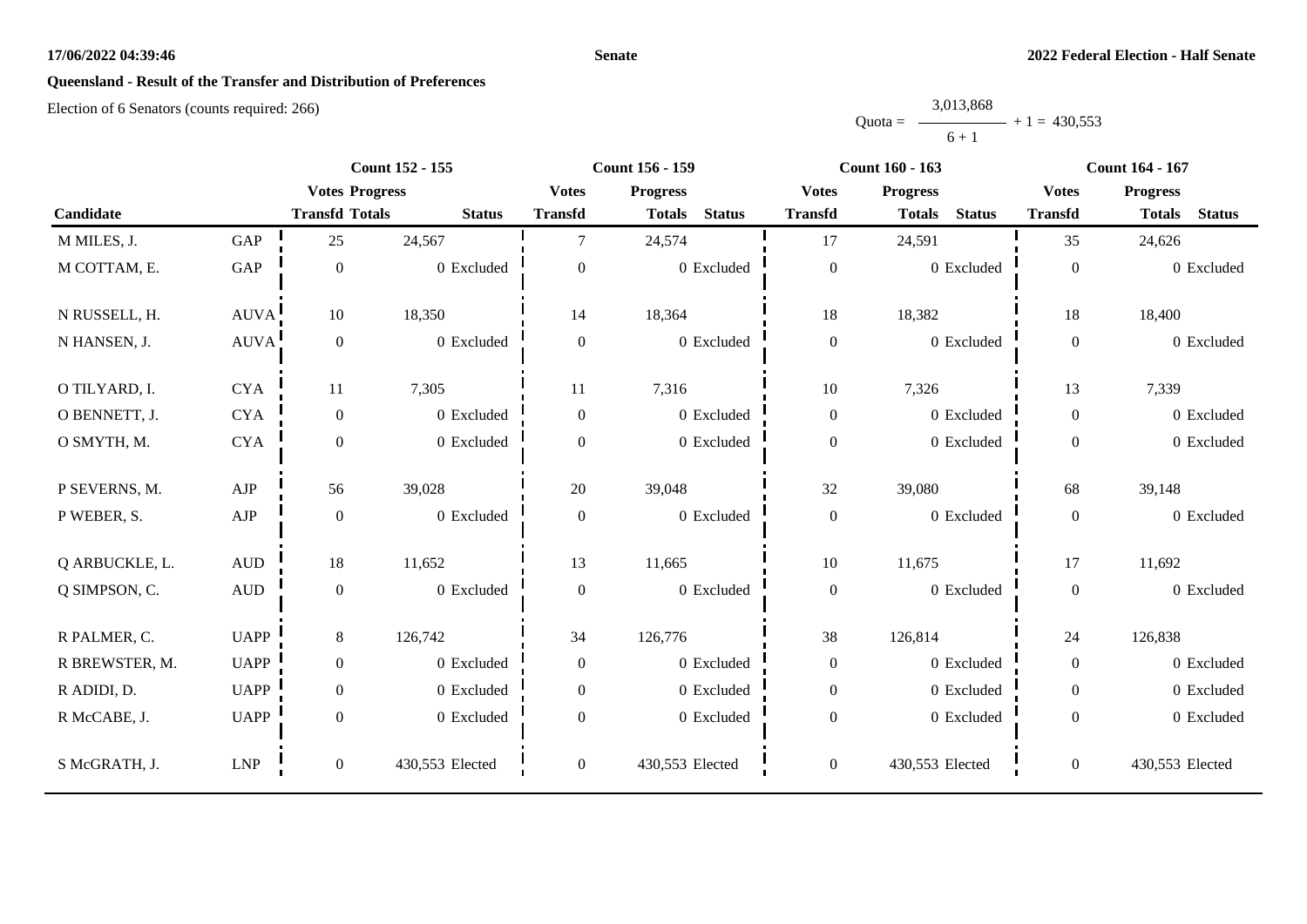#### **Senate**

# **Queensland - Result of the Transfer and Distribution of Preferences**

|           | 3,013,868 |                |
|-----------|-----------|----------------|
| $Quota =$ |           | $+1 = 430.553$ |
|           | $6 + 1$   |                |

|                   |                             |                       | <b>Count 152 - 155</b> |                  | Count 156 - 159                |                  | <b>Count 160 - 163</b>         |                  | <b>Count 164 - 167</b>         |
|-------------------|-----------------------------|-----------------------|------------------------|------------------|--------------------------------|------------------|--------------------------------|------------------|--------------------------------|
|                   |                             | <b>Votes Progress</b> |                        | <b>Votes</b>     | <b>Progress</b>                | <b>Votes</b>     | <b>Progress</b>                | <b>Votes</b>     | <b>Progress</b>                |
| Candidate         |                             | <b>Transfd Totals</b> | <b>Status</b>          | <b>Transfd</b>   | <b>Status</b><br><b>Totals</b> | <b>Transfd</b>   | <b>Status</b><br><b>Totals</b> | <b>Transfd</b>   | <b>Status</b><br><b>Totals</b> |
| S CANAVAN, M.     | <b>LNP</b>                  | $\overline{0}$        | 430,553 Elected        | $\overline{0}$   | 430,553 Elected                | $\mathbf{0}$     | 430,553 Elected                | $\overline{0}$   | 430,553 Elected                |
| S STOKER, A.      | $\ensuremath{\mathrm{LNP}}$ | 18                    | 195,296                | 2,239            | 197,535                        | 66               | 197,601                        | 60               | 197,661                        |
| S TOBIN, N.       | <b>LNP</b>                  | $\Omega$              | 0 Excluded             | $\Omega$         | 0 Excluded                     | $\mathbf{0}$     | 0 Excluded                     | $\theta$         | 0 Excluded                     |
| S CRIPPS, A.      | <b>LNP</b>                  | $\boldsymbol{0}$      | 0 Excluded             | $\Omega$         | 0 Excluded                     | $\mathbf{0}$     | 0 Excluded                     | $\theta$         | 0 Excluded                     |
| S WARD, F.        | ${\rm LNP}$                 | $18\,$                | 2,908 Excluded         | $-2,908$         | 0 Excluded                     | $\boldsymbol{0}$ | 0 Excluded                     | $\Omega$         | 0 Excluded                     |
| T LAHN, A.        | <b>IMO</b>                  | 8                     | 14,017                 | 6                | 14,023                         | 15               | 14,038                         | $\overline{7}$   | 14,045                         |
| T MELHOP, J.      | <b>IMO</b>                  | $\overline{0}$        | 0 Excluded             | $\overline{0}$   | 0 Excluded                     | $\overline{0}$   | 0 Excluded                     | $\theta$         | $0$ Excluded                   |
| T LAMBETH, P.     | <b>IMO</b>                  | $\boldsymbol{0}$      | 0 Excluded             | $\Omega$         | 0 Excluded                     | $\boldsymbol{0}$ | 0 Excluded                     | $\theta$         | 0 Excluded                     |
| U SELIC, B.       | <b>SOPA</b>                 | 23                    | 11,270                 | 10               | 11,280                         | $28\,$           | 11,308                         | 25               | 11,333                         |
| U WHATLING, R.    | SOPA                        | $\mathbf{0}$          | 0 Excluded             | $\theta$         | 0 Excluded                     | $\mathbf{0}$     | 0 Excluded                     | $\mathbf{0}$     | 0 Excluded                     |
| V PAVLOU, D.      | <b>DPDA</b>                 | 8                     | 4,683                  | 17               | 4,700                          | 6                | 4,706                          | 5                | 4,711                          |
| V LEITCH, S.      | <b>DPDA</b>                 | $\overline{0}$        | 0 Excluded             | $\theta$         | 0 Excluded                     | $\boldsymbol{0}$ | 0 Excluded                     | $\boldsymbol{0}$ | 0 Excluded                     |
| W NEWMAN, C.      | LDP                         | 19                    | 75,867                 | 124              | 75,991                         | 62               | 76,053                         | 17               | 76,070                         |
| W GRAINGER, T.    | LDP                         | $\overline{0}$        | 0 Excluded             | $\overline{0}$   | 0 Excluded                     | $\boldsymbol{0}$ | 0 Excluded                     | $\boldsymbol{0}$ | 0 Excluded                     |
| X HANSON, P.      | ON                          | 13                    | 219,411                | 84               | 219,495                        | 84               | 219,579                        | 23               | 219,602                        |
| X GURUSWAMY, R.   | ON                          | $\boldsymbol{0}$      | 0 Excluded             | $\boldsymbol{0}$ | 0 Excluded                     | $\mathbf{0}$     | 0 Excluded                     | $\overline{0}$   | 0 Excluded                     |
| X CHRISTENSEN, G. | <b>ON</b>                   | $\overline{c}$        | 5,453                  | 11               | 5,464                          | 15               | 5,479                          | 12               | 5,491                          |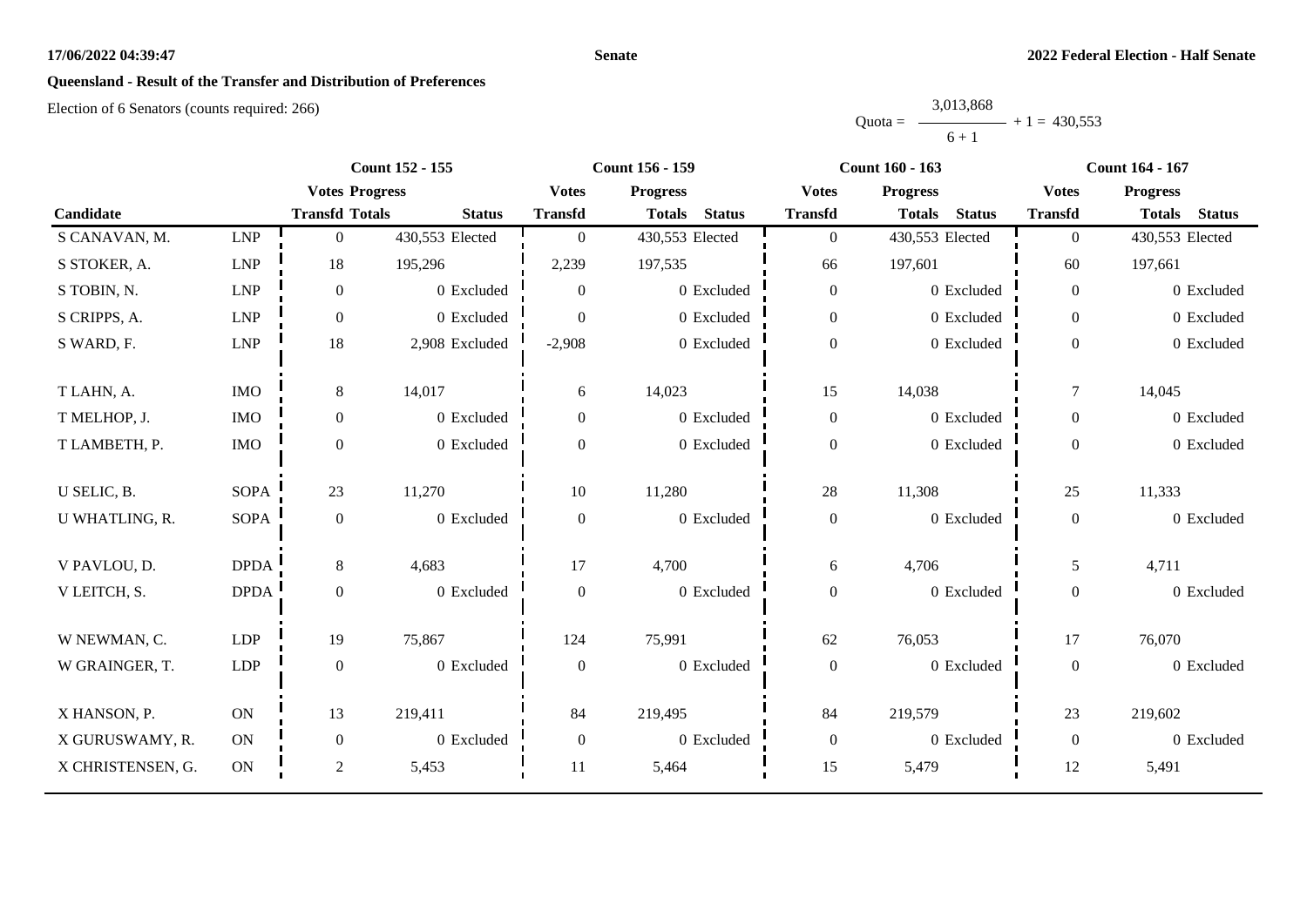#### **Senate**

# **Queensland - Result of the Transfer and Distribution of Preferences**

|           | 3,013,868 |                |
|-----------|-----------|----------------|
| $Quota =$ |           | $+1 = 430.553$ |
|           | $6 + 1$   |                |

|                         |                             |                       | <b>Count 152 - 155</b> |                  | <b>Count 156 - 159</b>         |                  | <b>Count 160 - 163</b>         |                | Count 164 - 167                |
|-------------------------|-----------------------------|-----------------------|------------------------|------------------|--------------------------------|------------------|--------------------------------|----------------|--------------------------------|
|                         |                             | <b>Votes Progress</b> |                        | <b>Votes</b>     | <b>Progress</b>                | <b>Votes</b>     | <b>Progress</b>                | <b>Votes</b>   | <b>Progress</b>                |
| Candidate               |                             | <b>Transfd Totals</b> | <b>Status</b>          | <b>Transfd</b>   | <b>Status</b><br><b>Totals</b> | <b>Transfd</b>   | <b>Totals</b><br><b>Status</b> | <b>Transfd</b> | <b>Status</b><br><b>Totals</b> |
|                         |                             |                       |                        |                  |                                |                  |                                |                |                                |
| Y WATT, M.              | <b>ALP</b>                  | $\Omega$              | 430,553 Elected        | $\theta$         | 430,553 Elected                | $\boldsymbol{0}$ | 430,553 Elected                | $\overline{0}$ | 430,553 Elected                |
| Y CHISHOLM, A.          | ALP                         | 60                    | 305,492                | 54               | 305,546                        | 507              | 306,053                        | 48             | 306,101                        |
| Y ANDREW, E.            | <b>ALP</b>                  | 32                    | 3,583                  | 50               | 3,633                          | 2,197            | 5,830                          | 109            | 5,939                          |
| Y WARRY, C.             | <b>ALP</b>                  | $\boldsymbol{0}$      | 0 Excluded             | $\theta$         | 0 Excluded                     | $\boldsymbol{0}$ | 0 Excluded                     | $\overline{0}$ | 0 Excluded                     |
| Y HENDERSON, J.         | ALP                         | 30                    | 3,383                  | 51               | 3,434 Excluded                 | $-3,434$         | 0 Excluded                     | $\overline{0}$ | 0 Excluded                     |
| Y PASCOE, R.            | <b>ALP</b>                  | $\Omega$              | 0 Excluded             | $\Omega$         | 0 Excluded                     | $\boldsymbol{0}$ | 0 Excluded                     | $\overline{0}$ | 0 Excluded                     |
|                         |                             |                       |                        |                  |                                |                  |                                |                |                                |
| UG LYON, R.             | <b>KAP</b>                  | 2                     | 6,076                  | 5                | 6,081                          | 13               | 6,094                          | $\overline{c}$ | 6,096                          |
| UG SCHEFE, D.           | $\ensuremath{\text{IND}}$   | $\overline{0}$        | 0 Excluded             | $\mathbf{0}$     | 0 Excluded                     | $\boldsymbol{0}$ | 0 Excluded                     | $\overline{0}$ | 0 Excluded                     |
| UG TEMPLE, L.           | $\mathop{\rm IND}\nolimits$ |                       | 7,040                  | 10               | 7,050                          | 13               | 7,063                          | 9              | 7,072                          |
| UG HAMILTON, C.         | $\mathop{\rm IND}\nolimits$ | $\mathbf{0}$          | 0 Excluded             | $\boldsymbol{0}$ | 0 Excluded                     | $\boldsymbol{0}$ | 0 Excluded                     | $\mathbf{0}$   | 0 Excluded                     |
| UG SMITH, L.            | $\ensuremath{\text{IND}}$   | $\boldsymbol{0}$      | 0 Excluded             | $\boldsymbol{0}$ | 0 Excluded                     | $\boldsymbol{0}$ | 0 Excluded                     | $\overline{0}$ | 0 Excluded                     |
| UG QUINLIVAN, L.        | $\mathop{\rm IND}\nolimits$ | $\Omega$              | 0 Excluded             | $\Omega$         | 0 Excluded                     | $\boldsymbol{0}$ | 0 Excluded                     | $\theta$       | 0 Excluded                     |
| UG KOCHARDY, K.         | $\ensuremath{\text{IND}}$   | $\mathbf{0}$          | 0 Excluded             | $\Omega$         | 0 Excluded                     | $\boldsymbol{0}$ | 0 Excluded                     | $\overline{0}$ | 0 Excluded                     |
| UG ROGERS, P.           | <b>IND</b>                  | $\mathbf{0}$          | 0 Excluded             | $\Omega$         | 0 Excluded                     | $\boldsymbol{0}$ | 0 Excluded                     | $\theta$       | 0 Excluded                     |
|                         |                             |                       |                        |                  |                                |                  |                                |                |                                |
| <b>Exhausted Votes</b>  |                             | 34                    | 197                    | 8                | 205                            | 6                | 211                            | 20             | 231                            |
| <b>Loss By Fraction</b> |                             | 10                    | 347                    | 14               | 361                            | 13               | 374                            | 5              | 379                            |
| <b>Total Votes</b>      |                             | $\overline{0}$        | 3,013,868              | $\overline{0}$   | 3,013,868                      | $\overline{0}$   | 3,013,868                      | $\theta$       | 3,013,868                      |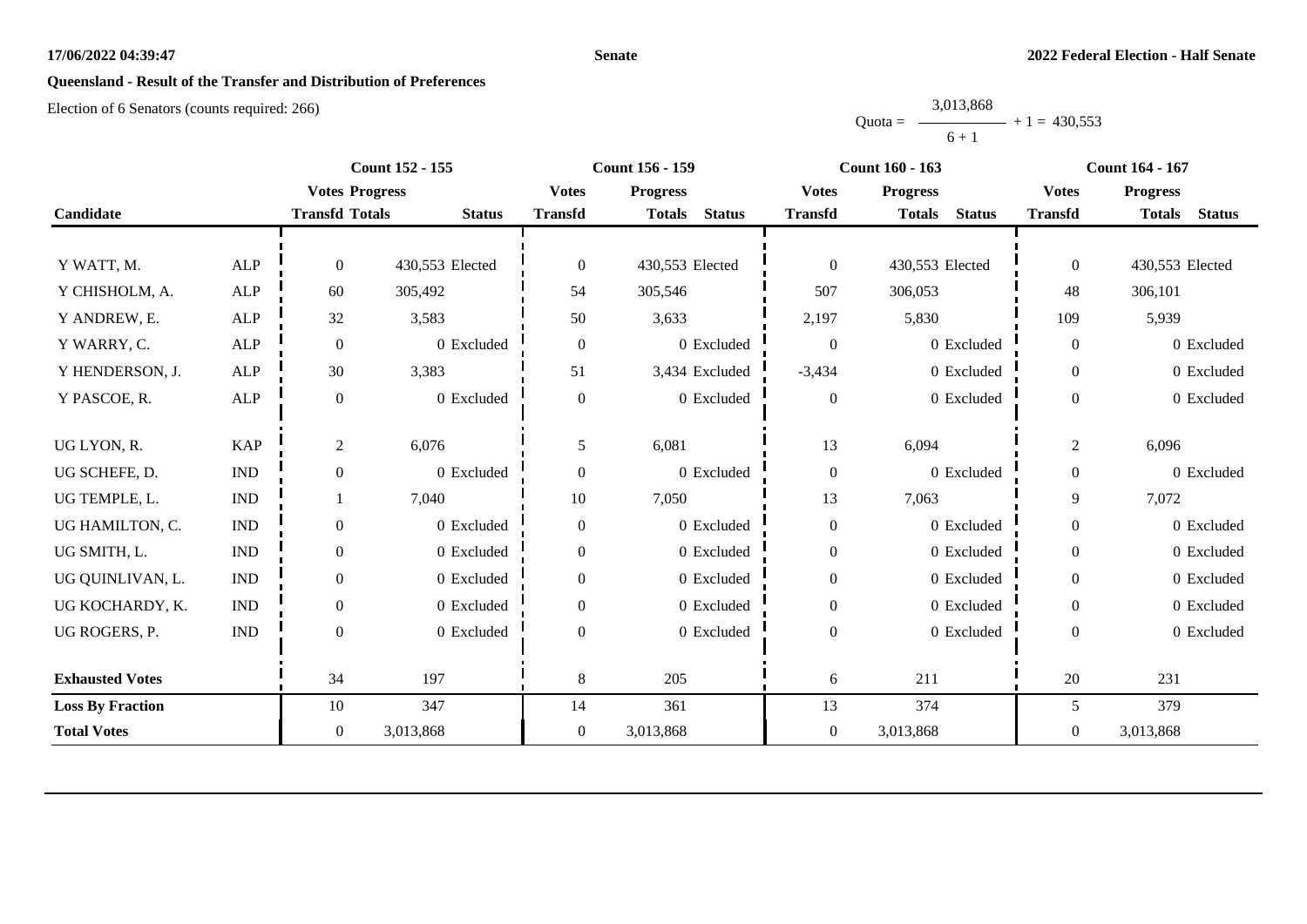## **Queensland - Result of the Transfer and Distribution of Preferences**

| ors (counts required: 266) |                     |                     | 3,013,868<br>$Quota =$<br>$6 + 1$ | $ +1 = 430.553$     |
|----------------------------|---------------------|---------------------|-----------------------------------|---------------------|
|                            | Candidates Excluded | Candidates Excluded | Candidates Excluded               | Candidates Excluded |
|                            | 49. SRI, A.         | 78. WARD, F.        | 95. HENDERSON, J.                 | 53. HALEY, R.       |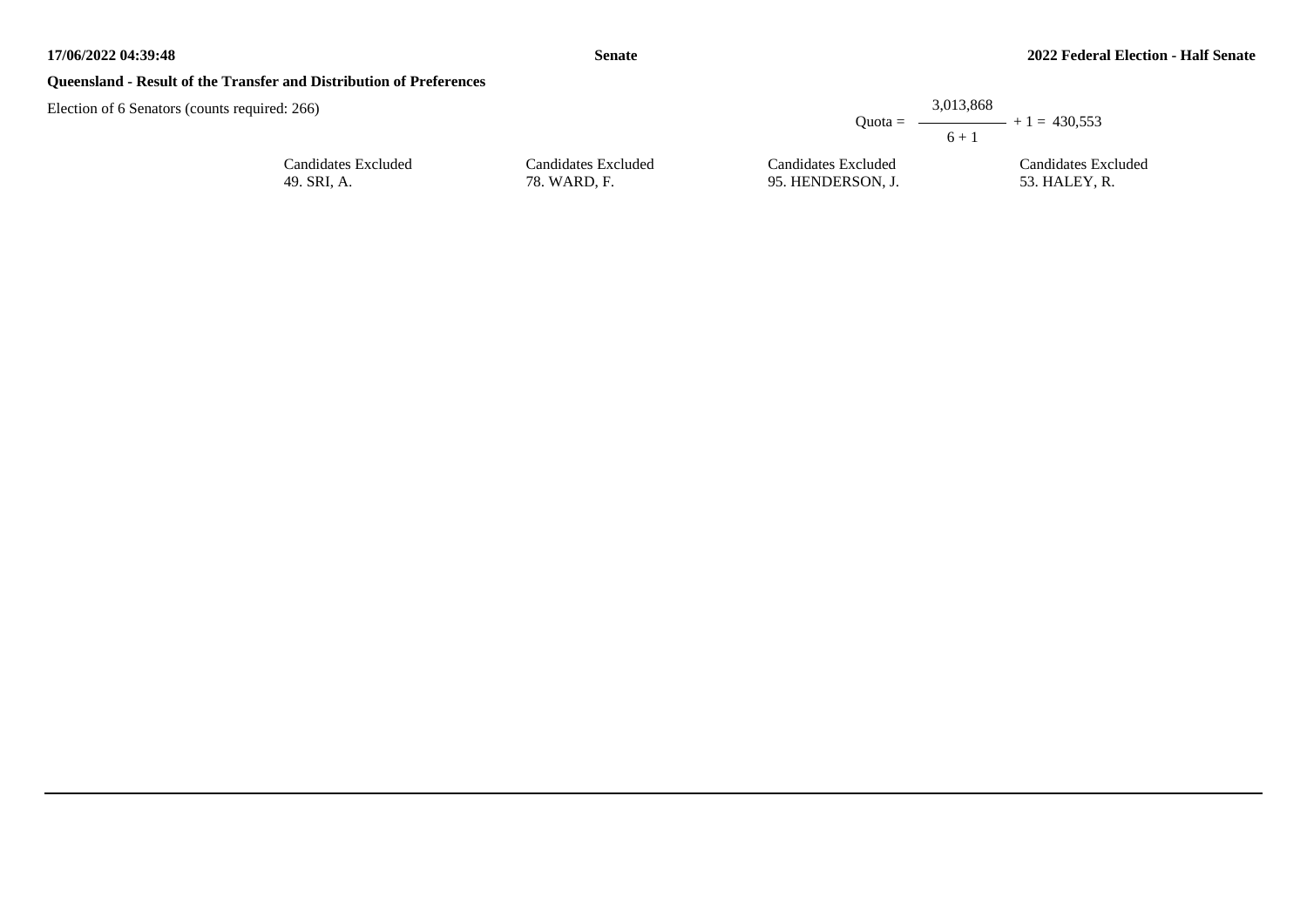#### **Senate**

# **Queensland - Result of the Transfer and Distribution of Preferences**

|           | 3,013,868 |                |
|-----------|-----------|----------------|
| $Quota =$ |           | $+1 = 430.553$ |
|           | $6 + 1$   |                |

|                      |             |                       | Count 168 - 171 |                                 | Count 172 - 175                | Count 176 - 179                 |                                | <b>Count 180 - 183</b> |                                |
|----------------------|-------------|-----------------------|-----------------|---------------------------------|--------------------------------|---------------------------------|--------------------------------|------------------------|--------------------------------|
|                      |             | <b>Votes Progress</b> |                 | <b>Votes</b><br><b>Progress</b> |                                | <b>Progress</b><br><b>Votes</b> |                                | <b>Votes</b>           | <b>Progress</b>                |
| Candidate            |             | <b>Transfd Totals</b> | <b>Status</b>   | <b>Transfd</b>                  | <b>Status</b><br><b>Totals</b> | <b>Transfd</b>                  | <b>Status</b><br><b>Totals</b> | <b>Transfd</b>         | <b>Status</b><br><b>Totals</b> |
| A HARRIS, L.         |             | 65                    | 13,056          | 10                              | 13,066                         | 1,191                           | 14,257                         | 75                     | 14,332                         |
| A YUILLE, D.         |             | $\mathbf{0}$          | 0 Excluded      | $\overline{0}$                  | 0 Excluded                     | $\boldsymbol{0}$                | 0 Excluded                     | $\mathbf{0}$           | 0 Excluded                     |
| B LEES, R.           | <b>SAL</b>  | 125                   | 10,836          | 34                              | 10,870                         | 32                              | 10,902                         | $\overline{4}$         | 10,906                         |
| <b>B EMANUEL, K.</b> | <b>SAL</b>  | $\boldsymbol{0}$      | 0 Excluded      | $\overline{0}$                  | 0 Excluded                     | $\boldsymbol{0}$                | 0 Excluded                     | $\overline{0}$         | 0 Excluded                     |
| C BRADLEY, B.        | <b>HMP</b>  | 384                   | 162,385         | 227                             | 162,612                        | 218                             | 162,830                        | 23                     | 162,853                        |
| C LUYKEN, S.         | HMP         | $\mathbf{0}$          | 0 Excluded      | $\overline{0}$                  | 0 Excluded                     | $\boldsymbol{0}$                | 0 Excluded                     | $\overline{0}$         | 0 Excluded                     |
| D MARTIN, R.         | SPP         | 328                   | 19,700          | 91                              | 19,791                         | 88                              | 19,879                         | $\overline{7}$         | 19,886                         |
| D FIRESTONE, T.      | SPP         | $\overline{0}$        | 0 Excluded      | $\overline{0}$                  | 0 Excluded                     | $\boldsymbol{0}$                | 0 Excluded                     | $\overline{0}$         | 0 Excluded                     |
| E WILLIAMS, R.       | <b>REAS</b> | 423                   | 7,077           | 40                              | 7,117                          | 87                              | 7,204                          | 5                      | 7,209                          |
| E JORDAN, F.         | <b>REAS</b> | $\mathbf{0}$          | 0 Excluded      | $\overline{0}$                  | 0 Excluded                     | $\boldsymbol{0}$                | 0 Excluded                     | $\boldsymbol{0}$       | 0 Excluded                     |
| F BRENNAN, B.        | TNL         | $-4,272$              | 0 Excluded      | $\overline{0}$                  | 0 Excluded                     | $\boldsymbol{0}$                | 0 Excluded                     | $\overline{0}$         | 0 Excluded                     |
| F KENNISH, H.        | <b>TNL</b>  | $\boldsymbol{0}$      | 0 Excluded      | $\boldsymbol{0}$                | 0 Excluded                     | $\boldsymbol{0}$                | 0 Excluded                     | $\overline{0}$         | 0 Excluded                     |
| F HOPLEY, S.         | <b>TNL</b>  | $\overline{0}$        | 0 Excluded      | $\overline{0}$                  | 0 Excluded                     | $\boldsymbol{0}$                | 0 Excluded                     | $\overline{0}$         | 0 Excluded                     |
| F MOMSEN, J.         | <b>TNL</b>  | $\Omega$              | 0 Excluded      | $\Omega$                        | 0 Excluded                     | $\overline{0}$                  | 0 Excluded                     | $\overline{0}$         | 0 Excluded                     |
| F INGRAM, L.         | <b>TNL</b>  | $\overline{0}$        | 0 Excluded      | $\Omega$                        | 0 Excluded                     | $\boldsymbol{0}$                | 0 Excluded                     | $\overline{0}$         | 0 Excluded                     |
| F CREIGHTON, J.      | TNL         | $\boldsymbol{0}$      | 0 Excluded      | $\boldsymbol{0}$                | 0 Excluded                     | $\boldsymbol{0}$                | 0 Excluded                     | $\overline{0}$         | 0 Excluded                     |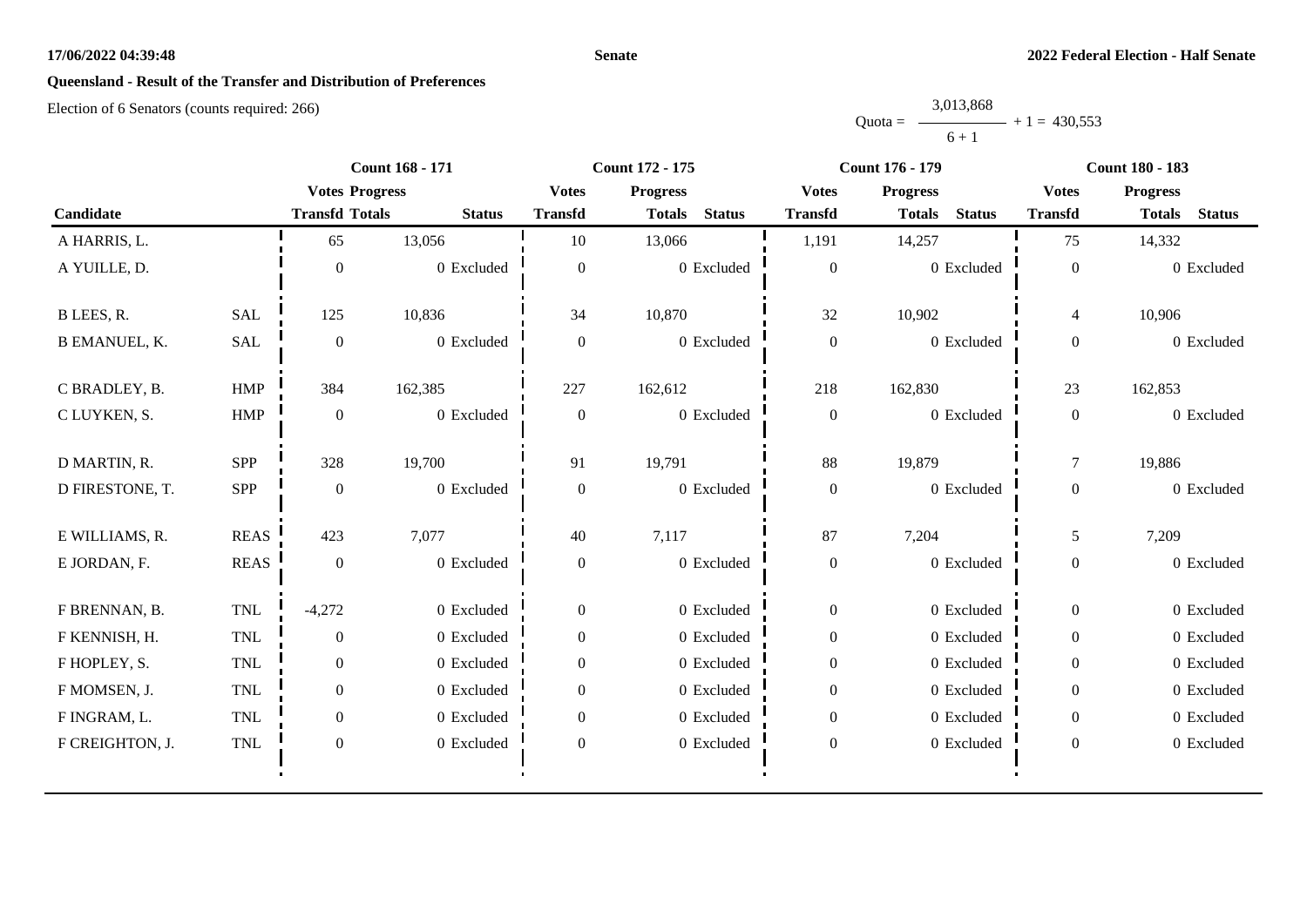#### **Senate**

# **Queensland - Result of the Transfer and Distribution of Preferences**

|           | 3,013,868 |                |
|-----------|-----------|----------------|
| $Quota =$ |           | $+1 = 430.553$ |
|           | $6 + 1$   |                |

|                    |             | <b>Count 168 - 171</b> |               | Count 172 - 175  |                                |                  | <b>Count 176 - 179</b>         | <b>Count 180 - 183</b> |                                |
|--------------------|-------------|------------------------|---------------|------------------|--------------------------------|------------------|--------------------------------|------------------------|--------------------------------|
|                    |             | <b>Votes Progress</b>  |               | <b>Votes</b>     | <b>Progress</b>                | <b>Votes</b>     | <b>Progress</b>                | <b>Votes</b>           | <b>Progress</b>                |
| Candidate          |             | <b>Transfd Totals</b>  | <b>Status</b> | <b>Transfd</b>   | <b>Status</b><br><b>Totals</b> | <b>Transfd</b>   | <b>Status</b><br><b>Totals</b> | <b>Transfd</b>         | <b>Status</b><br><b>Totals</b> |
| G PAYNE, K.        | <b>FIN</b>  | 398                    | 6,722         | 72               | 6,794                          | 167              | 6,961                          | 5                      | 6,966                          |
| G CARROLL, K.      | ${\rm FIN}$ | $\boldsymbol{0}$       | 0 Excluded    | $\overline{0}$   | 0 Excluded                     | $\overline{0}$   | 0 Excluded                     | $\mathbf{0}$           | 0 Excluded                     |
| H DICKSON, S.      |             | 155                    | 4,850         | 15               | 4,865 Excluded                 | $-4,865$         | 0 Excluded                     | $\overline{0}$         | 0 Excluded                     |
| H LLOYD, R.        |             | $\boldsymbol{0}$       | 0 Excluded    | $\boldsymbol{0}$ | 0 Excluded                     | $\boldsymbol{0}$ | 0 Excluded                     | $\overline{0}$         | 0 Excluded                     |
| I HEAD, M.         |             | $\overline{0}$         | 0 Excluded    | $\overline{0}$   | 0 Excluded                     | $\overline{0}$   | 0 Excluded                     | $\overline{0}$         | 0 Excluded                     |
| I DAVIS, J.        |             | $\mathbf{0}$           | 0 Excluded    | $\Omega$         | 0 Excluded                     | $\boldsymbol{0}$ | 0 Excluded                     | $\overline{0}$         | 0 Excluded                     |
| J ALLMAN-PAYNE, P. | <b>GRN</b>  | 769                    | 373,737       | 933              | 374,670                        | 278              | 374,948                        | $\overline{7}$         | 374,955                        |
| J SRI, A.          | <b>GRN</b>  | $\boldsymbol{0}$       | 0 Excluded    | $\boldsymbol{0}$ | 0 Excluded                     | $\boldsymbol{0}$ | 0 Excluded                     | $\overline{0}$         | 0 Excluded                     |
| J PENNINGS, B.     | <b>GRN</b>  | $\boldsymbol{0}$       | 0 Excluded    | $\overline{0}$   | 0 Excluded                     | $\boldsymbol{0}$ | 0 Excluded                     | $\overline{0}$         | 0 Excluded                     |
| J SIDHU, N.        | <b>GRN</b>  | $\overline{0}$         | 0 Excluded    | $\boldsymbol{0}$ | 0 Excluded                     | $\boldsymbol{0}$ | 0 Excluded                     | $\overline{0}$         | 0 Excluded                     |
| J NELLIGAN, A.     | <b>GRN</b>  | $\overline{0}$         | 0 Excluded    | $\Omega$         | 0 Excluded                     | $\boldsymbol{0}$ | 0 Excluded                     | $\Omega$               | 0 Excluded                     |
| J HALEY, R.        | <b>GRN</b>  | $\overline{0}$         | 0 Excluded    | $\Omega$         | 0 Excluded                     | $\boldsymbol{0}$ | 0 Excluded                     | $\boldsymbol{0}$       | 0 Excluded                     |
| K HENAWAY, L.      | IAP         | 139                    | 33,270        | 90               | 33,360                         | 234              | 33,594                         | 20                     | 33,614                         |
| K CARR, J.         | IAP         | $\boldsymbol{0}$       | 0 Excluded    | $\boldsymbol{0}$ | 0 Excluded                     | $\boldsymbol{0}$ | 0 Excluded                     | $\overline{0}$         | 0 Excluded                     |
| L PUKALLUS, J.     | CEC         | 109                    | 6,425         | 34               | 6,459                          | 109              | 6,568                          | 26                     | 6,594                          |
| L DOEL, R.         | CEC         | $\boldsymbol{0}$       | 0 Excluded    | $\boldsymbol{0}$ | 0 Excluded                     | $\boldsymbol{0}$ | 0 Excluded                     | $\boldsymbol{0}$       | 0 Excluded                     |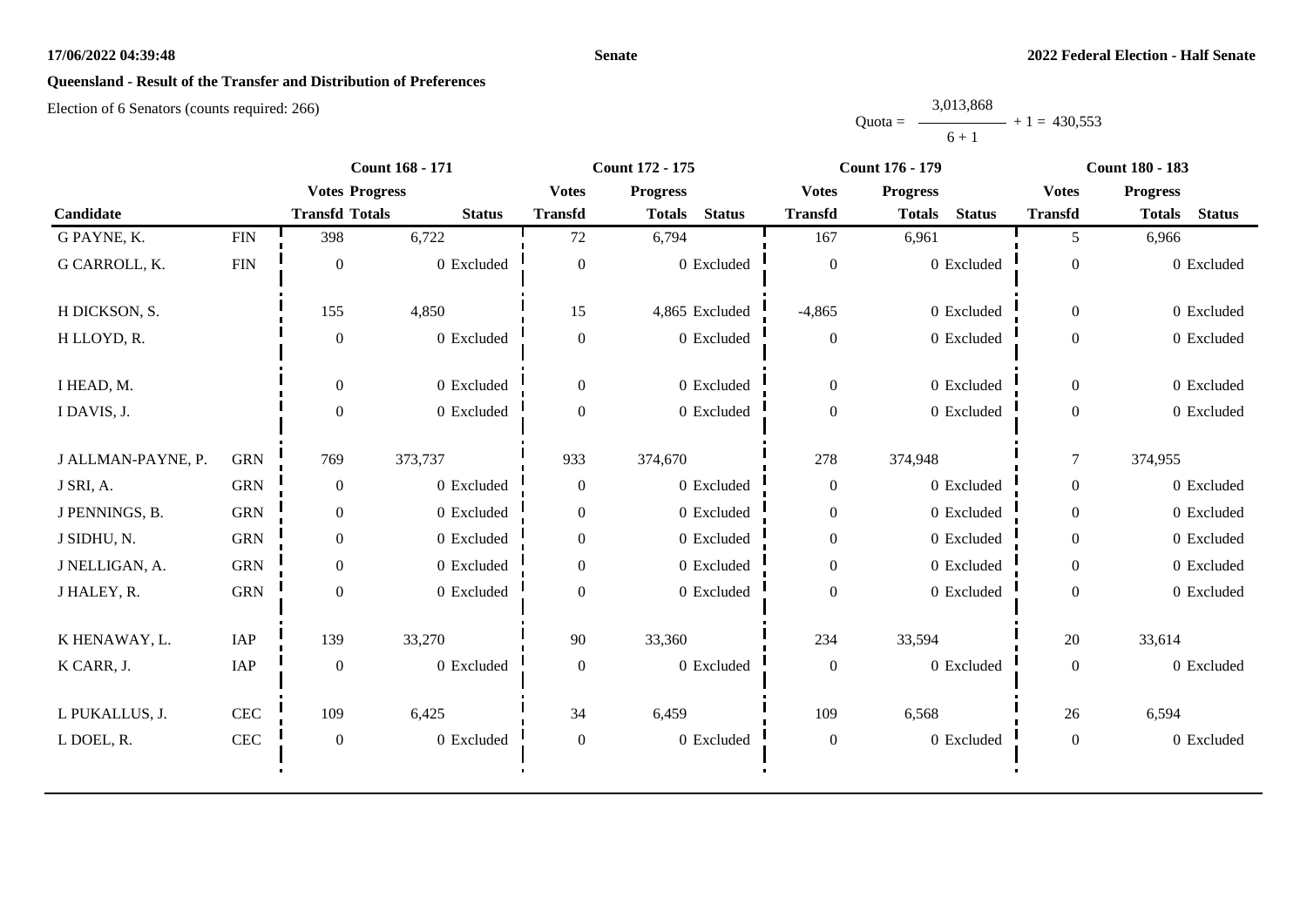#### **Senate**

# **Queensland - Result of the Transfer and Distribution of Preferences**

|           | 3,013,868 |                |
|-----------|-----------|----------------|
| $Quota =$ |           | $+1 = 430.553$ |
|           | $6 + 1$   |                |

|                |                  |                       | <b>Count 168 - 171</b> | <b>Count 172 - 175</b> |                                |                  | <b>Count 176 - 179</b>         | <b>Count 180 - 183</b> |                                |
|----------------|------------------|-----------------------|------------------------|------------------------|--------------------------------|------------------|--------------------------------|------------------------|--------------------------------|
|                |                  | <b>Votes Progress</b> |                        | <b>Votes</b>           | <b>Progress</b>                | <b>Votes</b>     | <b>Progress</b>                | <b>Votes</b>           | <b>Progress</b>                |
| Candidate      |                  | <b>Transfd Totals</b> | <b>Status</b>          | <b>Transfd</b>         | <b>Status</b><br><b>Totals</b> | <b>Transfd</b>   | <b>Status</b><br><b>Totals</b> | <b>Transfd</b>         | <b>Status</b><br><b>Totals</b> |
| M MILES, J.    | GAP              | 54                    | 24,680                 | 31                     | 24,711                         | 367              | 25,078                         | 199                    | 25,277                         |
| M COTTAM, E.   | GAP              | $\boldsymbol{0}$      | 0 Excluded             | $\overline{0}$         | 0 Excluded                     | $\mathbf{0}$     | 0 Excluded                     | $\boldsymbol{0}$       | 0 Excluded                     |
| N RUSSELL, H.  | <b>AUVA</b>      | 80                    | 18,480                 | 75                     | 18,555                         | 352              | 18,907                         | 44                     | 18,951                         |
| N HANSEN, J.   | AUVA!            | $\boldsymbol{0}$      | 0 Excluded             | $\overline{0}$         | 0 Excluded                     | $\boldsymbol{0}$ | 0 Excluded                     | $\overline{0}$         | 0 Excluded                     |
| O TILYARD, I.  | <b>CYA</b>       | 40                    | 7,379                  | 54                     | 7,433                          | 36               | 7,469                          | 39                     | 7,508                          |
| O BENNETT, J.  | <b>CYA</b>       | $\mathbf{0}$          | 0 Excluded             | $\overline{0}$         | 0 Excluded                     | $\boldsymbol{0}$ | 0 Excluded                     | $\overline{0}$         | 0 Excluded                     |
| O SMYTH, M.    | <b>CYA</b>       | $\boldsymbol{0}$      | 0 Excluded             | $\boldsymbol{0}$       | 0 Excluded                     | $\boldsymbol{0}$ | 0 Excluded                     | $\overline{0}$         | 0 Excluded                     |
| P SEVERNS, M.  | AJP              | 58                    | 39,206                 | 240                    | 39,446                         | 77               | 39,523                         | 15                     | 39,538                         |
| P WEBER, S.    | ${\rm AJP}$      | $\boldsymbol{0}$      | 0 Excluded             | $\boldsymbol{0}$       | 0 Excluded                     | $\boldsymbol{0}$ | 0 Excluded                     | $\boldsymbol{0}$       | 0 Excluded                     |
| Q ARBUCKLE, L. | $\mbox{\rm AUD}$ | 104                   | 11,796                 | 121                    | 11,917                         | 24               | 11,941                         | $\overline{4}$         | 11,945                         |
| Q SIMPSON, C.  | <b>AUD</b>       | $\boldsymbol{0}$      | 0 Excluded             | $\boldsymbol{0}$       | 0 Excluded                     | $\boldsymbol{0}$ | 0 Excluded                     | $\overline{0}$         | 0 Excluded                     |
| R PALMER, C.   | <b>UAPP</b>      | 40                    | 126,878                | 180                    | 127,058                        | 254              | 127,312                        | 314                    | 127,626                        |
| R BREWSTER, M. | <b>UAPP</b>      | $\boldsymbol{0}$      | 0 Excluded             | $\overline{0}$         | 0 Excluded                     | $\boldsymbol{0}$ | 0 Excluded                     | $\overline{0}$         | 0 Excluded                     |
| R ADIDI, D.    | <b>UAPP</b>      | $\mathbf{0}$          | 0 Excluded             | $\overline{0}$         | 0 Excluded                     | $\boldsymbol{0}$ | 0 Excluded                     | $\overline{0}$         | 0 Excluded                     |
| R McCABE, J.   | <b>UAPP</b>      | $\mathbf{0}$          | 0 Excluded             | $\Omega$               | 0 Excluded                     | $\boldsymbol{0}$ | 0 Excluded                     | $\overline{0}$         | 0 Excluded                     |
| S McGRATH, J.  | <b>LNP</b>       | $\mathbf{0}$          | 430,553 Elected        | $\overline{0}$         | 430,553 Elected                | $\boldsymbol{0}$ | 430,553 Elected                | $\overline{0}$         | 430,553 Elected                |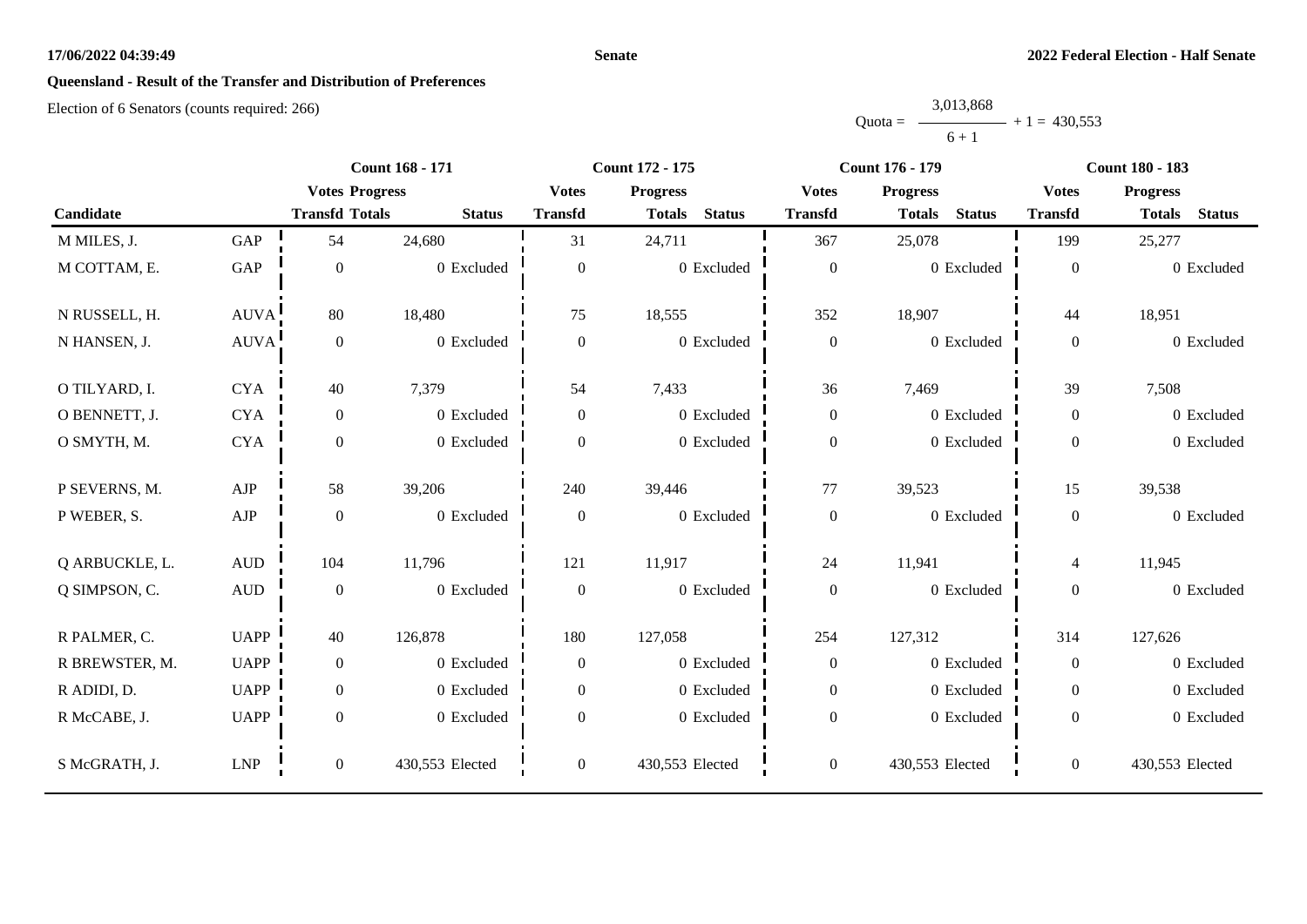#### **Senate**

## **Queensland - Result of the Transfer and Distribution of Preferences**

|           | 3,013,868 |                |
|-----------|-----------|----------------|
| $Quota =$ |           | $+1 = 430.553$ |
|           | $6 + 1$   |                |

|                   | <b>Count 168 - 171</b> |                       | Count 172 - 175 |                  |                                | <b>Count 176 - 179</b> | <b>Count 180 - 183</b>         |                  |                                |
|-------------------|------------------------|-----------------------|-----------------|------------------|--------------------------------|------------------------|--------------------------------|------------------|--------------------------------|
|                   |                        | <b>Votes Progress</b> |                 | <b>Votes</b>     | <b>Progress</b>                | <b>Votes</b>           | <b>Progress</b>                | <b>Votes</b>     | <b>Progress</b>                |
| Candidate         |                        | <b>Transfd Totals</b> | <b>Status</b>   | <b>Transfd</b>   | <b>Status</b><br><b>Totals</b> | <b>Transfd</b>         | <b>Status</b><br><b>Totals</b> | <b>Transfd</b>   | <b>Status</b><br><b>Totals</b> |
| S CANAVAN, M.     | <b>LNP</b>             | $\overline{0}$        | 430,553 Elected | $\overline{0}$   | 430,553 Elected                | $\mathbf{0}$           | 430,553 Elected                | $\overline{0}$   | 430,553 Elected                |
| S STOKER, A.      | <b>LNP</b>             | 185                   | 197,846         | 540              | 198,386                        | 85                     | 198,471                        | 1,483            | 199,954                        |
| S TOBIN, N.       | <b>LNP</b>             | $\boldsymbol{0}$      | 0 Excluded      | $\overline{0}$   | 0 Excluded                     | $\boldsymbol{0}$       | 0 Excluded                     | $\overline{0}$   | 0 Excluded                     |
| S CRIPPS, A.      | LNP                    | $\boldsymbol{0}$      | 0 Excluded      | $\overline{0}$   | 0 Excluded                     | $\mathbf{0}$           | 0 Excluded                     | $\overline{0}$   | 0 Excluded                     |
| S WARD, F.        | LNP                    | $\boldsymbol{0}$      | 0 Excluded      | $\Omega$         | 0 Excluded                     | $\boldsymbol{0}$       | 0 Excluded                     | $\overline{0}$   | 0 Excluded                     |
| T LAHN, A.        | <b>IMO</b>             | 20                    | 14,065          | 148              | 14,213                         | 142                    | 14,355                         | 54               | 14,409                         |
| T MELHOP, J.      | <b>IMO</b>             | $\boldsymbol{0}$      | 0 Excluded      | $\boldsymbol{0}$ | 0 Excluded                     | $\boldsymbol{0}$       | 0 Excluded                     | $\overline{0}$   | 0 Excluded                     |
| T LAMBETH, P.     | $\rm{IMO}$             | $\boldsymbol{0}$      | 0 Excluded      | $\Omega$         | 0 Excluded                     | $\boldsymbol{0}$       | 0 Excluded                     | $\overline{0}$   | 0 Excluded                     |
| U SELIC, B.       | <b>SOPA</b>            | 89                    | 11,422          | 267              | 11,689                         | 22                     | 11,711                         | 6                | 11,717                         |
| U WHATLING, R.    | <b>SOPA</b>            | $\boldsymbol{0}$      | 0 Excluded      | $\boldsymbol{0}$ | 0 Excluded                     | $\boldsymbol{0}$       | 0 Excluded                     | $\overline{0}$   | 0 Excluded                     |
| V PAVLOU, D.      | <b>DPDA</b>            | 24                    | 4,735 Excluded  | $-4,735$         | 0 Excluded                     | $\boldsymbol{0}$       | 0 Excluded                     | $\overline{0}$   | 0 Excluded                     |
| V LEITCH, S.      | <b>DPDA</b>            | $\boldsymbol{0}$      | 0 Excluded      | $\overline{0}$   | 0 Excluded                     | $\mathbf{0}$           | 0 Excluded                     | $\overline{0}$   | 0 Excluded                     |
| W NEWMAN, C.      | <b>LDP</b>             | 90                    | 76,160          | 406              | 76,566                         | 81                     | 76,647                         | 269              | 76,916                         |
| W GRAINGER, T.    | <b>LDP</b>             | $\boldsymbol{0}$      | 0 Excluded      | $\overline{0}$   | 0 Excluded                     | $\boldsymbol{0}$       | 0 Excluded                     | $\boldsymbol{0}$ | 0 Excluded                     |
| X HANSON, P.      | ON                     | 84                    | 219,686         | 361              | 220,047                        | 592                    | 220,639                        | 2,780            | 223,419                        |
| X GURUSWAMY, R.   | ON                     | $\boldsymbol{0}$      | 0 Excluded      | $\overline{0}$   | 0 Excluded                     | $\boldsymbol{0}$       | 0 Excluded                     | $\overline{0}$   | 0 Excluded                     |
| X CHRISTENSEN, G. | ON                     | $\boldsymbol{0}$      | 5,491           | 13               | 5,504                          | 66                     | 5,570 Excluded                 | $-5,570$         | 0 Excluded                     |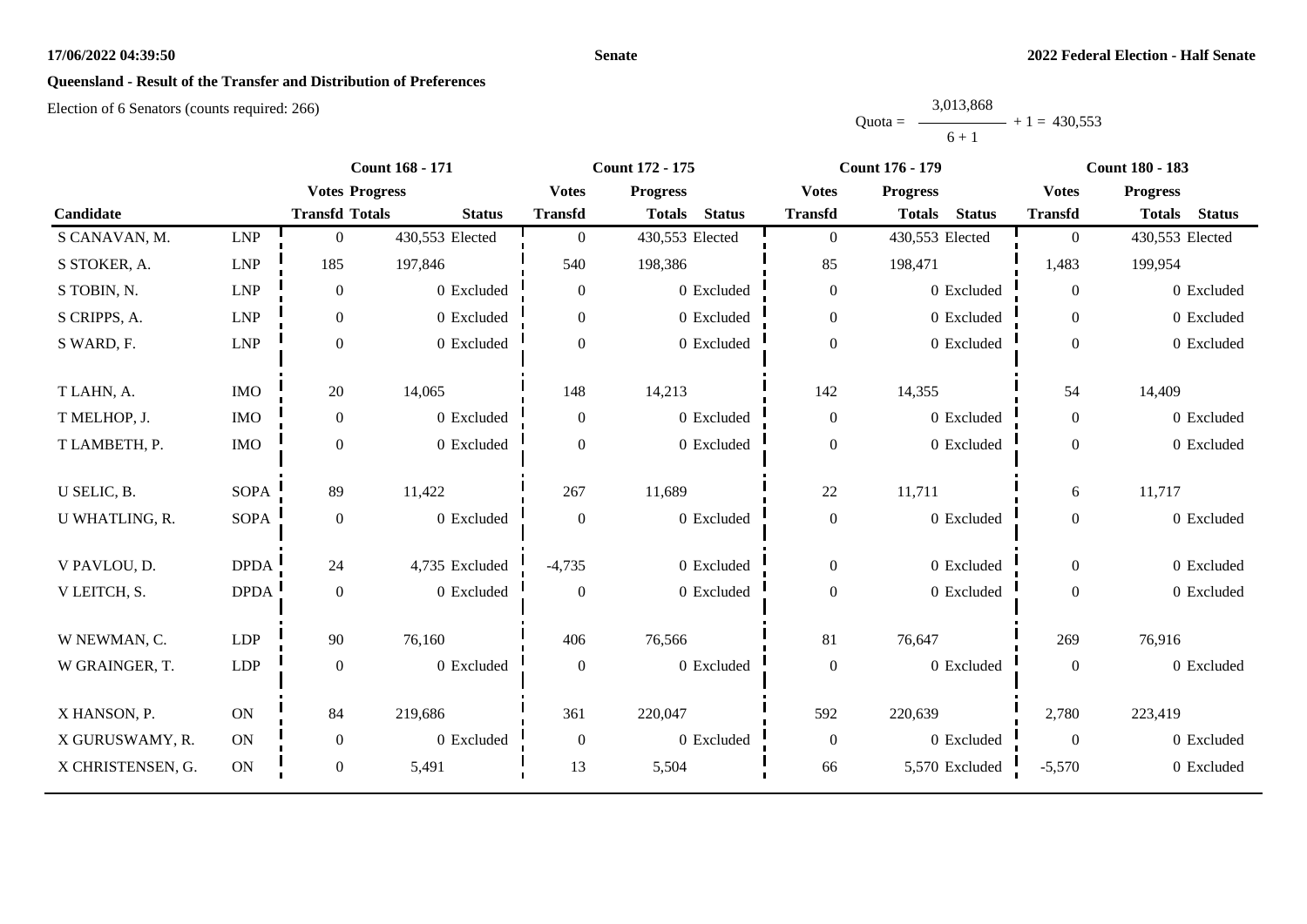#### **Senate**

# **Queensland - Result of the Transfer and Distribution of Preferences**

|           | 3,013,868 |                |
|-----------|-----------|----------------|
| $Quota =$ |           | $+1 = 430.553$ |
|           | $6 + 1$   |                |

|                         |                             |                       | <b>Count 168 - 171</b> |                  | Count 172 - 175                | <b>Count 176 - 179</b> |                                | <b>Count 180 - 183</b> |                                |
|-------------------------|-----------------------------|-----------------------|------------------------|------------------|--------------------------------|------------------------|--------------------------------|------------------------|--------------------------------|
|                         |                             | <b>Votes Progress</b> |                        | <b>Votes</b>     | <b>Progress</b>                | <b>Votes</b>           | <b>Progress</b>                | <b>Votes</b>           | <b>Progress</b>                |
| Candidate               |                             | <b>Transfd Totals</b> | <b>Status</b>          | <b>Transfd</b>   | <b>Status</b><br><b>Totals</b> | <b>Transfd</b>         | <b>Status</b><br><b>Totals</b> | <b>Transfd</b>         | <b>Status</b><br><b>Totals</b> |
|                         |                             |                       |                        |                  |                                |                        |                                |                        |                                |
| Y WATT, M.              | <b>ALP</b>                  | $\Omega$              | 430,553 Elected        | $\theta$         | 430,553 Elected                | $\boldsymbol{0}$       | 430,553 Elected                | $\overline{0}$         | 430,553 Elected                |
| Y CHISHOLM, A.          | ALP                         | 241                   | 306,342                | 616              | 306,958                        | 71                     | 307,029                        | 17                     | 307,046                        |
| Y ANDREW, E.            | <b>ALP</b>                  | 9                     | 5,948                  | 20               | 5,968                          | 5                      | 5,973                          | $8\,$                  | 5,981 Excluded                 |
| Y WARRY, C.             | <b>ALP</b>                  | $\overline{0}$        | 0 Excluded             | $\overline{0}$   | 0 Excluded                     | $\boldsymbol{0}$       | 0 Excluded                     | $\overline{0}$         | 0 Excluded                     |
| Y HENDERSON, J.         | ALP                         | $\mathbf{0}$          | 0 Excluded             | $\overline{0}$   | 0 Excluded                     | $\boldsymbol{0}$       | 0 Excluded                     | $\mathbf{0}$           | 0 Excluded                     |
| Y PASCOE, R.            | ALP                         | $\Omega$              | 0 Excluded             | $\Omega$         | 0 Excluded                     | $\boldsymbol{0}$       | 0 Excluded                     | $\theta$               | 0 Excluded                     |
| UG LYON, R.             | <b>KAP</b>                  | 10                    | 6,106                  | 31               | 6,137                          | 25                     | 6,162                          | 64                     | 6,226                          |
| UG SCHEFE, D.           | $\mathop{\rm IND}\nolimits$ | $\mathbf{0}$          | 0 Excluded             | $\boldsymbol{0}$ | 0 Excluded                     | $\boldsymbol{0}$       | 0 Excluded                     | $\boldsymbol{0}$       | 0 Excluded                     |
| UG TEMPLE, L.           | $\mathop{\rm IND}\nolimits$ | 5                     | 7,077                  | 10               | 7,087                          | 62                     | 7,149                          | 83                     | 7,232                          |
| UG HAMILTON, C.         | <b>IND</b>                  | $\mathbf{0}$          | 0 Excluded             | $\boldsymbol{0}$ | 0 Excluded                     | $\boldsymbol{0}$       | 0 Excluded                     | $\mathbf{0}$           | 0 Excluded                     |
| UG SMITH, L.            | $\mathop{\rm IND}\nolimits$ | $\overline{0}$        | 0 Excluded             | $\overline{0}$   | 0 Excluded                     | $\boldsymbol{0}$       | 0 Excluded                     | $\boldsymbol{0}$       | 0 Excluded                     |
| UG QUINLIVAN, L.        | $\mathop{\rm IND}\nolimits$ | $\overline{0}$        | 0 Excluded             | $\overline{0}$   | 0 Excluded                     | $\boldsymbol{0}$       | 0 Excluded                     | $\overline{0}$         | 0 Excluded                     |
| UG KOCHARDY, K.         | <b>IND</b>                  | $\boldsymbol{0}$      | 0 Excluded             | $\overline{0}$   | 0 Excluded                     | $\boldsymbol{0}$       | 0 Excluded                     | $\overline{0}$         | 0 Excluded                     |
| UG ROGERS, P.           | <b>IND</b>                  | $\Omega$              | 0 Excluded             | $\Omega$         | 0 Excluded                     | $\boldsymbol{0}$       | 0 Excluded                     | $\theta$               | 0 Excluded                     |
|                         |                             |                       |                        |                  |                                |                        |                                |                        |                                |
| <b>Exhausted Votes</b>  |                             | 242                   | 473                    | 71               | 544                            | 198                    | 742                            | 13                     | 755                            |
| <b>Loss By Fraction</b> |                             | $\overline{c}$        | 381                    | 5                | 386                            | $\overline{c}$         | 388                            | 6                      | 394                            |
| <b>Total Votes</b>      |                             | $\overline{0}$        | 3,013,868              | $\overline{0}$   | 3,013,868                      | $\boldsymbol{0}$       | 3,013,868                      | $\overline{0}$         | 3,013,868                      |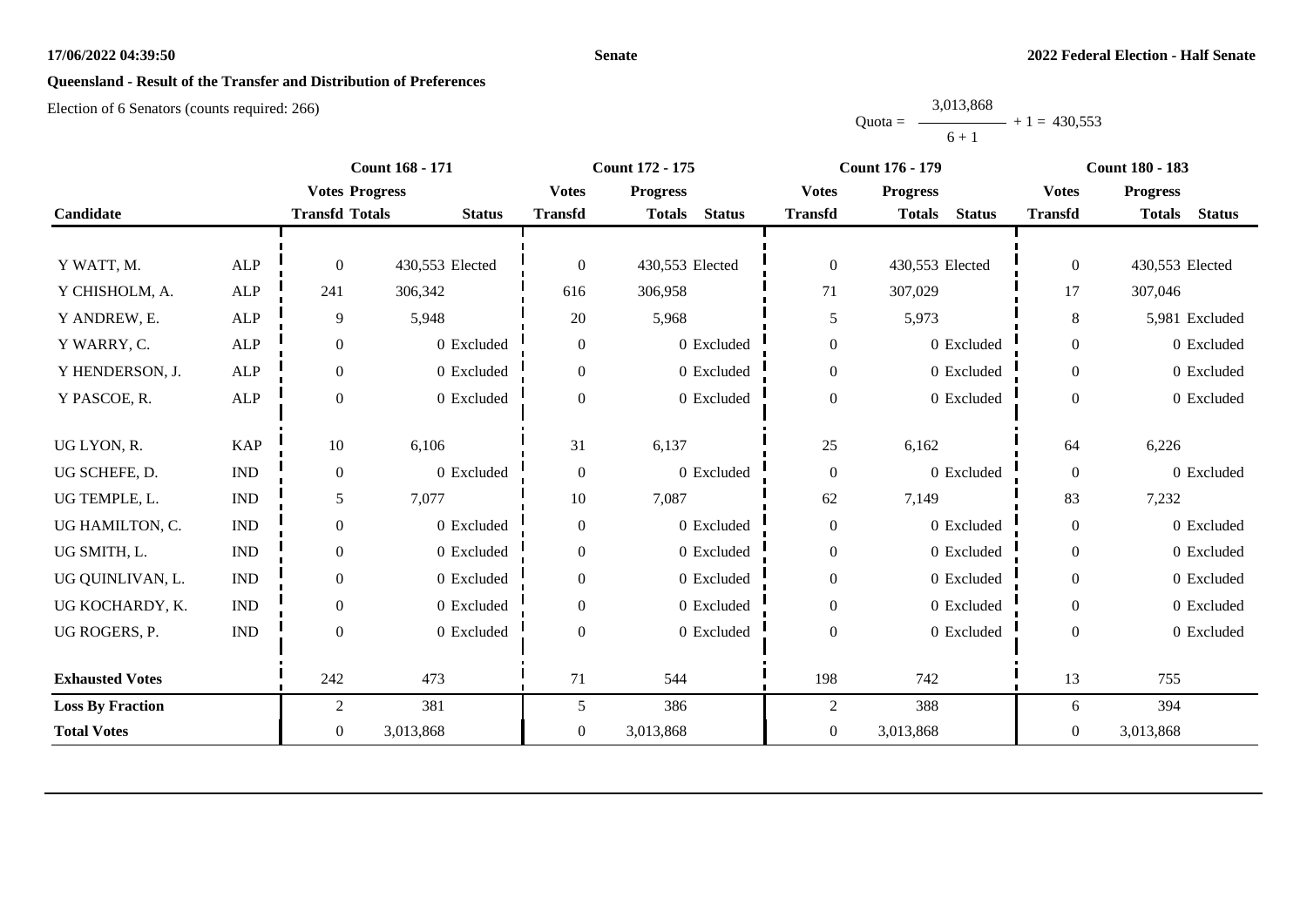## **Queensland - Result of the Transfer and Distribution of Preferences**

Candidates Excluded 36. BRENNAN, B.

|                                       |                                        | 3,013,868<br>$6 + 1$ | Ouota = $\longrightarrow$ + 1 = 430.553    |  |
|---------------------------------------|----------------------------------------|----------------------|--------------------------------------------|--|
| Candidates Excluded<br>84. PAVLOU, D. | Candidates Excluded<br>44. DICKSON, S. |                      | Candidates Excluded<br>90. CHRISTENSEN, G. |  |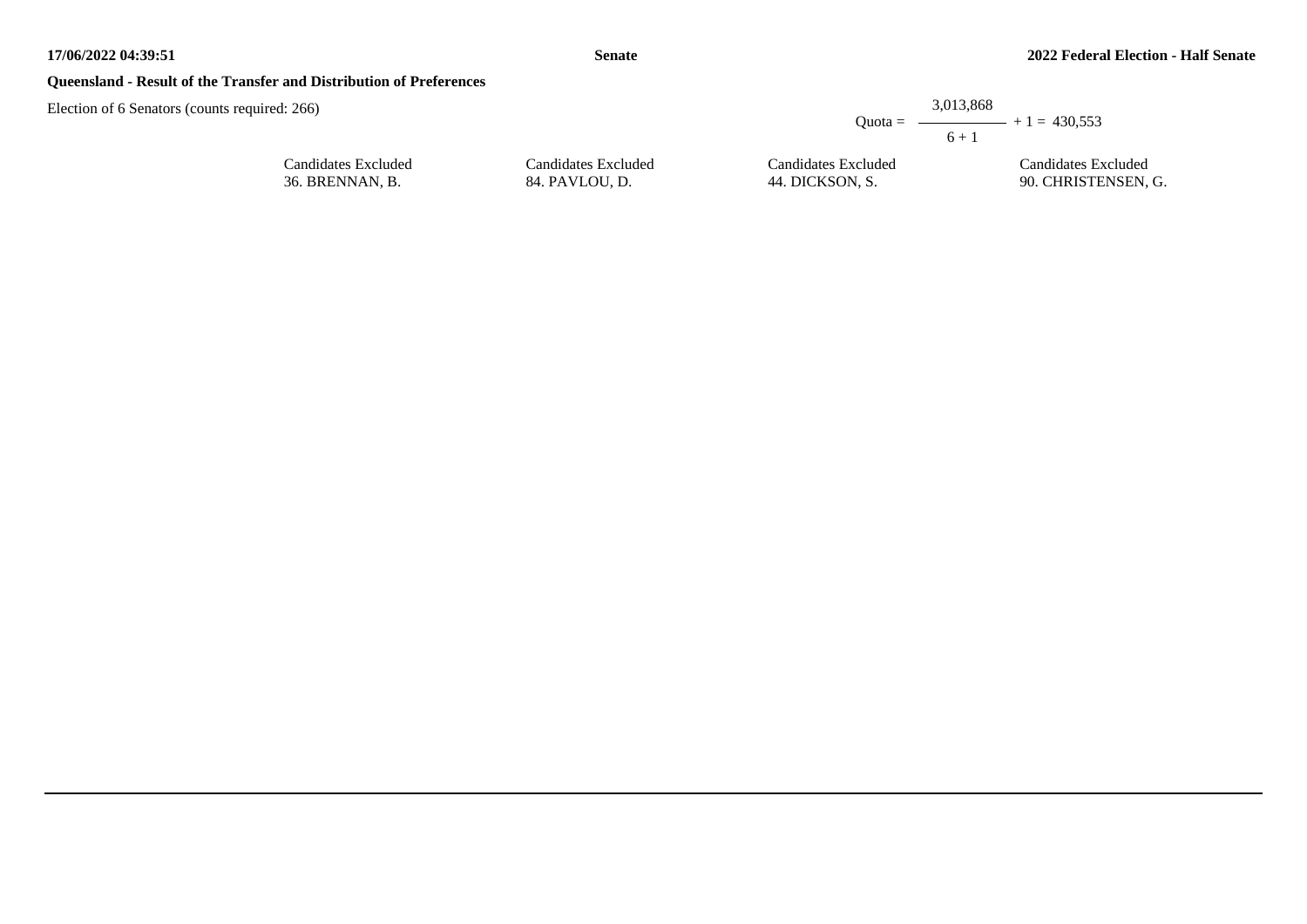#### **Senate**

# **Queensland - Result of the Transfer and Distribution of Preferences**

|           | 3,013,868 |                |
|-----------|-----------|----------------|
| $Quota =$ |           | $+1 = 430.553$ |
|           | $6 + 1$   |                |

|                      |             | <b>Count 184 - 187</b> |               | <b>Count 188 - 191</b> |                                |                  | Count 192 - 195                | Count 196 - 199 |                                |
|----------------------|-------------|------------------------|---------------|------------------------|--------------------------------|------------------|--------------------------------|-----------------|--------------------------------|
|                      |             | <b>Votes Progress</b>  |               | <b>Votes</b>           | <b>Progress</b>                | <b>Votes</b>     | <b>Progress</b>                | <b>Votes</b>    | <b>Progress</b>                |
| Candidate            |             | <b>Transfd Totals</b>  | <b>Status</b> | <b>Transfd</b>         | <b>Status</b><br><b>Totals</b> | <b>Transfd</b>   | <b>Status</b><br><b>Totals</b> | <b>Transfd</b>  | <b>Totals</b><br><b>Status</b> |
| A HARRIS, L.         |             | 6                      | 14,338        | 42                     | 14,380                         | 40               | 14,420                         | 79              | 14,499                         |
| A YUILLE, D.         |             | $\Omega$               | 0 Excluded    | $\overline{0}$         | $0$ Excluded                   | $\boldsymbol{0}$ | 0 Excluded                     | $\mathbf{0}$    | 0 Excluded                     |
| B LEES, R.           | <b>SAL</b>  | 15                     | 10,921        | 7                      | 10,928                         | 96               | 11,024                         | 187             | 11,211                         |
| <b>B EMANUEL, K.</b> | <b>SAL</b>  | $\overline{0}$         | 0 Excluded    | $\overline{0}$         | 0 Excluded                     | $\boldsymbol{0}$ | 0 Excluded                     | $\overline{0}$  | 0 Excluded                     |
| C BRADLEY, B.        | HMP         | 75                     | 162,928       | 76                     | 163,004                        | 268              | 163,272                        | 629             | 163,901                        |
| C LUYKEN, S.         | <b>HMP</b>  | $\overline{0}$         | 0 Excluded    | $\mathbf{0}$           | 0 Excluded                     | $\boldsymbol{0}$ | 0 Excluded                     | $\overline{0}$  | 0 Excluded                     |
| D MARTIN, R.         | SPP         | 32                     | 19,918        | 34                     | 19,952                         | 166              | 20,118                         | 713             | 20,831                         |
| D FIRESTONE, T.      | SPP         | $\mathbf{0}$           | 0 Excluded    | $\overline{0}$         | 0 Excluded                     | $\boldsymbol{0}$ | 0 Excluded                     | $\mathbf{0}$    | 0 Excluded                     |
| E WILLIAMS, R.       | <b>REAS</b> | 15                     | 7,224         | 9                      | 7,233                          | 142              | 7,375                          | 667             | 8,042 Excluded                 |
| E JORDAN, F.         | <b>REAS</b> | $\boldsymbol{0}$       | 0 Excluded    | $\boldsymbol{0}$       | 0 Excluded                     | $\boldsymbol{0}$ | 0 Excluded                     | $\overline{0}$  | 0 Excluded                     |
| F BRENNAN, B.        | TNL         | $\Omega$               | 0 Excluded    | $\overline{0}$         | 0 Excluded                     | $\boldsymbol{0}$ | 0 Excluded                     | $\overline{0}$  | 0 Excluded                     |
| F KENNISH, H.        | <b>TNL</b>  | $\overline{0}$         | 0 Excluded    | $\overline{0}$         | 0 Excluded                     | $\boldsymbol{0}$ | 0 Excluded                     | $\overline{0}$  | 0 Excluded                     |
| F HOPLEY, S.         | TNL         | $\overline{0}$         | 0 Excluded    | $\Omega$               | 0 Excluded                     | $\boldsymbol{0}$ | 0 Excluded                     | $\overline{0}$  | 0 Excluded                     |
| F MOMSEN, J.         | <b>TNL</b>  | $\overline{0}$         | 0 Excluded    | $\Omega$               | 0 Excluded                     | $\boldsymbol{0}$ | 0 Excluded                     | $\overline{0}$  | 0 Excluded                     |
| F INGRAM, L.         | <b>TNL</b>  | $\overline{0}$         | 0 Excluded    | $\Omega$               | 0 Excluded                     | $\boldsymbol{0}$ | 0 Excluded                     | $\overline{0}$  | 0 Excluded                     |
| F CREIGHTON, J.      | TNL         | $\boldsymbol{0}$       | 0 Excluded    | $\boldsymbol{0}$       | 0 Excluded                     | $\boldsymbol{0}$ | 0 Excluded                     | $\overline{0}$  | 0 Excluded                     |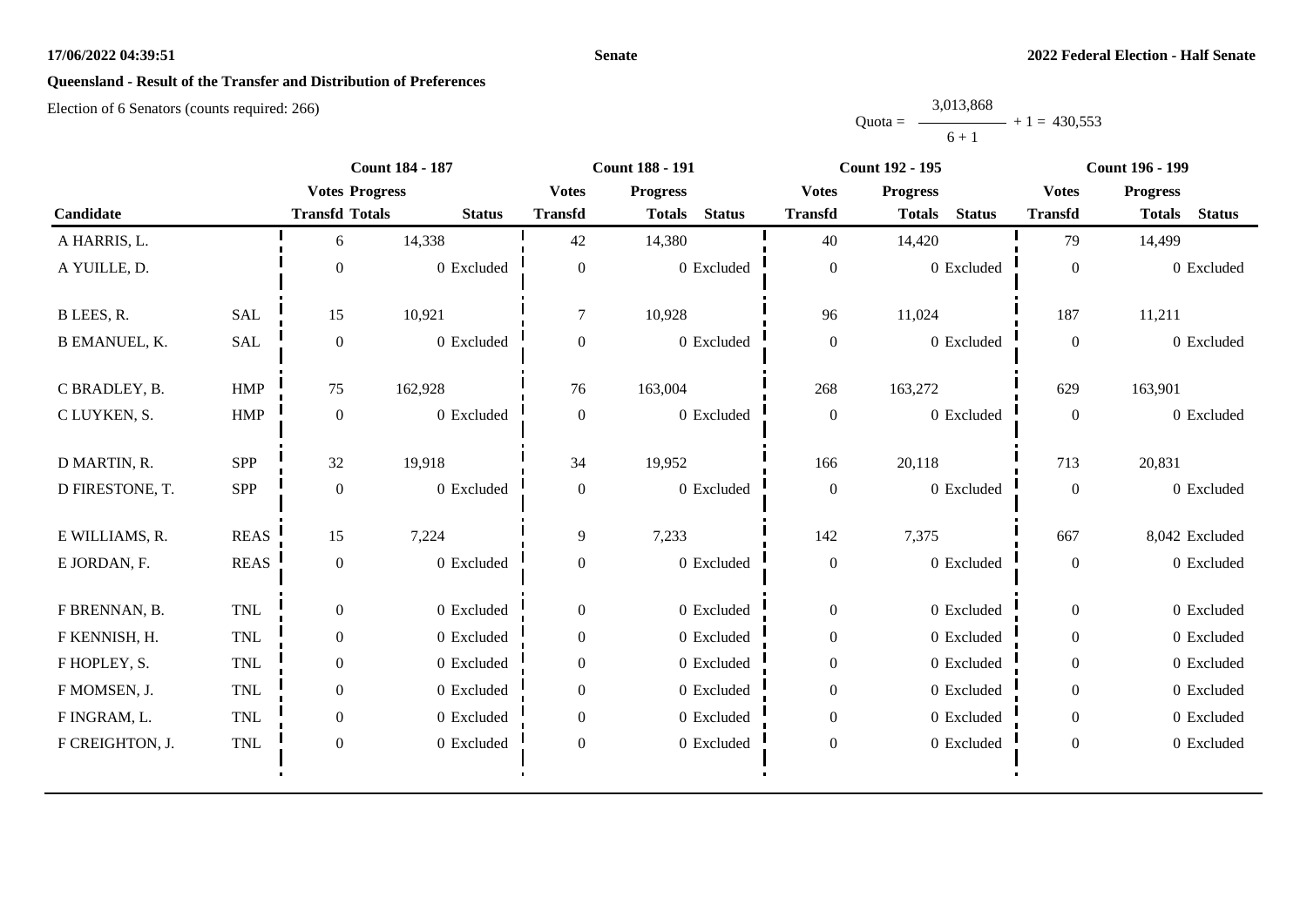#### **Senate**

# **Queensland - Result of the Transfer and Distribution of Preferences**

|           | 3,013,868 |                |
|-----------|-----------|----------------|
| $Quota =$ |           | $+1 = 430.553$ |
|           | $6 + 1$   |                |

|                    | <b>Count 184 - 187</b> |                       | <b>Count 188 - 191</b> |                  | <b>Count 192 - 195</b>         |                  | <b>Count 196 - 199</b>         |                  |                                |
|--------------------|------------------------|-----------------------|------------------------|------------------|--------------------------------|------------------|--------------------------------|------------------|--------------------------------|
|                    |                        | <b>Votes Progress</b> |                        | <b>Votes</b>     | <b>Progress</b>                | <b>Votes</b>     | <b>Progress</b>                | <b>Votes</b>     | <b>Progress</b>                |
| Candidate          |                        | <b>Transfd Totals</b> | <b>Status</b>          | <b>Transfd</b>   | <b>Status</b><br><b>Totals</b> | <b>Transfd</b>   | <b>Status</b><br><b>Totals</b> | <b>Transfd</b>   | <b>Status</b><br><b>Totals</b> |
| G PAYNE, K.        | <b>FIN</b>             | 11                    | 6,977                  | 35               | 7,012                          | 139              | 7,151 Excluded                 | $-7,151$         | 0 Excluded                     |
| G CARROLL, K.      | <b>FIN</b>             | $\boldsymbol{0}$      | 0 Excluded             | $\Omega$         | 0 Excluded                     | $\boldsymbol{0}$ | $0$ Excluded                   | $\overline{0}$   | 0 Excluded                     |
| H DICKSON, S.      |                        | $\overline{0}$        | 0 Excluded             | $\overline{0}$   | 0 Excluded                     | $\boldsymbol{0}$ | 0 Excluded                     | $\overline{0}$   | 0 Excluded                     |
| H LLOYD, R.        |                        | $\overline{0}$        | 0 Excluded             | $\Omega$         | 0 Excluded                     | $\boldsymbol{0}$ | 0 Excluded                     | $\overline{0}$   | 0 Excluded                     |
| I HEAD, M.         |                        | $\overline{0}$        | 0 Excluded             | $\Omega$         | 0 Excluded                     | $\boldsymbol{0}$ | 0 Excluded                     | $\overline{0}$   | 0 Excluded                     |
| I DAVIS, J.        |                        | $\boldsymbol{0}$      | 0 Excluded             | $\Omega$         | 0 Excluded                     | $\boldsymbol{0}$ | 0 Excluded                     | $\overline{0}$   | 0 Excluded                     |
| J ALLMAN-PAYNE, P. | <b>GRN</b>             | 457                   | 375,412                | 59               | 375,471                        | 594              | 376,065                        | 1,418            | 377,483                        |
| J SRI, A.          | <b>GRN</b>             | $\boldsymbol{0}$      | 0 Excluded             | $\overline{0}$   | 0 Excluded                     | $\boldsymbol{0}$ | 0 Excluded                     | $\theta$         | 0 Excluded                     |
| J PENNINGS, B.     | <b>GRN</b>             | $\overline{0}$        | 0 Excluded             | $\theta$         | 0 Excluded                     | $\boldsymbol{0}$ | 0 Excluded                     | $\theta$         | 0 Excluded                     |
| J SIDHU, N.        | <b>GRN</b>             | $\overline{0}$        | 0 Excluded             | $\mathbf{0}$     | 0 Excluded                     | $\boldsymbol{0}$ | 0 Excluded                     | $\theta$         | 0 Excluded                     |
| J NELLIGAN, A.     | <b>GRN</b>             | $\overline{0}$        | 0 Excluded             | $\Omega$         | 0 Excluded                     | $\boldsymbol{0}$ | 0 Excluded                     | $\overline{0}$   | 0 Excluded                     |
| J HALEY, R.        | <b>GRN</b>             | $\overline{0}$        | 0 Excluded             | $\Omega$         | 0 Excluded                     | $\mathbf{0}$     | 0 Excluded                     | $\overline{0}$   | 0 Excluded                     |
| K HENAWAY, L.      | IAP                    | 81                    | 33,695                 | 69               | 33,764                         | 368              | 34,132                         | 513              | 34,645                         |
| K CARR, J.         | IAP                    | $\boldsymbol{0}$      | 0 Excluded             | $\mathbf{0}$     | 0 Excluded                     | $\boldsymbol{0}$ | 0 Excluded                     | $\overline{0}$   | 0 Excluded                     |
| L PUKALLUS, J.     | <b>CEC</b>             | 26                    | 6,620                  | 18               | 6,638 Excluded                 | $-6,638$         | 0 Excluded                     | $\overline{0}$   | 0 Excluded                     |
| L DOEL, R.         | CEC                    | $\boldsymbol{0}$      | 0 Excluded             | $\boldsymbol{0}$ | 0 Excluded                     | $\boldsymbol{0}$ | 0 Excluded                     | $\boldsymbol{0}$ | 0 Excluded                     |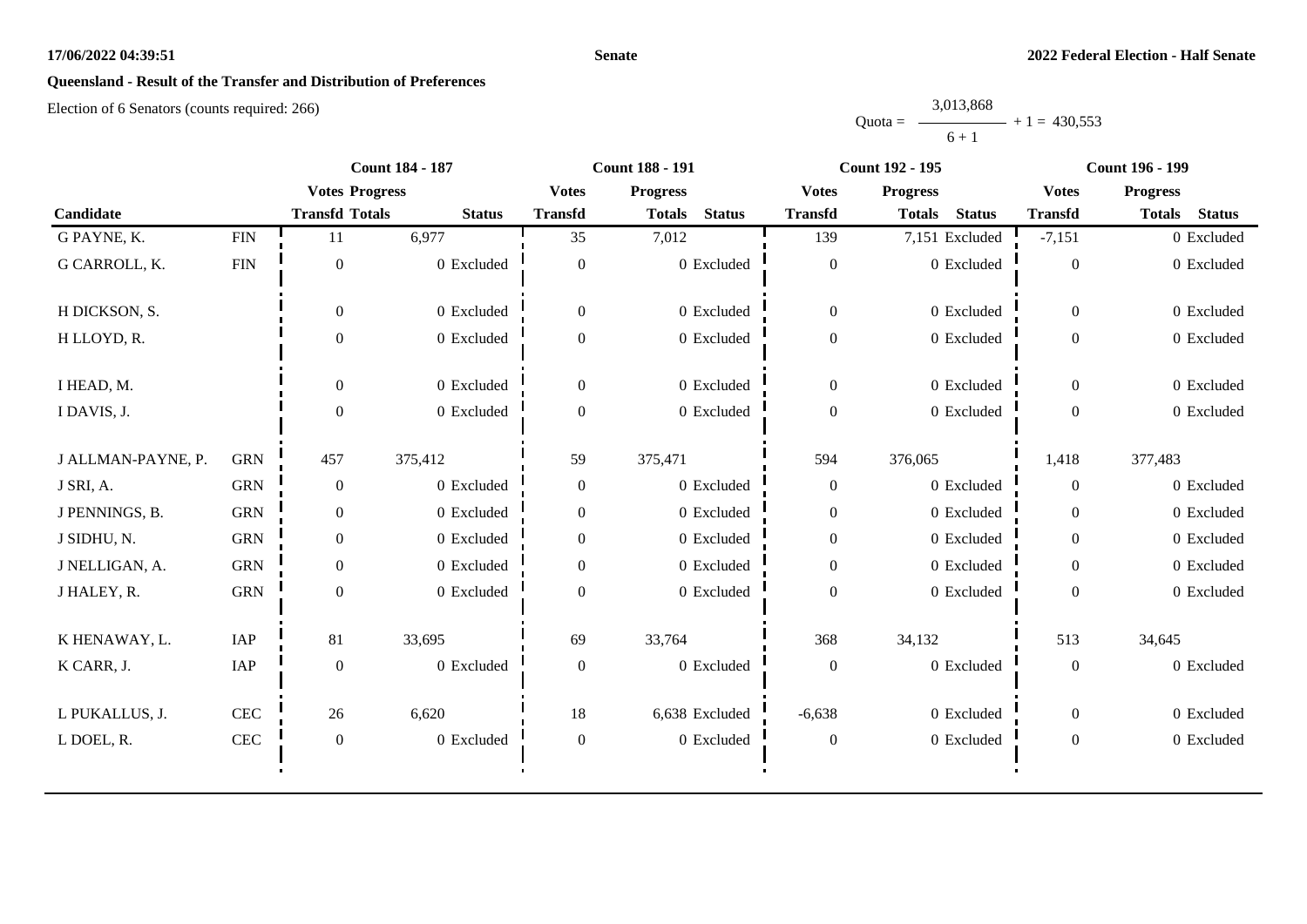#### **Senate**

# **Queensland - Result of the Transfer and Distribution of Preferences**

|           | 3,013,868 |                |
|-----------|-----------|----------------|
| $Quota =$ |           | $+1 = 430.553$ |
|           | $6 + 1$   |                |

|                |                  |                       | <b>Count 184 - 187</b> |                  | <b>Count 188 - 191</b>         |                  | <b>Count 192 - 195</b>         |                  | <b>Count 196 - 199</b>         |
|----------------|------------------|-----------------------|------------------------|------------------|--------------------------------|------------------|--------------------------------|------------------|--------------------------------|
|                |                  | <b>Votes Progress</b> |                        | <b>Votes</b>     | <b>Progress</b>                | <b>Votes</b>     | <b>Progress</b>                | <b>Votes</b>     | <b>Progress</b>                |
| Candidate      |                  | <b>Transfd Totals</b> | <b>Status</b>          | <b>Transfd</b>   | <b>Status</b><br><b>Totals</b> | <b>Transfd</b>   | <b>Status</b><br><b>Totals</b> | <b>Transfd</b>   | <b>Status</b><br><b>Totals</b> |
| M MILES, J.    | GAP              | 28                    | 25,305                 | 52               | 25,357                         | 1,249            | 26,606                         | 275              | 26,881                         |
| M COTTAM, E.   | GAP              | $\boldsymbol{0}$      | 0 Excluded             | $\boldsymbol{0}$ | 0 Excluded                     | $\boldsymbol{0}$ | 0 Excluded                     | $\boldsymbol{0}$ | 0 Excluded                     |
| N RUSSELL, H.  | AUVA!            | 32                    | 18,983                 | 58               | 19,041                         | 672              | 19,713                         | 200              | 19,913                         |
| N HANSEN, J.   | AUVA!            | $\boldsymbol{0}$      | 0 Excluded             | $\boldsymbol{0}$ | 0 Excluded                     | $\boldsymbol{0}$ | 0 Excluded                     | $\mathbf{0}$     | 0 Excluded                     |
| O TILYARD, I.  | <b>CYA</b>       | $27\,$                | 7,535                  | 26               | 7,561                          | 370              | 7,931                          | 157              | 8,088                          |
| O BENNETT, J.  | <b>CYA</b>       | $\mathbf{0}$          | 0 Excluded             | $\overline{0}$   | 0 Excluded                     | $\mathbf{0}$     | 0 Excluded                     | $\overline{0}$   | 0 Excluded                     |
| O SMYTH, M.    | <b>CYA</b>       | $\boldsymbol{0}$      | 0 Excluded             | $\boldsymbol{0}$ | 0 Excluded                     | $\boldsymbol{0}$ | 0 Excluded                     | $\overline{0}$   | 0 Excluded                     |
| P SEVERNS, M.  | AJP              | 77                    | 39,615                 | 32               | 39,647                         | 442              | 40,089                         | 181              | 40,270                         |
| P WEBER, S.    | ${\rm AJP}$      | $\boldsymbol{0}$      | 0 Excluded             | $\boldsymbol{0}$ | 0 Excluded                     | $\boldsymbol{0}$ | 0 Excluded                     | $\mathbf{0}$     | 0 Excluded                     |
| Q ARBUCKLE, L. | $\mbox{\rm AUD}$ | 49                    | 11,994                 | 72               | 12,066                         | 190              | 12,256                         | 148              | 12,404                         |
| Q SIMPSON, C.  | AUD              | $\boldsymbol{0}$      | 0 Excluded             | $\boldsymbol{0}$ | 0 Excluded                     | $\mathbf{0}$     | 0 Excluded                     | $\overline{0}$   | 0 Excluded                     |
| R PALMER, C.   | <b>UAPP</b>      | 74                    | 127,700                | 190              | 127,890                        | 361              | 128,251                        | 102              | 128,353                        |
| R BREWSTER, M. | <b>UAPP</b>      | $\mathbf{0}$          | 0 Excluded             | $\overline{0}$   | 0 Excluded                     | $\boldsymbol{0}$ | 0 Excluded                     | $\overline{0}$   | 0 Excluded                     |
| R ADIDI, D.    | <b>UAPP</b>      | $\boldsymbol{0}$      | 0 Excluded             | $\overline{0}$   | 0 Excluded                     | $\mathbf{0}$     | 0 Excluded                     | $\overline{0}$   | 0 Excluded                     |
| R McCABE, J.   | <b>UAPP</b>      | $\boldsymbol{0}$      | 0 Excluded             | $\boldsymbol{0}$ | 0 Excluded                     | $\boldsymbol{0}$ | 0 Excluded                     | $\overline{0}$   | 0 Excluded                     |
| S McGRATH, J.  | LNP              | $\boldsymbol{0}$      | 430,553 Elected        | $\overline{0}$   | 430,553 Elected                | $\boldsymbol{0}$ | 430,553 Elected                | $\overline{0}$   | 430,553 Elected                |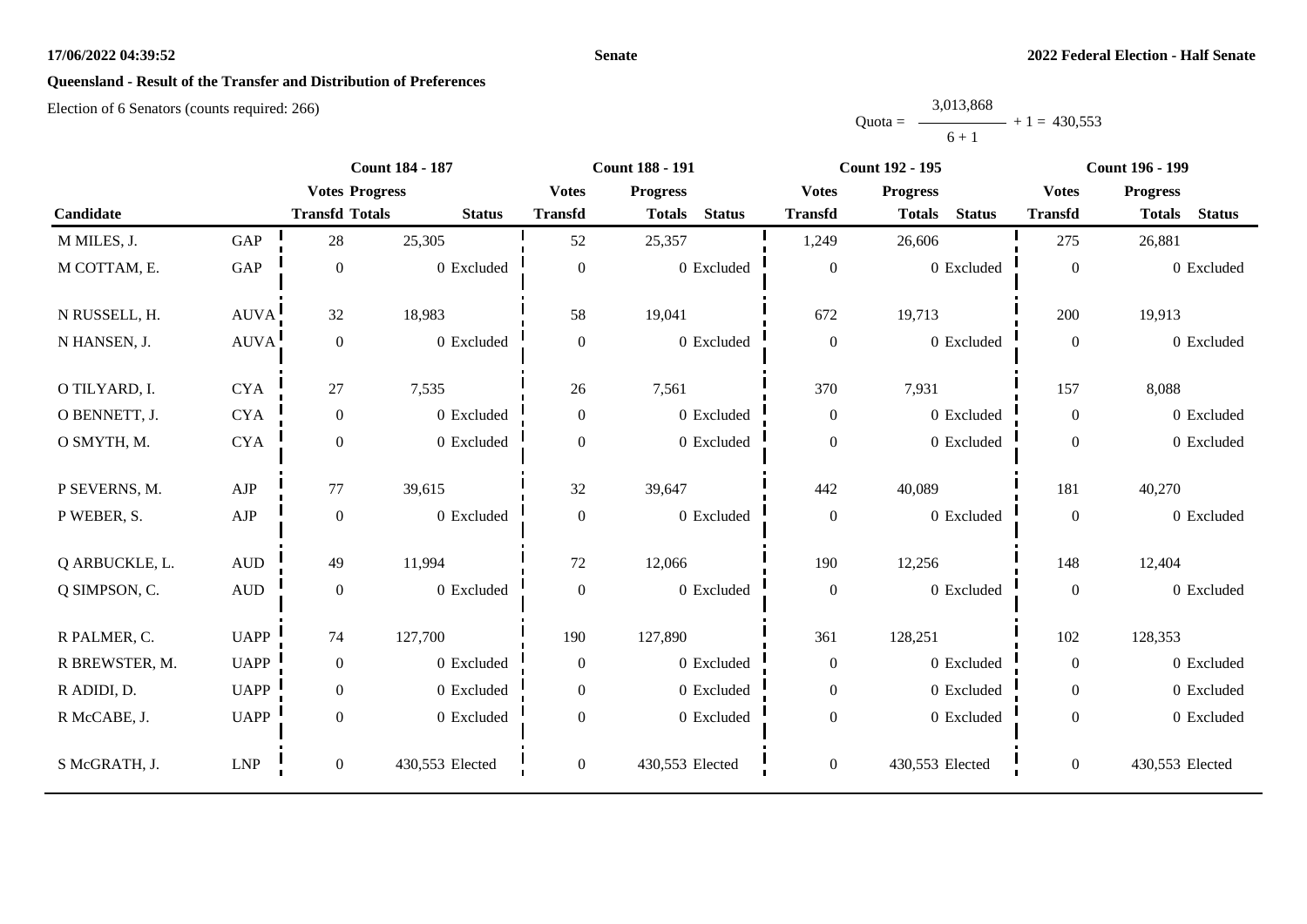#### **Senate**

# **Queensland - Result of the Transfer and Distribution of Preferences**

|           | 3,013,868 |                |
|-----------|-----------|----------------|
| $Quota =$ |           | $+1 = 430.553$ |
|           | $6 + 1$   |                |

|                   |             | <b>Count 184 - 187</b> |                 |                  | <b>Count 188 - 191</b>         |                  | <b>Count 192 - 195</b>         |                  | <b>Count 196 - 199</b>         |  |
|-------------------|-------------|------------------------|-----------------|------------------|--------------------------------|------------------|--------------------------------|------------------|--------------------------------|--|
|                   |             | <b>Votes Progress</b>  |                 | <b>Votes</b>     | <b>Progress</b>                | <b>Votes</b>     | <b>Progress</b>                | <b>Votes</b>     | <b>Progress</b>                |  |
| Candidate         |             | <b>Transfd Totals</b>  | <b>Status</b>   | <b>Transfd</b>   | <b>Status</b><br><b>Totals</b> | <b>Transfd</b>   | <b>Status</b><br><b>Totals</b> | <b>Transfd</b>   | <b>Status</b><br><b>Totals</b> |  |
| S CANAVAN, M.     | <b>LNP</b>  | $\boldsymbol{0}$       | 430,553 Elected | $\overline{0}$   | 430,553 Elected                | $\boldsymbol{0}$ | 430,553 Elected                | $\overline{0}$   | 430,553 Elected                |  |
| S STOKER, A.      | <b>LNP</b>  | 182                    | 200,136         | 370              | 200,506                        | 233              | 200,739                        | 235              | 200,974                        |  |
| S TOBIN, N.       | <b>LNP</b>  | $\boldsymbol{0}$       | 0 Excluded      | $\boldsymbol{0}$ | 0 Excluded                     | $\boldsymbol{0}$ | 0 Excluded                     | $\overline{0}$   | 0 Excluded                     |  |
| S CRIPPS, A.      | LNP         | $\boldsymbol{0}$       | 0 Excluded      | $\overline{0}$   | 0 Excluded                     | $\boldsymbol{0}$ | 0 Excluded                     | $\overline{0}$   | 0 Excluded                     |  |
| S WARD, F.        | LNP         | $\boldsymbol{0}$       | 0 Excluded      | $\Omega$         | 0 Excluded                     | $\boldsymbol{0}$ | 0 Excluded                     | $\overline{0}$   | 0 Excluded                     |  |
| T LAHN, A.        | $\rm{IMO}$  | 33                     | 14,442          | 44               | 14,486                         | 160              | 14,646                         | 118              | 14,764                         |  |
| T MELHOP, J.      | <b>IMO</b>  | $\boldsymbol{0}$       | 0 Excluded      | $\boldsymbol{0}$ | 0 Excluded                     | $\boldsymbol{0}$ | 0 Excluded                     | $\overline{0}$   | 0 Excluded                     |  |
| T LAMBETH, P.     | <b>IMO</b>  | $\boldsymbol{0}$       | 0 Excluded      | $\Omega$         | 0 Excluded                     | $\boldsymbol{0}$ | 0 Excluded                     | $\overline{0}$   | 0 Excluded                     |  |
| U SELIC, B.       | <b>SOPA</b> | 48                     | 11,765          | 30               | 11,795                         | 73               | 11,868                         | 177              | 12,045                         |  |
| U WHATLING, R.    | <b>SOPA</b> | $\boldsymbol{0}$       | 0 Excluded      | $\boldsymbol{0}$ | 0 Excluded                     | $\boldsymbol{0}$ | 0 Excluded                     | $\overline{0}$   | 0 Excluded                     |  |
| V PAVLOU, D.      | <b>DPDA</b> | $\overline{0}$         | 0 Excluded      | $\overline{0}$   | 0 Excluded                     | $\boldsymbol{0}$ | 0 Excluded                     | $\overline{0}$   | 0 Excluded                     |  |
| V LEITCH, S.      | <b>DPDA</b> | $\boldsymbol{0}$       | 0 Excluded      | $\overline{0}$   | 0 Excluded                     | $\boldsymbol{0}$ | 0 Excluded                     | $\overline{0}$   | 0 Excluded                     |  |
| W NEWMAN, C.      | <b>LDP</b>  | 121                    | 77,037          | 333              | 77,370                         | 98               | 77,468                         | 149              | 77,617                         |  |
| W GRAINGER, T.    | <b>LDP</b>  | $\boldsymbol{0}$       | 0 Excluded      | $\boldsymbol{0}$ | 0 Excluded                     | $\boldsymbol{0}$ | 0 Excluded                     | $\boldsymbol{0}$ | 0 Excluded                     |  |
| X HANSON, P.      | ON          | 124                    | 223,543         | 3,399            | 226,942                        | 514              | 227,456                        | 197              | 227,653                        |  |
| X GURUSWAMY, R.   | ON          | $\boldsymbol{0}$       | 0 Excluded      | $\overline{0}$   | 0 Excluded                     | $\boldsymbol{0}$ | 0 Excluded                     | $\overline{0}$   | 0 Excluded                     |  |
| X CHRISTENSEN, G. | ON          | $\boldsymbol{0}$       | 0 Excluded      | $\mathbf{0}$     | 0 Excluded                     | $\boldsymbol{0}$ | 0 Excluded                     | $\boldsymbol{0}$ | 0 Excluded                     |  |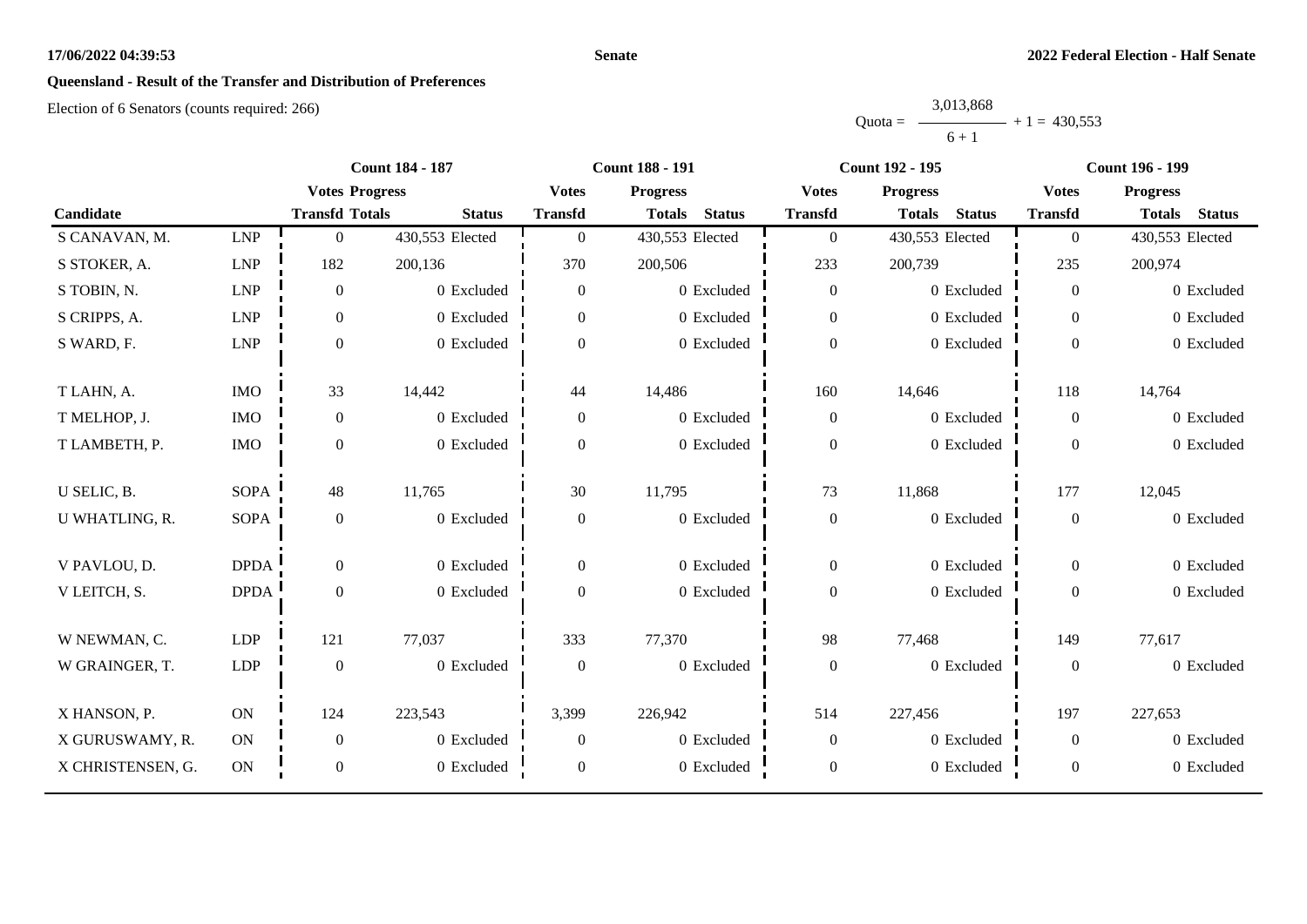#### **Senate**

# **Queensland - Result of the Transfer and Distribution of Preferences**

|           | 3,013,868 |                |
|-----------|-----------|----------------|
| $Quota =$ |           | $+1 = 430.553$ |
|           | $6 + 1$   |                |

|                         |                             |                       | <b>Count 184 - 187</b><br><b>Count 188 - 191</b> |                | <b>Count 192 - 195</b>         |                  | <b>Count 196 - 199</b>         |                |                                |
|-------------------------|-----------------------------|-----------------------|--------------------------------------------------|----------------|--------------------------------|------------------|--------------------------------|----------------|--------------------------------|
|                         |                             | <b>Votes Progress</b> |                                                  | <b>Votes</b>   | <b>Progress</b>                | <b>Votes</b>     | <b>Progress</b>                | <b>Votes</b>   | <b>Progress</b>                |
| Candidate               |                             | <b>Transfd Totals</b> | <b>Status</b>                                    | <b>Transfd</b> | <b>Status</b><br><b>Totals</b> | <b>Transfd</b>   | <b>Totals</b><br><b>Status</b> | <b>Transfd</b> | <b>Totals</b><br><b>Status</b> |
|                         |                             |                       |                                                  |                |                                |                  |                                |                |                                |
| Y WATT, M.              | <b>ALP</b>                  | $\Omega$              | 430,553 Elected                                  | $\overline{0}$ | 430,553 Elected                | $\boldsymbol{0}$ | 430,553 Elected                | $\overline{0}$ | 430,553 Elected                |
| Y CHISHOLM, A.          | <b>ALP</b>                  | 4,329                 | 311,375                                          | 193            | 311,568                        | 256              | 311,824                        | 616            | 312,440                        |
| Y ANDREW, E.            | <b>ALP</b>                  | $-5,981$              | $0$ Excluded                                     | $\overline{0}$ | 0 Excluded                     | $\boldsymbol{0}$ | 0 Excluded                     | $\Omega$       | 0 Excluded                     |
| Y WARRY, C.             | <b>ALP</b>                  | $\mathbf{0}$          | 0 Excluded                                       | $\Omega$       | 0 Excluded                     | $\boldsymbol{0}$ | 0 Excluded                     | $\Omega$       | 0 Excluded                     |
| Y HENDERSON, J.         | ALP                         | $\mathbf{0}$          | 0 Excluded                                       | $\overline{0}$ | 0 Excluded                     | $\boldsymbol{0}$ | 0 Excluded                     | $\overline{0}$ | 0 Excluded                     |
| Y PASCOE, R.            | <b>ALP</b>                  | $\Omega$              | 0 Excluded                                       | $\Omega$       | 0 Excluded                     | $\boldsymbol{0}$ | 0 Excluded                     | $\overline{0}$ | 0 Excluded                     |
|                         |                             |                       |                                                  |                |                                |                  |                                |                |                                |
| UG LYON, R.             | <b>KAP</b>                  | 36                    | 6,262 Excluded                                   | $-6,262$       | 0 Excluded                     | $\boldsymbol{0}$ | 0 Excluded                     | $\Omega$       | 0 Excluded                     |
| UG SCHEFE, D.           | $\ensuremath{\text{IND}}$   | $\mathbf{0}$          | 0 Excluded                                       | $\theta$       | 0 Excluded                     | $\boldsymbol{0}$ | 0 Excluded                     | $\overline{0}$ | 0 Excluded                     |
| UG TEMPLE, L.           | $\mathop{\rm IND}\nolimits$ | 55                    | 7,287                                            | 1,096          | 8,383                          | 20               | 8,403                          | 44             | 8,447                          |
| UG HAMILTON, C.         | <b>IND</b>                  | $\boldsymbol{0}$      | 0 Excluded                                       | $\overline{0}$ | 0 Excluded                     | $\boldsymbol{0}$ | 0 Excluded                     | $\overline{0}$ | 0 Excluded                     |
| UG SMITH, L.            | <b>IND</b>                  | $\overline{0}$        | 0 Excluded                                       | $\overline{0}$ | 0 Excluded                     | $\boldsymbol{0}$ | 0 Excluded                     | $\theta$       | 0 Excluded                     |
| UG QUINLIVAN, L.        | $\mathop{\rm IND}\nolimits$ | $\mathbf{0}$          | 0 Excluded                                       | $\Omega$       | 0 Excluded                     | $\boldsymbol{0}$ | 0 Excluded                     | $\Omega$       | 0 Excluded                     |
| UG KOCHARDY, K.         | $\mathop{\rm IND}\nolimits$ | $\mathbf{0}$          | 0 Excluded                                       | $\overline{0}$ | 0 Excluded                     | $\boldsymbol{0}$ | 0 Excluded                     | $\overline{0}$ | 0 Excluded                     |
| UG ROGERS, P.           | <b>IND</b>                  | $\mathbf{0}$          | 0 Excluded                                       | $\Omega$       | 0 Excluded                     | $\boldsymbol{0}$ | 0 Excluded                     | $\Omega$       | 0 Excluded                     |
|                         |                             |                       |                                                  |                |                                |                  |                                |                |                                |
| <b>Exhausted Votes</b>  |                             | 42                    | 797                                              | 10             | 807                            | 183              | 990                            | 341            | 1,331                          |
| <b>Loss By Fraction</b> |                             | 6                     | 400                                              | 8              | 408                            | 4                | 412                            | 5              | 417                            |
| <b>Total Votes</b>      |                             | $\overline{0}$        | 3,013,868                                        | $\overline{0}$ | 3,013,868                      | $\boldsymbol{0}$ | 3,013,868                      | $\theta$       | 3,013,868                      |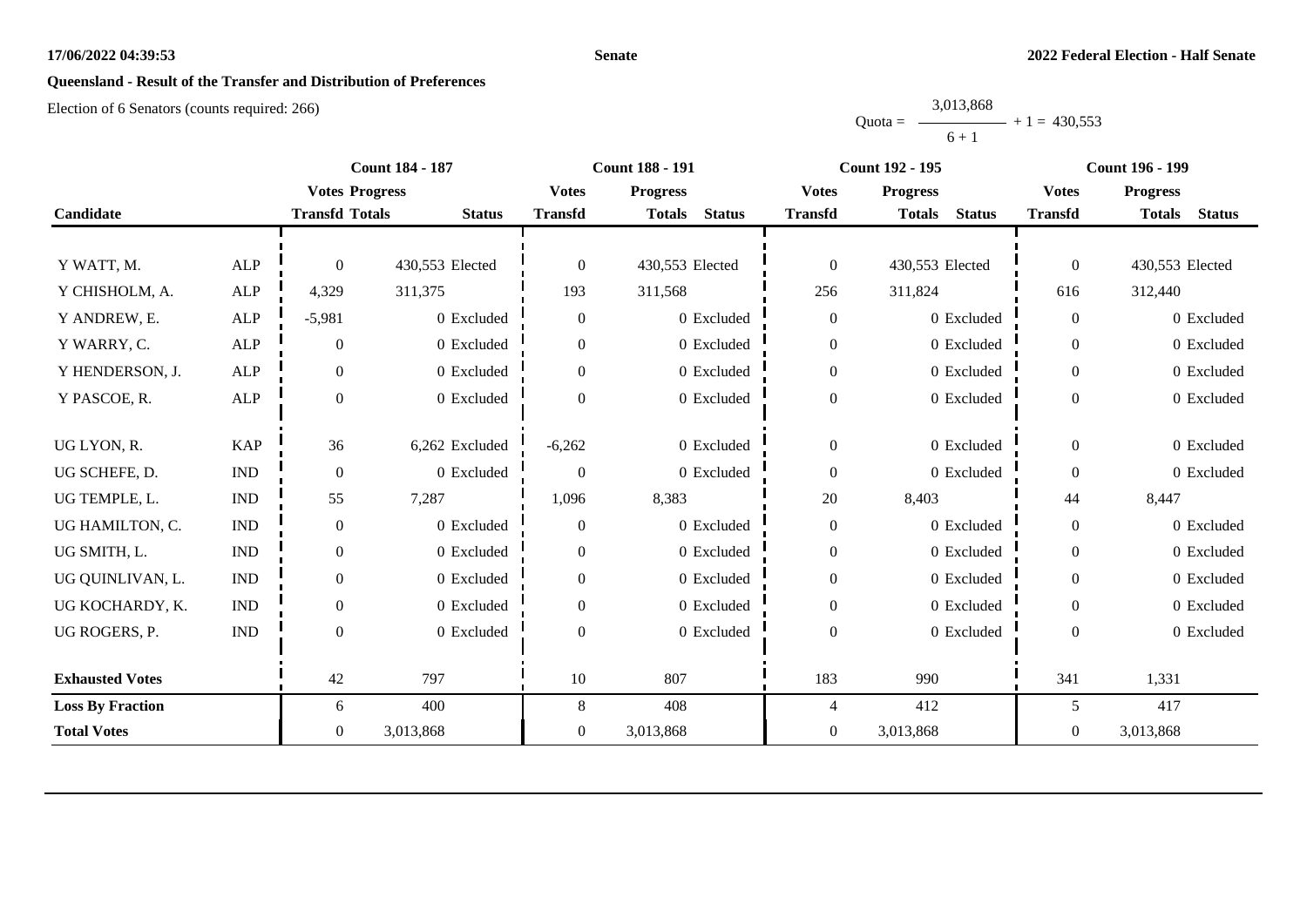## **Queensland - Result of the Transfer and Distribution of Preferences**

| required: 266)      |                     | $Quota =$           | 3,013,868<br>$ +1 = 430.553$<br>$6 +$ |
|---------------------|---------------------|---------------------|---------------------------------------|
| Candidates Excluded | Candidates Excluded | Candidates Excluded | Candidates Excluded                   |
| 93. ANDREW, E.      | 97. LYON, R.        | 56. PUKALLUS, J.    | 42. PAYNE, K.                         |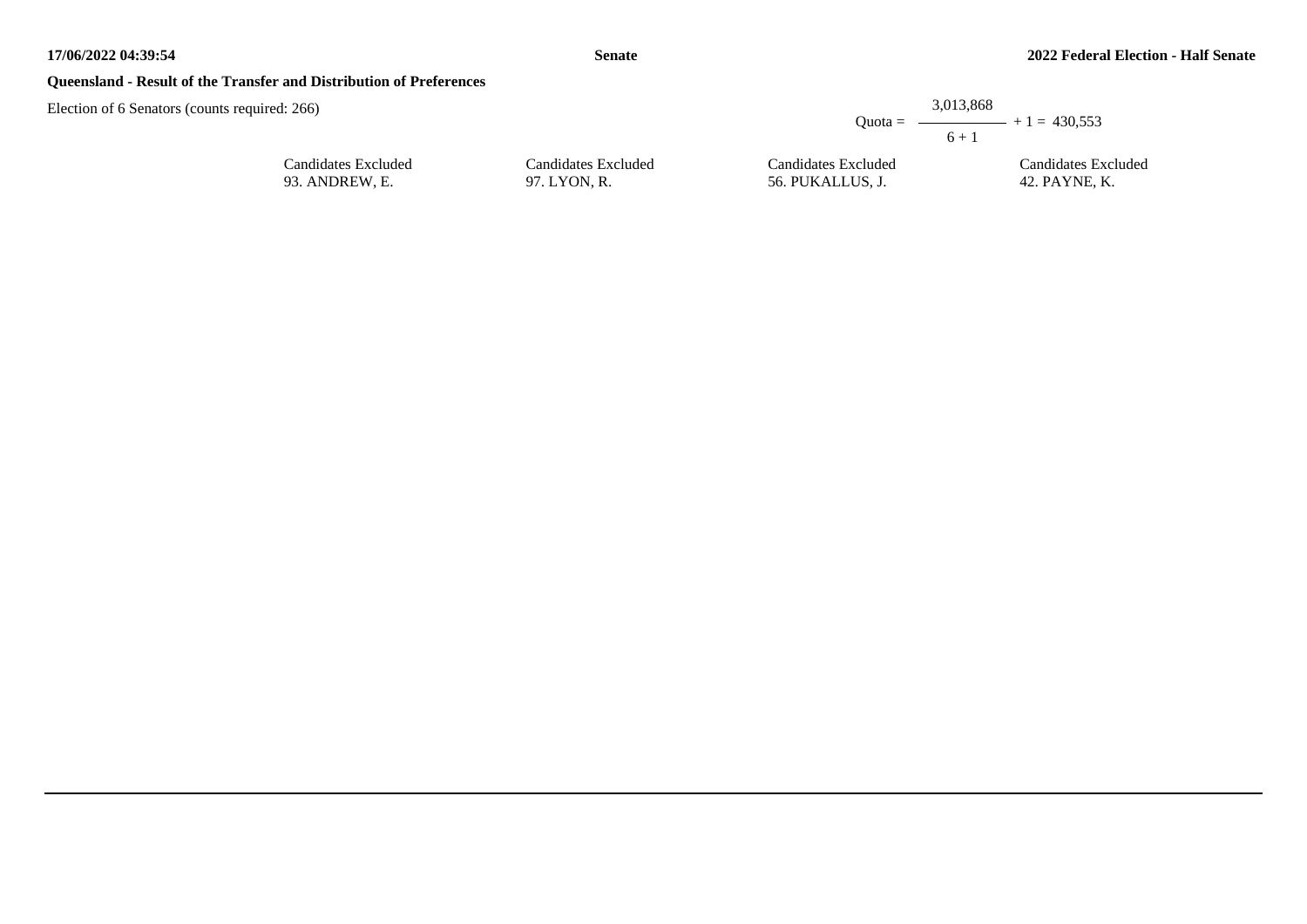#### **Senate**

# **Queensland - Result of the Transfer and Distribution of Preferences**

|           | 3,013,868 |                |
|-----------|-----------|----------------|
| $Quota =$ |           | $+1 = 430.553$ |
|           | $6 + 1$   |                |

|                      |             | <b>Count 200 - 203</b> |               | <b>Count 204 - 207</b> |                                | <b>Count 208 - 211</b> |                                | <b>Count 212 - 215</b> |                                |
|----------------------|-------------|------------------------|---------------|------------------------|--------------------------------|------------------------|--------------------------------|------------------------|--------------------------------|
|                      |             | <b>Votes Progress</b>  |               | <b>Votes</b>           | <b>Progress</b>                | <b>Votes</b>           | <b>Progress</b>                | <b>Votes</b>           | <b>Progress</b>                |
| Candidate            |             | <b>Transfd Totals</b>  | <b>Status</b> | <b>Transfd</b>         | <b>Status</b><br><b>Totals</b> | <b>Transfd</b>         | <b>Status</b><br><b>Totals</b> | <b>Transfd</b>         | <b>Status</b><br><b>Totals</b> |
| A HARRIS, L.         |             | 157                    | 14,656        | 31                     | 14,687                         | 698                    | 15,385                         | 426                    | 15,811                         |
| A YUILLE, D.         |             | $\theta$               | 0 Excluded    | $\theta$               | 0 Excluded                     | $\mathbf{0}$           | 0 Excluded                     | $\Omega$               | 0 Excluded                     |
| B LEES, R.           | <b>SAL</b>  | 490                    | 11,701        | 46                     | 11,747                         | 26                     | 11,773 Excluded                | $-11,773$              | 0 Excluded                     |
| <b>B EMANUEL, K.</b> | <b>SAL</b>  | $\boldsymbol{0}$       | 0 Excluded    | $\overline{0}$         | 0 Excluded                     | $\boldsymbol{0}$       | 0 Excluded                     | $\overline{0}$         | 0 Excluded                     |
| C BRADLEY, B.        | <b>HMP</b>  | 1,121                  | 165,022       | 212                    | 165,234                        | 269                    | 165,503                        | 3,817                  | 169,320                        |
| C LUYKEN, S.         | ${\rm HMP}$ | $\theta$               | 0 Excluded    | $\overline{0}$         | 0 Excluded                     | $\boldsymbol{0}$       | 0 Excluded                     | $\overline{0}$         | 0 Excluded                     |
| D MARTIN, R.         | SPP         | 1,416                  | 22,247        | 119                    | 22,366                         | 88                     | 22,454                         | 1,912                  | 24,366                         |
| D FIRESTONE, T.      | SPP         | $\Omega$               | 0 Excluded    | $\theta$               | 0 Excluded                     | $\boldsymbol{0}$       | 0 Excluded                     | $\Omega$               | 0 Excluded                     |
| E WILLIAMS, R.       | <b>REAS</b> | $-8,042$               | 0 Excluded    | $\mathbf{0}$           | 0 Excluded                     | $\boldsymbol{0}$       | 0 Excluded                     | $\overline{0}$         | 0 Excluded                     |
| E JORDAN, F.         | <b>REAS</b> | $\overline{0}$         | 0 Excluded    | $\theta$               | 0 Excluded                     | $\boldsymbol{0}$       | 0 Excluded                     | $\overline{0}$         | 0 Excluded                     |
| F BRENNAN, B.        | <b>TNL</b>  | $\Omega$               | 0 Excluded    | $\overline{0}$         | 0 Excluded                     | $\overline{0}$         | 0 Excluded                     | $\overline{0}$         | 0 Excluded                     |
| F KENNISH, H.        | <b>TNL</b>  | $\overline{0}$         | 0 Excluded    | $\overline{0}$         | 0 Excluded                     | $\boldsymbol{0}$       | 0 Excluded                     | $\overline{0}$         | 0 Excluded                     |
| F HOPLEY, S.         | TNL         | $\overline{0}$         | 0 Excluded    | $\Omega$               | 0 Excluded                     | $\boldsymbol{0}$       | 0 Excluded                     | $\overline{0}$         | 0 Excluded                     |
| F MOMSEN, J.         | <b>TNL</b>  | $\overline{0}$         | 0 Excluded    | $\theta$               | 0 Excluded                     | $\boldsymbol{0}$       | 0 Excluded                     | $\Omega$               | 0 Excluded                     |
| F INGRAM, L.         | <b>TNL</b>  | $\overline{0}$         | 0 Excluded    | $\Omega$               | 0 Excluded                     | $\boldsymbol{0}$       | 0 Excluded                     | $\overline{0}$         | 0 Excluded                     |
| F CREIGHTON, J.      | TNL         | $\mathbf{0}$           | 0 Excluded    | $\boldsymbol{0}$       | 0 Excluded                     | $\boldsymbol{0}$       | 0 Excluded                     | $\overline{0}$         | 0 Excluded                     |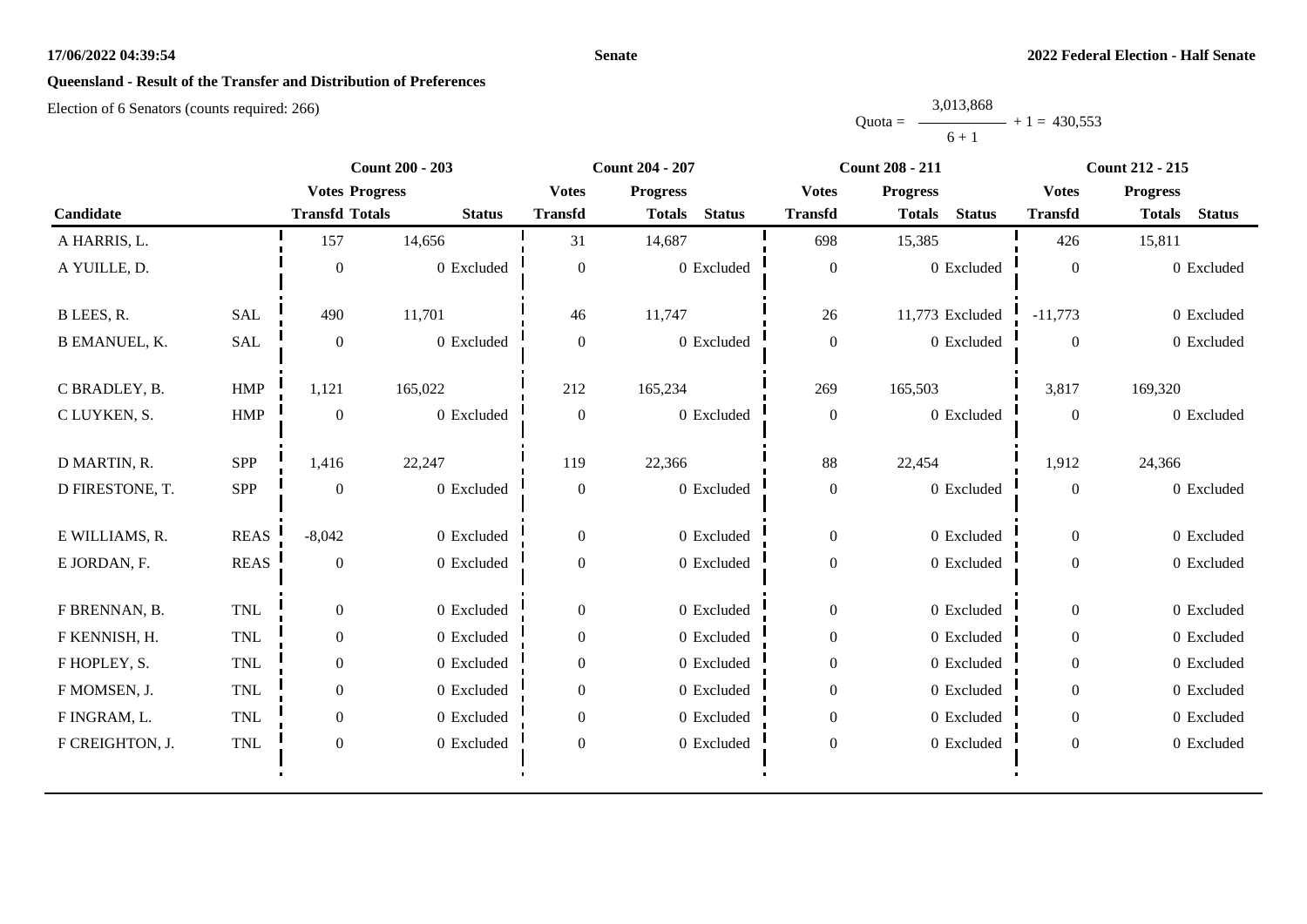#### **Senate**

# **Queensland - Result of the Transfer and Distribution of Preferences**

|           | 3,013,868 |                |
|-----------|-----------|----------------|
| $Quota =$ |           | $+1 = 430.553$ |
|           | $6 + 1$   |                |

|                    |              | <b>Count 200 - 203</b> |               | <b>Count 204 - 207</b> |                                |                  | <b>Count 208 - 211</b>         | <b>Count 212 - 215</b> |                      |
|--------------------|--------------|------------------------|---------------|------------------------|--------------------------------|------------------|--------------------------------|------------------------|----------------------|
|                    |              | <b>Votes Progress</b>  |               | <b>Votes</b>           | <b>Progress</b>                | <b>Votes</b>     | <b>Progress</b>                | <b>Votes</b>           | <b>Progress</b>      |
| Candidate          |              | <b>Transfd Totals</b>  | <b>Status</b> | <b>Transfd</b>         | <b>Status</b><br><b>Totals</b> | <b>Transfd</b>   | <b>Status</b><br><b>Totals</b> | <b>Transfd</b>         | <b>Totals</b> Status |
| G PAYNE, K.        | ${\rm FIN}$  | 0                      | 0 Excluded    | $\Omega$               | 0 Excluded                     | $\overline{0}$   | 0 Excluded                     | $\overline{0}$         | 0 Excluded           |
| G CARROLL, K.      | <b>FIN</b>   | $\theta$               | 0 Excluded    | $\Omega$               | 0 Excluded                     | $\boldsymbol{0}$ | 0 Excluded                     | $\overline{0}$         | 0 Excluded           |
| H DICKSON, S.      |              | $\Omega$               | 0 Excluded    | $\overline{0}$         | 0 Excluded                     | $\overline{0}$   | 0 Excluded                     | $\overline{0}$         | 0 Excluded           |
| H LLOYD, R.        |              | $\Omega$               | 0 Excluded    | $\overline{0}$         | 0 Excluded                     | $\boldsymbol{0}$ | 0 Excluded                     | $\overline{0}$         | 0 Excluded           |
| I HEAD, M.         |              | $\Omega$               | 0 Excluded    | $\mathbf{0}$           | 0 Excluded                     | $\mathbf{0}$     | 0 Excluded                     | $\overline{0}$         | 0 Excluded           |
| I DAVIS, J.        |              | $\theta$               | 0 Excluded    | $\Omega$               | 0 Excluded                     | $\boldsymbol{0}$ | 0 Excluded                     | $\overline{0}$         | 0 Excluded           |
| J ALLMAN-PAYNE, P. | <b>GRN</b>   | 1,756                  | 379,239       | 423                    | 379,662                        | 238              | 379,900                        | 2,616                  | 382,516              |
| J SRI, A.          | <b>GRN</b>   | $\overline{0}$         | 0 Excluded    | $\overline{0}$         | 0 Excluded                     | $\boldsymbol{0}$ | 0 Excluded                     | $\overline{0}$         | 0 Excluded           |
| J PENNINGS, B.     | <b>GRN</b>   | $\overline{0}$         | 0 Excluded    | $\overline{0}$         | 0 Excluded                     | $\boldsymbol{0}$ | 0 Excluded                     | $\overline{0}$         | 0 Excluded           |
| J SIDHU, N.        | <b>GRN</b>   | $\overline{0}$         | 0 Excluded    | $\overline{0}$         | 0 Excluded                     | $\boldsymbol{0}$ | 0 Excluded                     | $\Omega$               | 0 Excluded           |
| J NELLIGAN, A.     | <b>GRN</b>   | $\theta$               | 0 Excluded    | $\Omega$               | 0 Excluded                     | $\boldsymbol{0}$ | 0 Excluded                     | $\Omega$               | 0 Excluded           |
| J HALEY, R.        | <b>GRN</b>   | $\Omega$               | 0 Excluded    | $\Omega$               | 0 Excluded                     | $\boldsymbol{0}$ | 0 Excluded                     | $\Omega$               | 0 Excluded           |
| K HENAWAY, L.      | IAP          | 449                    | 35,094        | 271                    | 35,365                         | 197              | 35,562                         | 611                    | 36,173               |
| K CARR, J.         | IAP          | $\boldsymbol{0}$       | 0 Excluded    | $\boldsymbol{0}$       | 0 Excluded                     | $\boldsymbol{0}$ | 0 Excluded                     | $\overline{0}$         | 0 Excluded           |
| L PUKALLUS, J.     | $\mbox{CEC}$ | $\overline{0}$         | 0 Excluded    | $\mathbf{0}$           | 0 Excluded                     | $\mathbf{0}$     | 0 Excluded                     | $\overline{0}$         | 0 Excluded           |
| L DOEL, R.         | CEC          | $\overline{0}$         | 0 Excluded    | $\overline{0}$         | 0 Excluded                     | $\boldsymbol{0}$ | 0 Excluded                     | $\overline{0}$         | 0 Excluded           |
|                    |              |                        |               |                        |                                |                  |                                |                        |                      |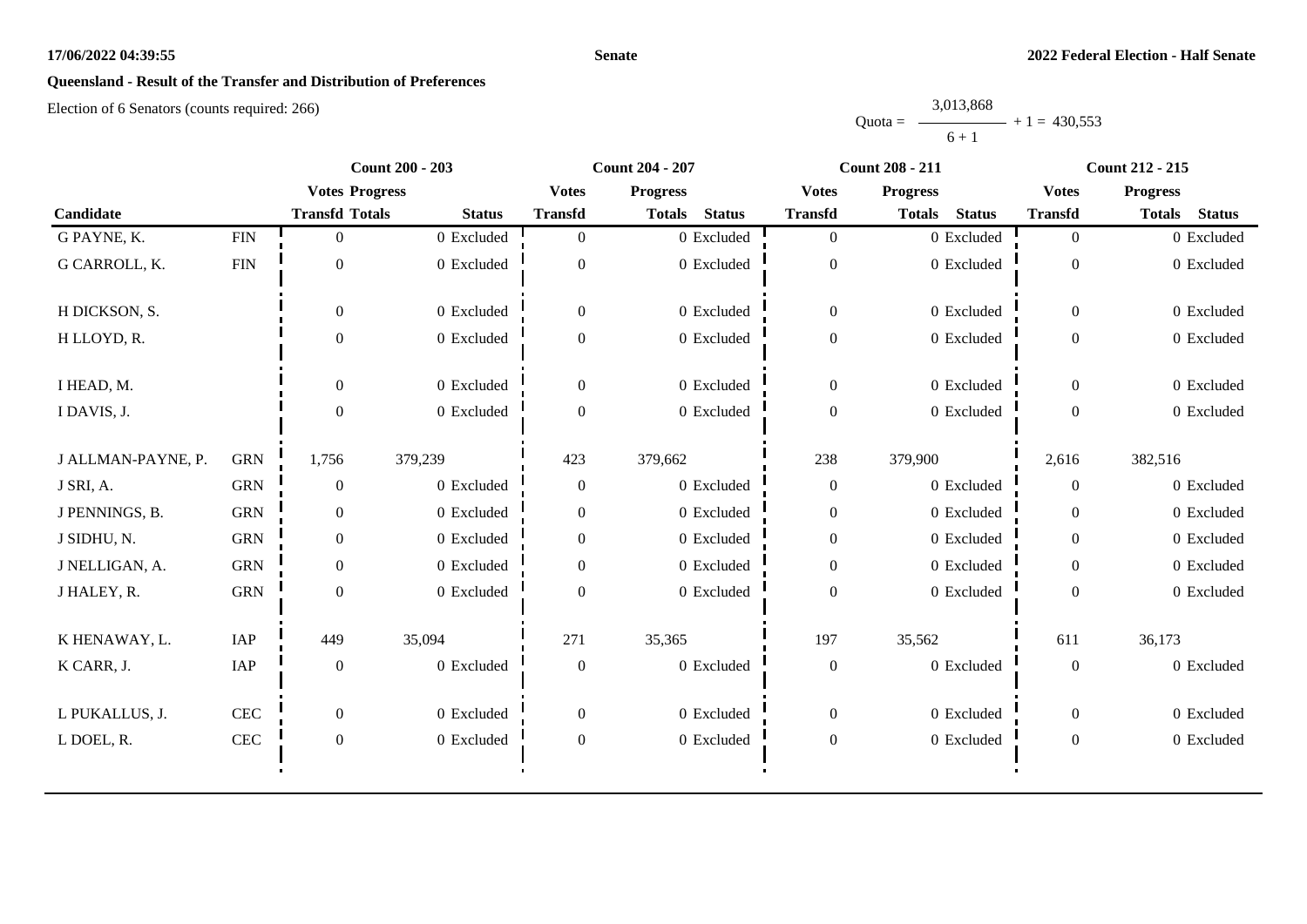#### **Senate**

# **Queensland - Result of the Transfer and Distribution of Preferences**

|           | 3,013,868 |                |
|-----------|-----------|----------------|
| $Quota =$ |           | $+1 = 430.553$ |
|           | $6 + 1$   |                |

|                |              |                       | <b>Count 200 - 203</b> |                  | Count 204 - 207                | <b>Count 208 - 211</b> |                                |                  | <b>Count 212 - 215</b>         |
|----------------|--------------|-----------------------|------------------------|------------------|--------------------------------|------------------------|--------------------------------|------------------|--------------------------------|
|                |              | <b>Votes Progress</b> |                        | <b>Votes</b>     | <b>Progress</b>                | <b>Votes</b>           | <b>Progress</b>                |                  | <b>Progress</b>                |
| Candidate      |              | <b>Transfd Totals</b> | <b>Status</b>          | <b>Transfd</b>   | <b>Status</b><br><b>Totals</b> | <b>Transfd</b>         | <b>Status</b><br><b>Totals</b> | <b>Transfd</b>   | <b>Status</b><br><b>Totals</b> |
| M MILES, J.    | GAP          | 325                   | 27,206                 | 591              | 27,797                         | 2,367                  | 30,164                         | 191              | 30,355                         |
| M COTTAM, E.   | GAP          | $\boldsymbol{0}$      | 0 Excluded             | $\boldsymbol{0}$ | 0 Excluded                     | $\boldsymbol{0}$       | 0 Excluded                     | $\boldsymbol{0}$ | 0 Excluded                     |
| N RUSSELL, H.  | <b>AUVA</b>  | 263                   | 20,176                 | 722              | 20,898                         | 153                    | 21,051                         | 159              | 21,210                         |
| N HANSEN, J.   | AUVA!        | $\boldsymbol{0}$      | 0 Excluded             | $\boldsymbol{0}$ | 0 Excluded                     | $\boldsymbol{0}$       | 0 Excluded                     | $\overline{0}$   | 0 Excluded                     |
| O TILYARD, I.  | <b>CYA</b>   | 105                   | 8,193 Excluded         | $-8,193$         | 0 Excluded                     | $\boldsymbol{0}$       | 0 Excluded                     | $\overline{0}$   | 0 Excluded                     |
| O BENNETT, J.  | <b>CYA</b>   | $\boldsymbol{0}$      | 0 Excluded             | $\boldsymbol{0}$ | 0 Excluded                     | $\boldsymbol{0}$       | 0 Excluded                     | $\overline{0}$   | 0 Excluded                     |
| O SMYTH, M.    | <b>CYA</b>   | $\boldsymbol{0}$      | 0 Excluded             | $\Omega$         | 0 Excluded                     | $\boldsymbol{0}$       | 0 Excluded                     | $\overline{0}$   | 0 Excluded                     |
| P SEVERNS, M.  | AJP          | 246                   | 40,516                 | 665              | 41,181                         | 154                    | 41,335                         | 319              | 41,654                         |
| P WEBER, S.    | ${\rm AJP}$  | $\boldsymbol{0}$      | 0 Excluded             | $\boldsymbol{0}$ | 0 Excluded                     | $\boldsymbol{0}$       | 0 Excluded                     | $\boldsymbol{0}$ | 0 Excluded                     |
| Q ARBUCKLE, L. | $\mbox{AUD}$ | 144                   | 12,548                 | 679              | 13,227                         | 101                    | 13,328                         | 126              | 13,454                         |
| Q SIMPSON, C.  | $\hbox{AUD}$ | $\boldsymbol{0}$      | 0 Excluded             | $\boldsymbol{0}$ | 0 Excluded                     | $\boldsymbol{0}$       | 0 Excluded                     | $\overline{0}$   | 0 Excluded                     |
| R PALMER, C.   | <b>UAPP</b>  | 78                    | 128,431                | 949              | 129,380                        | 275                    | 129,655                        | 114              | 129,769                        |
| R BREWSTER, M. | <b>UAPP</b>  | $\boldsymbol{0}$      | 0 Excluded             | $\overline{0}$   | 0 Excluded                     | $\boldsymbol{0}$       | 0 Excluded                     | $\overline{0}$   | 0 Excluded                     |
| R ADIDI, D.    | <b>UAPP</b>  | $\mathbf{0}$          | 0 Excluded             | $\overline{0}$   | 0 Excluded                     | $\mathbf{0}$           | 0 Excluded                     | $\overline{0}$   | 0 Excluded                     |
| R McCABE, J.   | <b>UAPP</b>  | $\boldsymbol{0}$      | 0 Excluded             | $\boldsymbol{0}$ | 0 Excluded                     | $\boldsymbol{0}$       | 0 Excluded                     | $\overline{0}$   | 0 Excluded                     |
| S McGRATH, J.  | <b>LNP</b>   | $\boldsymbol{0}$      | 430,553 Elected        | $\overline{0}$   | 430,553 Elected                | $\boldsymbol{0}$       | 430,553 Elected                | $\overline{0}$   | 430,553 Elected                |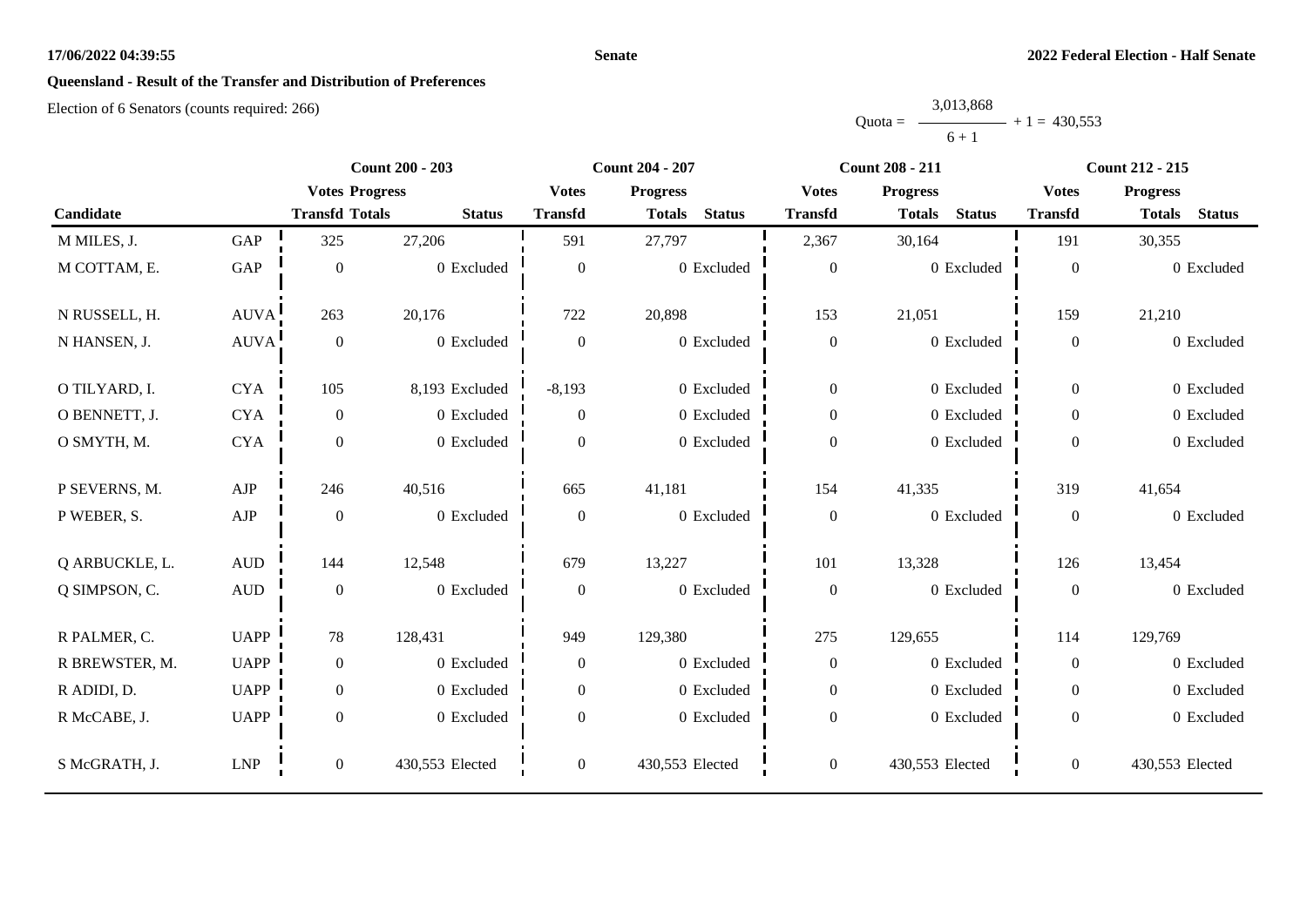#### **Senate**

# **Queensland - Result of the Transfer and Distribution of Preferences**

|           | 3,013,868 |                |
|-----------|-----------|----------------|
| $Quota =$ |           | $+1 = 430.553$ |
|           | $6 + 1$   |                |

|                   |             | <b>Count 200 - 203</b> |                 | <b>Count 204 - 207</b> |                                |                  | <b>Count 208 - 211</b>         | <b>Count 212 - 215</b> |                                |
|-------------------|-------------|------------------------|-----------------|------------------------|--------------------------------|------------------|--------------------------------|------------------------|--------------------------------|
|                   |             | <b>Votes Progress</b>  |                 | <b>Votes</b>           | <b>Progress</b>                | <b>Votes</b>     | <b>Progress</b>                | <b>Votes</b>           | <b>Progress</b>                |
| Candidate         |             | <b>Transfd Totals</b>  | <b>Status</b>   | <b>Transfd</b>         | <b>Status</b><br><b>Totals</b> | <b>Transfd</b>   | <b>Status</b><br><b>Totals</b> | <b>Transfd</b>         | <b>Status</b><br><b>Totals</b> |
| S CANAVAN, M.     | <b>LNP</b>  | $\boldsymbol{0}$       | 430,553 Elected | $\overline{0}$         | 430,553 Elected                | $\mathbf{0}$     | 430,553 Elected                | $\overline{0}$         | 430,553 Elected                |
| S STOKER, A.      | <b>LNP</b>  | 128                    | 201,102         | 1,023                  | 202,125                        | 176              | 202,301                        | 111                    | 202,412                        |
| S TOBIN, N.       | <b>LNP</b>  | $\boldsymbol{0}$       | 0 Excluded      | $\overline{0}$         | 0 Excluded                     | $\boldsymbol{0}$ | 0 Excluded                     | $\overline{0}$         | 0 Excluded                     |
| S CRIPPS, A.      | ${\rm LNP}$ | $\boldsymbol{0}$       | 0 Excluded      | $\overline{0}$         | 0 Excluded                     | $\mathbf{0}$     | 0 Excluded                     | $\overline{0}$         | 0 Excluded                     |
| S WARD, F.        | LNP         | $\boldsymbol{0}$       | 0 Excluded      | $\Omega$               | 0 Excluded                     | $\boldsymbol{0}$ | 0 Excluded                     | $\overline{0}$         | 0 Excluded                     |
| T LAHN, A.        | <b>IMO</b>  | 55                     | 14,819          | 340                    | 15,159                         | 438              | 15,597                         | 88                     | 15,685                         |
| T MELHOP, J.      | <b>IMO</b>  | $\boldsymbol{0}$       | 0 Excluded      | $\boldsymbol{0}$       | 0 Excluded                     | $\boldsymbol{0}$ | 0 Excluded                     | $\overline{0}$         | 0 Excluded                     |
| T LAMBETH, P.     | $\rm{IMO}$  | $\boldsymbol{0}$       | 0 Excluded      | $\Omega$               | 0 Excluded                     | $\boldsymbol{0}$ | 0 Excluded                     | $\Omega$               | 0 Excluded                     |
| U SELIC, B.       | <b>SOPA</b> | 547                    | 12,592          | 94                     | 12,686                         | 98               | 12,784                         | 316                    | 13,100 Excluded                |
| U WHATLING, R.    | <b>SOPA</b> | $\boldsymbol{0}$       | 0 Excluded      | $\boldsymbol{0}$       | 0 Excluded                     | $\boldsymbol{0}$ | 0 Excluded                     | $\overline{0}$         | 0 Excluded                     |
| V PAVLOU, D.      | <b>DPDA</b> | $\mathbf{0}$           | 0 Excluded      | $\overline{0}$         | 0 Excluded                     | $\boldsymbol{0}$ | 0 Excluded                     | $\overline{0}$         | 0 Excluded                     |
| V LEITCH, S.      | <b>DPDA</b> | $\boldsymbol{0}$       | 0 Excluded      | $\overline{0}$         | 0 Excluded                     | $\mathbf{0}$     | 0 Excluded                     | $\overline{0}$         | 0 Excluded                     |
| W NEWMAN, C.      | <b>LDP</b>  | 59                     | 77,676          | 330                    | 78,006                         | 231              | 78,237                         | 64                     | 78,301                         |
| W GRAINGER, T.    | LDP         | $\boldsymbol{0}$       | 0 Excluded      | $\boldsymbol{0}$       | 0 Excluded                     | $\boldsymbol{0}$ | 0 Excluded                     | $\boldsymbol{0}$       | 0 Excluded                     |
| X HANSON, P.      | ON          | 82                     | 227,735         | 947                    | 228,682                        | 2,256            | 230,938                        | 100                    | 231,038                        |
| X GURUSWAMY, R.   | ON          | $\boldsymbol{0}$       | 0 Excluded      | $\overline{0}$         | 0 Excluded                     | $\overline{0}$   | 0 Excluded                     | $\overline{0}$         | 0 Excluded                     |
| X CHRISTENSEN, G. | ON          | $\boldsymbol{0}$       | 0 Excluded      | $\boldsymbol{0}$       | 0 Excluded                     | $\boldsymbol{0}$ | 0 Excluded                     | $\boldsymbol{0}$       | 0 Excluded                     |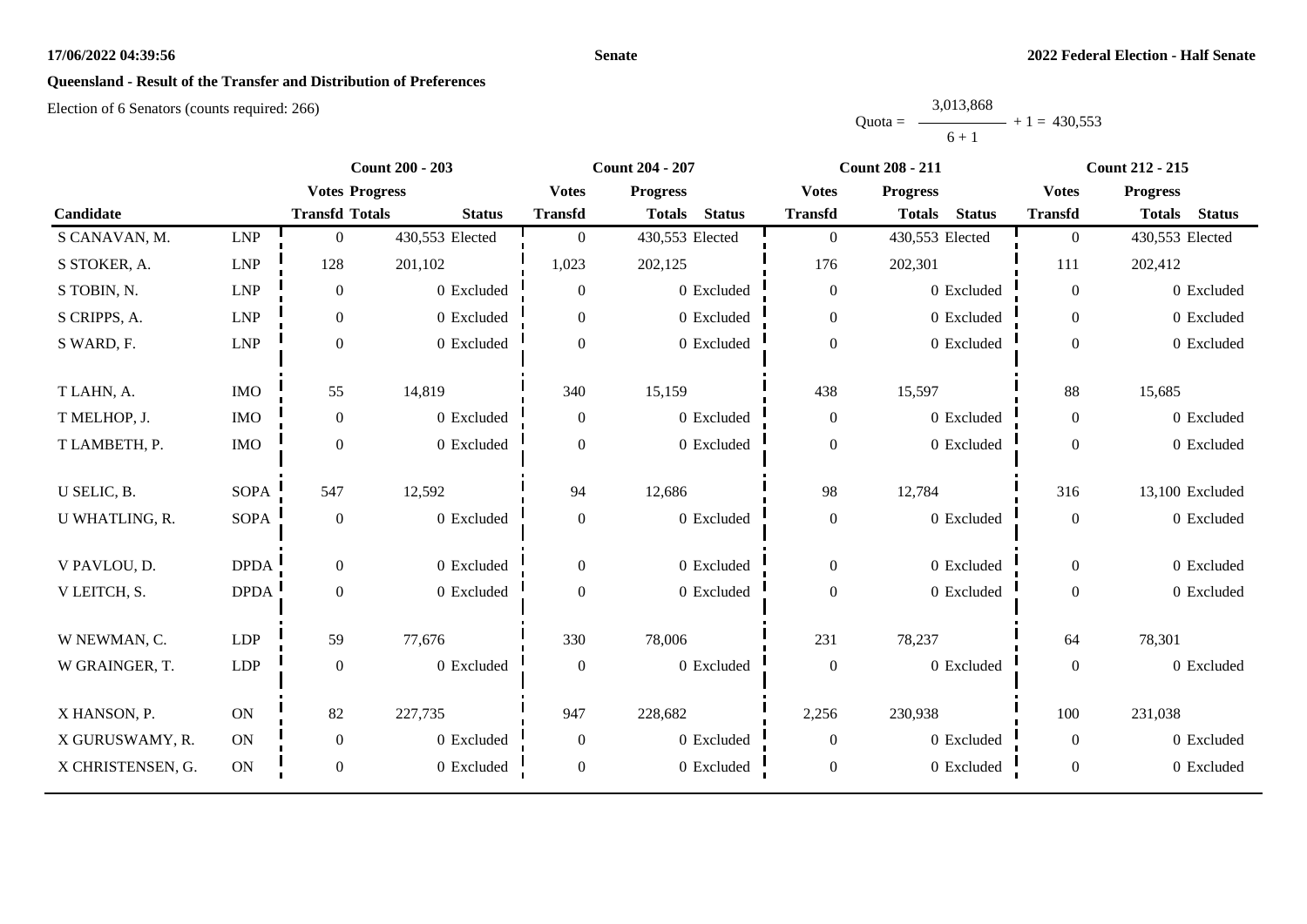#### **Senate**

# **Queensland - Result of the Transfer and Distribution of Preferences**

|           | 3,013,868 |                |
|-----------|-----------|----------------|
| $Quota =$ |           | $+1 = 430.553$ |
|           | $6 + 1$   |                |

|                         |                             |                       | <b>Count 200 - 203</b> |                  | <b>Count 204 - 207</b>         | <b>Count 208 - 211</b> |                                |                  | <b>Count 212 - 215</b>         |  |  |
|-------------------------|-----------------------------|-----------------------|------------------------|------------------|--------------------------------|------------------------|--------------------------------|------------------|--------------------------------|--|--|
|                         |                             | <b>Votes Progress</b> |                        | <b>Votes</b>     | <b>Progress</b>                | <b>Votes</b>           | <b>Progress</b>                | <b>Votes</b>     | <b>Progress</b>                |  |  |
| Candidate               |                             | <b>Transfd Totals</b> | <b>Status</b>          | <b>Transfd</b>   | <b>Status</b><br><b>Totals</b> | <b>Transfd</b>         | <b>Status</b><br><b>Totals</b> | <b>Transfd</b>   | <b>Status</b><br><b>Totals</b> |  |  |
|                         |                             |                       |                        |                  |                                |                        |                                |                  |                                |  |  |
| Y WATT, M.              | <b>ALP</b>                  | $\Omega$              | 430,553 Elected        | $\Omega$         | 430,553 Elected                | $\boldsymbol{0}$       | 430,553 Elected                | $\overline{0}$   | 430,553 Elected                |  |  |
| Y CHISHOLM, A.          | <b>ALP</b>                  | 340                   | 312,780                | 428              | 313,208                        | 266                    | 313,474                        | 436              | 313,910                        |  |  |
| Y ANDREW, E.            | <b>ALP</b>                  | $\overline{0}$        | 0 Excluded             | $\boldsymbol{0}$ | 0 Excluded                     | $\boldsymbol{0}$       | 0 Excluded                     | $\overline{0}$   | 0 Excluded                     |  |  |
| Y WARRY, C.             | <b>ALP</b>                  | $\overline{0}$        | 0 Excluded             | $\boldsymbol{0}$ | 0 Excluded                     | $\mathbf{0}$           | 0 Excluded                     | $\overline{0}$   | 0 Excluded                     |  |  |
| Y HENDERSON, J.         | ALP                         | $\boldsymbol{0}$      | 0 Excluded             | $\boldsymbol{0}$ | 0 Excluded                     | $\boldsymbol{0}$       | 0 Excluded                     | $\boldsymbol{0}$ | 0 Excluded                     |  |  |
| Y PASCOE, R.            | <b>ALP</b>                  | $\Omega$              | 0 Excluded             | $\overline{0}$   | 0 Excluded                     | $\boldsymbol{0}$       | 0 Excluded                     | $\overline{0}$   | 0 Excluded                     |  |  |
|                         |                             |                       |                        |                  |                                |                        |                                |                  |                                |  |  |
| UG LYON, R.             | <b>KAP</b>                  | $\theta$              | 0 Excluded             | $\overline{0}$   | 0 Excluded                     | $\overline{0}$         | 0 Excluded                     | $\overline{0}$   | 0 Excluded                     |  |  |
| UG SCHEFE, D.           | $\mathop{\rm IND}\nolimits$ | $\theta$              | 0 Excluded             | $\boldsymbol{0}$ | 0 Excluded                     | $\boldsymbol{0}$       | 0 Excluded                     | $\overline{0}$   | 0 Excluded                     |  |  |
| UG TEMPLE, L.           | $\mathbf{IND}$              | 12                    | 8,459                  | 24               | 8,483 Excluded                 | $-8,483$               | 0 Excluded                     | $\overline{0}$   | 0 Excluded                     |  |  |
| UG HAMILTON, C.         | $\mathbf{IND}$              | $\overline{0}$        | 0 Excluded             | $\boldsymbol{0}$ | 0 Excluded                     | $\mathbf{0}$           | 0 Excluded                     | $\overline{0}$   | 0 Excluded                     |  |  |
| UG SMITH, L.            | $\mathbf{IND}$              | $\overline{0}$        | 0 Excluded             | $\boldsymbol{0}$ | 0 Excluded                     | $\boldsymbol{0}$       | 0 Excluded                     | $\boldsymbol{0}$ | 0 Excluded                     |  |  |
| UG QUINLIVAN, L.        | $\mathbf{IND}$              | $\theta$              | 0 Excluded             | $\overline{0}$   | 0 Excluded                     | $\mathbf{0}$           | 0 Excluded                     | $\overline{0}$   | 0 Excluded                     |  |  |
| UG KOCHARDY, K.         | $\mathop{\rm IND}\nolimits$ | $\boldsymbol{0}$      | 0 Excluded             | $\boldsymbol{0}$ | 0 Excluded                     | $\boldsymbol{0}$       | 0 Excluded                     | $\boldsymbol{0}$ | 0 Excluded                     |  |  |
| UG ROGERS, P.           | $\mathop{\rm IND}\nolimits$ | $\Omega$              | 0 Excluded             | $\Omega$         | 0 Excluded                     | $\boldsymbol{0}$       | 0 Excluded                     | $\theta$         | 0 Excluded                     |  |  |
|                         |                             |                       |                        |                  |                                |                        |                                |                  |                                |  |  |
| <b>Exhausted Votes</b>  |                             | 268                   | 1,599                  | 298              | 1,897                          | 452                    | 2,349                          | 371              | 2,720                          |  |  |
| <b>Loss By Fraction</b> |                             |                       | 418                    |                  | 419                            | $\boldsymbol{0}$       | 419                            | -4               | 415                            |  |  |
| <b>Total Votes</b>      |                             | $\overline{0}$        | 3,013,868              | $\boldsymbol{0}$ | 3,013,868                      | $\boldsymbol{0}$       | 3,013,868                      | $\overline{0}$   | 3,013,868                      |  |  |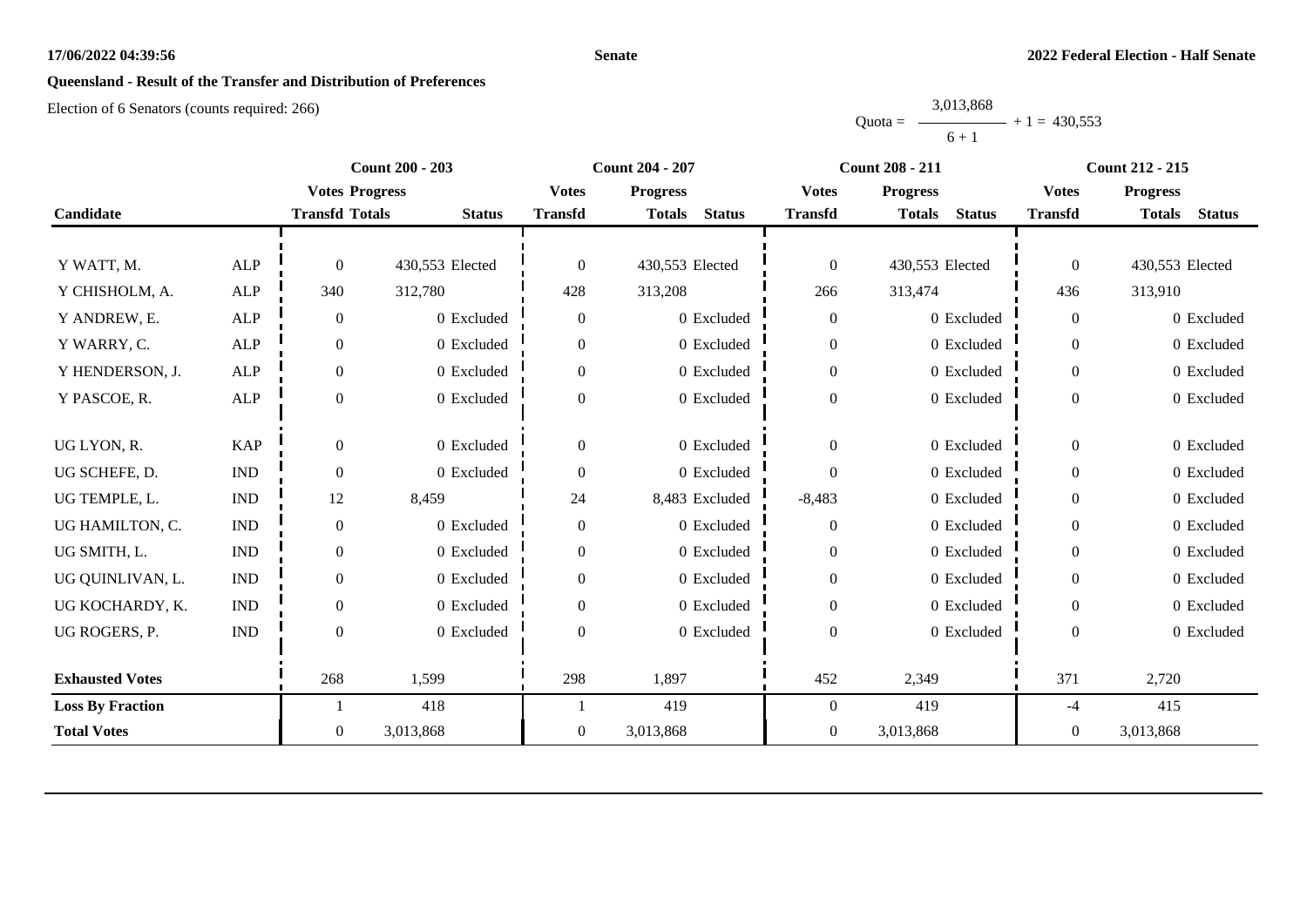## **Queensland - Result of the Transfer and Distribution of Preferences**

| d: 266)                                 |                                        | 3,013,868                             | Quota = $\longrightarrow$ + 1 = 430,553 |
|-----------------------------------------|----------------------------------------|---------------------------------------|-----------------------------------------|
|                                         |                                        | $6 + 1$                               |                                         |
| Candidates Excluded<br>34. WILLIAMS, R. | Candidates Excluded<br>62. TILYARD, I. | Candidates Excluded<br>99. TEMPLE, L. | Candidates Excluded<br>28. LEES, R.     |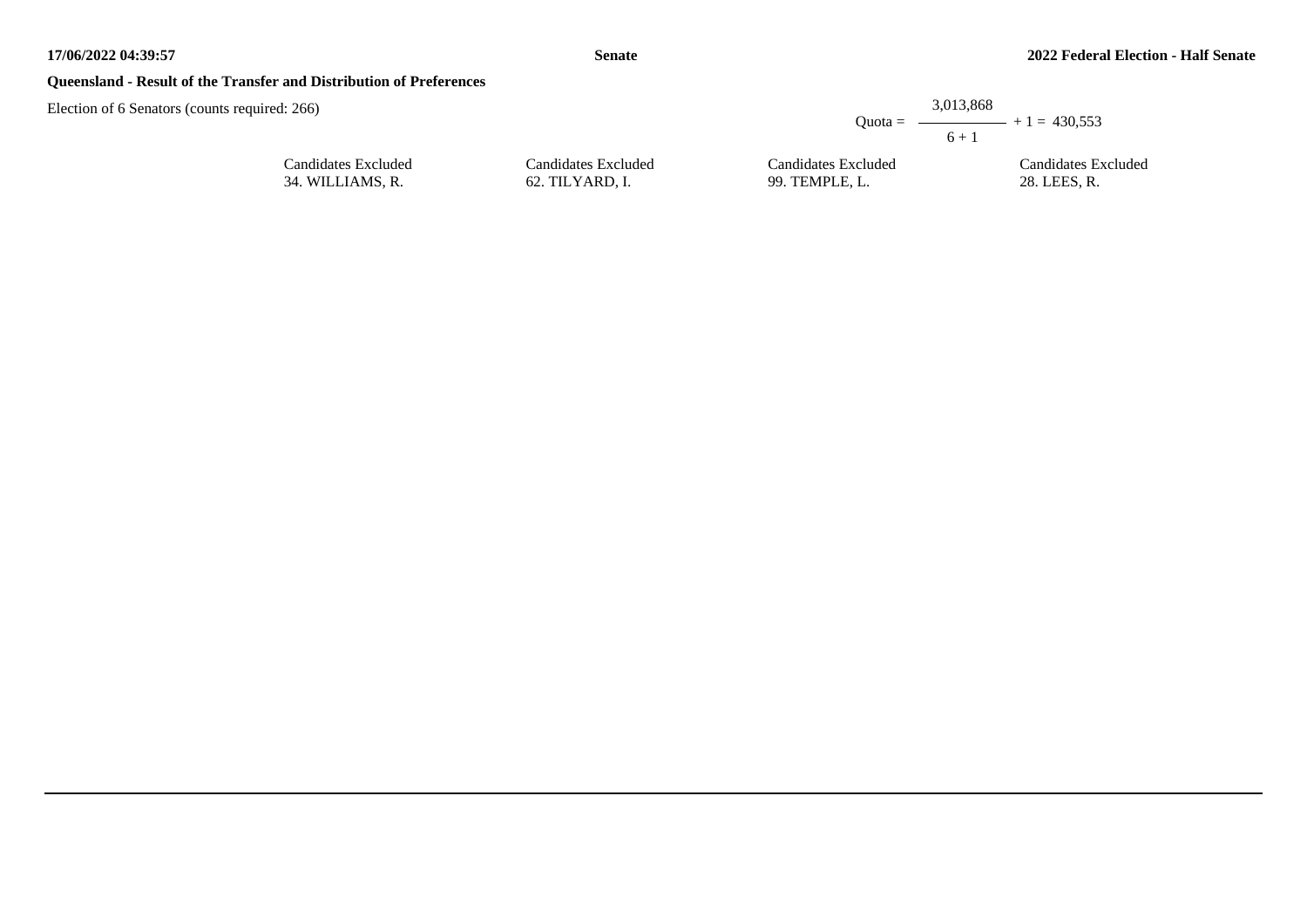#### **Senate**

# **Queensland - Result of the Transfer and Distribution of Preferences**

|           | 3,013,868 |                |
|-----------|-----------|----------------|
| $Quota =$ |           | $+1 = 430.553$ |
|           | $6 + 1$   |                |

|                      |             | <b>Count 216 - 219</b> |               | Count 220 - 223  |                                |                  | <b>Count 224 - 227</b>         | <b>Count 228 - 231</b> |                                |
|----------------------|-------------|------------------------|---------------|------------------|--------------------------------|------------------|--------------------------------|------------------------|--------------------------------|
|                      |             | <b>Votes Progress</b>  |               | <b>Votes</b>     | <b>Progress</b>                | <b>Votes</b>     | <b>Progress</b>                | <b>Votes</b>           | <b>Progress</b>                |
| Candidate            |             | <b>Transfd Totals</b>  | <b>Status</b> | <b>Transfd</b>   | <b>Status</b><br><b>Totals</b> | <b>Transfd</b>   | <b>Status</b><br><b>Totals</b> | <b>Transfd</b>         | <b>Status</b><br><b>Totals</b> |
| A HARRIS, L.         |             | 50                     | 15,861        | 44               | 15,905 Excluded                | $-15,905$        | 0 Excluded                     | $\overline{0}$         | 0 Excluded                     |
| A YUILLE, D.         |             | $\Omega$               | 0 Excluded    | $\theta$         | $0$ Excluded                   | $\theta$         | 0 Excluded                     | $\Omega$               | 0 Excluded                     |
| B LEES, R.           | <b>SAL</b>  | $\overline{0}$         | 0 Excluded    | $\overline{0}$   | 0 Excluded                     | $\overline{0}$   | 0 Excluded                     | $\overline{0}$         | 0 Excluded                     |
| <b>B EMANUEL, K.</b> | SAL         | $\boldsymbol{0}$       | 0 Excluded    | $\overline{0}$   | 0 Excluded                     | $\boldsymbol{0}$ | 0 Excluded                     | $\Omega$               | 0 Excluded                     |
| C BRADLEY, B.        | <b>HMP</b>  | 1,664                  | 170,984       | 293              | 171,277                        | 6,866            | 178,143                        | 1,441                  | 179,584                        |
| C LUYKEN, S.         | HMP         | $\mathbf{0}$           | 0 Excluded    | $\mathbf{0}$     | 0 Excluded                     | $\boldsymbol{0}$ | 0 Excluded                     | $\overline{0}$         | 0 Excluded                     |
| D MARTIN, R.         | SPP         | 1,085                  | 25,451        | 427              | 25,878                         | 1,540            | 27,418                         | 645                    | 28,063                         |
| D FIRESTONE, T.      | SPP         | $\theta$               | 0 Excluded    | $\theta$         | 0 Excluded                     | $\boldsymbol{0}$ | 0 Excluded                     | $\overline{0}$         | 0 Excluded                     |
| E WILLIAMS, R.       | <b>REAS</b> | $\overline{0}$         | 0 Excluded    | $\overline{0}$   | 0 Excluded                     | $\boldsymbol{0}$ | 0 Excluded                     | $\overline{0}$         | 0 Excluded                     |
| E JORDAN, F.         | <b>REAS</b> | $\overline{0}$         | 0 Excluded    | $\Omega$         | 0 Excluded                     | $\boldsymbol{0}$ | 0 Excluded                     | $\mathbf{0}$           | 0 Excluded                     |
| F BRENNAN, B.        | <b>TNL</b>  | $\overline{0}$         | 0 Excluded    | $\overline{0}$   | 0 Excluded                     | $\boldsymbol{0}$ | 0 Excluded                     | $\overline{0}$         | 0 Excluded                     |
| F KENNISH, H.        | <b>TNL</b>  | $\overline{0}$         | 0 Excluded    | $\Omega$         | 0 Excluded                     | $\boldsymbol{0}$ | 0 Excluded                     | $\Omega$               | 0 Excluded                     |
| F HOPLEY, S.         | <b>TNL</b>  | $\overline{0}$         | $0$ Excluded  | $\Omega$         | 0 Excluded                     | $\boldsymbol{0}$ | 0 Excluded                     | $\overline{0}$         | 0 Excluded                     |
| F MOMSEN, J.         | TNL         | $\overline{0}$         | 0 Excluded    | $\overline{0}$   | 0 Excluded                     | $\boldsymbol{0}$ | 0 Excluded                     | $\overline{0}$         | 0 Excluded                     |
| F INGRAM, L.         | <b>TNL</b>  | $\overline{0}$         | 0 Excluded    | $\Omega$         | 0 Excluded                     | $\boldsymbol{0}$ | 0 Excluded                     | $\theta$               | 0 Excluded                     |
| F CREIGHTON, J.      | TNL         | $\overline{0}$         | 0 Excluded    | $\boldsymbol{0}$ | 0 Excluded                     | $\boldsymbol{0}$ | 0 Excluded                     | $\boldsymbol{0}$       | 0 Excluded                     |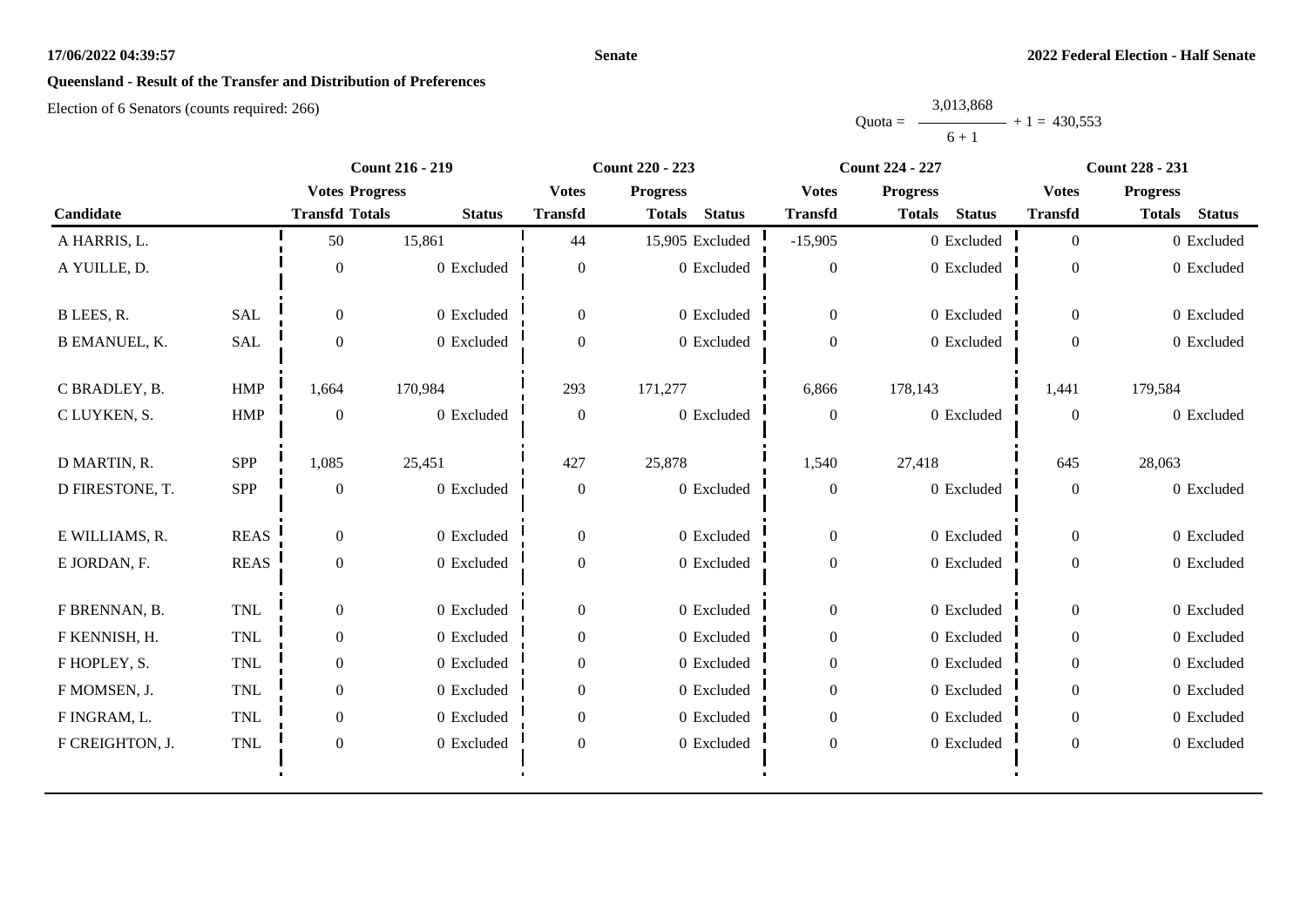#### **Senate**

# **Queensland - Result of the Transfer and Distribution of Preferences**

|           | 3,013,868 |                |
|-----------|-----------|----------------|
| $Quota =$ |           | $+1 = 430.553$ |
|           | $6 + 1$   |                |

|                    |              | <b>Count 216 - 219</b> |               | <b>Count 220 - 223</b> |                                |                  | <b>Count 224 - 227</b>         | <b>Count 228 - 231</b> |                                |
|--------------------|--------------|------------------------|---------------|------------------------|--------------------------------|------------------|--------------------------------|------------------------|--------------------------------|
|                    |              | <b>Votes Progress</b>  |               | <b>Votes</b>           | <b>Progress</b>                | <b>Votes</b>     | <b>Progress</b>                | <b>Votes</b>           | <b>Progress</b>                |
| Candidate          |              | <b>Transfd Totals</b>  | <b>Status</b> | <b>Transfd</b>         | <b>Status</b><br><b>Totals</b> | <b>Transfd</b>   | <b>Status</b><br><b>Totals</b> | <b>Transfd</b>         | <b>Totals</b><br><b>Status</b> |
| G PAYNE, K.        | ${\rm FIN}$  | $\Omega$               | 0 Excluded    | $\Omega$               | 0 Excluded                     | $\overline{0}$   | 0 Excluded                     | $\overline{0}$         | 0 Excluded                     |
| G CARROLL, K.      | ${\rm FIN}$  | $\Omega$               | 0 Excluded    | $\theta$               | 0 Excluded                     | $\boldsymbol{0}$ | 0 Excluded                     | $\Omega$               | 0 Excluded                     |
| H DICKSON, S.      |              | $\overline{0}$         | 0 Excluded    | $\boldsymbol{0}$       | 0 Excluded                     | $\boldsymbol{0}$ | 0 Excluded                     | $\overline{0}$         | 0 Excluded                     |
| H LLOYD, R.        |              | $\mathbf{0}$           | 0 Excluded    | $\Omega$               | 0 Excluded                     | $\boldsymbol{0}$ | 0 Excluded                     | $\mathbf{0}$           | 0 Excluded                     |
| I HEAD, M.         |              | $\overline{0}$         | 0 Excluded    | $\overline{0}$         | 0 Excluded                     | $\overline{0}$   | 0 Excluded                     | $\overline{0}$         | 0 Excluded                     |
| I DAVIS, J.        |              | $\Omega$               | 0 Excluded    | $\Omega$               | 0 Excluded                     | $\boldsymbol{0}$ | 0 Excluded                     | $\Omega$               | 0 Excluded                     |
| J ALLMAN-PAYNE, P. | <b>GRN</b>   | 2,534                  | 385,050       | 2,130                  | 387,180                        | 677              | 387,857                        | 785                    | 388,642                        |
| J SRI, A.          | <b>GRN</b>   | $\mathbf{0}$           | 0 Excluded    | $\Omega$               | 0 Excluded                     | $\boldsymbol{0}$ | 0 Excluded                     | $\overline{0}$         | 0 Excluded                     |
| J PENNINGS, B.     | <b>GRN</b>   | $\overline{0}$         | 0 Excluded    | $\theta$               | 0 Excluded                     | $\overline{0}$   | 0 Excluded                     | $\overline{0}$         | 0 Excluded                     |
| J SIDHU, N.        | <b>GRN</b>   | $\overline{0}$         | 0 Excluded    | $\overline{0}$         | 0 Excluded                     | $\overline{0}$   | 0 Excluded                     | $\overline{0}$         | 0 Excluded                     |
| J NELLIGAN, A.     | <b>GRN</b>   | $\overline{0}$         | 0 Excluded    | $\overline{0}$         | 0 Excluded                     | $\boldsymbol{0}$ | 0 Excluded                     | $\overline{0}$         | 0 Excluded                     |
| J HALEY, R.        | <b>GRN</b>   | $\mathbf{0}$           | 0 Excluded    | $\Omega$               | 0 Excluded                     | $\mathbf{0}$     | 0 Excluded                     | $\mathbf{0}$           | 0 Excluded                     |
| K HENAWAY, L.      | IAP          | 636                    | 36,809        | 449                    | 37,258                         | 482              | 37,740                         | 740                    | 38,480                         |
| K CARR, J.         | IAP          | $\boldsymbol{0}$       | 0 Excluded    | $\boldsymbol{0}$       | 0 Excluded                     | $\boldsymbol{0}$ | 0 Excluded                     | $\boldsymbol{0}$       | 0 Excluded                     |
| L PUKALLUS, J.     | $\mbox{CEC}$ | $\overline{0}$         | 0 Excluded    | $\mathbf{0}$           | 0 Excluded                     | $\overline{0}$   | 0 Excluded                     | $\overline{0}$         | 0 Excluded                     |
| L DOEL, R.         | CEC          | $\boldsymbol{0}$       | 0 Excluded    | $\theta$               | 0 Excluded                     | $\boldsymbol{0}$ | 0 Excluded                     | $\boldsymbol{0}$       | 0 Excluded                     |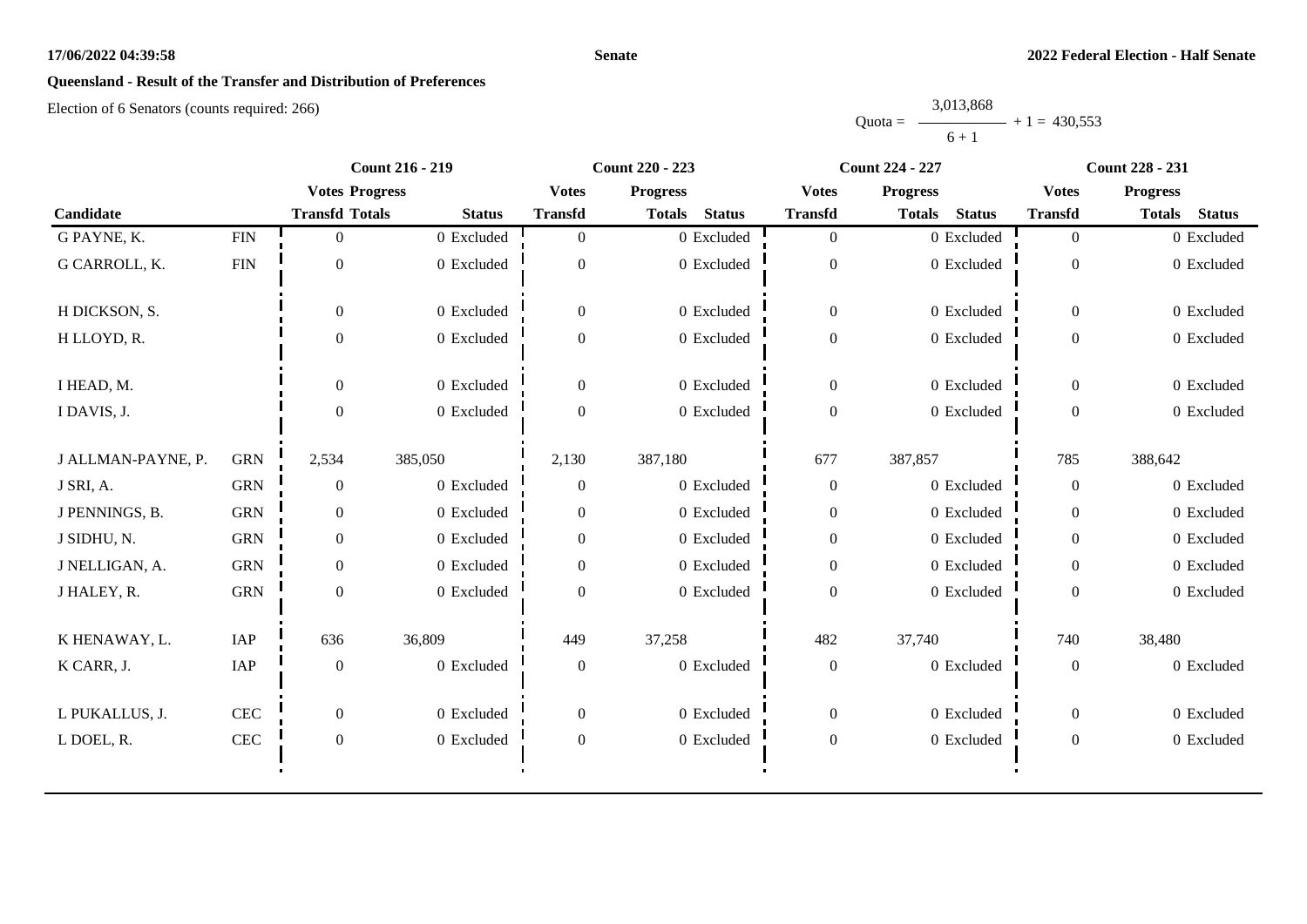#### **Senate**

# **Queensland - Result of the Transfer and Distribution of Preferences**

|           | 3,013,868 |                |
|-----------|-----------|----------------|
| $Quota =$ |           | $+1 = 430,553$ |
|           | $6 + 1$   |                |

|                | <b>Count 216 - 219</b> |                       | <b>Count 220 - 223</b> |                  | <b>Count 224 - 227</b>         |                  | <b>Count 228 - 231</b>         |                  |                                |
|----------------|------------------------|-----------------------|------------------------|------------------|--------------------------------|------------------|--------------------------------|------------------|--------------------------------|
|                |                        | <b>Votes Progress</b> |                        | <b>Votes</b>     | <b>Progress</b>                | <b>Votes</b>     | <b>Progress</b>                | <b>Votes</b>     | <b>Progress</b>                |
| Candidate      |                        | <b>Transfd Totals</b> | <b>Status</b>          | <b>Transfd</b>   | <b>Status</b><br><b>Totals</b> | <b>Transfd</b>   | <b>Status</b><br><b>Totals</b> | <b>Transfd</b>   | <b>Status</b><br><b>Totals</b> |
| M MILES, J.    | GAP                    | 181                   | 30,536                 | 417              | 30,953                         | 1,555            | 32,508                         | 2,844            | 35,352                         |
| M COTTAM, E.   | <b>GAP</b>             | $\overline{0}$        | 0 Excluded             | $\boldsymbol{0}$ | $0$ Excluded                   | $\boldsymbol{0}$ | 0 Excluded                     | $\overline{0}$   | 0 Excluded                     |
| N RUSSELL, H.  | AUVA                   | 319                   | 21,529                 | 597              | 22,126                         | 239              | 22,365                         | 796              | 23,161 Excluded                |
| N HANSEN, J.   | AUVA!                  | $\mathbf{0}$          | 0 Excluded             | $\mathbf{0}$     | 0 Excluded                     | $\boldsymbol{0}$ | 0 Excluded                     | $\mathbf{0}$     | 0 Excluded                     |
| O TILYARD, I.  | <b>CYA</b>             | $\overline{0}$        | 0 Excluded             | $\mathbf{0}$     | 0 Excluded                     | $\overline{0}$   | 0 Excluded                     | $\overline{0}$   | 0 Excluded                     |
| O BENNETT, J.  | <b>CYA</b>             | $\overline{0}$        | 0 Excluded             | $\overline{0}$   | 0 Excluded                     | $\boldsymbol{0}$ | 0 Excluded                     | $\overline{0}$   | 0 Excluded                     |
| O SMYTH, M.    | <b>CYA</b>             | $\overline{0}$        | 0 Excluded             | $\Omega$         | 0 Excluded                     | $\overline{0}$   | 0 Excluded                     | $\Omega$         | 0 Excluded                     |
| P SEVERNS, M.  | AJP                    | 1,611                 | 43,265                 | 664              | 43,929                         | 382              | 44,311                         | 2,431            | 46,742                         |
| P WEBER, S.    | ${\rm AJP}$            | $\boldsymbol{0}$      | 0 Excluded             | $\boldsymbol{0}$ | 0 Excluded                     | $\boldsymbol{0}$ | 0 Excluded                     | $\boldsymbol{0}$ | 0 Excluded                     |
| Q ARBUCKLE, L. | $\hbox{AUD}$           | 422                   | 13,876 Excluded        | $-13,876$        | 0 Excluded                     | $\overline{0}$   | 0 Excluded                     | $\overline{0}$   | 0 Excluded                     |
| Q SIMPSON, C.  | $\hbox{AUD}$           | $\mathbf{0}$          | 0 Excluded             | $\theta$         | 0 Excluded                     | $\boldsymbol{0}$ | 0 Excluded                     | $\Omega$         | 0 Excluded                     |
| R PALMER, C.   | <b>UAPP</b>            | 349                   | 130,118                | 1,270            | 131,388                        | 318              | 131,706                        | 1,812            | 133,518                        |
| R BREWSTER, M. | <b>UAPP</b>            | $\boldsymbol{0}$      | 0 Excluded             | $\boldsymbol{0}$ | 0 Excluded                     | $\boldsymbol{0}$ | 0 Excluded                     | $\overline{0}$   | 0 Excluded                     |
| R ADIDI, D.    | <b>UAPP</b>            | $\overline{0}$        | 0 Excluded             | $\overline{0}$   | 0 Excluded                     | $\boldsymbol{0}$ | 0 Excluded                     | $\theta$         | 0 Excluded                     |
| R McCABE, J.   | <b>UAPP</b>            | $\overline{0}$        | 0 Excluded             | $\overline{0}$   | $0\,$ Excluded                 | $\boldsymbol{0}$ | 0 Excluded                     | $\overline{0}$   | 0 Excluded                     |
| S McGRATH, J.  | <b>LNP</b>             | $\boldsymbol{0}$      | 430,553 Elected        | $\boldsymbol{0}$ | 430,553 Elected                | $\boldsymbol{0}$ | 430,553 Elected                | $\boldsymbol{0}$ | 430,553 Elected                |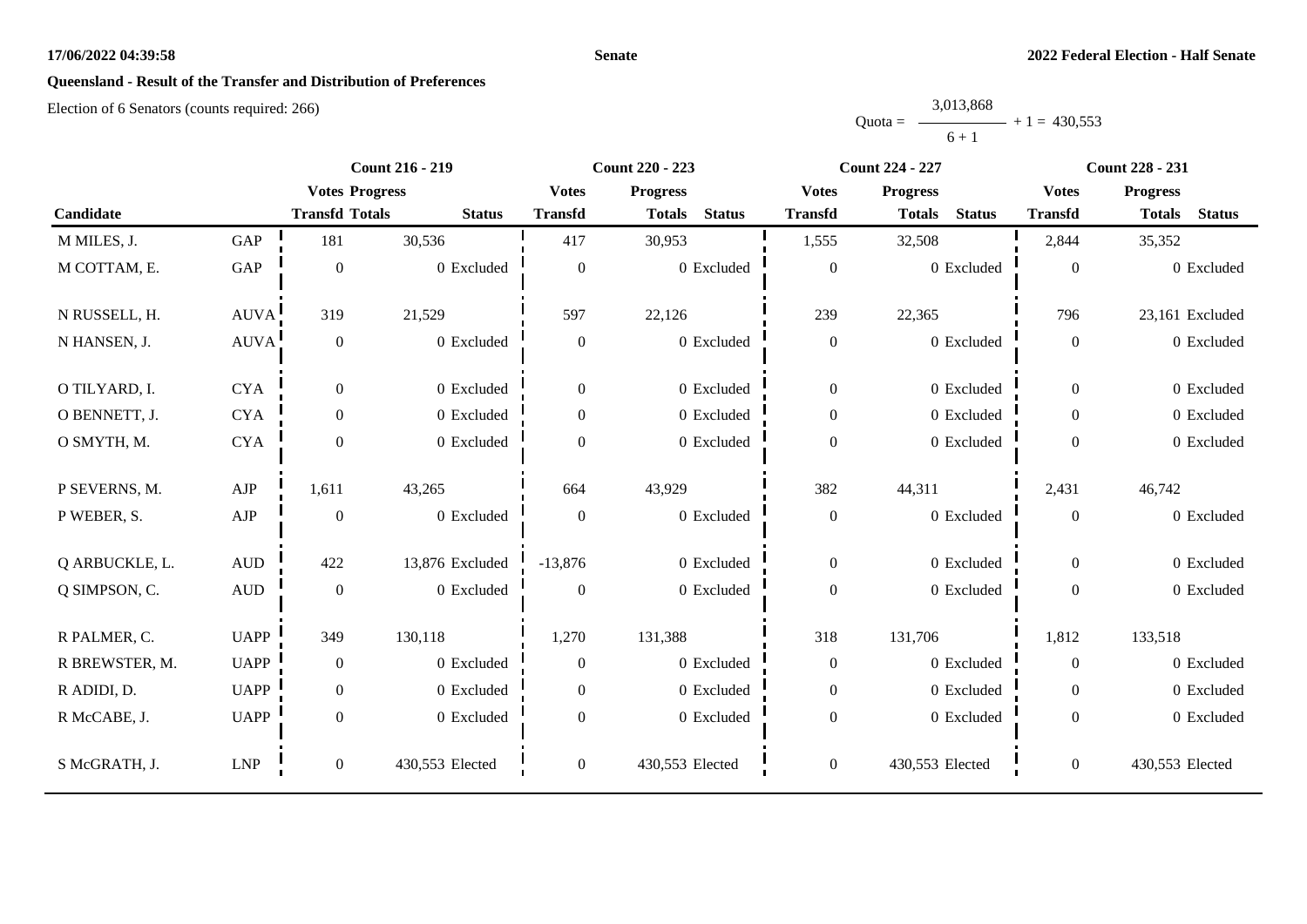#### **Senate**

# **Queensland - Result of the Transfer and Distribution of Preferences**

|           | 3,013,868 |                |
|-----------|-----------|----------------|
| $Quota =$ |           | $+1 = 430.553$ |
|           | $6 + 1$   |                |

|                   |             | <b>Count 216 - 219</b> |                 | <b>Count 220 - 223</b> |                                | <b>Count 224 - 227</b> |                                | <b>Count 228 - 231</b> |                                |
|-------------------|-------------|------------------------|-----------------|------------------------|--------------------------------|------------------------|--------------------------------|------------------------|--------------------------------|
|                   |             | <b>Votes Progress</b>  |                 | <b>Votes</b>           | <b>Progress</b>                | <b>Votes</b>           | <b>Progress</b>                | <b>Votes</b>           | <b>Progress</b>                |
| Candidate         |             | <b>Transfd Totals</b>  | <b>Status</b>   | <b>Transfd</b>         | <b>Status</b><br><b>Totals</b> | <b>Transfd</b>         | <b>Status</b><br><b>Totals</b> | <b>Transfd</b>         | <b>Status</b><br><b>Totals</b> |
| S CANAVAN, M.     | <b>LNP</b>  | $\mathbf{0}$           | 430,553 Elected | $\overline{0}$         | 430,553 Elected                | $\boldsymbol{0}$       | 430,553 Elected                | $\overline{0}$         | 430,553 Elected                |
| S STOKER, A.      | <b>LNP</b>  | 498                    | 202,910         | 2,416                  | 205,326                        | 327                    | 205,653                        | 832                    | 206,485                        |
| S TOBIN, N.       | <b>LNP</b>  | $\boldsymbol{0}$       | 0 Excluded      | $\overline{0}$         | 0 Excluded                     | $\boldsymbol{0}$       | 0 Excluded                     | $\overline{0}$         | 0 Excluded                     |
| S CRIPPS, A.      | ${\rm LNP}$ | $\boldsymbol{0}$       | 0 Excluded      | $\overline{0}$         | 0 Excluded                     | $\boldsymbol{0}$       | 0 Excluded                     | $\overline{0}$         | 0 Excluded                     |
| S WARD, F.        | ${\rm LNP}$ | $\boldsymbol{0}$       | 0 Excluded      | $\Omega$               | 0 Excluded                     | $\boldsymbol{0}$       | 0 Excluded                     | $\Omega$               | 0 Excluded                     |
| T LAHN, A.        | <b>IMO</b>  | 1,433                  | 17,118          | 394                    | 17,512                         | 372                    | 17,884 Excluded                | $-17,884$              | 0 Excluded                     |
| T MELHOP, J.      | <b>IMO</b>  | $\boldsymbol{0}$       | 0 Excluded      | $\boldsymbol{0}$       | 0 Excluded                     | $\boldsymbol{0}$       | 0 Excluded                     | $\overline{0}$         | 0 Excluded                     |
| T LAMBETH, P.     | <b>IMO</b>  | $\overline{0}$         | 0 Excluded      | $\overline{0}$         | 0 Excluded                     | $\boldsymbol{0}$       | 0 Excluded                     | $\overline{0}$         | 0 Excluded                     |
| U SELIC, B.       | <b>SOPA</b> | $-13,100$              | 0 Excluded      | $\overline{0}$         | 0 Excluded                     | $\boldsymbol{0}$       | 0 Excluded                     | $\overline{0}$         | 0 Excluded                     |
| U WHATLING, R.    | <b>SOPA</b> | $\boldsymbol{0}$       | 0 Excluded      | $\overline{0}$         | 0 Excluded                     | $\boldsymbol{0}$       | 0 Excluded                     | $\overline{0}$         | 0 Excluded                     |
| V PAVLOU, D.      | <b>DPDA</b> | $\mathbf{0}$           | 0 Excluded      | $\overline{0}$         | 0 Excluded                     | $\boldsymbol{0}$       | 0 Excluded                     | $\overline{0}$         | 0 Excluded                     |
| V LEITCH, S.      | <b>DPDA</b> | $\boldsymbol{0}$       | 0 Excluded      | $\overline{0}$         | 0 Excluded                     | $\boldsymbol{0}$       | 0 Excluded                     | $\overline{0}$         | 0 Excluded                     |
| W NEWMAN, C.      | <b>LDP</b>  | 425                    | 78,726          | 1,514                  | 80,240                         | 212                    | 80,452                         | 950                    | 81,402                         |
| W GRAINGER, T.    | LDP         | $\boldsymbol{0}$       | 0 Excluded      | $\mathbf{0}$           | 0 Excluded                     | $\boldsymbol{0}$       | 0 Excluded                     | $\boldsymbol{0}$       | 0 Excluded                     |
| X HANSON, P.      | ON          | 454                    | 231,492         | 854                    | 232,346                        | 893                    | 233,239                        | 3,289                  | 236,528                        |
| X GURUSWAMY, R.   | <b>ON</b>   | $\boldsymbol{0}$       | 0 Excluded      | $\overline{0}$         | 0 Excluded                     | $\boldsymbol{0}$       | 0 Excluded                     | $\overline{0}$         | 0 Excluded                     |
| X CHRISTENSEN, G. | ON          | $\boldsymbol{0}$       | 0 Excluded      | $\overline{0}$         | 0 Excluded                     | $\boldsymbol{0}$       | 0 Excluded                     | $\boldsymbol{0}$       | 0 Excluded                     |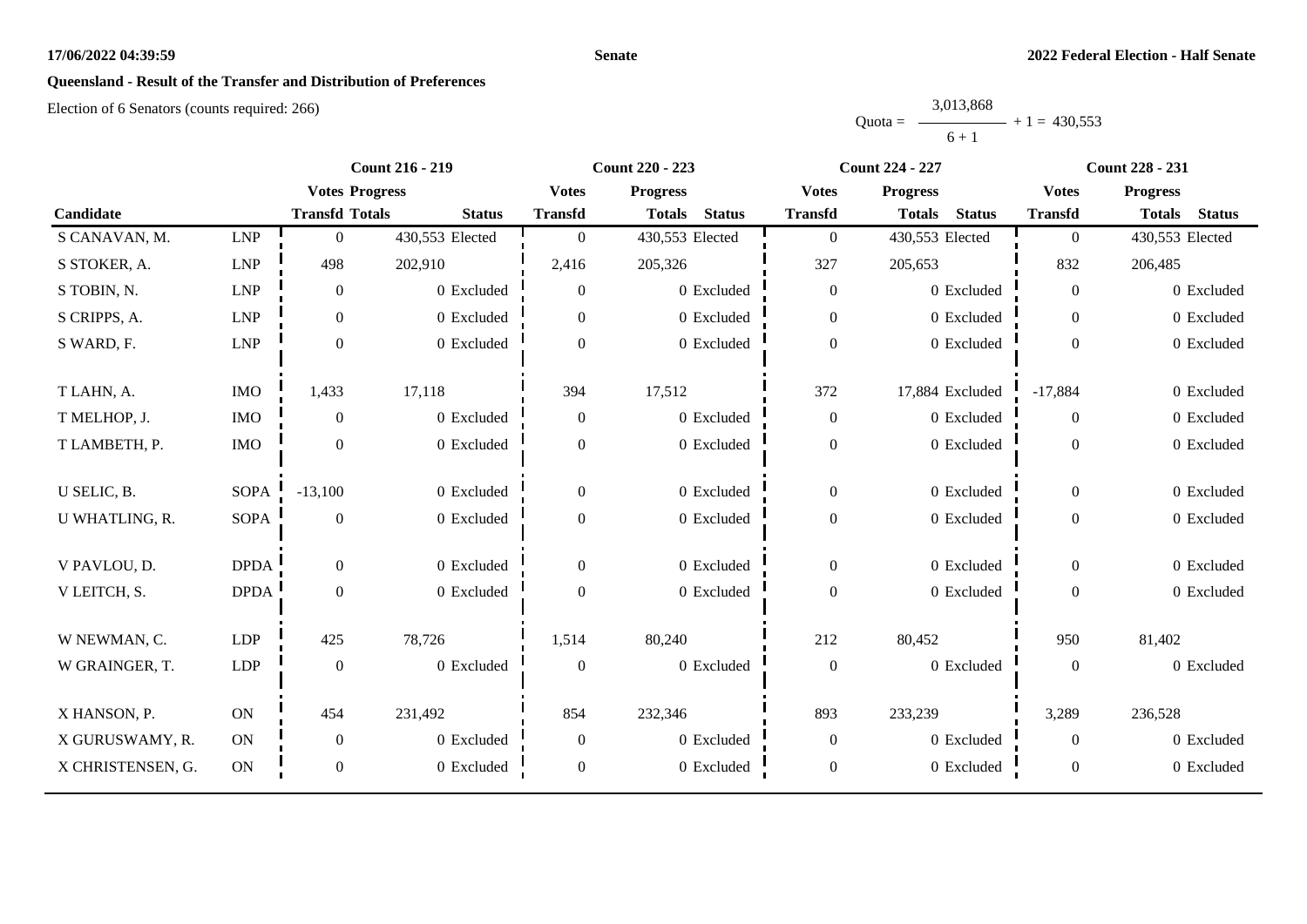#### **Senate**

# **Queensland - Result of the Transfer and Distribution of Preferences**

|           | 3,013,868 |                |
|-----------|-----------|----------------|
| $Quota =$ |           | $+1 = 430.553$ |
|           | $6 + 1$   |                |

|                         |                             | <b>Count 216 - 219</b> |                 | <b>Count 220 - 223</b> |                                | <b>Count 224 - 227</b> |                                | <b>Count 228 - 231</b> |                                |
|-------------------------|-----------------------------|------------------------|-----------------|------------------------|--------------------------------|------------------------|--------------------------------|------------------------|--------------------------------|
|                         |                             | <b>Votes Progress</b>  |                 | <b>Votes</b>           | <b>Progress</b>                | <b>Votes</b>           | <b>Progress</b>                | <b>Votes</b>           | <b>Progress</b>                |
| Candidate               |                             | <b>Transfd Totals</b>  | <b>Status</b>   | <b>Transfd</b>         | <b>Status</b><br><b>Totals</b> | <b>Transfd</b>         | <b>Status</b><br><b>Totals</b> | <b>Transfd</b>         | <b>Status</b><br><b>Totals</b> |
|                         |                             |                        |                 |                        |                                |                        |                                |                        |                                |
| Y WATT, M.              | <b>ALP</b>                  | $\theta$               | 430,553 Elected | $\theta$               | 430,553 Elected                | $\boldsymbol{0}$       | 430,553 Elected                | $\overline{0}$         | 430,553 Elected                |
| Y CHISHOLM, A.          | <b>ALP</b>                  | 1,223                  | 315,133         | 2,050                  | 317,183                        | 335                    | 317,518                        | 785                    | 318,303                        |
| Y ANDREW, E.            | ${\sf ALP}$                 | $\mathbf{0}$           | 0 Excluded      | $\mathbf{0}$           | 0 Excluded                     | $\boldsymbol{0}$       | 0 Excluded                     | $\theta$               | 0 Excluded                     |
| Y WARRY, C.             | <b>ALP</b>                  | $\boldsymbol{0}$       | 0 Excluded      | $\theta$               | 0 Excluded                     | $\boldsymbol{0}$       | 0 Excluded                     | $\theta$               | 0 Excluded                     |
| Y HENDERSON, J.         | ALP                         | $\boldsymbol{0}$       | 0 Excluded      | $\overline{0}$         | 0 Excluded                     | $\boldsymbol{0}$       | 0 Excluded                     | $\overline{0}$         | 0 Excluded                     |
| Y PASCOE, R.            | ALP                         | $\Omega$               | 0 Excluded      | $\Omega$               | 0 Excluded                     | $\boldsymbol{0}$       | 0 Excluded                     | $\overline{0}$         | 0 Excluded                     |
|                         |                             |                        |                 |                        |                                |                        |                                |                        |                                |
| UG LYON, R.             | <b>KAP</b>                  | $\theta$               | 0 Excluded      | $\Omega$               | 0 Excluded                     | $\boldsymbol{0}$       | 0 Excluded                     | $\overline{0}$         | 0 Excluded                     |
| UG SCHEFE, D.           | $\ensuremath{\text{IND}}$   | $\mathbf{0}$           | 0 Excluded      | $\overline{0}$         | 0 Excluded                     | $\boldsymbol{0}$       | 0 Excluded                     | $\overline{0}$         | 0 Excluded                     |
| UG TEMPLE, L.           | <b>IND</b>                  | $\mathbf{0}$           | 0 Excluded      | $\Omega$               | 0 Excluded                     | $\boldsymbol{0}$       | 0 Excluded                     | $\theta$               | 0 Excluded                     |
| UG HAMILTON, C.         | $\mathop{\rm IND}\nolimits$ | $\mathbf{0}$           | 0 Excluded      | $\Omega$               | 0 Excluded                     | $\boldsymbol{0}$       | 0 Excluded                     | $\theta$               | 0 Excluded                     |
| UG SMITH, L.            | $\mathop{\rm IND}\nolimits$ | $\boldsymbol{0}$       | 0 Excluded      | $\boldsymbol{0}$       | 0 Excluded                     | $\boldsymbol{0}$       | 0 Excluded                     | $\theta$               | 0 Excluded                     |
| UG QUINLIVAN, L.        | <b>IND</b>                  | $\mathbf{0}$           | 0 Excluded      | $\Omega$               | 0 Excluded                     | $\boldsymbol{0}$       | 0 Excluded                     | $\Omega$               | 0 Excluded                     |
| UG KOCHARDY, K.         | <b>IND</b>                  | $\boldsymbol{0}$       | 0 Excluded      | $\mathbf{0}$           | 0 Excluded                     | $\boldsymbol{0}$       | 0 Excluded                     | $\theta$               | 0 Excluded                     |
| UG ROGERS, P.           | <b>IND</b>                  | $\theta$               | 0 Excluded      | $\Omega$               | 0 Excluded                     | $\boldsymbol{0}$       | 0 Excluded                     | $\Omega$               | 0 Excluded                     |
|                         |                             |                        |                 |                        |                                |                        |                                |                        |                                |
| <b>Exhausted Votes</b>  |                             | 212                    | 2,932           | 363                    | 3,295                          | 1,708                  | 5,003                          | 538                    | 5,541                          |
| <b>Loss By Fraction</b> |                             | 4                      | 419             | -6                     | 413                            | $-1$                   | 412                            | $-4$                   | 408                            |
| <b>Total Votes</b>      |                             | $\overline{0}$         | 3,013,868       | $\overline{0}$         | 3,013,868                      | $\boldsymbol{0}$       | 3,013,868                      | $\theta$               | 3,013,868                      |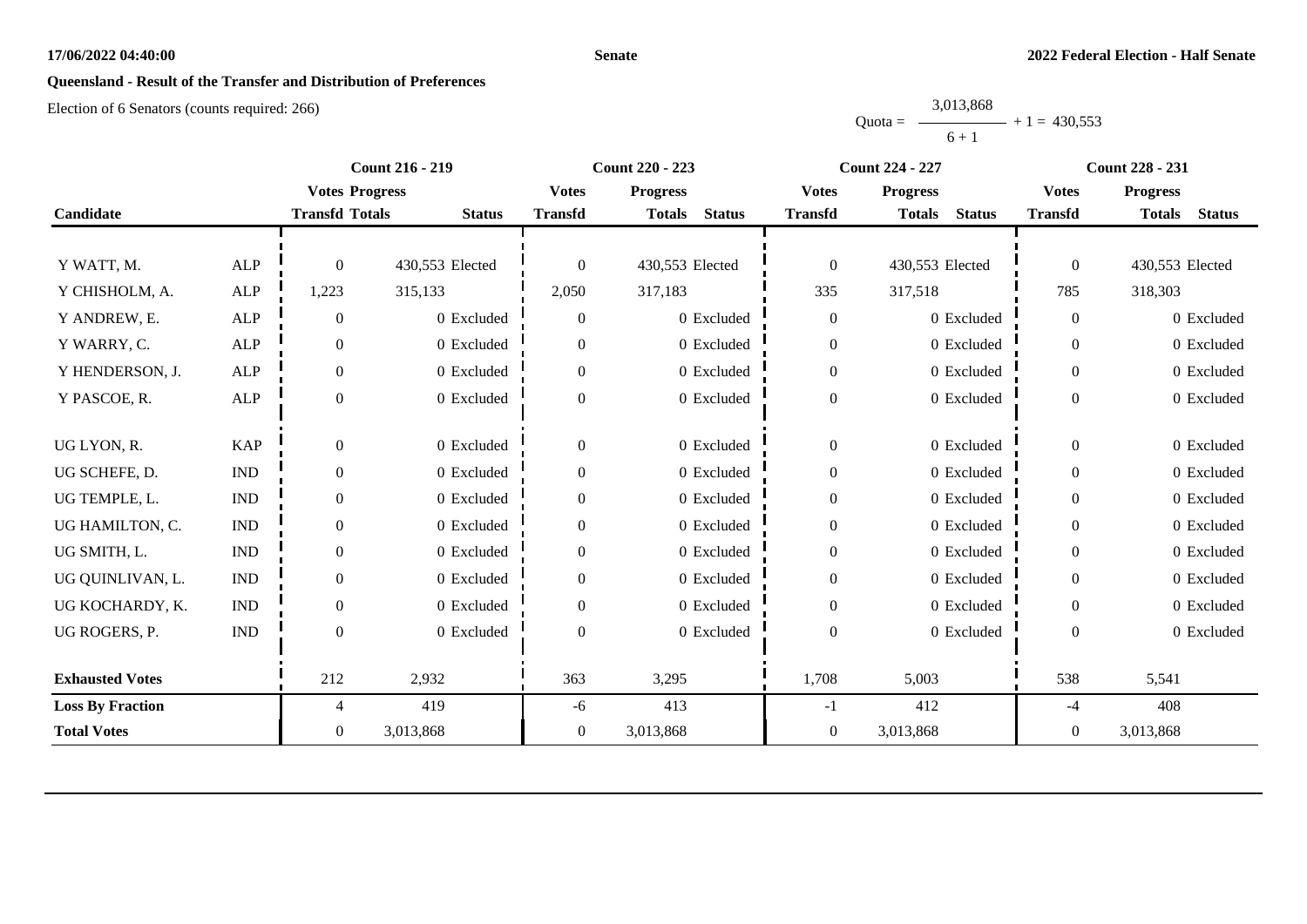## **Queensland - Result of the Transfer and Distribution of Preferences**

| d: 266)                              |                                         | 3.013.868                             | Quota = $\longrightarrow$ + 1 = 430.553 |
|--------------------------------------|-----------------------------------------|---------------------------------------|-----------------------------------------|
|                                      |                                         | $6 + 1$                               |                                         |
| Candidates Excluded<br>82. SELIC, B. | Candidates Excluded<br>67. ARBUCKLE, L. | Candidates Excluded<br>26. HARRIS, L. | Candidates Excluded<br>79. LAHN, A.     |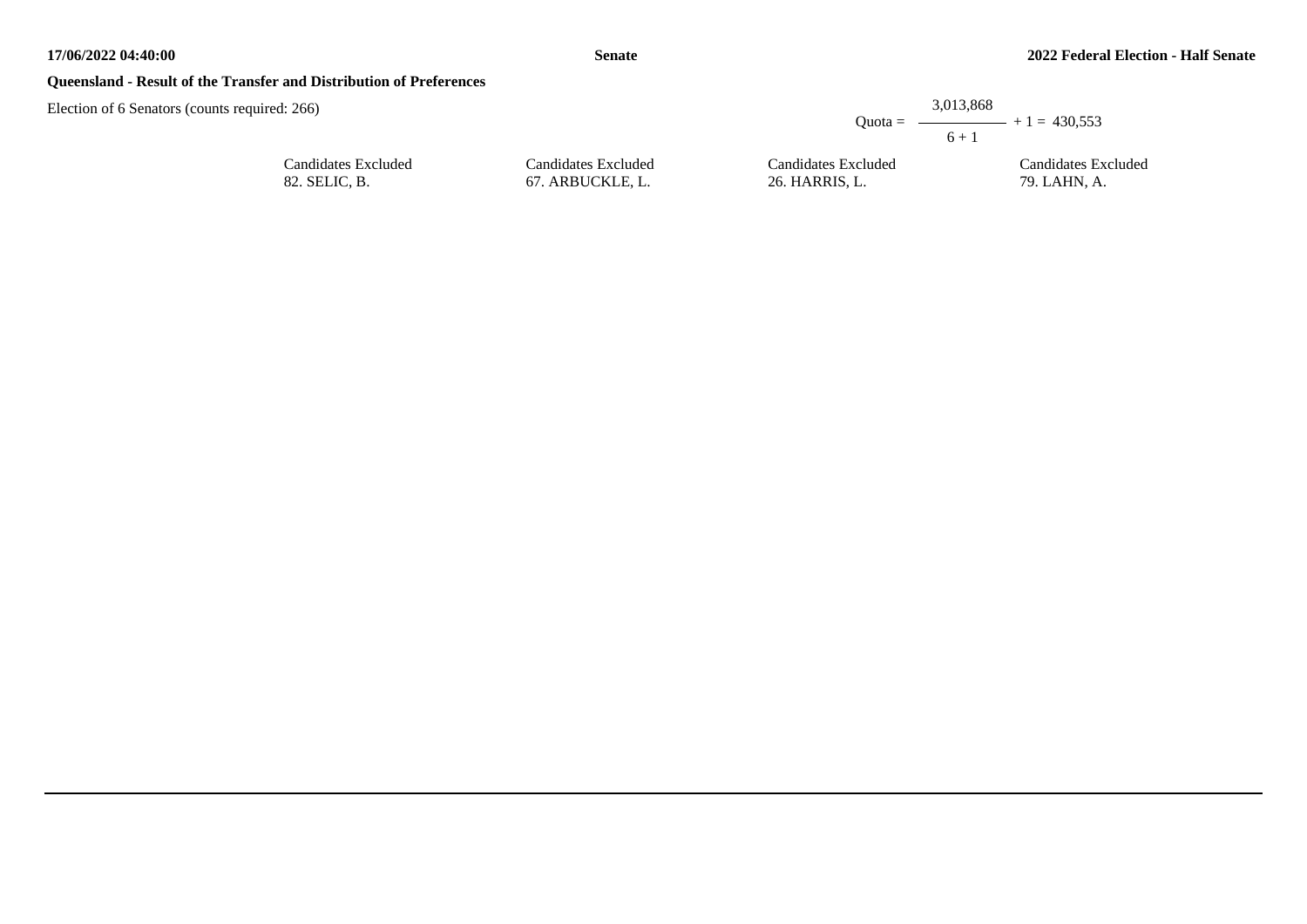#### **Senate**

# **Queensland - Result of the Transfer and Distribution of Preferences**

|           | 3,013,868 |                |
|-----------|-----------|----------------|
| $Quota =$ |           | $+1 = 430.553$ |
|           | $6 + 1$   |                |

|                      |              | <b>Count 232 - 235</b> |                 | <b>Count 236 - 239</b> |                                | <b>Count 240 - 243</b> |                                | <b>Count 244 - 247</b> |                                |
|----------------------|--------------|------------------------|-----------------|------------------------|--------------------------------|------------------------|--------------------------------|------------------------|--------------------------------|
|                      |              | <b>Votes Progress</b>  |                 | <b>Votes</b>           | <b>Progress</b>                | <b>Votes</b>           | <b>Progress</b>                | <b>Votes</b>           | <b>Progress</b>                |
| Candidate            |              | <b>Transfd Totals</b>  | <b>Status</b>   | <b>Transfd</b>         | <b>Status</b><br><b>Totals</b> | <b>Transfd</b>         | <b>Status</b><br><b>Totals</b> | <b>Transfd</b>         | <b>Status</b><br><b>Totals</b> |
| A HARRIS, L.         |              | $\Omega$               | 0 Excluded      | $\overline{0}$         | 0 Excluded                     | $\overline{0}$         | 0 Excluded                     | $\overline{0}$         | 0 Excluded                     |
| A YUILLE, D.         |              | $\theta$               | 0 Excluded      | $\theta$               | 0 Excluded                     | $\boldsymbol{0}$       | 0 Excluded                     | $\overline{0}$         | 0 Excluded                     |
| B LEES, R.           | SAL          | $\Omega$               | 0 Excluded      | $\Omega$               | 0 Excluded                     | $\overline{0}$         | 0 Excluded                     | $\Omega$               | 0 Excluded                     |
| <b>B EMANUEL, K.</b> | <b>SAL</b>   | $\boldsymbol{0}$       | 0 Excluded      | $\theta$               | 0 Excluded                     | $\boldsymbol{0}$       | 0 Excluded                     | $\overline{0}$         | 0 Excluded                     |
| C BRADLEY, B.        | <b>HMP</b>   | 1,210                  | 180,794         | 8,275                  | 189,069                        | 3,399                  | 192,468                        | 7,157                  | 199,625                        |
| C LUYKEN, S.         | <b>HMP</b>   | $\theta$               | 0 Excluded      | $\theta$               | $0$ Excluded                   | $\boldsymbol{0}$       | 0 Excluded                     | $\overline{0}$         | 0 Excluded                     |
| D MARTIN, R.         | <b>SPP</b>   | 879                    | 28,942 Excluded | $-28,942$              | 0 Excluded                     | $\boldsymbol{0}$       | 0 Excluded                     | $\mathbf{0}$           | 0 Excluded                     |
| D FIRESTONE, T.      | <b>SPP</b>   | $\boldsymbol{0}$       | 0 Excluded      | $\mathbf{0}$           | 0 Excluded                     | $\overline{0}$         | 0 Excluded                     | $\overline{0}$         | 0 Excluded                     |
| E WILLIAMS, R.       | <b>REAS</b>  | $\overline{0}$         | 0 Excluded      | $\overline{0}$         | 0 Excluded                     | $\mathbf{0}$           | 0 Excluded                     | $\overline{0}$         | 0 Excluded                     |
| E JORDAN, F.         | <b>REAS</b>  | $\overline{0}$         | 0 Excluded      | $\theta$               | 0 Excluded                     | $\boldsymbol{0}$       | 0 Excluded                     | $\mathbf{0}$           | 0 Excluded                     |
| F BRENNAN, B.        | $\mbox{TNL}$ | $\boldsymbol{0}$       | 0 Excluded      | $\boldsymbol{0}$       | 0 Excluded                     | $\boldsymbol{0}$       | 0 Excluded                     | $\mathbf{0}$           | 0 Excluded                     |
| F KENNISH, H.        | <b>TNL</b>   | $\overline{0}$         | 0 Excluded      | $\theta$               | 0 Excluded                     | $\boldsymbol{0}$       | 0 Excluded                     | $\theta$               | 0 Excluded                     |
| F HOPLEY, S.         | <b>TNL</b>   | $\overline{0}$         | 0 Excluded      | $\mathbf{0}$           | 0 Excluded                     | $\boldsymbol{0}$       | 0 Excluded                     | $\overline{0}$         | 0 Excluded                     |
| F MOMSEN, J.         | TNL          | $\overline{0}$         | 0 Excluded      | $\overline{0}$         | 0 Excluded                     | $\boldsymbol{0}$       | 0 Excluded                     | $\overline{0}$         | 0 Excluded                     |
| F INGRAM, L.         | <b>TNL</b>   | $\overline{0}$         | 0 Excluded      | $\overline{0}$         | 0 Excluded                     | $\overline{0}$         | 0 Excluded                     | $\overline{0}$         | 0 Excluded                     |
| F CREIGHTON, J.      | $\mbox{TNL}$ | $\boldsymbol{0}$       | 0 Excluded      | $\boldsymbol{0}$       | 0 Excluded                     | $\boldsymbol{0}$       | 0 Excluded                     | $\boldsymbol{0}$       | 0 Excluded                     |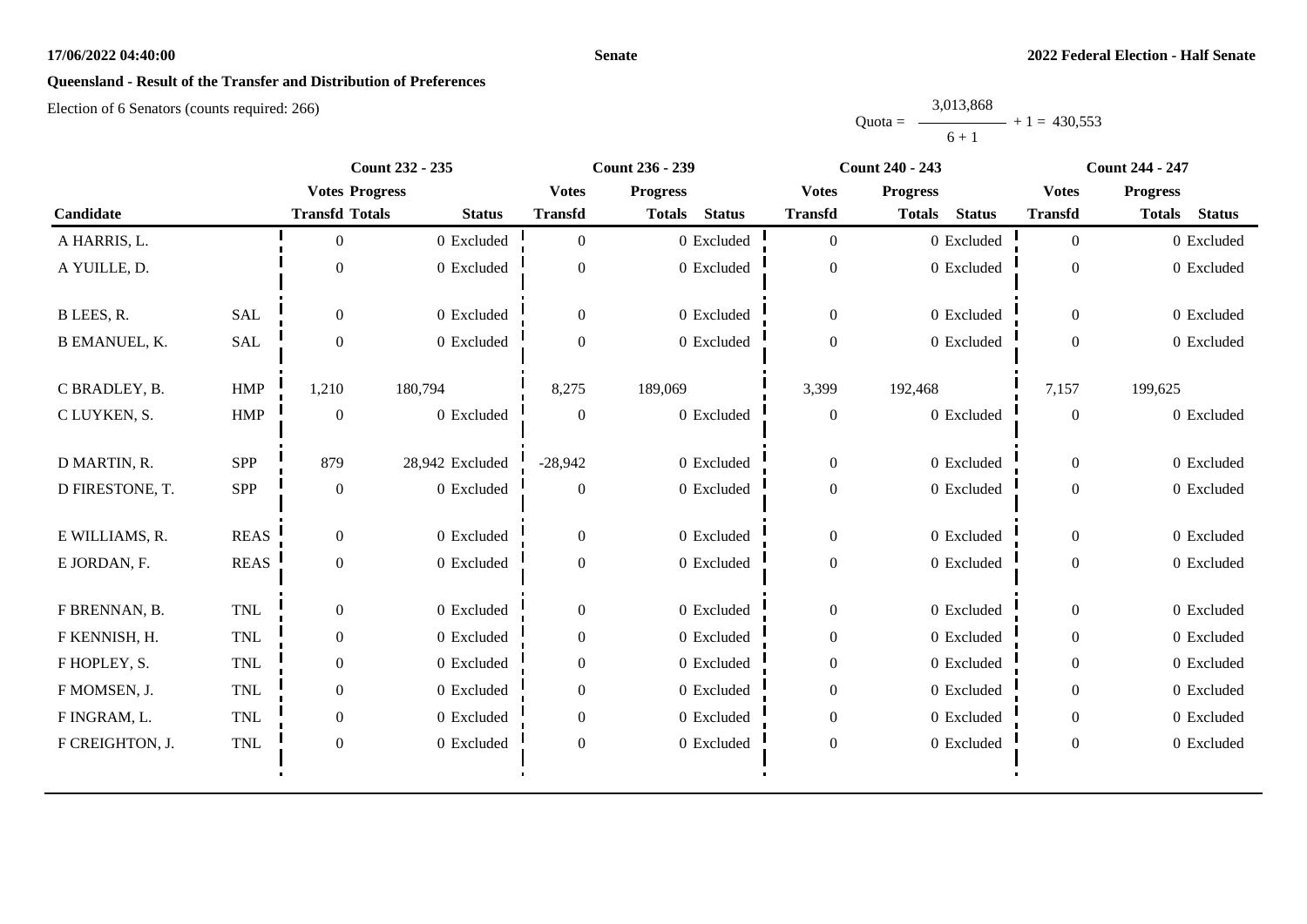#### **Senate**

# **Queensland - Result of the Transfer and Distribution of Preferences**

|           | 3,013,868 |                |
|-----------|-----------|----------------|
| $Quota =$ |           | $+1 = 430.553$ |
|           | $6 + 1$   |                |

|                    |              | <b>Count 232 - 235</b> |                | <b>Count 236 - 239</b> |                                | <b>Count 240 - 243</b> |                                | <b>Count 244 - 247</b> |                                |
|--------------------|--------------|------------------------|----------------|------------------------|--------------------------------|------------------------|--------------------------------|------------------------|--------------------------------|
|                    |              | <b>Votes Progress</b>  |                | <b>Votes</b>           | <b>Progress</b>                | <b>Votes</b>           | <b>Progress</b>                | <b>Votes</b>           | <b>Progress</b>                |
| Candidate          |              | <b>Transfd Totals</b>  | <b>Status</b>  | <b>Transfd</b>         | <b>Status</b><br><b>Totals</b> | <b>Transfd</b>         | <b>Status</b><br><b>Totals</b> | <b>Transfd</b>         | <b>Totals</b><br><b>Status</b> |
| G PAYNE, K.        | ${\rm FIN}$  | $\overline{0}$         | $0\,$ Excluded | $\overline{0}$         | 0 Excluded                     | $\overline{0}$         | 0 Excluded                     | $\overline{0}$         | 0 Excluded                     |
| G CARROLL, K.      | <b>FIN</b>   | $\mathbf{0}$           | 0 Excluded     | $\theta$               | 0 Excluded                     | $\overline{0}$         | 0 Excluded                     | $\overline{0}$         | 0 Excluded                     |
| H DICKSON, S.      |              | $\theta$               | 0 Excluded     | $\overline{0}$         | 0 Excluded                     | $\mathbf{0}$           | 0 Excluded                     | $\overline{0}$         | 0 Excluded                     |
| H LLOYD, R.        |              | $\Omega$               | 0 Excluded     | $\Omega$               | 0 Excluded                     | $\mathbf{0}$           | 0 Excluded                     | $\overline{0}$         | 0 Excluded                     |
| I HEAD, M.         |              | $\overline{0}$         | 0 Excluded     | $\overline{0}$         | 0 Excluded                     | $\mathbf{0}$           | 0 Excluded                     | $\mathbf{0}$           | 0 Excluded                     |
| I DAVIS, J.        |              | $\Omega$               | 0 Excluded     | $\theta$               | 0 Excluded                     | $\mathbf{0}$           | 0 Excluded                     | $\overline{0}$         | 0 Excluded                     |
| J ALLMAN-PAYNE, P. | <b>GRN</b>   | 1,791                  | 390,433        | 6,963                  | 397,396                        | 2,362                  | 399,758                        | 10,036                 | 409,794                        |
| J SRI, A.          | <b>GRN</b>   | $\theta$               | 0 Excluded     | $\Omega$               | 0 Excluded                     | $\mathbf{0}$           | 0 Excluded                     | $\overline{0}$         | 0 Excluded                     |
| J PENNINGS, B.     | <b>GRN</b>   | $\theta$               | 0 Excluded     | $\theta$               | 0 Excluded                     | $\mathbf{0}$           | 0 Excluded                     | $\theta$               | 0 Excluded                     |
| J SIDHU, N.        | <b>GRN</b>   | $\overline{0}$         | 0 Excluded     | $\overline{0}$         | 0 Excluded                     | $\boldsymbol{0}$       | 0 Excluded                     | $\overline{0}$         | 0 Excluded                     |
| J NELLIGAN, A.     | <b>GRN</b>   | $\theta$               | 0 Excluded     | $\theta$               | 0 Excluded                     | $\boldsymbol{0}$       | 0 Excluded                     | $\Omega$               | 0 Excluded                     |
| J HALEY, R.        | <b>GRN</b>   | $\Omega$               | 0 Excluded     | $\theta$               | 0 Excluded                     | $\mathbf{0}$           | 0 Excluded                     | $\Omega$               | 0 Excluded                     |
| K HENAWAY, L.      | IAP          | 935                    | 39,415         | 2,561                  | 41,976                         | 2,105                  | 44,081 Excluded                | $-44,081$              | 0 Excluded                     |
| K CARR, J.         | IAP          | $\boldsymbol{0}$       | 0 Excluded     | $\boldsymbol{0}$       | 0 Excluded                     | $\boldsymbol{0}$       | 0 Excluded                     | $\overline{0}$         | 0 Excluded                     |
| L PUKALLUS, J.     | CEC          | $\overline{0}$         | 0 Excluded     | $\overline{0}$         | 0 Excluded                     | $\overline{0}$         | 0 Excluded                     | $\overline{0}$         | 0 Excluded                     |
| L DOEL, R.         | $\mbox{CEC}$ | $\boldsymbol{0}$       | 0 Excluded     | $\overline{0}$         | 0 Excluded                     | $\boldsymbol{0}$       | 0 Excluded                     | $\boldsymbol{0}$       | 0 Excluded                     |
|                    |              |                        |                |                        |                                |                        |                                |                        |                                |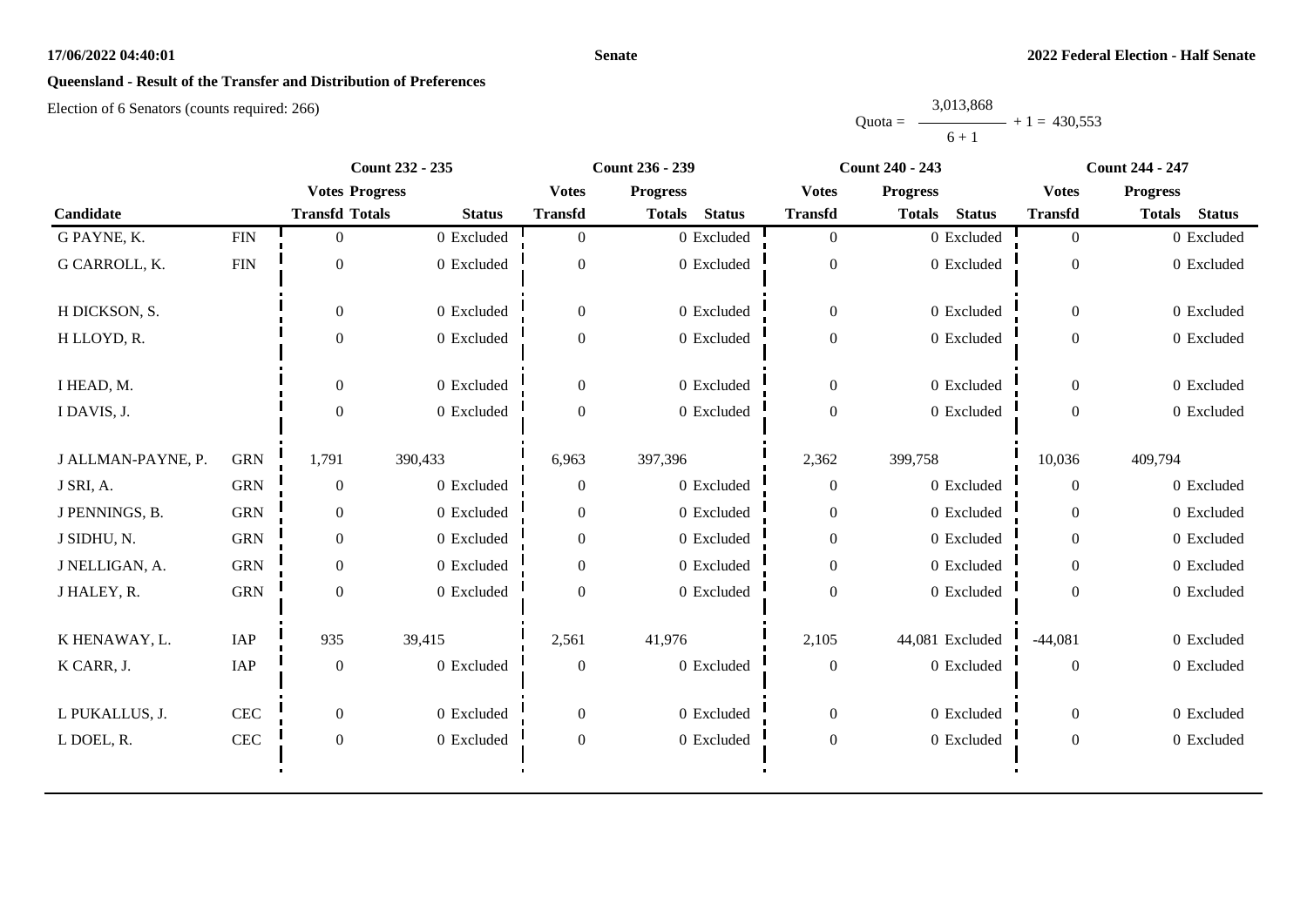#### **Senate**

# **Queensland - Result of the Transfer and Distribution of Preferences**

|           | 3,013,868 |                |
|-----------|-----------|----------------|
| $Quota =$ |           | $+1 = 430.553$ |
|           | $6 + 1$   |                |

|                |                  |                       | <b>Count 232 - 235</b> |                  | <b>Count 236 - 239</b>         |                  | <b>Count 240 - 243</b>         |                | <b>Count 244 - 247</b>         |  |
|----------------|------------------|-----------------------|------------------------|------------------|--------------------------------|------------------|--------------------------------|----------------|--------------------------------|--|
|                |                  | <b>Votes Progress</b> |                        | <b>Votes</b>     | <b>Progress</b>                | <b>Votes</b>     | <b>Progress</b>                | <b>Votes</b>   | <b>Progress</b>                |  |
| Candidate      |                  | <b>Transfd Totals</b> | <b>Status</b>          | <b>Transfd</b>   | <b>Status</b><br><b>Totals</b> | <b>Transfd</b>   | <b>Status</b><br><b>Totals</b> | <b>Transfd</b> | <b>Status</b><br><b>Totals</b> |  |
| M MILES, J.    | GAP              | 3,136                 | 38,488                 | 1,542            | 40,030 Excluded                | $-40,030$        | 0 Excluded                     | $\overline{0}$ | 0 Excluded                     |  |
| M COTTAM, E.   | GAP              | $\overline{0}$        | 0 Excluded             | $\overline{0}$   | 0 Excluded                     | $\boldsymbol{0}$ | 0 Excluded                     | $\theta$       | 0 Excluded                     |  |
| N RUSSELL, H.  | AUVA!            | $-23,161$             | 0 Excluded             | $\boldsymbol{0}$ | 0 Excluded                     | $\boldsymbol{0}$ | 0 Excluded                     | $\mathbf{0}$   | 0 Excluded                     |  |
| N HANSEN, J.   | <b>AUVA</b>      | $\theta$              | 0 Excluded             | $\Omega$         | 0 Excluded                     | $\boldsymbol{0}$ | 0 Excluded                     | $\Omega$       | 0 Excluded                     |  |
| O TILYARD, I.  | <b>CYA</b>       | $\overline{0}$        | 0 Excluded             | $\overline{0}$   | 0 Excluded                     | $\boldsymbol{0}$ | 0 Excluded                     | $\overline{0}$ | 0 Excluded                     |  |
| O BENNETT, J.  | <b>CYA</b>       | $\theta$              | 0 Excluded             | $\overline{0}$   | 0 Excluded                     | $\boldsymbol{0}$ | 0 Excluded                     | $\overline{0}$ | 0 Excluded                     |  |
| O SMYTH, M.    | <b>CYA</b>       | $\overline{0}$        | 0 Excluded             | $\Omega$         | 0 Excluded                     | $\mathbf{0}$     | 0 Excluded                     | $\Omega$       | 0 Excluded                     |  |
| P SEVERNS, M.  | AJP              | 2,263                 | 49,005                 | 2,535            | 51,540                         | 3,914            | 55,454                         | 6,999          | 62,453 Excluded                |  |
| P WEBER, S.    | ${\rm AJP}$      | $\boldsymbol{0}$      | 0 Excluded             | $\boldsymbol{0}$ | 0 Excluded                     | $\boldsymbol{0}$ | 0 Excluded                     | $\mathbf{0}$   | 0 Excluded                     |  |
| Q ARBUCKLE, L. | $\mbox{\rm AUD}$ | $\Omega$              | 0 Excluded             | $\boldsymbol{0}$ | 0 Excluded                     | $\overline{0}$   | 0 Excluded                     | $\theta$       | 0 Excluded                     |  |
| Q SIMPSON, C.  | $\hbox{AUD}$     | $\mathbf{0}$          | $0$ Excluded           | $\overline{0}$   | 0 Excluded                     | $\boldsymbol{0}$ | 0 Excluded                     | $\Omega$       | 0 Excluded                     |  |
| R PALMER, C.   | <b>UAPP</b>      | 2,118                 | 135,636                | 893              | 136,529                        | 7,839            | 144,368                        | 3,083          | 147,451                        |  |
| R BREWSTER, M. | <b>UAPP</b>      | $\overline{0}$        | 0 Excluded             | $\boldsymbol{0}$ | 0 Excluded                     | $\boldsymbol{0}$ | 0 Excluded                     | $\overline{0}$ | 0 Excluded                     |  |
| R ADIDI, D.    | <b>UAPP</b>      | $\overline{0}$        | 0 Excluded             | $\overline{0}$   | 0 Excluded                     | $\boldsymbol{0}$ | 0 Excluded                     | $\Omega$       | 0 Excluded                     |  |
| R McCABE, J.   | <b>UAPP</b>      | $\overline{0}$        | 0 Excluded             | $\overline{0}$   | 0 Excluded                     | $\boldsymbol{0}$ | 0 Excluded                     | $\overline{0}$ | 0 Excluded                     |  |
| S McGRATH, J.  | LNP              | $\boldsymbol{0}$      | 430,553 Elected        | $\boldsymbol{0}$ | 430,553 Elected                | $\boldsymbol{0}$ | 430,553 Elected                | $\overline{0}$ | 430,553 Elected                |  |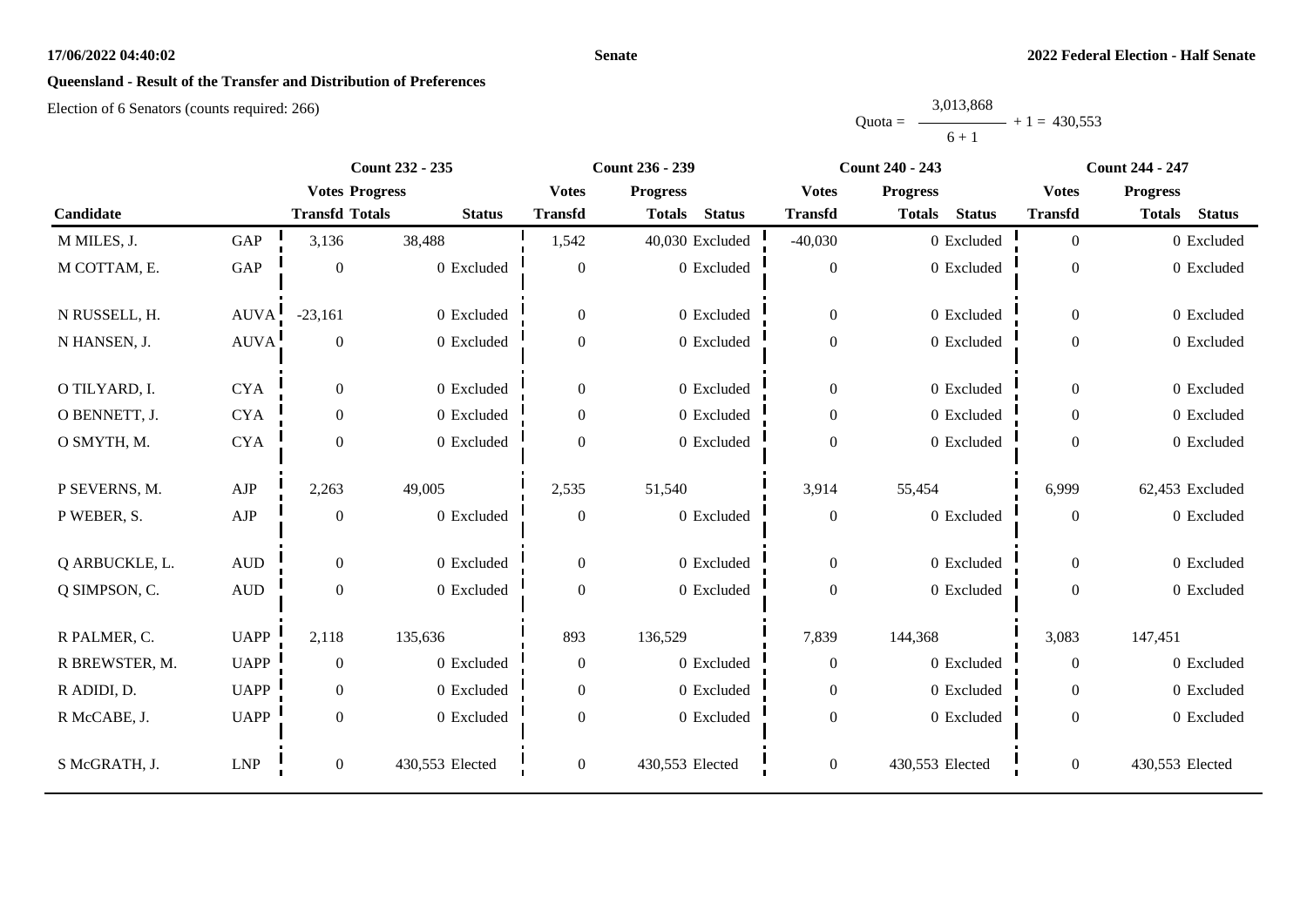#### **Senate**

# **Queensland - Result of the Transfer and Distribution of Preferences**

|           | 3,013,868 |                |
|-----------|-----------|----------------|
| $Quota =$ |           | $+1 = 430.553$ |
|           | $6 + 1$   |                |

|                   |             | <b>Count 232 - 235</b> |                 | <b>Count 236 - 239</b> |                                |                  | <b>Count 240 - 243</b>         |                  | <b>Count 244 - 247</b>         |  |
|-------------------|-------------|------------------------|-----------------|------------------------|--------------------------------|------------------|--------------------------------|------------------|--------------------------------|--|
|                   |             | <b>Votes Progress</b>  |                 | <b>Votes</b>           | <b>Progress</b>                | <b>Votes</b>     | <b>Progress</b>                | <b>Votes</b>     | <b>Progress</b>                |  |
| Candidate         |             | <b>Transfd Totals</b>  | <b>Status</b>   | <b>Transfd</b>         | <b>Status</b><br><b>Totals</b> | <b>Transfd</b>   | <b>Status</b><br><b>Totals</b> | <b>Transfd</b>   | <b>Status</b><br><b>Totals</b> |  |
| S CANAVAN, M.     | <b>LNP</b>  | $\boldsymbol{0}$       | 430,553 Elected | $\boldsymbol{0}$       | 430,553 Elected                | $\boldsymbol{0}$ | 430,553 Elected                | $\overline{0}$   | 430,553 Elected                |  |
| S STOKER, A.      | <b>LNP</b>  | 3,678                  | 210,163         | 1,211                  | 211,374                        | 2,209            | 213,583                        | 3,399            | 216,982                        |  |
| S TOBIN, N.       | <b>LNP</b>  | $\overline{0}$         | 0 Excluded      | $\overline{0}$         | 0 Excluded                     | $\mathbf{0}$     | 0 Excluded                     | $\overline{0}$   | 0 Excluded                     |  |
| S CRIPPS, A.      | <b>LNP</b>  | $\boldsymbol{0}$       | 0 Excluded      | $\overline{0}$         | 0 Excluded                     | $\overline{0}$   | 0 Excluded                     | $\overline{0}$   | 0 Excluded                     |  |
| S WARD, F.        | <b>LNP</b>  | $\boldsymbol{0}$       | 0 Excluded      | $\overline{0}$         | 0 Excluded                     | $\boldsymbol{0}$ | 0 Excluded                     | $\overline{0}$   | 0 Excluded                     |  |
| T LAHN, A.        | <b>IMO</b>  | $\overline{0}$         | 0 Excluded      | $\overline{0}$         | 0 Excluded                     | $\boldsymbol{0}$ | 0 Excluded                     | $\overline{0}$   | 0 Excluded                     |  |
| T MELHOP, J.      | <b>IMO</b>  | $\boldsymbol{0}$       | 0 Excluded      | $\boldsymbol{0}$       | 0 Excluded                     | $\boldsymbol{0}$ | 0 Excluded                     | $\overline{0}$   | 0 Excluded                     |  |
| T LAMBETH, P.     | <b>IMO</b>  | $\boldsymbol{0}$       | 0 Excluded      | $\overline{0}$         | 0 Excluded                     | $\boldsymbol{0}$ | 0 Excluded                     | $\overline{0}$   | 0 Excluded                     |  |
| U SELIC, B.       | <b>SOPA</b> | $\boldsymbol{0}$       | 0 Excluded      | $\boldsymbol{0}$       | 0 Excluded                     | $\mathbf{0}$     | 0 Excluded                     | $\overline{0}$   | 0 Excluded                     |  |
| U WHATLING, R.    | <b>SOPA</b> | $\mathbf{0}$           | 0 Excluded      | $\boldsymbol{0}$       | 0 Excluded                     | $\boldsymbol{0}$ | 0 Excluded                     | $\overline{0}$   | 0 Excluded                     |  |
| V PAVLOU, D.      | <b>DPDA</b> | $\overline{0}$         | 0 Excluded      | $\overline{0}$         | 0 Excluded                     | $\overline{0}$   | 0 Excluded                     | $\overline{0}$   | 0 Excluded                     |  |
| V LEITCH, S.      | <b>DPDA</b> | $\boldsymbol{0}$       | 0 Excluded      | $\overline{0}$         | 0 Excluded                     | $\mathbf{0}$     | 0 Excluded                     | $\overline{0}$   | 0 Excluded                     |  |
| W NEWMAN, C.      | <b>LDP</b>  | 1,407                  | 82,809          | 561                    | 83,370                         | 2,021            | 85,391                         | 1,070            | 86,461                         |  |
| W GRAINGER, T.    | <b>LDP</b>  | $\mathbf{0}$           | 0 Excluded      | $\boldsymbol{0}$       | 0 Excluded                     | $\boldsymbol{0}$ | 0 Excluded                     | $\boldsymbol{0}$ | 0 Excluded                     |  |
| X HANSON, P.      | $\rm ON$    | 3,270                  | 239,798         | 1,099                  | 240,897                        | 11,638           | 252,535                        | 2,681            | 255,216                        |  |
| X GURUSWAMY, R.   | ON          | $\boldsymbol{0}$       | 0 Excluded      | $\overline{0}$         | 0 Excluded                     | $\overline{0}$   | 0 Excluded                     | $\theta$         | 0 Excluded                     |  |
| X CHRISTENSEN, G. | ON          | $\boldsymbol{0}$       | 0 Excluded      | $\mathbf{0}$           | 0 Excluded                     | $\boldsymbol{0}$ | 0 Excluded                     | $\boldsymbol{0}$ | 0 Excluded                     |  |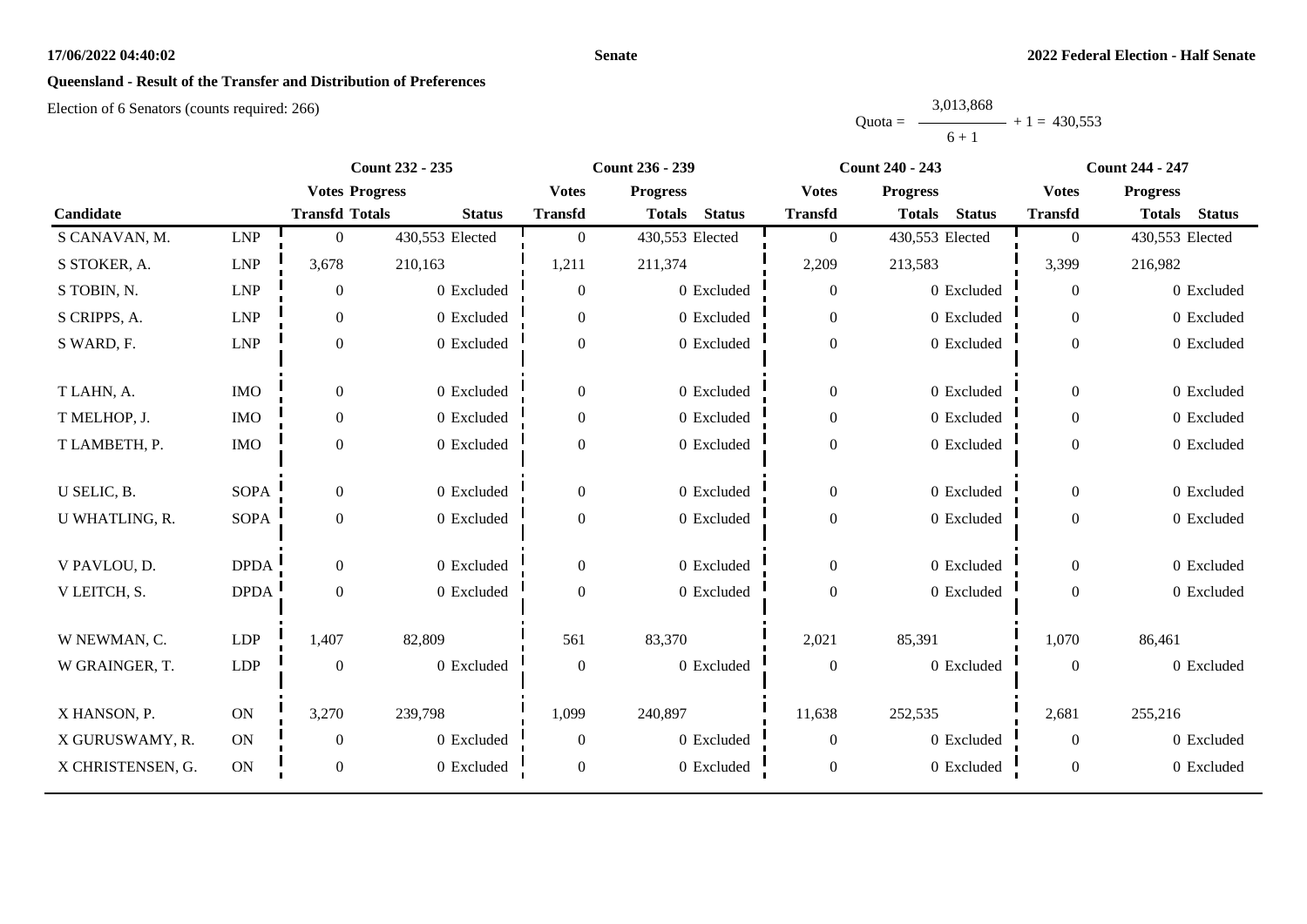#### **Senate**

# **Queensland - Result of the Transfer and Distribution of Preferences**

|           | 3,013,868 |                |
|-----------|-----------|----------------|
| $Quota =$ |           | $+1 = 430.553$ |
|           | $6 + 1$   |                |

|                         |                             |                       | <b>Count 232 - 235</b> |                  | Count 236 - 239                | <b>Count 240 - 243</b> |                                | <b>Count 244 - 247</b> |                                |
|-------------------------|-----------------------------|-----------------------|------------------------|------------------|--------------------------------|------------------------|--------------------------------|------------------------|--------------------------------|
|                         |                             | <b>Votes Progress</b> |                        | <b>Votes</b>     | <b>Progress</b>                | <b>Votes</b>           | <b>Progress</b>                | <b>Votes</b>           | <b>Progress</b>                |
| Candidate               |                             | <b>Transfd Totals</b> | <b>Status</b>          | <b>Transfd</b>   | <b>Status</b><br><b>Totals</b> | <b>Transfd</b>         | <b>Totals</b><br><b>Status</b> | <b>Transfd</b>         | <b>Totals</b><br><b>Status</b> |
|                         |                             |                       |                        |                  |                                |                        |                                |                        |                                |
| Y WATT, M.              | <b>ALP</b>                  | $\theta$              | 430,553 Elected        | $\theta$         | 430,553 Elected                | $\boldsymbol{0}$       | 430,553 Elected                | $\Omega$               | 430,553 Elected                |
| Y CHISHOLM, A.          | <b>ALP</b>                  | 1,838                 | 320,141                | 1,469            | 321,610                        | 1,422                  | 323,032                        | 6,252                  | 329,284                        |
| Y ANDREW, E.            | <b>ALP</b>                  | $\overline{0}$        | 0 Excluded             | $\overline{0}$   | 0 Excluded                     | $\boldsymbol{0}$       | 0 Excluded                     | $\Omega$               | 0 Excluded                     |
| Y WARRY, C.             | <b>ALP</b>                  | $\overline{0}$        | 0 Excluded             | $\overline{0}$   | 0 Excluded                     | $\boldsymbol{0}$       | 0 Excluded                     | $\theta$               | 0 Excluded                     |
| Y HENDERSON, J.         | <b>ALP</b>                  | $\overline{0}$        | 0 Excluded             | $\overline{0}$   | 0 Excluded                     | $\boldsymbol{0}$       | 0 Excluded                     | $\overline{0}$         | 0 Excluded                     |
| Y PASCOE, R.            | <b>ALP</b>                  | $\theta$              | 0 Excluded             | $\overline{0}$   | 0 Excluded                     | $\boldsymbol{0}$       | 0 Excluded                     | $\overline{0}$         | 0 Excluded                     |
|                         |                             |                       |                        |                  |                                |                        |                                |                        |                                |
| UG LYON, R.             | <b>KAP</b>                  | $\overline{0}$        | 0 Excluded             | $\overline{0}$   | 0 Excluded                     | $\boldsymbol{0}$       | 0 Excluded                     | $\overline{0}$         | 0 Excluded                     |
| UG SCHEFE, D.           | $\mathbf{IND}$              | $\overline{0}$        | 0 Excluded             | $\boldsymbol{0}$ | 0 Excluded                     | $\boldsymbol{0}$       | 0 Excluded                     | $\overline{0}$         | 0 Excluded                     |
| UG TEMPLE, L.           | <b>IND</b>                  | 0                     | 0 Excluded             | $\Omega$         | 0 Excluded                     | $\boldsymbol{0}$       | 0 Excluded                     | $\theta$               | 0 Excluded                     |
| UG HAMILTON, C.         | $\mathop{\rm IND}\nolimits$ | 0                     | 0 Excluded             | $\theta$         | 0 Excluded                     | $\boldsymbol{0}$       | 0 Excluded                     | $\overline{0}$         | 0 Excluded                     |
| UG SMITH, L.            | $\mathop{\rm IND}\nolimits$ | $\Omega$              | 0 Excluded             | $\overline{0}$   | 0 Excluded                     | $\boldsymbol{0}$       | 0 Excluded                     | $\overline{0}$         | 0 Excluded                     |
| UG QUINLIVAN, L.        | $\mathop{\rm IND}\nolimits$ | $\Omega$              | 0 Excluded             | $\Omega$         | 0 Excluded                     | $\boldsymbol{0}$       | 0 Excluded                     | $\theta$               | 0 Excluded                     |
| UG KOCHARDY, K.         | $\mathop{\rm IND}\nolimits$ | $\overline{0}$        | 0 Excluded             | $\overline{0}$   | 0 Excluded                     | $\boldsymbol{0}$       | 0 Excluded                     | $\overline{0}$         | 0 Excluded                     |
| UG ROGERS, P.           | $\mathop{\rm IND}\nolimits$ | $\Omega$              | 0 Excluded             | $\Omega$         | 0 Excluded                     | $\boldsymbol{0}$       | 0 Excluded                     | $\Omega$               | 0 Excluded                     |
|                         |                             |                       |                        |                  |                                |                        |                                |                        |                                |
| <b>Exhausted Votes</b>  |                             | 645                   | 6,186                  | 1,842            | 8,028                          | 3,135                  | 11,163                         | 3,421                  | 14,584                         |
| <b>Loss By Fraction</b> |                             | $-9$                  | 399                    | $-9$             | 390                            | $-14$                  | 376                            | $-17$                  | 359                            |
| <b>Total Votes</b>      |                             | $\overline{0}$        | 3,013,868              | $\mathbf{0}$     | 3,013,868                      | $\boldsymbol{0}$       | 3,013,868                      | $\overline{0}$         | 3,013,868                      |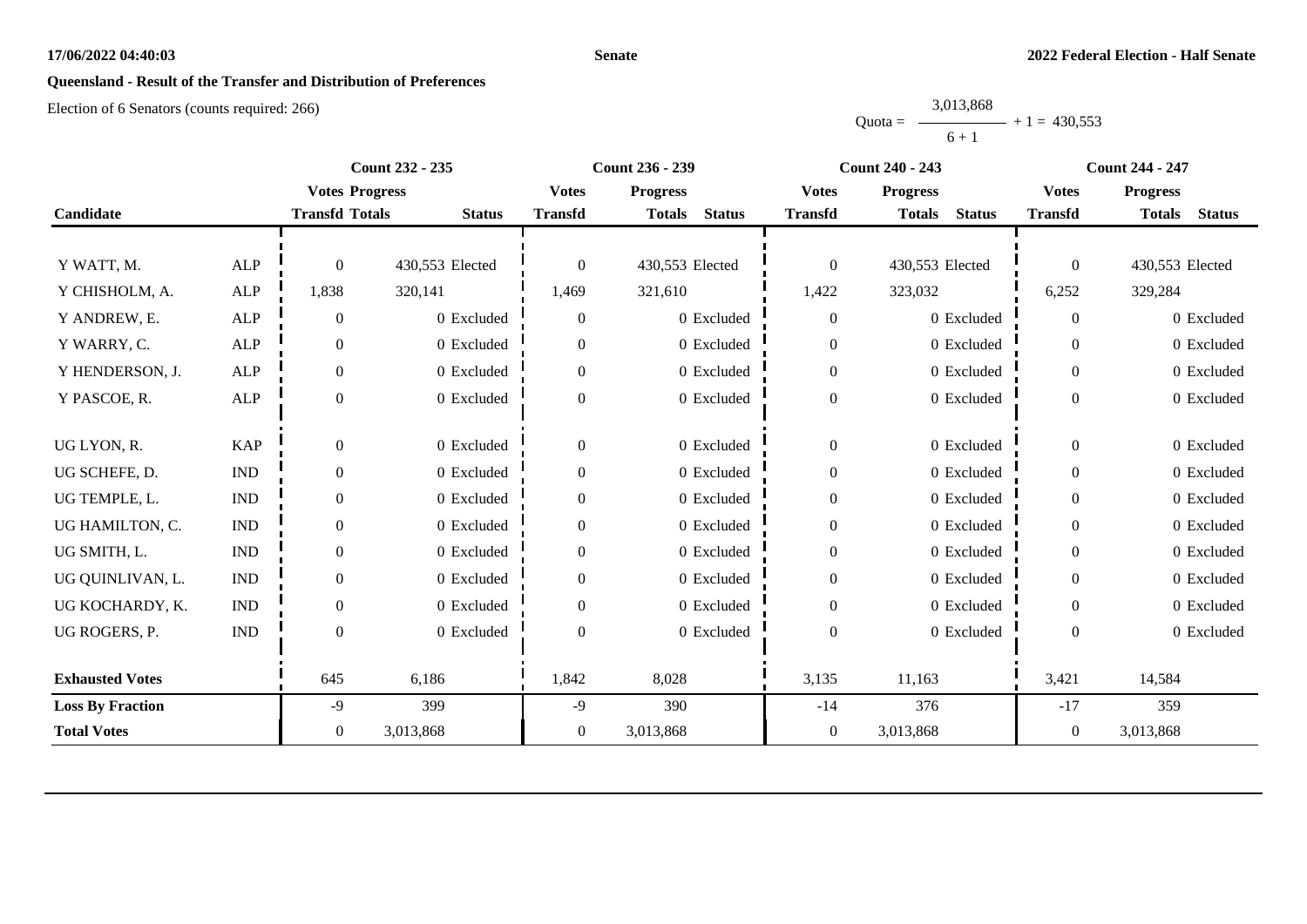## **Queensland - Result of the Transfer and Distribution of Preferences**

Election of 6 Senators (counts required: 266)

|                     |                     | 3.013.868<br>Ouota = $\longrightarrow$ + 1 = 430.553<br>$6 + 1$ |
|---------------------|---------------------|-----------------------------------------------------------------|
| Candidates Excluded | Candidates Excluded | Candidates Excluded                                             |
| 32. MARTIN, R.      | 58. MILES. J.       | 54. HENAWAY, L.                                                 |

| Candidates Excluded |  |
|---------------------|--|
| 60. RUSSELL, H.     |  |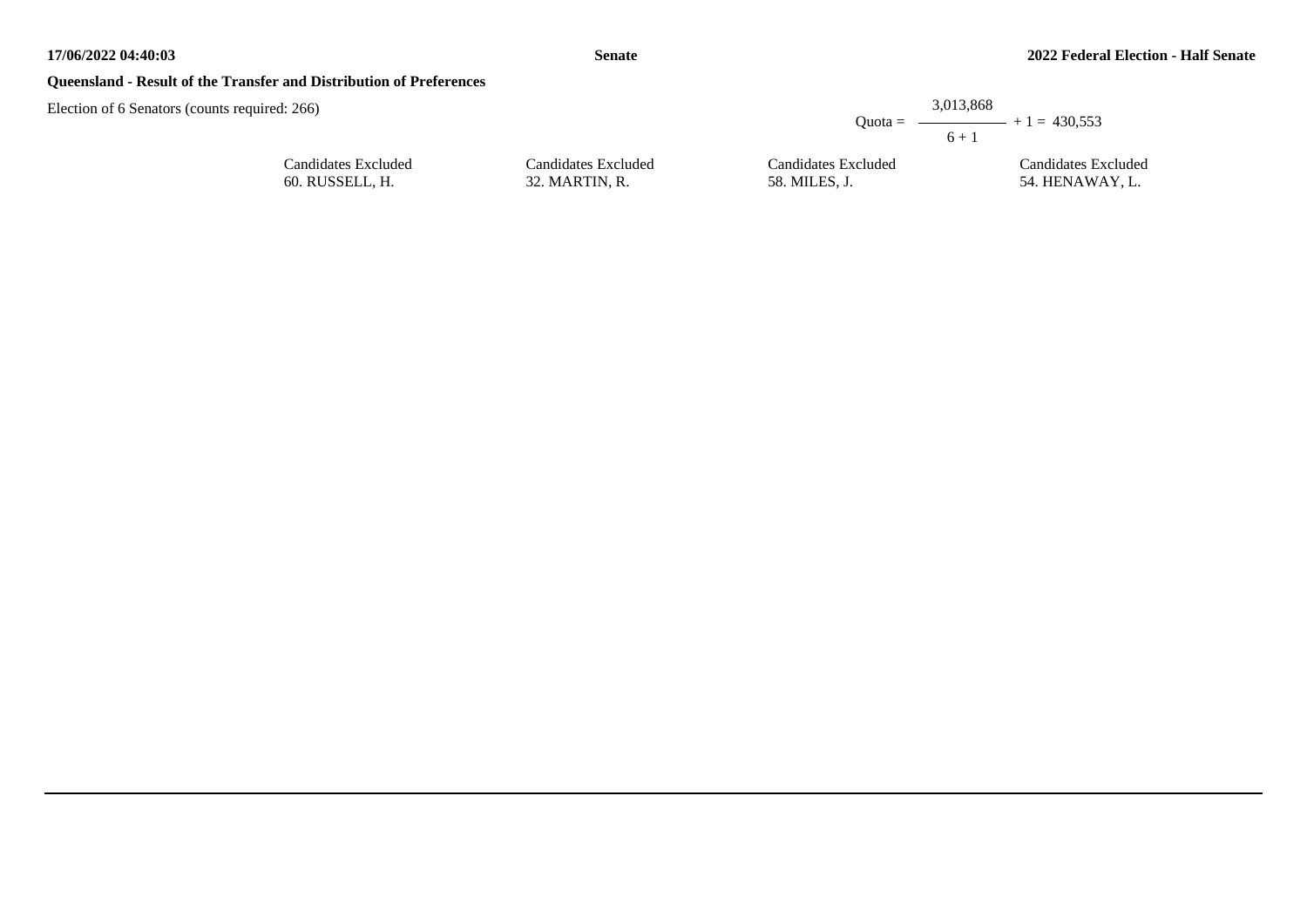#### **Senate**

# **Queensland - Result of the Transfer and Distribution of Preferences**

|           | 3,013,868 |                |
|-----------|-----------|----------------|
| $Quota =$ |           | $+1 = 430.553$ |
|           | $6 + 1$   |                |

|                      |             | <b>Count 248 - 251</b> |               |                  | <b>Count 252 - 255</b>         |                  | <b>Count 256 - 259</b>         | Count 260      |                                |  |
|----------------------|-------------|------------------------|---------------|------------------|--------------------------------|------------------|--------------------------------|----------------|--------------------------------|--|
|                      |             | <b>Votes Progress</b>  |               | <b>Votes</b>     | <b>Progress</b>                | <b>Votes</b>     | <b>Progress</b>                | <b>Votes</b>   | <b>Progress</b>                |  |
| Candidate            |             | <b>Transfd Totals</b>  | <b>Status</b> | <b>Transfd</b>   | <b>Status</b><br><b>Totals</b> | <b>Transfd</b>   | <b>Status</b><br><b>Totals</b> | <b>Transfd</b> | <b>Status</b><br><b>Totals</b> |  |
| A HARRIS, L.         |             | $\Omega$               | 0 Excluded    | $\Omega$         | 0 Excluded                     | $\overline{0}$   | 0 Excluded                     | $\overline{0}$ | 0 Excluded                     |  |
| A YUILLE, D.         |             | $\Omega$               | 0 Excluded    | $\Omega$         | $0\,$ Excluded                 | $\boldsymbol{0}$ | 0 Excluded                     | $\overline{0}$ | 0 Excluded                     |  |
| B LEES, R.           | <b>SAL</b>  | $\Omega$               | 0 Excluded    | $\Omega$         | 0 Excluded                     | $\overline{0}$   | 0 Excluded                     | $\overline{0}$ | 0 Excluded                     |  |
| <b>B EMANUEL, K.</b> | SAL         | $\overline{0}$         | 0 Excluded    | $\Omega$         | 0 Excluded                     | $\boldsymbol{0}$ | 0 Excluded                     | $\Omega$       | 0 Excluded                     |  |
| C BRADLEY, B.        | <b>HMP</b>  | 12,484                 | 212,109       | 3,855            | 215,964                        | 12,091           | 228,055                        | 2,731          | 230,786 Excluded               |  |
| C LUYKEN, S.         | <b>HMP</b>  | $\overline{0}$         | 0 Excluded    | $\theta$         | 0 Excluded                     | $\boldsymbol{0}$ | 0 Excluded                     | $\overline{0}$ | 0 Excluded                     |  |
| D MARTIN, R.         | SPP         | $\overline{0}$         | 0 Excluded    | $\overline{0}$   | 0 Excluded                     | $\boldsymbol{0}$ | 0 Excluded                     | $\overline{0}$ | 0 Excluded                     |  |
| D FIRESTONE, T.      | <b>SPP</b>  | $\overline{0}$         | 0 Excluded    | $\Omega$         | 0 Excluded                     | $\boldsymbol{0}$ | 0 Excluded                     | $\overline{0}$ | 0 Excluded                     |  |
| E WILLIAMS, R.       | <b>REAS</b> | $\Omega$               | 0 Excluded    | $\Omega$         | 0 Excluded                     | $\overline{0}$   | 0 Excluded                     | $\overline{0}$ | 0 Excluded                     |  |
| E JORDAN, F.         | <b>REAS</b> | $\overline{0}$         | 0 Excluded    | $\overline{0}$   | 0 Excluded                     | $\boldsymbol{0}$ | 0 Excluded                     | $\overline{0}$ | 0 Excluded                     |  |
| F BRENNAN, B.        | <b>TNL</b>  | $\overline{0}$         | 0 Excluded    | $\boldsymbol{0}$ | 0 Excluded                     | $\boldsymbol{0}$ | 0 Excluded                     | $\overline{0}$ | 0 Excluded                     |  |
| F KENNISH, H.        | <b>TNL</b>  | $\Omega$               | 0 Excluded    | $\Omega$         | 0 Excluded                     | $\overline{0}$   | 0 Excluded                     | $\theta$       | 0 Excluded                     |  |
| F HOPLEY, S.         | <b>TNL</b>  | $\overline{0}$         | 0 Excluded    | $\theta$         | 0 Excluded                     | $\overline{0}$   | 0 Excluded                     | $\overline{0}$ | 0 Excluded                     |  |
| F MOMSEN, J.         | <b>TNL</b>  | $\overline{0}$         | 0 Excluded    | $\Omega$         | 0 Excluded                     | $\boldsymbol{0}$ | 0 Excluded                     | $\overline{0}$ | 0 Excluded                     |  |
| F INGRAM, L.         | <b>TNL</b>  | $\overline{0}$         | 0 Excluded    | $\overline{0}$   | 0 Excluded                     | $\overline{0}$   | 0 Excluded                     | $\overline{0}$ | 0 Excluded                     |  |
| F CREIGHTON, J.      | <b>TNL</b>  | $\boldsymbol{0}$       | 0 Excluded    | $\boldsymbol{0}$ | $0$ Excluded                   | $\boldsymbol{0}$ | 0 Excluded                     | $\overline{0}$ | 0 Excluded                     |  |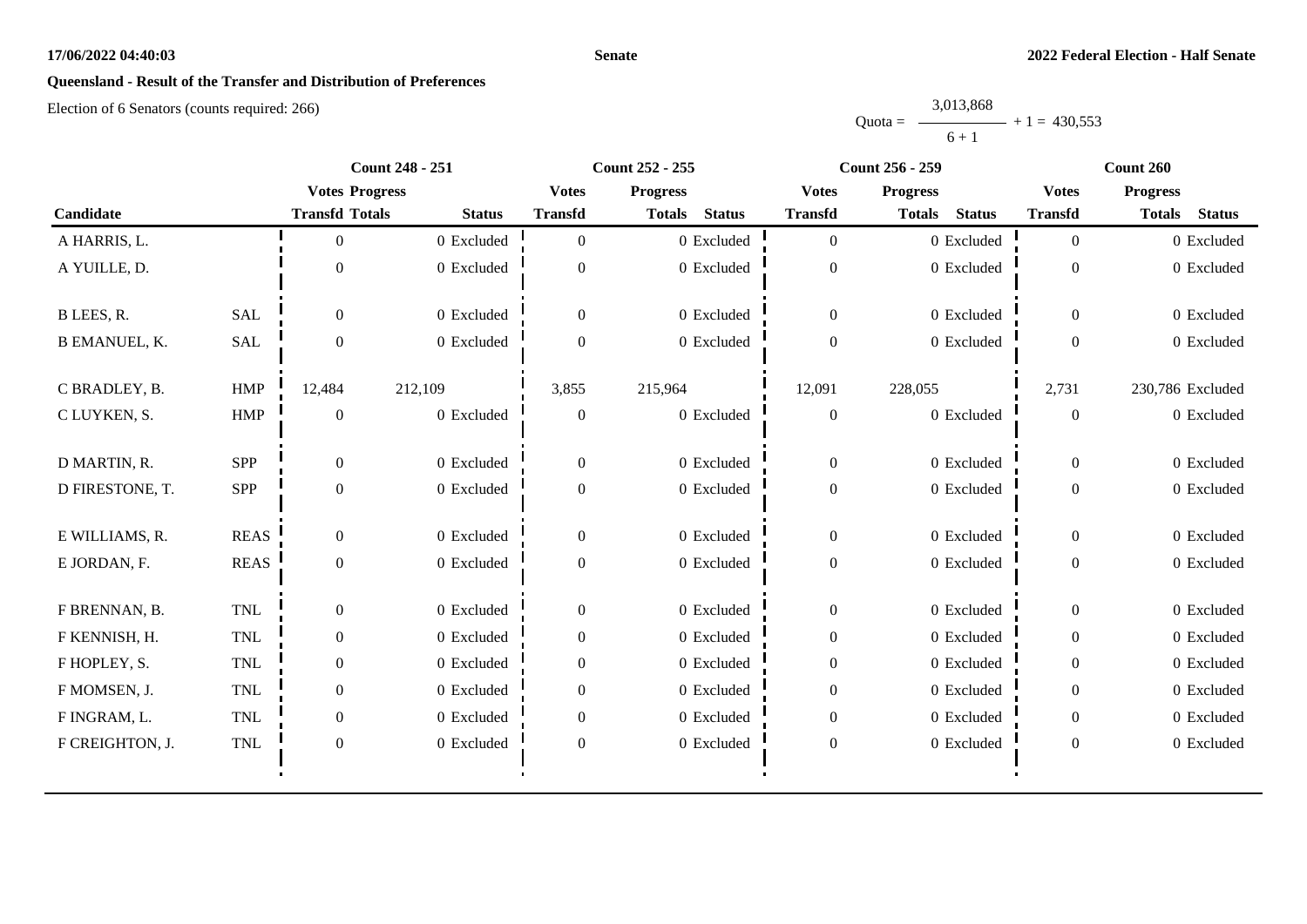#### **Senate**

# **Queensland - Result of the Transfer and Distribution of Preferences**

|           | 3,013,868 |                |
|-----------|-----------|----------------|
| $Quota =$ |           | $+1 = 430.553$ |
|           | $6 + 1$   |                |

|                    |              |                       | <b>Count 248 - 251</b> |                  | <b>Count 252 - 255</b>         |                  | <b>Count 256 - 259</b>         |                  | Count 260                      |
|--------------------|--------------|-----------------------|------------------------|------------------|--------------------------------|------------------|--------------------------------|------------------|--------------------------------|
|                    |              | <b>Votes Progress</b> |                        | <b>Votes</b>     | <b>Progress</b>                | <b>Votes</b>     | <b>Progress</b>                | <b>Votes</b>     | <b>Progress</b>                |
| Candidate          |              | <b>Transfd Totals</b> | <b>Status</b>          | <b>Transfd</b>   | <b>Status</b><br><b>Totals</b> | <b>Transfd</b>   | <b>Status</b><br><b>Totals</b> | <b>Transfd</b>   | <b>Totals</b><br><b>Status</b> |
| G PAYNE, K.        | ${\rm FIN}$  | $\overline{0}$        | 0 Excluded             | $\overline{0}$   | 0 Excluded                     | $\overline{0}$   | 0 Excluded                     | $\overline{0}$   | 0 Excluded                     |
| G CARROLL, K.      | <b>FIN</b>   | $\mathbf{0}$          | 0 Excluded             | $\Omega$         | 0 Excluded                     | $\theta$         | 0 Excluded                     | $\theta$         | 0 Excluded                     |
| H DICKSON, S.      |              | $\overline{0}$        | 0 Excluded             | $\boldsymbol{0}$ | 0 Excluded                     | $\mathbf{0}$     | 0 Excluded                     | $\overline{0}$   | 0 Excluded                     |
| H LLOYD, R.        |              | $\Omega$              | 0 Excluded             | $\Omega$         | 0 Excluded                     | $\mathbf{0}$     | 0 Excluded                     | $\overline{0}$   | 0 Excluded                     |
| I HEAD, M.         |              | $\overline{0}$        | 0 Excluded             | $\overline{0}$   | 0 Excluded                     | $\overline{0}$   | 0 Excluded                     | $\overline{0}$   | 0 Excluded                     |
| I DAVIS, J.        |              | $\Omega$              | 0 Excluded             | $\theta$         | 0 Excluded                     | $\boldsymbol{0}$ | 0 Excluded                     | $\theta$         | 0 Excluded                     |
| J ALLMAN-PAYNE, P. | <b>GRN</b>   | 15,353                | 425,147                | 5,374            | 430,521                        | 10,014           | 440,535 Elected                | $-9,982$         | 430,553 Elected                |
| J SRI, A.          | <b>GRN</b>   | $\mathbf{0}$          | 0 Excluded             | $\overline{0}$   | 0 Excluded                     | $\mathbf{0}$     | 0 Excluded                     | $\overline{0}$   | 0 Excluded                     |
| J PENNINGS, B.     | <b>GRN</b>   | $\overline{0}$        | 0 Excluded             | $\overline{0}$   | 0 Excluded                     | $\overline{0}$   | 0 Excluded                     | $\Omega$         | 0 Excluded                     |
| J SIDHU, N.        | <b>GRN</b>   | $\overline{0}$        | 0 Excluded             | $\overline{0}$   | 0 Excluded                     | $\boldsymbol{0}$ | 0 Excluded                     | $\overline{0}$   | 0 Excluded                     |
| J NELLIGAN, A.     | <b>GRN</b>   | $\boldsymbol{0}$      | 0 Excluded             | $\overline{0}$   | 0 Excluded                     | $\mathbf{0}$     | 0 Excluded                     | $\overline{0}$   | 0 Excluded                     |
| J HALEY, R.        | <b>GRN</b>   | $\overline{0}$        | 0 Excluded             | $\Omega$         | 0 Excluded                     | $\boldsymbol{0}$ | 0 Excluded                     | $\overline{0}$   | 0 Excluded                     |
| K HENAWAY, L.      | IAP          | $\boldsymbol{0}$      | 0 Excluded             | $\boldsymbol{0}$ | 0 Excluded                     | $\boldsymbol{0}$ | 0 Excluded                     | $\boldsymbol{0}$ | 0 Excluded                     |
| K CARR, J.         | IAP          | $\boldsymbol{0}$      | 0 Excluded             | $\overline{0}$   | 0 Excluded                     | $\boldsymbol{0}$ | 0 Excluded                     | $\overline{0}$   | 0 Excluded                     |
| L PUKALLUS, J.     | CEC          | $\overline{0}$        | 0 Excluded             | $\overline{0}$   | 0 Excluded                     | $\boldsymbol{0}$ | 0 Excluded                     | $\Omega$         | 0 Excluded                     |
| L DOEL, R.         | $\mbox{CEC}$ | $\boldsymbol{0}$      | 0 Excluded             | $\boldsymbol{0}$ | 0 Excluded                     | $\boldsymbol{0}$ | 0 Excluded                     | $\mathbf{0}$     | 0 Excluded                     |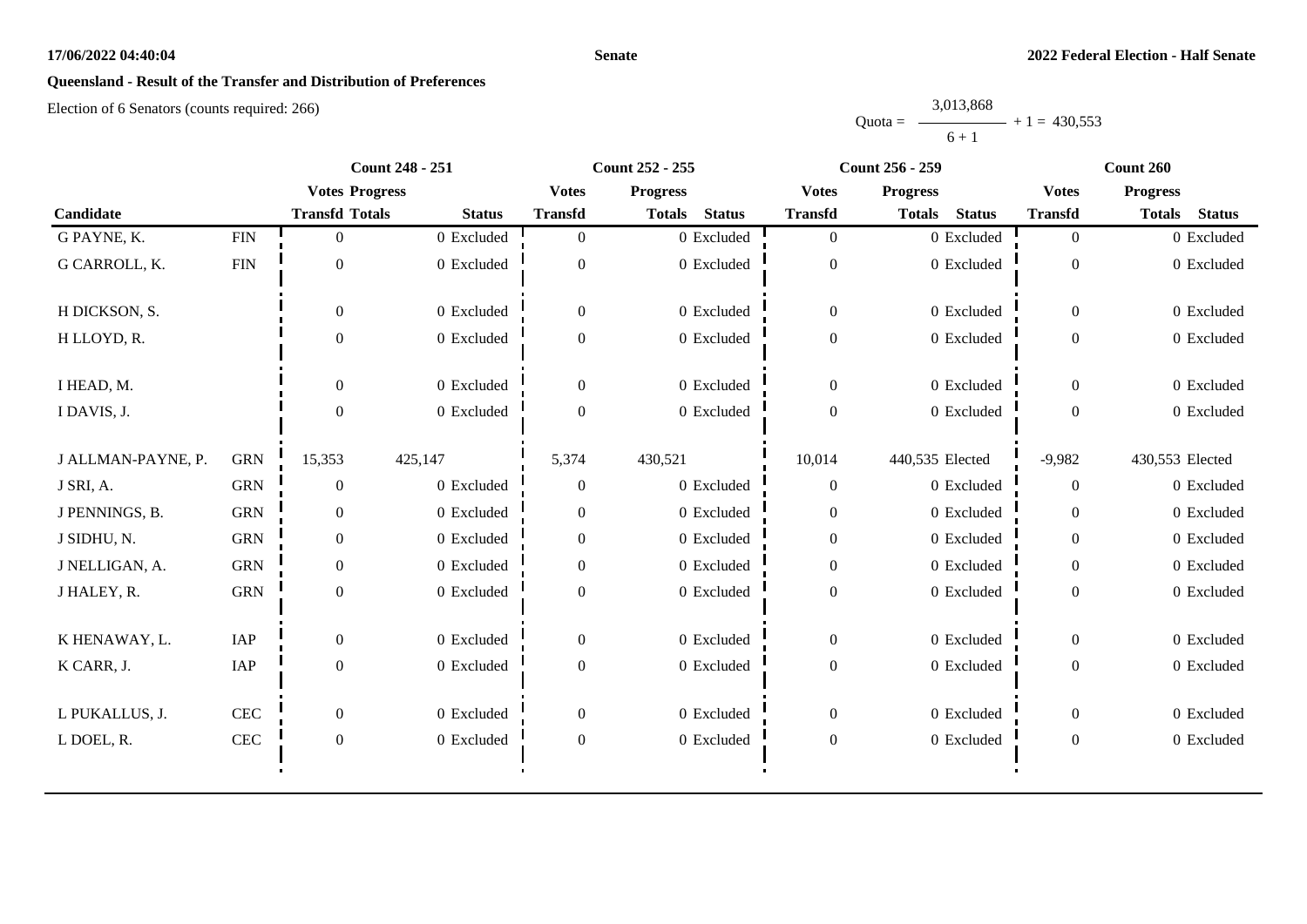#### **Senate**

# **Queensland - Result of the Transfer and Distribution of Preferences**

|           | 3,013,868 |                |
|-----------|-----------|----------------|
| $Quota =$ |           | $+1 = 430.553$ |
|           | $6 + 1$   |                |

|                |              |                       | <b>Count 248 - 251</b> |                | <b>Count 252 - 255</b>  |                  | <b>Count 256 - 259</b>         |                  | Count 260                      |
|----------------|--------------|-----------------------|------------------------|----------------|-------------------------|------------------|--------------------------------|------------------|--------------------------------|
|                |              | <b>Votes Progress</b> |                        | <b>Votes</b>   | <b>Progress</b>         | <b>Votes</b>     | <b>Progress</b>                | <b>Votes</b>     | <b>Progress</b>                |
| Candidate      |              | <b>Transfd Totals</b> | <b>Status</b>          | <b>Transfd</b> | <b>Status</b><br>Totals | <b>Transfd</b>   | <b>Status</b><br><b>Totals</b> | <b>Transfd</b>   | <b>Status</b><br><b>Totals</b> |
| M MILES, J.    | <b>GAP</b>   | $\theta$              | 0 Excluded             | $\overline{0}$ | 0 Excluded              | $\overline{0}$   | 0 Excluded                     | $\overline{0}$   | 0 Excluded                     |
| M COTTAM, E.   | GAP          | $\overline{0}$        | 0 Excluded             | $\Omega$       | 0 Excluded              | $\overline{0}$   | 0 Excluded                     | $\overline{0}$   | 0 Excluded                     |
| N RUSSELL, H.  | <b>AUVA</b>  | $\overline{0}$        | 0 Excluded             | $\mathbf{0}$   | 0 Excluded              | $\overline{0}$   | 0 Excluded                     | $\boldsymbol{0}$ | 0 Excluded                     |
| N HANSEN, J.   | AUVA         | $\overline{0}$        | 0 Excluded             | $\overline{0}$ | 0 Excluded              | $\theta$         | 0 Excluded                     | $\overline{0}$   | 0 Excluded                     |
| O TILYARD, I.  | <b>CYA</b>   | $\theta$              | 0 Excluded             | $\theta$       | 0 Excluded              | $\mathbf{0}$     | 0 Excluded                     | $\boldsymbol{0}$ | 0 Excluded                     |
| O BENNETT, J.  | <b>CYA</b>   | $\overline{0}$        | 0 Excluded             | $\mathbf{0}$   | 0 Excluded              | $\overline{0}$   | 0 Excluded                     | $\overline{0}$   | 0 Excluded                     |
| O SMYTH, M.    | <b>CYA</b>   | $\Omega$              | 0 Excluded             | $\mathbf{0}$   | 0 Excluded              | $\theta$         | 0 Excluded                     | $\overline{0}$   | 0 Excluded                     |
| P SEVERNS, M.  | AJP          | $-62,453$             | 0 Excluded             | $\theta$       | 0 Excluded              | $\overline{0}$   | 0 Excluded                     | $\boldsymbol{0}$ | 0 Excluded                     |
| P WEBER, S.    | ${\rm AJP}$  | $\theta$              | 0 Excluded             | $\overline{0}$ | 0 Excluded              | $\boldsymbol{0}$ | 0 Excluded                     | $\overline{0}$   | 0 Excluded                     |
| Q ARBUCKLE, L. | $\hbox{AUD}$ | $\overline{0}$        | 0 Excluded             | $\mathbf{0}$   | 0 Excluded              | $\mathbf{0}$     | 0 Excluded                     | $\overline{0}$   | 0 Excluded                     |
| Q SIMPSON, C.  | $\mbox{AUD}$ | $\overline{0}$        | 0 Excluded             | $\overline{0}$ | 0 Excluded              | $\overline{0}$   | 0 Excluded                     | $\mathbf{0}$     | 0 Excluded                     |
| R PALMER, C.   | <b>UAPP</b>  | 6,589                 | 154,040                | 9,917          | 163,957 Excluded        | $-163,957$       | 0 Excluded                     | $\overline{0}$   | 0 Excluded                     |
| R BREWSTER, M. | <b>UAPP</b>  | $\mathbf{0}$          | 0 Excluded             | $\mathbf{0}$   | 0 Excluded              | $\mathbf{0}$     | 0 Excluded                     | $\overline{0}$   | 0 Excluded                     |
| R ADIDI, D.    | <b>UAPP</b>  | $\overline{0}$        | 0 Excluded             | $\overline{0}$ | 0 Excluded              | $\overline{0}$   | 0 Excluded                     | $\overline{0}$   | 0 Excluded                     |
| R McCABE, J.   | <b>UAPP</b>  | $\overline{0}$        | 0 Excluded             | $\mathbf{0}$   | 0 Excluded              | $\overline{0}$   | 0 Excluded                     | $\overline{0}$   | 0 Excluded                     |
| S McGRATH, J.  | <b>LNP</b>   | $\mathbf{0}$          | 430,553 Elected        | $\mathbf{0}$   | 430,553 Elected         | $\boldsymbol{0}$ | 430,553 Elected                | $\boldsymbol{0}$ | 430,553 Elected                |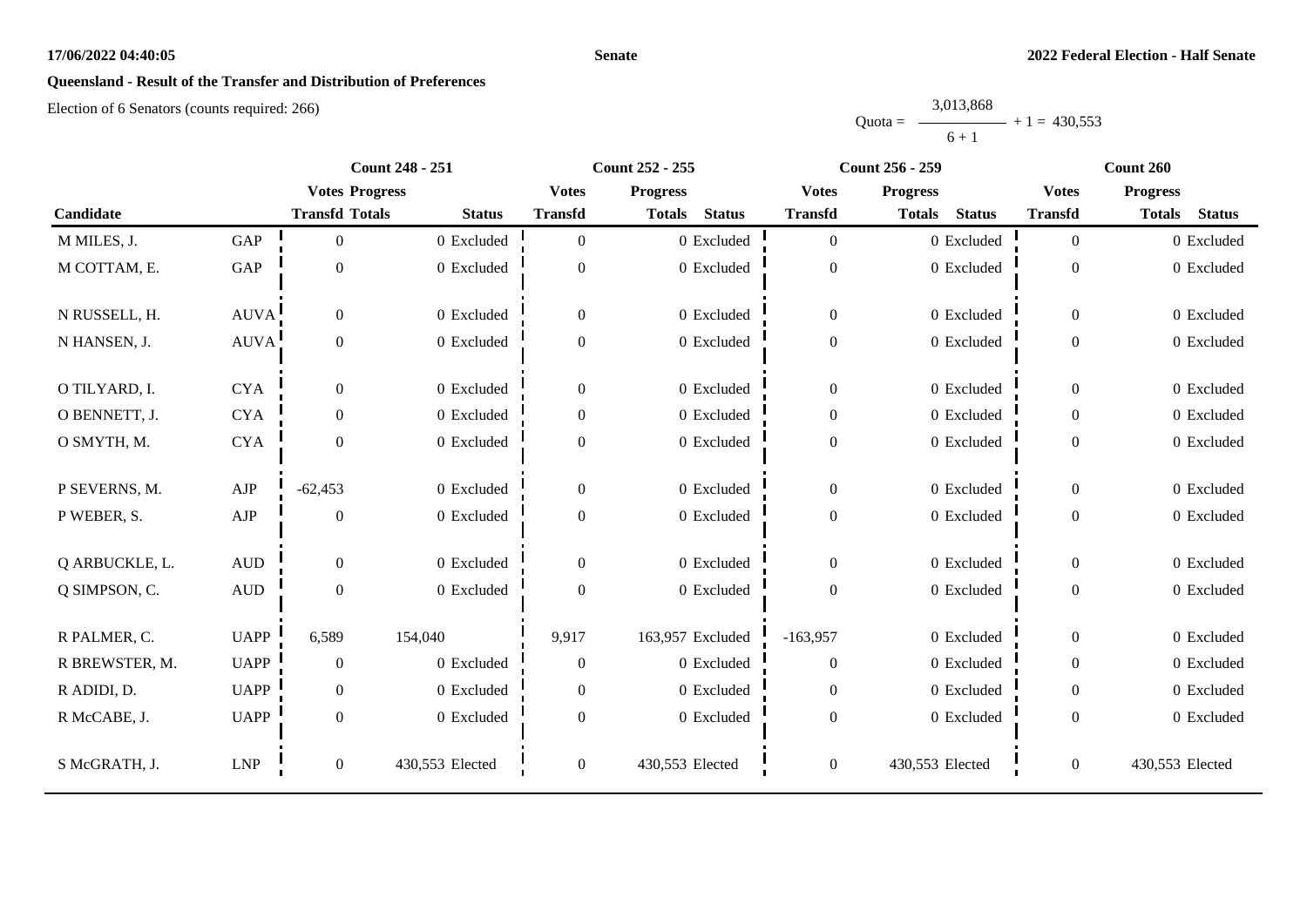#### **Senate**

# **Queensland - Result of the Transfer and Distribution of Preferences**

|           | 3,013,868 |                |
|-----------|-----------|----------------|
| $Quota =$ |           | $+1 = 430.553$ |
|           | $6 + 1$   |                |

|                   |             |                       | <b>Count 248 - 251</b> |                | <b>Count 252 - 255</b>         | <b>Count 256 - 259</b> |                                |                  | Count 260                      |
|-------------------|-------------|-----------------------|------------------------|----------------|--------------------------------|------------------------|--------------------------------|------------------|--------------------------------|
|                   |             | <b>Votes Progress</b> |                        | <b>Votes</b>   | <b>Progress</b>                | <b>Votes</b>           | <b>Progress</b>                | <b>Votes</b>     | <b>Progress</b>                |
| Candidate         |             | <b>Transfd Totals</b> | <b>Status</b>          | <b>Transfd</b> | <b>Status</b><br><b>Totals</b> | <b>Transfd</b>         | <b>Status</b><br><b>Totals</b> | <b>Transfd</b>   | <b>Status</b><br><b>Totals</b> |
| S CANAVAN, M.     | <b>LNP</b>  | $\boldsymbol{0}$      | 430,553 Elected        | $\overline{0}$ | 430,553 Elected                | $\boldsymbol{0}$       | 430,553 Elected                | $\overline{0}$   | 430,553 Elected                |
| S STOKER, A.      | <b>LNP</b>  | 5,731                 | 222,713                | 29,273         | 251,986                        | 25,328                 | 277,314                        | 919              | 278,233                        |
| S TOBIN, N.       | <b>LNP</b>  | $\theta$              | 0 Excluded             | $\overline{0}$ | 0 Excluded                     | $\boldsymbol{0}$       | 0 Excluded                     | $\overline{0}$   | 0 Excluded                     |
| S CRIPPS, A.      | <b>LNP</b>  | $\overline{0}$        | 0 Excluded             | 0              | 0 Excluded                     | $\boldsymbol{0}$       | 0 Excluded                     | $\overline{0}$   | 0 Excluded                     |
| S WARD, F.        | ${\rm LNP}$ | $\boldsymbol{0}$      | 0 Excluded             | $\Omega$       | 0 Excluded                     | $\overline{0}$         | 0 Excluded                     | $\theta$         | 0 Excluded                     |
| T LAHN, A.        | <b>IMO</b>  | $\boldsymbol{0}$      | 0 Excluded             | $\overline{0}$ | 0 Excluded                     | $\boldsymbol{0}$       | 0 Excluded                     | $\overline{0}$   | 0 Excluded                     |
| T MELHOP, J.      | <b>IMO</b>  | $\boldsymbol{0}$      | 0 Excluded             | $\overline{0}$ | 0 Excluded                     | $\boldsymbol{0}$       | 0 Excluded                     | $\overline{0}$   | 0 Excluded                     |
| T LAMBETH, P.     | <b>IMO</b>  | $\boldsymbol{0}$      | 0 Excluded             | $\Omega$       | 0 Excluded                     | $\boldsymbol{0}$       | 0 Excluded                     | $\overline{0}$   | 0 Excluded                     |
| U SELIC, B.       | <b>SOPA</b> | $\boldsymbol{0}$      | 0 Excluded             | $\overline{0}$ | 0 Excluded                     | $\boldsymbol{0}$       | 0 Excluded                     | $\overline{0}$   | 0 Excluded                     |
| U WHATLING, R.    | <b>SOPA</b> | $\boldsymbol{0}$      | 0 Excluded             | $\overline{0}$ | 0 Excluded                     | $\boldsymbol{0}$       | 0 Excluded                     | $\overline{0}$   | 0 Excluded                     |
| V PAVLOU, D.      | <b>DPDA</b> | $\overline{0}$        | 0 Excluded             | $\Omega$       | 0 Excluded                     | $\overline{0}$         | 0 Excluded                     | $\overline{0}$   | 0 Excluded                     |
| V LEITCH, S.      | <b>DPDA</b> | $\boldsymbol{0}$      | 0 Excluded             | $\Omega$       | 0 Excluded                     | $\boldsymbol{0}$       | 0 Excluded                     | $\overline{0}$   | 0 Excluded                     |
| W NEWMAN, C.      | <b>LDP</b>  | 1,939                 | 88,400 Excluded        | $-88,400$      | 0 Excluded                     | $\boldsymbol{0}$       | 0 Excluded                     | $\overline{0}$   | 0 Excluded                     |
| W GRAINGER, T.    | LDP         | $\boldsymbol{0}$      | 0 Excluded             | $\overline{0}$ | 0 Excluded                     | $\boldsymbol{0}$       | 0 Excluded                     | $\overline{0}$   | 0 Excluded                     |
| X HANSON, P.      | ON          | 6,267                 | 261,483                | 22,293         | 283,776                        | 92,790                 | 376,566                        | 410              | 376,976                        |
| X GURUSWAMY, R.   | ON          | $\mathbf{0}$          | 0 Excluded             | $\Omega$       | 0 Excluded                     | $\overline{0}$         | 0 Excluded                     | $\Omega$         | 0 Excluded                     |
| X CHRISTENSEN, G. | ON          | $\boldsymbol{0}$      | 0 Excluded             | 0              | 0 Excluded                     | $\boldsymbol{0}$       | 0 Excluded                     | $\boldsymbol{0}$ | 0 Excluded                     |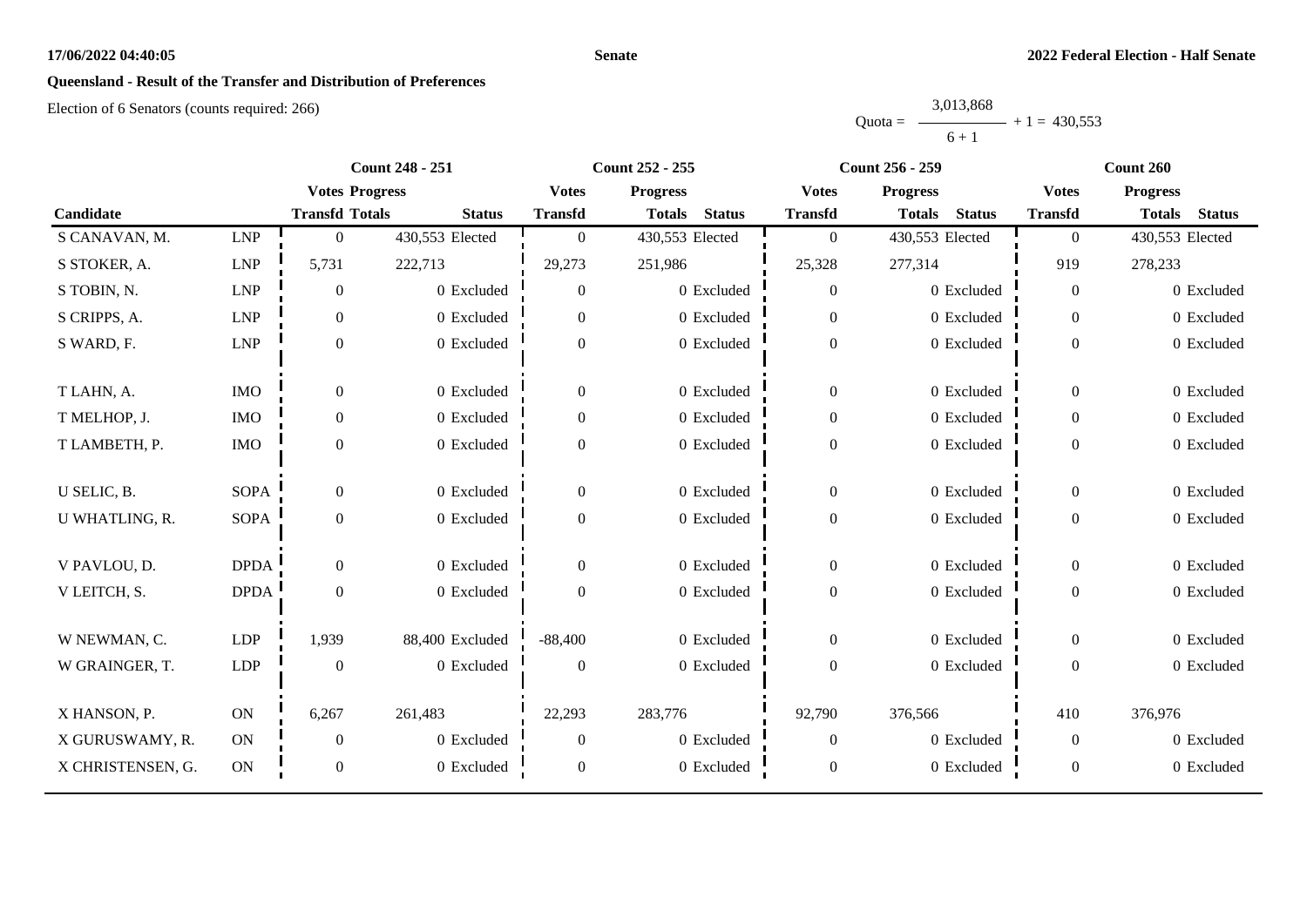#### **Senate**

# **Queensland - Result of the Transfer and Distribution of Preferences**

|           | 3,013,868 |                |
|-----------|-----------|----------------|
| $Quota =$ |           | $+1 = 430.553$ |
|           | $6 + 1$   |                |

|                         |                             |                       | <b>Count 248 - 251</b> |                  | <b>Count 252 - 255</b>         | <b>Count 256 - 259</b> |                                | Count 260        |                                |
|-------------------------|-----------------------------|-----------------------|------------------------|------------------|--------------------------------|------------------------|--------------------------------|------------------|--------------------------------|
|                         |                             | <b>Votes Progress</b> |                        | <b>Votes</b>     | <b>Progress</b>                | <b>Votes</b>           | <b>Progress</b>                | <b>Votes</b>     | <b>Progress</b>                |
| Candidate               |                             | <b>Transfd Totals</b> | <b>Status</b>          | <b>Transfd</b>   | <b>Status</b><br><b>Totals</b> | <b>Transfd</b>         | <b>Status</b><br><b>Totals</b> | <b>Transfd</b>   | <b>Status</b><br><b>Totals</b> |
|                         |                             |                       |                        |                  |                                |                        |                                |                  |                                |
| Y WATT, M.              | <b>ALP</b>                  | $\theta$              | 430,553 Elected        | $\Omega$         | 430,553 Elected                | $\boldsymbol{0}$       | 430,553 Elected                | $\Omega$         | 430,553 Elected                |
| Y CHISHOLM, A.          | <b>ALP</b>                  | 7,106                 | 336,390                | 13,511           | 349,901                        | 12,375                 | 362,276                        | 4,933            | 367,209                        |
| Y ANDREW, E.            | ALP                         | $\mathbf{0}$          | 0 Excluded             | $\boldsymbol{0}$ | 0 Excluded                     | $\boldsymbol{0}$       | 0 Excluded                     | $\overline{0}$   | 0 Excluded                     |
| Y WARRY, C.             | <b>ALP</b>                  | $\overline{0}$        | 0 Excluded             | $\overline{0}$   | 0 Excluded                     | $\boldsymbol{0}$       | 0 Excluded                     | $\overline{0}$   | 0 Excluded                     |
| Y HENDERSON, J.         | <b>ALP</b>                  | $\boldsymbol{0}$      | 0 Excluded             | $\boldsymbol{0}$ | 0 Excluded                     | $\boldsymbol{0}$       | 0 Excluded                     | $\boldsymbol{0}$ | 0 Excluded                     |
| Y PASCOE, R.            | <b>ALP</b>                  | $\Omega$              | 0 Excluded             | $\overline{0}$   | 0 Excluded                     | $\boldsymbol{0}$       | 0 Excluded                     | $\overline{0}$   | 0 Excluded                     |
|                         |                             |                       |                        |                  |                                |                        |                                |                  |                                |
| UG LYON, R.             | <b>KAP</b>                  | $\theta$              | 0 Excluded             | $\boldsymbol{0}$ | 0 Excluded                     | $\overline{0}$         | 0 Excluded                     | $\overline{0}$   | 0 Excluded                     |
| UG SCHEFE, D.           | $\mathop{\rm IND}\nolimits$ | $\Omega$              | 0 Excluded             | $\boldsymbol{0}$ | 0 Excluded                     | $\boldsymbol{0}$       | 0 Excluded                     | $\overline{0}$   | 0 Excluded                     |
| UG TEMPLE, L.           | $\mathbf{IND}\xspace$       | 0                     | 0 Excluded             | $\theta$         | 0 Excluded                     | $\boldsymbol{0}$       | 0 Excluded                     | $\overline{0}$   | 0 Excluded                     |
| UG HAMILTON, C.         | $\mathbf{IND}\xspace$       | $\overline{0}$        | 0 Excluded             | $\theta$         | 0 Excluded                     | $\boldsymbol{0}$       | 0 Excluded                     | $\overline{0}$   | 0 Excluded                     |
| UG SMITH, L.            | $\mathbf{IND}\xspace$       | $\overline{0}$        | 0 Excluded             | $\boldsymbol{0}$ | 0 Excluded                     | $\boldsymbol{0}$       | 0 Excluded                     | $\boldsymbol{0}$ | 0 Excluded                     |
| UG QUINLIVAN, L.        | $\mathbf{IND}\xspace$       | $\Omega$              | 0 Excluded             | $\overline{0}$   | 0 Excluded                     | $\boldsymbol{0}$       | 0 Excluded                     | $\overline{0}$   | 0 Excluded                     |
| UG KOCHARDY, K.         | $\mathop{\rm IND}\nolimits$ | $\boldsymbol{0}$      | 0 Excluded             | $\boldsymbol{0}$ | 0 Excluded                     | $\boldsymbol{0}$       | 0 Excluded                     | $\boldsymbol{0}$ | 0 Excluded                     |
| UG ROGERS, P.           | $\mathop{\rm IND}\nolimits$ | $\Omega$              | 0 Excluded             | $\Omega$         | 0 Excluded                     | $\boldsymbol{0}$       | 0 Excluded                     | $\theta$         | 0 Excluded                     |
|                         |                             |                       |                        |                  |                                |                        |                                |                  |                                |
| <b>Exhausted Votes</b>  |                             | 7,006                 | 21,590                 | 4,217            | 25,807                         | 11,401                 | 37,208                         | 986              | 38,194                         |
| <b>Loss By Fraction</b> |                             | $-22$                 | 337                    | $-40$            | 297                            | $-42$                  | 255                            | 3                | 258                            |
| <b>Total Votes</b>      |                             | $\overline{0}$        | 3,013,868              | $\mathbf{0}$     | 3,013,868                      | $\boldsymbol{0}$       | 3,013,868                      | $\overline{0}$   | 3,013,868                      |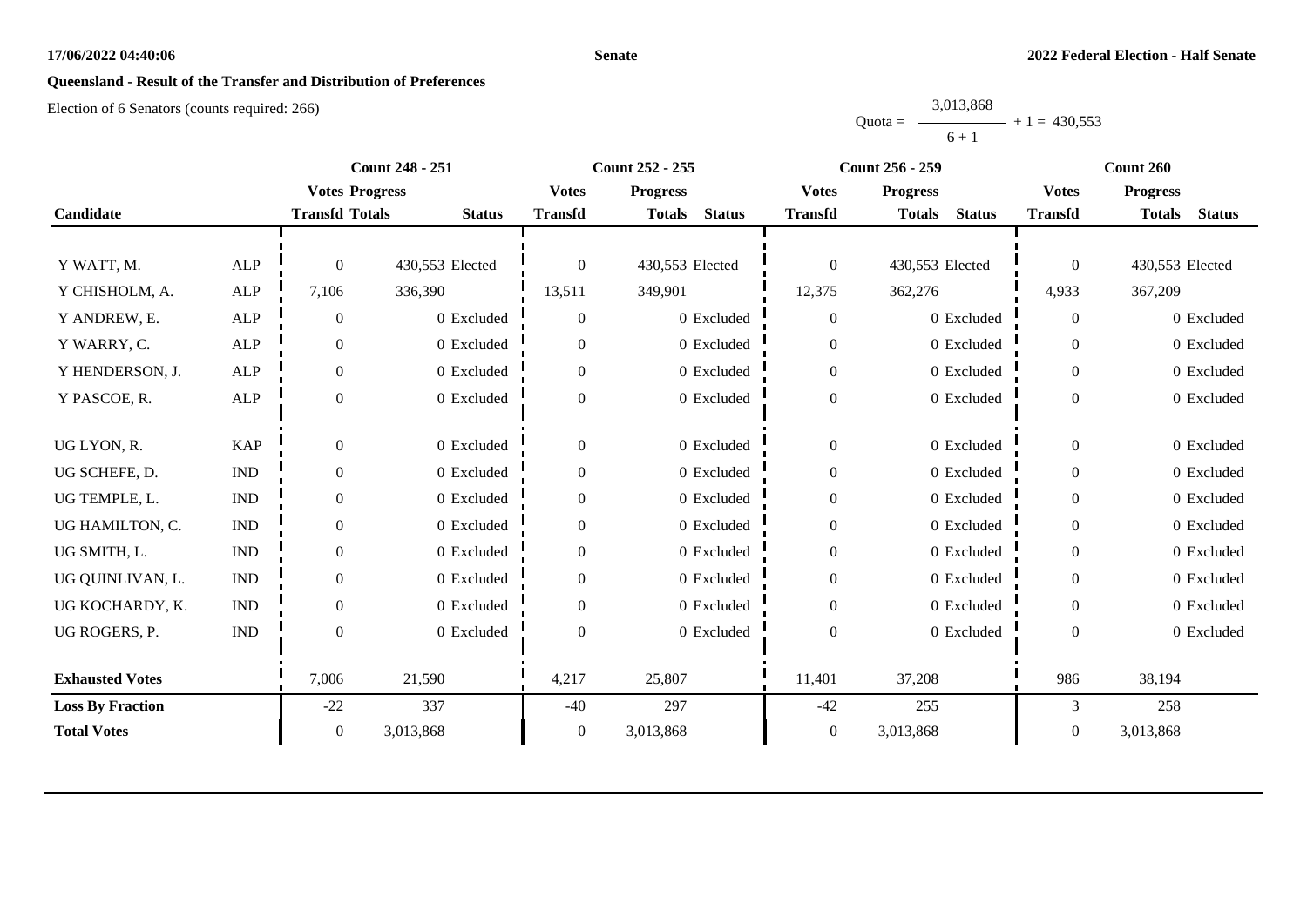**Senate**

#### **Queensland - Result of the Transfer and Distribution of Preferences**

Election of 6 Senators (counts required: 266)

| Candidates Excluded |
|---------------------|
| 65. SEVERNS, M.     |

Candidates Excluded 86. NEWMAN, C.

Candidates Excluded 69. PALMER, C. Candidates Elected 4. ALLMAN-PAYNE, P. (256)  $6 + 1$ 

Quota =  $-$ 

3,013,868

Surplus Distributed ALLMAN-PAYNE P.

 $- + 1 = 430,553$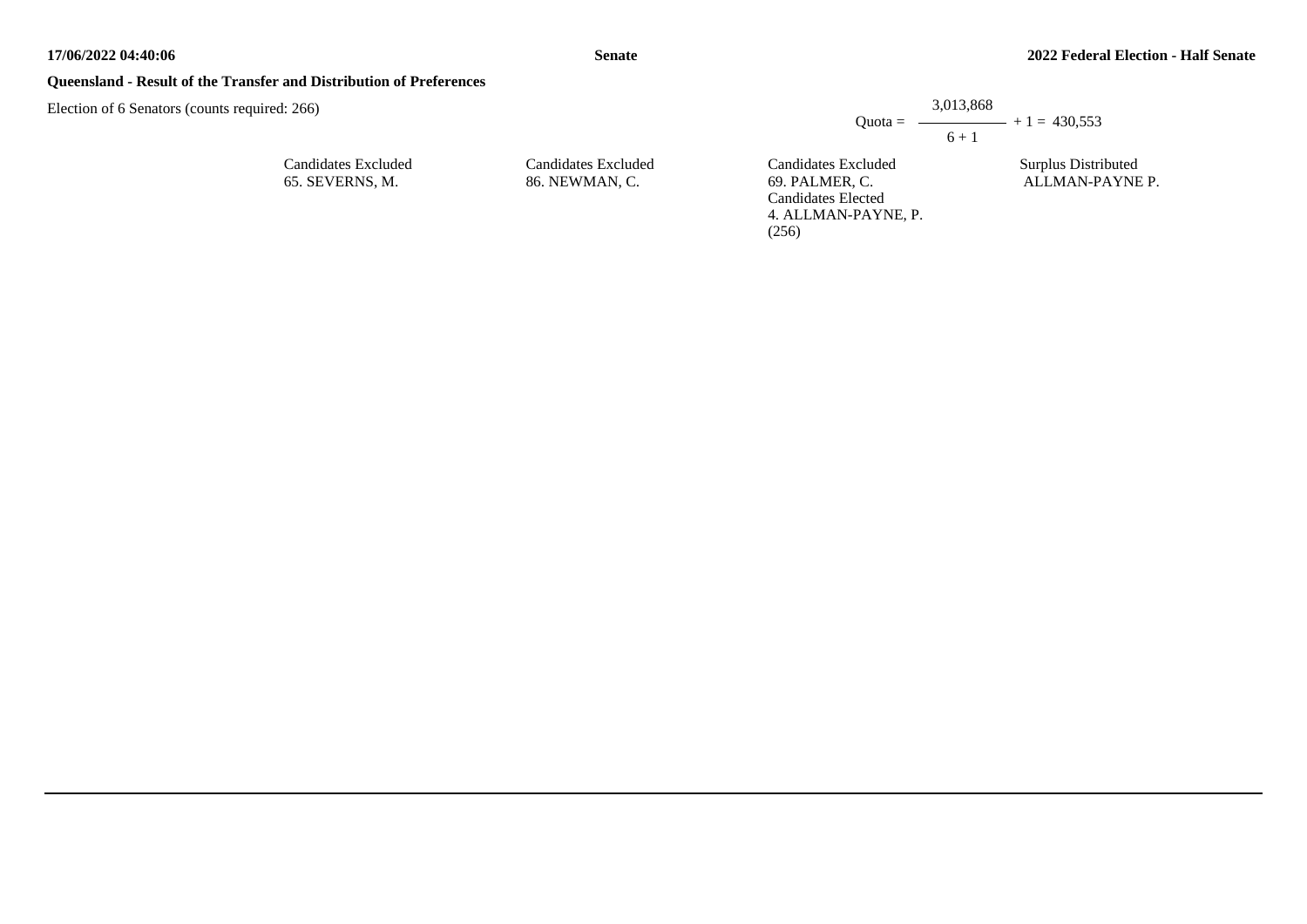#### **Senate**

# **Queensland - Result of the Transfer and Distribution of Preferences**

Election of 6 Senators (counts required: 266)

|                      |                             | Count 261 - 265       |                |                  | Count 266       |                |                |                 |               |                |                 |               |
|----------------------|-----------------------------|-----------------------|----------------|------------------|-----------------|----------------|----------------|-----------------|---------------|----------------|-----------------|---------------|
|                      |                             | <b>Votes Progress</b> |                | <b>Votes</b>     | <b>Progress</b> |                | <b>Votes</b>   | <b>Progress</b> |               | <b>Votes</b>   | <b>Progress</b> |               |
| Candidate            |                             | <b>Transfd Totals</b> | <b>Status</b>  | <b>Transfd</b>   | <b>Totals</b>   | <b>Status</b>  | <b>Transfd</b> | <b>Totals</b>   | <b>Status</b> | <b>Transfd</b> | <b>Totals</b>   | <b>Status</b> |
| A HARRIS, L.         |                             | $\boldsymbol{0}$      | 0 Excluded     | $\boldsymbol{0}$ |                 | $0\,$ Excluded |                |                 |               |                |                 |               |
| A YUILLE, D.         |                             | $\Omega$              | 0 Excluded     | $\Omega$         |                 | 0 Excluded     |                |                 |               |                |                 |               |
| B LEES, R.           | <b>SAL</b>                  | $\boldsymbol{0}$      | 0 Excluded     | $\boldsymbol{0}$ |                 | 0 Excluded     |                |                 |               |                |                 |               |
| <b>B EMANUEL, K.</b> | SAL                         | $\boldsymbol{0}$      | 0 Excluded     | $\boldsymbol{0}$ |                 | $0$ Excluded   |                |                 |               |                |                 |               |
| C BRADLEY, B.        | <b>HMP</b>                  | $-230,786$            | 0 Excluded     | $\boldsymbol{0}$ |                 | 0 Excluded     |                |                 |               |                |                 |               |
| C LUYKEN, S.         | ${\rm HMP}$                 | $\boldsymbol{0}$      | $0$ Excluded   | $\boldsymbol{0}$ |                 | $0$ Excluded   |                |                 |               |                |                 |               |
| D MARTIN, R.         | SPP                         | $\boldsymbol{0}$      | 0 Excluded     | $\boldsymbol{0}$ |                 | 0 Excluded     |                |                 |               |                |                 |               |
| D FIRESTONE, T.      | SPP                         | $\boldsymbol{0}$      | $0$ Excluded   | $\boldsymbol{0}$ |                 | $0\,$ Excluded |                |                 |               |                |                 |               |
| E WILLIAMS, R.       | <b>REAS</b>                 | $\overline{0}$        | 0 Excluded     | $\boldsymbol{0}$ |                 | 0 Excluded     |                |                 |               |                |                 |               |
| E JORDAN, F.         | <b>REAS</b>                 | $\boldsymbol{0}$      | $0\,$ Excluded | $\boldsymbol{0}$ |                 | $0\,$ Excluded |                |                 |               |                |                 |               |
| F BRENNAN, B.        | $\mbox{TNL}$                | $\boldsymbol{0}$      | $0$ Excluded   | $\boldsymbol{0}$ |                 | $0$ Excluded   |                |                 |               |                |                 |               |
| F KENNISH, H.        | TNL                         | $\boldsymbol{0}$      | $0$ Excluded   | $\boldsymbol{0}$ |                 | 0 Excluded     |                |                 |               |                |                 |               |
| F HOPLEY, S.         | TNL                         | $\boldsymbol{0}$      | 0 Excluded     | $\boldsymbol{0}$ |                 | 0 Excluded     |                |                 |               |                |                 |               |
| F MOMSEN, J.         | TNL                         | $\boldsymbol{0}$      | $0$ Excluded   | $\mathbf{0}$     |                 | $0$ Excluded   |                |                 |               |                |                 |               |
| F INGRAM, L.         | TNL                         | $\overline{0}$        | $0$ Excluded   | $\overline{0}$   |                 | $0$ Excluded   |                |                 |               |                |                 |               |
| F CREIGHTON, J.      | $\ensuremath{\mathsf{TNL}}$ | $\boldsymbol{0}$      | $0\,$ Excluded | $\boldsymbol{0}$ |                 | $0$ Excluded   |                |                 |               |                |                 |               |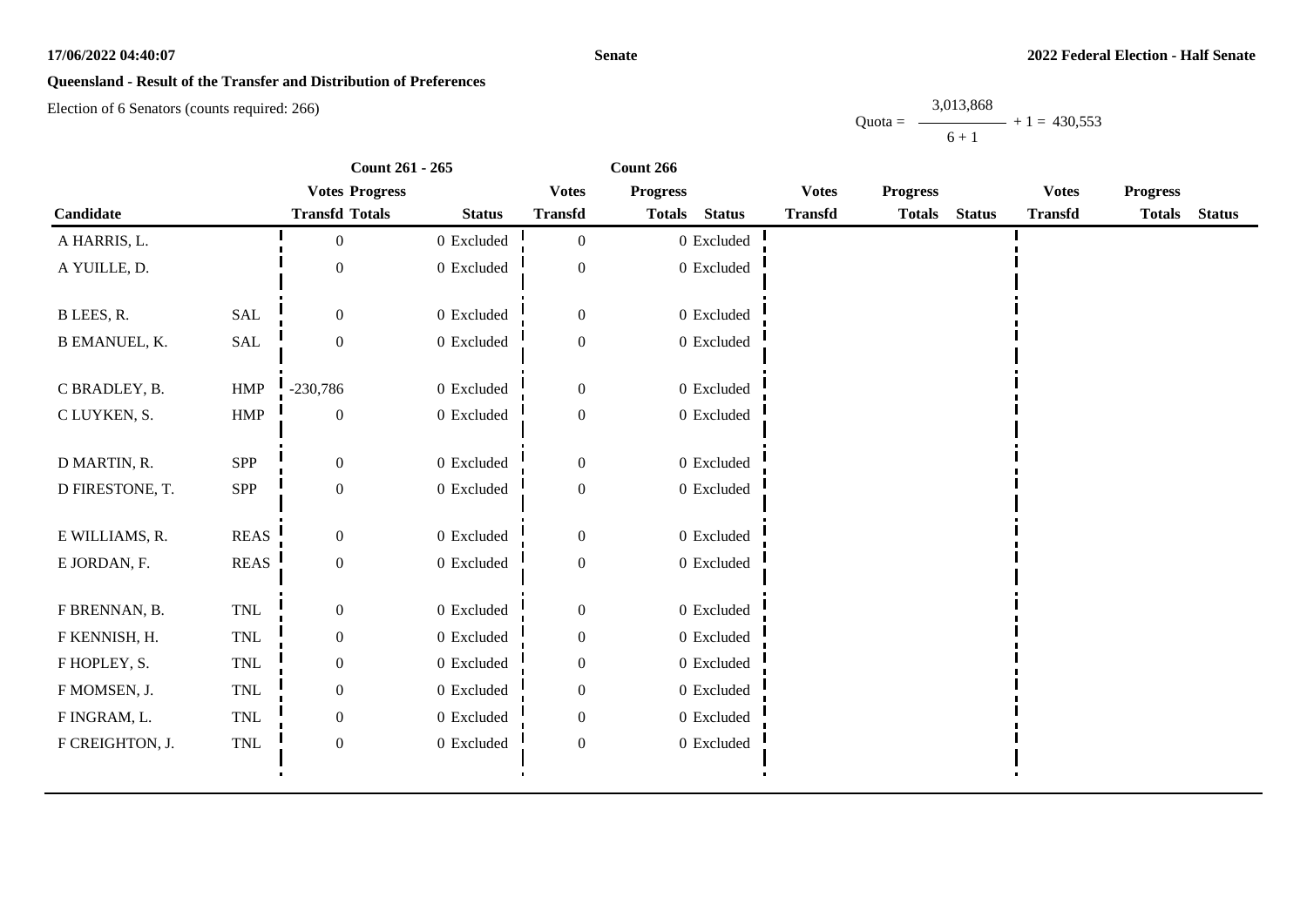#### **Senate**

# **Queensland - Result of the Transfer and Distribution of Preferences**

Election of 6 Senators (counts required: 266)

|                    |              | Count 261 - 265       |                 | Count 266        |                 |                |                |                 |               |                |                 |               |
|--------------------|--------------|-----------------------|-----------------|------------------|-----------------|----------------|----------------|-----------------|---------------|----------------|-----------------|---------------|
|                    |              | <b>Votes Progress</b> |                 | <b>Votes</b>     | <b>Progress</b> |                | <b>Votes</b>   | <b>Progress</b> |               | <b>Votes</b>   | <b>Progress</b> |               |
| Candidate          |              | <b>Transfd Totals</b> | <b>Status</b>   | <b>Transfd</b>   | <b>Totals</b>   | <b>Status</b>  | <b>Transfd</b> | <b>Totals</b>   | <b>Status</b> | <b>Transfd</b> | <b>Totals</b>   | <b>Status</b> |
| G PAYNE, K.        | <b>FIN</b>   | $\overline{0}$        | 0 Excluded      | $\overline{0}$   |                 | $0\,$ Excluded |                |                 |               |                |                 |               |
| G CARROLL, K.      | <b>FIN</b>   | $\boldsymbol{0}$      | $0\,$ Excluded  | $\boldsymbol{0}$ |                 | $0\,$ Excluded |                |                 |               |                |                 |               |
| H DICKSON, S.      |              | $\mathbf{0}$          | 0 Excluded      | $\boldsymbol{0}$ |                 | 0 Excluded     |                |                 |               |                |                 |               |
| H LLOYD, R.        |              | $\boldsymbol{0}$      | 0 Excluded      | $\boldsymbol{0}$ |                 | $0\,$ Excluded |                |                 |               |                |                 |               |
| I HEAD, M.         |              | $\mathbf{0}$          | 0 Excluded      | $\boldsymbol{0}$ |                 | $0$ Excluded   |                |                 |               |                |                 |               |
| I DAVIS, J.        |              | $\boldsymbol{0}$      | 0 Excluded      | $\boldsymbol{0}$ |                 | 0 Excluded     |                |                 |               |                |                 |               |
| J ALLMAN-PAYNE, P. | <b>GRN</b>   | $\boldsymbol{0}$      | 430,553 Elected | $\boldsymbol{0}$ | 430,553 Elected |                |                |                 |               |                |                 |               |
| J SRI, A.          | ${\rm GRN}$  | $\boldsymbol{0}$      | 0 Excluded      | $\boldsymbol{0}$ |                 | 0 Excluded     |                |                 |               |                |                 |               |
| J PENNINGS, B.     | <b>GRN</b>   | $\mathbf{0}$          | 0 Excluded      | $\boldsymbol{0}$ |                 | 0 Excluded     |                |                 |               |                |                 |               |
| J SIDHU, N.        | <b>GRN</b>   | $\mathbf{0}$          | 0 Excluded      | $\mathbf{0}$     |                 | 0 Excluded     |                |                 |               |                |                 |               |
| J NELLIGAN, A.     | <b>GRN</b>   | $\mathbf{0}$          | $0$ Excluded    | $\overline{0}$   |                 | $0\,$ Excluded |                |                 |               |                |                 |               |
| J HALEY, R.        | ${\rm GRN}$  | $\boldsymbol{0}$      | 0 Excluded      | $\boldsymbol{0}$ |                 | 0 Excluded     |                |                 |               |                |                 |               |
| K HENAWAY, L.      | IAP          | $\mathbf{0}$          | 0 Excluded      | $\boldsymbol{0}$ |                 | 0 Excluded     |                |                 |               |                |                 |               |
| K CARR, J.         | IAP          | $\boldsymbol{0}$      | $0\,$ Excluded  | $\boldsymbol{0}$ |                 | $0$ Excluded   |                |                 |               |                |                 |               |
| L PUKALLUS, J.     | $\mbox{CEC}$ | $\boldsymbol{0}$      | 0 Excluded      | $\overline{0}$   |                 | 0 Excluded     |                |                 |               |                |                 |               |
| L DOEL, R.         | $\mbox{CEC}$ | $\boldsymbol{0}$      | $0$ Excluded    | $\boldsymbol{0}$ |                 | $0$ Excluded   |                |                 |               |                |                 |               |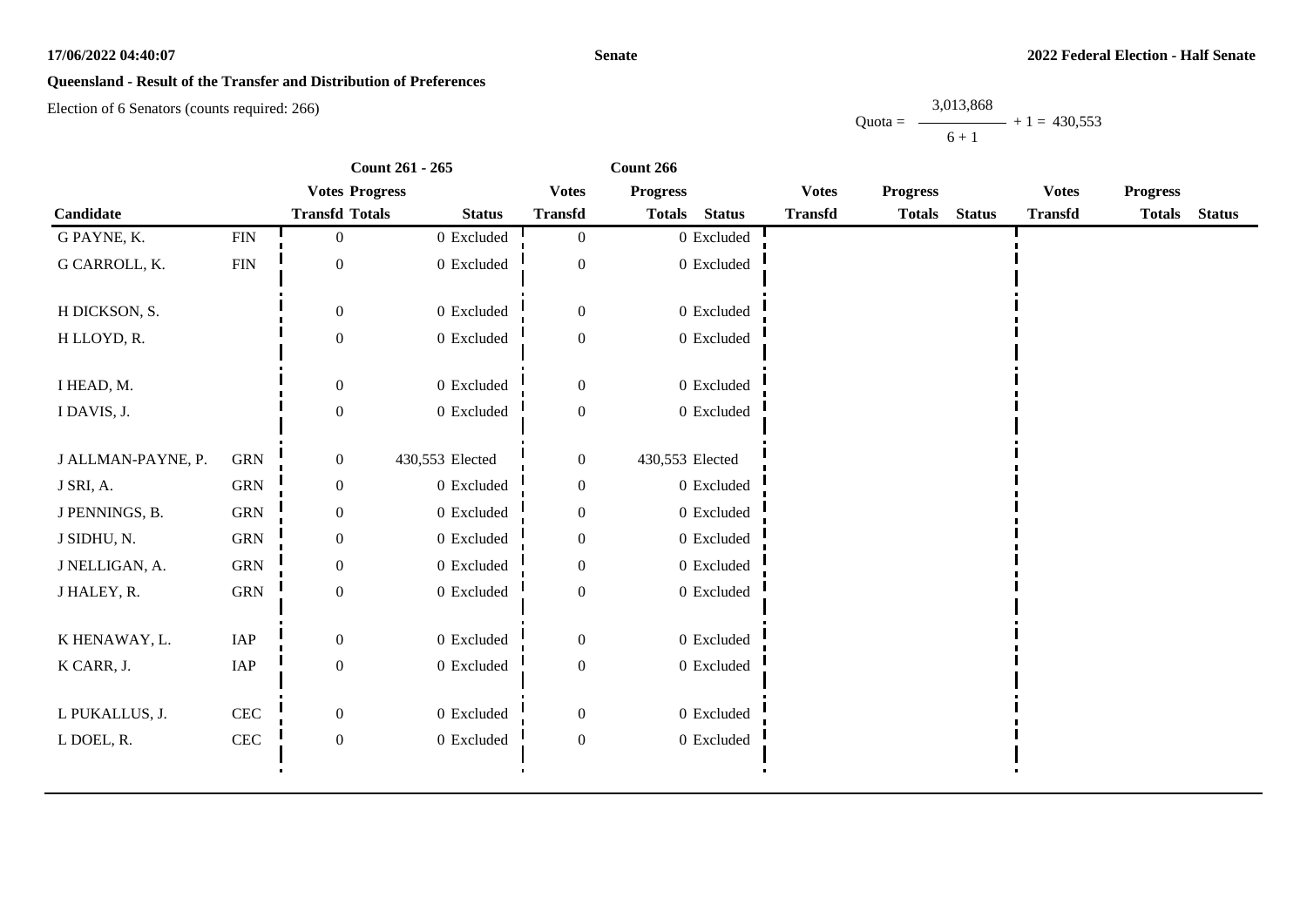#### **Senate**

# **Queensland - Result of the Transfer and Distribution of Preferences**

Election of 6 Senators (counts required: 266)

|                |                      | Count 261 - 265       | Count 266       |                  |                 |                |                |                 |               |                |                 |               |
|----------------|----------------------|-----------------------|-----------------|------------------|-----------------|----------------|----------------|-----------------|---------------|----------------|-----------------|---------------|
|                |                      | <b>Votes Progress</b> |                 | <b>Votes</b>     | <b>Progress</b> |                | <b>Votes</b>   | <b>Progress</b> |               | <b>Votes</b>   | <b>Progress</b> |               |
| Candidate      |                      | <b>Transfd Totals</b> | <b>Status</b>   | <b>Transfd</b>   | <b>Totals</b>   | <b>Status</b>  | <b>Transfd</b> | <b>Totals</b>   | <b>Status</b> | <b>Transfd</b> | <b>Totals</b>   | <b>Status</b> |
| M MILES, J.    | $\operatorname{GAP}$ | $\boldsymbol{0}$      | 0 Excluded      | $\boldsymbol{0}$ |                 | $0\,$ Excluded |                |                 |               |                |                 |               |
| M COTTAM, E.   | $\operatorname{GAP}$ | $\boldsymbol{0}$      | $0$ Excluded    | $\boldsymbol{0}$ |                 | 0 Excluded     |                |                 |               |                |                 |               |
| N RUSSELL, H.  | <b>AUVA</b>          | $\overline{0}$        | 0 Excluded      | $\boldsymbol{0}$ |                 | 0 Excluded     |                |                 |               |                |                 |               |
| N HANSEN, J.   | <b>AUVA</b>          | $\boldsymbol{0}$      | $0$ Excluded    | $\boldsymbol{0}$ |                 | 0 Excluded     |                |                 |               |                |                 |               |
| O TILYARD, I.  | <b>CYA</b>           | $\boldsymbol{0}$      | 0 Excluded      | $\boldsymbol{0}$ |                 | 0 Excluded     |                |                 |               |                |                 |               |
| O BENNETT, J.  | ${\rm CYA}$          | $\boldsymbol{0}$      | 0 Excluded      | $\boldsymbol{0}$ |                 | 0 Excluded     |                |                 |               |                |                 |               |
| O SMYTH, M.    | ${\rm CYA}$          | $\boldsymbol{0}$      | $0$ Excluded    | $\boldsymbol{0}$ |                 | $0$ Excluded   |                |                 |               |                |                 |               |
| P SEVERNS, M.  | ${\rm AJP}$          | $\boldsymbol{0}$      | 0 Excluded      | $\mathbf{0}$     |                 | 0 Excluded     |                |                 |               |                |                 |               |
| P WEBER, S.    | ${\rm AJP}$          | $\boldsymbol{0}$      | $0\,$ Excluded  | $\boldsymbol{0}$ |                 | 0 Excluded     |                |                 |               |                |                 |               |
| Q ARBUCKLE, L. | $\mbox{\rm AUD}$     | $\boldsymbol{0}$      | 0 Excluded      | $\boldsymbol{0}$ |                 | 0 Excluded     |                |                 |               |                |                 |               |
| Q SIMPSON, C.  | <b>AUD</b>           | $\boldsymbol{0}$      | 0 Excluded      | $\boldsymbol{0}$ |                 | 0 Excluded     |                |                 |               |                |                 |               |
| R PALMER, C.   | <b>UAPP</b>          | $\boldsymbol{0}$      | 0 Excluded      | $\boldsymbol{0}$ |                 | 0 Excluded     |                |                 |               |                |                 |               |
| R BREWSTER, M. | <b>UAPP</b>          | $\boldsymbol{0}$      | $0$ Excluded    | $\boldsymbol{0}$ |                 | 0 Excluded     |                |                 |               |                |                 |               |
| R ADIDI, D.    | <b>UAPP</b>          | $\boldsymbol{0}$      | $0$ Excluded    | $\mathbf{0}$     |                 | 0 Excluded     |                |                 |               |                |                 |               |
| R McCABE, J.   | <b>UAPP</b>          | $\overline{0}$        | 0 Excluded      | $\mathbf{0}$     |                 | 0 Excluded     |                |                 |               |                |                 |               |
| S McGRATH, J.  | ${\rm LNP}$          | $\mathbf{0}$          | 430,553 Elected | $\boldsymbol{0}$ | 430,553 Elected |                |                |                 |               |                |                 |               |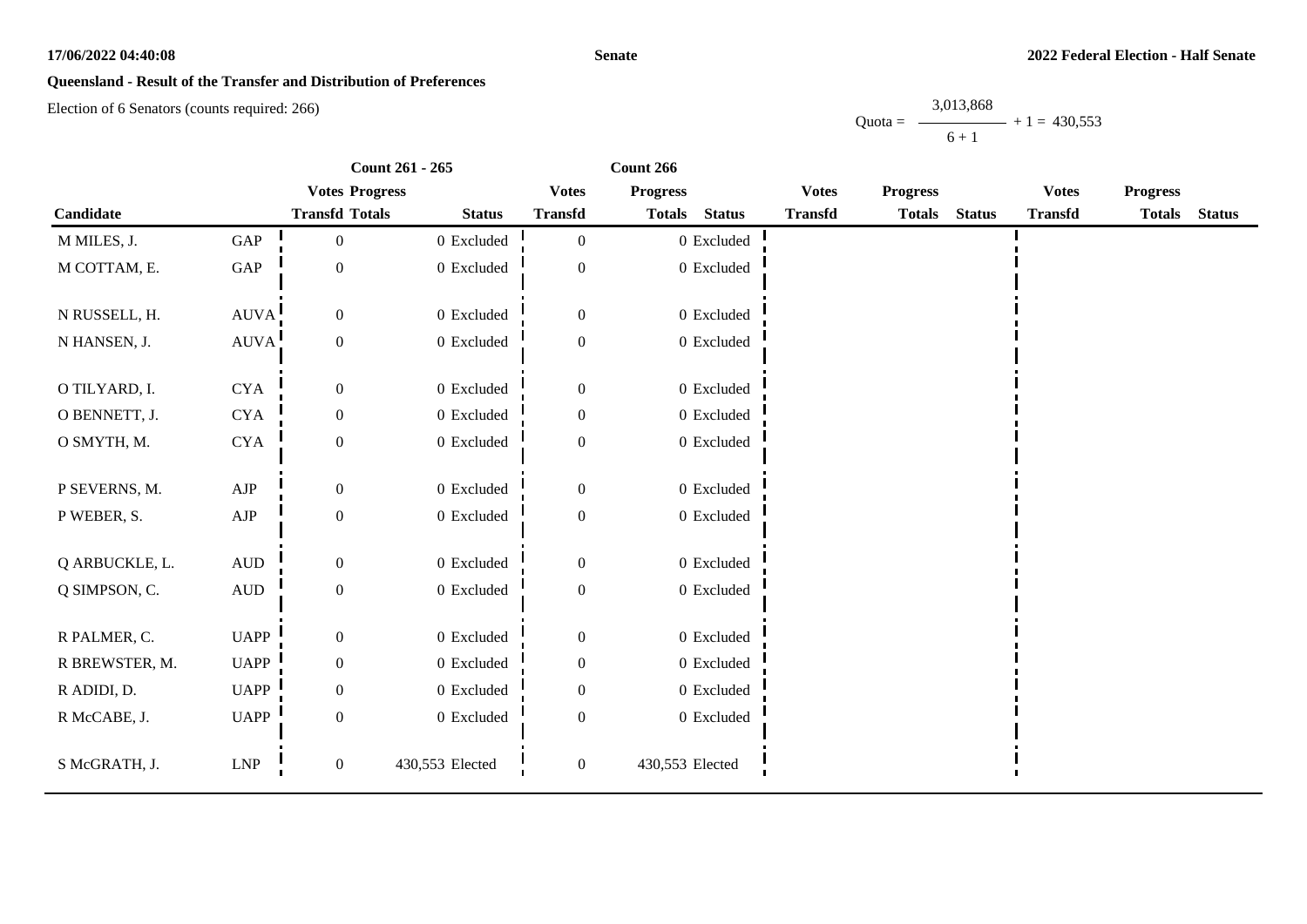#### **Senate**

# **Queensland - Result of the Transfer and Distribution of Preferences**

Election of 6 Senators (counts required: 266)

|                   |             | Count 261 - 265       |                  |                  | Count 266                      |                |                 |               |                |                 |               |
|-------------------|-------------|-----------------------|------------------|------------------|--------------------------------|----------------|-----------------|---------------|----------------|-----------------|---------------|
|                   |             | <b>Votes Progress</b> |                  | <b>Votes</b>     | <b>Progress</b>                | <b>Votes</b>   | <b>Progress</b> |               | <b>Votes</b>   | <b>Progress</b> |               |
| Candidate         |             | <b>Transfd Totals</b> | <b>Status</b>    | <b>Transfd</b>   | <b>Status</b><br><b>Totals</b> | <b>Transfd</b> | <b>Totals</b>   | <b>Status</b> | <b>Transfd</b> | <b>Totals</b>   | <b>Status</b> |
| S CANAVAN, M.     | LNP         | $\Omega$              | 430,553 Elected  | $\overline{0}$   | 430,553 Elected                |                |                 |               |                |                 |               |
| S STOKER, A.      | <b>LNP</b>  | 31,631                | 309,864 Excluded | $\mathbf{0}$     | 309,864 Excluded               |                |                 |               |                |                 |               |
| S TOBIN, N.       | LNP         | $\boldsymbol{0}$      | 0 Excluded       | $\boldsymbol{0}$ | 0 Excluded                     |                |                 |               |                |                 |               |
| S CRIPPS, A.      | ${\rm LNP}$ | 0                     | 0 Excluded       | $\mathbf{0}$     | 0 Excluded                     |                |                 |               |                |                 |               |
| S WARD, F.        | ${\rm LNP}$ | $\boldsymbol{0}$      | 0 Excluded       | $\overline{0}$   | $0$ Excluded                   |                |                 |               |                |                 |               |
|                   |             |                       |                  |                  |                                |                |                 |               |                |                 |               |
| T LAHN, A.        | <b>IMO</b>  | $\overline{0}$        | 0 Excluded       | $\boldsymbol{0}$ | 0 Excluded                     |                |                 |               |                |                 |               |
| T MELHOP, J.      | $\rm{IMO}$  | $\boldsymbol{0}$      | 0 Excluded       | $\boldsymbol{0}$ | 0 Excluded                     |                |                 |               |                |                 |               |
| T LAMBETH, P.     | $\rm{IMO}$  | $\boldsymbol{0}$      | 0 Excluded       | $\overline{0}$   | $0$ Excluded                   |                |                 |               |                |                 |               |
|                   |             |                       |                  |                  |                                |                |                 |               |                |                 |               |
| U SELIC, B.       | <b>SOPA</b> | $\overline{0}$        | 0 Excluded       | $\boldsymbol{0}$ | 0 Excluded                     |                |                 |               |                |                 |               |
| U WHATLING, R.    | SOPA        | $\boldsymbol{0}$      | 0 Excluded       | $\mathbf{0}$     | 0 Excluded                     |                |                 |               |                |                 |               |
| V PAVLOU, D.      | <b>DPDA</b> | $\overline{0}$        | 0 Excluded       | $\overline{0}$   | 0 Excluded                     |                |                 |               |                |                 |               |
| V LEITCH, S.      | <b>DPDA</b> | $\boldsymbol{0}$      | 0 Excluded       | $\boldsymbol{0}$ | 0 Excluded                     |                |                 |               |                |                 |               |
|                   |             |                       |                  |                  |                                |                |                 |               |                |                 |               |
| W NEWMAN, C.      | LDP         | $\overline{0}$        | 0 Excluded       | $\Omega$         | 0 Excluded                     |                |                 |               |                |                 |               |
| W GRAINGER, T.    | LDP         | $\overline{0}$        | 0 Excluded       | $\overline{0}$   | 0 Excluded                     |                |                 |               |                |                 |               |
|                   |             |                       |                  |                  |                                |                |                 |               |                |                 |               |
| X HANSON, P.      | $\mbox{ON}$ | 51,742                | 428,718          | $\boldsymbol{0}$ | 428,718 Elected                |                |                 |               |                |                 |               |
| X GURUSWAMY, R.   | ON          | $\overline{0}$        | 0 Excluded       | $\Omega$         | 0 Excluded                     |                |                 |               |                |                 |               |
| X CHRISTENSEN, G. | ON          | $\boldsymbol{0}$      | 0 Excluded       | $\boldsymbol{0}$ | 0 Excluded                     |                |                 |               |                |                 |               |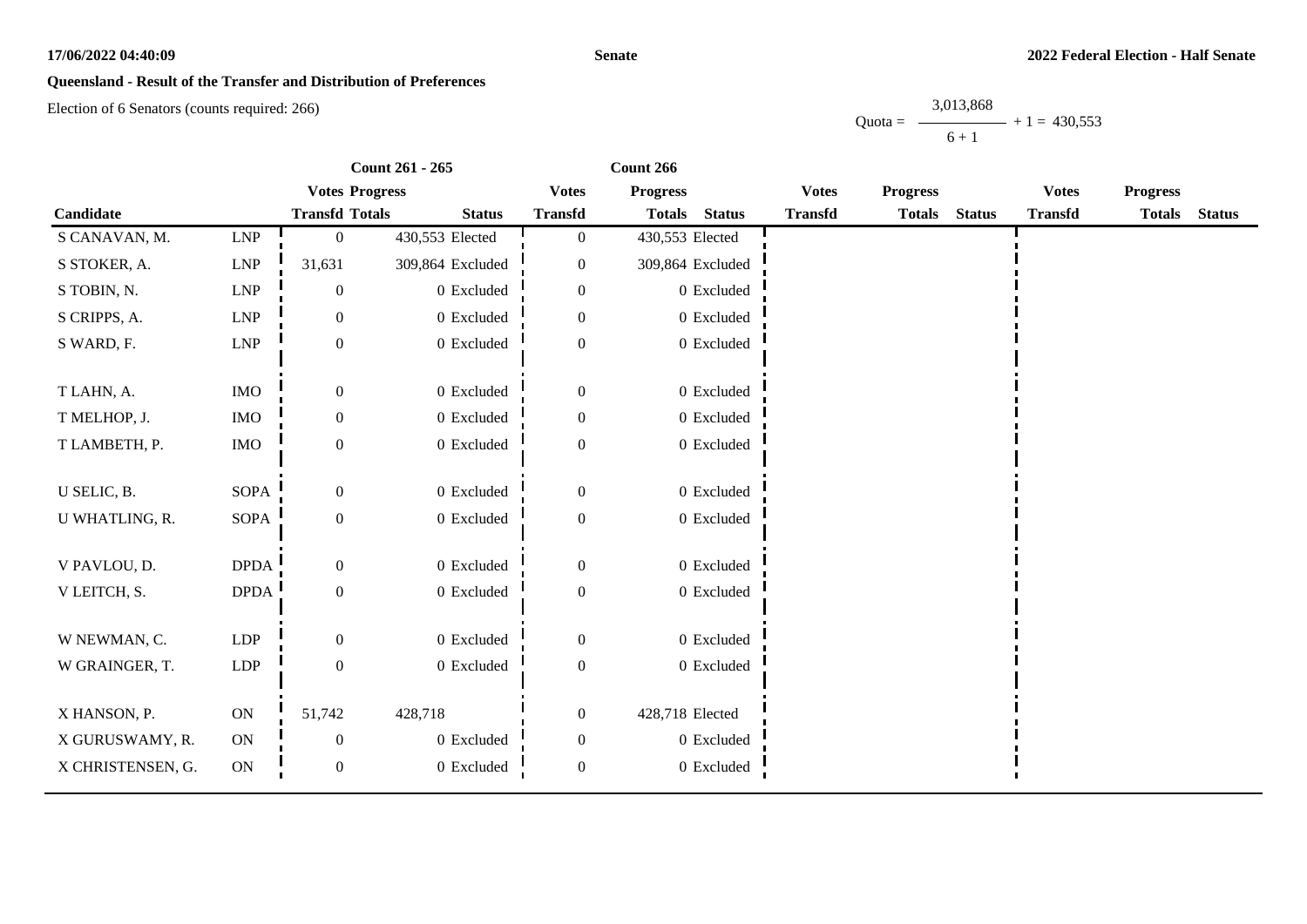#### **Senate**

# **Queensland - Result of the Transfer and Distribution of Preferences**

Election of 6 Senators (counts required: 266)

|                         |                             | Count 261 - 265       |                 | Count 266        |                 |                |                  |                 |               |                  |                 |               |
|-------------------------|-----------------------------|-----------------------|-----------------|------------------|-----------------|----------------|------------------|-----------------|---------------|------------------|-----------------|---------------|
|                         |                             | <b>Votes Progress</b> |                 | <b>Votes</b>     | <b>Progress</b> |                | <b>Votes</b>     | <b>Progress</b> |               | <b>Votes</b>     | <b>Progress</b> |               |
| Candidate               |                             | <b>Transfd Totals</b> | <b>Status</b>   | <b>Transfd</b>   | <b>Totals</b>   | <b>Status</b>  | <b>Transfd</b>   | <b>Totals</b>   | <b>Status</b> | <b>Transfd</b>   | <b>Totals</b>   | <b>Status</b> |
|                         |                             |                       |                 |                  |                 |                |                  |                 |               |                  |                 |               |
| Y WATT, M.              | ALP                         | $\overline{0}$        | 430,553 Elected | $\overline{0}$   | 430,553 Elected |                |                  |                 |               |                  |                 |               |
| Y CHISHOLM, A.          | ${\sf ALP}$                 | 52,274                | 419,483         | $\overline{0}$   | 419,483 Elected |                |                  |                 |               |                  |                 |               |
| Y ANDREW, E.            | ${\sf ALP}$                 | $\mathbf{0}$          | 0 Excluded      | $\overline{0}$   |                 | 0 Excluded     |                  |                 |               |                  |                 |               |
| Y WARRY, C.             | ALP                         | $\boldsymbol{0}$      | $0\,$ Excluded  | $\boldsymbol{0}$ |                 | 0 Excluded     |                  |                 |               |                  |                 |               |
| Y HENDERSON, J.         | ${\sf ALP}$                 | $\overline{0}$        | $0\,$ Excluded  | $\Omega$         |                 | $0\,$ Excluded |                  |                 |               |                  |                 |               |
| Y PASCOE, R.            | ALP                         | $\mathbf{0}$          | 0 Excluded      | $\boldsymbol{0}$ |                 | 0 Excluded     |                  |                 |               |                  |                 |               |
|                         |                             |                       |                 |                  |                 |                |                  |                 |               |                  |                 |               |
| UG LYON, R.             | <b>KAP</b>                  | $\overline{0}$        | $0$ Excluded    | $\theta$         |                 | $0$ Excluded   |                  |                 |               |                  |                 |               |
| UG SCHEFE, D.           | <b>IND</b>                  | $\mathbf{0}$          | 0 Excluded      | $\mathbf{0}$     |                 | 0 Excluded     |                  |                 |               |                  |                 |               |
| UG TEMPLE, L.           | $\mathop{\rm IND}\nolimits$ | $\overline{0}$        | 0 Excluded      | $\overline{0}$   |                 | 0 Excluded     |                  |                 |               |                  |                 |               |
| UG HAMILTON, C.         | <b>IND</b>                  | $\boldsymbol{0}$      | $0$ Excluded    | $\boldsymbol{0}$ |                 | $0$ Excluded   |                  |                 |               |                  |                 |               |
| UG SMITH, L.            | <b>IND</b>                  | $\boldsymbol{0}$      | 0 Excluded      | $\mathbf{0}$     |                 | 0 Excluded     |                  |                 |               |                  |                 |               |
| UG QUINLIVAN, L.        | $\ensuremath{\text{IND}}$   | $\overline{0}$        | 0 Excluded      | $\boldsymbol{0}$ |                 | $0$ Excluded   |                  |                 |               |                  |                 |               |
| UG KOCHARDY, K.         | <b>IND</b>                  | $\overline{0}$        | $0$ Excluded    | $\Omega$         |                 | 0 Excluded     |                  |                 |               |                  |                 |               |
| UG ROGERS, P.           | $\ensuremath{\mathsf{IND}}$ | $\mathbf{0}$          | 0 Excluded      | $\mathbf{0}$     |                 | $0$ Excluded   |                  |                 |               |                  |                 |               |
|                         |                             |                       |                 |                  |                 |                |                  |                 |               |                  |                 |               |
| <b>Exhausted Votes</b>  |                             | 95,175                | 133,369         | $\boldsymbol{0}$ | 133,369         |                |                  |                 |               |                  |                 |               |
| <b>Loss By Fraction</b> |                             | $-36$                 | 222             | $\overline{0}$   | 222             |                |                  |                 |               |                  |                 |               |
| <b>Total Votes</b>      |                             | $\overline{0}$        | 3,013,868       | $\overline{0}$   | 3,013,868       |                | $\boldsymbol{0}$ | 3,013,868       |               | $\boldsymbol{0}$ | 3,013,868       |               |